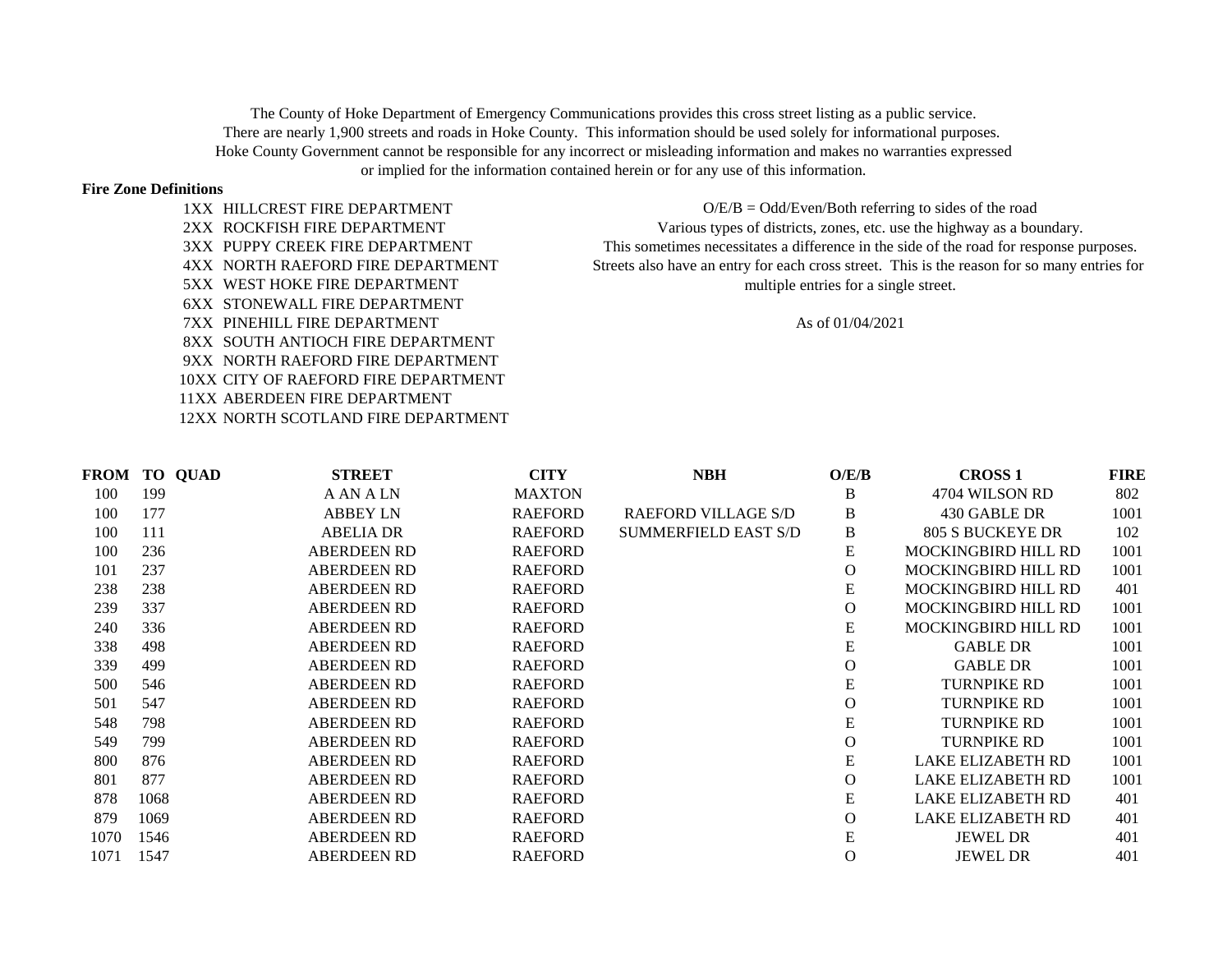| 1548 | 1728 | <b>ABERDEEN RD</b> | <b>RAEFORD</b> | ${\bf E}$      | <b>COLONIAL DR</b>    | 401 |
|------|------|--------------------|----------------|----------------|-----------------------|-----|
| 1549 | 1729 | <b>ABERDEEN RD</b> | <b>RAEFORD</b> | $\mathbf O$    | <b>COLONIAL DR</b>    | 401 |
| 1730 | 1794 | <b>ABERDEEN RD</b> | <b>RAEFORD</b> | ${\bf E}$      | <b>CHANTILY LN</b>    | 401 |
| 1731 | 1795 | <b>ABERDEEN RD</b> | <b>RAEFORD</b> | $\mathbf{O}$   | <b>CHANTILY LN</b>    | 401 |
| 1796 | 1918 | <b>ABERDEEN RD</b> | <b>RAEFORD</b> | ${\bf E}$      | PINE FOREST MHP       | 401 |
| 1797 | 1919 | <b>ABERDEEN RD</b> | <b>RAEFORD</b> | ${\bf O}$      | PINE FOREST MHP       | 401 |
| 1920 | 1998 | <b>ABERDEEN RD</b> | <b>RAEFORD</b> | ${\bf E}$      | SHEPPARD LN           | 401 |
| 1921 | 1999 | <b>ABERDEEN RD</b> | <b>RAEFORD</b> | $\mathcal{O}$  | <b>SHEPPARD LN</b>    | 401 |
| 2000 | 2288 | <b>ABERDEEN RD</b> | <b>RAEFORD</b> | ${\bf E}$      | <b>RANCH RD</b>       | 401 |
| 2001 | 2289 | <b>ABERDEEN RD</b> | <b>RAEFORD</b> | $\mathbf{O}$   | <b>RANCH RD</b>       | 401 |
| 2290 | 2494 | <b>ABERDEEN RD</b> | <b>RAEFORD</b> | ${\bf E}$      | <b>SANDERS RD</b>     | 401 |
| 2291 | 2495 | <b>ABERDEEN RD</b> | <b>RAEFORD</b> | ${\mathcal O}$ | <b>SANDERS RD</b>     | 401 |
| 2496 | 2790 | <b>ABERDEEN RD</b> | <b>RAEFORD</b> | ${\bf E}$      | <b>DIANE LN</b>       | 401 |
| 2497 | 2791 | <b>ABERDEEN RD</b> | <b>RAEFORD</b> | $\mathbf{O}$   | <b>DIANELN</b>        | 401 |
| 2792 | 2878 | <b>ABERDEEN RD</b> | <b>RAEFORD</b> | ${\bf E}$      | POND DR               | 401 |
| 2793 | 2879 | <b>ABERDEEN RD</b> | <b>RAEFORD</b> | $\mathbf{O}$   | POND DR               | 401 |
| 2880 | 3068 | <b>ABERDEEN RD</b> | <b>RAEFORD</b> | ${\bf E}$      | <b>LOBLOLLY LOOP</b>  | 401 |
| 2881 | 3069 | <b>ABERDEEN RD</b> | <b>RAEFORD</b> | $\mathcal O$   | <b>LOBLOLLY LOOP</b>  | 401 |
| 3070 | 3292 | <b>ABERDEEN RD</b> | <b>RAEFORD</b> | ${\bf E}$      | <b>IVEY ST</b>        | 401 |
| 3071 | 3293 | <b>ABERDEEN RD</b> | <b>RAEFORD</b> | $\mathcal{O}$  | <b>IVEY ST</b>        | 401 |
| 3294 | 3298 | <b>ABERDEEN RD</b> | <b>RAEFORD</b> | ${\bf E}$      | <b>CURTIS LN</b>      | 401 |
| 3295 | 3299 | <b>ABERDEEN RD</b> | <b>RAEFORD</b> | $\mathcal{O}$  | <b>CURTIS LN</b>      | 401 |
| 3300 | 3608 | <b>ABERDEEN RD</b> | <b>RAEFORD</b> | ${\bf E}$      | FOREST GLEN DR        | 401 |
| 3301 | 3609 | <b>ABERDEEN RD</b> | <b>RAEFORD</b> | ${\mathcal O}$ | FOREST GLEN DR        | 401 |
| 3610 | 3898 | <b>ABERDEEN RD</b> | <b>RAEFORD</b> | ${\bf E}$      | <b>HENDERSON ST</b>   | 501 |
| 3611 | 3809 | <b>ABERDEEN RD</b> | <b>RAEFORD</b> | $\mathbf{O}$   | HENDERSON ST          | 401 |
| 3811 | 3899 | <b>ABERDEEN RD</b> | <b>RAEFORD</b> | $\mathcal{O}$  | HENDERSON ST          | 501 |
| 3900 | 4198 | <b>ABERDEEN RD</b> | <b>RAEFORD</b> | ${\bf E}$      | FULFORD MCMILLAN RD   | 501 |
| 3901 | 4199 | <b>ABERDEEN RD</b> | <b>RAEFORD</b> | $\mathcal O$   | FULFORD MCMILLAN RD   | 501 |
| 4200 | 4700 | <b>ABERDEEN RD</b> | <b>RAEFORD</b> | ${\bf E}$      | <b>CALLOWAY RD</b>    | 501 |
| 4201 | 4701 | <b>ABERDEEN RD</b> | <b>RAEFORD</b> | ${\mathcal O}$ | <b>CALLOWAY RD</b>    | 501 |
| 4702 | 5496 | <b>ABERDEEN RD</b> | <b>RAEFORD</b> | ${\bf E}$      | ST MATTHEWS CHURCH RD | 501 |
| 4703 | 5497 | <b>ABERDEEN RD</b> | <b>RAEFORD</b> | $\mathcal{O}$  | ST MATTHEWS CHURCH RD | 501 |
| 5498 | 5664 | <b>ABERDEEN RD</b> | <b>RAEFORD</b> | ${\bf E}$      | POOLE RD              | 501 |
| 5499 | 5665 | <b>ABERDEEN RD</b> | <b>RAEFORD</b> | $\mathcal O$   | <b>EQUESTRIAN WAY</b> | 501 |
| 5666 | 5918 | <b>ABERDEEN RD</b> | <b>RAEFORD</b> | ${\bf E}$      | <b>GLADHILL ACRES</b> | 501 |
| 5667 | 5919 | <b>ABERDEEN RD</b> | <b>RAEFORD</b> | $\mathbf{O}$   | <b>GLADHILL ACRES</b> | 501 |
| 5920 | 5980 | <b>ABERDEEN RD</b> | <b>RAEFORD</b> | ${\bf E}$      | <b>DOROTHY DR</b>     | 501 |
| 5921 | 5981 | <b>ABERDEEN RD</b> | <b>RAEFORD</b> | $\mathcal{O}$  | <b>DOROTHY DR</b>     | 501 |
| 5982 | 6146 | <b>ABERDEEN RD</b> | <b>RAEFORD</b> | ${\bf E}$      | <b>DOROTHY DR</b>     | 701 |
| 5983 | 6147 | <b>ABERDEEN RD</b> | <b>RAEFORD</b> | $\overline{O}$ | <b>DOROTHY DR</b>     | 701 |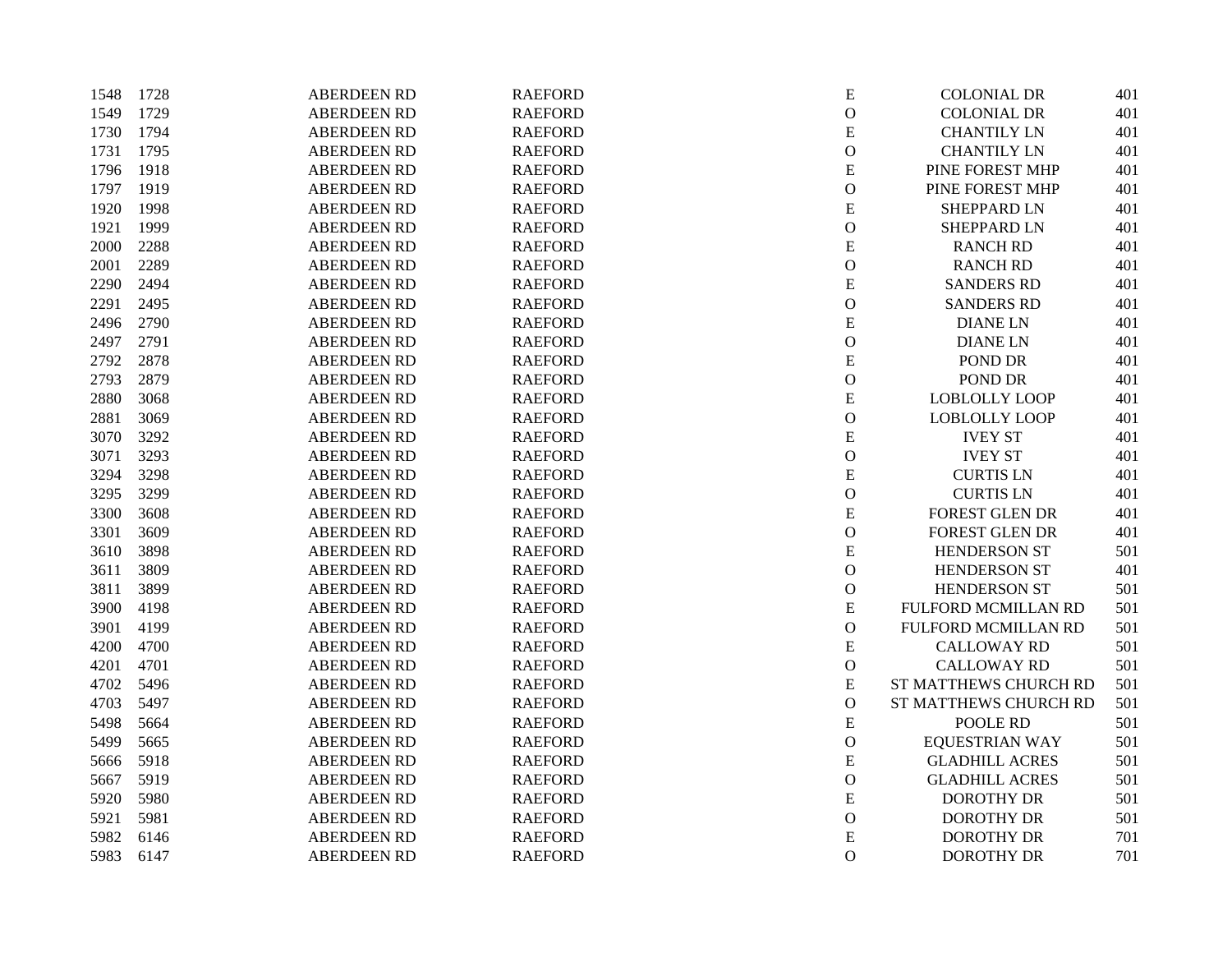| 6148  | 6252 | <b>ABERDEEN RD</b> | <b>RAEFORD</b>  | <b>MONTROSE</b>       | ${\bf E}$      | <b>SMALL PONDEROSA DR</b> | 701  |
|-------|------|--------------------|-----------------|-----------------------|----------------|---------------------------|------|
| 6149  | 6253 | <b>ABERDEEN RD</b> | <b>RAEFORD</b>  | <b>MONTROSE</b>       | $\mathcal{O}$  | <b>SMALL PONDEROSA DR</b> | 701  |
| 6254  | 6374 | <b>ABERDEEN RD</b> | <b>RAEFORD</b>  | <b>MONTROSE</b>       | ${\bf E}$      | <b>ROSA DR</b>            | 701  |
| 6255  | 6375 | <b>ABERDEEN RD</b> | <b>RAEFORD</b>  | <b>MONTROSE</b>       | $\mathcal{O}$  | <b>ROSA DR</b>            | 701  |
| 6376  | 6508 | <b>ABERDEEN RD</b> | <b>RAEFORD</b>  | <b>MONTROSE</b>       | ${\bf E}$      | WOODLAWN HGTS MHP         | 701  |
| 6377  | 6509 | <b>ABERDEEN RD</b> | <b>RAEFORD</b>  | <b>MONTROSE</b>       | $\mathbf{O}$   | WOODLAWN HEIGHT MHP       | 701  |
| 6510  | 6528 | <b>ABERDEEN RD</b> | <b>RAEFORD</b>  | <b>MONTROSE</b>       | ${\bf E}$      | <b>MONTROSE RD</b>        | 701  |
| 6511  | 6529 | <b>ABERDEEN RD</b> | <b>RAEFORD</b>  | <b>MONTROSE</b>       | $\mathbf{O}$   | <b>MONTROSE RD</b>        | 701  |
| 6530  | 6716 | <b>ABERDEEN RD</b> | <b>RAEFORD</b>  | <b>MONTROSE</b>       | ${\bf E}$      | PARKS MCMILLAN DR         | 701  |
| 6531  | 6717 | <b>ABERDEEN RD</b> | <b>RAEFORD</b>  | <b>MONTROSE</b>       | $\overline{O}$ | PARKS MCMILLAN DR         | 701  |
| 6718  | 6814 | <b>ABERDEEN RD</b> | <b>RAEFORD</b>  | <b>MONTROSE</b>       | ${\bf E}$      | <b>ELLINGTON DR</b>       | 701  |
| 6719  | 6815 | <b>ABERDEEN RD</b> | <b>RAEFORD</b>  | <b>MONTROSE</b>       | $\mathbf{O}$   | <b>ELLINGTON DR</b>       | 701  |
| 6816  | 6887 | <b>ABERDEEN RD</b> | <b>RAEFORD</b>  | <b>MCCAIN</b>         | $\, {\bf B}$   | <b>ARMY RD</b>            | 701  |
| 6888  | 7021 | <b>ABERDEEN RD</b> | <b>RAEFORD</b>  | <b>MCCAIN</b>         | B              | <b>SANDHILLS DR</b>       | 701  |
| 7022  | 7069 | <b>ABERDEEN RD</b> | <b>RAEFORD</b>  | <b>MCCAIN</b>         | $\, {\bf B}$   | <b>SANDHILLS DR</b>       | 701  |
| 7070  | 7701 | <b>ABERDEEN RD</b> | <b>RAEFORD</b>  | <b>MCCAIN</b>         | $\, {\bf B}$   | OLD NC 211 MCCAIN         | 701  |
| 7702  | 8167 | <b>ABERDEEN RD</b> | <b>RAEFORD</b>  | <b>MCCAIN</b>         | B              | <b>ROSEFIELD DR</b>       | 701  |
| 8168  | 8605 | <b>ABERDEEN RD</b> | <b>RAEFORD</b>  | <b>MCCAIN</b>         | $\, {\bf B}$   | OLD NC 211 MCCAIN         | 701  |
| 8606  | 9133 | <b>ABERDEEN RD</b> | <b>ABERDEEN</b> |                       | $\, {\bf B}$   | <b>ASHEMONT RD</b>        | 702  |
| 9134  | 9671 | <b>ABERDEEN RD</b> | <b>ABERDEEN</b> |                       | B              | <b>ASHEMONT RD</b>        | 1101 |
| 9672  | 9701 | <b>ABERDEEN RD</b> | <b>ABERDEEN</b> |                       | B              | CEDAR HALL FARM RD        | 1101 |
| 9702  | 9709 | <b>ABERDEEN RD</b> | <b>ABERDEEN</b> | <b>ASHLEY HEIGHTS</b> | $\, {\bf B}$   | <b>KOPPERS DR</b>         | 1101 |
| 9710  | 9851 | <b>ABERDEEN RD</b> | <b>ABERDEEN</b> | <b>ASHLEY HEIGHTS</b> | B              | <b>SANDPIPER LN</b>       | 1101 |
| 9852  | 9907 | <b>ABERDEEN RD</b> | <b>ABERDEEN</b> | <b>ASHLEY HEIGHTS</b> | $\, {\bf B}$   | <b>WORTH LN</b>           | 1101 |
| 9908  | #### | <b>ABERDEEN RD</b> | <b>ABERDEEN</b> | <b>ASHLEY HEIGHTS</b> | $\, {\bf B}$   | <b>ASHBROOK LN</b>        | 1101 |
| 10090 | #### | <b>ABERDEEN RD</b> | <b>ABERDEEN</b> | <b>ASHLEY HEIGHTS</b> | $\, {\bf B}$   | <b>ARTHUR LN</b>          | 1101 |
| 10358 | #### | <b>ABERDEEN RD</b> | <b>ABERDEEN</b> | <b>ASHLEY HEIGHTS</b> | $\, {\bf B}$   | <b>RESERVATION RD</b>     | 1101 |
| 10612 | #### | <b>ABERDEEN RD</b> | <b>ABERDEEN</b> | <b>ASHLEY HEIGHTS</b> | $\, {\bf B}$   | <b>CHERRY LN</b>          | 1101 |
| 11060 | #### | <b>ABERDEEN RD</b> | <b>ABERDEEN</b> |                       | $\, {\bf B}$   | SANDY ACRES MHP           | 1101 |
| 12020 | #### | <b>ABERDEEN RD</b> | <b>ABERDEEN</b> |                       | $\, {\bf B}$   | LITTLE LILLY DR           | 1101 |
| 100   | 207  | <b>ACORN LN</b>    | <b>RAEFORD</b>  |                       | $\, {\bf B}$   | 2201 TURNPIKE RD          | 401  |
| 100   | 119  | <b>ADAMS ST</b>    | <b>RAEFORD</b>  |                       | B              | E CENTRAL AVE             | 1001 |
| 200   | 219  | <b>ADAMS ST</b>    | <b>RAEFORD</b>  |                       | $\, {\bf B}$   | E ELWOOD AVE              | 1001 |
| 300   | 341  | <b>ADAMS ST</b>    | <b>RAEFORD</b>  |                       | $\, {\bf B}$   | E EDINBOROUGH AVE         | 1001 |
| 100   | 921  | <b>ADCOX RD</b>    | <b>RAEFORD</b>  |                       | $\, {\bf B}$   | <b>JOHNSON MILL RD</b>    | 303  |
| 933   | 1422 | <b>ADCOX RD</b>    | <b>RAEFORD</b>  |                       | $\, {\bf B}$   | <b>NORTHVIEW DR</b>       | 303  |
| 100   | 299  | <b>ADDISON DR</b>  | <b>ABERDEEN</b> |                       | B              | <b>631 RESERVATION RD</b> | 1101 |
| 100   | 699  | <b>ADDOR RD</b>    | <b>ABERDEEN</b> |                       | B              | 5800 ASHEMONT RD          | 702  |
| 100   | 499  | <b>ADMIRAL DR</b>  | <b>ABERDEEN</b> | <b>ASHLEY HEIGHTS</b> | $\, {\bf B}$   | 427 BARK DR               | 1101 |
| 100   | 279  | <b>ADONNALN</b>    | <b>SHANNON</b>  | <b>ANTIOCH</b>        | $\bf{B}$       | 1039 JOHN RD              | 604  |
| 100   | 151  | <b>AFTON LN</b>    | <b>F'VILLE</b>  | <b>RAVENWOOD S/D</b>  | B              | 395 CORSEGAN RD           | 201  |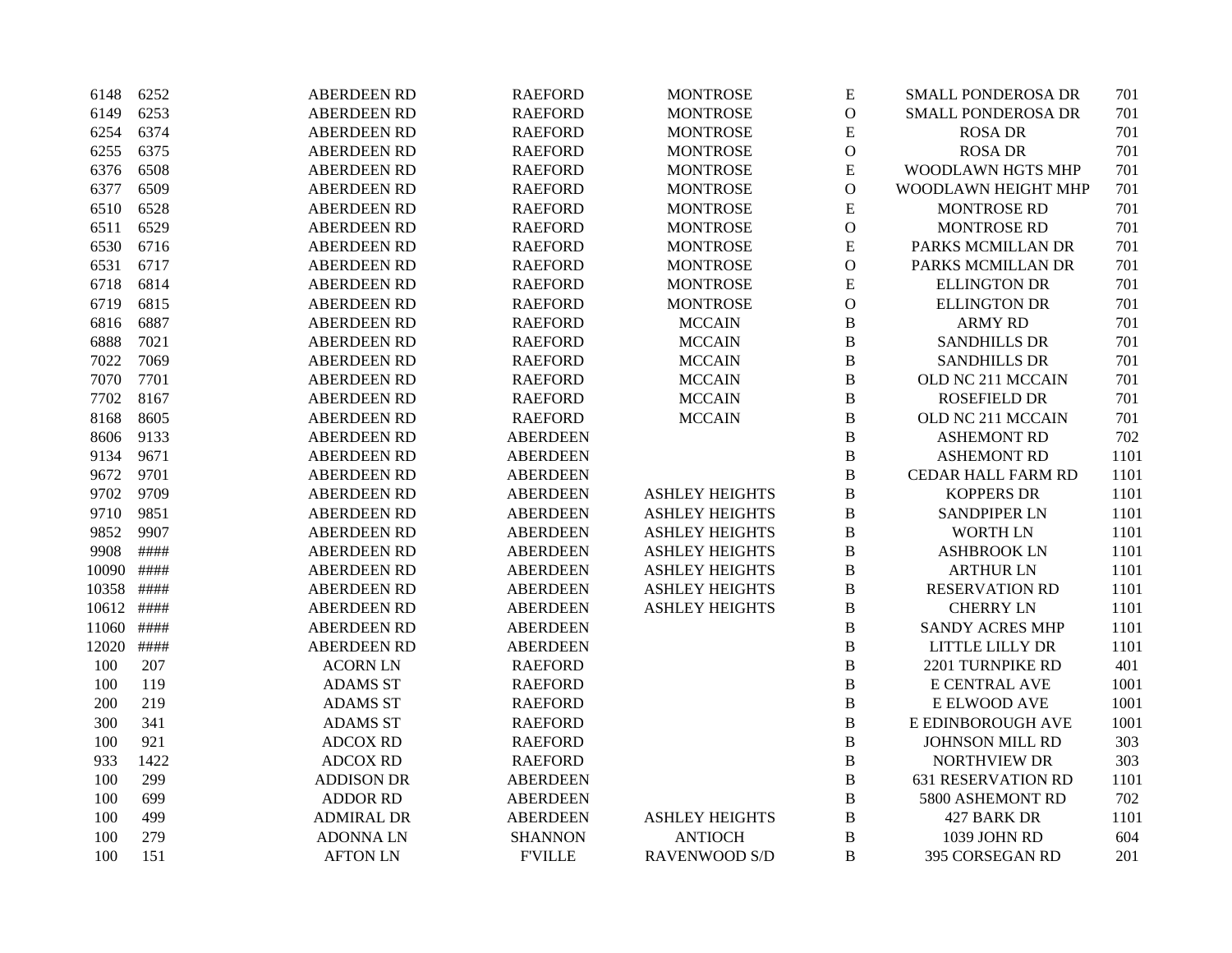| 100  | 399  |           | <b>AGGIES LN</b>        | <b>RAEFORD</b>     |                           | $\, {\bf B}$ | 7091 LAURINBURG RD           | 503 |
|------|------|-----------|-------------------------|--------------------|---------------------------|--------------|------------------------------|-----|
| 100  | 199  |           | <b>AIRPORT DR</b>       | <b>RAEFORD</b>     | <b>CLAY HILL</b>          | $\, {\bf B}$ | 1955 DOC BROWN RD            | 902 |
| 100  | 341  |           | <b>ALABAMA WAY</b>      | <b>RAEFORD</b>     | <b>CASTLE CREEK S/D</b>   | $\, {\bf B}$ | <b>237 CASTLE CREEK DR</b>   | 104 |
| 100  | 179  |           | <b>ALAN HARRIS DR</b>   | LUM. BDGE.         | OLD SANDY ACRES MHP       | $\, {\bf B}$ | 1101 CHASON RD               | 602 |
| 100  | 899  |           | <b>ALBERT CURRIE RD</b> | <b>SHANNON</b>     |                           | $\, {\bf B}$ | 5500 N SHANNON RD            | 802 |
| 100  | 113  |           | <b>ALERON CT</b>        | <b>RAEFORD</b>     | <b>RAEFORD FIELDS S/D</b> | $\, {\bf B}$ | <b>105 BELLFLOWER CIR</b>    | 102 |
| 100  | 211  |           | <b>ALEX BAKER RD</b>    | <b>RAEFORD</b>     |                           | B            | 793 TURNPIKE RD              | 401 |
| 212  | 411  |           | <b>ALEX BAKER RD</b>    | <b>RAEFORD</b>     |                           | B            | UPCHURCH SCHOOL DR           | 401 |
| 412  | 531  |           | <b>ALEX BAKER RD</b>    | <b>RAEFORD</b>     |                           | $\bf{B}$     | <b>WRIGHTS MHP</b>           | 401 |
| 532  | 537  |           | <b>ALEX BAKER RD</b>    | <b>RAEFORD</b>     |                           | $\bf{B}$     | <b>QUEENMORE RD</b>          | 401 |
| 538  | 551  |           | <b>ALEX BAKER RD</b>    | <b>RAEFORD</b>     |                           | $\, {\bf B}$ | NEW FREEDOM CHURCH RD        | 401 |
| 552  | 623  |           | <b>ALEX BAKER RD</b>    | <b>RAEFORD</b>     |                           | $\bf{B}$     | <b>QUEENMORE RD</b>          | 401 |
| 624  | 675  |           | <b>ALEX BAKER RD</b>    | <b>RAEFORD</b>     |                           | $\bf{B}$     | <b>RAINDROP LOOP</b>         | 401 |
| 676  | 705  |           | <b>ALEX BAKER RD</b>    | <b>RAEFORD</b>     |                           | $\, {\bf B}$ | <b>RAINDROP LOOP</b>         | 401 |
| 706  | 867  |           | <b>ALEX BAKER RD</b>    | <b>RAEFORD</b>     |                           | $\, {\bf B}$ | <b>ANGEL DR</b>              | 401 |
| 868  | 903  |           | <b>ALEX BAKER RD</b>    | <b>RAEFORD</b>     |                           | $\, {\bf B}$ | MOCKINGBIRD HILL RD          | 401 |
| 904  | 1249 |           | <b>ALEX BAKER RD</b>    | <b>RAEFORD</b>     |                           | $\, {\bf B}$ | WILSONS HILL RD              | 401 |
| 100  | 107  |           | <b>ALEXANDER CT</b>     | <b>RAEFORD</b>     | <b>CARRINGTON S/D</b>     | $\, {\bf B}$ | 121 REMINGTON DR             | 202 |
| 108  | 160  |           | <b>ALEXANDER CT</b>     | <b>RAEFORD</b>     | <b>CARRINGTON S/D</b>     | ${\bf E}$    | <b>119 REMINGTON DR</b>      | 304 |
| 109  | 161  |           | <b>ALEXANDER CT</b>     | <b>RAEFORD</b>     | <b>CARRINGTON S/D</b>     | $\mathbf O$  | 119 REMINGTON DR             | 202 |
| 100  | 165  |           | <b>ALEXWOOD DR</b>      | <b>RED SPRING!</b> | <b>WATERS EDGE S/D</b>    | B            | 5552 RED SPRINGS RD          | 801 |
| 100  | 371  |           | <b>ALFRED AVE</b>       | <b>RED SPRINGS</b> |                           | $\, {\bf B}$ | 172 MYRTLE LN                | 802 |
| 100  | 299  |           | <b>ALICE LN</b>         | <b>RAEFORD</b>     |                           | B            | MOCKINGBIRD HILL RD          | 401 |
| 100  | 597  |           | <b>ALLEGIANCE ST</b>    | <b>RAEFORD</b>     | <b>LIBERTY CHASE</b>      | B            | 279 COLONIAL ST              | 401 |
| 100  | 110  |           | <b>ALLISON LN</b>       | <b>RAEFORD</b>     | <b>ASHLAND S/D</b>        | $\bf{B}$     | 150 ASHLAND DR               | 201 |
| 100  | 181  |           | <b>ALLYDAR LN</b>       | <b>RAEFORD</b>     | <b>GALATIA FARMS S/D</b>  | $\, {\bf B}$ | <b>309 SEABISCUIT DR</b>     | 304 |
| 100  | 399  |           | <b>ALMOND DR</b>        | <b>ABERDEEN</b>    |                           | $\, {\bf B}$ | 7500 CALLOWAY RD             | 702 |
| 100  | 179  |           | <b>ALPINE MHP</b>       | <b>RAEFORD</b>     | <b>SCURLOCK</b>           | $\, {\bf B}$ | 541 ROCKFISH RD              | 103 |
| 100  | 108  |           | <b>AMBER LN</b>         | <b>RAEFORD</b>     | STONEWALL S/D             | $\, {\bf B}$ | 205 STONEWALL ST             | 201 |
| 100  | 859  |           | <b>AMERICANA DR</b>     | <b>RAEFORD</b>     | PLANTERS WALK S/D         | B            | 623 SCULL RD                 | 101 |
| 100  | 239  | ${\bf N}$ | <b>ANDERSON DR</b>      | LUM. BDGE.         |                           | $\, {\bf B}$ | 200 CARTER RD                | 602 |
| 100  | 183  |           | <b>ANDES DR</b>         | <b>RAEFORD</b>     | <b>RIDGEVIEW S/D</b>      | $\, {\bf B}$ | <b>193 ROCKY MOUNTAIN DR</b> | 102 |
| 100  | 1081 |           | <b>ANDREWS RD</b>       | <b>RED SPRINGS</b> |                           | $\, {\bf B}$ | 4950 RED SPRINGS RD          | 801 |
| 1082 | 1231 |           | <b>ANDREWS RD</b>       | <b>RED SPRINGS</b> |                           | $\, {\bf B}$ | NEW HOPE DR                  | 801 |
| 1232 | 1695 |           | <b>ANDREWS RD</b>       | <b>RED SPRINGS</b> |                           | $\, {\bf B}$ | <b>HUNTING RIDGE</b>         | 801 |
| 1696 | 2049 |           | <b>ANDREWS RD</b>       | <b>RED SPRINGS</b> |                           | $\, {\bf B}$ | SPIRIT WIND DR               | 801 |
| 100  | 285  |           | <b>ANGEL DR</b>         | <b>RAEFORD</b>     | <b>QUEENMORE</b>          | B            | <b>675 ALEX BAKER RD</b>     | 401 |
| 274  | 295  |           | <b>ANGLE DR</b>         | <b>FVILLE</b>      | <b>WRIGHTSBORO S/D</b>    | B            | 303 WRIGHTSBORO RD           | 303 |
| 150  | 861  |           | <b>ANGUS LN</b>         | <b>RAEFORD</b>     |                           | $\, {\bf B}$ | 146 ACORN LN                 | 401 |
| 100  | 771  |           | <b>ANIMAL FARM RD</b>   | <b>RED SPRINGS</b> | <b>ANTIOCH</b>            | $\, {\bf B}$ | 7235 RED SPRINGS RD          | 802 |
| 100  | 540  |           | <b>ANTHONY LOOP</b>     | <b>RAEFORD</b>     | TRIPLE J (JJJ) MHP        | $\mathbf B$  | 340 MARTIN DR                | 103 |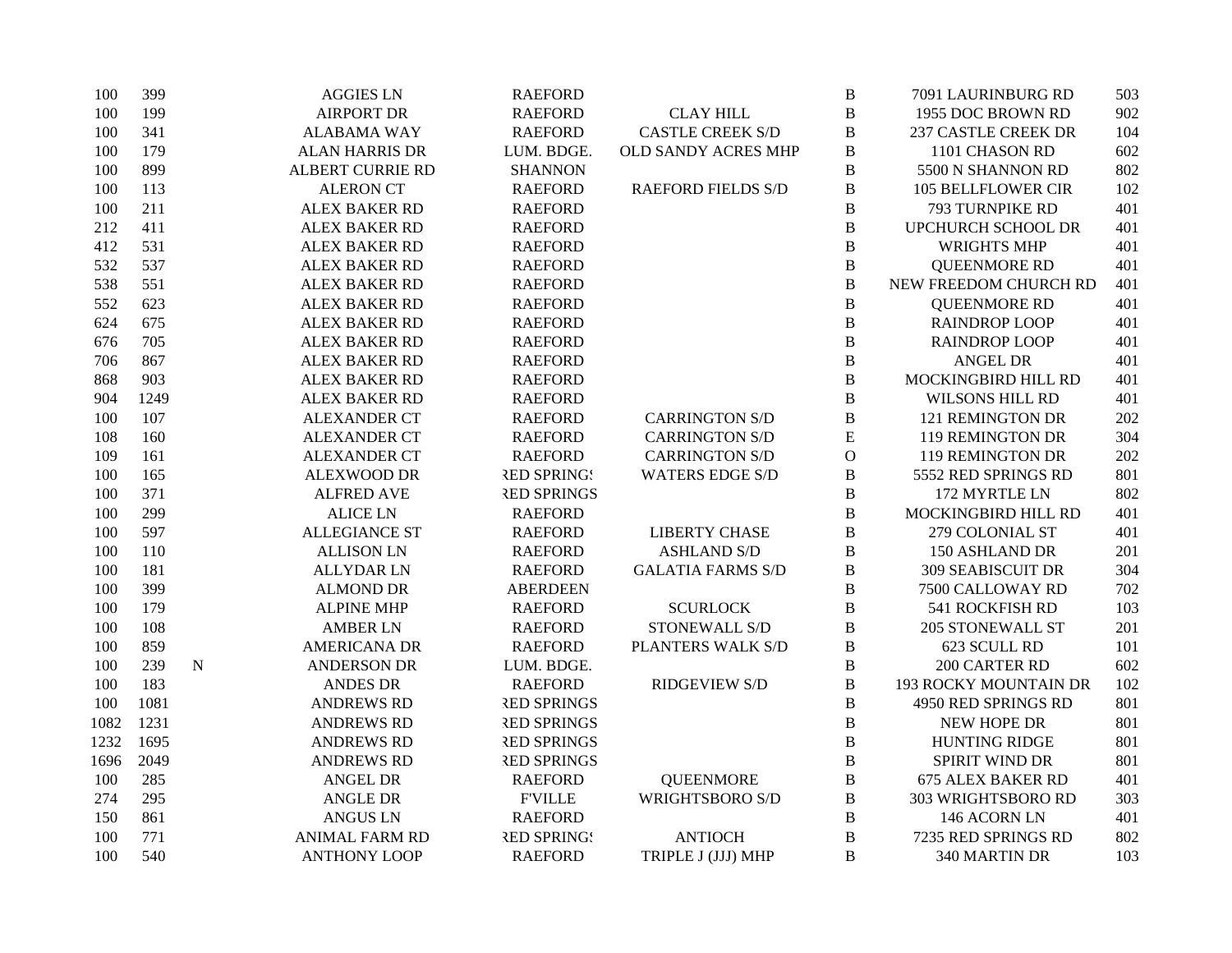| 100  | 323  | <b>ANTIGUA DR</b>     | <b>RAEFORD</b>     | WOODS EDGE S/D      | $\, {\bf B}$  | 238 MOOREA DR             | 304  |
|------|------|-----------------------|--------------------|---------------------|---------------|---------------------------|------|
| 100  | 199  | <b>ANTIOCH PARK</b>   | <b>RED SPRING!</b> | <b>ANTIOCH MHP</b>  | $\bf{B}$      | 4899 RED SPRINGS RD       | 801  |
| 100  | 1199 | <b>ANTLER DR</b>      | <b>RAEFORD</b>     |                     | B             | 240 OLD BARN RD           | 401  |
| 1200 | 1699 | <b>ANTLER DR</b>      | <b>RAEFORD</b>     |                     | $\, {\bf B}$  | THE LONG RD               | 401  |
| 100  | 249  | <b>APPALACHIAN DR</b> | <b>RAEFORD</b>     | RIDGEVIEW S/D       | $\, {\bf B}$  | <b>148 RIDGEVIEW DR</b>   | 102  |
| 100  | 285  | <b>APPLE TREE CIR</b> | <b>RAEFORD</b>     | THOMASFIELD S/D     | $\, {\bf B}$  | 1374 SINGLE TREE LN       | 1001 |
| 100  | 299  | <b>APPLEWOOD LN</b>   | <b>RED SPRINGS</b> |                     | $\bf{B}$      | 3901 RED SPRINGS RD       | 801  |
| 100  | 741  | <b>ARABIA RD</b>      | <b>RAEFORD</b>     |                     | $\bf{B}$      | 1965 ST PAULS RD          | 601  |
| 742  | 1209 | <b>ARABIA RD</b>      | <b>RAEFORD</b>     |                     | B             | <b>REDBERRY LN</b>        | 601  |
| 1210 | 1711 | <b>ARABIA RD</b>      | <b>RAEFORD</b>     |                     | B             | 1199 UPCHURCH RD          | 601  |
| 1712 | 1831 | <b>ARABIA RD</b>      | <b>RAEFORD</b>     |                     | B             | <b>ISABEL LN</b>          | 601  |
| 1832 | 2899 | <b>ARABIA RD</b>      | <b>RAEFORD</b>     |                     | $\, {\bf B}$  | <b>BERRIEDALE LOOP</b>    | 601  |
| 2900 | 3049 | <b>ARABIA RD</b>      | <b>RAEFORD</b>     |                     | $\, {\bf B}$  | WHIPPERWILL LN            | 601  |
| 3050 | 3199 | <b>ARABIA RD</b>      | <b>RAEFORD</b>     |                     | B             | 1399 PATE RD              | 601  |
| 3200 | 3641 | <b>ARABIA RD</b>      | <b>RAEFORD</b>     |                     | $\bf{B}$      | <b>DUPREE LN</b>          | 601  |
| 3642 | 3648 | <b>ARABIA RD</b>      | <b>RAEFORD</b>     |                     | ${\bf E}$     | <b>LA SANDY RD</b>        | 601  |
| 3643 | 3649 | <b>ARABIA RD</b>      | <b>RAEFORD</b>     |                     | $\mathcal{O}$ | <b>LA SANDY RD</b>        | 602  |
| 3650 | 3798 | <b>ARABIA RD</b>      | <b>RAEFORD</b>     |                     | ${\bf E}$     | 299 ASPEN LOOP            | 601  |
| 3651 | 3799 | <b>ARABIA RD</b>      | <b>RAEFORD</b>     |                     | $\mathbf{O}$  | 299 ASPEN LOOP            | 602  |
| 3800 | 3838 | <b>ARABIA RD</b>      | <b>RAEFORD</b>     |                     | E             | <b>CROWDER LN</b>         | 601  |
| 3801 | 3839 | <b>ARABIA RD</b>      | <b>RAEFORD</b>     |                     | $\mathcal{O}$ | <b>CROWDER LN</b>         | 602  |
| 3840 | 3848 | <b>ARABIA RD</b>      | <b>RAEFORD</b>     | <b>ARABIA</b>       | ${\bf E}$     | <b>SOUTHFORK LOOP</b>     | 601  |
| 3841 | 3849 | <b>ARABIA RD</b>      | <b>RAEFORD</b>     | <b>ARABIA</b>       | $\mathcal{O}$ | <b>SOUTHFORK LOOP</b>     | 602  |
| 3850 | 4708 | <b>ARABIA RD</b>      | <b>RAEFORD</b>     | <b>ARABIA</b>       | E             | <b>499 SOUTHFORK LOOP</b> | 601  |
| 3851 | 4709 | <b>ARABIA RD</b>      | <b>RAEFORD</b>     | <b>ARABIA</b>       | $\mathbf{O}$  | <b>499 SOUTHFORK LOOP</b> | 602  |
| 4710 | 5101 | <b>ARABIA RD</b>      | <b>RAEFORD</b>     | <b>ARABIA</b>       | $\, {\bf B}$  | 1665 GOLF COURSE RD       | 602  |
| 5102 | 5619 | <b>ARABIA RD</b>      | <b>RAEFORD</b>     | <b>ARABIA</b>       | B             | <b>GOLDEN RD</b>          | 602  |
| 5620 | 5707 | <b>ARABIA RD</b>      | LUM. BDGE.         | <b>ARABIA</b>       | $\, {\bf B}$  | MCGOUGAN RD               | 602  |
| 5708 | 6141 | <b>ARABIA RD</b>      | LUM. BDGE.         | PAYTON PLACE        | $\, {\bf B}$  | <b>ELLIS RD</b>           | 602  |
| 6142 | 6217 | <b>ARABIA RD</b>      | LUM. BDGE.         | PAYTON PLACE        | $\bf{B}$      | <b>MELVIN LN</b>          | 602  |
| 6218 | 6357 | <b>ARABIA RD</b>      | LUM. BDGE.         | PAYTON PLACE        | $\bf{B}$      | <b>JUANITA RD</b>         | 602  |
| 6358 | 6459 | <b>ARABIA RD</b>      | LUM. BDGE.         | PAYTON PLACE        | B             | PAYTON PLACE RD           | 602  |
| 6460 | 6597 | <b>ARABIA RD</b>      | LUM. BDGE.         | PAYTON PLACE        | B             | <b>CHARLIES DR</b>        | 602  |
| 6598 | 6801 | <b>ARABIA RD</b>      | LUM. BDGE.         | PAYTON PLACE        | $\, {\bf B}$  | <b>MCLEAN LOOP RD</b>     | 602  |
| 6802 | 6899 | <b>ARABIA RD</b>      | LUM. BDGE.         |                     | $\bf{B}$      | 8461 N OLD WIRE RD        | 602  |
| 6900 | 7099 | <b>ARABIA RD</b>      | LUM. BDGE.         |                     | $\bf{B}$      | <b>CHASON RD</b>          | 602  |
| 7100 | 8147 | <b>ARABIA RD</b>      | LUM. BDGE.         |                     | B             | <b>SUNSET LAKE RD</b>     | 204  |
| 8148 | 8301 | <b>ARABIA RD</b>      | LUM. BDGE.         |                     | B             | MISSIONVILLE RD           | 204  |
| 8302 | 8599 | <b>ARABIA RD</b>      | LUM. BDGE.         |                     | B             | <b>REDEMPTION DR</b>      | 204  |
| 8600 | 8819 | <b>ARABIA RD</b>      | LUM. BDGE.         | <b>DAVIS BRIDGE</b> | $\, {\bf B}$  | <b>BROOKE RUN</b>         | 204  |
| 8820 | 8829 | <b>ARABIA RD</b>      | LUM. BDGE.         | <b>DAVIS BRIDGE</b> | B             | <b>EVERITT RD</b>         | 204  |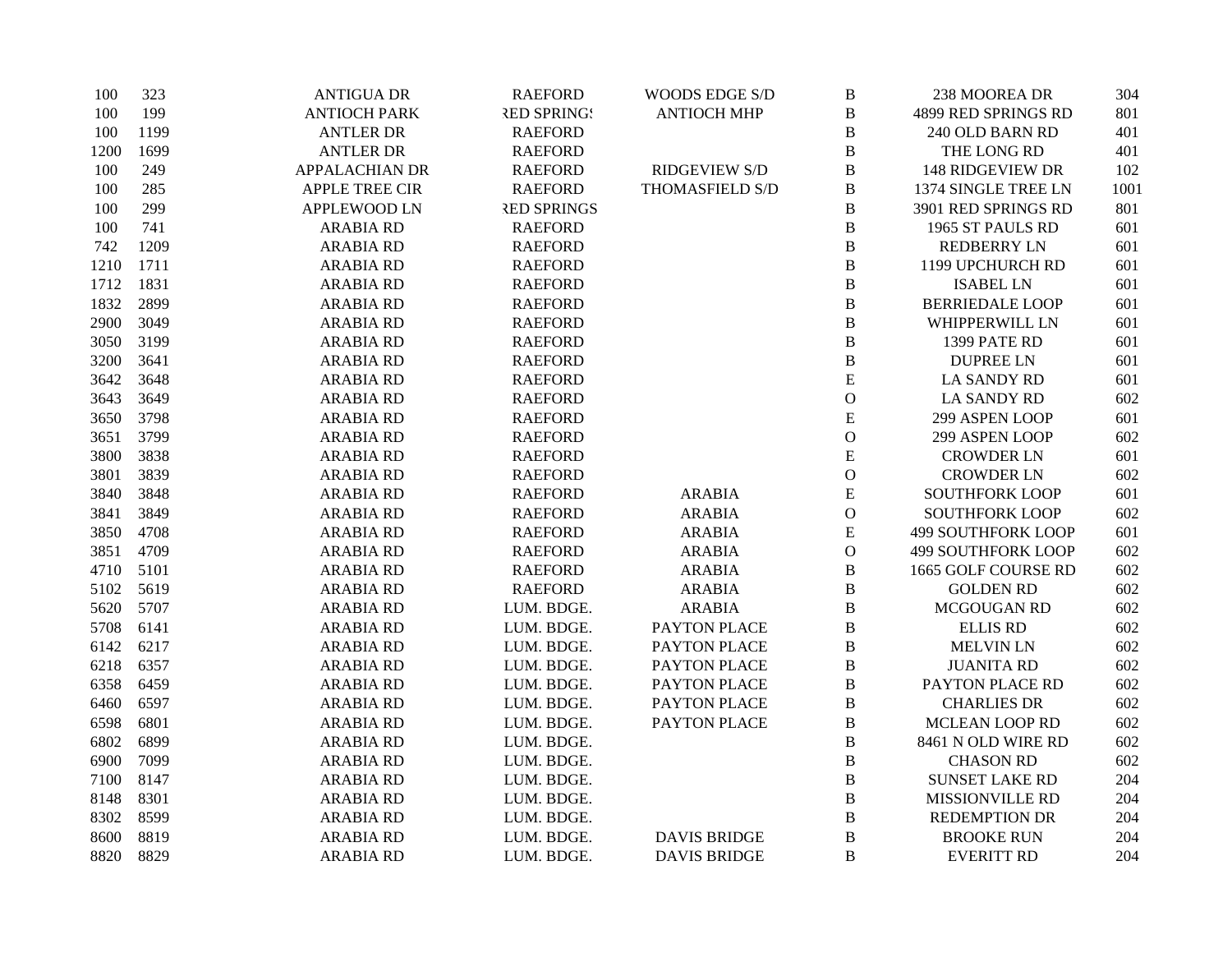| 8830 | 8999 | <b>ARABIA RD</b>    | <b>PARKTON</b>     | <b>DAVIS BRIDGE</b>               | $\, {\bf B}$   | <b>EVERITT RD</b>           | 204  |
|------|------|---------------------|--------------------|-----------------------------------|----------------|-----------------------------|------|
| 100  | 141  | <b>ARBOR DR</b>     | <b>RAEFORD</b>     | SPRING VALLEY S/D                 | $\bf{B}$       | 244 HEARTWOOD DR            | 302  |
| 100  | 2199 | ARCHIE MCGOUGAN RD  | <b>RED SPRINGS</b> |                                   | $\bf{B}$       | 3951 WILSON RD              | 802  |
| 100  | 199  | <b>ARMSTRONG RD</b> | <b>RAEFORD</b>     | <b>CAMERON VILLAGE</b>            | $\, {\bf B}$   | 1682 LOOP RD                | 701  |
| 100  | 501  | <b>ARMY RD</b>      | <b>RAEFORD</b>     | <b>MCCAIN</b>                     | $\bf{B}$       | 6887 ABERDEEN RD            | 701  |
| 502  | 1399 | <b>ARMY RD</b>      | <b>RAEFORD</b>     | <b>MCCAIN</b>                     | $\, {\bf B}$   | <b>FOX LN</b>               | 701  |
| 1400 | 2095 | <b>ARMY RD</b>      | <b>RAEFORD</b>     |                                   | $\bf{B}$       | <b>FOX LN</b>               | 701  |
| 2096 | 2119 | <b>ARMY RD</b>      | <b>RAEFORD</b>     |                                   | $\bf{B}$       | PINE NEEDLE LN              | 701  |
| 2120 | 2421 | <b>ARMY RD</b>      | <b>RAEFORD</b>     |                                   | $\, {\bf B}$   | <b>RUSTY RD</b>             | 701  |
| 2422 | 2993 | <b>ARMY RD</b>      | <b>RAEFORD</b>     |                                   | $\, {\bf B}$   | 5598 CALLOWAY RD            | 701  |
| 2994 | 3307 | <b>ARMY RD</b>      | <b>RAEFORD</b>     |                                   | $\bf{B}$       | <b>DELLA DR</b>             | 701  |
| 3308 | 3503 | <b>ARMY RD</b>      | <b>RAEFORD</b>     |                                   | $\, {\bf B}$   | <b>SOLID ROCK CHURCH RD</b> | 701  |
| 3504 | 3797 | <b>ARMY RD</b>      | <b>RAEFORD</b>     |                                   | $\bf{B}$       | 1705 LOOP RD                | 701  |
| 100  | 159  | <b>ARROW CT</b>     | <b>RED SPRING!</b> | HAWKEYE SANDS APTS                | $\bf{B}$       | 600 MURPH MCLAUCHLIN RD     | 801  |
| 100  | 109  | ARROWWOOD CT        | <b>RAEFORD</b>     | <b>SUMMERFIELD EAST S/D</b>       | $\, {\bf B}$   | 517 CYPRESS DR              | 102  |
| 100  | 316  | <b>ARTHUR LN</b>    | <b>ABERDEEN</b>    | <b>ASHLEY HEIGHTS</b>             | $\, {\bf B}$   | 10089 ABERDEEN RD           | 1101 |
| 100  | 299  | <b>ASHBROOK LN</b>  | <b>ABERDEEN</b>    |                                   | $\, {\bf B}$   | 9878 ABERDEEN RD            | 1101 |
| 100  | 193  | <b>ASHCROFT CT</b>  | <b>RAEFORD</b>     | <b>MAYFIELD S/D</b>               | $\, {\bf B}$   | <b>296 MECKLENBURG DR</b>   | 101  |
| 100  | 198  | <b>ASHEMONT RD</b>  |                    | ABERDEEN ASHLEY HEIGHTS/QUEWIFFLE | ${\bf E}$      | 8606 ABERDEEN RD            | 702  |
| 101  | 199  | <b>ASHEMONT RD</b>  |                    | ABERDEEN ASHLEY HEIGHTS/QUEWIFFLE | $\mathbf 0$    | 8606 ABERDEEN RD            | 701  |
| 200  | 1128 | <b>ASHEMONT RD</b>  |                    | ABERDEEN ASHLEY HEIGHTS/QUEWIFFLE | ${\bf E}$      | 8605 ABERDEEN RD            | 702  |
| 201  | 1129 | <b>ASHEMONT RD</b>  |                    | ABERDEEN ASHLEY HEIGHTS/QUEWIFFLE | ${\mathcal O}$ | 8605 ABERDEEN RD            | 701  |
| 1130 | 1398 | <b>ASHEMONT RD</b>  |                    | ABERDEEN ASHLEY HEIGHTS/QUEWIFFLE | ${\bf E}$      | <b>STROTHER RD</b>          | 702  |
| 1131 | 1399 | <b>ASHEMONT RD</b>  |                    | ABERDEEN ASHLEY HEIGHTS/QUEWIFFLE | $\mathbf O$    | <b>STROTHER RD</b>          | 701  |
| 1400 | 2298 | <b>ASHEMONT RD</b>  |                    | ABERDEEN ASHLEY HEIGHTS/QUEWIFFLE | ${\bf E}$      | <b>MARLENE BLVD</b>         | 702  |
| 1401 | 2299 | <b>ASHEMONT RD</b>  |                    | ABERDEEN ASHLEY HEIGHTS/QUEWIFFLE | $\mathbf 0$    | <b>MARLENE BLVD</b>         | 701  |
| 2300 | 2698 | <b>ASHEMONT RD</b>  |                    | ABERDEEN ASHLEY HEIGHTS/QUEWIFFLE | ${\bf E}$      | <b>CALLOWAY RD</b>          | 702  |
| 2301 | 2699 | <b>ASHEMONT RD</b>  |                    | ABERDEEN ASHLEY HEIGHTS/QUEWIFFLE | $\mathcal O$   | <b>CALLOWAY RD</b>          | 701  |
| 2700 | 3208 | <b>ASHEMONT RD</b>  |                    | ABERDEEN ASHLEY HEIGHTS/QUEWIFFLE | ${\bf E}$      | <b>DUSTY TRL</b>            | 702  |
| 2701 | 3209 | <b>ASHEMONT RD</b>  |                    | ABERDEEN ASHLEY HEIGHTS/QUEWIFFLE | $\mathbf{O}$   | <b>DUSTY TRL</b>            | 701  |
| 3210 | 3580 | <b>ASHEMONT RD</b>  |                    | ABERDEEN ASHLEY HEIGHTS/QUEWIFFLE | ${\bf E}$      | <b>ARMY RD</b>              | 702  |
| 3211 | 3581 | <b>ASHEMONT RD</b>  |                    | ABERDEEN ASHLEY HEIGHTS/QUEWIFFLE | ${\rm O}$      | <b>ARMY RD</b>              | 701  |
| 3582 | 3598 | <b>ASHEMONT RD</b>  |                    | ABERDEEN ASHLEY HEIGHTS/QUEWIFFLE | ${\bf E}$      | <b>JANE LAKE DR</b>         | 702  |
| 3583 | 3599 | <b>ASHEMONT RD</b>  |                    | ABERDEEN ASHLEY HEIGHTS/QUEWIFFLE | $\mathcal O$   | <b>JANE LAKE DR</b>         | 701  |
| 3600 | 4100 | <b>ASHEMONT RD</b>  |                    | ABERDEEN ASHLEY HEIGHTS/QUEWIFFLE | ${\bf E}$      | <b>RESERVATION RD</b>       | 702  |
| 3601 | 4101 | <b>ASHEMONT RD</b>  |                    | ABERDEEN ASHLEY HEIGHTS/QUEWIFFLE | ${\rm O}$      | <b>RESERVATION RD</b>       | 701  |
| 4102 | 4188 | <b>ASHEMONT RD</b>  |                    | ABERDEEN ASHLEY HEIGHTS/QUEWIFFLE | ${\bf E}$      | N MCFARLAND BLUE RD         | 702  |
| 4103 | 4189 | <b>ASHEMONT RD</b>  |                    | ABERDEEN ASHLEY HEIGHTS/QUEWIFFLE | ${\cal O}$     | N MCFARLAND BLUE RD         | 701  |
| 4190 | 5000 | <b>ASHEMONT RD</b>  |                    | ABERDEEN ASHLEY HEIGHTS/QUEWIFFLE | ${\bf E}$      | <b>STUBBY OAKS RD</b>       | 702  |
| 4191 | 5001 | <b>ASHEMONT RD</b>  |                    | ABERDEEN ASHLEY HEIGHTS/QUEWIFFLE | $\mathcal O$   | <b>STUBBY OAKS RD</b>       | 701  |
| 5002 | 5102 | <b>ASHEMONT RD</b>  |                    | ABERDEEN ASHLEY HEIGHTS/QUEWIFFLE | E              | <b>JOHN BROWN RD</b>        | 702  |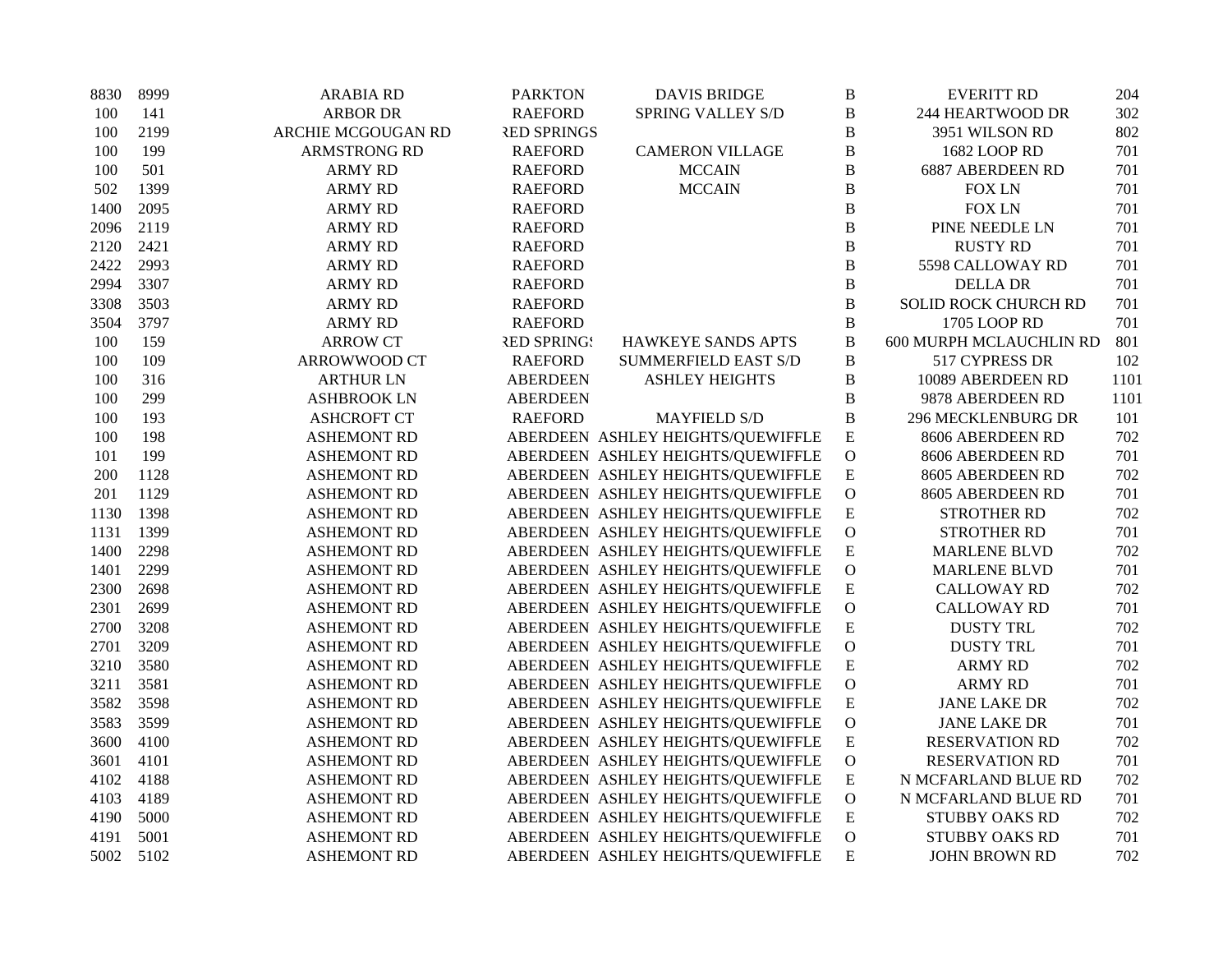| 5003    | 5101 | <b>ASHEMONT RD</b>       |                    | ABERDEEN ASHLEY HEIGHTS/QUEWIFFLE | $\mathbf{O}$   | <b>JOHN BROWN RD</b>          | 701 |
|---------|------|--------------------------|--------------------|-----------------------------------|----------------|-------------------------------|-----|
| 5103    | 5111 | <b>ASHEMONT RD</b>       |                    | ABERDEEN ASHLEY HEIGHTS/QUEWIFFLE | $\mathbf O$    | <b>EDWARDS RD</b>             | 701 |
| 5104    | 5110 | <b>ASHEMONT RD</b>       |                    | ABERDEEN ASHLEY HEIGHTS/QUEWIFFLE | ${\bf E}$      | <b>EDWARDS RD</b>             | 702 |
| 5112    | 5298 | <b>ASHEMONT RD</b>       |                    | ABERDEEN ASHLEY HEIGHTS/QUEWIFFLE | ${\bf E}$      | PERHEALTH RD                  | 702 |
| 5113    | 5299 | <b>ASHEMONT RD</b>       |                    | ABERDEEN ASHLEY HEIGHTS/QUEWIFFLE | $\overline{O}$ | PERHEALTH RD                  | 701 |
| 5300    | 5598 | <b>ASHEMONT RD</b>       |                    | ABERDEEN ASHLEY HEIGHTS/QUEWIFFLE | ${\bf E}$      | HWY 15/501                    | 702 |
| 5301    | 5599 | <b>ASHEMONT RD</b>       |                    | ABERDEEN ASHLEY HEIGHTS/QUEWIFFLE | $\mathbf{O}$   | HWY 15/501                    | 701 |
| 5600    | 5798 | <b>ASHEMONT RD</b>       |                    | ABERDEEN ASHLEY HEIGHTS/QUEWIFFLE | ${\bf E}$      | <b>SONEE LN</b>               | 702 |
| 5601    | 5799 | <b>ASHEMONT RD</b>       |                    | ABERDEEN ASHLEY HEIGHTS/QUEWIFFLE | $\overline{O}$ | <b>SONEE LN</b>               | 701 |
| 5800    | 5874 | <b>ASHEMONT RD</b>       |                    | ABERDEEN ASHLEY HEIGHTS/QUEWIFFLE | $\mathbf E$    | <b>ADDOR RD</b>               | 702 |
| 5801    | 5875 | <b>ASHEMONT RD</b>       |                    | ABERDEEN ASHLEY HEIGHTS/QUEWIFFLE | ${\mathcal O}$ | <b>ADDOR RD</b>               | 701 |
| 5876    | 6698 | <b>ASHEMONT RD</b>       |                    | ABERDEEN ASHLEY HEIGHTS/QUEWIFFLE | $\overline{E}$ | <b>SCHAKER LN</b>             | 702 |
| 5877    | 6699 | <b>ASHEMONT RD</b>       |                    | ABERDEEN ASHLEY HEIGHTS/QUEWIFFLE | $\mathbf O$    | <b>SCHAKER LN</b>             | 701 |
| 6700    | 6898 | <b>ASHEMONT RD</b>       |                    | ABERDEEN ASHLEY HEIGHTS/QUEWIFFLE | ${\bf E}$      | MAULTSBY RD                   | 702 |
| 6701    | 6899 | <b>ASHEMONT RD</b>       |                    | ABERDEEN ASHLEY HEIGHTS/QUEWIFFLE | $\mathbf O$    | <b>MAULTSBY RD</b>            | 701 |
| 100     | 1359 | <b>ASHFORD RD</b>        | <b>RED SPRINGS</b> |                                   | $\, {\bf B}$   | 2014 S DUFFIE RD              | 802 |
| 100     | 321  | <b>ASHGROVE LN</b>       | <b>RED SPRINGS</b> |                                   | $\, {\bf B}$   | 3998 BLUE SPRINGS RD          | 801 |
| 100     | 206  | <b>ASHLAND DR</b>        | <b>RAEFORD</b>     | <b>ASHLAND S/D</b>                | $\, {\bf B}$   | 6310 PHILLIPI CHURCH RD       | 201 |
| 100     | 499  | <b>ASHLEY DR</b>         | <b>ABERDEEN</b>    |                                   | B              | 1000 RESERVATION RD           | 702 |
| 100     | 158  | <b>ASHLEY PL</b>         | <b>RAEFORD</b>     | <b>OAKTON S/D</b>                 | $\, {\bf B}$   | <b>117 CANTERBURY DR</b>      | 104 |
| 100     | 200  | <b>ASPEN LOOP</b>        | <b>RAEFORD</b>     |                                   | $\, {\bf B}$   | 3642 ARABIA RD                | 601 |
| 201     | 300  | <b>ASPEN LOOP</b>        | <b>RAEFORD</b>     |                                   | $\, {\bf B}$   | 3650 ARABIA RD                | 601 |
| 100     | #### | <b>ATHENS RD</b>         | <b>RAEFORD</b>     | <b>CLUB POND APTS</b>             | $\, {\bf B}$   | 1545 CLUB POND RD             | 103 |
| 100     | 315  | <b>AUDUBON DR</b>        | <b>RAEFORD</b>     | <b>WESTGATE S/D</b>               | $\, {\bf B}$   | 1453 ST JOHNS LP              | 303 |
| 100     | 450  | <b>AUTRY LOOP</b>        | <b>RAEFORD</b>     | <b>BLACKBURNS MHP</b>             | $\, {\bf B}$   | 305 AUTRY ST                  | 103 |
| 100     | 305  | <b>AUTRY ST</b>          | <b>RAEFORD</b>     | <b>HILLCREST</b>                  | $\, {\bf B}$   | 2754 HWY 401 BUSINESS         | 103 |
| 100     | 279  | <b>AUTUMN LN</b>         | <b>RAEFORD</b>     | TURNINGLEAF SOUTH S/D             | $\, {\bf B}$   | <b>489 N PARKER CHURCH RD</b> | 302 |
| 100     | 299  | AVERY CHAPEL CHURCH RD   | <b>RAEFORD</b>     | <b>CAMERON VILLAGE</b>            | $\, {\bf B}$   | 902 LOOP RD                   | 701 |
| 100     | 115  | <b>AYANA CT</b>          | <b>RAEFORD</b>     | <b>RAEFORD FIELDS S/D</b>         | $\, {\bf B}$   | <b>215 BELLFLOWER CIR</b>     | 102 |
| 100     | 325  | <b>AZALEA ST</b>         | <b>RAEFORD</b>     | <b>SHAWTOWN</b>                   | $\, {\bf B}$   | 1598 HWY 401 BUSINESS         | 104 |
| 100     | 367  | <b>B &amp; B LOOP RD</b> | <b>RAEFORD</b>     |                                   | $\bf{B}$       | 2798 ROCKFISH RD              | 302 |
| $100\,$ | 125  | <b>B</b> & N DR          | <b>RED SPRINGS</b> | B & N S/D                         | $\, {\bf B}$   | 337 BLUE RD                   | 801 |
| 100     | 199  | <b>B</b> J`S CT          | <b>RED SPRINGS</b> |                                   | B              | 3621 OLD MAXTON RD            | 801 |
| 100     | 299  | <b>BACK OF THE MOON</b>  | <b>ABERDEEN</b>    | <b>QUEWHIFFLE</b>                 | $\, {\bf B}$   | 746 HORSESHOE RD              | 702 |
| 100     | 899  | <b>BACKWOODS LAKE RD</b> | <b>RAEFORD</b>     |                                   | $\, {\bf B}$   | <b>468 THE LONG RD</b>        | 401 |
| 100     | 188  | <b>BADULN</b>            | <b>RAEFORD</b>     | <b>WEST HOKE</b>                  | B              | 7232 TURNPIKE RD              | 501 |
| 100     | 397  | <b>BAGGETT ST</b>        | <b>RED SPRINGS</b> | <b>SOUTH HOKE</b>                 | $\, {\bf B}$   | 591 BLUE RD                   | 801 |
| 100     | 299  | <b>BAHIALN</b>           | <b>RAEFORD</b>     | <b>SUMMERFIELD S/D</b>            | $\, {\bf B}$   | 1457 CLUB POND RD             | 103 |
| 100     | 399  | <b>BAKER LN</b>          | <b>RAEFORD</b>     | <b>CAMERON VILLAGE</b>            | $\, {\bf B}$   | 933 LOOP RD                   | 701 |
| 100     | 475  | <b>BALDWIN RD</b>        | LUM. BDGE.         |                                   | $\, {\bf B}$   | 637 PURDIE RD                 | 603 |
| 100     | 1499 | <b>BALFOUR RD</b>        | <b>RED SPRING!</b> | <b>ANTIOCH</b>                    | B              | 9501 RED SPRINGS RD           | 802 |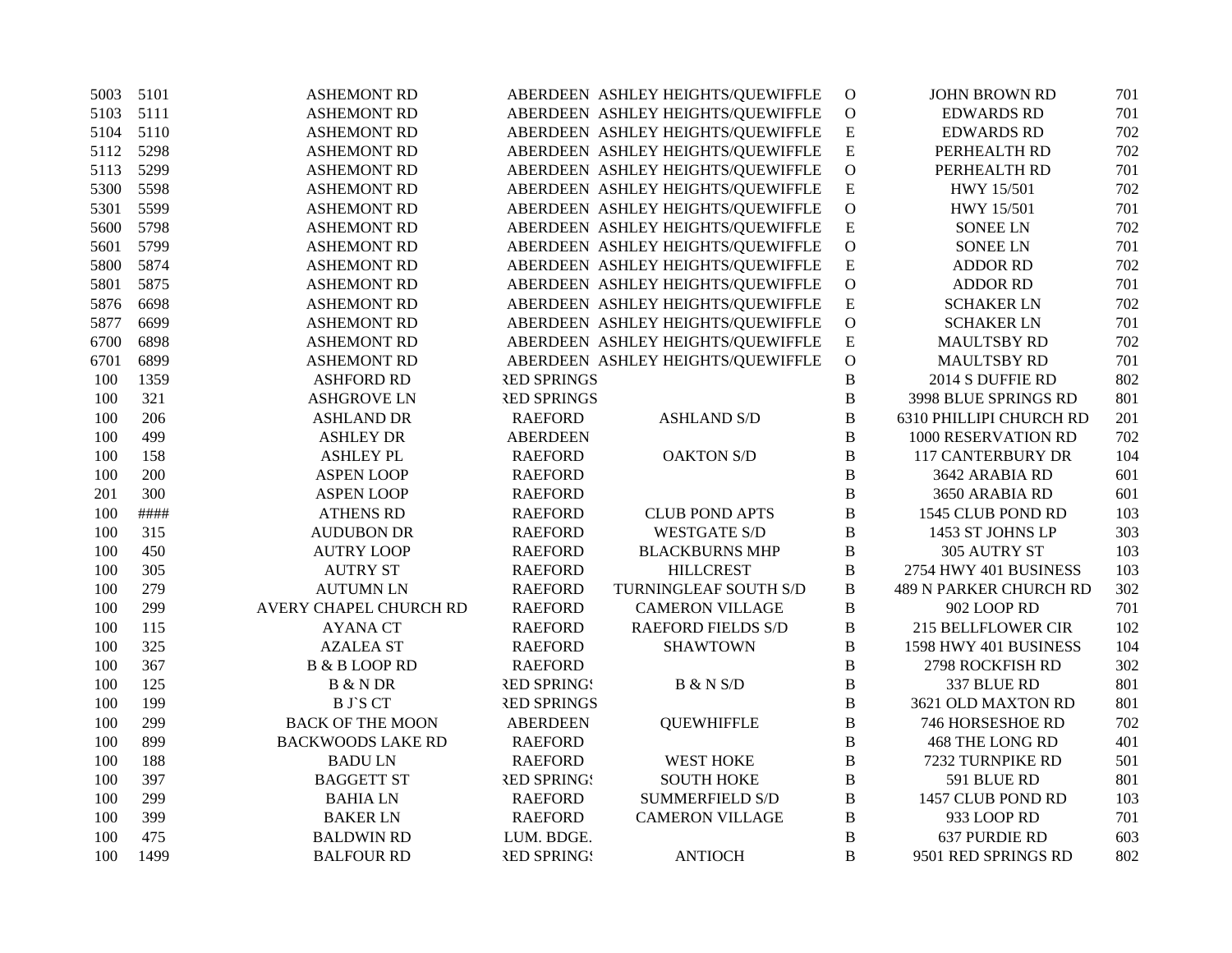| 1500 | 1799 | <b>BALFOUR RD</b>             | <b>RED SPRING!</b> | <b>ANTIOCH</b>             | B                | <b>COPE RD</b>              | 802  |
|------|------|-------------------------------|--------------------|----------------------------|------------------|-----------------------------|------|
| 1800 | 2299 | <b>BALFOUR RD</b>             | <b>RED SPRING!</b> | <b>ANTIOCH</b>             | $\, {\bf B}$     | <b>CHURCH RD</b>            | 802  |
| 2300 | 2523 | <b>BALFOUR RD</b>             | <b>SHANNON</b>     | <b>ANTIOCH</b>             | $\, {\bf B}$     | <b>CHURCH RD</b>            | 802  |
| 2524 | 2701 | <b>BALFOUR RD</b>             | <b>SHANNON</b>     | <b>ANTIOCH</b>             | $\bf{B}$         | L D BAIN RD                 | 802  |
| 2702 | 2909 | <b>BALFOUR RD</b>             | <b>SHANNON</b>     | <b>ANTIOCH</b>             | $\, {\bf B}$     | 2551 JOHN RD                | 802  |
| 2910 | 3665 | <b>BALFOUR RD</b>             | <b>SHANNON</b>     | <b>ANTIOCH</b>             | $\boldsymbol{B}$ | <b>600 ALBERT CURRIE RD</b> | 802  |
| 3666 | 3921 | <b>BALFOUR RD</b>             | <b>SHANNON</b>     |                            | B                | N SHANNON RD                | 604  |
| 3922 | 4837 | <b>BALFOUR RD</b>             | <b>SHANNON</b>     |                            | B                | <b>EVELYNS LN</b>           | 604  |
| 4838 | 4879 | <b>BALFOUR RD</b>             | <b>SHANNON</b>     |                            | B                | <b>BUTTERFLY LN</b>         | 604  |
| 4880 | 5080 | <b>BALFOUR RD</b>             | <b>SHANNON</b>     |                            | $\, {\bf B}$     | <b>LOWERY RD</b>            | 604  |
| 5081 | 5099 | <b>BALFOUR RD</b>             | <b>SHANNON</b>     |                            | $\bf{B}$         | <b>CULBRETH RD</b>          | 604  |
| 5100 | 5379 | <b>BALFOUR RD</b>             | LUM. BDGE.         |                            | B                | <b>CULBRETH RD</b>          | 604  |
| 5380 | 6049 | <b>BALFOUR RD</b>             | LUM. BDGE.         |                            | $\bf{B}$         | MCNEILL LAKE RD             | 604  |
| 6050 | 7539 | <b>BALFOUR RD</b>             | LUM. BDGE.         |                            | $\, {\bf B}$     | <b>BOYLE RD</b>             | 604  |
| 7540 | 7819 | <b>BALFOUR RD</b>             | LUM. BDGE.         |                            | $\, {\bf B}$     | <b>ST PAULS RD</b>          | 603  |
| 7820 | 8125 | <b>BALFOUR RD</b>             | LUM. BDGE.         |                            | $\, {\bf B}$     | PURDIE RD                   | 603  |
| 8126 | 8237 | <b>BALFOUR RD</b>             | LUM. BDGE.         |                            | $\, {\bf B}$     | <b>MURRAY LN</b>            | 603  |
| 8238 | 8247 | <b>BALFOUR RD</b>             | LUM. BDGE.         |                            | $\bf{B}$         | <b>OSBORNE LN</b>           | 603  |
| 8248 | 9199 | <b>BALFOUR RD</b>             | LUM. BDGE.         |                            | B                | <b>BARE RUN</b>             | 603  |
| 100  | 499  | <b>BALLARD DR</b>             | <b>RAEFORD</b>     |                            | $\, {\bf B}$     | <b>4111 FAYETTEVILLE RD</b> | 101  |
| 100  | 599  | <b>BAMALN</b>                 | <b>RAEFORD</b>     |                            | B                | 2010 CALLOWAY RD            | 701  |
| 100  | 135  | <b>BANKROFT CT</b>            | <b>RAEFORD</b>     | <b>BRENTHAVEN S/D</b>      | B                | <b>186 CHESWICK DR</b>      | 101  |
| 100  | 199  | <b>BARE RUN</b>               | LUM. BDGE.         |                            | $\bf{B}$         | 8247 BALFOUR RD             | 603  |
| 100  | 277  | <b>BAREFOOT RD</b>            | <b>F'VILLE</b>     | <b>ROCKFISH</b>            | $\bf{B}$         | 7775 ROCKFISH RD            | 201  |
| 278  | 475  | <b>BAREFOOT RD</b>            | <b>F'VILLE</b>     | <b>ROCKFISH</b>            | $\, {\bf B}$     | WALTA CT/100 DOVE ST        | 201  |
| 476  | 721  | <b>BAREFOOT RD</b>            | <b>F'VILLE</b>     | <b>ROCKFISH</b>            | B                | <b>SAND ROCK RD</b>         | 201  |
| 722  | 767  | <b>BAREFOOT RD</b>            | <b>FVILLE</b>      | <b>ROCKFISH</b>            | $\, {\bf B}$     | <b>WREN RD</b>              | 201  |
| 100  | 427  | <b>BARK DR</b>                | <b>ABERDEEN</b>    | <b>ASHLEY HEIGHTS</b>      | $\, {\bf B}$     | <b>114 RESERVATION RD</b>   | 1101 |
| 100  | 191  | <b>BARKLEY CT</b>             | <b>RAEFORD</b>     | <b>WESTGATE S/D</b>        | $\, {\bf B}$     | 272 THORNCLIFF DR           | 303  |
| 100  | 116  | <b>BARNSBURY CT</b>           | <b>RAEFORD</b>     | <b>RAEFORD FIELDS S/D</b>  | B                | <b>227 BELLFLOWER CIR</b>   | 102  |
| 100  | 111  | <b>BARROW CT</b>              | <b>RAEFORD</b>     | <b>RAEFORD FIELDS S/D</b>  | B                | <b>415 BELLFLOWER CIR</b>   | 102  |
| 200  | 215  | <b>BARROW CT</b>              | <b>RAEFORD</b>     | <b>RAEFORD FIELDS S/D</b>  | B                | <b>416 BELLFLOWER CIR</b>   | 102  |
| 100  | 399  | <b>BARTON RD</b>              | <b>RED SPRINGS</b> |                            | B                | 991 TOM MCLAUGHLIN RD       | 802  |
| 100  | 389  | <b>BASURTO LN</b>             | <b>RAEFORD</b>     | <b>HILLCREST</b>           | $\bf{B}$         | 348 PURVIS CT               | 103  |
| 100  | 215  | <b>BATES DR</b>               | <b>RAEFORD</b>     |                            | $\, {\bf B}$     | 3190 L MCLAUCHLIN RD        | 502  |
| 100  | 199  | <b>BATTON RD</b>              | <b>RAEFORD</b>     |                            | B                | 180 OSTRICH TR              | 305  |
| 100  | 291  | <b>BAYLEAF DR</b>             | <b>RAEFORD</b>     | <b>WESTGATE S/D</b>        | B                | 1362 ST JOHNS LOOP          | 303  |
| 100  | 599  | <b>BAYONET GOLF COURSE DR</b> | <b>RAEFORD</b>     | <b>BAYONET GOLF COURSE</b> | B                | 363 S PARKER CHURCH RD      | 302  |
| 100  | 139  | <b>BAYOU CT</b>               | <b>RAEFORD</b>     | <b>WINDWARD OAKS S/D</b>   | B                | 134 WINTERFIELD DR          | 301  |
| 100  | 281  | <b>BAYSHORE DR</b>            | <b>RED SPRINGS</b> |                            | B                | 225 N LAKE RD               | 802  |
| 300  | 318  | <b>BEAGLE DR</b>              | <b>RAEFORD</b>     | PUPPY CREEK MHP            | B                | 116 DALMATION DR            | 306  |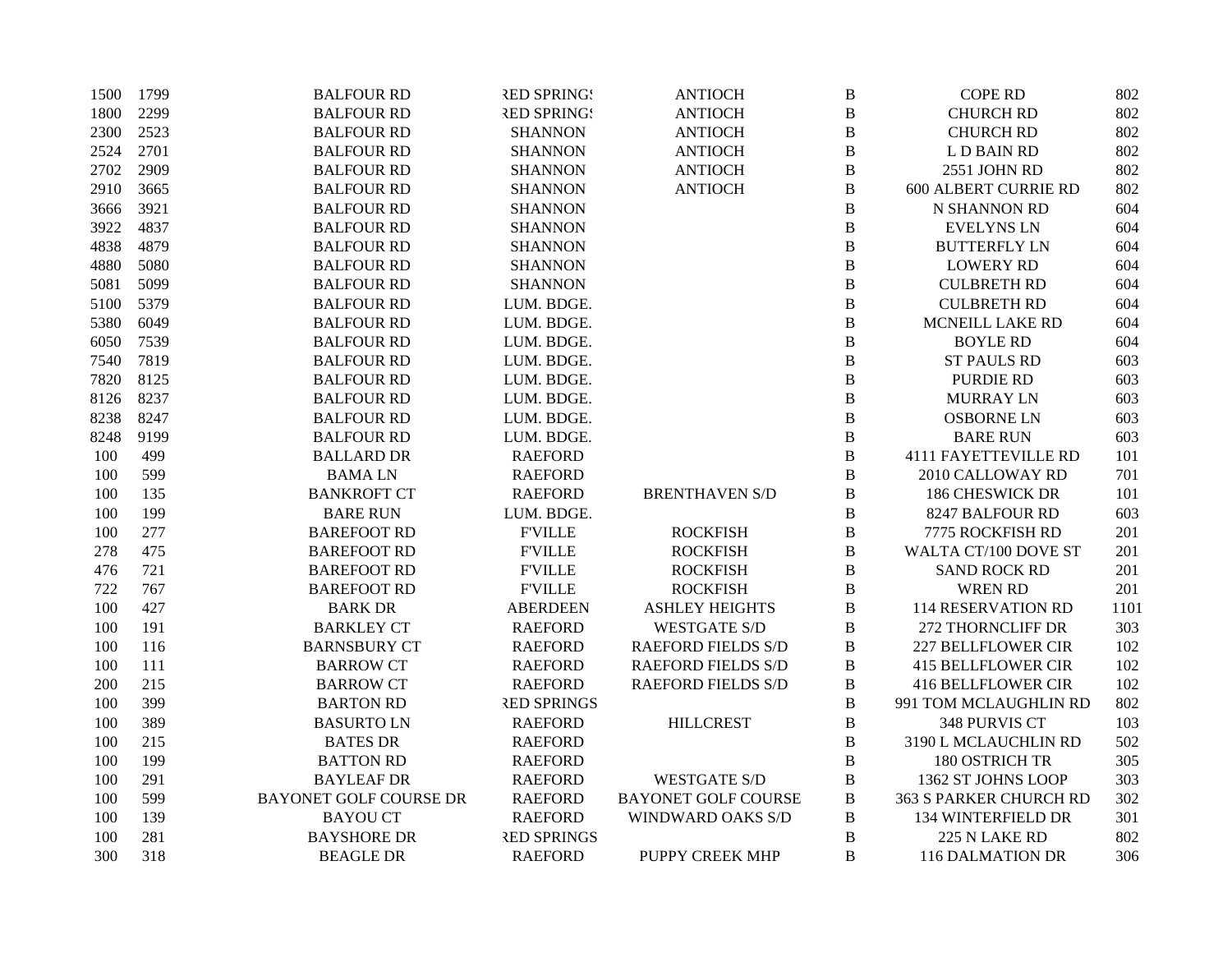| 319 | 332  |   | <b>BEAGLE DR</b>        | <b>RAEFORD</b>     | PUPPY CREEK MHP                   | $\, {\bf B}$   | <b>410 DACHSHUND DR</b>        | 306  |
|-----|------|---|-------------------------|--------------------|-----------------------------------|----------------|--------------------------------|------|
| 100 | 231  |   | <b>BEAR CREEK DR</b>    | <b>RAEFORD</b>     | TURNINGLEAF NORTH S/D             | $\, {\bf B}$   | <b>237 ROLLING CREEK DR</b>    | 302  |
| 100 | 109  |   | <b>BEARD RD</b>         | <b>RAEFORD</b>     |                                   | $\, {\bf B}$   | <b>DEAD END</b>                | 203  |
| 110 | 151  |   | <b>BEARD RD</b>         | <b>RAEFORD</b>     |                                   | $\bf{B}$       | <b>SHACKETT RD</b>             | 203  |
| 200 | 291  |   | <b>BEARD RD</b>         | <b>RAEFORD</b>     |                                   | $\bf{B}$       | SPANGLER DR                    | 203  |
| 400 | 439  |   | <b>BEARD RD</b>         | <b>RAEFORD</b>     |                                   | $\, {\bf B}$   | <b>PLUM DR</b>                 | 203  |
| 440 | 877  |   | <b>BEARD RD</b>         | <b>RAEFORD</b>     |                                   | $\bf{B}$       | <b>ROSEWOOD DR</b>             | 203  |
| 100 | 163  |   | <b>BEAUMONT CT</b>      | <b>RAEFORD</b>     | SAVANNAH CHASE S/D                | $\, {\bf B}$   | 140 TULANE DR                  | 101  |
| 100 | 225  |   | <b>BEAUTY SPOT LN</b>   | <b>RED SPRINGS</b> |                                   | $\, {\bf B}$   | 7100 RED SPRINGS RD            | 802  |
| 100 | 115  |   | <b>BEAVER CREEK MHP</b> | <b>RAEFORD</b>     | <b>BEAVER CREEK MHP</b>           | $\, {\bf B}$   | <b>2090 ROCKFISH RD</b>        | 102  |
| 100 | 275  |   | <b>BEAVER LN</b>        | <b>RAEFORD</b>     |                                   | $\bf{B}$       | 295 MCPHAIL RD                 | 304  |
| 100 | 265  |   | <b>BECKMAN PL</b>       | <b>RAEFORD</b>     | POTTERS RIDGE S/D                 | $\, {\bf B}$   | 191 IVYWOOD LN                 | 302  |
| 100 | 179  |   | <b>BEDFORD DR</b>       | <b>RAEFORD</b>     | <b>BEDFORD S/D</b>                | $\, {\bf B}$   | <b>FAYETTEVILLE RD</b>         | 305  |
| 180 | 273  |   | <b>BEDFORD DR</b>       | <b>RAEFORD</b>     | <b>BEDFORD S/D</b>                | $\bf{B}$       | <b>GRIDLEY LN</b>              | 305  |
| 274 | 325  |   | <b>BEDFORD DR</b>       | <b>RAEFORD</b>     | <b>BEDFORD S/D</b>                | $\, {\bf B}$   | STONEBRIAR AVE                 | 305  |
| 326 | 381  |   | <b>BEDFORD DR</b>       | <b>RAEFORD</b>     | <b>BEDFORD S/D</b>                | $\, {\bf B}$   | <b>GLADSTONE ST</b>            | 305  |
| 382 | 437  |   | <b>BEDFORD DR</b>       | <b>RAEFORD</b>     | <b>BEDFORD S/D</b>                | $\, {\bf B}$   | HAYNES CHURCH RD               | 305  |
| 438 | 467  |   | <b>BEDFORD DR</b>       | <b>RAEFORD</b>     | <b>BEDFORD S/D</b>                | $\, {\bf B}$   | TRINITY RD                     | 305  |
| 100 | 123  |   | <b>BEECH DR</b>         | <b>RAEFORD</b>     | <b>SUMMERFIELD EAST S/D</b>       | $\, {\bf B}$   | 111 CYPRESS DR                 | 102  |
| 100 | 131  |   | <b>BELLE BOYD DR</b>    | <b>RAEFORD</b>     | STONEWALL S/D                     | $\, {\bf B}$   | 200 KERNSTOWN RD               | 201  |
| 100 | 269  |   | <b>BELLE CHASE DR</b>   | <b>RAEFORD</b>     | SAVANNAH CHASE S/D                | $\, {\bf B}$   | 4941 FAYETTEVILLE RD           | 101  |
| 100 | 1650 |   | <b>BELLFLOWER CIR</b>   | <b>RAEFORD</b>     | <b>RAEFORD FIELDS S/D</b>         | $\, {\bf B}$   | 2209 ROCKFISH RD               | 102  |
| 100 | 401  |   | <b>BELMONT DR</b>       | <b>RAEFORD</b>     | <b>ENGLISH FARMS S/D</b>          | $\, {\bf B}$   | <b>406 TENNESSEE WALKER DR</b> | 103  |
| 100 | 131  |   | <b>BELSHAW CT</b>       |                    | RAEFORD THE COMMONS AT BRIDGEPORT | $\, {\bf B}$   | <b>DEAD END</b>                | 303  |
| 132 | 185  |   | <b>BELSHAW CT</b>       |                    | RAEFORD THE COMMONS AT BRIDGEPORT | $\overline{B}$ | <b>MAGWOOD DR</b>              | 303  |
| 186 | 215  |   | <b>BELSHAW CT</b>       |                    | RAEFORD THE COMMONS AT BRIDGEPORT | $\, {\bf B}$   | <b>CHATFIELD DR</b>            | 303  |
| 100 | 299  |   | <b>BELTONS LOOP</b>     | <b>RAEFORD</b>     | <b>BELTONS MHP</b>                | $\, {\bf B}$   | 6669 PITTMAN GROVE CHURCH 203  |      |
| 100 | 477  |   | <b>BEN AUSTIN RD</b>    | <b>RAEFORD</b>     | <b>SCURLOCK</b>                   | $\, {\bf B}$   | 1098 ROCKFISH RD               | 104  |
| 100 | 277  |   | <b>BENNINGTON DR</b>    | <b>RAEFORD</b>     | <b>WESTGATE S/D</b>               | $\, {\bf B}$   | 228 FAIRFIELD CR               | 303  |
| 100 | 283  |   | <b>BENT OAK CT</b>      | <b>RAEFORD</b>     | MAGNOLIA VILLAGE S/D              | $\, {\bf B}$   | 6392 PHILLIPI CHURCH RD        | 201  |
| 100 | 213  |   | <b>BERKSHIRE CT</b>     | <b>RAEFORD</b>     | <b>MAYFIELD S/D</b>               | $\, {\bf B}$   | <b>417 CHAMBERLIN BLVD</b>     | 101  |
| 100 | 821  |   | <b>BERMUDA CIR</b>      | <b>RAEFORD</b>     |                                   | $\, {\bf B}$   | 1545 SCULL RD                  | 301  |
| 100 | 609  |   | <b>BERRIEDALE LOOP</b>  | <b>RAEFORD</b>     |                                   | $\bf{B}$       | 1831 ARABIA RD                 | 601  |
| 100 | 299  |   | <b>BERWICK DR</b>       | <b>RAEFORD</b>     | <b>RIDGE MANOR S/D</b>            | $\, {\bf B}$   | <b>183 RIDGE MANOR DR</b>      | 202  |
| 300 | 471  |   | <b>BERWICK DR</b>       | <b>RAEFORD</b>     | <b>RIDGE MANOR S/D</b>            | $\, {\bf B}$   | YORK CT                        | 202  |
| 472 | 553  |   | <b>BERWICK DR</b>       | <b>RAEFORD</b>     | <b>RIDGE MANOR S/D</b>            | $\, {\bf B}$   | <b>SHEFFIELD CT</b>            | 202  |
| 100 | 141  |   | <b>BESLEY CT</b>        | <b>RAEFORD</b>     | POTTERS RIDGE S/D                 | B              | 561 WOOD VALLEY LN             | 302  |
| 100 | 799  |   | <b>BEST ST</b>          | <b>RAEFORD</b>     | <b>ROLLING HILLS S/D</b>          | $\, {\bf B}$   | 399 IVEY ST                    | 401  |
| 100 | 116  |   | <b>BETHLN</b>           | <b>RAEFORD</b>     | <b>ASHLAND S/D</b>                | $\, {\bf B}$   | 152 ASHLAND DR                 | 201  |
| 100 | 199  | S | <b>BETHEL RD</b>        | <b>RAEFORD</b>     |                                   | $\, {\bf B}$   | W CENTRAL AVE                  | 1001 |
| 200 | 215  | N | <b>BETHEL RD</b>        | <b>RAEFORD</b>     |                                   | $\overline{B}$ | W CENTRAL AVE                  | 1001 |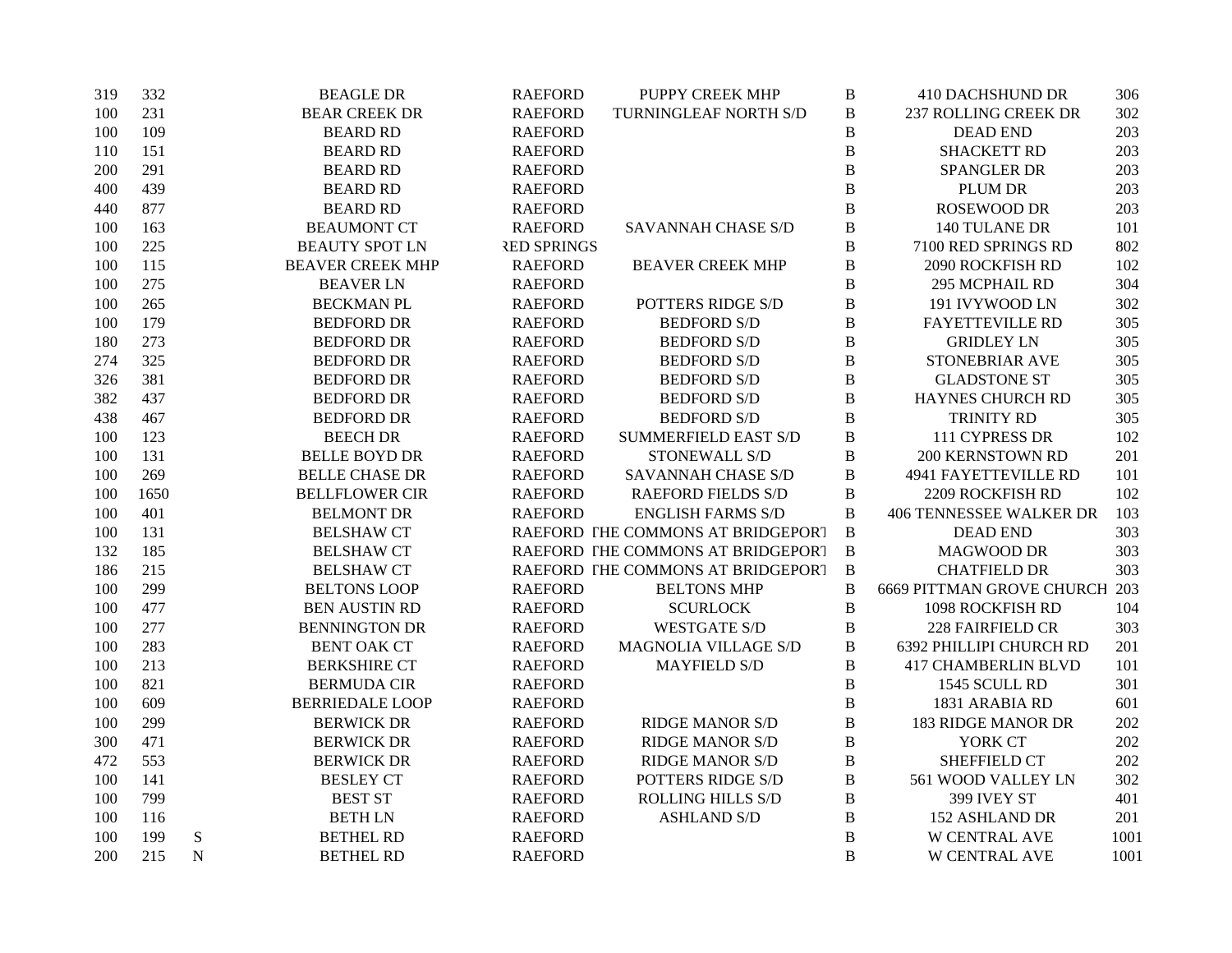| 200  | 223  | ${\bf S}$   | <b>BETHEL RD</b>       | <b>RAEFORD</b>     |                        | $\, {\bf B}$ | <b>HARRIS AVE</b>        | 1001 |
|------|------|-------------|------------------------|--------------------|------------------------|--------------|--------------------------|------|
| 216  | 225  | $\mathbf N$ | <b>BETHEL RD</b>       | <b>RAEFORD</b>     |                        | $\, {\bf B}$ | <b>W ELWOOD AVE</b>      | 1001 |
| 300  | 319  | ${\bf N}$   | <b>BETHEL RD</b>       | <b>RAEFORD</b>     |                        | $\, {\bf B}$ | W EDINBOROUGH AVE        | 1001 |
| 300  | 317  | ${\bf S}$   | <b>BETHEL RD</b>       | <b>RAEFORD</b>     |                        | $\, {\bf B}$ | <b>S DICKSON ST</b>      | 1001 |
| 400  | 415  | ${\bf S}$   | <b>BETHEL RD</b>       | <b>RAEFORD</b>     |                        | $\, {\bf B}$ | <b>S WRIGHT ST</b>       | 1001 |
| 400  | 415  | $\mathbf N$ | <b>BETHEL RD</b>       | <b>RAEFORD</b>     |                        | $\, {\bf B}$ | <b>W DONALDSON AVE</b>   | 1001 |
| 500  | 685  | ${\bf S}$   | <b>BETHEL RD</b>       | <b>RAEFORD</b>     |                        | $\, {\bf B}$ | HIGH SCHOOL ST           | 1001 |
| 700  | 710  | ${\bf S}$   | <b>BETHEL RD</b>       | <b>RAEFORD</b>     |                        | $\, {\bf B}$ | <b>COLLEGE DR</b>        | 1001 |
| 711  | 715  | ${\bf S}$   | <b>BETHEL RD</b>       | <b>RAEFORD</b>     |                        | $\, {\bf B}$ | <b>COLLEGE DR</b>        | 402  |
| 800  | 821  | ${\bf S}$   | <b>BETHEL RD</b>       | <b>RAEFORD</b>     |                        | $\, {\bf B}$ | <b>E PALMER ST</b>       | 402  |
| 822  | 1621 | ${\bf S}$   | <b>BETHEL RD</b>       | <b>RAEFORD</b>     |                        | $\, {\bf B}$ | WALLACE MCLEAN RD        | 402  |
| 1622 | 2999 | S           | <b>BETHEL RD</b>       | <b>RAEFORD</b>     |                        | $\, {\bf B}$ | <b>FREEDOM RD</b>        | 402  |
| 100  | 107  |             | <b>BETHUNE AVE</b>     | <b>RAEFORD</b>     |                        | $\, {\bf B}$ | <b>400 N DICKSON ST</b>  | 1001 |
| 200  | 319  |             | <b>BETHUNE AVE</b>     | <b>RAEFORD</b>     |                        | $\, {\bf B}$ | N WRIGHT ST              | 1001 |
| 1100 | 1199 |             | <b>BETHUNE AVE</b>     | <b>RAEFORD</b>     | TWIN OAKS APARTMENTS   | $\, {\bf B}$ | 500 COLLEGE DR           | 1001 |
| 1200 | 1227 |             | <b>BETHUNE AVE</b>     | <b>RAEFORD</b>     | THOMASFIELD S/D        | $\, {\bf B}$ | 500 COLLEGE DR           | 1001 |
| 100  | 425  |             | <b>BETTY'S TRL</b>     | <b>PARKTON</b>     |                        | $\, {\bf B}$ | 580 EVERITT RD           | 204  |
| 100  | 149  |             | <b>BEVERLY CT</b>      | <b>RAEFORD</b>     | <b>NORTHAMPTON S/D</b> | $\, {\bf B}$ | 150 HAMPTON DR           | 304  |
| 100  | 399  |             | <b>BILL WRIGHT RD</b>  | <b>RAEFORD</b>     |                        | $\, {\bf B}$ | 561 BOSTIC RD            | 201  |
| 100  | 121  |             | <b>BIRCH CIR</b>       | <b>RAEFORD</b>     |                        | $\, {\bf B}$ | <b>103 COVINGTON AVE</b> | 1001 |
| 200  | 214  |             | <b>BIRCH ST</b>        | <b>RAEFORD</b>     |                        | $\, {\bf B}$ | <b>208 COVINGTON AVE</b> | 1001 |
| 300  | 311  |             | <b>BIRCH ST</b>        | <b>RAEFORD</b>     |                        | $\, {\bf B}$ | <b>106 SOUTHERN AVE</b>  | 1001 |
| 321  | 384  |             | <b>BIRCH ST</b>        | <b>RAEFORD</b>     | HOLLY PARK APARTMENTS  | $\, {\bf B}$ | <b>106 SOUTHERN AVE</b>  | 1001 |
| 106  | 205  |             | <b>BIRDSONG DR</b>     | <b>PARKTON</b>     |                        | $\, {\bf B}$ | <b>602 EVERITT RD</b>    | 204  |
| 100  | 427  |             | <b>BITNER WAY</b>      | <b>RAEFORD</b>     | WHITE OAK S/D          | $\, {\bf B}$ | <b>MERRIE OAKS LN</b>    | 701  |
| 100  | 543  |             | <b>BLACKHAWK LN</b>    | <b>RAEFORD</b>     | <b>EAGLES RIDGE</b>    | $\, {\bf B}$ | 979 MOCKINGBIRD HILL RD  | 401  |
| 100  | 299  |             | <b>BLACKJACK LN</b>    | <b>ABERDEEN</b>    |                        | $\, {\bf B}$ | 347 PRIVATE LN           | 702  |
| 100  | 215  |             | <b>BLACKSMITH LN</b>   | <b>RAEFORD</b>     | STEEPLECHASE S/D       | $\, {\bf B}$ | 204 HOME STRETCH LN      | 501  |
| 100  | 399  |             | <b>BLAKE DR</b>        | <b>RAEFORD</b>     | <b>HILLCREST</b>       | $\, {\bf B}$ | 2668 HWY 401 BUSINESS    | 103  |
| 100  | 205  |             | <b>BLESSED LN</b>      | <b>RAEFORD</b>     | HUNTERS RUN S/D        | $\, {\bf B}$ | 882 HUNTERS RUN          | 505  |
| 100  | 199  |             | <b>BLUE AVE</b>        | <b>RAEFORD</b>     |                        | B            | 401 ST PAULS RD          | 1001 |
| 100  | 115  |             | <b>BLUE JAY CT</b>     | <b>F'VILLE</b>     | DOVE FIELD S/D         | $\, {\bf B}$ | <b>200 SPARROW DR</b>    | 201  |
| 100  | 491  |             | <b>BLUE RD</b>         | <b>RED SPRING!</b> | <b>SOUTH HOKE</b>      | $\, {\bf B}$ | 3761 OLD MAXTON RD       | 801  |
| 492  | 591  |             | <b>BLUE RD</b>         | <b>RED SPRING!</b> | <b>SOUTH HOKE</b>      | $\, {\bf B}$ | <b>B AND N DR</b>        | 801  |
| 592  | 729  |             | <b>BLUE RD</b>         | <b>RED SPRING!</b> | <b>SOUTH HOKE</b>      | $\, {\bf B}$ | <b>BAGGETT ST</b>        | 801  |
| 730  | 807  |             | <b>BLUE RD</b>         | <b>RED SPRING!</b> | <b>SOUTH HOKE</b>      | $\, {\bf B}$ | <b>TRACIE LN</b>         | 801  |
| 808  | 843  |             | <b>BLUE RD</b>         | <b>RED SPRING!</b> | <b>SOUTH HOKE</b>      | $\, {\bf B}$ | <b>JOEREKA RD</b>        | 801  |
| 844  | 899  |             | <b>BLUE RD</b>         | <b>RED SPRING!</b> | <b>SOUTH HOKE</b>      | $\, {\bf B}$ | <b>KABOTA DR</b>         | 801  |
| 100  | 1039 |             | <b>BLUE SPRINGS RD</b> | <b>RAEFORD</b>     |                        | $\, {\bf B}$ | 580 CHILSOM RD           | 402  |
| 1040 | 1537 |             | <b>BLUE SPRINGS RD</b> | <b>RED SPRINGS</b> |                        | $\, {\bf B}$ | <b>REX CURRIE RD</b>     | 402  |
| 1538 | 1911 |             | <b>BLUE SPRINGS RD</b> | <b>RED SPRINGS</b> |                        | B            | <b>CLIFF MCNEILL RD</b>  | 402  |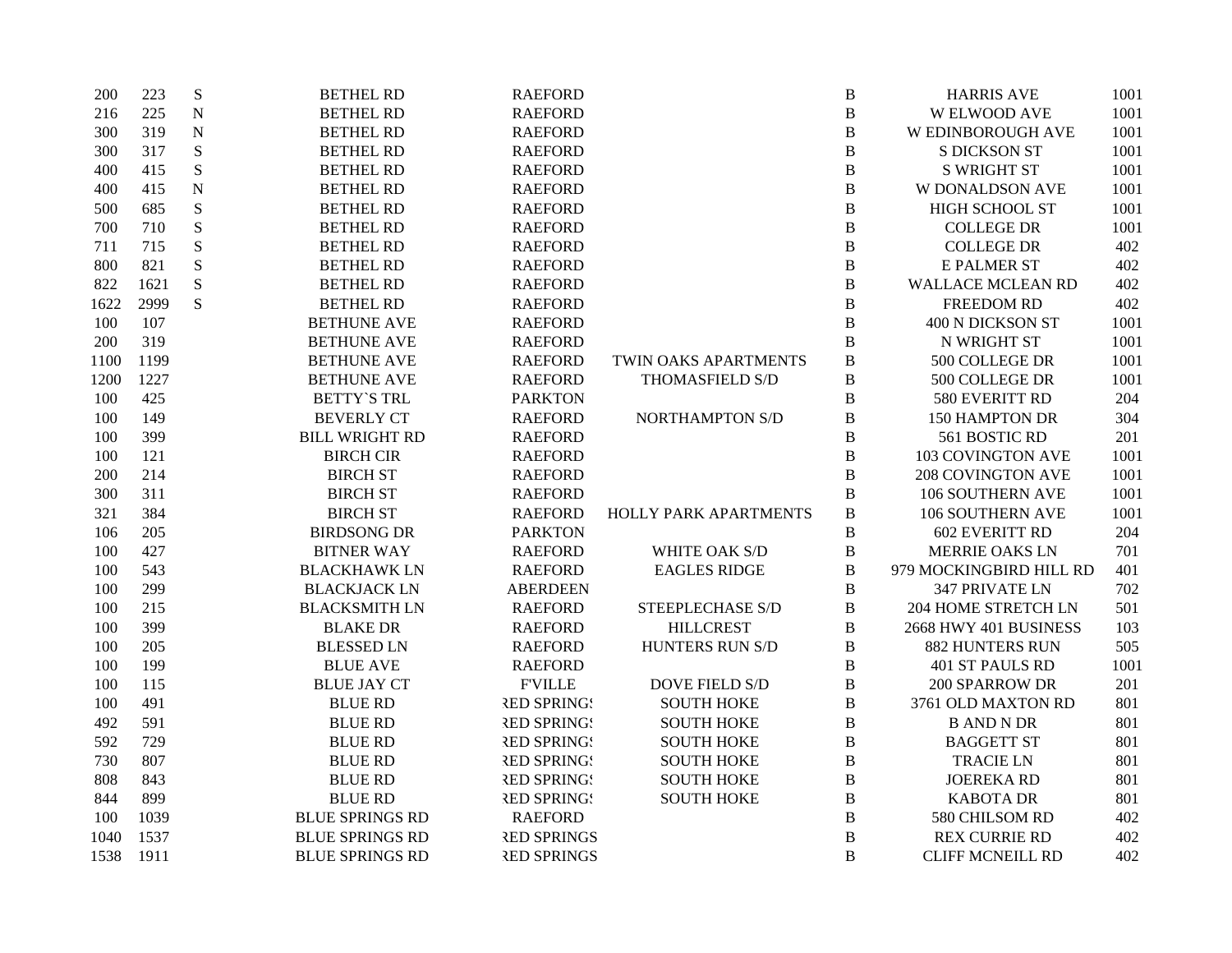| 1912 | 2087 | <b>BLUE SPRINGS RD</b>  | <b>RED SPRING!</b> | <b>SOUTH HOKE</b>            | B             | <b>WAYBERRY LN</b>            | 402 |
|------|------|-------------------------|--------------------|------------------------------|---------------|-------------------------------|-----|
| 2088 | 2261 | <b>BLUE SPRINGS RD</b>  | <b>RED SPRINGS</b> | <b>SOUTH HOKE</b>            | $\, {\bf B}$  | <b>WAYBERRY LN</b>            | 801 |
| 2262 | 2737 | <b>BLUE SPRINGS RD</b>  | <b>RED SPRINGS</b> | <b>SOUTH HOKE</b>            | $\, {\bf B}$  | MCNEILL FARM RD               | 801 |
| 2738 | 2767 | <b>BLUE SPRINGS RD</b>  | <b>RED SPRINGS</b> | <b>SOUTH HOKE</b>            | $\, {\bf B}$  | EFFIE JANE RD                 | 801 |
| 2768 | 3044 | <b>BLUE SPRINGS RD</b>  | <b>RED SPRINGS</b> | <b>SOUTH HOKE</b>            | ${\bf E}$     | OLD MAXTON RD                 | 801 |
| 2769 | 3045 | <b>BLUE SPRINGS RD</b>  | <b>RED SPRINGS</b> | <b>SOUTH HOKE</b>            | $\mathbf O$   | <b>OLD MAXTON RD</b>          | 801 |
| 3046 | 3218 | <b>BLUE SPRINGS RD</b>  | <b>RED SPRINGS</b> | <b>SOUTH HOKE</b>            | ${\bf E}$     | <b>RICARDO LN</b>             | 801 |
| 3047 | 3219 | <b>BLUE SPRINGS RD</b>  | <b>RED SPRINGS</b> | <b>SOUTH HOKE</b>            | $\mathbf{O}$  | <b>RICARDO LN</b>             | 801 |
| 3220 | 3342 | <b>BLUE SPRINGS RD</b>  | <b>RED SPRINGS</b> | <b>SOUTH HOKE</b>            | ${\bf E}$     | <b>BLUE RD</b>                | 801 |
| 3221 | 3343 | <b>BLUE SPRINGS RD</b>  | <b>RED SPRING!</b> | <b>SOUTH HOKE</b>            | $\mathcal{O}$ | <b>BLUE RD</b>                | 801 |
| 3344 | 3972 | <b>BLUE SPRINGS RD</b>  | <b>RED SPRING!</b> | <b>SOUTH HOKE</b>            | ${\bf E}$     | ORCHARD DR                    | 801 |
| 3345 | 3973 | <b>BLUE SPRINGS RD</b>  | <b>RED SPRINGS</b> | <b>SOUTH HOKE</b>            | $\mathcal{O}$ | ORCHARD DR                    | 801 |
| 3974 | 3998 | <b>BLUE SPRINGS RD</b>  | <b>RED SPRINGS</b> | <b>SOUTH HOKE</b>            | ${\bf E}$     | <b>ASHGROVE LN</b>            | 801 |
| 3975 | 3999 | <b>BLUE SPRINGS RD</b>  | <b>RED SPRING!</b> | <b>SOUTH HOKE</b>            | $\mathcal{O}$ | <b>ASHGROVE LN</b>            | 801 |
| 4000 | 4456 | <b>BLUE SPRINGS RD</b>  | <b>RED SPRINGS</b> | <b>ANTIOCH</b>               | ${\bf E}$     | <b>BRANCHWOOD LN</b>          | 801 |
| 4001 | 4457 | <b>BLUE SPRINGS RD</b>  | <b>RED SPRING!</b> | <b>ANTIOCH</b>               | $\mathcal{O}$ | <b>BRANCHWOOD LN</b>          | 801 |
| 4458 | 5098 | <b>BLUE SPRINGS RD</b>  | <b>RED SPRINGS</b> | <b>ANTIOCH</b>               | ${\bf E}$     | MCBRYDE MILL RD               | 801 |
| 4459 | 5099 | <b>BLUE SPRINGS RD</b>  | <b>RED SPRINGS</b> | <b>ANTIOCH</b>               | $\mathbf O$   | MCBRYDE MILL RD               | 801 |
| 5100 | 5822 | <b>BLUE SPRINGS RD</b>  | <b>RED SPRING!</b> | <b>ANTIOCH</b>               | ${\bf E}$     | MCBRYDE MILL RD               | 801 |
| 5101 | 5823 | <b>BLUE SPRINGS RD</b>  | <b>RED SPRING!</b> | <b>ANTIOCH</b>               | $\mathbf{O}$  | MCBRYDE MILL RD               | 801 |
| 100  | 128  | <b>BLUE WATER DR</b>    | <b>RAEFORD</b>     | <b>SOMERSET S/D</b>          | ${\bf E}$     | 320 SOMERSET DR               | 301 |
| 101  | 123  | <b>BLUE WATER DR</b>    | <b>RAEFORD</b>     | <b>SOMERSET S/D</b>          | $\mathbf{O}$  | 320 SOMERSET DR               | 301 |
| 125  | 135  | <b>BLUE WATER DR</b>    | <b>RAEFORD</b>     | <b>SOMERSET S/D</b>          | $\mathbf{O}$  | 320 SOMERSET DR               | 903 |
| 130  | 134  | <b>BLUE WATER DR</b>    | <b>RAEFORD</b>     | <b>SOMERSET S/D</b>          | ${\bf E}$     | 320 SOMERSET DR               | 903 |
| 100  | 215  | <b>BLUEBERRY LN</b>     | <b>RAEFORD</b>     |                              | $\, {\bf B}$  | 384 B & B LOOP RD             | 302 |
| 1450 | 3099 | <b>BOAHN CT</b>         | <b>RAEFORD</b>     |                              | $\, {\bf B}$  | <b>411 N PARKER CHURCH RD</b> | 302 |
| 100  | 110  | <b>BOB WHITE CT</b>     | <b>RAEFORD</b>     | <b>QUAIL HOLLOW EAST S/D</b> | $\, {\bf B}$  | 117 HOLLOW LN                 | 303 |
| 100  | 315  | <b>BONNEY LN</b>        | <b>F'VILLE</b>     | <b>RAVENWOOD S/D</b>         | $\, {\bf B}$  | 585 CORSEGAN RD               | 201 |
| 100  | 299  | <b>BOONE TRL</b>        | <b>RED SPRINGS</b> | <b>ANTIOCH</b>               | $\, {\bf B}$  | 203 S HIGHLAND RD             | 801 |
| 100  | 999  | <b>BOOTH POND RD</b>    | <b>RAEFORD</b>     | STEEPLECHASE S/D             | $\, {\bf B}$  | PORLOCK WAY                   | 501 |
| 100  | 121  | <b>BOSTIC RD</b>        | <b>RAEFORD</b>     | <b>ROCKFISH</b>              | $\, {\bf B}$  | 6920 PHILLIPI CHURCH RD       | 201 |
| 122  | 535  | <b>BOSTIC RD</b>        | <b>RAEFORD</b>     | <b>ROCKFISH</b>              | $\, {\bf B}$  | <b>FRANKLIN DR</b>            | 201 |
| 536  | 561  | <b>BOSTIC RD</b>        | <b>RAEFORD</b>     | <b>ROCKFISH</b>              | $\, {\bf B}$  | <b>LENA DR</b>                | 201 |
| 562  | 817  | <b>BOSTIC RD</b>        | <b>RAEFORD</b>     | <b>ROCKFISH</b>              | B             | <b>BILL WRIGHT RD</b>         | 201 |
| 100  | 445  | <b>BOSWELL ST</b>       | <b>RAEFORD</b>     | <b>BRIDGEPORT NORTH S/D</b>  | $\, {\bf B}$  | 3436 JOHNSON MILL RD          | 303 |
| 100  | 157  | <b>BOULDER CT</b>       | <b>RAEFORD</b>     | <b>RIDGEVIEW S/D</b>         | $\, {\bf B}$  | <b>188 SMOKEY MOUNTAIN DR</b> | 102 |
| 100  | 699  | <b>BOUNDRY LINE RD</b>  | <b>RAEFORD</b>     | FT BRAGG                     | $\, {\bf B}$  | 12313 PLANK RD                | 701 |
| 100  | 109  | <b>BOW LN</b>           | <b>RED SPRINGS</b> | HAWKEYE SANDS APTS           | $\, {\bf B}$  | <b>142 HAWKEYE DR</b>         | 801 |
| 100  | 399  | <b>BOWERS RD</b>        | <b>RAEFORD</b>     |                              | $\, {\bf B}$  | 1591 POOLE RD                 | 505 |
| 300  | 517  | <b>BOXER CT</b>         | <b>RAEFORD</b>     | PUPPY CREEK MHP              | $\, {\bf B}$  | <b>403 DACHSHUND DR</b>       | 306 |
| 100  | 127  | <b>BOYCE LANDING CT</b> | <b>RAEFORD</b>     | <b>BIRKLAND S/D</b>          | B             | 314 BRISTLE OAKS DR           | 202 |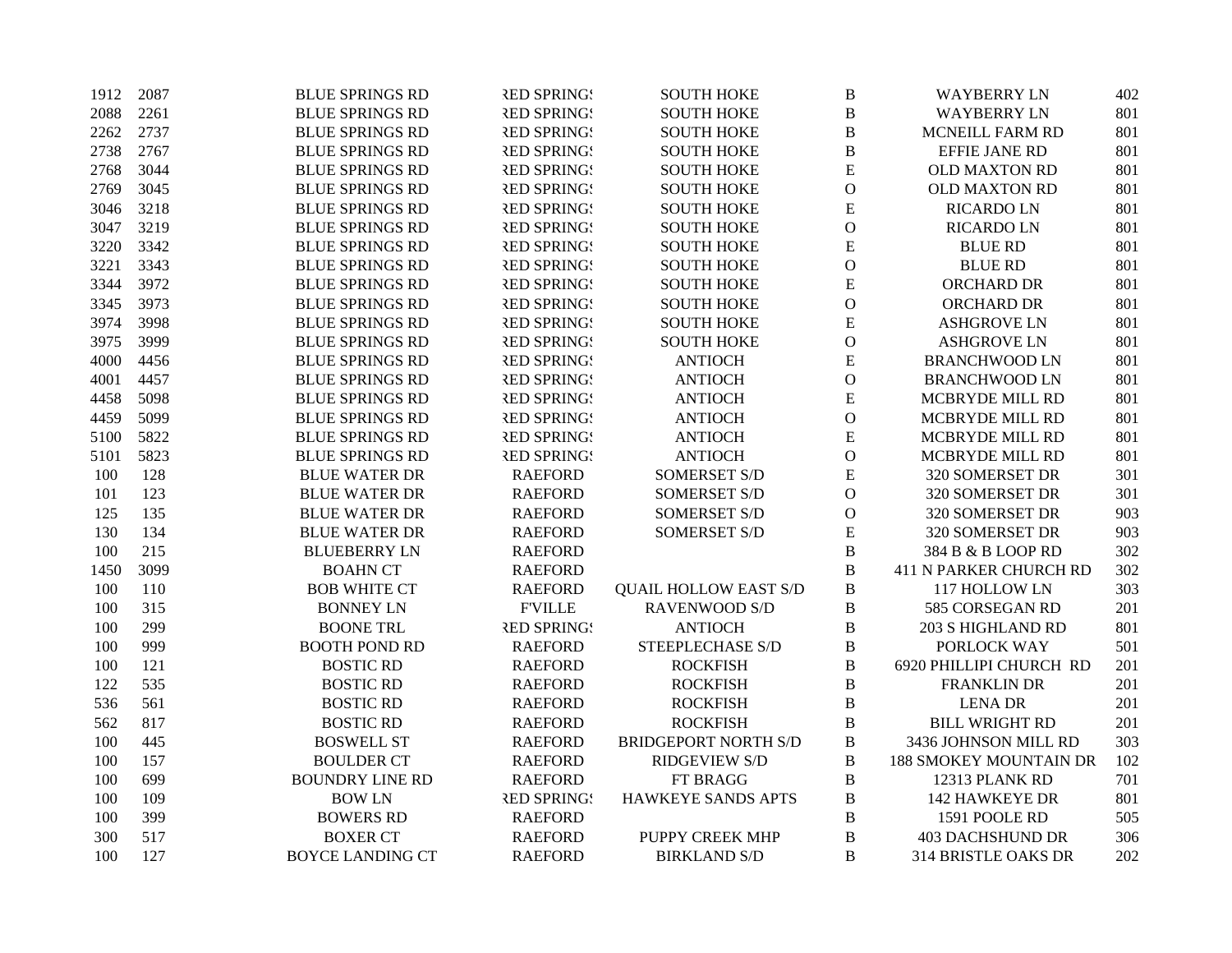| 100  | 2099 | <b>BOYLE RD</b>                | LUM. BDGE.         | <b>DUNDARRACH</b>            | $\, {\bf B}$ | 6144 ST PAULS RD              | 604 |
|------|------|--------------------------------|--------------------|------------------------------|--------------|-------------------------------|-----|
| 2100 | 2681 | <b>BOYLE RD</b>                | LUM. BDGE.         | <b>DUNDARRACH</b>            | $\, {\bf B}$ | 6049 BALFOUR RD               | 604 |
| 2682 | 2931 | <b>BOYLE RD</b>                | LUM. BDGE.         | <b>DUNDARRACH</b>            | $\, {\bf B}$ | <b>MARLEY FARM RD</b>         | 604 |
| 100  | 201  | <b>BRADDY ST</b>               | <b>RAEFORD</b>     | MAMIE LIVINGSTON S/D         | $\, {\bf B}$ | <b>160 HUCKABEE ST</b>        | 104 |
| 100  | 399  | <b>BRANCH RD</b>               | <b>RED SPRINGS</b> |                              | $\, {\bf B}$ | 215 MURPH MCLAUCHLIN RD       | 801 |
| 100  | 299  | <b>BRANCHWOOD LN</b>           | <b>RED SPRINGS</b> |                              | $\, {\bf B}$ | 4000 BLUE SPRINGS RD          | 801 |
| 100  | 399  | <b>BRANDY LN</b>               | <b>RAEFORD</b>     |                              | $\, {\bf B}$ | 4230 TURNPIKE RD              | 401 |
| 100  | 199  | <b>BRECKENRIDGE DR</b>         | <b>RAEFORD</b>     | <b>BRECKENRIDGE S/D</b>      | $\, {\bf B}$ | 1078 HOBSON RD                | 301 |
| 100  | 299  | <b>BREEZEWOOD DR</b>           | <b>RAEFORD</b>     |                              | $\, {\bf B}$ | 5856 LAURINBURG RD            | 503 |
| 100  | 199  | <b>BRENDAS CT</b>              | <b>RED SPRING!</b> | <b>SOUTH HOKE</b>            | $\, {\bf B}$ | 3637 OLD MAXTON RD            | 801 |
| 100  | 359  | <b>BRENTMOOR DR</b>            | <b>RAEFORD</b>     | <b>BEDFORD S/D</b>           | $\, {\bf B}$ | STONEBRIAR AVE                | 305 |
| 100  | 531  | <b>BREWER DR</b>               | <b>RED SPRINGS</b> |                              | $\, {\bf B}$ | 1699 COPE RD                  | 802 |
| 100  | 603  | <b>BRIANNALN</b>               | <b>RAEFORD</b>     |                              | $\, {\bf B}$ | 508 PENDERGRASS RD            | 701 |
| 100  | 131  | <b>BRIAR CREEK CT</b>          | <b>PARKTON</b>     | <b>CREEKSIDE S/D</b>         | $\, {\bf B}$ | 109 MEADOW CREEK CT           | 204 |
| 100  | 187  | <b>BRIAR HAVEN CT</b>          | <b>RAEFORD</b>     | <b>CLUB POND ESTATES S/D</b> | $\, {\bf B}$ | 307 CLUB FORGE LN             | 103 |
| 100  | 599  | <b>BRIAR HILL RD</b>           | <b>RAEFORD</b>     |                              | $\, {\bf B}$ | 1047 MYRA RD                  | 201 |
| 100  | 157  | <b>BRIDGEHAVEN DR</b>          | <b>RAEFORD</b>     | <b>TURNBERRY S/D</b>         | $\, {\bf B}$ | <b>WALTON HEATH DR</b>        | 102 |
| 158  | 279  | <b>BRIDGEHAVEN DR</b>          | <b>RAEFORD</b>     | <b>TURNBERRY S/D</b>         | $\, {\bf B}$ | <b>FULLCREST CT</b>           | 102 |
| 280  | 457  | <b>BRIDGEHAVEN DR</b>          | <b>RAEFORD</b>     | <b>TURNBERRY S/D</b>         | $\, {\bf B}$ | <b>GRANTHAM DR</b>            | 102 |
| 100  | 299  | <b>BRIDGES GROVE CHURCH RD</b> | <b>SHANNON</b>     |                              | $\, {\bf B}$ | 3122 N SHANNON RD             | 604 |
| 100  | 599  | <b>BRIDGES RD</b>              | <b>RAEFORD</b>     | <b>CLAY HILL</b>             | $\, {\bf B}$ | 2230 DOC BROWN RD             | 902 |
| 100  | 409  | <b>BRIDLE DR</b>               | <b>RAEFORD</b>     | <b>BROWNSTONE FARMS S/D</b>  | $\, {\bf B}$ | <b>192 BROWNSTONE DR</b>      | 302 |
| 100  | 305  | <b>BRIGHTWOOD DR</b>           | <b>RAEFORD</b>     | <b>WESTGATE S/D</b>          | $\, {\bf B}$ | 1517 ST JOHNS LP              | 303 |
| 100  | 453  | <b>BRISTLE OAKS DR</b>         | <b>RAEFORD</b>     | <b>BIRKLAND S/D</b>          | $\, {\bf B}$ | 296 KOONCE RD                 | 202 |
| 100  | 141  | <b>BRISTOL CT</b>              | <b>RAEFORD</b>     | POTTERS RIDGE S/D            | $\, {\bf B}$ | 419 WOOD VALLEY LN            | 302 |
| 100  | 745  | <b>BROAD DR</b>                | <b>RAEFORD</b>     | RIVERBROOKE S/D              | $\, {\bf B}$ | 2030 HWY 401 BUSINESS         | 104 |
| 100  | 177  | <b>BROADRIDGE CT</b>           | <b>RAEFORD</b>     | <b>RIDGEVIEW S/D</b>         | $\, {\bf B}$ | <b>248 SMOKEY MOUNTAIN DR</b> | 102 |
| 100  | 163  | <b>BROCK RD</b>                | <b>RAEFORD</b>     |                              | $\, {\bf B}$ | 8879 FAYETTEVILLE RD          | 305 |
| 164  | 359  | <b>BROCK RD</b>                | <b>RAEFORD</b>     |                              | $\, {\bf B}$ | PARACLETE DR                  | 305 |
| 360  | 461  | <b>BROCK RD</b>                | <b>RAEFORD</b>     |                              | $\, {\bf B}$ | PARACLETE DR                  | 303 |
| 462  | 751  | <b>BROCK RD</b>                | <b>RAEFORD</b>     |                              | $\, {\bf B}$ | <b>WEDGEFIELD DR</b>          | 303 |
| 100  | 299  | <b>BRONSON MCRAE RD</b>        | <b>RAEFORD</b>     |                              | $\, {\bf B}$ | 2789 DOC BROWN RD             | 902 |
| 100  | 217  | <b>BROOKE RUN</b>              | LUM. BDGE.         | <b>RIVER BLUFF S/D</b>       | $\, {\bf B}$ | 8600 ARABIA RD                | 204 |
| 100  | 215  | <b>BROOKVIEW CT</b>            | <b>RAEFORD</b>     | <b>NORTHAMPTON S/D</b>       | $\, {\bf B}$ | 288 HAMPTON DR                | 304 |
| 100  | 299  | <b>BROTHER LN</b>              | <b>RAEFORD</b>     |                              | $\, {\bf B}$ | <b>499 MCGILVARY LN</b>       | 501 |
| 100  | 1011 | <b>BROWN FARM RD</b>           | <b>RAEFORD</b>     | <b>FIVE POINTS</b>           | $\, {\bf B}$ | 2100 N HORACE WALTERS RD      | 501 |
| 100  | 299  | <b>BROWN ST</b>                | <b>RAEFORD</b>     | <b>JONES HILL</b>            | $\, {\bf B}$ | 1574 FAYETTEVILLE RD          | 401 |
| 100  | 487  | <b>BROWNSTONE DR</b>           | <b>RAEFORD</b>     | <b>BROWNSTONE FARMS S/D</b>  | $\, {\bf B}$ | <b>364 S PARKER CHURCH RD</b> | 302 |
| 100  | 133  | <b>BRUMMEL CT</b>              | <b>RAEFORD</b>     | WEDGEFIELD S/D               | $\, {\bf B}$ | <b>DELLMAR DR</b>             | 303 |
| 100  | 285  | <b>BRYANSTONE LN</b>           | <b>RAEFORD</b>     |                              | $\, {\bf B}$ | 2510 PITTMAN GROVE CH RD      | 304 |
| 100  | 327  | <b>BUCHANAN DR</b>             | <b>RAEFORD</b>     |                              | B            | <b>6589 ROCKFISH RD</b>       | 202 |
|      |      |                                |                    |                              |              |                               |     |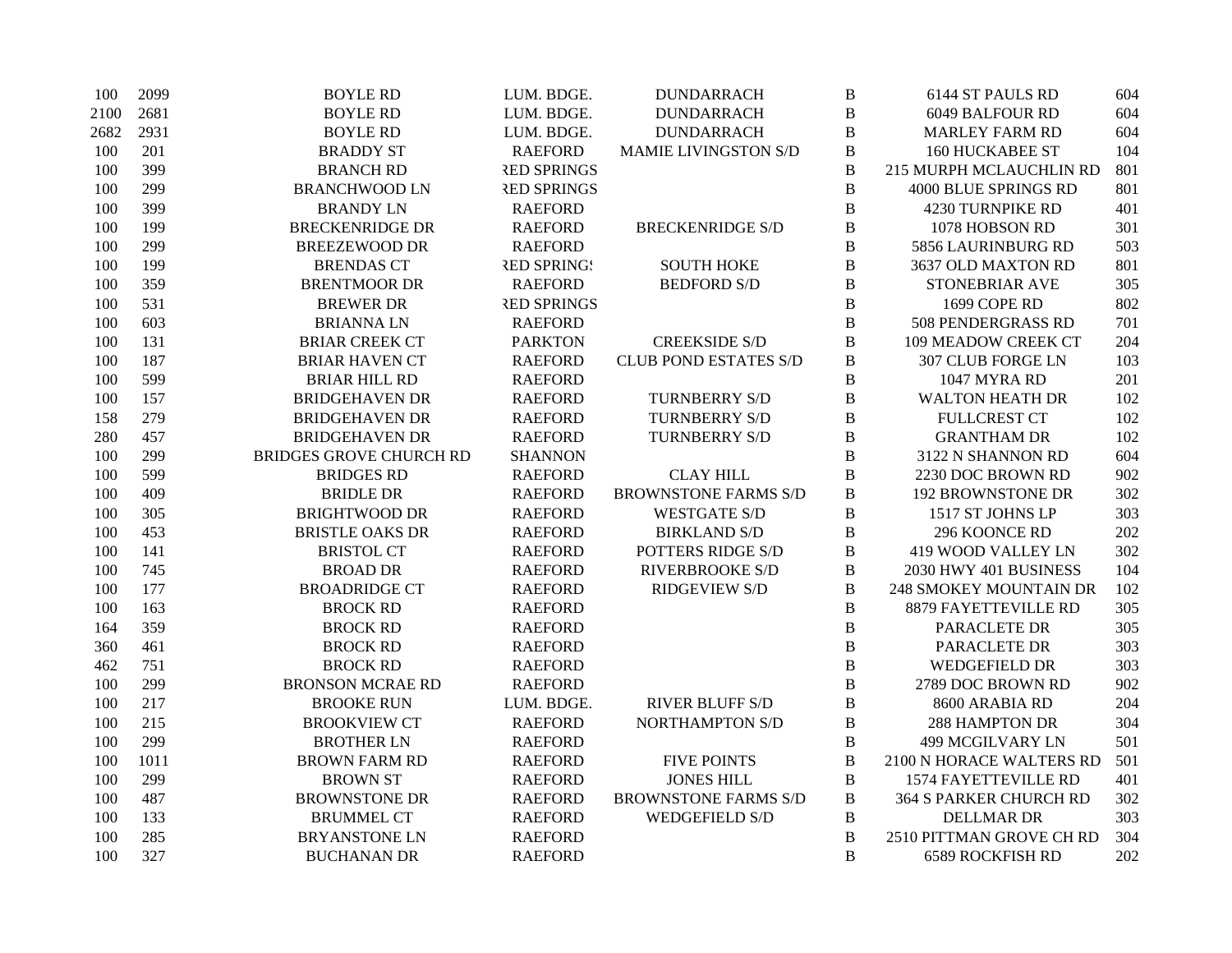| 100  | 113  |           | <b>BUCKEYE DR</b>         | <b>RAEFORD</b>     | <b>SUMMERFIELD EAST S/D</b> | $\, {\bf B}$  | 1458 CLUB POND RD           | 102  |
|------|------|-----------|---------------------------|--------------------|-----------------------------|---------------|-----------------------------|------|
| 204  | 211  |           | <b>BUCKEYE DR</b>         | <b>RAEFORD</b>     | <b>SUMMERFIELD EAST S/D</b> | $\, {\bf B}$  | <b>S BUCKEYE DR</b>         | 102  |
| 302  | 336  |           | <b>BUCKEYE DR</b>         | <b>RAEFORD</b>     | <b>SUMMERFIELD EAST S/D</b> | B             | <b>CYPRESS DR</b>           | 102  |
| 337  | 411  |           | <b>BUCKEYE DR</b>         | <b>RAEFORD</b>     | <b>SUMMERFIELD EAST S/D</b> | $\, {\bf B}$  | <b>BEECH DR</b>             | 102  |
| 576  | 587  | ${\bf S}$ | <b>BUCKEYE DR</b>         | <b>RAEFORD</b>     | <b>SUMMERFIELD EAST S/D</b> | $\, {\bf B}$  | 111 HOSTA DR                | 102  |
| 588  | 595  | S         | <b>BUCKEYE DR</b>         | <b>RAEFORD</b>     | <b>SUMMERFIELD EAST S/D</b> | $\, {\bf B}$  | MINT JULEP DR               | 102  |
| 596  | 603  | ${\bf S}$ | <b>BUCKEYE DR</b>         | <b>RAEFORD</b>     | <b>SUMMERFIELD EAST S/D</b> | $\, {\bf B}$  | <b>SWEET BAY CT</b>         | 102  |
| 604  | 615  | ${\bf S}$ | <b>BUCKEYE DR</b>         | <b>RAEFORD</b>     | <b>SUMMERFIELD EAST S/D</b> | B             | <b>LILAC LN</b>             | 102  |
| 776  | 783  | ${\bf S}$ | <b>BUCKEYE DR</b>         | <b>RAEFORD</b>     | <b>SUMMERFIELD EAST S/D</b> | $\, {\bf B}$  | <b>HAWTHORN DR</b>          | 102  |
| 784  | 794  | ${\bf S}$ | <b>BUCKEYE DR</b>         | <b>RAEFORD</b>     | <b>SUMMERFIELD EAST S/D</b> | $\, {\bf B}$  | LITTLELEAF CT               | 102  |
| 795  | 805  | ${\bf S}$ | <b>BUCKEYE DR</b>         | <b>RAEFORD</b>     | <b>SUMMERFIELD EAST S/D</b> | $\, {\bf B}$  | YAUPON CT                   | 102  |
| 806  | 813  | S         | <b>BUCKEYE DR</b>         | <b>RAEFORD</b>     | <b>SUMMERFIELD EAST S/D</b> | $\, {\bf B}$  | 114 BUCKEYE DR              | 102  |
| 100  | 211  |           | <b>BUCKFIELD LN</b>       | <b>RAEFORD</b>     | HUNTERS CREEK S/D           | $\, {\bf B}$  | 176 HUNTERS CREEK DR        | 302  |
| 100  | 399  |           | <b>BUCKHORN LN</b>        | <b>RAEFORD</b>     |                             | $\, {\bf B}$  | 924 THE LONG RD             | 401  |
| 100  | 217  |           | <b>BUCKWHEAT CT</b>       | <b>RAEFORD</b>     |                             | $\, {\bf B}$  | TC JONES RD                 | 203  |
| 100  | 499  |           | <b>BUD CURRIE RD</b>      | <b>RAEFORD</b>     |                             | $\, {\bf B}$  | 349 GORDON RD               | 501  |
| 100  | 163  |           | <b>BUFFALO CREEK RD</b>   | <b>RAEFORD</b>     |                             | $\, {\bf B}$  | 2471 CALLOWAY RD            | 701  |
| 164  | 269  |           | <b>BUFFALO CREEK RD</b>   | <b>RAEFORD</b>     |                             | $\, {\bf B}$  | 2471 CALLOWAY RD            | 501  |
| 270  | 270  |           | <b>BUFFALO CREEK RD</b>   | <b>RAEFORD</b>     |                             | E             | 2471 CALLOWAY RD            | 701  |
| 271  | 799  |           | <b>BUFFALO CREEK RD</b>   | <b>RAEFORD</b>     |                             | $\, {\bf B}$  | 2471 CALLOWAY RD            | 501  |
| 100  | 108  |           | <b>BUGLE CALL DR</b>      | <b>RAEFORD</b>     | <b>PARKER GROVE S/D</b>     | ${\bf E}$     | <b>6301 FAYETTEVILLE RD</b> | 101  |
| 101  | 113  |           | <b>BUGLE CALL DR</b>      | <b>RAEFORD</b>     | <b>PARKER GROVE S/D</b>     | $\mathcal O$  | <b>6301 FAYETTEVILLE RD</b> | 101  |
| 110  | 398  |           | <b>BUGLE CALL DR</b>      | <b>RAEFORD</b>     | <b>PARKER GROVE S/D</b>     | ${\bf E}$     | <b>6301 FAYETTEVILLE RD</b> | 301  |
| 115  | 399  |           | <b>BUGLE CALL DR</b>      | <b>RAEFORD</b>     | PARKER GROVE S/D            | $\mathcal{O}$ | <b>6301 FAYETTEVILLE RD</b> | 301  |
| 100  | 253  |           | <b>BULLARD DR</b>         | <b>RED SPRINGS</b> |                             | $\bf{B}$      | <b>475 N MCPHATTER RD</b>   | 1201 |
| 100  | 199  |           | <b>BUNKHOUSE RD</b>       | <b>ABERDEEN</b>    | THE MEADOWS S/D             | $\, {\bf B}$  | 1321 PASTURE CIR            | 702  |
| 100  | 131  |           | <b>BURGESS LN</b>         | <b>RAEFORD</b>     | <b>CUMBERLAND PARK S/D</b>  | $\, {\bf B}$  | <b>108 CUMBERLAND AVE</b>   | 1001 |
| 100  | 599  |           | <b>BURKE RD</b>           | <b>RAEFORD</b>     | <b>CAMERON VILLAGE</b>      | $\bf{B}$      | 491 LOOP RD                 | 701  |
| 100  | 699  |           | <b>BURLINGTON RD</b>      | <b>RAEFORD</b>     |                             | $\bf{B}$      | <b>W PROSPECT AVE</b>       | 1001 |
| 100  | 747  |           | <b>BUTTERFLY LN</b>       | <b>SHANNON</b>     |                             | $\bf{B}$      | <b>4837 BALFOUR RD</b>      | 604  |
| 100  | 399  |           | <b>CABIN LN</b>           | <b>RAEFORD</b>     | <b>WEST HOKE</b>            | $\bf{B}$      | 9061 TURNPIKE RD            | 502  |
| 100  | 375  |           | <b>CALDWELL HOLLER LN</b> | <b>RAEFORD</b>     | MITCHELLS LANDING S/D       | $\, {\bf B}$  | <b>MARIA DR</b>             | 201  |
| 100  | 399  |           | <b>CALEBS RUN</b>         | <b>ABERDEEN</b>    |                             | $\, {\bf B}$  | 8776 CALLOWAY RD            | 702  |
| 100  | 113  |           | <b>CALLA CT</b>           | <b>RAEFORD</b>     | <b>RAEFORD FIELDS S/D</b>   | $\, {\bf B}$  | 515 BELLFLOWER CIR          | 102  |
| 100  | 880  |           | <b>CALLOWAY RD</b>        | <b>RAEFORD</b>     |                             | ${\bf E}$     | 4199 ABERDEEN RD            | 501  |
| 101  | 881  |           | <b>CALLOWAY RD</b>        | <b>RAEFORD</b>     |                             | $\mathcal O$  | 4199 ABERDEEN RD            | 501  |
| 882  | 1800 |           | <b>CALLOWAY RD</b>        | <b>RAEFORD</b>     |                             | E             | <b>SUMNER LN</b>            | 501  |
| 883  | 1799 |           | <b>CALLOWAY RD</b>        | <b>RAEFORD</b>     |                             | $\mathcal{O}$ | <b>SUMNER LN</b>            | 501  |
| 1801 | 2009 |           | <b>CALLOWAY RD</b>        | <b>RAEFORD</b>     |                             | $\mathbf{O}$  | <b>SUMNER LN</b>            | 701  |
| 1802 | 2008 |           | <b>CALLOWAY RD</b>        | <b>RAEFORD</b>     |                             | $\mathbf E$   | <b>SUMNER LN</b>            | 701  |
| 2010 | 2470 |           | <b>CALLOWAY RD</b>        | <b>RAEFORD</b>     |                             | E             | <b>BAMALN</b>               | 701  |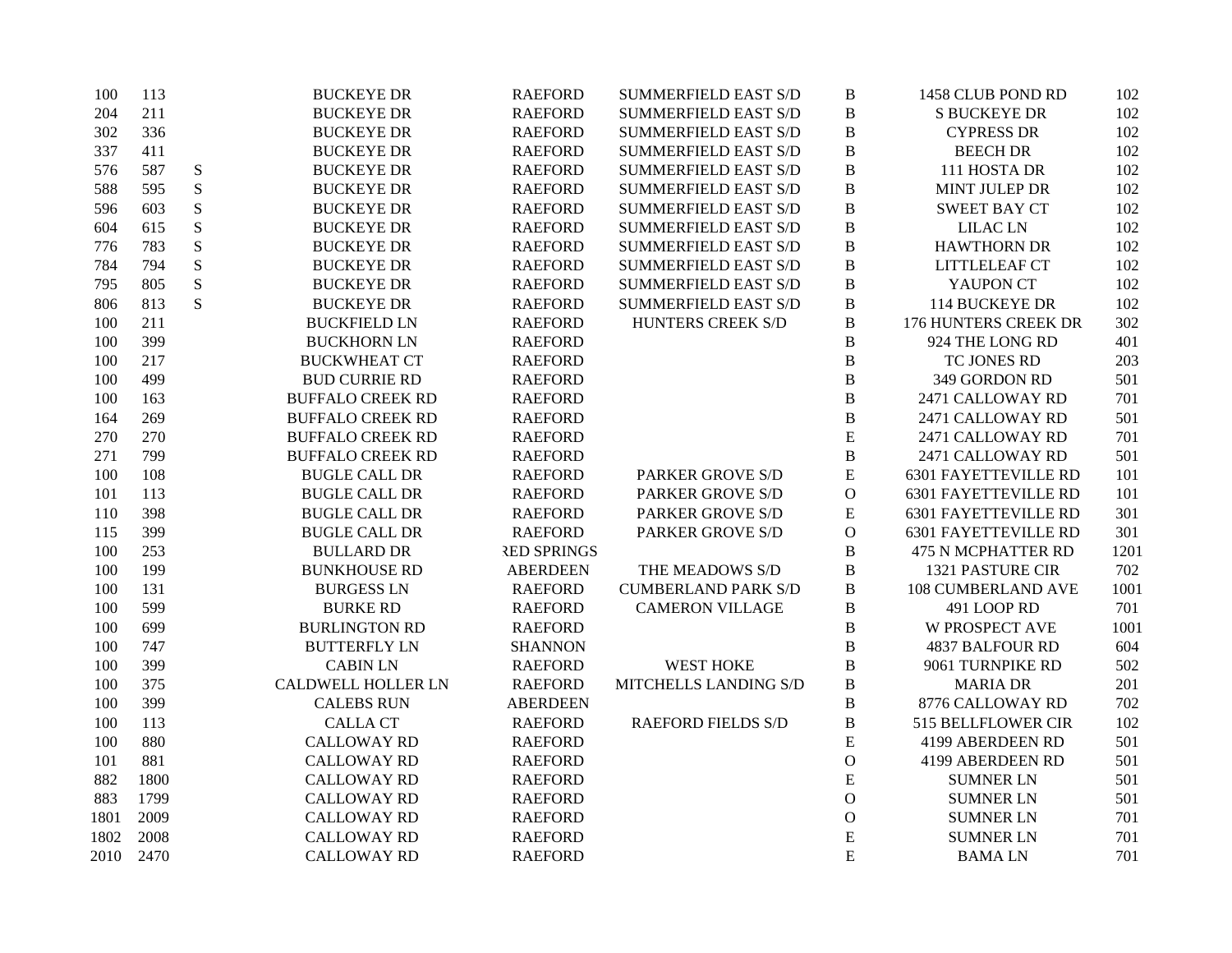| 2011 | 2471 | <b>CALLOWAY RD</b>      | <b>RAEFORD</b>     |                       | $\mathbf O$    | <b>BAMALN</b>              | 701  |
|------|------|-------------------------|--------------------|-----------------------|----------------|----------------------------|------|
| 2472 | 3084 | <b>CALLOWAY RD</b>      | <b>RAEFORD</b>     |                       | ${\bf E}$      | <b>BUFFALO CREEK RD</b>    | 701  |
| 2473 | 3085 | <b>CALLOWAY RD</b>      | <b>RAEFORD</b>     |                       | $\mathcal O$   | <b>BUFFALO CREEK RD</b>    | 701  |
| 3086 | 3098 | <b>CALLOWAY RD</b>      | <b>RAEFORD</b>     |                       | ${\bf E}$      | <b>COUNTRY COVE</b>        | 701  |
| 3087 | 3099 | <b>CALLOWAY RD</b>      | <b>RAEFORD</b>     |                       | $\mathcal{O}$  | <b>COUNTRY COVE</b>        | 701  |
| 3100 | 3294 | <b>CALLOWAY RD</b>      | <b>RAEFORD</b>     |                       | ${\bf E}$      | <b>FIVE POINTS MHP</b>     | 701  |
| 3101 | 3295 | <b>CALLOWAY RD</b>      | <b>RAEFORD</b>     |                       | $\mathbf O$    | 100 FIVE POINTS MHP        | 701  |
| 3296 | 3597 | <b>CALLOWAY RD</b>      | <b>RAEFORD</b>     | <b>FIVE POINTS</b>    | $\, {\bf B}$   | <b>MONTROSE RD</b>         | 701  |
| 3598 | 4011 | <b>CALLOWAY RD</b>      | <b>RAEFORD</b>     |                       | B              | <b>LEROME LN</b>           | 701  |
| 4012 | 4195 | <b>CALLOWAY RD</b>      | <b>RAEFORD</b>     |                       | $\, {\bf B}$   | <b>TAT-RONNIE DR</b>       | 701  |
| 4196 | 4437 | <b>CALLOWAY RD</b>      | <b>RAEFORD</b>     |                       | $\, {\bf B}$   | <b>DAWSON VIRGINIA DR</b>  | 701  |
| 4438 | 4871 | <b>CALLOWAY RD</b>      | <b>RAEFORD</b>     |                       | $\, {\bf B}$   | <b>MARY LAWSON RD</b>      | 701  |
| 4872 | 5211 | <b>CALLOWAY RD</b>      | <b>RAEFORD</b>     |                       | $\, {\bf B}$   | <b>LOOP RD</b>             | 701  |
| 5212 | 5313 | <b>CALLOWAY RD</b>      | <b>RAEFORD</b>     |                       | $\, {\bf B}$   | 100 TRIBE DR               | 701  |
| 5314 | 5631 | <b>CALLOWAY RD</b>      | <b>RAEFORD</b>     |                       | $\, {\bf B}$   | PINE LAKE DR               | 701  |
| 5632 | 6231 | <b>CALLOWAY RD</b>      | <b>RAEFORD</b>     |                       | $\, {\bf B}$   | 2380 ARMY RD               | 701  |
| 6232 | 7499 | <b>CALLOWAY RD</b>      | <b>ABERDEEN</b>    |                       | $\, {\bf B}$   | <b>ASHEMONT RD</b>         | 702  |
| 7500 | 7909 | <b>CALLOWAY RD</b>      | <b>ABERDEEN</b>    |                       | $\, {\bf B}$   | <b>ALMOND DR</b>           | 702  |
| 7910 | 8481 | <b>CALLOWAY RD</b>      | <b>ABERDEEN</b>    |                       | $\bf{B}$       | <b>RESERVATION RD</b>      | 702  |
| 8482 | 8775 | <b>CALLOWAY RD</b>      | <b>ABERDEEN</b>    |                       | $\, {\bf B}$   | TEE JAY FARM RD            | 702  |
| 8776 | 8899 | <b>CALLOWAY RD</b>      | <b>ABERDEEN</b>    |                       | $\, {\bf B}$   | <b>CALEBS RUN</b>          | 702  |
| 8900 | 8909 | <b>CALLOWAY RD</b>      | <b>ABERDEEN</b>    |                       | $\, {\bf B}$   | <b>CALEBS RUN</b>          | 1101 |
| 8910 | 9649 | <b>CALLOWAY RD</b>      | <b>ABERDEEN</b>    |                       | $\, {\bf B}$   | TEE JAY FARM RD            | 1101 |
| 9650 | 9799 | <b>CALLOWAY RD</b>      | <b>ABERDEEN</b>    |                       | $\, {\bf B}$   | <b>MEMORY LN</b>           | 1101 |
| 100  | 131  | <b>CALVERT CT</b>       | <b>RAEFORD</b>     | <b>WEDGEFIELD S/D</b> | $\, {\bf B}$   | <b>TIPPERARY ST</b>        | 303  |
| 100  | 499  | <b>CALVIN CIR</b>       | <b>RAEFORD</b>     |                       | $\, {\bf B}$   | 3081 JOHNSON MILL RD       | 302  |
| 100  | 405  | <b>CAMDEN RD</b>        | <b>RAEFORD</b>     | <b>ROCKFISH</b>       | $\, {\bf B}$   | 10263 ROCKFISH RD          | 201  |
| 406  | 635  | <b>CAMDEN RD</b>        | <b>RAEFORD</b>     | <b>ROCKFISH</b>       | $\, {\bf B}$   | STONEWALL ST               | 201  |
| 636  | 893  | <b>CAMDEN RD</b>        | <b>RAEFORD</b>     | <b>ROCKFISH</b>       | $\, {\bf B}$   | <b>REGENCY DR</b>          | 201  |
| 894  | 1151 | <b>CAMDEN RD</b>        | <b>RAEFORD</b>     | <b>ROCKFISH</b>       | $\, {\bf B}$   | <b>TWELVE OAKS RD</b>      | 201  |
| 1152 | 1181 | <b>CAMDEN RD</b>        | <b>RAEFORD</b>     | <b>ROCKFISH</b>       | $\, {\bf B}$   | <b>STEWARTS CREEK DR</b>   | 201  |
| 100  | 308  | <b>CAMELIA ST</b>       | <b>RAEFORD</b>     | <b>SHAWTOWN</b>       | $\, {\bf B}$   | 411 IRIS ST                | 104  |
| 700  | 729  | <b>CAMERON ST</b>       | <b>RAEFORD</b>     |                       | $\, {\bf B}$   | <b>W SIXTH AVE</b>         | 1001 |
| 100  | 455  | <b>CAMERON WOODS RD</b> | <b>RAEFORD</b>     |                       | $\, {\bf B}$   | 2252 JUNE JOHNSON RD       | 902  |
| 100  | 399  | <b>CAMP ROCKFISH RD</b> | <b>PARKTON</b>     |                       | $\, {\bf B}$   | <b>153 DAVIS BRIDGE RD</b> | 204  |
| 100  | 198  | <b>CAMPBELL AVE</b>     | <b>RAEFORD</b>     |                       | ${\bf E}$      | 241 S MAIN ST              | 1001 |
| 101  | 199  | <b>CAMPBELL AVE</b>     | <b>RAEFORD</b>     |                       | $\mathcal O$   | 241 S MAIN ST              | 1001 |
| 100  | 199  | <b>CAMPUS AVE</b>       | <b>RAEFORD</b>     |                       | $\, {\bf B}$   | 321 N MAIN ST              | 1001 |
| 100  | 117  | <b>CAMROSE CT</b>       | <b>RAEFORD</b>     | <b>SOMERSET S/D</b>   | $\, {\bf B}$   | 223 FALLINGLEAF CT         | 301  |
| 100  | 199  | <b>CANDLEWOOD DR</b>    | <b>RAEFORD</b>     |                       | $\, {\bf B}$   | 249 COX RD                 | 701  |
| 100  | 169  | <b>CANDY ST</b>         | <b>RED SPRINGS</b> | <b>SOUTH HOKE</b>     | $\overline{B}$ | 599 SPENCER LN             | 801  |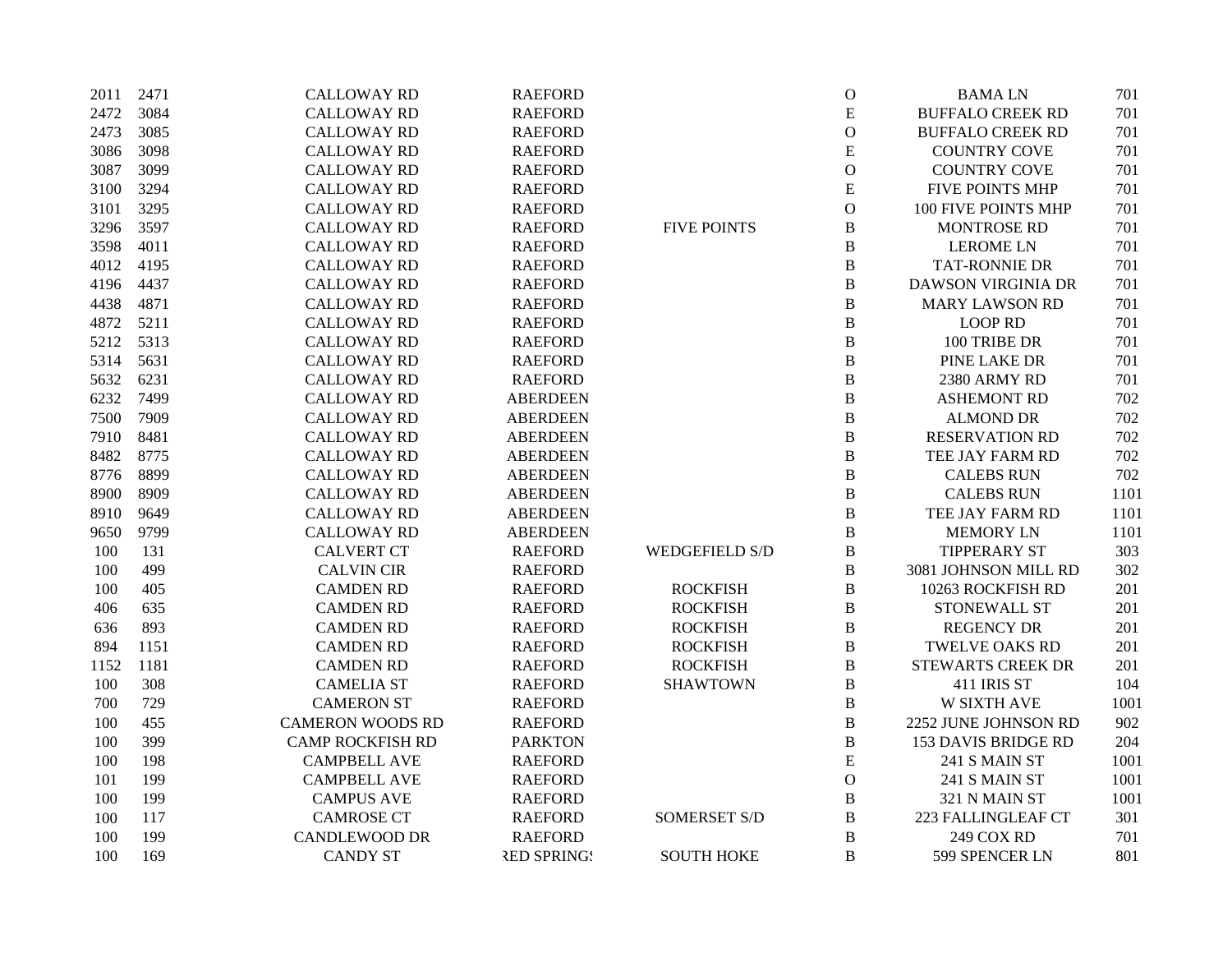| 300 | 425 | <b>CANINE TRL</b>             | <b>RAEFORD</b>     |                            | $\, {\bf B}$   | 394 E PALMER ST            | 402  |
|-----|-----|-------------------------------|--------------------|----------------------------|----------------|----------------------------|------|
| 100 | 221 | <b>CANTER DR</b>              | <b>RAEFORD</b>     | <b>ENGLISH FARMS S/D</b>   | $\, {\bf B}$   | 207 JOCKEY DR              | 103  |
| 100 | 119 | <b>CANTERBURY DR</b>          | <b>RAEFORD</b>     | <b>OAKTON S/D</b>          | $\, {\bf B}$   | <b>225 OAKTREE DR</b>      | 104  |
| 100 | 253 | <b>CANYON DR</b>              | <b>RAEFORD</b>     | <b>HEARTLAND S/D</b>       | $\bf{B}$       | <b>END OF RUSHMORE DR</b>  | 202  |
| 100 | 735 | <b>CAPE FEAR RD</b>           | <b>RAEFORD</b>     | <b>RIVERBROOKE S/D</b>     | $\, {\bf B}$   | 260 BROAD DR               | 104  |
| 100 | 199 | <b>CARDINAL AVE</b>           | <b>RAEFORD</b>     | WILLOW TRACE MHP           | $\, {\bf B}$   | <b>800 CAROLINA DR</b>     | 303  |
| 100 | 110 | <b>CARDINAL PLACE CT</b>      | <b>RAEFORD</b>     | <b>TIMBER RIDGE S/D</b>    | $\bf{B}$       | <b>200 TIMBER RIDGE DR</b> | 303  |
| 100 | 281 | <b>CAROLINA DR</b>            | <b>RAEFORD</b>     |                            | $\, {\bf B}$   | <b>FAYETTEVILLE RD</b>     | 305  |
| 282 | 328 | <b>CAROLINA DR</b>            | <b>RAEFORD</b>     |                            | $\, {\bf B}$   | <b>CHECKER DR</b>          | 305  |
| 329 | 385 | <b>CAROLINA DR</b>            | <b>RAEFORD</b>     |                            | $\bf{B}$       | <b>CHECKER DR</b>          | 303  |
| 386 | 443 | <b>CAROLINA DR</b>            | <b>RAEFORD</b>     |                            | $\overline{B}$ | <b>COURTLAND DR</b>        | 303  |
| 444 | 799 | <b>CAROLINA DR</b>            | <b>RAEFORD</b>     |                            | $\, {\bf B}$   | PILOT AVE                  | 303  |
| 800 | 827 | <b>CAROLINA DR</b>            | <b>RAEFORD</b>     | <b>WILLOW TRACE MHP</b>    | $\, {\bf B}$   | <b>CARDINAL AVE</b>        | 303  |
| 100 | 699 | <b>CAROLINA HORSE FARM LN</b> | <b>RAEFORD</b>     |                            | $\, {\bf B}$   | 1300 FULFORD MCMILLAN RD   | 501  |
| 101 | 241 | CAROLINA INDUSTRIAL PARK DR   | <b>ABERDEEN</b>    |                            | $\mathcal{O}$  | <b>421 CAROLINA RD</b>     | 1101 |
| 265 | 959 | <b>CAROLINA RD</b>            | <b>ABERDEEN</b>    |                            | $\mathbf O$    | 9849 CALLOWAY RD           | 1101 |
| 100 | 499 | <b>CARR LN</b>                | <b>RAEFORD</b>     | <b>CRESTVIEW ACRES S/D</b> | $\, {\bf B}$   | <b>TARA DR</b>             | 501  |
| 100 | 602 | <b>CARRIAGE LN</b>            | <b>RAEFORD</b>     | <b>COUNTRY WALK S/D</b>    | $\, {\bf B}$   | 7060 ROCKFISH RD           | 202  |
| 100 | 199 | <b>CARTER RD</b>              | LUM. BDGE.         |                            | $\, {\bf B}$   | 1040 CHASON RD             | 602  |
| 200 | 899 | <b>CARTER RD</b>              | LUM. BDGE.         |                            | $\, {\bf B}$   | N ANDERSON RD              | 602  |
| 100 | 320 | <b>CARTHON LN</b>             | <b>RAEFORD</b>     |                            | $\bf{B}$       | 1471 S PARKER CHURCH RD    | 302  |
| 100 | 285 | <b>CASH AVE</b>               | <b>RAEFORD</b>     | PINE VALLEY S/D            | $\, {\bf B}$   | 309 EMMA LN                | 302  |
| 100 | 109 | <b>CASPIA CT</b>              | <b>RAEFORD</b>     | <b>RAEFORD FIELDS S/D</b>  | $\, {\bf B}$   | <b>615 BELLFLOWER CIR</b>  | 102  |
| 100 | 288 | <b>CASTLE CREEK DR</b>        | <b>RAEFORD</b>     | <b>CASTLE CREEK S/D</b>    | $\, {\bf B}$   | <b>684 ROCKFISH RD</b>     | 104  |
| 100 | 301 | <b>CASWELL PINES LN</b>       | <b>RAEFORD</b>     | <b>BIRKLAND S/D</b>        | $\, {\bf B}$   | <b>145 BRISTLE OAKS DR</b> | 202  |
| 100 | 199 | <b>CATHERINE ST</b>           | <b>RAEFORD</b>     | <b>EAST HOBSON S/D</b>     | $\, {\bf B}$   | 116 STACY LN               | 301  |
| 100 | 247 | <b>CATORILN</b>               | <b>RED SPRING!</b> | <b>ANTIOCH</b>             | $\, {\bf B}$   | RED SPRINGS RD             | 802  |
| 100 | 174 | <b>CAVALIER DR</b>            | <b>RAEFORD</b>     | <b>STONE RIDGE S/D</b>     | $\bf{B}$       | <b>115 DAVENPORT DR</b>    | 301  |
| 100 | 710 | <b>CC STEELE RD</b>           | <b>RAEFORD</b>     | <b>CLAY HILL</b>           | $\, {\bf B}$   | 425 DOC BROWN RD           | 901  |
| 100 | 200 | <b>CEDAR CT</b>               | <b>RAEFORD</b>     | <b>SCURLOCK</b>            | $\, {\bf B}$   | 1154 ROCKFISH RD           | 104  |
| 100 | 299 | <b>CEDAR HALL FARM</b>        | <b>ABERDEEN</b>    |                            | $\bf{B}$       | 9671 ABERDEEN RD           | 1101 |
| 100 | 109 | <b>CELENA CT</b>              | <b>RAEFORD</b>     | <b>RAEFORD FIELDS S/D</b>  | $\, {\bf B}$   | <b>715 BELLFLOWER CIR</b>  | 102  |
| 100 | 111 | <b>CELESTIN CT</b>            | <b>RAEFORD</b>     | <b>RAEFORD FIELDS S/D</b>  | $\, {\bf B}$   | <b>815 BELLFLOWER CIR</b>  | 102  |
| 100 | 401 | <b>CELTIC CT</b>              | <b>RAEFORD</b>     | <b>HARTS MHP</b>           | $\, {\bf B}$   | 620 PHILLIPI CHURCH RD     | 102  |
| 402 | 624 | <b>CELTIC CT</b>              | <b>RAEFORD</b>     |                            | $\, {\bf B}$   | <b>MIRIAM LN</b>           | 102  |
| 100 | 299 | <b>CENTER DR</b>              | <b>RAEFORD</b>     |                            | $\, {\bf B}$   | 128 W PALMER ST            | 1001 |
| 100 | 239 | CENTER GROVE CHURCH RD        | <b>RED SPRINGS</b> | <b>ANTIOCH</b>             | $\, {\bf B}$   | 1100 S OLD WIRE RD         | 801  |
| 240 | 447 | CENTER GROVE CHURCH RD        | <b>RED SPRING!</b> | <b>ANTIOCH</b>             | $\, {\bf B}$   | S HIGHLAND RD              | 801  |
| 448 | 699 | CENTER GROVE CHURCH RD        | <b>RED SPRING!</b> | <b>ANTIOCH</b>             | $\, {\bf B}$   | N HIGHLAND RD              | 801  |
| 100 | 299 | <b>CENTIPEDE LN</b>           | <b>RAEFORD</b>     | <b>SUMMERFIELD S/D</b>     | $\bf{B}$       | 1367 CLUB POND RD          | 103  |
| 100 | 109 | E<br><b>CENTRAL AVE</b>       | <b>RAEFORD</b>     |                            | $\bf{B}$       | <b>N MAIN ST</b>           | 1001 |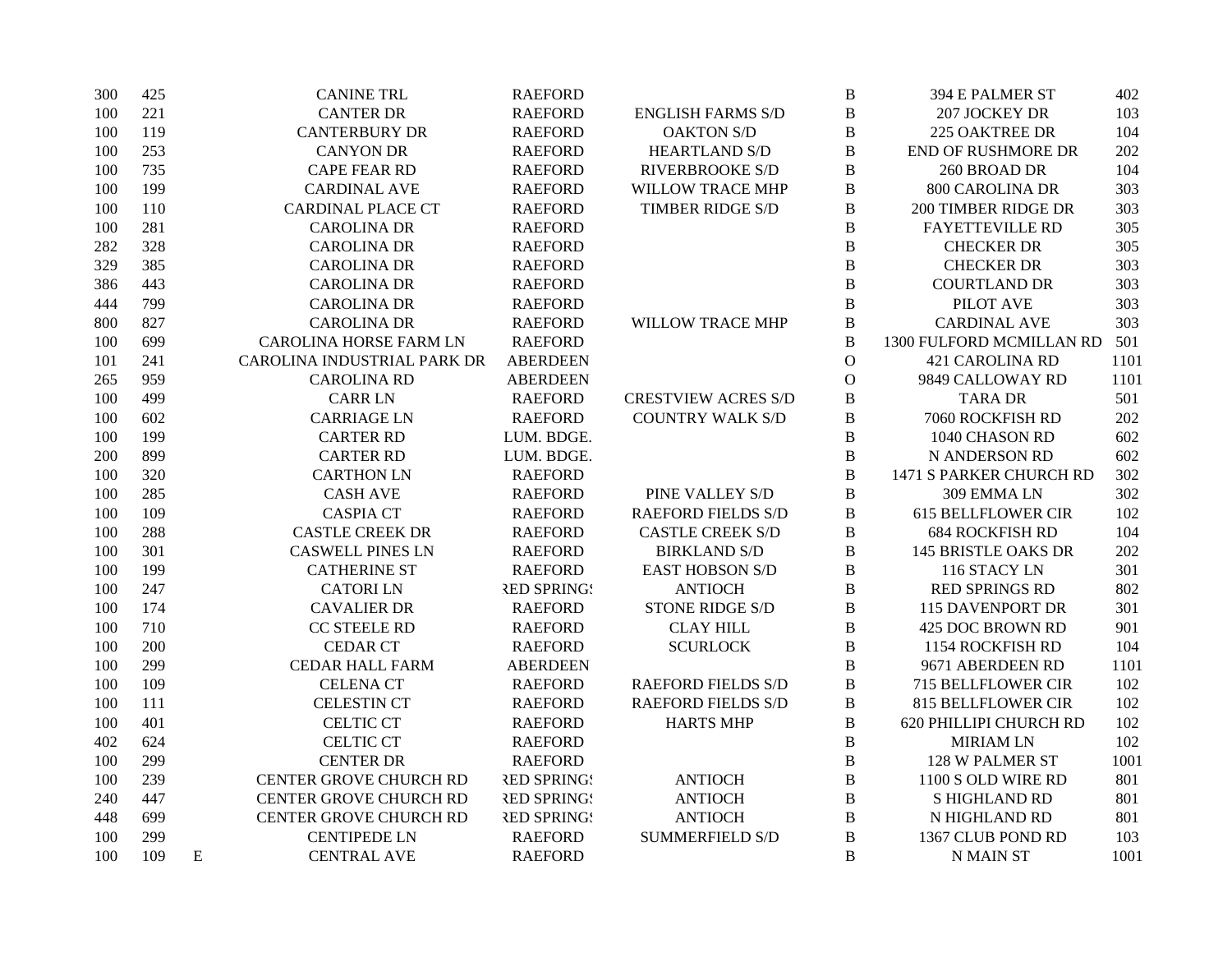| 100  | 107  | W         | <b>CENTRAL AVE</b>     | <b>RAEFORD</b>     |                                   | $\, {\bf B}$ | E OF S MAGNOLIA ST             | 1001 |
|------|------|-----------|------------------------|--------------------|-----------------------------------|--------------|--------------------------------|------|
| 110  | 125  | ${\bf E}$ | <b>CENTRAL AVE</b>     | <b>RAEFORD</b>     |                                   | $\, {\bf B}$ | <b>RACKET ALY</b>              | 1001 |
| 200  | 217  | W         | <b>CENTRAL AVE</b>     | <b>RAEFORD</b>     |                                   | $\, {\bf B}$ | N MAGNOLIA ST                  | 1001 |
| 200  | 212  | ${\bf E}$ | <b>CENTRAL AVE</b>     | <b>RAEFORD</b>     |                                   | $\mathbf E$  | <b>S STEWART ST</b>            | 1001 |
| 201  | 213  | ${\bf E}$ | <b>CENTRAL AVE</b>     | <b>RAEFORD</b>     |                                   | $\mathbf O$  | N STEWART ST                   | 1001 |
| 300  | 316  | ${\bf E}$ | <b>CENTRAL AVE</b>     | <b>RAEFORD</b>     |                                   | ${\bf E}$    | <b>S HIGHLAND ST</b>           | 1001 |
| 300  | 327  | W         | <b>CENTRAL AVE</b>     | <b>RAEFORD</b>     |                                   | $\, {\bf B}$ | <b>FULTON ST</b>               | 1001 |
| 301  | 317  | E         | <b>CENTRAL AVE</b>     | <b>RAEFORD</b>     |                                   | $\mathbf O$  | N HIGHLAND ST                  | 1001 |
| 400  | 402  | ${\bf E}$ | <b>CENTRAL AVE</b>     | <b>RAEFORD</b>     |                                   | ${\bf E}$    | <b>S JACKSON ST</b>            | 1001 |
| 400  | 411  | W         | <b>CENTRAL AVE</b>     | <b>RAEFORD</b>     |                                   | $\, {\bf B}$ | <b>S BETHEL RD</b>             | 1001 |
| 401  | 403  | ${\bf E}$ | <b>CENTRAL AVE</b>     | <b>RAEFORD</b>     |                                   | $\mathbf O$  | N JACKSON ST                   | 1001 |
| 404  | 410  | ${\bf E}$ | <b>CENTRAL AVE</b>     | <b>RAEFORD</b>     |                                   | ${\bf E}$    | <b>ST PAULS RD</b>             | 1001 |
| 405  | 411  | ${\bf E}$ | <b>CENTRAL AVE</b>     | <b>RAEFORD</b>     |                                   | $\mathcal O$ | <b>ST PAULS RD</b>             | 1001 |
| 412  | 426  | ${\bf E}$ | <b>CENTRAL AVE</b>     | <b>RAEFORD</b>     |                                   | ${\bf E}$    | <b>ADAMS ST</b>                | 1001 |
| 413  | 427  | ${\bf E}$ | <b>CENTRAL AVE</b>     | <b>RAEFORD</b>     |                                   | $\mathbf O$  | <b>ADAMS ST</b>                | 1001 |
| 428  | 432  | ${\bf E}$ | <b>CENTRAL AVE</b>     | <b>RAEFORD</b>     |                                   | ${\bf E}$    | <b>REAVES ST</b>               | 1001 |
| 429  | 433  | ${\bf E}$ | <b>CENTRAL AVE</b>     | <b>RAEFORD</b>     |                                   | $\mathcal O$ | <b>REAVES ST</b>               | 1001 |
| 500  | 898  | ${\bf E}$ | <b>CENTRAL AVE</b>     | <b>RAEFORD</b>     |                                   | ${\bf E}$    | <b>MCDUFFIE ST</b>             | 1001 |
| 500  | 517  | W         | <b>CENTRAL AVE</b>     | <b>RAEFORD</b>     |                                   | B            | <b>ROBERTS ST</b>              | 1001 |
| 501  | 899  | ${\bf E}$ | <b>CENTRAL AVE</b>     | <b>RAEFORD</b>     |                                   | $\mathbf O$  | <b>MCDUFFIE ST</b>             | 1001 |
| 600  | 615  | W         | <b>CENTRAL AVE</b>     | <b>RAEFORD</b>     |                                   | $\, {\bf B}$ | N DICKSON ST                   | 1001 |
| 700  | 715  | W         | <b>CENTRAL AVE</b>     | <b>RAEFORD</b>     |                                   | $\, {\bf B}$ | N WRIGHT ST                    | 1001 |
| 900  | 998  | ${\bf E}$ | <b>CENTRAL AVE</b>     | <b>RAEFORD</b>     |                                   | $\mathbf E$  | <b>MCDUFFIE ST</b>             | 1001 |
| 901  | 999  | ${\bf E}$ | <b>CENTRAL AVE</b>     | <b>RAEFORD</b>     |                                   | $\mathbf{O}$ | <b>MCDUFFIE ST</b>             | 103  |
| 1000 | 1090 | ${\bf E}$ | <b>CENTRAL AVE</b>     | <b>RAEFORD</b>     |                                   | ${\bf E}$    | HOUSE OF RAEFORD PLANT DR 1001 |      |
| 1001 | 1091 | ${\bf E}$ | <b>CENTRAL AVE</b>     | <b>RAEFORD</b>     |                                   | $\mathbf O$  | HOUSE OF RAEFORD PLANT DR 1001 |      |
| 1092 | 1140 | ${\bf E}$ | <b>CENTRAL AVE</b>     | <b>RAEFORD</b>     |                                   | ${\bf E}$    | PATTERSON ST                   | 1001 |
| 1093 | 1141 | E         | <b>CENTRAL AVE</b>     | <b>RAEFORD</b>     |                                   | $\mathbf O$  | PATTERSON ST                   | 1001 |
| 100  | 406  |           | <b>CHADWICK DR</b>     | <b>RAEFORD</b>     | <b>K-MUIR MHP</b>                 | $\, {\bf B}$ | 2830 HWY 401 BUSINESS          | 103  |
| 100  | 491  |           | <b>CHAMBERLIN BLVD</b> | <b>RAEFORD</b>     | <b>MAYFIELD S/D</b>               | B            | <b>SCULL RD</b>                | 101  |
| 100  | 199  |           | <b>CHANCE LN</b>       | <b>RAEFORD</b>     |                                   | $\, {\bf B}$ | <b>354 POWERLINE RD</b>        | 902  |
| 100  | 135  |           | <b>CHANDLER CT</b>     | <b>RAEFORD</b>     | PINE VALLEY S/D                   | B            | 184 CASH AVE                   | 302  |
| 100  | 311  |           | <b>CHANTILY LN</b>     | <b>RAEFORD</b>     |                                   | $\, {\bf B}$ | 1729 ABERDEEN RD               | 401  |
| 100  | 159  |           | <b>CHAPEL HILL DR</b>  | <b>RAEFORD</b>     | <b>CAROLINA PLACE S/D</b>         | $\, {\bf B}$ | <b>JOHNSON MILL RD</b>         | 102  |
| 100  | 229  |           | <b>CHARLIES DR</b>     | LUM. BDGE.         | PAYTON PLACE                      | $\, {\bf B}$ | 6460 ARABIA RD                 | 601  |
| 100  | 1039 |           | <b>CHASON RD</b>       | LUM. BDGE.         |                                   | B            | 6900 ARABIA RD                 | 602  |
| 1040 | 1101 |           | <b>CHASON RD</b>       | LUM. BDGE.         |                                   | B            | <b>CARTER RD</b>               | 602  |
| 1102 | 1899 |           | <b>CHASON RD</b>       | LUM. BDGE.         |                                   | $\, {\bf B}$ | <b>ALAN HARRIS DR</b>          | 602  |
| 100  | 187  |           | <b>CHATFIELD DR</b>    |                    | RAEFORD THE COMMONS AT BRIDGEPORT | $\bf{B}$     | <b>DEAD END</b>                | 303  |
| 188  | 297  |           | <b>CHATFIELD DR</b>    |                    | RAEFORD THE COMMONS AT BRIDGEPORT | $\mathbf B$  | <b>DRYSDALE ST</b>             | 303  |
| 100  | 299  |           | <b>CHAVIS LN</b>       | <b>RED SPRINGS</b> |                                   | B            | 5440 RED SPRINGS RD            | 801  |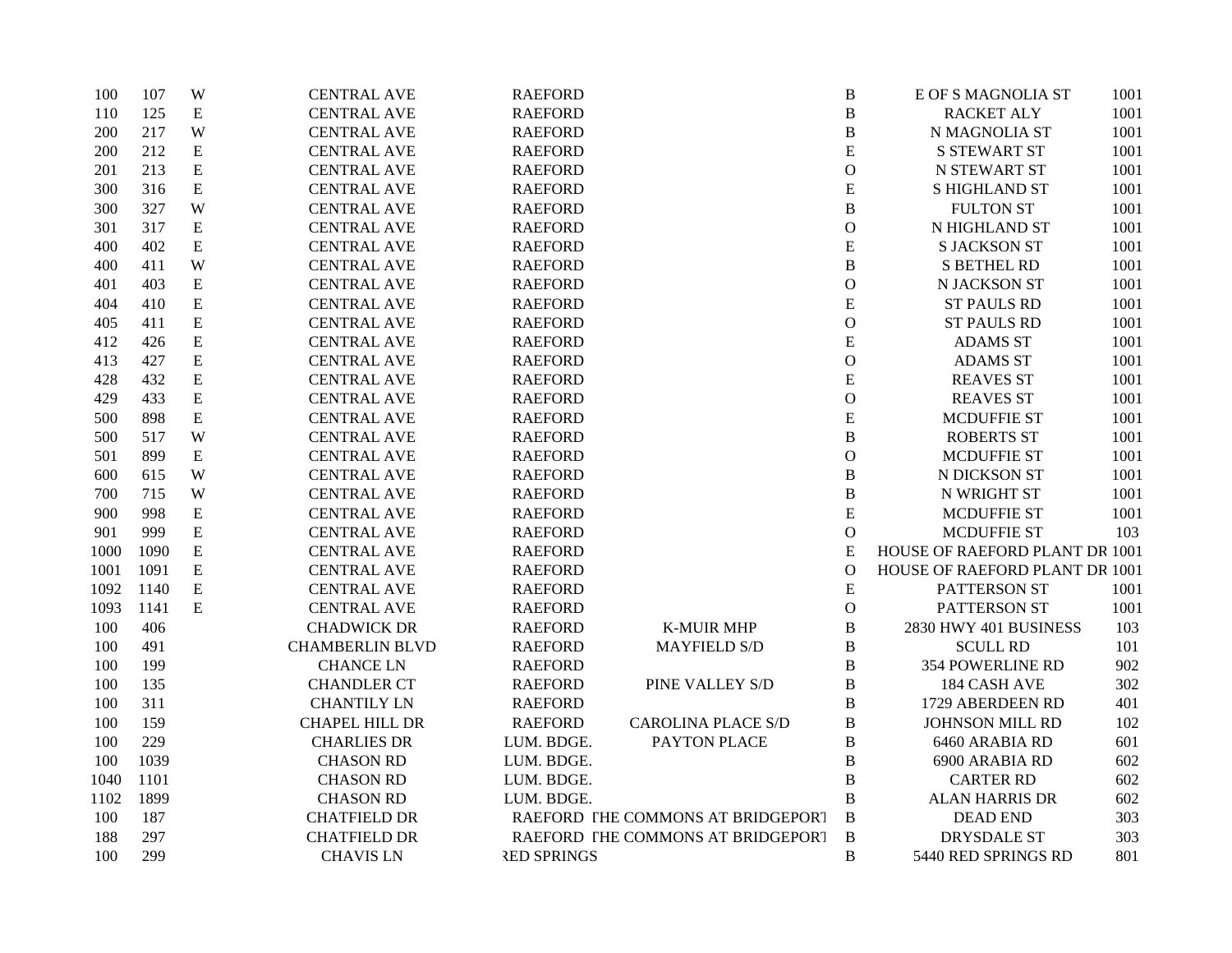| 1000 | 4308 | <b>CHECKER DR</b>        | <b>RAEFORD</b>     | <b>WEDGEFIELD APTS</b>        | $\, {\bf B}$ | <b>282 CAROLINA DR</b>  | 305  |
|------|------|--------------------------|--------------------|-------------------------------|--------------|-------------------------|------|
| 100  | 199  | <b>CHEER LN</b>          | <b>RAEFORD</b>     | <b>SHAWTOWN</b>               | $\, {\bf B}$ | 175 AZALEA ST           | 104  |
| 100  | 469  | <b>CHERAW CIR</b>        | <b>RED SPRING!</b> | <b>CHERAW ACRES S/D</b>       | $\, {\bf B}$ | 185 LUMBEE TRL          | 801  |
| 100  | 127  | <b>CHEROKEE DR</b>       | <b>RAEFORD</b>     | <b>CAROLINA PLACE S/D</b>     | $\, {\bf B}$ | JOHNSON MILL RD         | 102  |
| 100  | 799  | <b>CHERRY LN</b>         | <b>ABERDEEN</b>    |                               | $\, {\bf B}$ | 10600 ABERDEEN RD       | 1101 |
| 100  | 379  | <b>CHESTNUT DR</b>       | <b>RAEFORD</b>     | <b>FOREST VIEW S/D</b>        | $\, {\bf B}$ | 4164 ROCKFISH RD        | 302  |
| 100  | 439  | <b>CHESWICK DR</b>       | <b>RAEFORD</b>     | <b>BRENTHAVEN S/D</b>         | $\bf{B}$     | 444 SCULL RD            | 101  |
| 100  | 199  | <b>CHEVY DR</b>          | <b>RAEFORD</b>     | <b>CAMERON VILLAGE</b>        | $\bf{B}$     | 1248 LOOP RD            | 701  |
| 100  | 109  | <b>CHICKADEE ST</b>      | <b>F'VILLE</b>     | <b>DOVE FIELD S/D</b>         | $\bf{B}$     | 123 WREN RD             | 201  |
| 100  | 199  | <b>CHILTON DR</b>        | <b>RAEFORD</b>     | <b>COUNTRYSIDE APARTMENTS</b> | $\, {\bf B}$ | 217 COLE AVE            | 1001 |
| 100  | 399  | <b>CHISHOLM RD</b>       | <b>RAEFORD</b>     |                               | $\, {\bf B}$ | 3381 LAURINBURG RD      | 402  |
| 400  | 579  | <b>CHISHOLM RD</b>       | <b>RAEFORD</b>     |                               | $\, {\bf B}$ | JOHN RUSSELL RD         | 402  |
| 580  | 1201 | <b>CHISHOLM RD</b>       | <b>RAEFORD</b>     |                               | $\bf{B}$     | <b>BLUE SPRINGS RD</b>  | 402  |
| 1202 | 2499 | <b>CHISHOLM RD</b>       | <b>RAEFORD</b>     |                               | $\bf{B}$     | <b>S BETHEL RD</b>      | 402  |
| 100  | 171  | <b>CHOWAN CT</b>         | <b>RAEFORD</b>     | <b>RIVERBROOKE S/D</b>        | $\bf{B}$     | 221 ROANOKE DR          | 104  |
| 100  | 399  | <b>CHRISTENSEN LN</b>    | <b>RAEFORD</b>     |                               | $\bf{B}$     | 1000 SANDERS RD         | 401  |
| 100  | 199  | <b>CHRISTINE DR</b>      | <b>ABERDEEN</b>    | <b>GRACE NEL ESTATES</b>      | $\, {\bf B}$ | 233 MARLENE BLVD        | 701  |
| 100  | 115  | <b>CHURCH RD</b>         | <b>RED SPRING!</b> | <b>ANTIOCH</b>                | $\, {\bf B}$ | 1800 BALFOUR RD         | 802  |
| 100  | 199  | <b>CICERO BEATTY RD</b>  | <b>RAEFORD</b>     |                               | $\bf{B}$     | 2185 RED SPRINGS RD     | 104  |
| 200  | 381  | <b>CICERO BEATTY RD</b>  | <b>RAEFORD</b>     |                               | $\bf{B}$     | PELICAN LN              | 104  |
| 382  | 899  | <b>CICERO BEATTY RD</b>  | <b>RAEFORD</b>     |                               | $\bf{B}$     | FIRE TOWER LN           | 104  |
| 100  | 257  | <b>CINNAMON CREEK LN</b> | <b>RAEFORD</b>     |                               | $\, {\bf B}$ | 2399 ROCKFISH RD        | 102  |
| 100  | 1222 | <b>CIRCLE DR</b>         | <b>RAEFORD</b>     | <b>MCCAIN</b>                 | $\, {\bf B}$ | 301 OLD NC 211 MCCAIN   | 701  |
| 100  | 350  | <b>CITADEL CT</b>        | <b>RAEFORD</b>     | <b>FAIRWAY PLACE S/D</b>      | ${\bf E}$    | 1564 JOHNSON MILL RD    | 302  |
| 100  | 149  | <b>CITATION CT</b>       | <b>RAEFORD</b>     | <b>WESTGATE S/D</b>           | $\bf{B}$     | 710 ST JOHNS LOOP       | 303  |
| 100  | 199  | <b>CITY GARAGE RD</b>    | <b>RAEFORD</b>     |                               | $\bf{B}$     | 613 S MAIN ST           | 1001 |
| 97   | 1511 | <b>CLAN CAMPBELL DR</b>  | <b>RAEFORD</b>     | MCDOUGALD DOWNS S/D           | $\bf{B}$     | <b>WAYSIDE RD</b>       | 306  |
| 1512 | 1519 | <b>CLAN CAMPBELL DR</b>  | <b>RAEFORD</b>     | MCDOUGALD DOWNS S/D           | $\, {\bf B}$ | PROCLAMATION DR         | 303  |
| 1520 | 1529 | <b>CLAN CAMPBELL DR</b>  | <b>RAEFORD</b>     | MCDOUGALD DOWNS S/D           | $\, {\bf B}$ | <b>CLAN CAMPBELL DR</b> | 303  |
| 1530 | 1599 | <b>CLAN CAMPBELL DR</b>  | <b>RAEFORD</b>     | MCDOUGALD DOWNS S/D           | $\, {\bf B}$ | <b>STOCKADE CT</b>      | 303  |
| 100  | 699  | <b>CLARK RD</b>          | LUM. BDGE.         |                               | $\, {\bf B}$ | 8594 ST PAULS RD        | 604  |
| 100  | 113  | <b>CLAY ST</b>           | <b>RAEFORD</b>     | <b>SILVER CITY</b>            | $\bf{B}$     | 219 COCKMAN HILL RD     | 401  |
| 200  | 219  | <b>CLAY ST</b>           | <b>RAEFORD</b>     | <b>SILVER CITY</b>            | $\bf{B}$     | 219 COCKMAN HILL RD     | 401  |
| 300  | 331  | <b>CLAY ST</b>           | <b>RAEFORD</b>     | <b>SILVER CITY</b>            | $\, {\bf B}$ | <b>SILVER CITY ST</b>   | 401  |
| 100  | 179  | <b>CLEARBROOK PL</b>     | <b>RAEFORD</b>     | POTTERS RIDGE S/D             | $\, {\bf B}$ | 244 IVYWOOD LN          | 302  |
| 100  | 481  | <b>CLEARSPRINGS DR</b>   | <b>RAEFORD</b>     |                               | $\, {\bf B}$ | 124 DOROTHY DR          | 701  |
| 100  | 299  | <b>CLEARVIEW FARM DR</b> | <b>ABERDEEN</b>    |                               | $\, {\bf B}$ | 306 PICKLER RD          | 702  |
| 100  | 149  | <b>CLEOLN</b>            | <b>RAEFORD</b>     | <b>DAVIS MHP</b>              | $\, {\bf B}$ | 1412 PHILLIPI CHURCH RD | 102  |
| 100  | 699  | <b>CLIFF MCNEILL RD</b>  | <b>RED SPRINGS</b> |                               | $\, {\bf B}$ | 1538 BLUE SPRINGS RD    | 502  |
| 100  | 185  | <b>CLIFTON LN</b>        | <b>RED SPRING!</b> | <b>ANTIOCH</b>                | $\, {\bf B}$ | 399 BRANCH RD           | 801  |
| 100  | 129  | <b>CLOVERWOOD LN</b>     | <b>RAEFORD</b>     | <b>WEDGEFIELD S/D</b>         | B            | <b>LOWER DEAD END</b>   | 303  |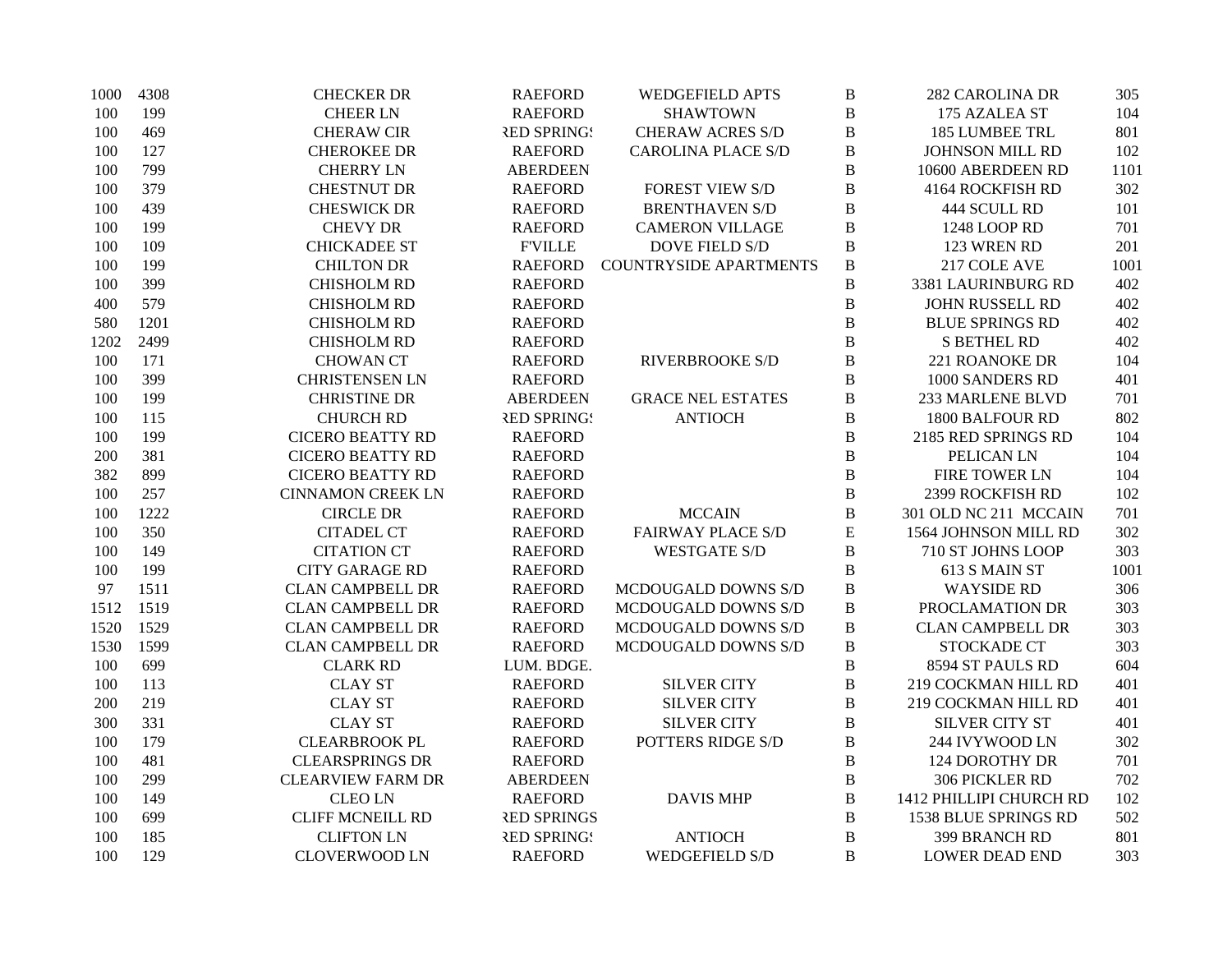| 130  | 185  | <b>CLOVERWOOD LN</b>   | <b>RAEFORD</b> | <b>WEDGEFIELD S/D</b>        | $\, {\bf B}$   | WIND SWEPT ST               | 303  |
|------|------|------------------------|----------------|------------------------------|----------------|-----------------------------|------|
| 186  | 241  | <b>CLOVERWOOD LN</b>   | <b>RAEFORD</b> | WEDGEFIELD S/D               | $\, {\bf B}$   | TIPPERARY ST                | 303  |
| 242  | 273  | <b>CLOVERWOOD LN</b>   | <b>RAEFORD</b> | <b>WEDGEFIELD S/D</b>        | B              | YATES MILL ST               | 303  |
| 100  | 307  | <b>CLUB FORGE LN</b>   | <b>RAEFORD</b> | <b>CLUB POND ESTATES S/D</b> | $\, {\bf B}$   | <b>685 CLUB POND RD</b>     | 103  |
| 100  | 236  | <b>CLUB POND RD</b>    | <b>RAEFORD</b> | <b>SCURLOCK</b>              | ${\bf E}$      | 311 PHILLIPI CHURCH RD      | 102  |
| 101  | 237  | <b>CLUB POND RD</b>    | <b>RAEFORD</b> | <b>SCURLOCK</b>              | ${\cal O}$     | 311 PHILLIPI CHURCH RD      | 104  |
| 238  | 346  | <b>CLUB POND RD</b>    | <b>RAEFORD</b> | <b>SCURLOCK</b>              | ${\bf E}$      | 1469 ROCKFISH RD            | 102  |
| 239  | 347  | <b>CLUB POND RD</b>    | <b>RAEFORD</b> | <b>SCURLOCK</b>              | $\mathcal{O}$  | 1469 ROCKFISH RD            | 103  |
| 348  | 684  | <b>CLUB POND RD</b>    | <b>RAEFORD</b> |                              | $\mathbf E$    | DRIFTWOOD LN                | 102  |
| 349  | 685  | <b>CLUB POND RD</b>    | <b>RAEFORD</b> |                              | $\mathbf O$    | DRIFTWOOD LN                | 103  |
| 686  | 852  | <b>CLUB POND RD</b>    | <b>RAEFORD</b> |                              | $\mathbf E$    | <b>CLUB FORGE LN</b>        | 102  |
| 687  | 853  | <b>CLUB POND RD</b>    | <b>RAEFORD</b> |                              | $\mathcal O$   | <b>CLUB FORGE LN</b>        | 103  |
| 854  | 1182 | <b>CLUB POND RD</b>    | <b>RAEFORD</b> |                              | ${\bf E}$      | <b>HOSTA DR</b>             | 102  |
| 855  | 1183 | <b>CLUB POND RD</b>    | <b>RAEFORD</b> |                              | $\mathbf{O}$   | <b>HOSTA DR</b>             | 103  |
| 1184 | 1274 | <b>CLUB POND RD</b>    | <b>RAEFORD</b> |                              | ${\bf E}$      | <b>HAWTHORN DR</b>          | 102  |
| 1185 | 1275 | <b>CLUB POND RD</b>    | <b>RAEFORD</b> |                              | $\mathcal O$   | <b>ZOYSIA CT</b>            | 103  |
| 1276 | 1366 | <b>CLUB POND RD</b>    | <b>RAEFORD</b> |                              | ${\bf E}$      | <b>RYELN</b>                | 102  |
| 1277 | 1367 | <b>CLUB POND RD</b>    | <b>RAEFORD</b> |                              | $\mathcal O$   | <b>RYELN</b>                | 103  |
| 1368 | 1456 | <b>CLUB POND RD</b>    | <b>RAEFORD</b> |                              | ${\bf E}$      | <b>CENTIPEDE LN</b>         | 102  |
| 1369 | 1457 | <b>CLUB POND RD</b>    | <b>RAEFORD</b> |                              | $\mathbf{O}$   | <b>CENTIPEDE LN</b>         | 103  |
| 1458 | 1544 | <b>CLUB POND RD</b>    | <b>RAEFORD</b> |                              | E              | <b>BUCKEYE DR</b>           | 102  |
| 1459 | 1545 | <b>CLUB POND RD</b>    | <b>RAEFORD</b> |                              | $\mathcal{O}$  | <b>BAHIALN</b>              | 103  |
| 1546 | 1798 | <b>CLUB POND RD</b>    | <b>RAEFORD</b> |                              | ${\bf E}$      | <b>ATHENS RD</b>            | 102  |
| 1547 | 1799 | <b>CLUB POND RD</b>    | <b>RAEFORD</b> |                              | ${\cal O}$     | <b>ATHENS RD</b>            | 103  |
| 1800 | 3021 | <b>CLUB POND RD</b>    | <b>RAEFORD</b> | <b>WALMART</b>               | $\, {\bf B}$   | <b>4689 FAYETTEVILLE RD</b> | 101  |
| 100  | 211  | <b>COBBLESTONE CT</b>  | <b>RAEFORD</b> | <b>COUNTRY WALK S/D</b>      | $\bf{B}$       | 207 CARRIAGE LN             | 202  |
| 100  | 157  | <b>COCKMAN HILL RD</b> | <b>RAEFORD</b> | <b>SILVER CITY</b>           | $\, {\bf B}$   | 1501 FAYETTEVILLE RD        | 401  |
| 158  | 219  | <b>COCKMAN HILL RD</b> | <b>RAEFORD</b> | <b>SILVER CITY</b>           | $\, {\bf B}$   | <b>ST JAMES ST</b>          | 401  |
| 220  | 399  | <b>COCKMAN HILL RD</b> | <b>RAEFORD</b> | <b>SILVER CITY</b>           | $\, {\bf B}$   | <b>CLAY ST</b>              | 401  |
| 100  | 111  | <b>CODY CT</b>         | <b>RAEFORD</b> | <b>SOMERSET S/D</b>          | $\, {\bf B}$   | 273 FALLINGLEAF CT          | 301  |
| 100  | 111  | <b>COLE AVE</b>        | <b>RAEFORD</b> |                              | B              | N WRIGHT ST                 | 1001 |
| 200  | 217  | <b>COLE AVE</b>        | <b>RAEFORD</b> |                              | $\, {\bf B}$   | <b>LAURINBURG RD</b>        | 1001 |
| 218  | 251  | <b>COLE AVE</b>        | <b>RAEFORD</b> |                              | B              | <b>CHILTON DR</b>           | 1001 |
| 252  | 291  | <b>COLE AVE</b>        | <b>RAEFORD</b> |                              | $\, {\bf B}$   | <b>CHILTON DR</b>           | 1001 |
| 300  | 389  | <b>COLE AVE</b>        | <b>RAEFORD</b> |                              | $\, {\bf B}$   | <b>COLLEGE DR</b>           | 1001 |
| 400  | 443  | <b>COLE AVE</b>        | <b>RAEFORD</b> |                              | $\bf{B}$       | <b>CENTER DR</b>            | 1001 |
| 500  | 677  | <b>COLE AVE</b>        | <b>RAEFORD</b> |                              | B              | <b>W PALMER ST</b>          | 1001 |
| 678  | 707  | <b>COLE AVE</b>        | <b>RAEFORD</b> |                              | $\, {\bf B}$   | <b>DUDLEY ST</b>            | 1001 |
| 100  | 299  | <b>COLLEGE DR</b>      | <b>RAEFORD</b> |                              | $\, {\bf B}$   | <b>S BETHEL RD</b>          | 1001 |
| 300  | 399  | <b>COLLEGE DR</b>      | <b>RAEFORD</b> |                              | $\, {\bf B}$   | <b>LAURINBURG RD</b>        | 401  |
| 400  | 448  | <b>COLLEGE DR</b>      | <b>RAEFORD</b> |                              | $\overline{B}$ | <b>COLE AVE</b>             | 1001 |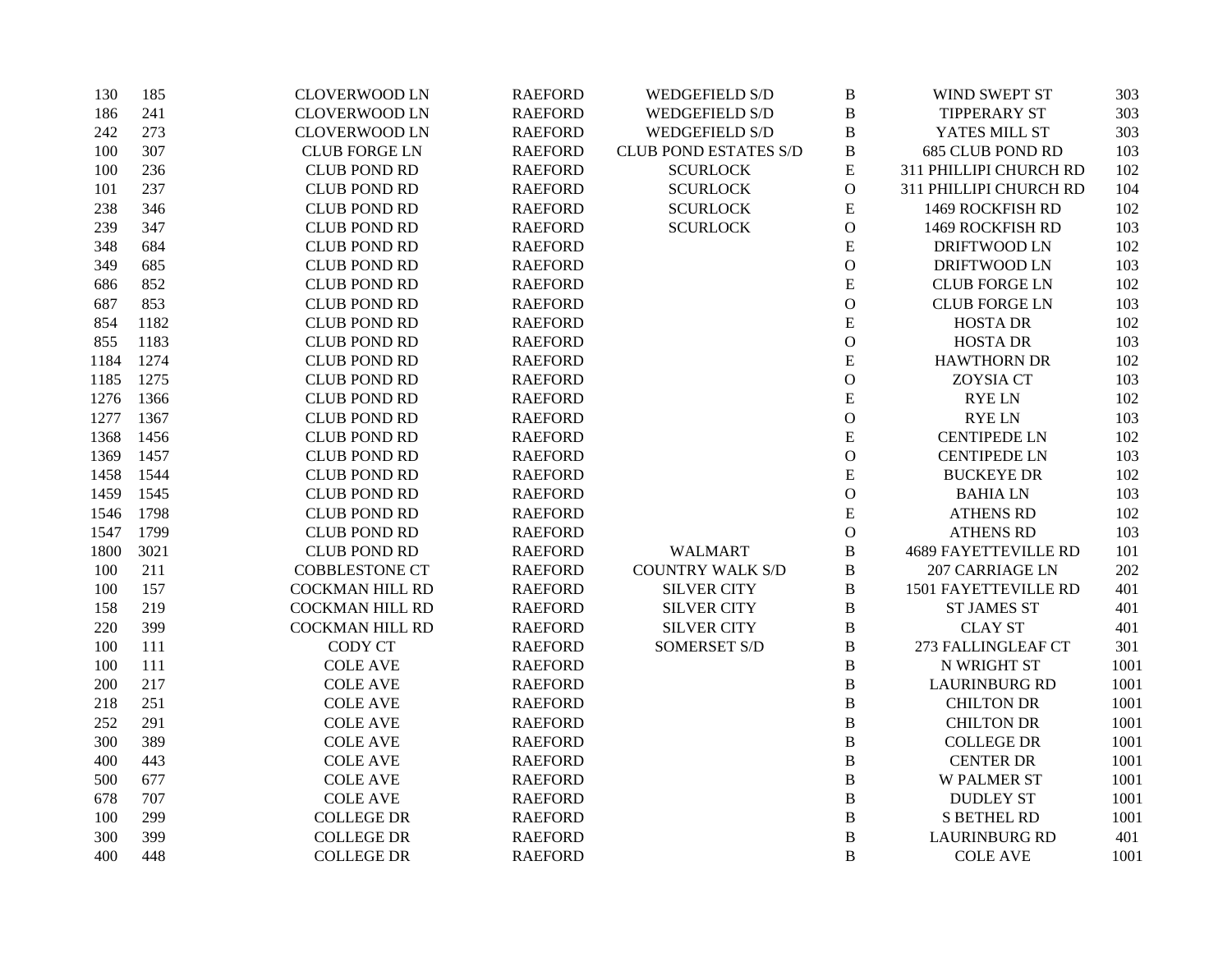| 500  | 573  | <b>COLLEGE DR</b>      | <b>RAEFORD</b>     |                              | $\bf{B}$       | <b>BETHUNE AVE</b>      | 1001 |
|------|------|------------------------|--------------------|------------------------------|----------------|-------------------------|------|
| 600  | 699  | <b>COLLEGE DR</b>      | <b>RAEFORD</b>     |                              | $\bf{B}$       | <b>HEALTH DR</b>        | 1001 |
| 100  | 288  | <b>COLLINWOOD DR</b>   | <b>RAEFORD</b>     | <b>WESTGATE S/D</b>          | E              | 1585 ST JOHNS LP        | 303  |
| 101  | 289  | <b>COLLINWOOD DR</b>   | <b>RAEFORD</b>     | <b>WESTGATE S/D</b>          | $\overline{O}$ | 1585 ST JOHNS LP        | 303  |
| 290  | 675  | <b>COLLINWOOD DR</b>   | <b>RAEFORD</b>     | <b>WESTGATE S/D</b>          | $\, {\bf B}$   | 1585 ST JOHNS LP        | 303  |
| 100  | 279  | <b>COLONIAL ST</b>     | <b>RAEFORD</b>     | <b>LIBERTY CHASE</b>         | $\bf{B}$       | 1547 ABERDEEN RD        | 401  |
| 100  | 399  | <b>COLORADO DR</b>     | <b>RAEFORD</b>     | HARMONY HEIGHTS MHP          | $\bf{B}$       | 120 WYOMING DR          | 306  |
| 100  | 299  | <b>COLT LN</b>         | <b>ABERDEEN</b>    |                              | $\, {\bf B}$   | 14151 HWY 15/501        | 702  |
| 100  | 199  | <b>COLUMBIA CT</b>     | <b>RAEFORD</b>     | <b>WOODLAND S/D</b>          | $\, {\bf B}$   | 201 VILLAGE LN          | 201  |
| 100  | 105  | <b>CONDOR CT</b>       | <b>FVILLE</b>      | <b>DOVE FIELD S/D</b>        | $\bf{B}$       | 311 SPARROW DR          | 201  |
| 100  | 109  | <b>CONGAREE CT</b>     | <b>RAEFORD</b>     | <b>STONE RIDGE S/D</b>       | $\, {\bf B}$   | 119 CONGAREE DR         | 301  |
| 100  | 135  | <b>CONGAREE DR</b>     | <b>RAEFORD</b>     | <b>STONE RIDGE S/D</b>       | $\, {\bf B}$   | 130 HAYWOOD DR          | 301  |
| 100  | 199  | <b>CONIFER DR</b>      | <b>RAEFORD</b>     | <b>TARHEEL PINES S/D</b>     | $\bf{B}$       | 1292 SCULL RD           | 301  |
| 100  | 799  | <b>CONOLY RD</b>       | <b>SHANNON</b>     |                              | $\, {\bf B}$   | 2199 HAIRE RD           | 605  |
| 100  | 117  | <b>CONSTITUTION DR</b> | <b>RAEFORD</b>     | <b>COLONIAL CHARTERS S/D</b> | $\, {\bf B}$   | 158 INDEPENDENCE DR     | 306  |
| 100  | 435  | <b>COOK RD</b>         | <b>SHANNON</b>     | <b>ANTIOCH</b>               | $\, {\bf B}$   | 2430 JOHN RD            | 802  |
| 100  | 185  | <b>COOKSHIRE DR</b>    | <b>RAEFORD</b>     | <b>MILLBROOK S/D</b>         | $\, {\bf B}$   | 352 N PARKER CHURCH RD. | 302  |
| 100  | 118  | <b>COOL BREEZE DR</b>  | <b>RAEFORD</b>     | <b>WAYSIDE APTS</b>          | $\bf{B}$       | 259 MIDWAY DR           | 305  |
| 100  | 499  | <b>COOL SPRINGS DR</b> | <b>RAEFORD</b>     |                              | $\bf{B}$       | 613 POOLE RD            | 501  |
| 100  | 397  | <b>COPE RD</b>         | <b>RED SPRINGS</b> |                              | $\, {\bf B}$   | 7599 RED SPRINGS RD     | 802  |
| 398  | 671  | <b>COPE RD</b>         | <b>RED SPRINGS</b> |                              | $\, {\bf B}$   | <b>N LAKE RD</b>        | 802  |
| 672  | 745  | <b>COPE RD</b>         | <b>RED SPRINGS</b> |                              | $\bf{B}$       | <b>N LAKE RD</b>        | 802  |
| 746  | 1269 | <b>COPE RD</b>         | <b>RED SPRINGS</b> |                              | $\, {\bf B}$   | PAY MAN DR              | 802  |
| 1270 | 1699 | <b>COPE RD</b>         | <b>RED SPRINGS</b> |                              | $\bf{B}$       | <b>MYRTLE LN</b>        | 802  |
| 1700 | 1800 | <b>COPE RD</b>         | <b>RED SPRINGS</b> |                              | $\bf{B}$       | <b>BREWER DR</b>        | 802  |
| 1801 | 1829 | <b>COPE RD</b>         | <b>RED SPRINGS</b> |                              | $\bf{B}$       | <b>TREETOP LN</b>       | 802  |
| 1830 | 1931 | <b>COPE RD</b>         | <b>RED SPRINGS</b> |                              | $\bf{B}$       | <b>BALFOUR RD</b>       | 802  |
| 1932 | 2051 | <b>COPE RD</b>         | <b>RED SPRINGS</b> |                              | $\bf{B}$       | SINGLETON RD            | 802  |
| 2052 | 2185 | <b>COPE RD</b>         | <b>RED SPRINGS</b> |                              | $\bf{B}$       | PAXTON LOOP             | 802  |
| 2186 | 2621 | <b>COPE RD</b>         | <b>RED SPRINGS</b> |                              | $\bf{B}$       | <b>633 PAXTON LOOP</b>  | 802  |
| 100  | 687  | <b>COPPER CREEK DR</b> | <b>RAEFORD</b>     | <b>COPPER CREEK S/D</b>      | $\bf{B}$       | 9481 ROCKFISH RD        | 201  |
| 100  | 199  | <b>COPPERHEAD RD</b>   | <b>ABERDEEN</b>    |                              | $\bf{B}$       | <b>656 NIGHTHAWK LP</b> | 702  |
| 100  | 399  | <b>CORDA PL</b>        | <b>RAEFORD</b>     | <b>CAMERON VILLAGE</b>       | $\bf{B}$       | 1033 LOOP RD            | 701  |
| 100  | 215  | <b>CORDELIA CT</b>     | <b>FVILLE</b>      | <b>RAVENWOOD S/D</b>         | $\, {\bf B}$   | 264 BONNEY LN           | 201  |
| 100  | 209  | <b>CORGY LN</b>        | <b>RAEFORD</b>     | <b>PARKER GROVE S/D</b>      | $\, {\bf B}$   | 210 STEEPLCHASE LN      | 301  |
| 100  | 199  | <b>CORNWALLIS CT</b>   | <b>RAEFORD</b>     | <b>COUNTRY WALK S/D</b>      | $\, {\bf B}$   | <b>494 CARRIAGE LN</b>  | 202  |
| 100  | 647  | <b>CORSEGAN RD</b>     | <b>FVILLE</b>      | RAVENWOOD S/D                | $\, {\bf B}$   | 391 KING RD             | 201  |
| 100  | 193  | <b>COTTON ST</b>       | <b>RAEFORD</b>     |                              | $\, {\bf B}$   | <b>LEMONT DR</b>        | 401  |
| 100  | 123  | COTTONFIELD CT         | <b>RAEFORD</b>     | PLANTERS WALK S/D            | $\, {\bf B}$   | 711 AMERICANA DR        | 101  |
| 100  | 189  | <b>COUNTRY CV</b>      | <b>RAEFORD</b>     |                              | $\overline{B}$ | 3086 CALLOWAY RD        | 701  |
| 100  | 193  | <b>COURTLAND DR</b>    | <b>RAEFORD</b>     | <b>WEDGEFIELD S/D</b>        | $\overline{B}$ | <b>CAROLINA DR</b>      | 303  |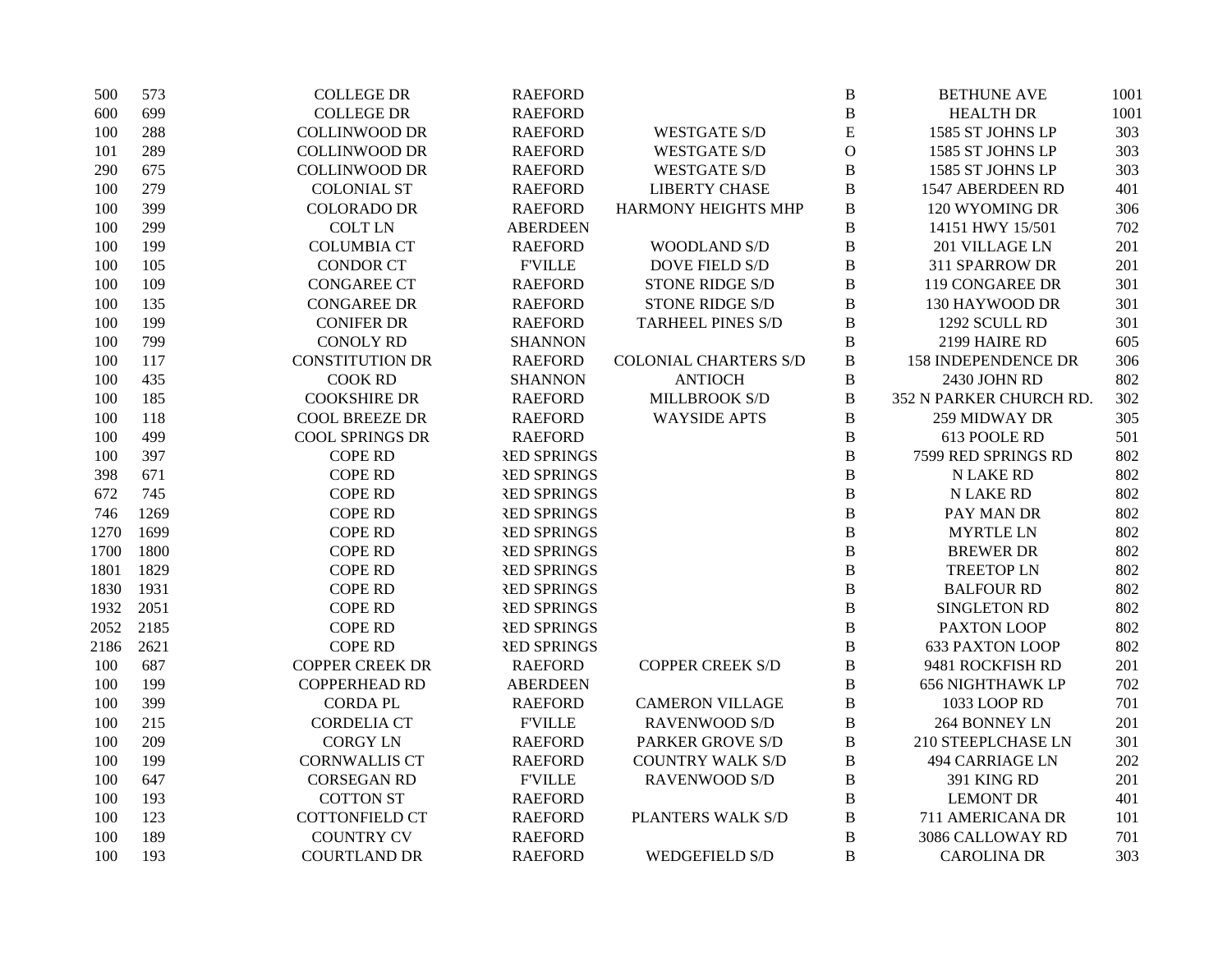| 100  | 106  | <b>COVEY CT</b>           | <b>RAEFORD</b>     | <b>QUAIL HOLLOW EAST S/D</b> | $\, {\bf B}$ | 536 WAYSIDE RD             | 303  |
|------|------|---------------------------|--------------------|------------------------------|--------------|----------------------------|------|
| 100  | 103  | <b>COVINGTON AVE</b>      | <b>RAEFORD</b>     |                              | $\bf{B}$     | 524 S MAIN ST              | 1001 |
| 104  | 223  | <b>COVINGTON AVE</b>      | <b>RAEFORD</b>     |                              | $\, {\bf B}$ | <b>BIRCH CIR</b>           | 1001 |
| 400  | 403  | <b>COVINGTON AVE</b>      | <b>RAEFORD</b>     |                              | $\bf{B}$     | <b>OAK ST</b>              | 1001 |
| 100  | 999  | <b>COVINGTON RD</b>       | <b>RED SPRING!</b> | <b>ANTIOCH</b>               | $\bf{B}$     | 1649 WILSON RD             | 802  |
| 100  | 699  | <b>COX RD</b>             | <b>RAEFORD</b>     |                              | $\bf{B}$     | 106 MONTROSE RD            | 701  |
| 100  | 127  | <b>CRABAPPLE LN</b>       | <b>RAEFORD</b>     | <b>MARSH PINES S/D</b>       | $\bf{B}$     | 137 WINDY PINES CT         | 201  |
| 100  | 175  | <b>CRANBROOK CT</b>       | <b>RAEFORD</b>     | <b>SOMERSET S/D</b>          | $\, {\bf B}$ | 239 FALLINGLEAF CT         | 301  |
| 100  | 359  | <b>CRAWFORD ST</b>        | <b>RAEFORD</b>     |                              | $\bf{B}$     | 551 E EDINBOROUGH AVE      | 1001 |
| 100  | 1151 | <b>CRAWFORD WRIGHT RD</b> | <b>RAEFORD</b>     |                              | $\bf{B}$     | 2646 LAURINBURG RD         | 401  |
| 1152 | 1401 | <b>CRAWFORD WRIGHT RD</b> | <b>RAEFORD</b>     |                              | $\bf{B}$     | <b>WARNER RD</b>           | 401  |
| 1402 | 1499 | <b>CRAWFORD WRIGHT RD</b> | <b>RAEFORD</b>     |                              | $\bf{B}$     | <b>MALLARD LN</b>          | 401  |
| 100  | 799  | <b>CREDIT UNION WAY</b>   | <b>RAEFORD</b>     | <b>ECHO RIDGE APTS</b>       | $\, {\bf B}$ | 251 TEAL DR                | 1001 |
| 100  | 187  | <b>CREECH RD</b>          | <b>RED SPRING!</b> | <b>ANTIOCH</b>               | $\bf{B}$     | 897 S OLD WIRE RD          | 802  |
| 188  | 757  | <b>CREECH RD</b>          | <b>RED SPRING!</b> | <b>ANTIOCH</b>               | $\, {\bf B}$ | <b>KIRKPATRICK LN</b>      | 802  |
| 758  | 843  | <b>CREECH RD</b>          | <b>RED SPRING!</b> | <b>ANTIOCH</b>               | $\bf{B}$     | 613 MUSTANG DR             | 802  |
| 100  | 521  | <b>CREEK FARM DR</b>      | <b>PARKTON</b>     | <b>CREEKSIDE FARMS S/D</b>   | $\bf{B}$     | 377 EVERITT RD             | 204  |
| 100  | 233  | <b>CREEK VALLEY RD</b>    | <b>RAEFORD</b>     | <b>JAMES FARM S/D</b>        | $\bf{B}$     | 10184 ROCKFISH RD          | 201  |
| 100  | 135  | <b>CREEKSIDE DR</b>       | <b>PARKTON</b>     | <b>CREEKSIDE S/D</b>         | $\bf{B}$     | 143 EVERITT RD             | 204  |
| 100  | 199  | <b>CREEKVIEW CT</b>       | <b>PARKTON</b>     | <b>CREEKSIDE S/D</b>         | B            | 120 CREEKSIDE DR           | 204  |
| 100  | 375  | <b>CRESCENT DR</b>        | <b>RAEFORD</b>     | <b>MAYFIELD S/D</b>          | B            | <b>154 CHAMBERLIN BLVD</b> | 101  |
| 100  | 285  | <b>CRESTWOOD LN</b>       | <b>RAEFORD</b>     | <b>WESTGATE S/D</b>          | $\, {\bf B}$ | 1258 ST JOHNS LOOP         | 303  |
| 100  | 255  | <b>CRISTOLN</b>           | <b>RAEFORD</b>     | <b>HILLCREST</b>             | $\, {\bf B}$ | 158 AUTRY ST               | 103  |
| 100  | 243  | <b>CROMWELL CT</b>        | <b>RAEFORD</b>     | <b>BEDFORD S/D</b>           | $\, {\bf B}$ | SPRINGHAVEN DR             | 305  |
| 244  | 293  | <b>CROMWELL CT</b>        | <b>RAEFORD</b>     | <b>BEDFORD S/D</b>           | $\, {\bf B}$ | <b>VERDMONT CT</b>         | 305  |
| 100  | 507  | <b>CROOKED PINE LN</b>    | <b>RAEFORD</b>     |                              | $\, {\bf B}$ | 1050 FULFORD MCMILLAN RD   | 501  |
| 100  | 127  | <b>CROP CT</b>            | <b>RAEFORD</b>     | PARKER GROVE S/D             | $\, {\bf B}$ | 204 GROUSE RUN             | 301  |
| 100  | 217  | <b>CROSS CREEK DR</b>     | <b>RAEFORD</b>     | TURNINGLEAF NORTH S/D        | $\, {\bf B}$ | 151 ROLLING CREEK DR       | 302  |
| 100  | 299  | <b>CROSSWINDS DR</b>      | <b>RAEFORD</b>     | <b>CAMERON VILLAGE</b>       | B            | 1038 LOOP RD               | 701  |
| 100  | 207  | <b>CROWDER LN</b>         | <b>RAEFORD</b>     |                              | $\bf{B}$     | 3799 ARABIA RD             | 601  |
| 100  | 399  | <b>CRUMPLER DR</b>        | <b>RAEFORD</b>     |                              | $\bf{B}$     | 1425 HWY 401 BUSINESS      | 103  |
| 100  | 699  | <b>CULBRETH RD</b>        | LUM. BDGE.         |                              | B            | 5080 BALFOUR RD            | 604  |
| 100  | 299  | <b>CUMBERLAND AVE</b>     | <b>RAEFORD</b>     |                              | $\bf{B}$     | 1200 N MAIN ST             | 1001 |
| 300  | 428  | <b>CUMBERLAND AVE</b>     | <b>RAEFORD</b>     |                              | $\mathbf E$  | <b>FULLER ST</b>           | 1001 |
| 301  | 437  | <b>CUMBERLAND AVE</b>     | <b>RAEFORD</b>     |                              | $\mathcal O$ | N MAIN ST                  | 401  |
| 430  | 436  | <b>CUMBERLAND AVE</b>     | <b>RAEFORD</b>     |                              | ${\bf E}$    | <b>FULLER ST</b>           | 1001 |
| 100  | 399  | <b>CURTIS LN</b>          | <b>RAEFORD</b>     |                              | $\, {\bf B}$ | 3293 ABERDEEN RD           | 401  |
| 100  | 111  | <b>CYPRESS DR</b>         | <b>RAEFORD</b>     | <b>SUMMERFIELD EAST S/D</b>  | $\, {\bf B}$ | <b>210 BUCKEYE DR</b>      | 102  |
| 112  | 123  | <b>CYPRESS DR</b>         | <b>RAEFORD</b>     | <b>SUMMERFIELD EAST S/D</b>  | B            | <b>BEECH DR</b>            | 102  |
| 124  | 209  | <b>CYPRESS DR</b>         | <b>RAEFORD</b>     | <b>SUMMERFIELD EAST S/D</b>  | $\bf{B}$     | YASMINE DR                 | 102  |
| 210  | 303  | <b>CYPRESS DR</b>         | <b>RAEFORD</b>     | <b>SUMMERFIELD EAST S/D</b>  | B            | <b>WOODBINE DR</b>         | 102  |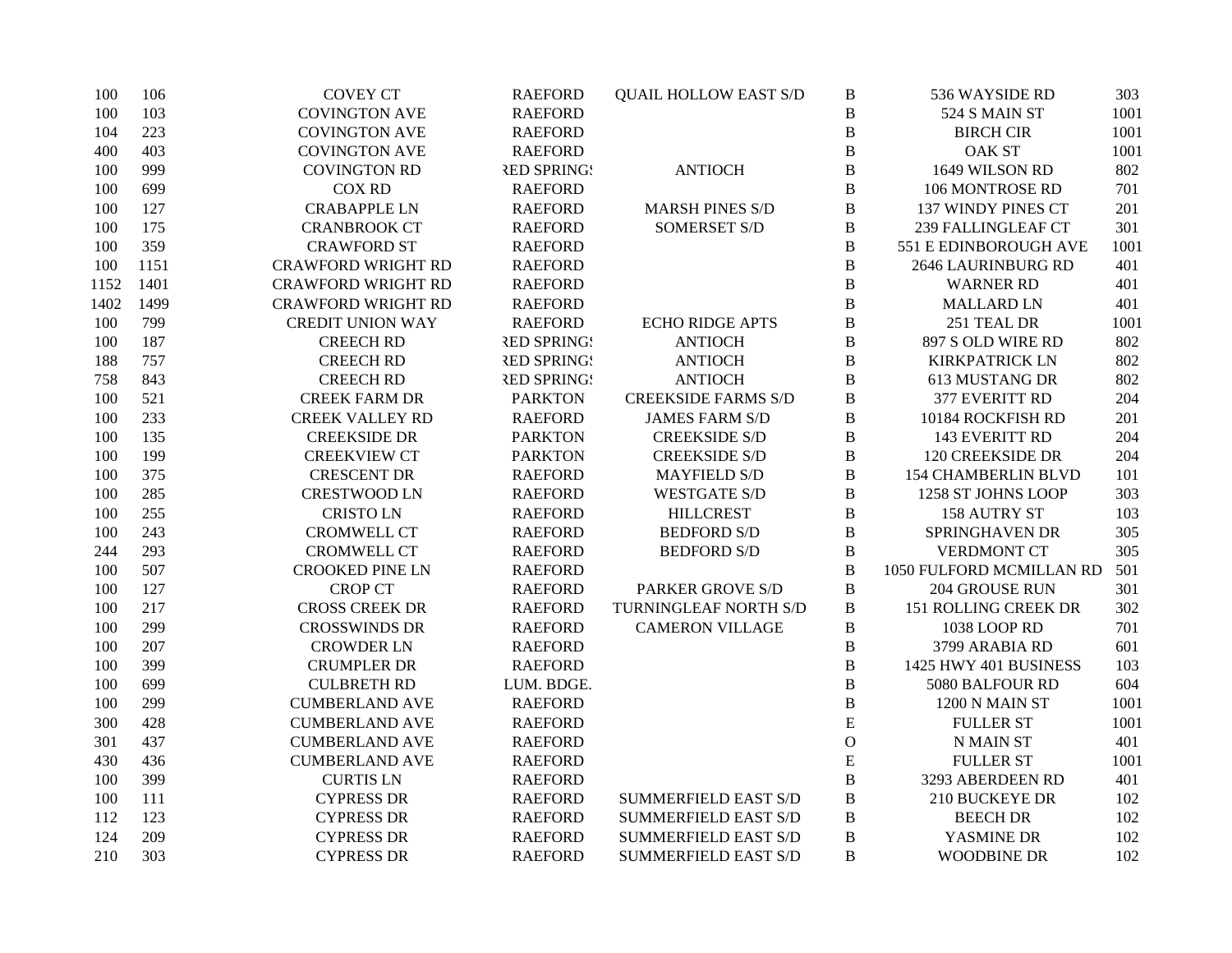| 400  | 415  | <b>CYPRESS DR</b>         | <b>RAEFORD</b>     | <b>SUMMERFIELD EAST S/D</b> | B            | <b>HAWTHORN DR</b>         | 102  |
|------|------|---------------------------|--------------------|-----------------------------|--------------|----------------------------|------|
| 500  | 517  | <b>CYPRESS DR</b>         | <b>RAEFORD</b>     | <b>SUMMERFIELD EAST S/D</b> | $\bf{B}$     | <b>SILVERBERRY CT</b>      | 102  |
| 518  | 525  | <b>CYPRESS DR</b>         | <b>RAEFORD</b>     | <b>SUMMERFIELD EAST S/D</b> | $\, {\bf B}$ | <b>ARROWWOOD CT</b>        | 102  |
| 100  | 899  | D CUNNINGHAM LN           | <b>RAEFORD</b>     |                             | $\bf{B}$     | 3019 GAINEY RD             | 503  |
| 100  | 229  | <b>DABSIE LN</b>          | <b>RAEFORD</b>     | <b>HILLCREST</b>            | $\bf{B}$     | 2630 HWY 401 BUSINESS      | 103  |
| 400  | 410  | DACHSHUND DR              | <b>RAEFORD</b>     | <b>PUPPY CREEK MHP</b>      | $\bf{B}$     | 1629 WAYSIDE RD            | 306  |
| 100  | 205  | <b>DAIRY CT</b>           | <b>RAEFORD</b>     | <b>BROWNSTONE FARMS S/D</b> | $\bf{B}$     | 365 BRIDLE DR              | 302  |
| 100  | 299  | <b>DAISY LN</b>           | <b>RAEFORD</b>     | <b>WEST HOKE</b>            | $\, {\bf B}$ | 201 FLOWERS LN             | 501  |
| 100  | 399  | <b>DAKOTA DR</b>          | <b>RAEFORD</b>     | HARMONY HEIGHTS MHP         | $\bf{B}$     | 200 WYOMING DR             | 306  |
| 100  | 129  | <b>DALMATION DR</b>       | <b>RAEFORD</b>     | PUPPY CREEK MHP             | $\bf{B}$     | 1509 WAYSIDE RD            | 306  |
| 100  | 399  | <b>DALTON RD</b>          | <b>RAEFORD</b>     |                             | B            | 1990 LAURINBURG RD         | 401  |
| 100  | 129  | <b>DAMSON CT</b>          | <b>RAEFORD</b>     | <b>ROBINS WALK S/D</b>      | $\bf{B}$     | <b>120 SWEETBRIAR LN</b>   | 303  |
| 100  | 700  | DAN CAMPBELL RD           | <b>RED SPRINGS</b> |                             | $\, {\bf B}$ | 2292 EDINBURGH RD          | 1201 |
| 701  | 1654 | <b>DAN CAMPBELL RD</b>    | <b>RED SPRINGS</b> |                             | $\bf{B}$     | 2292 EDINBURGH RD          | 802  |
| 2500 | 2517 | <b>DANAHEY DR</b>         | <b>RAEFORD</b>     | MCDOUGALD DOWNS S/D         | $\, {\bf B}$ | 2417 O'HARA DR             | 306  |
| 100  | 399  | <b>DANIELS DR</b>         | <b>RAEFORD</b>     |                             | $\bf{B}$     | <b>417 ROOSEVELT DR</b>    | 503  |
| 1300 | 1548 | <b>DARBY DR</b>           | <b>RAEFORD</b>     | MCDOUGALD DOWNS S/D         | $\, {\bf B}$ | 111 CLAN CAMPBELL DR       | 306  |
| 100  | 1399 | <b>DAVE CURRIE RD</b>     | <b>RED SPRINGS</b> |                             | $\bf{B}$     | 8500 OLD MAXTON RD         | 802  |
| 100  | 142  | <b>DAVENPORT DR</b>       | <b>RAEFORD</b>     | <b>STONE RIDGE S/D</b>      | $\, {\bf B}$ | 1876 SCULL RD              | 301  |
| 100  | 199  | <b>DAVID CT</b>           | <b>RAEFORD</b>     | <b>EAST HOBSON S/D</b>      | B            | 105 STACY LN               | 301  |
| 100  | 149  | <b>DAVIS BRIDGE RD</b>    | <b>RAEFORD</b>     | <b>DAVIS BRIDGE</b>         | $\bf{B}$     | 10399 ROCKFISH RD          | 204  |
| 150  | 799  | <b>DAVIS BRIDGE RD</b>    | <b>PARKTON</b>     | <b>DAVIS BRIDGE</b>         | $\, {\bf B}$ | 8999 ARABIA RD             | 204  |
| 100  | 499  | <b>DAWSON VIRGINIA DR</b> | <b>RAEFORD</b>     |                             | $\, {\bf B}$ | 4195 CALLOWAY RD           | 701  |
| 100  | 399  | <b>DAZERINE LN</b>        | <b>RAEFORD</b>     | <b>CLAY HILL</b>            | $\, {\bf B}$ | 125 TWIN CREEKS DR         | 902  |
| 100  | 499  | <b>DEATON RD</b>          | <b>RAEFORD</b>     |                             | $\bf{B}$     | 500 SANDERS RD             | 401  |
| 100  | 337  | <b>DECLARATION DR</b>     | <b>RAEFORD</b>     | <b>LIBERTY CHASE</b>        | $\, {\bf B}$ | 216 UNITED RD              | 401  |
| 100  | 139  | DEE DEE DR                | <b>RAEFORD</b>     | <b>GREEN PINES MHP</b>      | $\bf{B}$     | 300 HEYBUD DR              | 306  |
| 100  | 399  | <b>DEEP CREEK LN</b>      | <b>RAEFORD</b>     | <b>ANDERSON PLACE S/D</b>   | $\, {\bf B}$ | <b>282 FADING TRAIL LN</b> | 201  |
| 100  | 331  | <b>DEER CT</b>            | <b>RED SPRING!</b> | <b>ANTIOCH</b>              | $\, {\bf B}$ | 521 MURPH MCLAUCHLIN RD    | 801  |
| 100  | 115  | DEER LODGE CT             | <b>RAEFORD</b>     | <b>BROOKSIDE S/D</b>        | $\, {\bf B}$ | 207 STEEPLE RUN DR         | 202  |
| 100  | 599  | DEER TRAIL RD             | <b>RAEFORD</b>     | <b>DEERFIELD S/D</b>        | $\bf{B}$     | <b>190 LOST LAKE DR</b>    | 501  |
| 100  | 299  | <b>DEERVIEW DR</b>        | <b>RAEFORD</b>     |                             | B            | 354 FAWN TR                | 401  |
| 100  | 219  | <b>DEFENDER WAY</b>       | <b>RAEFORD</b>     | <b>CLAY HILL</b>            | $\bf{B}$     | DOC BROWN RD               | 901  |
| 100  | 299  | <b>DELLA DR</b>           | <b>RAEFORD</b>     |                             | $\bf{B}$     | 2895 ARMY RD               | 701  |
| 100  | 191  | <b>DELLMAR DR</b>         | <b>RAEFORD</b>     | <b>WEDGEFIELD S/D</b>       | $\, {\bf B}$ | <b>WEXFORD ST</b>          | 303  |
| 192  | 265  | <b>DELLMAR DR</b>         | <b>RAEFORD</b>     | <b>WEDGEFIELD S/D</b>       | $\, {\bf B}$ | <b>BRUMMEL CT</b>          | 303  |
| 100  | 199  | DELLWOOD CT               | <b>RAEFORD</b>     |                             | $\, {\bf B}$ | 2671 GALATIA CHURCH RD     | 202  |
| 100  | 239  | <b>DETROIT CT</b>         | <b>RAEFORD</b>     | WOODS EDGE S/D              | $\, {\bf B}$ | 148 MOOREA DR              | 304  |
| 100  | 299  | <b>DEVIE LN</b>           | <b>RAEFORD</b>     |                             | $\, {\bf B}$ | 2750 N MCFARLAND BLUE RD   | 701  |
| 100  | 271  | <b>DEWEY DR</b>           | <b>ABERDEEN</b>    | PICKLER PLACE S/D           | $\, {\bf B}$ | PICKLER RD                 | 702  |
| 100  | 699  | <b>DIAL RD</b>            | <b>RED SPRING!</b> | <b>ANTIOCH</b>              | B            | 8960 RED SPRINGS RD        | 802  |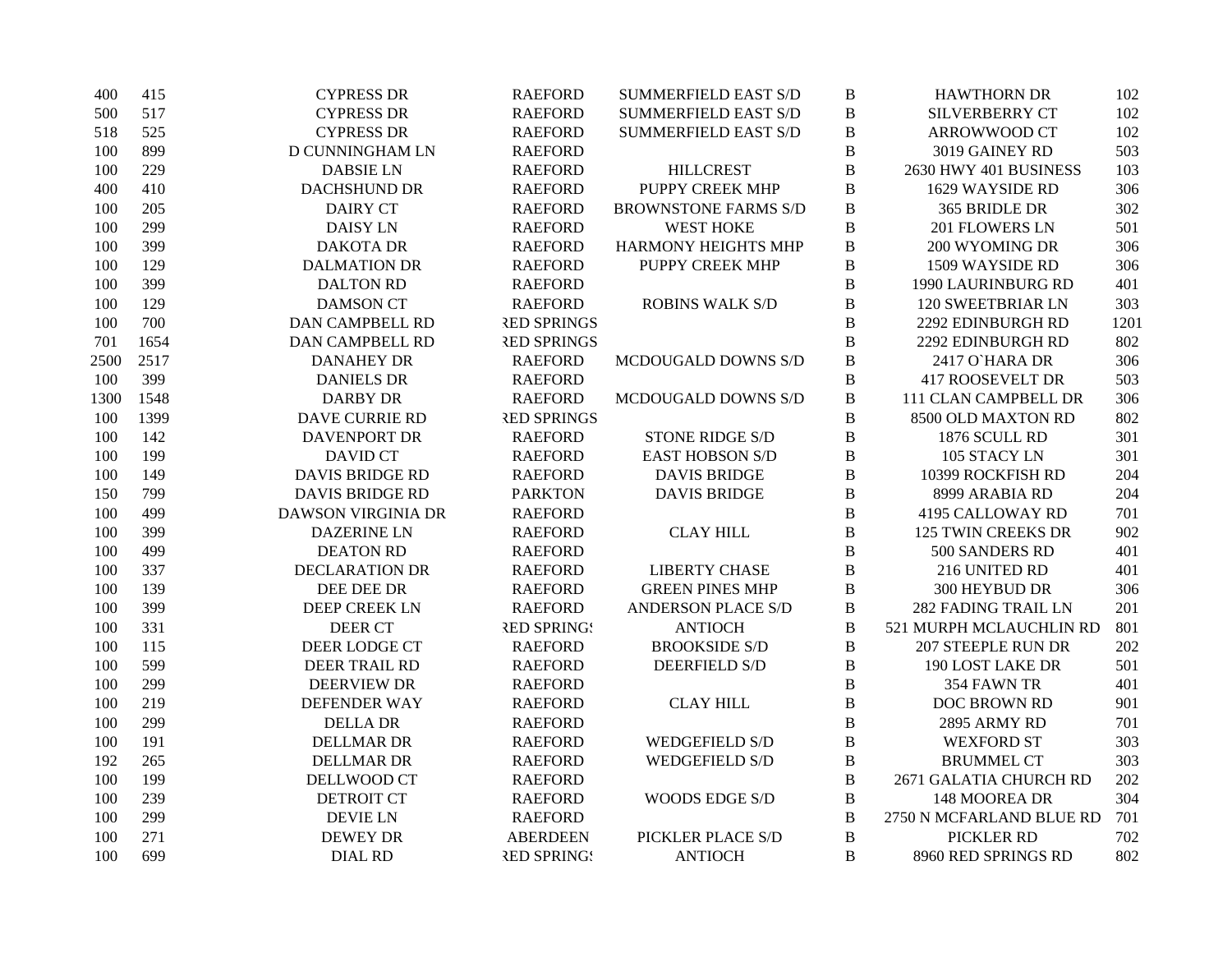| 700  | 1699 |             | <b>DIAL RD</b>        | <b>RED SPRING!</b> | <b>ANTIOCH</b>             | $\, {\bf B}$   | 8960 RED SPRINGS RD    | 802  |
|------|------|-------------|-----------------------|--------------------|----------------------------|----------------|------------------------|------|
| 100  | 233  |             | <b>DIAMOND DR</b>     | <b>RED SPRING!</b> | <b>ANTIOCH</b>             | B              | 363 WILSON RD          | 802  |
| 100  | 299  |             | <b>DIANELN</b>        | <b>RAEFORD</b>     |                            | $\, {\bf B}$   | 2495 ABERDEEN RD       | 401  |
| 100  | 109  | ${\bf S}$   | <b>DICKSON ST</b>     | <b>RAEFORD</b>     |                            | $\, {\bf B}$   | <b>HARRIS AVE</b>      | 1001 |
| 100  | 121  | $\mathbf N$ | <b>DICKSON ST</b>     | <b>RAEFORD</b>     |                            | $\, {\bf B}$   | <b>HARRIS AVE</b>      | 1001 |
| 200  | 233  | $\mathbf N$ | <b>DICKSON ST</b>     | <b>RAEFORD</b>     |                            | $\, {\bf B}$   | <b>W CENTRAL AVE</b>   | 1001 |
| 200  | 209  | ${\bf S}$   | <b>DICKSON ST</b>     | <b>RAEFORD</b>     |                            | $\, {\bf B}$   | <b>THIRD AVE</b>       | 1001 |
| 300  | 319  | ${\bf N}$   | <b>DICKSON ST</b>     | <b>RAEFORD</b>     |                            | $\, {\bf B}$   | W EDINBOROUGH AVE      | 1001 |
| 400  | 413  | ${\bf N}$   | <b>DICKSON ST</b>     | <b>RAEFORD</b>     |                            | $\, {\bf B}$   | <b>BETHUNE AVE</b>     | 1001 |
| 414  | 499  | ${\bf N}$   | <b>DICKSON ST</b>     | <b>RAEFORD</b>     |                            | $\, {\bf B}$   | N WRIGHT ST            | 1001 |
| 500  | 503  | ${\bf N}$   | <b>DICKSON ST</b>     | <b>RAEFORD</b>     |                            | $\, {\bf B}$   | <b>W DONALSON AVE</b>  | 1001 |
| 504  | 551  | ${\bf N}$   | <b>DICKSON ST</b>     | <b>RAEFORD</b>     |                            | $\, {\bf B}$   | <b>W PROSPECT AVE</b>  | 1001 |
| 552  | 611  | ${\bf N}$   | <b>DICKSON ST</b>     | <b>RAEFORD</b>     |                            | $\, {\bf B}$   | <b>W FIFTH AVE</b>     | 1001 |
| 1100 | 1199 |             | <b>DIEHL ST</b>       | <b>RAEFORD</b>     |                            | B              | <b>COLLEGE DR</b>      | 1001 |
| 100  | 173  |             | <b>DIGBY CT</b>       | <b>RAEFORD</b>     | MILLBROOK S/D              | $\, {\bf B}$   | <b>KIPLING DR</b>      | 302  |
| 100  | 179  |             | <b>DILLIGAF CT</b>    | <b>RAEFORD</b>     | <b>BEAVERTON CREEK S/D</b> | $\, {\bf B}$   | 533 PHILLIPI CHURCH RD | 102  |
| 100  | 199  |             | <b>DIRT DR</b>        | <b>RAEFORD</b>     | <b>CAMERON VILLAGE</b>     | $\, {\bf B}$   | 926 LOOP RD            | 701  |
| 100  | 555  |             | <b>DIXIE TRL</b>      | <b>RAEFORD</b>     |                            | $\, {\bf B}$   | 1861 GAINEY RD         | 503  |
| 100  | 499  |             | <b>DOANE RANCH RD</b> | <b>RAEFORD</b>     |                            | B              | 222 POOLE RD           | 501  |
| 100  | 499  |             | <b>DOBY DR</b>        | <b>RAEFORD</b>     |                            | $\bf{B}$       | 1380 N MAIN ST         | 401  |
| 100  | 399  |             | DOC BROWN RD          | <b>RAEFORD</b>     | <b>CLAY HILL</b>           | B              | 2401 FAYETTEVILLE RD   | 101  |
| 400  | 419  |             | DOC BROWN RD          | <b>RAEFORD</b>     | <b>CLAY HILL</b>           | $\, {\bf B}$   | <b>S OF PURCELL DR</b> | 901  |
| 420  | 425  |             | DOC BROWN RD          | <b>RAEFORD</b>     | <b>CLAY HILL</b>           | $\, {\bf B}$   | PURCELL DR             | 901  |
| 426  | 475  |             | DOC BROWN RD          | <b>RAEFORD</b>     | <b>CLAY HILL</b>           | $\, {\bf B}$   | CC STEELE RD           | 901  |
| 476  | 841  |             | DOC BROWN RD          | <b>RAEFORD</b>     | <b>CLAY HILL</b>           | $\, {\bf B}$   | <b>GRIER DR</b>        | 901  |
| 842  | 1318 |             | DOC BROWN RD          | <b>RAEFORD</b>     | <b>CLAY HILL</b>           | ${\bf E}$      | JUNE JOHNSON RD        | 901  |
| 843  | 1319 |             | DOC BROWN RD          | <b>RAEFORD</b>     | <b>CLAY HILL</b>           | $\mathcal{O}$  | <b>JUNE JOHNSON RD</b> | 902  |
| 1320 | 1478 |             | DOC BROWN RD          | <b>RAEFORD</b>     | <b>CLAY HILL</b>           | ${\bf E}$      | PINEHAVEN DR           | 901  |
| 1321 | 1479 |             | DOC BROWN RD          | <b>RAEFORD</b>     | <b>CLAY HILL</b>           | $\overline{O}$ | PINE HAVEN CIR         | 902  |
| 1480 | 1568 |             | DOC BROWN RD          | <b>RAEFORD</b>     | <b>CLAY HILL</b>           | E              | PINEHAVEN DR           | 901  |
| 1481 | 1569 |             | DOC BROWN RD          | <b>RAEFORD</b>     | <b>CLAY HILL</b>           | $\mathbf{O}$   | PINEHAVEN DR           | 902  |
| 1570 | 1600 |             | DOC BROWN RD          | <b>RAEFORD</b>     | <b>CLAY HILL</b>           | E              | <b>INDUSTRIAL LN</b>   | 901  |
| 1571 | 1601 |             | DOC BROWN RD          | <b>RAEFORD</b>     | <b>CLAY HILL</b>           | $\mathbf 0$    | <b>INDUSTRIAL LN</b>   | 902  |
| 1602 | 1690 |             | <b>DOC BROWN RD</b>   | <b>RAEFORD</b>     | <b>CLAY HILL</b>           | E              | <b>LOCKHEED LN</b>     | 901  |
| 1603 | 1691 |             | DOC BROWN RD          | <b>RAEFORD</b>     | <b>CLAY HILL</b>           | $\mathbf 0$    | <b>LOCKHEED LN</b>     | 902  |
| 1692 | 1700 |             | DOC BROWN RD          | <b>RAEFORD</b>     | <b>CLAY HILL</b>           | ${\bf E}$      | <b>THACKER LN</b>      | 901  |
| 1693 | 1699 |             | DOC BROWN RD          | <b>RAEFORD</b>     | <b>CLAY HILL</b>           | $\mathbf{O}$   | <b>THACKER LN</b>      | 902  |
| 1701 | 1955 |             | DOC BROWN RD          | <b>RAEFORD</b>     | <b>CLAY HILL</b>           | $\, {\bf B}$   | <b>THACKER LN</b>      | 902  |
| 1956 | 1989 |             | DOC BROWN RD          | <b>RAEFORD</b>     | <b>CLAY HILL</b>           | $\, {\bf B}$   | <b>AIRPORT DR</b>      | 902  |
| 1990 | 1995 |             | DOC BROWN RD          | <b>RAEFORD</b>     | <b>CLAY HILL</b>           | $\bf{B}$       | <b>HANGER LN</b>       | 902  |
| 1996 | 2229 |             | DOC BROWN RD          | <b>RAEFORD</b>     | <b>CLAY HILL</b>           | B              | TWIN CREEKS DR         | 902  |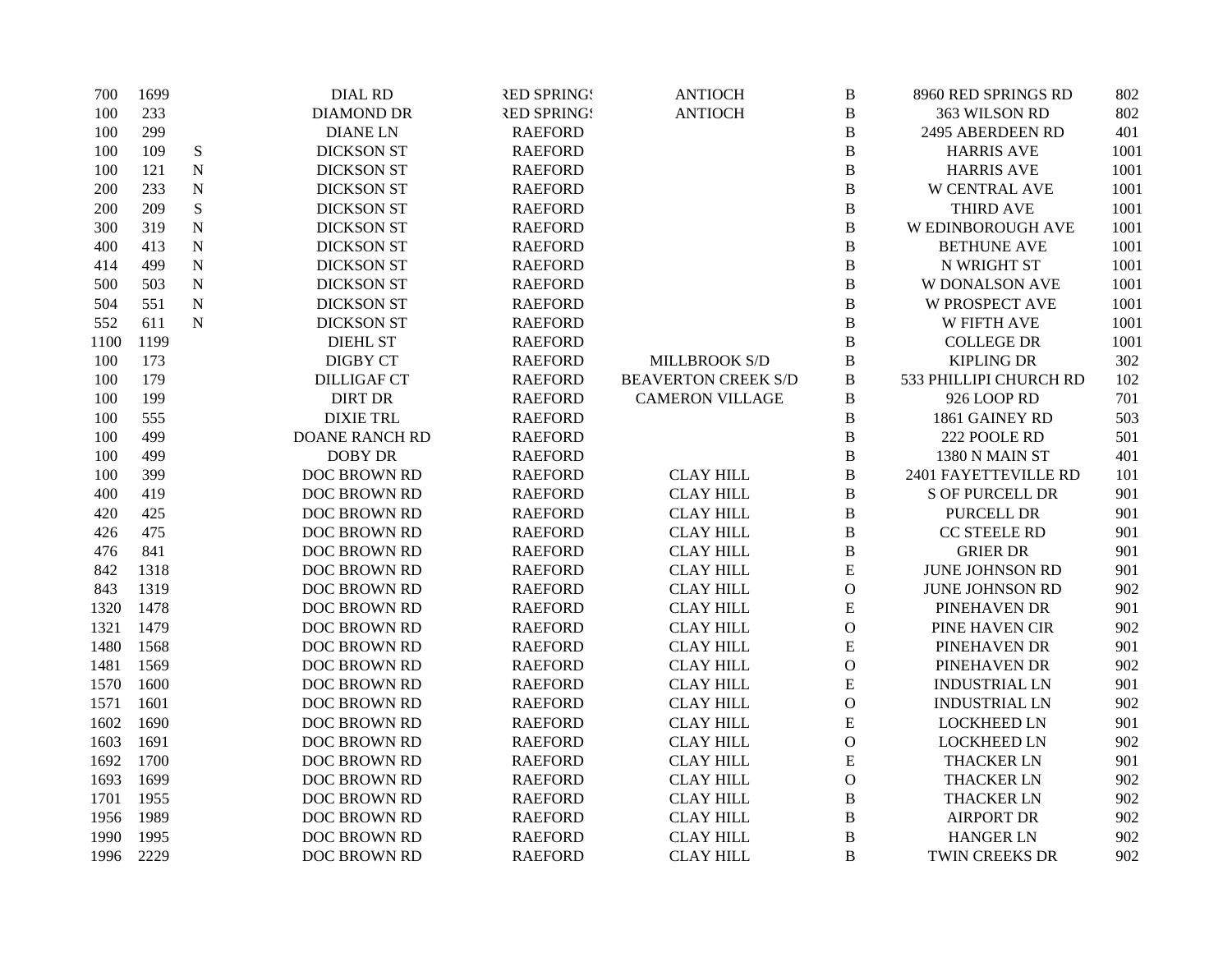| 2230 | 2281 |             | DOC BROWN RD           | <b>RAEFORD</b>  | <b>CLAY HILL</b>      | $\boldsymbol{B}$ | <b>BRIDGES RD</b>       | 902  |
|------|------|-------------|------------------------|-----------------|-----------------------|------------------|-------------------------|------|
| 2282 | 2421 |             | DOC BROWN RD           | <b>RAEFORD</b>  | <b>CLAY HILL</b>      | $\, {\bf B}$     | <b>MAYFLOWER LN</b>     | 902  |
| 2422 | 2449 |             | DOC BROWN RD           | <b>RAEFORD</b>  | <b>CLAY HILL</b>      | $\, {\bf B}$     | <b>GATLIN FARM RD</b>   | 902  |
| 2450 | 2617 |             | DOC BROWN RD           | <b>RAEFORD</b>  | <b>CLAY HILL</b>      | $\, {\bf B}$     | <b>BRIDGES RD</b>       | 902  |
| 2618 | 2789 |             | DOC BROWN RD           | <b>RAEFORD</b>  | <b>CLAY HILL</b>      | $\, {\bf B}$     | <b>ELLICOTT ST</b>      | 902  |
| 2790 | 2865 |             | <b>DOC BROWN RD</b>    | <b>RAEFORD</b>  | <b>CLAY HILL</b>      | $\, {\bf B}$     | <b>BRONSON MCRAE RD</b> | 902  |
| 2866 | 2959 |             | DOC BROWN RD           | <b>RAEFORD</b>  | <b>CLAY HILL</b>      | $\, {\bf B}$     | LAWRENCE MCCOLLUM RD    | 902  |
| 2960 | 3079 |             | DOC BROWN RD           | <b>RAEFORD</b>  | <b>CLAY HILL</b>      | $\, {\bf B}$     | <b>LINCOLN DR</b>       | 902  |
| 3080 | 3349 |             | DOC BROWN RD           | <b>RAEFORD</b>  | <b>CLAY HILL</b>      | $\, {\bf B}$     | <b>HANDON LEAK RD</b>   | 902  |
| 3350 | 3558 |             | DOC BROWN RD           | <b>RAEFORD</b>  | <b>CLAY HILL</b>      | $\mathbf E$      | POWER LINE RD           | 902  |
| 3351 | 3557 |             | DOC BROWN RD           | <b>RAEFORD</b>  | <b>CLAY HILL</b>      | $\mathbf O$      | POWER LINE RD           | 301  |
| 3559 | 3999 |             | DOC BROWN RD           | <b>RAEFORD</b>  |                       | $\, {\bf B}$     | POWER LINE RD           | 301  |
| 100  | 163  |             | <b>DOCKERY RD</b>      | <b>RAEFORD</b>  | <b>SILVER CITY</b>    | $\, {\bf B}$     | 396 TURNPIKE RD         | 401  |
| 164  | 223  |             | <b>DOCKERY RD</b>      | <b>RAEFORD</b>  | <b>SILVER CITY</b>    | $\, {\bf B}$     | <b>RAY ST</b>           | 401  |
| 224  | 321  |             | <b>DOCKERY RD</b>      | <b>RAEFORD</b>  | <b>SILVER CITY</b>    | $\, {\bf B}$     | <b>SILVER ST</b>        | 401  |
| 322  | 427  |             | <b>DOCKERY RD</b>      | <b>RAEFORD</b>  | <b>SILVER CITY</b>    | $\, {\bf B}$     | <b>REED DR</b>          | 401  |
| 428  | 755  |             | <b>DOCKERY RD</b>      | <b>RAEFORD</b>  | <b>SILVER CITY</b>    | $\, {\bf B}$     | <b>MAJOR EVANS RD</b>   | 401  |
| 100  | 399  |             | <b>DOGWOOD FARM RD</b> | <b>RAEFORD</b>  |                       | $\, {\bf B}$     | 880 PENDERGRASS RD      | 501  |
| 100  | 819  |             | DOGWOOD LN             | <b>RAEFORD</b>  |                       | $\mathbf B$      | 299 HICKORY DR          | 203  |
| 100  | 199  |             | <b>DOLORES CT</b>      | <b>RAEFORD</b>  | <b>NORTHWOODS S/D</b> | $\, {\bf B}$     | 199 MACK DR             | 101  |
| 100  | 125  |             | <b>DOLPHIN DR</b>      | <b>RAEFORD</b>  | <b>SOMERSET S/D</b>   | $\, {\bf B}$     | <b>DEAD END</b>         | 301  |
| 126  | 139  |             | <b>DOLPHIN DR</b>      | <b>RAEFORD</b>  | <b>SOMERSET S/D</b>   | $\, {\bf B}$     | <b>SAND DOLLAR CT</b>   | 301  |
| 200  | 215  |             | <b>DOLPHIN DR</b>      | <b>RAEFORD</b>  | <b>SOMERSET S/D</b>   | $\, {\bf B}$     | <b>INLET DR</b>         | 301  |
| 216  | 223  |             | <b>DOLPHIN DR</b>      | <b>RAEFORD</b>  | <b>SOMERSET S/D</b>   | $\, {\bf B}$     | 224 SOMERSET DR         | 301  |
| 100  | 299  |             | <b>DON'S MHP</b>       | <b>ABERDEEN</b> | <b>ASHLEY HEIGHTS</b> | $\bf{B}$         | 230 KOPPERS DR          | 1101 |
| 100  | 112  | E           | <b>DONALDSON AVE</b>   | <b>RAEFORD</b>  |                       | ${\bf E}$        | N MAIN ST               | 1001 |
| 100  | 198  | W           | <b>DONALDSON AVE</b>   | <b>RAEFORD</b>  |                       | E                | <b>N MAIN ST</b>        | 1001 |
| 101  | 199  | W           | <b>DONALDSON AVE</b>   | <b>RAEFORD</b>  |                       | $\mathbf{O}$     | N MAIN ST               | 1001 |
| 101  | 113  | E           | <b>DONALDSON AVE</b>   | <b>RAEFORD</b>  |                       | $\mathbf O$      | <b>N MAIN ST</b>        | 1001 |
| 200  | 315  | $\mathbf E$ | <b>DONALDSON AVE</b>   | <b>RAEFORD</b>  |                       | $\, {\bf B}$     | <b>N STEWART ST</b>     | 1001 |
| 200  | 219  | W           | <b>DONALDSON AVE</b>   | <b>RAEFORD</b>  |                       | $\bf{B}$         | N MAGNOLIA ST           | 1001 |
| 300  | 315  | W           | <b>DONALDSON AVE</b>   | <b>RAEFORD</b>  |                       | $\, {\bf B}$     | <b>FULTON ST</b>        | 1001 |
| 400  | 421  | W           | <b>DONALDSON AVE</b>   | <b>RAEFORD</b>  |                       | $\, {\bf B}$     | N BETHEL RD             | 1001 |
| 400  | 521  | ${\bf E}$   | <b>DONALDSON AVE</b>   | <b>RAEFORD</b>  |                       | $\overline{B}$   | N JACKSON ST            | 1001 |
| 500  | 521  | W           | <b>DONALDSON AVE</b>   | <b>RAEFORD</b>  |                       | $\, {\bf B}$     | <b>GREEN ST</b>         | 1001 |
| 522  | 531  | ${\bf E}$   | <b>DONALDSON AVE</b>   | <b>RAEFORD</b>  |                       | $\, {\bf B}$     | <b>CRAWFORD ST</b>      | 1001 |
| 600  | 633  | ${\bf E}$   | <b>DONALDSON AVE</b>   | <b>RAEFORD</b>  |                       | $\, {\bf B}$     | <b>WEAVER ST</b>        | 1001 |
| 700  | 843  | ${\bf E}$   | <b>DONALDSON AVE</b>   | <b>RAEFORD</b>  |                       | $\, {\bf B}$     | <b>MCRAE ST</b>         | 1001 |
| 900  | 909  | ${\bf E}$   | <b>DONALDSON AVE</b>   | <b>RAEFORD</b>  |                       | $\, {\bf B}$     | MCMILLAN ST             | 1001 |
| 1000 | 1025 | ${\bf E}$   | <b>DONALDSON AVE</b>   | <b>RAEFORD</b>  |                       | $\overline{B}$   | PATTERSON ST            | 1001 |
| 2900 | 2921 |             | DONEGAL DR             | <b>RAEFORD</b>  | MCDOUGALD DOWNS S/D   | B                | 2810 KILKENNY DR        | 306  |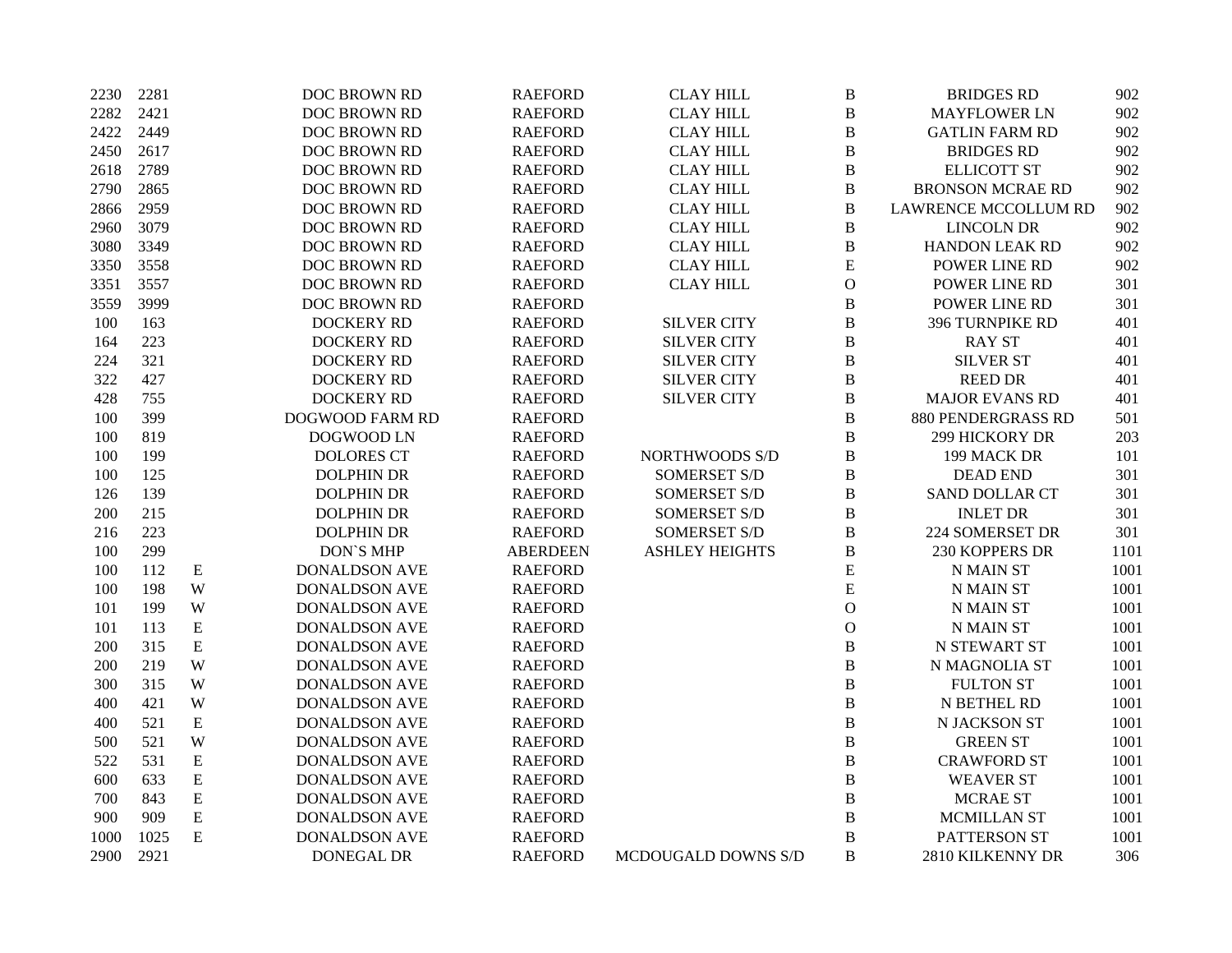| 100  | 199  |             | DONNETTE DR             | <b>RAEFORD</b>     |                                   | $\, {\bf B}$ | <b>355 TURTLEBACK LN</b>  | 501  |
|------|------|-------------|-------------------------|--------------------|-----------------------------------|--------------|---------------------------|------|
| 200  | 347  |             | <b>DONNETTE DR</b>      | <b>RAEFORD</b>     |                                   | $\, {\bf B}$ | <b>355 TURTLEBACK LN</b>  | 505  |
| 100  | 399  |             | <b>DORALN</b>           | <b>RAEFORD</b>     | <b>CAMERON VILLAGE</b>            | $\, {\bf B}$ | 200 SANDY PINES DR        | 701  |
| 100  | 657  |             | <b>DOROTHY DR</b>       | <b>RAEFORD</b>     |                                   | $\, {\bf B}$ | 5920 ABERDEEN RD          | 701  |
| 100  | 118  |             | <b>DOTSON DR</b>        | <b>RAEFORD</b>     | <b>WAYSIDE APTS</b>               | $\, {\bf B}$ | 307 MIDWAY DR             | 305  |
| 100  | 399  |             | DOUBLE C DR             | <b>RAEFORD</b>     | <b>MONTROSE</b>                   | $\, {\bf B}$ | 1725 MONTROSE RD          | 701  |
| 100  | 177  |             | <b>DOUGLAS AVE</b>      | <b>RED SPRINGS</b> | <b>ANTIOCH</b>                    | $\bf{B}$     | 185 CLIFTON LN            | 801  |
| 100  | 199  |             | <b>DOVE ST</b>          | <b>F'VILLE</b>     | <b>DOVE FIELD S/D</b>             | $\, {\bf B}$ | 278 BAREFOOT RD           | 201  |
| 100  | 1199 |             | <b>DOWNER RD</b>        | <b>RAEFORD</b>     |                                   | $\, {\bf B}$ | 2490 RED SPRINGS RD       | 402  |
| 100  | 1000 |             | DR WILLIE MCNEILL JR DR | <b>RAEFORD</b>     |                                   | $\bf{B}$     | 1551 RED SPRINGS RD       | 402  |
| 100  | 140  |             | <b>DRAGOON CT</b>       | <b>RAEFORD</b>     | <b>COUNTRY WALK S/D</b>           | $\, {\bf B}$ | <b>302 EARLY DAWN DR</b>  | 202  |
| 100  | 299  |             | <b>DREW ST</b>          | <b>RAEFORD</b>     | <b>COBBLE RIDGE S/D</b>           | $\, {\bf B}$ | 777 WAYSIDE RD            | 303  |
| 100  | 543  |             | DRIFTWOOD LN            | <b>RAEFORD</b>     | <b>CLUB POND CROSSING S/D</b>     | $\bf{B}$     | 347 CLUB POND RD          | 103  |
| 100  | 127  |             | <b>DRIVER CT</b>        | <b>RAEFORD</b>     | THE LEGENDS S/D                   | $\, {\bf B}$ | <b>LEGENDS DR</b>         | 501  |
| 100  | 153  |             | DRYSDALE ST             |                    | RAEFORD THE COMMONS AT BRIDGEPORT | $\, {\bf B}$ | <b>MAGWOOD DR</b>         | 303  |
| 100  | 106  |             | <b>DUCK PL</b>          | <b>F'VILLE</b>     | DOVE FIELD S/D                    | $\, {\bf B}$ | 300 SPARROW DR            | 201  |
| 100  | 230  |             | <b>DUDLEY ST</b>        | <b>RAEFORD</b>     |                                   | ${\bf E}$    | 850 LAURINBURG RD         | 1001 |
| 101  | 125  |             | <b>DUDLEY ST</b>        | <b>RAEFORD</b>     |                                   | $\mathbf O$  | 850 LAURINBURG RD         | 1001 |
| 127  | 141  |             | <b>DUDLEY ST</b>        | <b>RAEFORD</b>     |                                   | $\mathbf{O}$ | <b>850 LAURINBURG RD</b>  | 401  |
| 143  | 143  |             | <b>DUDLEY ST</b>        | <b>RAEFORD</b>     |                                   | $\mathbf O$  | 850 LAURINBURG RD         | 1001 |
| 145  | 157  |             | <b>DUDLEY ST</b>        | <b>RAEFORD</b>     |                                   | $\mathbf O$  | 850 LAURINBURG RD         | 401  |
| 159  | 271  |             | <b>DUDLEY ST</b>        | <b>RAEFORD</b>     |                                   | $\mathbf{O}$ | 850 LAURINBURG RD         | 1001 |
| 100  | 1500 | ${\bf N}$   | <b>DUFFIE RD</b>        | <b>RED SPRINGS</b> |                                   | $\bf{B}$     | 3308 S OLD WIRE RD        | 801  |
| 100  | 895  | ${\bf S}$   | <b>DUFFIE RD</b>        | <b>RED SPRINGS</b> |                                   | $\, {\bf B}$ | 3307 S OLD WIRE RD        | 802  |
| 896  | 1293 | ${\bf S}$   | <b>DUFFIE RD</b>        | <b>RED SPRINGS</b> |                                   | $\bf{B}$     | 2451 WILSON RD            | 802  |
| 1294 | 2013 | ${\bf S}$   | <b>DUFFIE RD</b>        | <b>RED SPRINGS</b> |                                   | $\, {\bf B}$ | <b>GOOSE POND RD</b>      | 802  |
| 1501 | 1871 | ${\bf N}$   | <b>DUFFIE RD</b>        | <b>RED SPRINGS</b> |                                   | $\, {\bf B}$ | 3308 S OLD WIRE RD        | 802  |
| 1872 | 2683 | $\mathbf N$ | <b>DUFFIE RD</b>        | <b>RED SPRINGS</b> |                                   | $\, {\bf B}$ | <b>6609 OLD MAXTON RD</b> | 802  |
| 2014 | 2125 | $\mathbf S$ | <b>DUFFIE RD</b>        | <b>RED SPRINGS</b> |                                   | $\, {\bf B}$ | <b>ASHFORD RD</b>         | 802  |
| 2126 | 2273 | ${\bf S}$   | <b>DUFFIE RD</b>        | <b>RED SPRINGS</b> |                                   | $\, {\bf B}$ | <b>WALTER MCNEILL RD</b>  | 802  |
| 2274 | 2429 | ${\bf S}$   | <b>DUFFIE RD</b>        | <b>RED SPRINGS</b> |                                   | $\bf{B}$     | <b>JACOBS DR</b>          | 802  |
| 2430 | 3023 | ${\bf S}$   | <b>DUFFIE RD</b>        | <b>RED SPRINGS</b> |                                   | $\, {\bf B}$ | <b>GREENBRIER LN</b>      | 802  |
| 2684 | 3277 | ${\bf N}$   | <b>DUFFIE RD</b>        | <b>RED SPRINGS</b> |                                   | $\, {\bf B}$ | 1653 DAN CAMPBELL RD      | 802  |
| 3024 | 3213 | S           | <b>DUFFIE RD</b>        | <b>RED SPRINGS</b> |                                   | $\, {\bf B}$ | JOHNSON POND RD           | 802  |
| 3214 | 3443 | ${\bf S}$   | <b>DUFFIE RD</b>        | <b>RED SPRINGS</b> |                                   | $\, {\bf B}$ | <b>MCQUEEN RD</b>         | 802  |
| 3278 | 4757 | ${\bf N}$   | <b>DUFFIE RD</b>        | <b>RED SPRINGS</b> |                                   | $\bf{B}$     | 1999 UPPER MACEDONIA RD   | 1201 |
| 3444 | 3759 | ${\bf S}$   | <b>DUFFIE RD</b>        | <b>RED SPRINGS</b> |                                   | $\bf{B}$     | 305 WATSON LAKE RD        | 802  |
| 100  | 239  |             | <b>DUKE ST</b>          | <b>RAEFORD</b>     | <b>HOBSON VILLAGE APTS</b>        | $\, {\bf B}$ | 578 HOBSON RD             | 301  |
| 100  | 143  |             | <b>DUNBAR CT</b>        | <b>RAEFORD</b>     | <b>WESTGATE S/D</b>               | $\, {\bf B}$ | <b>177 THORNCLIFF DR</b>  | 303  |
| 100  | 199  |             | <b>DUNCAN CT</b>        | <b>RAEFORD</b>     | HERITAGE VILLAGE S/D              | $\bf{B}$     | 1515 NATHANIEL GREEN CIR  | 102  |
| 100  | 307  |             | <b>DUNDEE CIR</b>       | <b>RAEFORD</b>     |                                   | B            | 1112 PHILLIPI CHURCH RD   | 102  |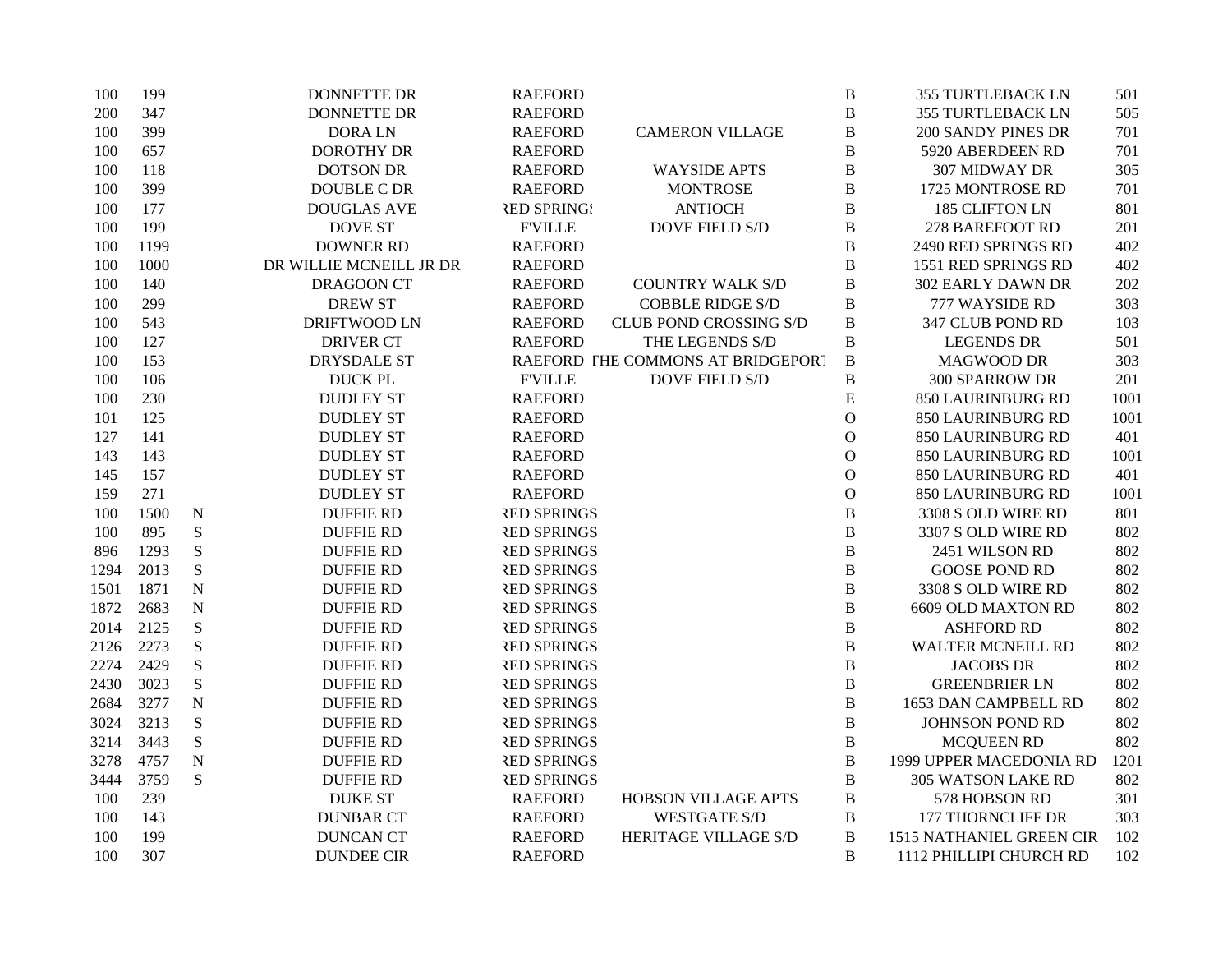| 308  | 329  |             | <b>DUNDEE CIR</b>      | <b>RAEFORD</b>     |                         | $\, {\bf B}$   | <b>DUNDEE FARM RD</b>  | 102  |
|------|------|-------------|------------------------|--------------------|-------------------------|----------------|------------------------|------|
| 330  | 731  |             | <b>DUNDEE CIR</b>      | <b>RAEFORD</b>     |                         | $\bf{B}$       | <b>MERITA DR</b>       | 102  |
| 732  | 799  |             | <b>DUNDEE CIR</b>      | <b>RAEFORD</b>     |                         | $\, {\bf B}$   | <b>MERCY DR</b>        | 102  |
| 100  | 399  |             | <b>DUNDEE FARM RD</b>  | <b>RAEFORD</b>     |                         | $\, {\bf B}$   | 308 DUNDEE CIR         | 102  |
| 100  | 399  |             | <b>DUNLAP RD</b>       | <b>RAEFORD</b>     | <b>SILVER CITY</b>      | $\, {\bf B}$   | 110 TURNPIKE RD        | 401  |
| 400  | 699  |             | <b>DUNROBIN DR</b>     | <b>RAEFORD</b>     | MCDOUGALD DOWNS S/D     | $\, {\bf B}$   | 534 MCDOUGALD DR       | 306  |
| 100  | 400  |             | <b>DUNSHEE LN</b>      | <b>PARKTON</b>     |                         | $\, {\bf B}$   | 640 EVERITT RD         | 204  |
| 1000 | 1019 |             | <b>DUNVEGAN DR</b>     | <b>RAEFORD</b>     | MCDOUGALD DOWNS S/D     | $\, {\bf B}$   | 428 MCDOUGALD DR       | 306  |
| 100  | 755  |             | <b>DUPREE LN</b>       | <b>RAEFORD</b>     |                         | $\, {\bf B}$   | 3201 ARABIA RD         | 601  |
| 100  | 155  |             | <b>DURHAM DR</b>       | <b>RAEFORD</b>     | TURNBERRY S/D           | $\, {\bf B}$   | ROYAL BIRKDALE DR      | 102  |
| 156  | 213  |             | <b>DURHAM DR</b>       | <b>RAEFORD</b>     | <b>TURNBERRY S/D</b>    | $\, {\bf B}$   | <b>WENTWORTH DR</b>    | 102  |
| 100  | 299  |             | <b>DUSTY TRL</b>       | <b>ABERDEEN</b>    |                         | $\, {\bf B}$   | 2700 ASHEMONT RD       | 702  |
| 100  | 199  |             | <b>DUTCHESS LN</b>     | <b>RAEFORD</b>     | <b>CAMERON VILLAGE</b>  | $\, {\bf B}$   | 400 LOOP RD            | 701  |
| 100  | 199  |             | <b>EAGLE ST</b>        | <b>F'VILLE</b>     | <b>DOVE FIELD S/D</b>   | $\bf{B}$       | 198 DOVE ST            | 201  |
| 100  | 499  |             | <b>EARLY DAWN DR</b>   | <b>RAEFORD</b>     | <b>COUNTRY WALK S/D</b> | $\, {\bf B}$   | <b>602 CARRIAGE LN</b> | 202  |
| 100  | 399  |             | <b>EARLY LN</b>        | <b>RAEFORD</b>     |                         | $\, {\bf B}$   | 1399 GAINEY RD         | 503  |
| 100  | 199  |             | <b>EARNEST RD</b>      | <b>RED SPRING!</b> | <b>ROSCOES MHP</b>      | $\, {\bf B}$   | 259 EFFIE JANE RD      | 801  |
| 100  | 437  |             | <b>EASTFIELD DR</b>    | <b>RAEFORD</b>     | CHURCHILL S/D           | $\, {\bf B}$   | 8075 ROCKFISH RD       | 201  |
| 100  | 183  |             | <b>ECLIPSE CT</b>      | <b>RAEFORD</b>     | <b>WESTGATE S/D</b>     | $\, {\bf B}$   | <b>ST JOHNS LOOP</b>   | 303  |
| 534  | 641  |             | <b>EDGEWATER DR</b>    | <b>RAEFORD</b>     |                         | $\bf{B}$       | <b>COTTON ST</b>       | 401  |
| 642  | 999  |             | <b>EDGEWATER DR</b>    | <b>RAEFORD</b>     |                         | $\, {\bf B}$   | <b>COTTON ST</b>       | 401  |
| 1000 | 1109 |             | <b>EDGEWATER DR</b>    | <b>RAEFORD</b>     |                         | $\, {\bf B}$   | <b>THOMAS DR</b>       | 401  |
| 100  | 125  | E           | EDINBOROUGH AVE        | <b>RAEFORD</b>     |                         | $\, {\bf B}$   | N MAIN ST              | 1001 |
| 100  | 199  | W           | <b>EDINBOROUGH AVE</b> | <b>RAEFORD</b>     |                         | $\, {\bf B}$   | 301 N MAIN ST          | 1001 |
| 200  | 219  | W           | <b>EDINBOROUGH AVE</b> | <b>RAEFORD</b>     |                         | $\, {\bf B}$   | N MAGNOLIA AVE         | 1001 |
| 200  | 215  | ${\bf E}$   | EDINBOROUGH AVE        | <b>RAEFORD</b>     |                         | $\, {\bf B}$   | N STEWART ST           | 1001 |
| 300  | 321  | W           | <b>EDINBOROUGH AVE</b> | <b>RAEFORD</b>     |                         | $\, {\bf B}$   | <b>FULTON ST</b>       | 1001 |
| 300  | 317  | ${\bf E}$   | EDINBOROUGH AVE        | <b>RAEFORD</b>     |                         | $\, {\bf B}$   | N HIGHLAND ST          | 1001 |
| 400  | 407  | $\mathbf E$ | <b>EDINBOROUGH AVE</b> | <b>RAEFORD</b>     |                         | $\, {\bf B}$   | N JACKSON ST           | 1001 |
| 400  | 431  | W           | <b>EDINBOROUGH AVE</b> | <b>RAEFORD</b>     |                         | $\, {\bf B}$   | N BETHEL RD            | 1001 |
| 412  | 425  | $\mathbf E$ | <b>EDINBOROUGH AVE</b> | <b>RAEFORD</b>     |                         | $\, {\bf B}$   | <b>ADAMS ST</b>        | 1001 |
| 500  | 551  | ${\bf E}$   | EDINBOROUGH AVE        | <b>RAEFORD</b>     |                         | $\bf{B}$       | <b>MCDUFFIE ST</b>     | 1001 |
| 500  | 521  | W           | <b>EDINBOROUGH AVE</b> | <b>RAEFORD</b>     |                         | $\bf{B}$       | <b>ROBERTS ST</b>      | 1001 |
| 600  | 609  | W           | <b>EDINBOROUGH AVE</b> | <b>RAEFORD</b>     |                         | $\, {\bf B}$   | N DICKSON ST           | 1001 |
| 600  | 699  | ${\bf E}$   | EDINBOROUGH AVE        | <b>RAEFORD</b>     |                         | $\, {\bf B}$   | <b>CRAWFORD ST</b>     | 1001 |
| 700  | 709  | W           | <b>EDINBOROUGH AVE</b> | <b>RAEFORD</b>     |                         | $\, {\bf B}$   | N WRIGHT ST            | 1001 |
| 710  | 711  | W           | <b>EDINBOROUGH AVE</b> | <b>RAEFORD</b>     |                         | $\, {\bf B}$   | <b>BETHUNE AVE</b>     | 1001 |
| 100  | 299  |             | <b>EDINBURGH RD</b>    | <b>RED SPRINGS</b> |                         | $\, {\bf B}$   | 8251 LAURINBURG RD     | 503  |
| 300  | 539  |             | <b>EDINBURGH RD</b>    | <b>RED SPRINGS</b> |                         | $\, {\bf B}$   | 383 N HILLTOP RD       | 503  |
| 540  | 1173 |             | EDINBURGH RD           | <b>RED SPRINGS</b> |                         | $\, {\bf B}$   | 383 N HILLTOP RD       | 1201 |
| 1174 | 1861 |             | EDINBURGH RD           | <b>RED SPRINGS</b> |                         | $\overline{B}$ | PLANTATION DR          | 1201 |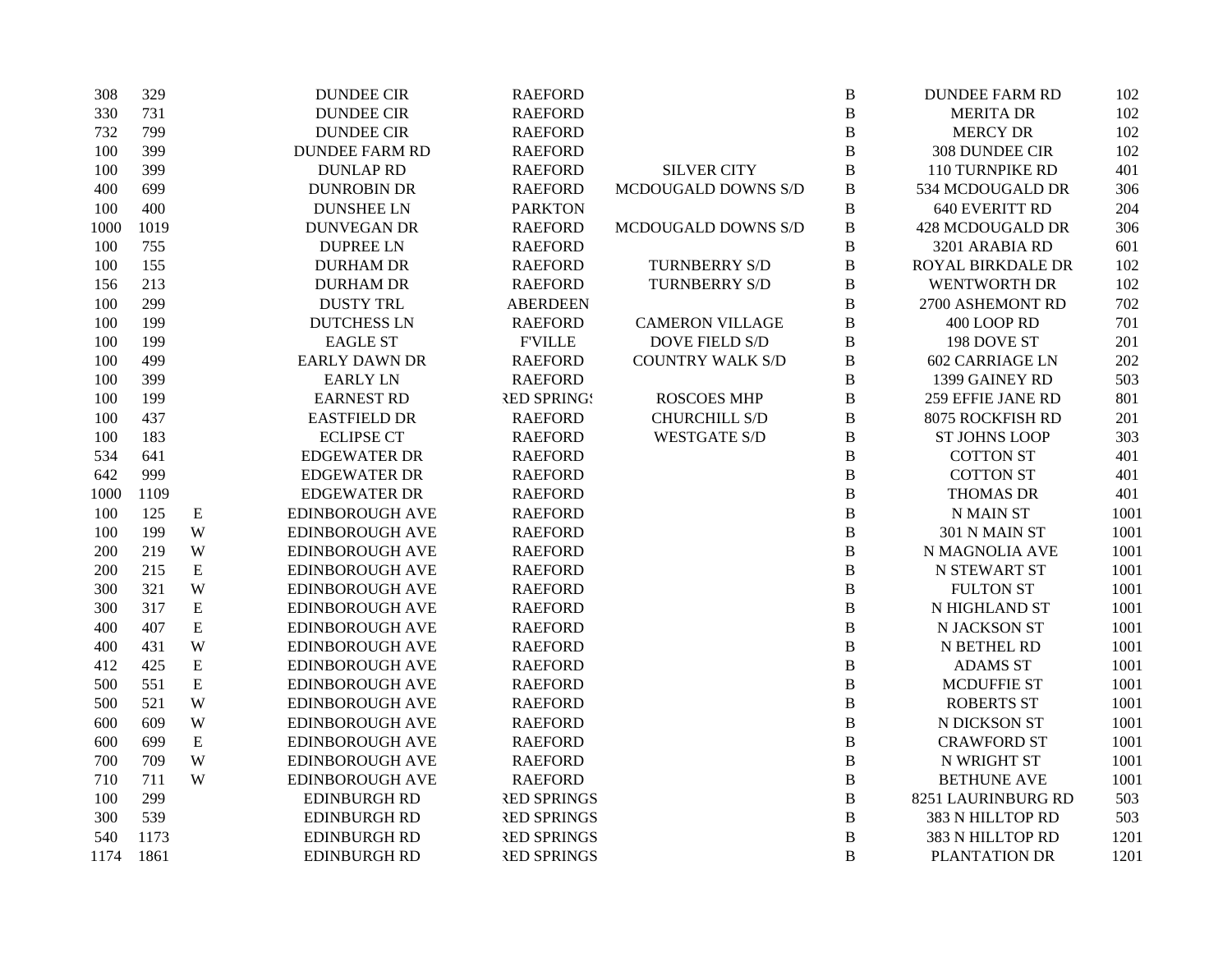| 1862 | 2229 |             | <b>EDINBURGH RD</b>  | <b>RED SPRINGS</b> |                          | $\bf{B}$       | <b>RR TRACKS</b>       | 1201 |
|------|------|-------------|----------------------|--------------------|--------------------------|----------------|------------------------|------|
| 2230 | 2291 |             | <b>EDINBURGH RD</b>  | <b>RED SPRINGS</b> |                          | $\bf{B}$       | <b>RYAN MCBRYDE RD</b> | 1201 |
| 2292 | 2437 |             | <b>EDINBURGH RD</b>  | <b>RED SPRINGS</b> |                          | $\bf{B}$       | <b>DAN CAMPBELL RD</b> | 1201 |
| 2438 | 2879 |             | <b>EDINBURGH RD</b>  | <b>RED SPRINGS</b> |                          | $\bf{B}$       | <b>G CLARK RD</b>      | 1201 |
| 2880 | 3463 |             | <b>EDINBURGH RD</b>  | <b>RED SPRINGS</b> |                          | $\bf{B}$       | <b>G CLARK RD</b>      | 802  |
| 100  | 197  |             | <b>EDISTO CT</b>     | <b>RAEFORD</b>     | <b>RIVERBROOKE S/D</b>   | $\bf{B}$       | 172 CAPE FEAR RD       | 104  |
| 100  | 199  |             | <b>EDWARDS RD</b>    | <b>ABERDEEN</b>    |                          | $\bf{B}$       | 5101 ASHEMONT RD       | 701  |
| 100  | 259  |             | EFFIE JANE RD        | <b>RED SPRINGS</b> | <b>ROSCOES MHP</b>       | $\bf{B}$       | 2738 BLUE SPRINGS RD   | 801  |
| 200  | 215  | W           | <b>EIGHTH AVE</b>    | <b>RAEFORD</b>     |                          | $\bf{B}$       | N MAGNOLIA ST          | 1001 |
| 300  | 315  | W           | <b>EIGHTH AVE</b>    | <b>RAEFORD</b>     |                          | $\, {\bf B}$   | <b>FULTON ST</b>       | 1001 |
| 300  | 305  | ${\bf E}$   | <b>EIGHTH AVE</b>    | <b>RAEFORD</b>     |                          | $\bf{B}$       | <b>JOHNSON ST</b>      | 1001 |
| 306  | 315  | ${\bf E}$   | <b>EIGHTH AVE</b>    | <b>RAEFORD</b>     |                          | $\bf{B}$       | <b>JOHNSON ST</b>      | 1001 |
| 400  | 499  | W           | <b>EIGHTH AVE</b>    | <b>RAEFORD</b>     |                          | $\bf{B}$       | <b>RHODES ST</b>       | 1001 |
| 100  | 151  |             | <b>EISENHOWER DR</b> | <b>RAEFORD</b>     | <b>LIBERTY POINT S/D</b> | $\bf{B}$       | 115 KENNEDY DR         | 302  |
| 100  | 199  |             | <b>ELDERBERRY CT</b> | <b>RAEFORD</b>     | WINDWARD OAKS S/D        | $\bf{B}$       | 1271 HOBSON RD         | 301  |
| 100  | 299  |             | <b>ELK DR</b>        | <b>RAEFORD</b>     | <b>CAMERON VILLAGE</b>   | $\, {\bf B}$   | <b>269 BURKE RD</b>    | 701  |
| 100  | 199  |             | <b>ELLICOTT ST</b>   | <b>RAEFORD</b>     | <b>CLAY HILL</b>         | $\bf{B}$       | 2617 DOC BROWN RD      | 902  |
| 100  | 199  |             | <b>ELLINGTON DR</b>  | <b>RAEFORD</b>     | <b>MCCAIN</b>            | $\, {\bf B}$   | 6718 ABERDEEN RD       | 701  |
| 100  | 314  |             | <b>ELLIS RD</b>      | LUM. BDGE.         | <b>ARABIA</b>            | E              | 5707 ARABIA RD         | 602  |
| 101  | 315  |             | <b>ELLIS RD</b>      | LUM. BDGE.         | <b>ARABIA</b>            | $\mathcal{O}$  | 5707 ARABIA RD         | 602  |
| 316  | 334  |             | <b>ELLIS RD</b>      | LUM. BDGE.         | <b>ARABIA</b>            | ${\bf E}$      | <b>METCALFE LN</b>     | 602  |
| 317  | 335  |             | <b>ELLIS RD</b>      | LUM. BDGE.         | <b>ARABIA</b>            | $\mathbf{O}$   | <b>METCALFE LN</b>     | 602  |
| 336  | 338  |             | <b>ELLIS RD</b>      | LUM. BDGE.         | <b>ARABIA</b>            | ${\bf E}$      | <b>WALKERS LN</b>      | 602  |
| 337  | 339  |             | <b>ELLIS RD</b>      | LUM. BDGE.         | <b>ARABIA</b>            | ${\mathcal O}$ | <b>WALKERS LN</b>      | 602  |
| 340  | 498  |             | <b>ELLIS RD</b>      | LUM. BDGE.         | <b>ARABIA</b>            | ${\bf E}$      | <b>HELENS LN</b>       | 602  |
| 341  | 499  |             | <b>ELLIS RD</b>      | LUM. BDGE.         | <b>ARABIA</b>            | $\mathbf{O}$   | <b>HELENS LN</b>       | 602  |
| 500  | 1438 |             | <b>ELLIS RD</b>      | LUM. BDGE.         | <b>ARABIA</b>            | ${\bf E}$      | PAR LN                 | 602  |
| 501  | 1437 |             | <b>ELLIS RD</b>      | LUM. BDGE.         | <b>ARABIA</b>            | $\mathbf{O}$   | PAR LN                 | 602  |
| 100  | 111  | W           | <b>ELWOOD AVE</b>    | <b>RAEFORD</b>     |                          | $\, {\bf B}$   | <b>N MAIN ST</b>       | 1001 |
| 100  | 113  | ${\bf E}$   | <b>ELWOOD AVE</b>    | <b>RAEFORD</b>     |                          | $\bf{B}$       | 200 N MAIN ST          | 1001 |
| 112  | 133  | W           | <b>ELWOOD AVE</b>    | <b>RAEFORD</b>     |                          | $\bf{B}$       | <b>LUNDY LN</b>        | 1001 |
| 114  | 123  | $\mathbf E$ | <b>ELWOOD AVE</b>    | <b>RAEFORD</b>     |                          | $\bf{B}$       | <b>RACKEY ALY</b>      | 1001 |
| 200  | 219  | W           | <b>ELWOOD AVE</b>    | <b>RAEFORD</b>     |                          | $\bf{B}$       | N MAGNOLIA ST          | 1001 |
| 200  | 209  | ${\bf E}$   | <b>ELWOOD AVE</b>    | <b>RAEFORD</b>     |                          | $\bf{B}$       | <b>N STEWART ST</b>    | 1001 |
| 300  | 321  | W           | <b>ELWOOD AVE</b>    | <b>RAEFORD</b>     |                          | $\bf{B}$       | <b>FULTON ST</b>       | 1001 |
| 300  | 317  | ${\bf E}$   | <b>ELWOOD AVE</b>    | <b>RAEFORD</b>     |                          | $\bf{B}$       | N HIGHLAND ST          | 1001 |
| 400  | 409  | ${\bf E}$   | <b>ELWOOD AVE</b>    | <b>RAEFORD</b>     |                          | $\bf{B}$       | N JACKSON ST           | 1001 |
| 500  | 519  | ${\bf E}$   | <b>ELWOOD AVE</b>    | <b>RAEFORD</b>     |                          | B              | <b>MCDUFFIE ST</b>     | 1001 |
| 100  | 135  |             | <b>EMERYWOOD CT</b>  | <b>RAEFORD</b>     | <b>WESTGATE S/D</b>      | B              | <b>198 BAYLEAF DR</b>  | 303  |
| 100  | 355  |             | <b>EMMALN</b>        | <b>RAEFORD</b>     | PINE VALLEY S/D          | $\bf{B}$       | 378 POSEY FARM RD      | 302  |
| 100  | 399  |             | <b>ENGLEWOOD DR</b>  | <b>RAEFORD</b>     | <b>CAMERON VILLAGE</b>   | B              | <b>760 LOOP RD</b>     | 701  |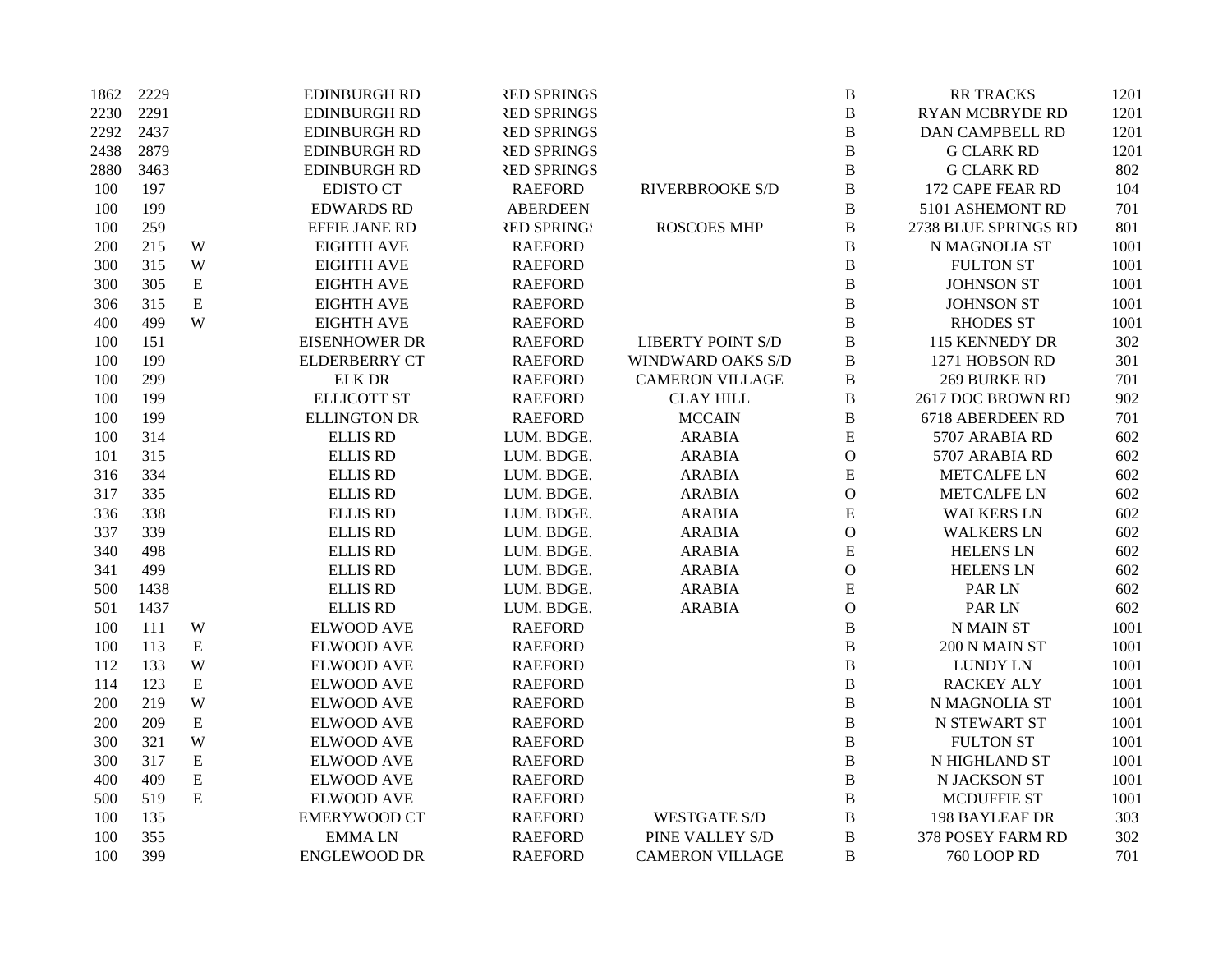| 100 | 129  | <b>ENGLISH PL</b>      | <b>ABERDEEN</b>    |                           | $\, {\bf B}$  | 1002 HORSESHOE RD        | 702  |
|-----|------|------------------------|--------------------|---------------------------|---------------|--------------------------|------|
| 100 | 147  | <b>ENO CT</b>          | <b>RAEFORD</b>     | <b>RIVERBROOKE S/D</b>    | $\, {\bf B}$  | <b>ROANOKE DR</b>        | 104  |
| 100 | 858  | <b>EQUESTRIAN WAY</b>  | <b>RAEFORD</b>     | STEEPLECHASE S/D          | $\, {\bf B}$  | 5497 ABERDEEN RD         | 501  |
| 100 | 199  | <b>ERNIE PL</b>        | <b>RAEFORD</b>     | <b>CAMERON VILLAGE</b>    | $\, {\bf B}$  | 962 LOOP RD              | 701  |
| 100 | 199  | <b>ESTES CT</b>        | <b>RAEFORD</b>     | WOODLAND S/D              | $\, {\bf B}$  | 301 SHADOWOOD DR         | 201  |
| 100 | 399  | ETHELAND DR            | <b>RAEFORD</b>     | <b>DAVIS BRIDGE</b>       | $\, {\bf B}$  | 9878 ROCKFISH RD         | 201  |
| 100 | 799  | <b>EULON LOOP</b>      | <b>RAEFORD</b>     | <b>DAVIS ESTATES</b>      | $\, {\bf B}$  | 7115 ROCKFISH RD         | 202  |
| 100 | 411  | <b>EVALN</b>           | <b>RED SPRING!</b> | <b>ANTIOCH</b>            | $\, {\bf B}$  | 7111 RED SPRINGS RD      | 802  |
| 100 | 307  | <b>EVELYNS LN</b>      | <b>SHANNON</b>     |                           | $\, {\bf B}$  | 3921 BALFOUR RD          | 604  |
| 100 | 227  | <b>EVERGREEN LN</b>    | <b>ABERDEEN</b>    | <b>QUEWHIFFLE</b>         | $\, {\bf B}$  | 861 QUEWHIFFLE RD        | 702  |
| 100 | 143  | <b>EVERITT RD</b>      | <b>PARKTON</b>     |                           | $\, {\bf B}$  | 8818 ARABIA RD           | 204  |
| 144 | 251  | <b>EVERITT RD</b>      | <b>PARKTON</b>     |                           | $\, {\bf B}$  | <b>CREEKSIDE DR</b>      | 204  |
| 252 | 377  | <b>EVERITT RD</b>      | <b>PARKTON</b>     |                           | $\bf{B}$      | <b>HILLCREEK DR</b>      | 204  |
| 378 | 381  | <b>EVERITT RD</b>      | <b>PARKTON</b>     |                           | $\, {\bf B}$  | <b>CREEK FARM DR</b>     | 204  |
| 382 | 575  | <b>EVERITT RD</b>      | <b>PARKTON</b>     |                           | $\, {\bf B}$  | PICKETT DR               | 204  |
| 576 | 579  | <b>EVERITT RD</b>      | <b>PARKTON</b>     |                           | $\bf{B}$      | <b>LONEWOLF RD</b>       | 204  |
| 580 | 601  | <b>EVERITT RD</b>      | <b>PARKTON</b>     |                           | $\, {\bf B}$  | <b>BETTYS TRL</b>        | 204  |
| 602 | 640  | <b>EVERITT RD</b>      | <b>PARKTON</b>     |                           | $\, {\bf B}$  | <b>BIRD SONG DR</b>      | 204  |
| 100 | 199  | <b>EWING DR</b>        | <b>FVILLE</b>      | <b>WRIGHTSBORO S/D</b>    | $\bf{B}$      | 171 WRIGHTSBORO RD       | 303  |
| 100 | 155  | <b>EXETER DR</b>       | <b>RAEFORD</b>     | <b>TURNBERRY S/D</b>      | $\, {\bf B}$  | <b>WALTON HEATH DR</b>   | 102  |
| 156 | 209  | <b>EXETER DR</b>       | <b>RAEFORD</b>     | <b>TURNBERRY S/D</b>      | $\, {\bf B}$  | <b>DURHAM DR</b>         | 102  |
| 210 | 385  | <b>EXETER DR</b>       | <b>RAEFORD</b>     | <b>TURNBERRY S/D</b>      | $\, {\bf B}$  | <b>GANTON DR</b>         | 102  |
| 100 | 299  | <b>FABERGE BLVD</b>    | <b>RAEFORD</b>     |                           | $\, {\bf B}$  | <b>S MAIN ST</b>         | 1001 |
| 100 | 281  | <b>FADING TRAIL LN</b> | <b>RAEFORD</b>     | <b>ANDERSON PLACE S/D</b> | $\, {\bf B}$  | 156 SANDY BOTTOM LN      | 201  |
| 100 | 1115 | <b>FAIRFIELD CIR</b>   | <b>RAEFORD</b>     | <b>WESTGATE S/D</b>       | $\, {\bf B}$  | <b>100 THORNCLIFF DR</b> | 303  |
| 100 | 347  | <b>FAIRWAY LN</b>      | <b>RAEFORD</b>     | <b>ARABIA</b>             | $\, {\bf B}$  | 2342 GOLF COURSE RD      | 602  |
| 100 | 399  | <b>FAITH DR</b>        | <b>RAEFORD</b>     |                           | $\, {\bf B}$  | 147 RANCH RD             | 401  |
| 100 | 199  | <b>FALCON CT</b>       | <b>RAEFORD</b>     | <b>FOREST WOODS S/D</b>   | $\bf{B}$      | 173 SCARLET OAK DR       | 303  |
| 100 | 359  | <b>FALLING TREE RD</b> | <b>F'VILLE</b>     | <b>MAPLE HILL S/D</b>     | $\, {\bf B}$  | 305 KING RD              | 201  |
| 100 | 118  | <b>FALLINGLEAF DR</b>  | <b>RAEFORD</b>     | <b>SOMERSET S/D</b>       | E             | <b>DEAD END</b>          | 903  |
| 101 | 135  | <b>FALLINGLEAF DR</b>  | <b>RAEFORD</b>     | <b>SOMERSET S/D</b>       | $\mathcal{O}$ | <b>DEAD END</b>          | 903  |
| 120 | 144  | <b>FALLINGLEAF DR</b>  | <b>RAEFORD</b>     | <b>SOMERSET S/D</b>       | ${\bf E}$     | <b>SOMERSET DR</b>       | 903  |
| 137 | 175  | <b>FALLINGLEAF DR</b>  | <b>RAEFORD</b>     | SOMERSET S/D              | $\mathcal O$  | <b>SOMERSET DR</b>       | 903  |
| 146 | 156  | <b>FALLINGLEAF DR</b>  | <b>RAEFORD</b>     | <b>SOMERSET S/D</b>       | ${\bf E}$     | <b>BLUE WATER DR</b>     | 903  |
| 158 | 188  | <b>FALLINGLEAF DR</b>  | <b>RAEFORD</b>     | <b>SOMERSET S/D</b>       | ${\bf E}$     | <b>BLUE WATER DR</b>     | 301  |
| 177 | 201  | <b>FALLINGLEAF DR</b>  | <b>RAEFORD</b>     | <b>SOMERSET S/D</b>       | ${\rm O}$     | <b>BLUE WATER DR</b>     | 903  |
| 190 | 228  | <b>FALLINGLEAF DR</b>  | <b>RAEFORD</b>     | <b>SOMERSET S/D</b>       | ${\bf E}$     | <b>CAMROSE CT</b>        | 301  |
| 203 | 223  | <b>FALLINGLEAF DR</b>  | <b>RAEFORD</b>     | <b>SOMERSET S/D</b>       | $\mathbf{O}$  | <b>BLUE WATER DR</b>     | 301  |
| 225 | 239  | <b>FALLINGLEAF DR</b>  | <b>RAEFORD</b>     | SOMERSET S/D              | $\mathbf{O}$  | <b>CAMROSE CT</b>        | 301  |
| 230 | 260  | <b>FALLINGLEAF DR</b>  | <b>RAEFORD</b>     | SOMERSET S/D              | E             | <b>CRANBROOK CT</b>      | 301  |
| 241 | 259  | <b>FALLINGLEAF DR</b>  | <b>RAEFORD</b>     | <b>SOMERSET S/D</b>       | $\mathbf{O}$  | <b>CRANBROOK CT</b>      | 301  |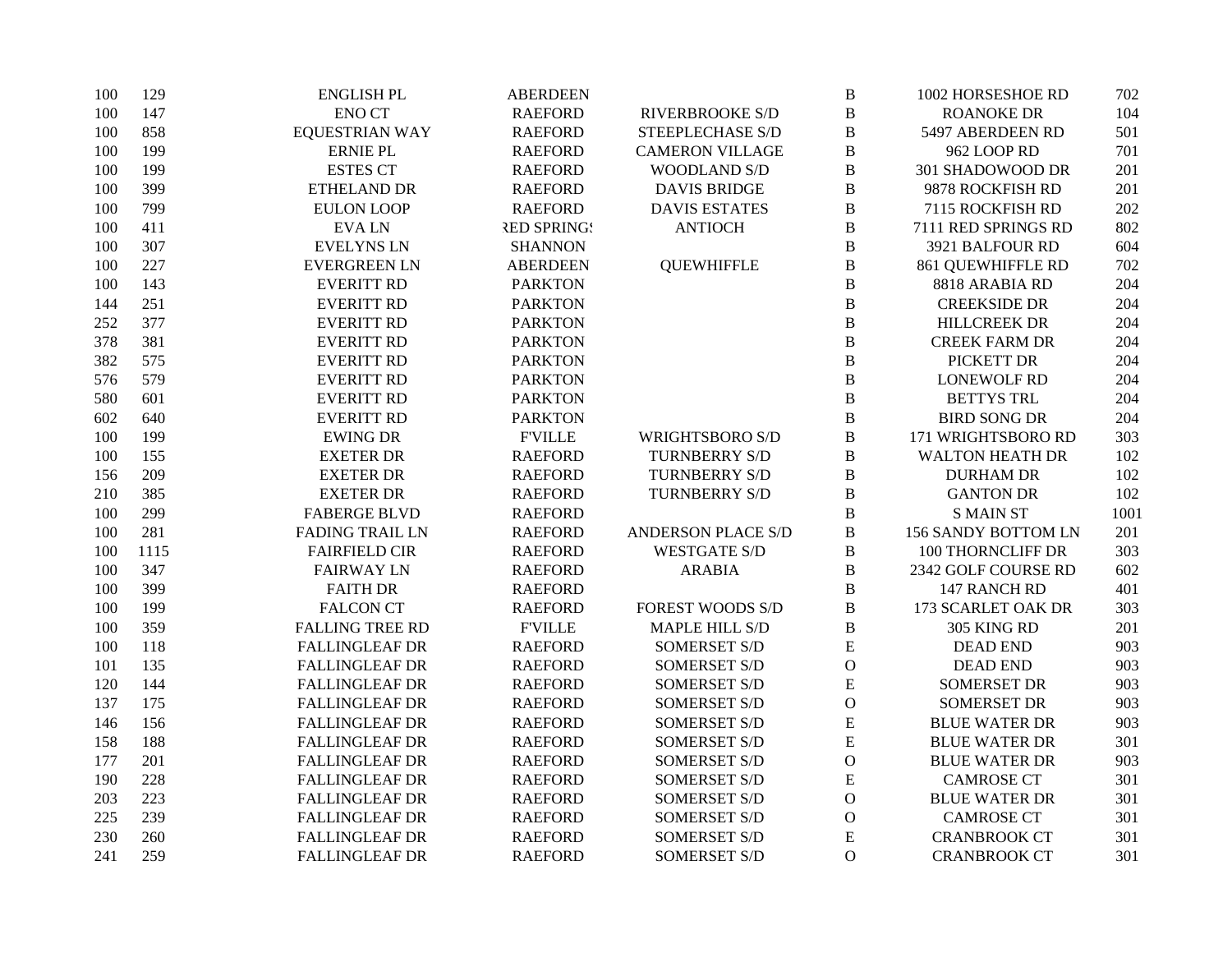| 261  | 273  | <b>FALLINGLEAF DR</b>  | <b>RAEFORD</b> | <b>SOMERSET S/D</b> | $\mathcal O$  | <b>SUNDANCE CT</b>     | 301  |
|------|------|------------------------|----------------|---------------------|---------------|------------------------|------|
| 262  | 270  | <b>FALLINGLEAF DR</b>  | <b>RAEFORD</b> | <b>SOMERSET S/D</b> | ${\bf E}$     | <b>SUNDANCE CT</b>     | 301  |
| 272  | 288  | <b>FALLINGLEAF DR</b>  | <b>RAEFORD</b> | <b>SOMERSET S/D</b> | ${\bf E}$     | <b>CODY CT</b>         | 301  |
| 275  | 287  | <b>FALLINGLEAF DR</b>  | <b>RAEFORD</b> | <b>SOMERSET S/D</b> | $\mathcal{O}$ | CODY CT                | 301  |
| 289  | 299  | <b>FALLINGLEAF DR</b>  | <b>RAEFORD</b> | SOMERSET S/D        | $\mathcal O$  | <b>DOLPHIN DR</b>      | 301  |
| 290  | 298  | <b>FALLINGLEAF DR</b>  | <b>RAEFORD</b> | <b>SOMERSET S/D</b> | ${\bf E}$     | <b>DOLPHIN DR</b>      | 301  |
| 100  | 299  | <b>FARMBROOK LN</b>    | <b>MAXTON</b>  |                     | $\, {\bf B}$  | 362 HASTY RD           | 802  |
| 100  | 599  | <b>FAWN TRL</b>        | <b>RAEFORD</b> |                     | $\, {\bf B}$  | 1174 THE LONG RD       | 401  |
| 100  | 250  | <b>FAY CIR</b>         | <b>RAEFORD</b> | HONEYCUTT MHP       | $\, {\bf B}$  | 335 HILLCREST DR       | 103  |
| 100  | 115  | <b>FAYETTEVILLE RD</b> | <b>RAEFORD</b> |                     | $\, {\bf B}$  | <b>W CENTRAL AVE</b>   | 1001 |
| 116  | 119  | <b>FAYETTEVILLE RD</b> | <b>RAEFORD</b> |                     | $\, {\bf B}$  | <b>TEAL DR</b>         | 1001 |
| 200  | 600  | <b>FAYETTEVILLE RD</b> | <b>RAEFORD</b> |                     | $\, {\bf B}$  | W EDINBOROUGH AVE      | 1001 |
| 601  | 799  | <b>FAYETTEVILLE RD</b> | <b>RAEFORD</b> |                     | $\, {\bf B}$  | W EDINBOROUGH AVE      | 1001 |
| 800  | 899  | <b>FAYETTEVILLE RD</b> | <b>RAEFORD</b> |                     | $\, {\bf B}$  | EDINBOROUGH AVE        | 1001 |
| 900  | 1000 | <b>FAYETTEVILLE RD</b> | <b>RAEFORD</b> |                     | $\, {\bf B}$  | <b>WEST AVE</b>        | 1001 |
| 1001 | 1009 | <b>FAYETTEVILLE RD</b> | <b>RAEFORD</b> |                     | $\mathcal O$  | <b>WEST AVE</b>        | 401  |
| 1002 | 1008 | <b>FAYETTEVILLE RD</b> | <b>RAEFORD</b> |                     | ${\bf E}$     | <b>WEST AVE</b>        | 1001 |
| 1010 | 1058 | <b>FAYETTEVILLE RD</b> | <b>RAEFORD</b> |                     | ${\bf E}$     | <b>GREEN ST</b>        | 1001 |
| 1011 | 1109 | <b>FAYETTEVILLE RD</b> | <b>RAEFORD</b> |                     | $\mathcal O$  | <b>GREEN ST</b>        | 401  |
| 1060 | 1086 | <b>FAYETTEVILLE RD</b> | <b>RAEFORD</b> |                     | ${\bf E}$     | <b>GREEN ST</b>        | 401  |
| 1088 | 1108 | <b>FAYETTEVILLE RD</b> | <b>RAEFORD</b> |                     | ${\bf E}$     | <b>GREEN ST</b>        | 1001 |
| 1110 | 1136 | <b>FAYETTEVILLE RD</b> | <b>RAEFORD</b> |                     | ${\bf E}$     | <b>FULTON ST</b>       | 1001 |
| 1111 | 1137 | <b>FAYETTEVILLE RD</b> | <b>RAEFORD</b> |                     | $\mathcal O$  | <b>FULTON ST</b>       | 401  |
| 1138 | 1298 | <b>FAYETTEVILLE RD</b> | <b>RAEFORD</b> |                     | ${\bf E}$     | <b>TURNPIKE RD</b>     | 1001 |
| 1139 | 1299 | FAYETTEVILLE RD        | <b>RAEFORD</b> |                     | $\mathcal O$  | <b>TURNPIKE RD</b>     | 401  |
| 1300 | 1500 | <b>FAYETTEVILLE RD</b> | <b>RAEFORD</b> |                     | ${\bf E}$     | N VASS RD              | 401  |
| 1301 | 1501 | <b>FAYETTEVILLE RD</b> | <b>RAEFORD</b> |                     | $\mathbf O$   | N VASS RD              | 401  |
| 1502 | 1548 | <b>FAYETTEVILLE RD</b> | <b>RAEFORD</b> |                     | ${\bf E}$     | <b>COCKMAN HILL RD</b> | 401  |
| 1503 | 1549 | <b>FAYETTEVILLE RD</b> | <b>RAEFORD</b> |                     | $\mathbf O$   | <b>COCKMAN HILL RD</b> | 401  |
| 1550 | 1572 | <b>FAYETTEVILLE RD</b> | <b>RAEFORD</b> |                     | ${\bf E}$     | <b>SILVER CITY ST</b>  | 401  |
| 1551 | 1573 | FAYETTEVILLE RD        | <b>RAEFORD</b> |                     | $\mathcal O$  | <b>SILVER CITY ST</b>  | 401  |
| 1574 | 1968 | <b>FAYETTEVILLE RD</b> | <b>RAEFORD</b> |                     | E             | <b>BROWN ST</b>        | 401  |
| 1575 | 1969 | <b>FAYETTEVILLE RD</b> | <b>RAEFORD</b> |                     | $\mathbf O$   | <b>BROWN ST</b>        | 401  |
| 1970 | 2210 | <b>FAYETTEVILLE RD</b> | <b>RAEFORD</b> |                     | ${\bf E}$     | <b>N MAIN ST</b>       | 401  |
| 1971 | 2209 | <b>FAYETTEVILLE RD</b> | <b>RAEFORD</b> |                     | $\mathcal{O}$ | <b>N MAIN ST</b>       | 401  |
| 2211 | 2267 | <b>FAYETTEVILLE RD</b> | <b>RAEFORD</b> |                     | $\mathcal O$  | <b>ROCKFISH CREEK</b>  | 101  |
| 2212 | 2266 | <b>FAYETTEVILLE RD</b> | <b>RAEFORD</b> |                     | ${\bf E}$     | <b>ROCKFISH CREEK</b>  | 103  |
| 2268 | 2400 | <b>FAYETTEVILLE RD</b> | <b>RAEFORD</b> |                     | ${\bf E}$     | HENSDALE DR            | 103  |
| 2269 | 2401 | <b>FAYETTEVILLE RD</b> | <b>RAEFORD</b> |                     | $\mathcal O$  | <b>HENSDALE DR</b>     | 101  |
| 2402 | 2530 | <b>FAYETTEVILLE RD</b> | <b>RAEFORD</b> |                     | ${\bf E}$     | DOC BROWN RD           | 103  |
| 2403 | 2531 | <b>FAYETTEVILLE RD</b> | <b>RAEFORD</b> |                     | $\mathbf O$   | DOC BROWN RD           | 101  |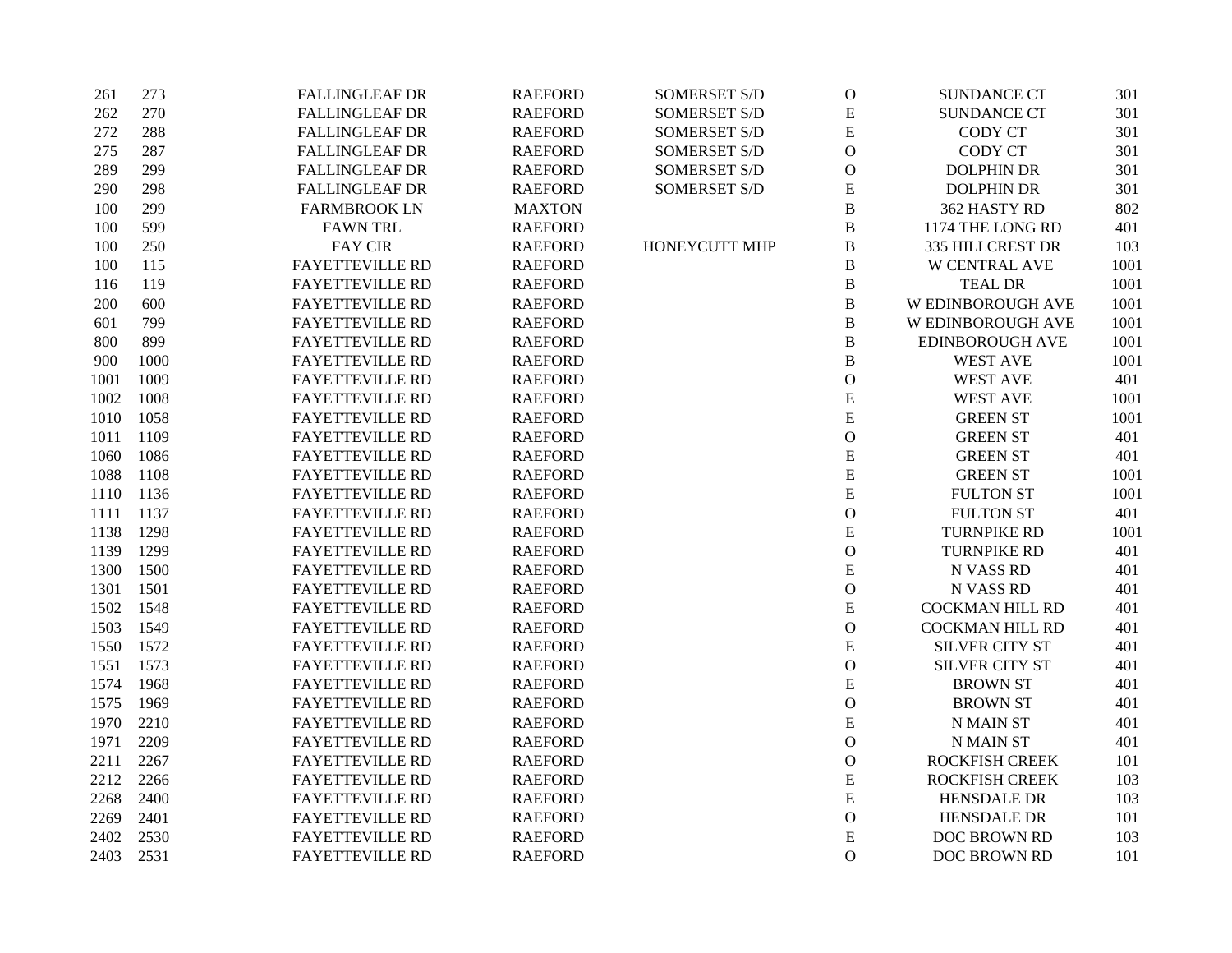| 2532 | 4000 | <b>FAYETTEVILLE RD</b> | <b>RAEFORD</b> | ${\bf E}$     | PECKS LN               | 103 |
|------|------|------------------------|----------------|---------------|------------------------|-----|
| 2533 | 4001 | <b>FAYETTEVILLE RD</b> | <b>RAEFORD</b> | $\mathcal O$  | PECKS LN               | 101 |
| 4002 | 4088 | <b>FAYETTEVILLE RD</b> | <b>RAEFORD</b> | ${\bf E}$     | TENNESSEE WALKER DR    | 103 |
| 4003 | 4089 | <b>FAYETTEVILLE RD</b> | <b>RAEFORD</b> | $\mathcal O$  | <b>NOBLE DR</b>        | 101 |
| 4090 | 4110 | <b>FAYETTEVILLE RD</b> | <b>RAEFORD</b> | ${\bf E}$     | <b>RILEY ST</b>        | 103 |
| 4091 | 4111 | <b>FAYETTEVILLE RD</b> | <b>RAEFORD</b> | $\mathcal{O}$ | <b>RILEY ST</b>        | 101 |
| 4112 | 4168 | <b>FAYETTEVILLE RD</b> | <b>RAEFORD</b> | ${\bf E}$     | <b>BALLARD DR</b>      | 103 |
| 4113 | 4169 | FAYETTEVILLE RD        | <b>RAEFORD</b> | $\mathcal{O}$ | <b>BALLARD DR</b>      | 101 |
| 4170 | 4328 | <b>FAYETTEVILLE RD</b> | <b>RAEFORD</b> | ${\bf E}$     | <b>WOODBRIDGE DR</b>   | 103 |
| 4171 | 4329 | <b>FAYETTEVILLE RD</b> | <b>RAEFORD</b> | $\mathcal{O}$ | <b>WOODBRIDGE DR</b>   | 101 |
| 4330 | 4598 | <b>FAYETTEVILLE RD</b> | <b>RAEFORD</b> | ${\bf E}$     | HWY 401 BUSINESS       | 103 |
| 4331 | 4689 | <b>FAYETTEVILLE RD</b> | <b>RAEFORD</b> | ${\rm O}$     | HWY 401 BUSINESS       | 101 |
| 4600 | 4688 | <b>FAYETTEVILLE RD</b> | <b>RAEFORD</b> | ${\bf E}$     | HWY 401 BUSINESS       | 102 |
| 4690 | 4798 | <b>FAYETTEVILLE RD</b> | <b>RAEFORD</b> | E             | <b>CLUB POND RD</b>    | 102 |
| 4691 | 4799 | <b>FAYETTEVILLE RD</b> | <b>RAEFORD</b> | $\mathcal O$  | <b>CLUB POND RD</b>    | 101 |
| 4800 | 4934 | <b>FAYETTEVILLE RD</b> | <b>RAEFORD</b> | ${\bf E}$     | NORTHWOODS DR          | 102 |
| 4801 | 4935 | <b>FAYETTEVILLE RD</b> | <b>RAEFORD</b> | $\mathcal{O}$ | NORTHWOODS DR          | 101 |
| 4936 | 5222 | <b>FAYETTEVILLE RD</b> | <b>RAEFORD</b> | ${\bf E}$     | <b>BELLE CHASE DR</b>  | 102 |
| 4937 | 5223 | <b>FAYETTEVILLE RD</b> | <b>RAEFORD</b> | $\mathbf O$   | <b>BELLE CHASE DR</b>  | 101 |
| 5224 | 5608 | <b>FAYETTEVILLE RD</b> | <b>RAEFORD</b> | ${\bf E}$     | ROYAL BIRKDALE DR      | 102 |
| 5225 | 5609 | <b>FAYETTEVILLE RD</b> | <b>RAEFORD</b> | $\mathcal{O}$ | ROYAL BIRKDALE DR      | 101 |
| 5610 | 6198 | <b>FAYETTEVILLE RD</b> | <b>RAEFORD</b> | ${\bf E}$     | <b>JOHNSON MILL RD</b> | 102 |
| 5611 | 6199 | <b>FAYETTEVILLE RD</b> | <b>RAEFORD</b> | $\mathbf{O}$  | <b>SCULL RD</b>        | 101 |
| 6200 | 6388 | <b>FAYETTEVILLE RD</b> | <b>RAEFORD</b> | ${\bf E}$     | <b>BUGLE CALL DR</b>   | 102 |
| 6201 | 6389 | <b>FAYETTEVILLE RD</b> | <b>RAEFORD</b> | $\mathcal{O}$ | <b>BUGLE CALL DR</b>   | 101 |
| 6390 | 6674 | <b>FAYETTEVILLE RD</b> | <b>RAEFORD</b> | ${\bf E}$     | <b>BUGLE CALL DR</b>   | 102 |
| 6391 | 6989 | <b>FAYETTEVILLE RD</b> | <b>RAEFORD</b> | $\mathbf O$   | <b>BUGLE CALL DR</b>   | 301 |
| 6676 | 6678 | <b>FAYETTEVILLE RD</b> | <b>RAEFORD</b> | ${\bf E}$     | <b>BUGLE CALL DR</b>   | 302 |
| 6680 | 6930 | <b>FAYETTEVILLE RD</b> | <b>RAEFORD</b> | ${\bf E}$     | <b>BUGLE CALL DR</b>   | 102 |
| 6932 | 6988 | <b>FAYETTEVILLE RD</b> | <b>RAEFORD</b> | ${\bf E}$     | <b>BUGLE CALL DR</b>   | 302 |
| 6990 | 7188 | <b>FAYETTEVILLE RD</b> | <b>RAEFORD</b> | E             | <b>HOBSON RD</b>       | 302 |
| 6991 | 7189 | <b>FAYETTEVILLE RD</b> | <b>RAEFORD</b> | $\mathcal O$  | <b>HOBSON RD</b>       | 302 |
| 7190 | 7334 | <b>FAYETTEVILLE RD</b> | <b>RAEFORD</b> | ${\bf E}$     | N PARKER CHURCH RD     | 302 |
| 7191 | 7335 | <b>FAYETTEVILLE RD</b> | <b>RAEFORD</b> | $\mathbf O$   | N PARKER CHURCH RD     | 301 |
| 7336 | 7404 | <b>FAYETTEVILLE RD</b> | <b>RAEFORD</b> | $\mathbf E$   | <b>JOYCE LN</b>        | 302 |
| 7337 | 7405 | <b>FAYETTEVILLE RD</b> | <b>RAEFORD</b> | $\mathcal O$  | <b>JOYCE LN</b>        | 301 |
| 7406 | 7958 | FAYETTEVILLE RD        | <b>RAEFORD</b> | E             | PUPPY CREEK            | 306 |
| 7407 | 7959 | <b>FAYETTEVILLE RD</b> | <b>RAEFORD</b> | $\mathcal O$  | <b>PUPPY CREEK</b>     | 305 |
| 7960 | 8098 | <b>FAYETTEVILLE RD</b> | <b>RAEFORD</b> | E             | <b>HEYBUD DR</b>       | 306 |
| 7961 | 8099 | <b>FAYETTEVILLE RD</b> | <b>RAEFORD</b> | $\mathcal{O}$ | <b>BEDFORD DR</b>      | 305 |
| 8100 | 8168 | <b>FAYETTEVILLE RD</b> | <b>RAEFORD</b> | E             | <b>HEYBUD DR</b>       | 305 |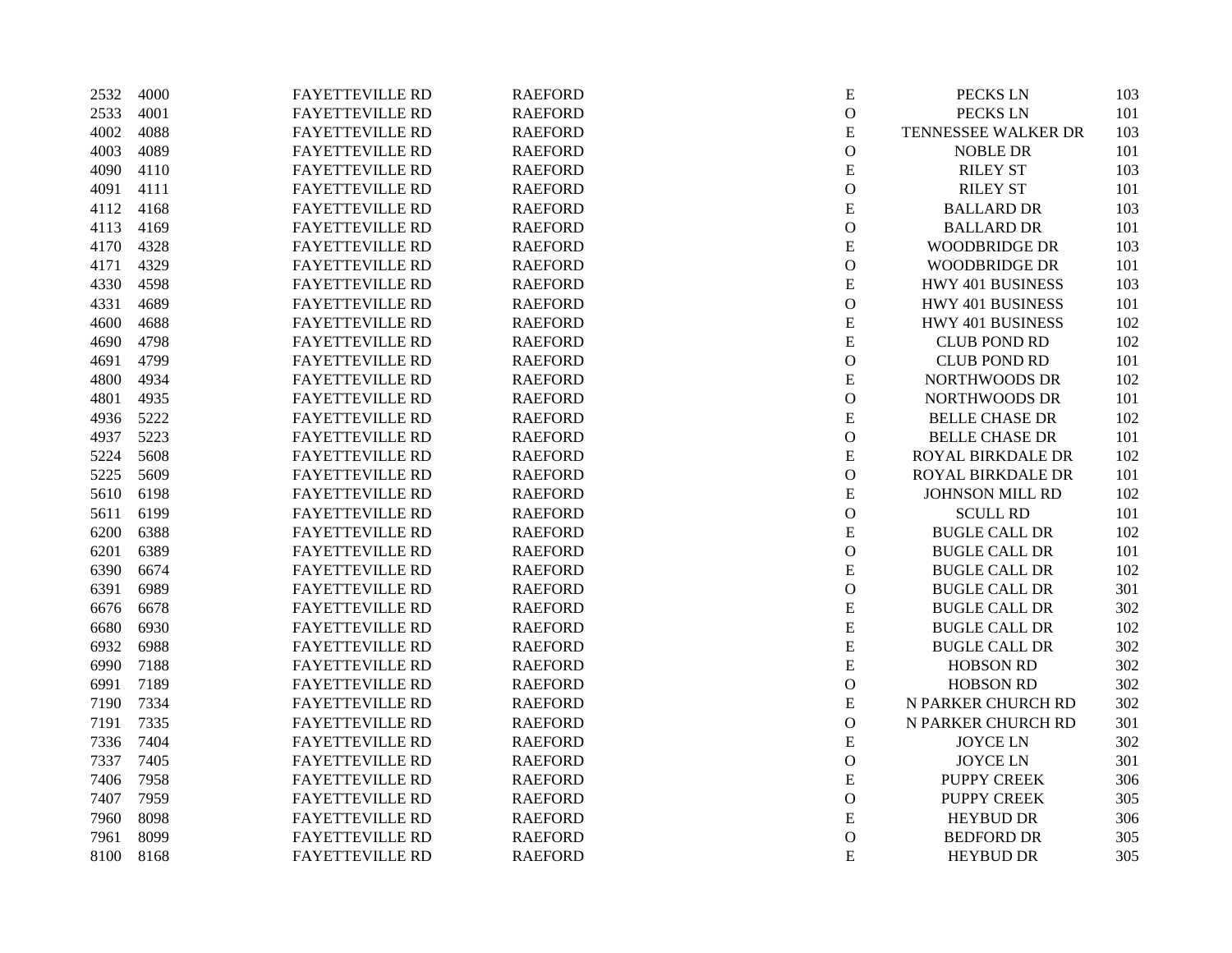| 8101  | 8169 | <b>FAYETTEVILLE RD</b> | <b>RAEFORD</b> |                         | $\mathbf{O}$   | <b>BEDFORD DR</b>       | 305 |
|-------|------|------------------------|----------------|-------------------------|----------------|-------------------------|-----|
| 8170  | 8328 | <b>FAYETTEVILLE RD</b> | <b>RAEFORD</b> |                         | ${\bf E}$      | <b>MIDWAY DR</b>        | 305 |
| 8171  | 8329 | <b>FAYETTEVILLE RD</b> | <b>RAEFORD</b> |                         | $\overline{O}$ | <b>MIDWAY DR</b>        | 305 |
| 8330  | 8388 | <b>FAYETTEVILLE RD</b> | <b>RAEFORD</b> |                         | ${\bf E}$      | PITTMAN GROVE CHURCH RD | 305 |
| 8331  | 8387 | <b>FAYETTEVILLE RD</b> | <b>RAEFORD</b> |                         | $\mathbf O$    | PITTMAN GROVE CHURCH RD | 305 |
| 8389  | 8599 | <b>FAYETTEVILLE RD</b> | <b>RAEFORD</b> |                         | $\mathbf{O}$   | STONEGATE VILLAGE DR    | 305 |
| 8390  | 8598 | <b>FAYETTEVILLE RD</b> | <b>RAEFORD</b> |                         | $\mathbf E$    | STONEGATE VILLAGE DR    | 305 |
| 8600  | 8716 | <b>FAYETTEVILLE RD</b> | <b>RAEFORD</b> |                         | ${\bf E}$      | <b>MORGAN DR</b>        | 305 |
| 8601  | 8717 | <b>FAYETTEVILLE RD</b> | <b>RAEFORD</b> |                         | $\mathbf O$    | <b>MORGAN DR</b>        | 305 |
| 8718  | 8752 | <b>FAYETTEVILLE RD</b> | <b>RAEFORD</b> |                         | ${\bf E}$      | <b>CAROLINA DR</b>      | 305 |
| 8719  | 8753 | <b>FAYETTEVILLE RD</b> | <b>RAEFORD</b> |                         | $\mathbf{O}$   | <b>CAROLINA DR</b>      | 305 |
| 8754  | 8878 | <b>FAYETTEVILLE RD</b> | <b>RAEFORD</b> |                         | ${\bf E}$      | <b>WOODBERRY CIR</b>    | 305 |
| 8755  | 8879 | <b>FAYETTEVILLE RD</b> | <b>RAEFORD</b> |                         | $\mathcal{O}$  | <b>WOODBERRY CIR</b>    | 305 |
| 8880  | 8998 | <b>FAYETTEVILLE RD</b> | <b>RAEFORD</b> |                         | ${\bf E}$      | MEDICAL PAVILION DR     | 305 |
| 8881  | 8999 | <b>FAYETTEVILLE RD</b> | <b>RAEFORD</b> |                         | $\mathbf O$    | <b>BROCK RD</b>         | 305 |
| 9000  | 9598 | <b>FAYETTEVILLE RD</b> | <b>RAEFORD</b> |                         | ${\bf E}$      | JOHNSON MILL RD         | 305 |
| 9001  | 9599 | <b>FAYETTEVILLE RD</b> | <b>RAEFORD</b> |                         | $\mathbf{O}$   | JOHNSON MILL RD         | 305 |
| 9600  | 9616 | <b>FAYETTEVILLE RD</b> | <b>RAEFORD</b> |                         | ${\bf E}$      | <b>FOREST WOODS RD</b>  | 305 |
| 9601  | 9617 | <b>FAYETTEVILLE RD</b> | <b>RAEFORD</b> |                         | $\mathbf{O}$   | <b>FOREST WOODS RD</b>  | 305 |
| 9618  | 9798 | <b>FAYETTEVILLE RD</b> | <b>RAEFORD</b> |                         | E              | <b>WAYSIDE RD</b>       | 305 |
| 9619  | 9879 | <b>FAYETTEVILLE RD</b> | <b>RAEFORD</b> |                         | $\mathbf O$    | <b>WAYSIDE RD</b>       | 303 |
| 9800  | 9878 | <b>FAYETTEVILLE RD</b> | <b>RAEFORD</b> |                         | ${\bf E}$      | <b>WAYSIDE RD</b>       | 303 |
| 9880  | 9898 | <b>FAYETTEVILLE RD</b> | <b>RAEFORD</b> |                         | ${\bf E}$      | <b>LINDSAY RD</b>       | 306 |
| 9881  | 9899 | <b>FAYETTEVILLE RD</b> | <b>RAEFORD</b> |                         | $\mathcal{O}$  | <b>LINDSAY RD</b>       | 303 |
| 9900  | #### | <b>FAYETTEVILLE RD</b> | <b>F'VILLE</b> |                         | E              | <b>LINDSAY RD</b>       | 306 |
| 9901  | #### | <b>FAYETTEVILLE RD</b> | <b>F'VILLE</b> |                         | $\mathbf{O}$   | <b>LINDSAY RD</b>       | 303 |
| 10094 | #### | <b>FAYETTEVILLE RD</b> | <b>F'VILLE</b> |                         | ${\bf E}$      | <b>WILLIS CIR</b>       | 306 |
| 10095 | #### | <b>FAYETTEVILLE RD</b> | <b>F'VILLE</b> |                         | $\mathcal{O}$  | <b>WILLIS CIR</b>       | 303 |
| 10106 | #### | <b>FAYETTEVILLE RD</b> | <b>FVILLE</b>  |                         | ${\bf E}$      | <b>OAKVIEW DR</b>       | 306 |
| 10107 | #### | <b>FAYETTEVILLE RD</b> | <b>FVILLE</b>  |                         | $\mathbf{O}$   | <b>OAKVIEW DR</b>       | 303 |
| 10116 | #### | <b>FAYETTEVILLE RD</b> | <b>F'VILLE</b> |                         | E              | <b>WILLIS CIR</b>       | 306 |
| 10117 | #### | <b>FAYETTEVILLE RD</b> | <b>F'VILLE</b> |                         | $\mathcal{O}$  | <b>WILLIS CIR</b>       | 303 |
| 10220 | #### | <b>FAYETTEVILLE RD</b> | <b>FVILLE</b>  |                         | ${\bf E}$      | <b>WRIGHTSBORO RD</b>   | 303 |
| 10221 | #### | <b>FAYETTEVILLE RD</b> | <b>FVILLE</b>  |                         | $\mathbf O$    | <b>WRIGHTSBORO RD</b>   | 303 |
| 10330 | #### | <b>FAYETTEVILLE RD</b> | <b>F'VILLE</b> |                         | ${\bf E}$      | PLAZA DR                | 303 |
| 10331 | #### | <b>FAYETTEVILLE RD</b> | <b>F'VILLE</b> |                         | $\mathcal{O}$  | <b>PLAZA DR</b>         | 303 |
| 100   | 431  | <b>FEATHERS LN</b>     | <b>RAEFORD</b> | <b>EAGLES RIDGE</b>     | $\bf{B}$       | <b>158 BLACKHAWK LN</b> | 401 |
| 100   | 167  | <b>FERN CT</b>         | <b>RAEFORD</b> | <b>NORTHAMPTON S/D</b>  | B              | <b>168 BROOKVIEW CT</b> | 304 |
| 100   | 110  | FETLOCK CT             | <b>RAEFORD</b> | <b>PARKER GROVE S/D</b> | B              | 200 CORGY LN            | 301 |
| 100   | 141  | <b>FIELDBROOK ST</b>   | <b>RAEFORD</b> | LONGWOOD CROSSING S/D   | $\bf{B}$       | <b>ROCKFISH RD</b>      | 302 |
| 142   | 287  | <b>FIELDBROOK ST</b>   | <b>RAEFORD</b> | LONGWOOD CROSSING S/D   | B              | <b>LEDGEBROOK LN</b>    | 302 |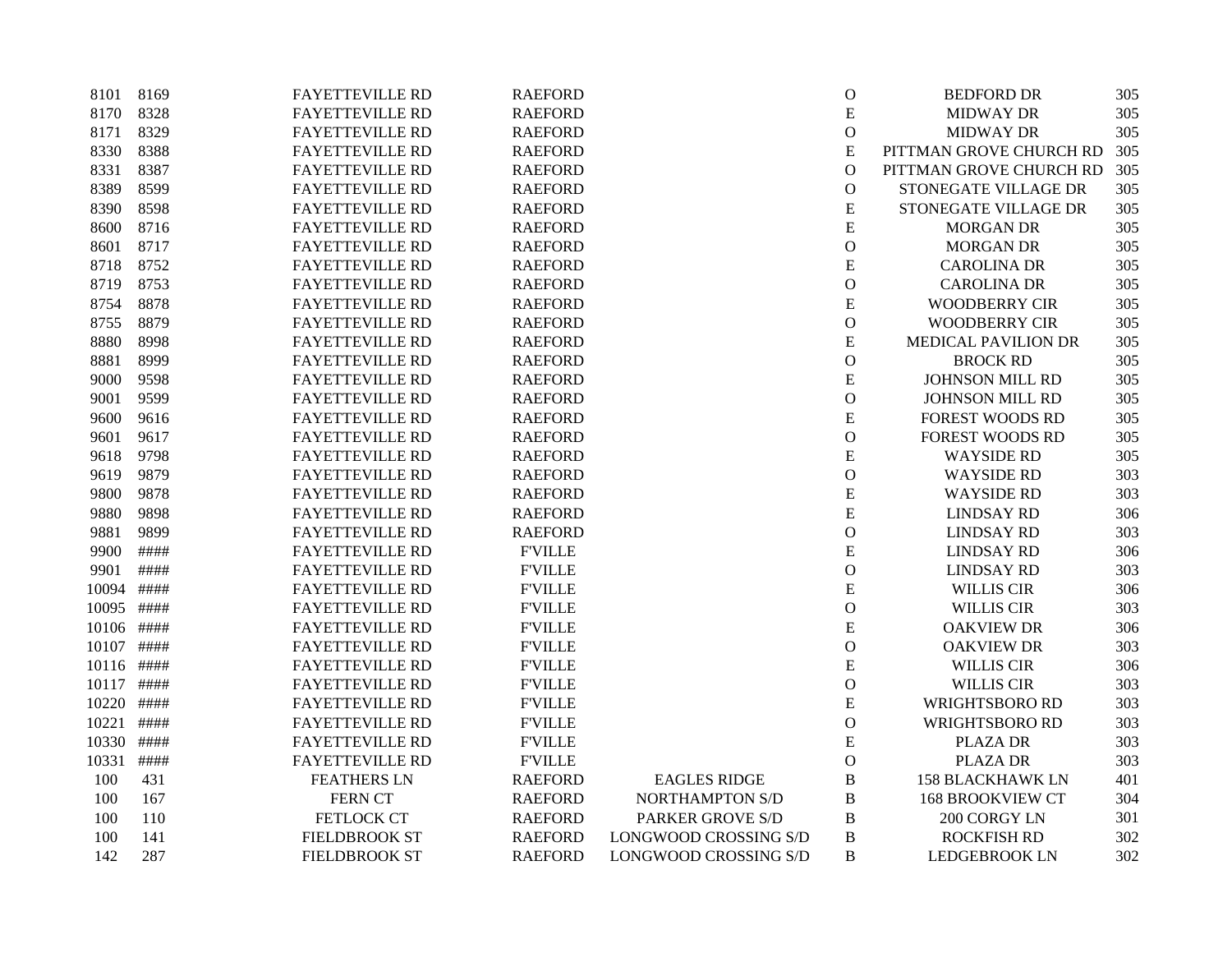| 100 | 199  | W           | <b>FIFTH AVE</b>         | <b>RAEFORD</b>     |                             | $\, {\bf B}$   | <b>N MAIN ST</b>            | 1001 |
|-----|------|-------------|--------------------------|--------------------|-----------------------------|----------------|-----------------------------|------|
| 100 | 115  | ${\bf E}$   | <b>FIFTH AVE</b>         | <b>RAEFORD</b>     |                             | B              | 600 N MAIN ST               | 1001 |
| 200 | 215  | W           | <b>FIFTH AVE</b>         | <b>RAEFORD</b>     |                             | $\, {\bf B}$   | N MAGNOLIA ST               | 1001 |
| 200 | 315  | ${\bf E}$   | <b>FIFTH AVE</b>         | <b>RAEFORD</b>     |                             | $\, {\bf B}$   | N STEWART ST                | 1001 |
| 300 | 425  | W           | <b>FIFTH AVE</b>         | <b>RAEFORD</b>     |                             | $\, {\bf B}$   | <b>FULTON ST</b>            | 1001 |
| 400 | 415  | ${\bf E}$   | <b>FIFTH AVE</b>         | <b>RAEFORD</b>     | <b>ROBBINS HEIGHTS</b>      | $\, {\bf B}$   | N JACKSON ST                | 1001 |
| 500 | 527  | $\mathbf E$ | <b>FIFTH AVE</b>         | <b>RAEFORD</b>     | <b>ROBBINS HEIGHTS</b>      | $\, {\bf B}$   | <b>SAUNDERS ST</b>          | 1001 |
| 500 | 511  | W           | <b>FIFTH AVE</b>         | <b>RAEFORD</b>     |                             | $\bf{B}$       | <b>GREEN ST</b>             | 1001 |
| 100 | 299  |             | <b>FILLY LN</b>          | <b>RAEFORD</b>     | <b>BLACK BRANCH S/D</b>     | $\, {\bf B}$   | <b>666 SADDLEBRED LN</b>    | 302  |
| 100 | 319  |             | <b>FINCH RD</b>          | <b>F'VILLE</b>     | DOVE FIELD S/D              | B              | <b>414 SPARROW DR</b>       | 201  |
| 100 | 299  |             | FIRE TOWER LN            | <b>RAEFORD</b>     |                             | $\, {\bf B}$   | <b>381 CICERO BEATTY RD</b> | 104  |
| 100 | 185  |             | <b>FISHERS CV</b>        | <b>RAEFORD</b>     | <b>EAGLES RIDGE</b>         | $\, {\bf B}$   | YELLOWFOOT DR               | 401  |
| 186 | 277  |             | <b>FISHERS CV</b>        | <b>RAEFORD</b>     | <b>EAGLES RIDGE</b>         | $\, {\bf B}$   | WHITETAIL CT                | 401  |
| 100 | 199  |             | FIVE POINTS MHP          | <b>RAEFORD</b>     | <b>FIVE POINTS</b>          | $\, {\bf B}$   | 3100 CALLOWAY RD            | 701  |
| 100 | 135  |             | <b>FLAG DR</b>           | <b>RAEFORD</b>     | <b>COLONIAL LANDING S/D</b> | $\, {\bf B}$   | 117 CONSTITUTION DR         | 306  |
| 100 | 220  |             | <b>FLAGSTONE LN</b>      | <b>RAEFORD</b>     |                             | $\, {\bf B}$   | <b>189 STONE GATE DR</b>    | 305  |
| 221 | 277  |             | <b>FLAGSTONE LN</b>      | <b>RAEFORD</b>     | STONEGATE PLAZA S/C         | $\mathbf O$    | <b>189 STONE GATE DR</b>    | 305  |
| 222 | 278  |             | <b>FLAGSTONE LN</b>      | <b>RAEFORD</b>     |                             | ${\bf E}$      | <b>189 STONE GATE DR</b>    | 305  |
| 279 | 291  |             | <b>FLAGSTONE LN</b>      | <b>RAEFORD</b>     |                             | $\, {\bf B}$   | <b>189 STONE GATE DR</b>    | 305  |
| 100 | 187  |             | <b>FLAT RACE LN</b>      | <b>RAEFORD</b>     | STEEPLECHASE S/D            | B              | <b>263 HOME STRETCH LN</b>  | 501  |
| 100 | 1699 |             | FLETCH MCPHAUL RD        | <b>RED SPRINGS</b> |                             | $\, {\bf B}$   | 1800 S OLD WIRE RD          | 801  |
| 100 | 221  |             | <b>FLIGHT LN</b>         | <b>RAEFORD</b>     | LAFAYETTE WOODS MHP         | $\, {\bf B}$   | 230 LAFAYETTE WOODS CT      | 304  |
| 100 | 299  |             | <b>FLOWERS LN</b>        | <b>RAEFORD</b>     | <b>WEST HOKE</b>            | $\bf{B}$       | 5200 TURNPIKE RD            | 501  |
| 100 | 219  |             | FLOYD T CAMERON RD       | <b>RAEFORD</b>     | <b>CAMERON VILLAGE</b>      | $\, {\bf B}$   | 1067 LOOP RD                | 701  |
| 100 | 300  |             | <b>FOREST CREEK DR</b>   | <b>RAEFORD</b>     | <b>LINDSAY FARMS S/D</b>    | $\, {\bf B}$   | 110 OLD OAK DR              | 303  |
| 100 | 399  |             | <b>FOREST GLEN DR</b>    | <b>RAEFORD</b>     | TIMBERLAND                  | $\, {\bf B}$   | 3299 ABERDEEN RD            | 401  |
| 100 | 340  |             | <b>FOREST WOODS DR</b>   | <b>RAEFORD</b>     | <b>FOREST WOODS S/D</b>     | $\, {\bf B}$   | <b>FAYETTEVILLE RD</b>      | 305  |
| 341 | 473  |             | <b>FOREST WOODS DR</b>   | <b>RAEFORD</b>     | <b>FOREST WOODS S/D</b>     | $\, {\bf B}$   | <b>FAYETTEVILLE RD</b>      | 303  |
| 474 | 520  |             | <b>FOREST WOODS DR</b>   | <b>RAEFORD</b>     | <b>FOREST WOODS S/D</b>     | $\, {\bf B}$   | <b>GREENTREE DR</b>         | 303  |
| 500 | 509  |             | <b>FORREST ST</b>        | <b>RAEFORD</b>     | <b>ROBBINS HEIGHTS</b>      | $\, {\bf B}$   | <b>601 E PROSPECT AVE</b>   | 1001 |
| 600 | 609  |             | <b>FORREST ST</b>        | <b>RAEFORD</b>     | <b>ROBBINS HEIGHTS</b>      | $\mathbf B$    | <b>JOHN ROPER AVE</b>       | 1001 |
| 700 | 711  |             | <b>FORREST ST</b>        | <b>RAEFORD</b>     | <b>ROBBINS HEIGHTS</b>      | $\, {\bf B}$   | E FIFTH AVE                 | 1001 |
| 100 | 429  |             | <b>FOUNTAIN GROVE DR</b> | <b>RAEFORD</b>     | <b>WEDGEFIELD S/D</b>       | B              | <b>182 WEDGEFIELD DR</b>    | 303  |
| 100 | 499  |             | <b>FOUNTAIN HEAD LN</b>  | <b>RAEFORD</b>     |                             | $\, {\bf B}$   | 1550 NEILL SINCLAIR RD      | 501  |
| 100 | 299  |             | <b>FOX LN</b>            | <b>RAEFORD</b>     | <b>MCCAIN</b>               | $\, {\bf B}$   | 501 ARMY RD                 | 701  |
| 100 | 169  |             | <b>FOXHALL CT</b>        | <b>RAEFORD</b>     | <b>WESTGATE S/D</b>         | $\, {\bf B}$   | <b>138 THORNCLIFF DR</b>    | 303  |
| 100 | 209  |             | <b>FOXHOUND CT</b>       | <b>RAEFORD</b>     | <b>PARKER GROVE S/D</b>     | $\, {\bf B}$   | <b>300 GROUSE RUN</b>       | 301  |
| 100 | 297  |             | <b>FRANCES LN</b>        | LUM. BDGE.         |                             | $\, {\bf B}$   | 282 SUNSET LAKE RD          | 204  |
| 100 | 199  |             | <b>FRANK HODGES LN</b>   | <b>RAEFORD</b>     |                             | $\, {\bf B}$   | 306 JOHN BROWN RD           | 701  |
| 100 | 399  |             | <b>FRANKLIN DR</b>       | <b>RAEFORD</b>     | <b>WOODLAND S/D</b>         | $\bf{B}$       | 122 BOSTIC RD               | 201  |
| 100 | 300  |             | <b>FRAZIER LN</b>        | <b>RAEFORD</b>     | MEADOWOOD MHP               | $\overline{B}$ | <b>NOT IN USE</b>           | 103  |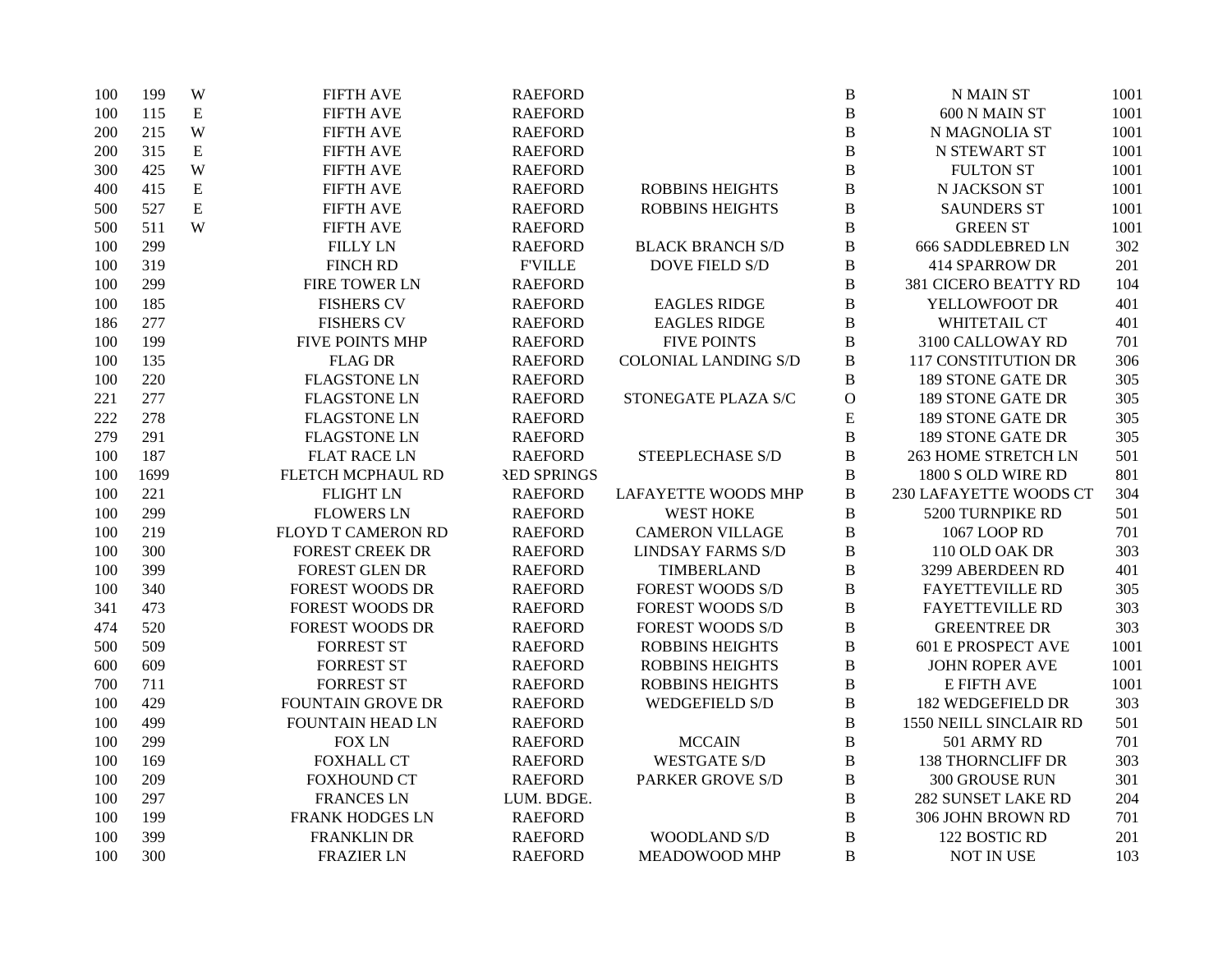| 100  | 581  | <b>FREEDOM RD</b>   | <b>RAEFORD</b>     |                            | $\, {\bf B}$   | 1270 OLD MAXTON RD            | 402  |
|------|------|---------------------|--------------------|----------------------------|----------------|-------------------------------|------|
| 100  | 396  | FULFORD MCMILLAN RD | <b>RAEFORD</b>     |                            | ${\bf E}$      | 3901 ABERDEEN RD              | 501  |
| 101  | 397  | FULFORD MCMILLAN RD | <b>RAEFORD</b>     |                            | $\mathcal{O}$  | 3901 ABERDEEN RD              | 501  |
| 398  | 690  | FULFORD MCMILLAN RD | <b>RAEFORD</b>     |                            | ${\bf E}$      | <b>ROYS RIDGE</b>             | 501  |
| 399  | 691  | FULFORD MCMILLAN RD | <b>RAEFORD</b>     |                            | $\mathcal O$   | <b>ROYS RIDGE</b>             | 501  |
| 692  | 1048 | FULFORD MCMILLAN RD | <b>RAEFORD</b>     |                            | ${\bf E}$      | <b>LINDAS LN</b>              | 501  |
| 693  | 1049 | FULFORD MCMILLAN RD | <b>RAEFORD</b>     |                            | $\mathbf{O}$   | <b>LINDAS LN</b>              | 501  |
| 1050 | 1298 | FULFORD MCMILLAN RD | <b>RAEFORD</b>     |                            | ${\bf E}$      | <b>CROOKED PINE LN</b>        | 501  |
| 1051 | 1299 | FULFORD MCMILLAN RD | <b>RAEFORD</b>     |                            | $\mathbf O$    | <b>CROOKED PINE LN</b>        | 501  |
| 1300 | 2098 | FULFORD MCMILLAN RD | <b>RAEFORD</b>     |                            | ${\bf E}$      | <b>CAROLINA HORSE FARM LN</b> | 501  |
| 1301 | 2099 | FULFORD MCMILLAN RD | <b>RAEFORD</b>     |                            | $\mathcal O$   | <b>CAROLINA HORSE FARM LN</b> | 501  |
| 2100 | 2898 | FULFORD MCMILLAN RD | <b>RAEFORD</b>     |                            | ${\bf E}$      | <b>GORDON RD</b>              | 501  |
| 2101 | 2899 | FULFORD MCMILLAN RD | <b>RAEFORD</b>     |                            | $\mathbf{O}$   | <b>GORDON RD</b>              | 501  |
| 2900 | 3998 | FULFORD MCMILLAN RD | <b>RAEFORD</b>     | <b>WEST HOKE</b>           | ${\bf E}$      | <b>6399 TURNPIKE RD</b>       | 502  |
| 2901 | 3999 | FULFORD MCMILLAN RD | <b>RAEFORD</b>     | <b>WEST HOKE</b>           | $\mathbf{O}$   | 6399 TURNPIKE RD              | 502  |
| 4000 | 4008 | FULFORD MCMILLAN RD | <b>RAEFORD</b>     | <b>WEST HOKE</b>           | ${\bf E}$      | HIDDEN CREEK LN               | 502  |
| 4001 | 4009 | FULFORD MCMILLAN RD | <b>RAEFORD</b>     | <b>WEST HOKE</b>           | $\mathcal O$   | HIDDEN CREEK LN               | 502  |
| 4010 | 4198 | FULFORD MCMILLAN RD | <b>RAEFORD</b>     | <b>WEST HOKE</b>           | ${\bf E}$      | L MCLAUGHLIN RD               | 502  |
| 4011 | 4199 | FULFORD MCMILLAN RD | <b>RAEFORD</b>     | <b>WEST HOKE</b>           | $\mathbf{O}$   | L MCLAUGHLIN RD               | 502  |
| 4200 | 4900 | FULFORD MCMILLAN RD | <b>RAEFORD</b>     | <b>WEST HOKE</b>           | ${\bf E}$      | <b>NORTON RD</b>              | 502  |
| 4201 | 4901 | FULFORD MCMILLAN RD | <b>RAEFORD</b>     |                            | $\mathbf{O}$   | <b>NORTON RD</b>              | 503  |
| 100  | 157  | <b>FULLCREST CT</b> | <b>RAEFORD</b>     | <b>TURNBERRY S/D</b>       | $\, {\bf B}$   | <b>BRIDGEHAVEN DR</b>         | 102  |
| 1200 | 1314 | <b>FULLER ST</b>    | <b>RAEFORD</b>     | <b>JONES HILL</b>          | ${\bf E}$      | <b>300 CUMBERLAND AVE</b>     | 401  |
| 1201 | 1315 | <b>FULLER ST</b>    | <b>RAEFORD</b>     | <b>JONES HILL</b>          | $\mathcal{O}$  | 300 CUMBERLAND AVE            | 1001 |
| 100  | 121  | <b>FULTON ST</b>    | <b>RAEFORD</b>     |                            | $\, {\bf B}$   | W CENTRAL AVE                 | 1001 |
| 200  | 217  | <b>FULTON ST</b>    | <b>RAEFORD</b>     |                            | $\, {\bf B}$   | <b>W ELWOOD AVE</b>           | 1001 |
| 300  | 321  | <b>FULTON ST</b>    | <b>RAEFORD</b>     |                            | $\, {\bf B}$   | W EDINBOROUGH AVE             | 1001 |
| 400  | 419  | <b>FULTON ST</b>    | <b>RAEFORD</b>     |                            | $\, {\bf B}$   | <b>W DONALDSON AVE</b>        | 1001 |
| 500  | 517  | <b>FULTON ST</b>    | <b>RAEFORD</b>     |                            | $\, {\bf B}$   | <b>W PROSPECT AVE</b>         | 1001 |
| 600  | 619  | <b>FULTON ST</b>    | <b>RAEFORD</b>     |                            | $\, {\bf B}$   | W FIFTH AVE                   | 1001 |
| 700  | 717  | <b>FULTON ST</b>    | <b>RAEFORD</b>     |                            | $\, {\bf B}$   | W SIXTH AVE                   | 1001 |
| 800  | 817  | <b>FULTON ST</b>    | <b>RAEFORD</b>     |                            | $\, {\bf B}$   | <b>W SEVENTH AVE</b>          | 1001 |
| 900  | 1209 | <b>FULTON ST</b>    | <b>RAEFORD</b>     |                            | $\, {\bf B}$   | <b>W EIGHTH AVE</b>           | 1001 |
| 1300 | 1317 | <b>FULTON ST</b>    | <b>RAEFORD</b>     |                            | $\, {\bf B}$   | <b>MEADOW LN</b>              | 1001 |
| 100  | 197  | <b>FURLONG LN</b>   | <b>RAEFORD</b>     | <b>STEEPLECHASE S/D</b>    | $\, {\bf B}$   | 742 BOOTH POND RD             | 501  |
| 100  | 299  | <b>FURMAGE AVE</b>  | <b>RAEFORD</b>     | <b>MONTROSE</b>            | $\, {\bf B}$   | 390 MONTROSE RD               | 701  |
| 100  | 599  | <b>G CLARK RD</b>   | <b>RED SPRINGS</b> |                            | $\, {\bf B}$   | 2437 EDINBURGH RD             | 1201 |
| 100  | 499  | <b>GABLE DR</b>     | <b>RAEFORD</b>     | <b>RAEFORD VILLAGE S/D</b> | $\, {\bf B}$   | 337 ABERDEEN RD               | 1001 |
| 100  | 399  | <b>GAINEY RD</b>    | <b>RAEFORD</b>     |                            | B              | 7700 LAURINBURG RD            | 503  |
| 400  | 479  | <b>GAINEY RD</b>    | <b>RAEFORD</b>     |                            | $\, {\bf B}$   | <b>KAYLEE LN</b>              | 503  |
| 480  | 689  | <b>GAINEY RD</b>    | <b>RAEFORD</b>     |                            | $\overline{B}$ | <b>STUBBS RD</b>              | 503  |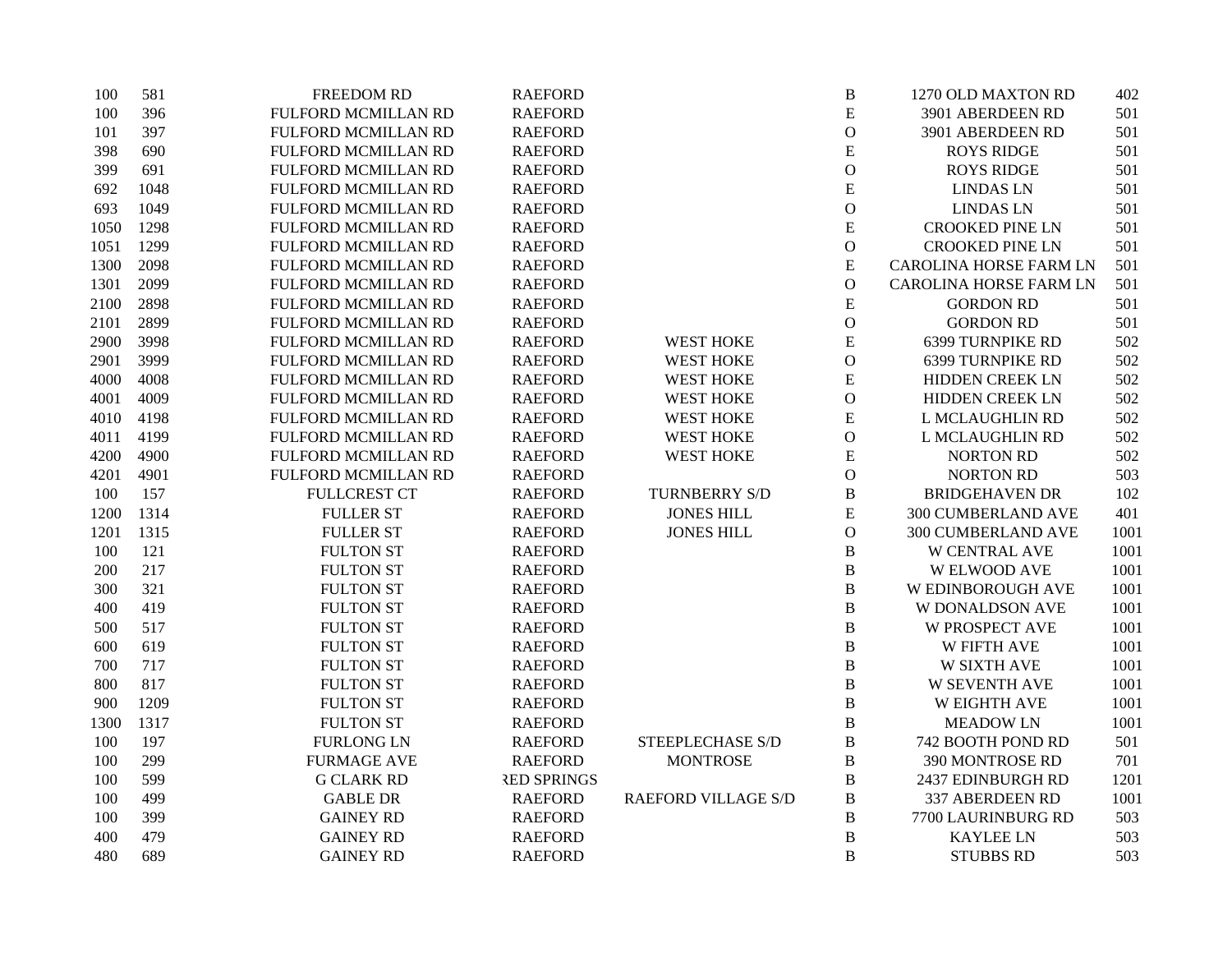| 690  | 1141 | <b>GAINEY RD</b>         | <b>RAEFORD</b> |                          | $\, {\bf B}$  | HECTOR MCNEILL RD           | 503 |
|------|------|--------------------------|----------------|--------------------------|---------------|-----------------------------|-----|
| 1142 | 1209 | <b>GAINEY RD</b>         | <b>RAEFORD</b> |                          | $\, {\bf B}$  | <b>TYEHIMBALN</b>           | 503 |
| 1210 | 1295 | <b>GAINEY RD</b>         | <b>RAEFORD</b> |                          | $\, {\bf B}$  | <b>TODD LN</b>              | 503 |
| 1296 | 1399 | <b>GAINEY RD</b>         | <b>RAEFORD</b> |                          | $\, {\bf B}$  | <b>INDIAN LN</b>            | 503 |
| 1400 | 1429 | <b>GAINEY RD</b>         | <b>RAEFORD</b> |                          | $\, {\bf B}$  | <b>EARLY LN</b>             | 503 |
| 1430 | 1695 | <b>GAINEY RD</b>         | <b>RAEFORD</b> |                          | $\, {\bf B}$  | THREE GUYS RD               | 503 |
| 1696 | 1861 | <b>GAINEY RD</b>         | <b>RAEFORD</b> |                          | $\, {\bf B}$  | <b>SHORT ST</b>             | 503 |
| 1862 | 2073 | <b>GAINEY RD</b>         | <b>RAEFORD</b> |                          | $\, {\bf B}$  | <b>DIXIE TRL</b>            | 503 |
| 2074 | 2289 | <b>GAINEY RD</b>         | <b>RAEFORD</b> |                          | $\, {\bf B}$  | <b>DIXIE TRL</b>            | 503 |
| 2290 | 2798 | <b>GAINEY RD</b>         | <b>RAEFORD</b> |                          | ${\bf E}$     | FULFORD MCMILLAN RD         | 502 |
| 2291 | 2799 | <b>GAINEY RD</b>         | <b>RAEFORD</b> |                          | $\mathcal O$  | FULFORD MCMILLAN RD         | 503 |
| 2800 | 3018 | <b>GAINEY RD</b>         | <b>RAEFORD</b> |                          | ${\bf E}$     | <b>PLATT RD</b>             | 502 |
| 2801 | 3019 | <b>GAINEY RD</b>         | <b>RAEFORD</b> |                          | $\mathcal{O}$ | <b>PLATT RD</b>             | 503 |
| 3020 | 4399 | <b>GAINEY RD</b>         | <b>RAEFORD</b> |                          | $\, {\bf B}$  | D CUNNINGHAM LN             | 502 |
| 100  | 159  | <b>GAIT CT</b>           | <b>RAEFORD</b> | <b>ENGLISH FARMS S/D</b> | $\, {\bf B}$  | 356 BELMONT DR              | 103 |
| 100  | 413  | <b>GALATIA CHURCH RD</b> | <b>RAEFORD</b> |                          | $\, {\bf B}$  | 5365 ROCKFISH RD            | 202 |
| 414  | 491  | <b>GALATIA CHURCH RD</b> | <b>RAEFORD</b> |                          | $\, {\bf B}$  | <b>HIDALGO DR</b>           | 202 |
| 492  | 633  | <b>GALATIA CHURCH RD</b> | <b>RAEFORD</b> |                          | $\, {\bf B}$  | <b>LOUISIANA DR</b>         | 202 |
| 634  | 725  | <b>GALATIA CHURCH RD</b> | <b>RAEFORD</b> |                          | $\, {\bf B}$  | <b>REMINGTON DR</b>         | 202 |
| 726  | 1201 | <b>GALATIA CHURCH RD</b> | <b>RAEFORD</b> |                          | $\, {\bf B}$  | <b>LIVINGSTON DR</b>        | 202 |
| 1202 | 1753 | <b>GALATIA CHURCH RD</b> | <b>RAEFORD</b> |                          | $\, {\bf B}$  | WILL MONROE RD              | 202 |
| 1754 | 2051 | <b>GALATIA CHURCH RD</b> | <b>RAEFORD</b> |                          | $\, {\bf B}$  | <b>SAGE CREEK DR</b>        | 202 |
| 2052 | 2421 | <b>GALATIA CHURCH RD</b> | <b>RAEFORD</b> |                          | $\, {\bf B}$  | <b>LINDSAY RD</b>           | 202 |
| 2422 | 2671 | <b>GALATIA CHURCH RD</b> | <b>RAEFORD</b> |                          | $\, {\bf B}$  | <b>RIDGE MANOR DR</b>       | 202 |
| 2672 | 2698 | <b>GALATIA CHURCH RD</b> | <b>RAEFORD</b> |                          | $\, {\bf B}$  | DELLWOOD CT                 | 202 |
| 100  | 171  | <b>GALLOP CT</b>         | <b>RAEFORD</b> | <b>ENGLISH FARMS S/D</b> | $\, {\bf B}$  | 272 BELMONT DR              | 103 |
| 100  | 231  | <b>GALT DR</b>           | LUM. BDGE.     |                          | $\, {\bf B}$  | <b>ST PAULS RD</b>          | 603 |
| 100  | 313  | <b>GANTON DR</b>         | <b>RAEFORD</b> | <b>TURNBERRY S/D</b>     | $\, {\bf B}$  | <b>EXETER DR</b>            | 102 |
| 314  | 371  | <b>GANTON DR</b>         | <b>RAEFORD</b> | <b>TURNBERRY S/D</b>     | $\, {\bf B}$  | <b>EXETER DR</b>            | 102 |
| 372  | 429  | <b>GANTON DR</b>         | <b>RAEFORD</b> | <b>TURNBERRY S/D</b>     | $\, {\bf B}$  | <b>WENTWORTH DR</b>         | 102 |
| 100  | 149  | <b>GARDENIA ST</b>       | <b>RAEFORD</b> | <b>SHAWTOWN</b>          | $\, {\bf B}$  | 200 ROSE ST                 | 104 |
| 100  | 121  | <b>GARFIELD DR</b>       | <b>RAEFORD</b> | <b>LIBERTY POINT S/D</b> | $\, {\bf B}$  | 201 TRUMAN DR               | 302 |
| 100  | 399  | <b>GARY TRL</b>          | <b>RAEFORD</b> |                          | B             | 1290 WAYSIDE RD             | 303 |
| 100  | 399  | <b>GATES LN</b>          | <b>RAEFORD</b> |                          | $\, {\bf B}$  | <b>255 WALTER GIBSON RD</b> | 502 |
| 100  | 799  | <b>GATLIN FARM RD</b>    | <b>RAEFORD</b> | <b>CLAY HILL</b>         | $\, {\bf B}$  | 2421 DOC BROWN RD           | 902 |
| 100  | 351  | <b>GATSBY DR</b>         | <b>RAEFORD</b> | POTTERS RIDGE S/D        | $\, {\bf B}$  | 172 BECKMAN PL              | 302 |
| 100  | 219  | <b>GEBHARDT LN</b>       | <b>RAEFORD</b> | <b>HUNTERS RUN</b>       | $\, {\bf B}$  | 356 HUNTERS RUN             | 501 |
| 220  | 225  | <b>GEBHARDT LN</b>       | <b>RAEFORD</b> | <b>HUNTERS RUN</b>       | $\, {\bf B}$  | 356 HUNTERS RUN             | 505 |
| 100  | 283  | <b>GEORGE BAKER LN</b>   | <b>RAEFORD</b> |                          | $\, {\bf B}$  | 1269 MOCKINGBIRD HILL RD    | 401 |
| 100  | 345  | <b>GEORGIA DR</b>        | <b>RAEFORD</b> | <b>JAMES FARM S/D</b>    | $\, {\bf B}$  | <b>CREEK VALLEY RD</b>      | 201 |
| 100  | 279  | <b>GERTIE CT</b>         | <b>RAEFORD</b> | MITCHELLS LANDING S/D    | B             | 221 MARIA DR                | 201 |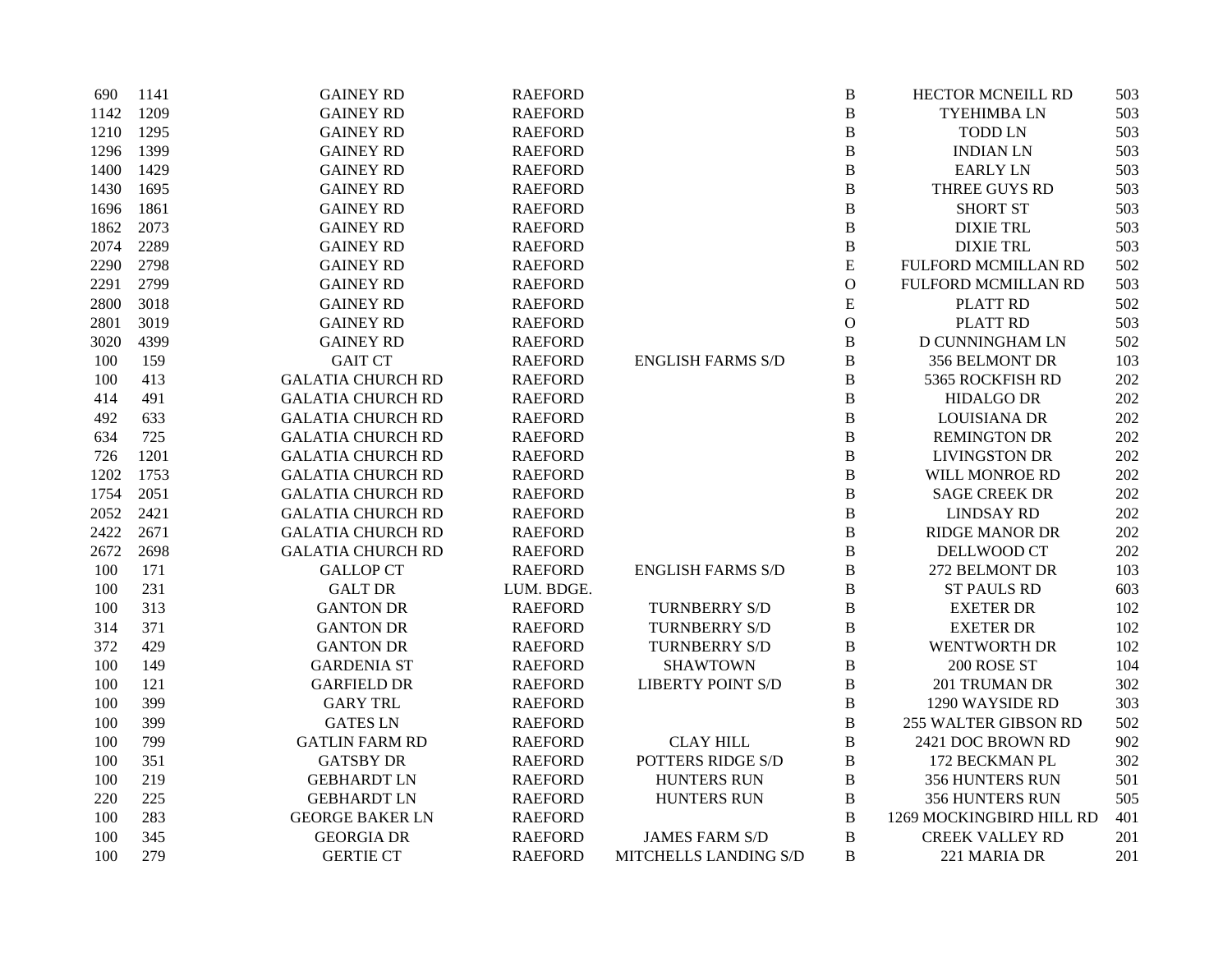| 100  | 480  | <b>GIBSON DR</b>      | <b>RAEFORD</b>     | PINE VALLEY S/D               | $\, {\bf B}$  | 145 EMMA LN              | 302 |
|------|------|-----------------------|--------------------|-------------------------------|---------------|--------------------------|-----|
| 100  | 299  | <b>GILLESPIE LN</b>   | <b>RAEFORD</b>     | <b>CLAY HILL</b>              | $\, {\bf B}$  | 190 PURCELL DR           | 101 |
| 100  | 239  | <b>GILLIS HILL RD</b> | <b>FVILLE</b>      | <b>ROCKFISH</b>               | $\bf{B}$      | 2965 LINDSAY RD          | 201 |
| 240  | 481  | <b>GILLIS HILL RD</b> | <b>F'VILLE</b>     | <b>ROCKFISH</b>               | $\, {\bf B}$  | <b>STEEPLE RUN DR</b>    | 201 |
| 482  | 599  | <b>GILLIS HILL RD</b> | <b>FVILLE</b>      | <b>ROCKFISH</b>               | $\bf{B}$      | <b>NORMAN LN</b>         | 201 |
| 100  | 399  | <b>GLADHILL ACRES</b> | <b>RAEFORD</b>     |                               | $\bf{B}$      | 5665 ABERDEEN RD         | 501 |
| 100  | 289  | <b>GLADSTONE ST</b>   | <b>RAEFORD</b>     | <b>BEDFORD S/D</b>            | $\bf{B}$      | <b>BEDFORD RD</b>        | 305 |
| 600  | 699  | <b>GLASGOW CT</b>     | <b>RAEFORD</b>     | MCDOUGALD DOWNS S/D           | $\, {\bf B}$  | 503 INVERARY DR          | 306 |
| 1800 | 1999 | <b>GLENBURNEY CT</b>  | <b>RAEFORD</b>     | MCDOUGALD DOWNS S/D           | $\, {\bf B}$  | 611 MCDOUGALD DR         | 306 |
| 100  | 299  | <b>GLENLEA DR</b>     | <b>RAEFORD</b>     | <b>K-MUIR MHP</b>             | $\, {\bf B}$  | <b>150 CHADWICK DR</b>   | 103 |
| 100  | 177  | <b>GLENN BROOK LN</b> | <b>RAEFORD</b>     | <b>GLENN BROOK APARTMENTS</b> | $\, {\bf B}$  | 3412 ROCKFISH RD         | 302 |
| 100  | 1489 | <b>GOLD HILL RD</b>   | <b>SHANNON</b>     |                               | $\, {\bf B}$  | 2182 ST PAULS RD         | 605 |
| 1490 | 2659 | <b>GOLD HILL RD</b>   | <b>SHANNON</b>     |                               | $\, {\bf B}$  | <b>SHANKLE RD</b>        | 605 |
| 2660 | 3099 | <b>GOLD HILL RD</b>   | <b>SHANNON</b>     |                               | B             | <b>LEACH RD</b>          | 605 |
| 100  | 815  | <b>GOLDEN RD</b>      | <b>RAEFORD</b>     | <b>ARABIA</b>                 | $\, {\bf B}$  | 5102 ARABIA RD           | 602 |
| 100  | 334  | <b>GOLF COURSE RD</b> | <b>RAEFORD</b>     | <b>ARABIA</b>                 | ${\bf E}$     | 5353 N OLD WIRE RD       | 602 |
| 101  | 335  | <b>GOLF COURSE RD</b> | <b>RAEFORD</b>     | <b>ARABIA</b>                 | $\mathbf O$   | 5353 N OLD WIRE RD       | 601 |
| 336  | 1664 | <b>GOLF COURSE RD</b> | <b>RAEFORD</b>     | <b>ARABIA</b>                 | ${\bf E}$     | MILDOUSON SCHOOL RD      | 602 |
| 337  | 1665 | <b>GOLF COURSE RD</b> | <b>RAEFORD</b>     | <b>ARABIA</b>                 | $\mathcal{O}$ | MILDOUSON SCHOOL RD      | 601 |
| 1666 | 1704 | <b>GOLF COURSE RD</b> | <b>RAEFORD</b>     | <b>ARABIA</b>                 | E             | <b>ARABIA RD</b>         | 602 |
| 1667 | 1705 | <b>GOLF COURSE RD</b> | <b>RAEFORD</b>     | <b>ARABIA</b>                 | $\mathbf O$   | <b>ARABIA RD</b>         | 602 |
| 1706 | 2340 | <b>GOLF COURSE RD</b> | <b>RAEFORD</b>     | <b>ARABIA</b>                 | ${\bf E}$     | <b>HENDRIX RD</b>        | 602 |
| 1707 | 2341 | <b>GOLF COURSE RD</b> | <b>RAEFORD</b>     | <b>ARABIA</b>                 | $\mathcal{O}$ | <b>HENDRIX RD</b>        | 602 |
| 2342 | 2356 | <b>GOLF COURSE RD</b> | <b>RAEFORD</b>     | <b>ARABIA</b>                 | ${\bf E}$     | <b>FAIRWAY LN</b>        | 602 |
| 2343 | 2357 | <b>GOLF COURSE RD</b> | <b>RAEFORD</b>     | <b>ARABIA</b>                 | $\mathcal O$  | <b>FAIRWAY LN</b>        | 602 |
| 2358 | 2982 | <b>GOLF COURSE RD</b> | <b>RAEFORD</b>     | <b>ARABIA</b>                 | ${\bf E}$     | WEDGEWOOD DR             | 602 |
| 2359 | 2983 | <b>GOLF COURSE RD</b> | <b>RAEFORD</b>     | <b>ARABIA</b>                 | $\mathbf O$   | WEDGEWOOD DR             | 602 |
| 2984 | 3018 | <b>GOLF COURSE RD</b> | <b>RAEFORD</b>     | <b>ARABIA</b>                 | ${\bf E}$     | <b>ELLIS RD</b>          | 602 |
| 2985 | 3019 | <b>GOLF COURSE RD</b> | <b>RAEFORD</b>     | <b>ARABIA</b>                 | $\mathcal{O}$ | <b>ELLIS RD</b>          | 602 |
| 3020 | 3100 | <b>GOLF COURSE RD</b> | <b>RAEFORD</b>     |                               | $\, {\bf B}$  | <b>ELLIS RD</b>          | 203 |
| 100  | 199  | <b>GOODMAN DR</b>     | <b>RAEFORD</b>     | <b>HILLCREST</b>              | $\, {\bf B}$  | 2733 HWY 401 BUSINESS    | 103 |
| 100  | 339  | <b>GOOSE POND RD</b>  | <b>RED SPRING!</b> | <b>ANTIOCH</b>                | B             | 6780 RED SPRINGS RD      | 802 |
| 340  | 1299 | <b>GOOSE POND RD</b>  | <b>RED SPRINGS</b> | <b>ANTIOCH</b>                | $\, {\bf B}$  | <b>GRANNY LN</b>         | 802 |
| 1300 | 1401 | <b>GOOSE POND RD</b>  | <b>RED SPRINGS</b> | <b>ANTIOCH</b>                | $\, {\bf B}$  | 799 HODGIN RD            | 802 |
| 1402 | 2199 | <b>GOOSE POND RD</b>  | <b>RED SPRING!</b> | <b>ANTIOCH</b>                | $\, {\bf B}$  | 1699 DIAL RD             | 802 |
| 2200 | 2639 | <b>GOOSE POND RD</b>  | <b>RED SPRINGS</b> | <b>ANTIOCH</b>                | $\, {\bf B}$  | 999 COVINGTON RD         | 802 |
| 100  | 999  | <b>GORDON RD</b>      | <b>RAEFORD</b>     |                               | $\, {\bf B}$  | 2100 FULFORD MCMILLAN RD | 501 |
| 100  | 499  | <b>GORE RD</b>        | <b>SHANNON</b>     |                               | $\, {\bf B}$  | 1010 SHANKLE RD          | 605 |
| 100  | 1098 | <b>GRAHAM RD</b>      | <b>RAEFORD</b>     | <b>BOWMORE</b>                | E             | 4920 LAURINBURG RD       | 503 |
| 101  | 1099 | GRAHAM RD             | <b>RAEFORD</b>     | <b>BOWMORE</b>                | $\mathcal{O}$ | 4920 LAURINBURG RD       | 502 |
| 100  | 251  | <b>GRANGER RD</b>     | <b>RAEFORD</b>     | POTTERS RIDGE S/D             | B             | 143 WOOD VALLEY LN       | 302 |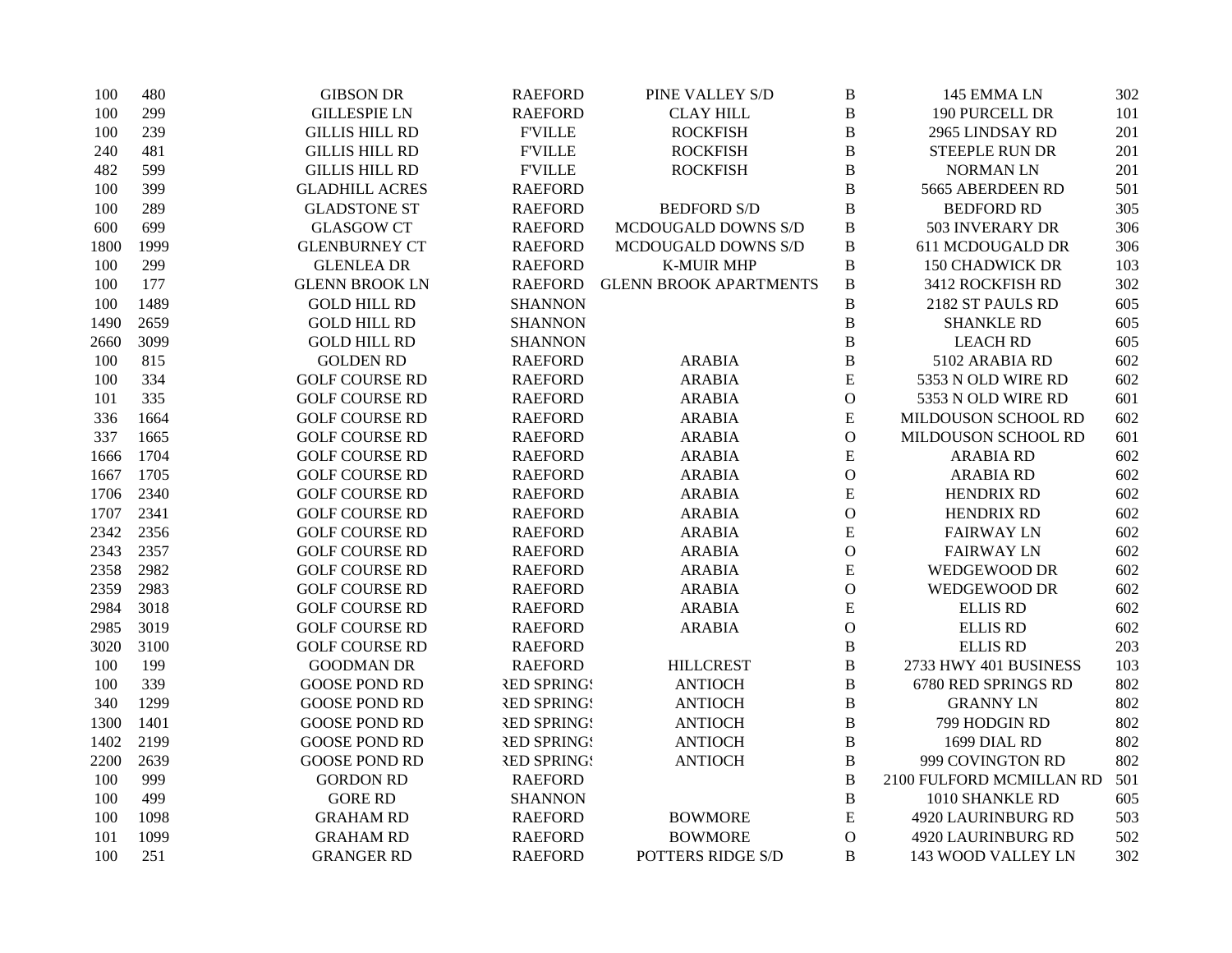| 100  | 199  | <b>GRANNY LN</b>        | <b>RED SPRINGS</b> | <b>ANTIOCH</b>            | $\, {\bf B}$  | 340 GOOSE POND RD          | 802  |
|------|------|-------------------------|--------------------|---------------------------|---------------|----------------------------|------|
| 100  | 209  | <b>GRANTHAM DR</b>      | <b>RAEFORD</b>     | TURNBERRY S/D             | $\, {\bf B}$  | <b>BRIDGEHAVEN DR</b>      | 102  |
| 210  | 259  | <b>GRANTHAM DR</b>      | <b>RAEFORD</b>     | TURNBERRY S/D             | B             | <b>HUNTLEY CT</b>          | 102  |
| 100  | 115  | <b>GRAPEVINE CIR</b>    | <b>RAEFORD</b>     | <b>LINDSAY FARMS S/D</b>  | $\, {\bf B}$  | <b>112 FOREST CREEK DR</b> | 303  |
| 100  | 199  | <b>GRAY COTTAGE LN</b>  | <b>ABERDEEN</b>    |                           | $\bf{B}$      | 14700 HWY 15/501           | 702  |
| 100  | 199  | <b>GRAY RUN LN</b>      | <b>ABERDEEN</b>    |                           | $\, {\bf B}$  | 14900 HWY 15/501           | 702  |
| 100  | 175  | <b>GREAT LN</b>         | <b>RAEFORD</b>     | <b>BEDFORD S/D</b>        | $\bf{B}$      | <b>BEDFORD DR</b>          | 305  |
| 400  | 899  | <b>GREEN ST</b>         | <b>RAEFORD</b>     |                           | $\bf{B}$      | 500 W DONALDSON AVE        | 1001 |
| 100  | 225  | <b>GREENBRIER LN</b>    | <b>RED SPRINGS</b> | <b>GREENBRIER ESTATES</b> | B             | 2429 S DUFFIE RD           | 802  |
| 100  | 450  | <b>GREENTREE DR</b>     | <b>RAEFORD</b>     | <b>FOREST WOODS S/D</b>   | B             | 473 FOREST WOODS DR        | 303  |
| 100  | 299  | <b>GREGORIOS LN</b>     | <b>RAEFORD</b>     |                           | $\, {\bf B}$  | 342 BOWERS RD              | 505  |
| 100  | 383  | <b>GRENADA RD</b>       | <b>F'VILLE</b>     | <b>MAPLE HILL S/D</b>     | $\, {\bf B}$  | 199 FALLING TREE RD        | 201  |
| 100  | 179  | <b>GRICE FARM RD</b>    | LUM. BDGE.         | <b>RIVER BLUFF S/D</b>    | $\, {\bf B}$  | 179 BROOK RUN              | 204  |
| 100  | 253  | <b>GRIDLEY LN</b>       | <b>RAEFORD</b>     | <b>BEDFORD S/D</b>        | $\, {\bf B}$  | <b>BEDFORD DR</b>          | 305  |
| 100  | 299  | <b>GRIER DR</b>         | <b>RAEFORD</b>     | <b>CLAY HILL</b>          | $\, {\bf B}$  | 476 DOC BROWN RD           | 901  |
| 100  | 499  | <b>GROUSE RUN</b>       | <b>RAEFORD</b>     | <b>PARKER GROVE S/D</b>   | $\, {\bf B}$  | 136 HURDLE LN              | 301  |
| 100  | 401  | <b>GULLEY BRANCH RD</b> | <b>RAEFORD</b>     |                           | $\, {\bf B}$  | 332 BRIAR HILL RD          | 201  |
| 100  | 141  | <b>GUMTREE DR</b>       | <b>RAEFORD</b>     | <b>WEDGEFIELD S/D</b>     | $\, {\bf B}$  | 234 PEACEFORD AVE          | 303  |
| 100  | 355  | <b>GURNEY LN</b>        | <b>RAEFORD</b>     |                           | $\, {\bf B}$  | <b>635 MALLERNEE LN</b>    | 201  |
| 100  | 399  | <b>HACKNEY LN</b>       | <b>RAEFORD</b>     | <b>BLACK BRANCH S/D</b>   | $\, {\bf B}$  | 895 SADDLEBRED LN          | 302  |
| 100  | 750  | <b>HAIRE RD</b>         | <b>RAEFORD</b>     |                           | ${\bf E}$     | 840 SCOTT CURRIE RD        | 104  |
| 101  | 455  | <b>HAIRE RD</b>         | <b>RAEFORD</b>     |                           | $\mathbf O$   | 840 SCOTT CURRIE RD        | 605  |
| 457  | 751  | <b>HAIRE RD</b>         | <b>RAEFORD</b>     |                           | $\mathcal{O}$ | 840 SCOTT CURRIE RD        | 104  |
| 752  | 799  | <b>HAIRE RD</b>         | <b>RAEFORD</b>     |                           | $\, {\bf B}$  | PINE TREE LN               | 104  |
| 800  | 917  | <b>HAIRE RD</b>         | <b>SHANNON</b>     |                           | $\, {\bf B}$  | PINE TREE LN               | 104  |
| 918  | 1068 | <b>HAIRE RD</b>         | <b>SHANNON</b>     |                           | ${\bf E}$     | <b>SHANKLE RD</b>          | 104  |
| 919  | 1025 | <b>HAIRE RD</b>         | <b>SHANNON</b>     |                           | $\mathbf{O}$  | <b>SHANKLE RD</b>          | 605  |
| 1027 | 1069 | <b>HAIRE RD</b>         | <b>SHANNON</b>     |                           | $\mathbf{O}$  | <b>SHANKLE RD</b>          | 104  |
| 1070 | 1228 | <b>HAIRE RD</b>         | <b>SHANNON</b>     |                           | $\, {\bf B}$  | <b>CICERO BEATTY RD</b>    | 104  |
| 1229 | 1745 | <b>HAIRE RD</b>         | <b>SHANNON</b>     |                           | $\mathbf 0$   | <b>CICERO BEATTY RD</b>    | 605  |
| 1230 | 1744 | <b>HAIRE RD</b>         | <b>SHANNON</b>     |                           | ${\bf E}$     | <b>CICERO BEATTY RD</b>    | 801  |
| 1746 | 2160 | <b>HAIRE RD</b>         | <b>SHANNON</b>     |                           | ${\bf E}$     | <b>NEW LN</b>              | 801  |
| 1747 | 2159 | <b>HAIRE RD</b>         | <b>SHANNON</b>     |                           | $\mathcal{O}$ | <b>NEW LN</b>              | 605  |
| 2161 | 2199 | <b>HAIRE RD</b>         | <b>SHANNON</b>     |                           | $\bf{B}$      | <b>NEW LN</b>              | 605  |
| 2200 | 2450 | <b>HAIRE RD</b>         | <b>SHANNON</b>     |                           | $\bf{B}$      | 799 CONOLY RD              | 605  |
| 2451 | 2599 | <b>HAIRE RD</b>         | <b>SHANNON</b>     |                           | $\mathcal{O}$ | 799 CONOLY RD              | 605  |
| 2452 | 2598 | <b>HAIRE RD</b>         | <b>SHANNON</b>     |                           | ${\bf E}$     | 799 CONOLY RD              | 801  |
| 2600 | 2799 | <b>HAIRE RD</b>         | <b>SHANNON</b>     |                           | $\, {\bf B}$  | 799 CONOLY RD              | 801  |
| 100  | 1619 | <b>HALL RD</b>          | <b>SHANNON</b>     | <b>DUNDARRACH</b>         | $\bf{B}$      | 5596 ST PAULS RD           | 604  |
| 1620 | 1999 | <b>HALL RD</b>          | <b>SHANNON</b>     |                           | $\bf{B}$      | 1299 MCKENZIE RD           | 604  |
| 2000 | 2799 | <b>HALL RD</b>          | <b>SHANNON</b>     |                           | B             | 3499 MCPHAUL RD            | 604  |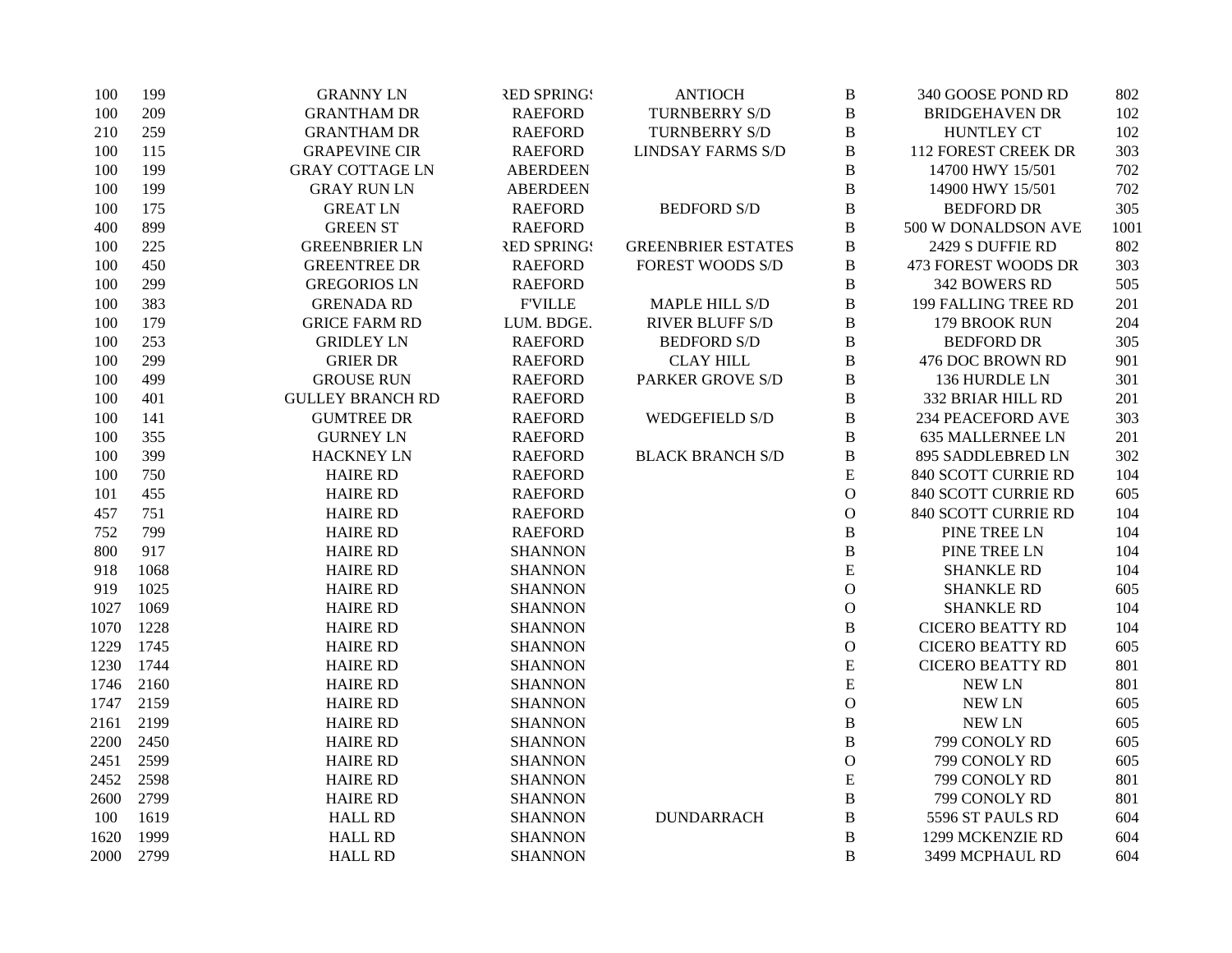| 100 | 321  | <b>HAMILTON DR</b>      | <b>RAEFORD</b>     |                             | $\, {\bf B}$  | 300 JEWEL DR                | 401  |
|-----|------|-------------------------|--------------------|-----------------------------|---------------|-----------------------------|------|
| 100 | 199  | <b>HAMPSHIRE CT</b>     | <b>RAEFORD</b>     | <b>MAYFIELD S/D</b>         | $\, {\bf B}$  | <b>200 MECKLENBURG DR</b>   | 101  |
| 100 | 461  | <b>HAMPTON DR</b>       | <b>RAEFORD</b>     | <b>NORTHAMPTON S/D</b>      | $\, {\bf B}$  | 3230 PITTMAN GROVE CH. RD   | 304  |
| 100 | 199  | <b>HANDON LEAK RD</b>   | <b>RAEFORD</b>     | <b>CLAY HILL</b>            | $\, {\bf B}$  | 3080 DOC BROWN RD           | 902  |
| 100 | 199  | <b>HANGER LN</b>        | <b>RAEFORD</b>     | RAEFORD AIRPORT             | $\, {\bf B}$  | 1990 DOC BROWN RD           | 902  |
| 100 | 299  | <b>HANNAH DR</b>        | <b>RAEFORD</b>     | <b>QUEENMORE</b>            | $\, {\bf B}$  | 326 WILSON'S HILL RD        | 401  |
| 100 | 227  | <b>HARCOURT PL</b>      | <b>RAEFORD</b>     | <b>BRIDGEPORT S/D</b>       | $\, {\bf B}$  | 326 HOGART ST               | 303  |
| 100 | 191  | <b>HARLON CT</b>        | <b>RAEFORD</b>     | <b>WESTGATE S/D</b>         | $\bf{B}$      | 330 THORNCLIFF DR           | 303  |
| 100 | 133  | <b>HARRIS AVE</b>       | <b>RAEFORD</b>     |                             | $\, {\bf B}$  | <b>S MAIN ST</b>            | 1001 |
| 200 | 228  | <b>HARRIS AVE</b>       | <b>RAEFORD</b>     |                             | E             | <b>S MAGNOLIA ST</b>        | 1001 |
| 201 | 229  | <b>HARRIS AVE</b>       | <b>RAEFORD</b>     |                             | $\mathcal{O}$ | <b>S MAGNOLIA ST</b>        | 1001 |
| 300 | 322  | <b>HARRIS AVE</b>       | <b>RAEFORD</b>     |                             | E             | <b>WOOLEY ST</b>            | 1001 |
| 301 | 323  | <b>HARRIS AVE</b>       | <b>RAEFORD</b>     |                             | $\mathbf{O}$  | <b>WOOLEY ST</b>            | 1001 |
| 400 | 498  | <b>HARRIS AVE</b>       | <b>RAEFORD</b>     |                             | E             | <b>S BETHEL RD</b>          | 1001 |
| 401 | 499  | <b>HARRIS AVE</b>       | <b>RAEFORD</b>     |                             | $\mathcal{O}$ | <b>S BETHEL RD</b>          | 1001 |
| 500 | 530  | <b>HARRIS AVE</b>       | <b>RAEFORD</b>     |                             | E             | <b>ROBERTS ST</b>           | 1001 |
| 501 | 529  | <b>HARRIS AVE</b>       | <b>RAEFORD</b>     |                             | $\mathbf{O}$  | <b>ROBERTS ST</b>           | 1001 |
| 600 | 700  | <b>HARRIS AVE</b>       | <b>RAEFORD</b>     |                             | E             | N DICKSON ST                | 1001 |
| 601 | 699  | <b>HARRIS AVE</b>       | <b>RAEFORD</b>     |                             | $\mathbf{O}$  | <b>S DICKSON ST</b>         | 1001 |
| 701 | 715  | <b>HARRIS AVE</b>       | <b>RAEFORD</b>     |                             | $\mathbf{O}$  | N WRIGHT ST                 | 1001 |
| 702 | 716  | <b>HARRIS AVE</b>       | <b>RAEFORD</b>     |                             | E             | N WRIGHT ST                 | 1001 |
| 717 | 805  | <b>HARRIS AVE</b>       | <b>RAEFORD</b>     |                             | $\mathbf{O}$  | <b>S WRIGHT ST</b>          | 1001 |
| 718 | 804  | <b>HARRIS AVE</b>       | <b>RAEFORD</b>     |                             | E             | <b>S WRIGHT ST</b>          | 1001 |
| 806 | 810  | <b>HARRIS AVE</b>       | <b>RAEFORD</b>     |                             | E             | HIGH SCHOOL ST              | 1001 |
| 807 | 811  | <b>HARRIS AVE</b>       | <b>RAEFORD</b>     |                             | $\mathbf{O}$  | <b>HIGH SCHOOL ST</b>       | 1001 |
| 100 | 463  | <b>HARRIS LN</b>        | <b>RAEFORD</b>     |                             | $\, {\bf B}$  | 203 NOBLE DR                | 101  |
| 100 | 125  | <b>HARVEST LN</b>       | <b>RAEFORD</b>     | <b>LINDSAY FARMS S/D</b>    | $\, {\bf B}$  | 105 OLD OAK DR              | 303  |
| 120 | 151  | <b>HARVEST RD</b>       | <b>RED SPRINGS</b> |                             | $\bf{B}$      | CROCODILE RD-ROBESON CO.    | 802  |
| 100 | 362  | <b>HASTY RD</b>         | <b>MAXTON</b>      |                             | $\, {\bf B}$  | 5801 S OLD WIRE RD          | 802  |
| 363 | 1269 | <b>HASTY RD</b>         | <b>MAXTON</b>      |                             | $\, {\bf B}$  | <b>FARMBROOK LN</b>         | 802  |
| 100 | 225  | <b>HATTERAS TRL</b>     | <b>RED SPRING!</b> | <b>CHERAW ACRES S/D</b>     | $\bf{B}$      | 184 LUMBEE TRL              | 801  |
| 100 | 161  | <b>HAWKEYE DR</b>       | <b>RED SPRING!</b> | HAWKEYE SANDS APTS          | B             | 5281 RED SPRINGS RD         | 801  |
| 100 | 111  | <b>HAWTHORN DR</b>      | <b>RAEFORD</b>     | <b>SUMMERFIELD EAST S/D</b> | B             | 1184 CLUB POND RD           | 102  |
| 200 | 205  | <b>HAWTHORN DR</b>      | <b>RAEFORD</b>     | <b>SUMMERFIELD EAST S/D</b> | B             | <b>S BUCKEYE DR</b>         | 102  |
| 300 | 318  | <b>HAWTHORN DR</b>      | <b>RAEFORD</b>     | <b>SUMMERFIELD EAST S/D</b> | $\, {\bf B}$  | <b>CYPRESS DR</b>           | 102  |
| 100 | 109  | <b>HAYES CT</b>         | <b>RAEFORD</b>     | <b>LIBERTY POINT S/D</b>    | $\, {\bf B}$  | 301 TRUMAN DR               | 302  |
| 100 | 275  | <b>HAYNES CHURCH RD</b> | <b>RAEFORD</b>     | <b>BEDFORD S/D</b>          | B             | <b>BEDFORD RD</b>           | 305  |
| 100 | 150  | HAYWOOD DR              | <b>RAEFORD</b>     | STONE RIDGE S/D             | $\, {\bf B}$  | 119 ROPER DR                | 301  |
| 100 | 399  | <b>HAZEL LN</b>         | <b>RAEFORD</b>     | <b>HILLCREST</b>            | $\, {\bf B}$  | 2989 HWY 401 BUSINESS       | 103  |
| 100 | 699  | <b>HEALTH DR</b>        | <b>RAEFORD</b>     |                             | $\, {\bf B}$  | 329 TEAL DR                 | 1001 |
| 100 | 299  | <b>HEARTWOOD DR</b>     | <b>RAEFORD</b>     | SPRING VALLEY S/D           | B             | <b>112 SPRING VALLEY DR</b> | 302  |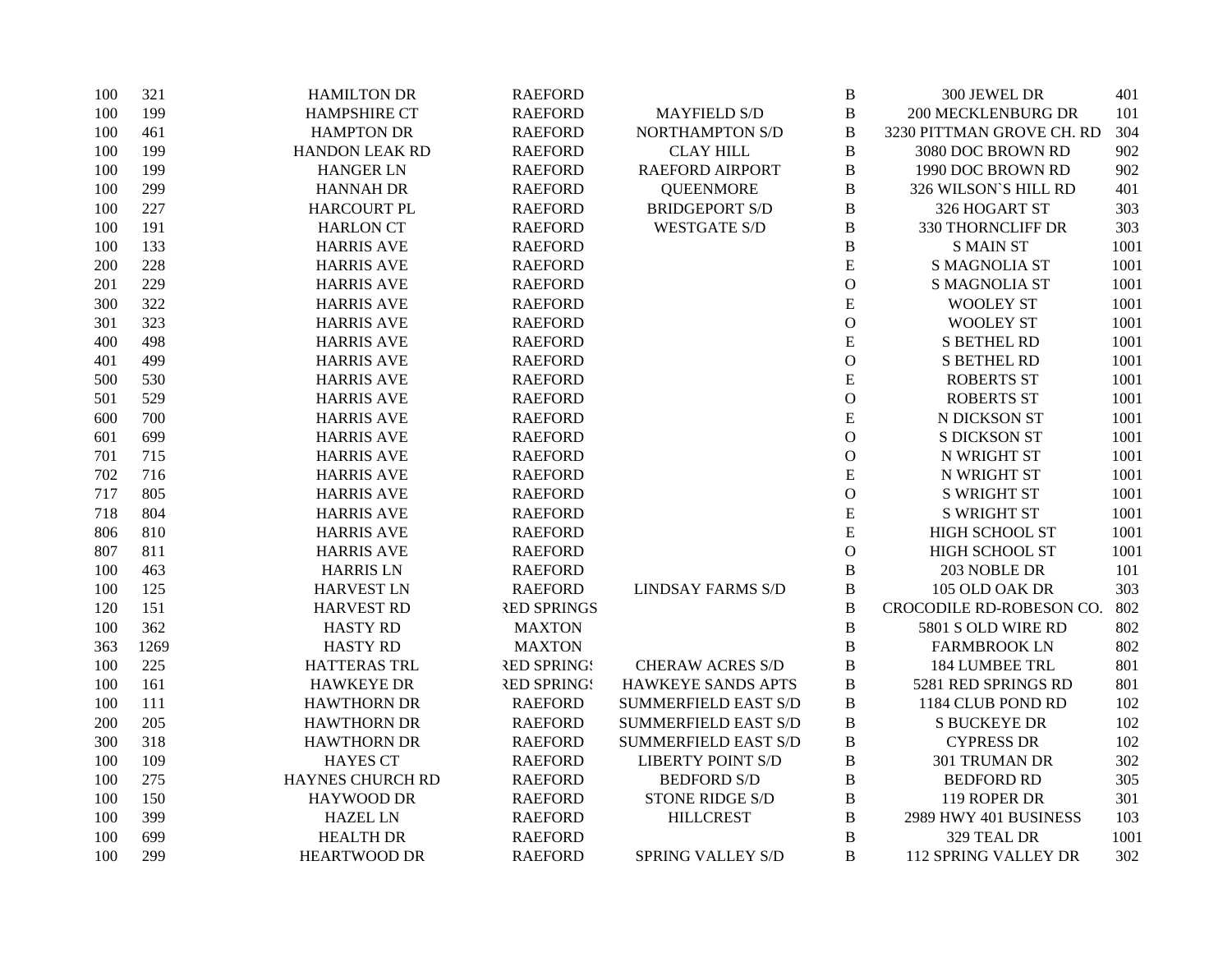| 400 | 437  |             | <b>HEATHER LN</b>       | <b>RAEFORD</b>     | HONEYCUTT MHP            | B            | <b>418 HONEYCUTT LN</b>         | 103  |
|-----|------|-------------|-------------------------|--------------------|--------------------------|--------------|---------------------------------|------|
| 100 | 799  |             | HECTOR MCNEILL RD       | <b>RAEFORD</b>     |                          | B            | <b>6600 LAURINBURG RD</b>       | 503  |
| 100 | 145  |             | <b>HELEN'S LN</b>       | LUM. BDGE.         |                          | B            | 339 ELLIS RD                    | 602  |
| 100 | 276  |             | <b>HENDERSON ST</b>     | <b>RAEFORD</b>     | TIMBERLAND               | E            | 3610 ABERDEEN RD                | 401  |
| 101 | 275  |             | HENDERSON ST            | <b>RAEFORD</b>     | TIMBERLAND               | $\mathbf{O}$ | 3610 ABERDEEN RD                | 501  |
| 277 | 425  |             | <b>HENDERSON ST</b>     | <b>RAEFORD</b>     | TIMBERLAND               | $\mathbf{O}$ | 3610 ABERDEEN RD                | 401  |
| 278 | 424  |             | <b>HENDERSON ST</b>     | <b>RAEFORD</b>     | TIMBERLAND               | E            | 3610 ABERDEEN RD                | 501  |
| 100 | 1001 |             | <b>HENDRIX RD</b>       | <b>RAEFORD</b>     | <b>ARABIA</b>            | $\bf{B}$     | 1707 GOLF COURSE RD             | 602  |
| 100 | 499  |             | HENRY COOPER LN         | <b>RED SPRINGS</b> |                          | B            | 875 S HILLTOP RD                | 1201 |
| 100 | 104  |             | <b>HENSDALE DR</b>      | <b>RAEFORD</b>     | <b>HENSDALE S/D</b>      | $\bf{B}$     | <b>2067 FAYETTEVILLE RD</b>     | 101  |
| 105 | 167  |             | <b>HENSDALE DR</b>      | <b>RAEFORD</b>     | <b>HENSDALE S/D</b>      | B            | <b>2067 FAYETTEVILLE RD</b>     | 901  |
| 100 | 199  |             | <b>HERON DR</b>         | <b>RAEFORD</b>     | NORTH RAEFORD MHP        | $\bf{B}$     | 573 MOCKINGBIRD HILL RD         | 401  |
| 100 | 499  |             | <b>HEYBUD DR</b>        | <b>RAEFORD</b>     | <b>GREEN PINES MHP</b>   | $\, {\bf B}$ | 7960 FAYETTEVILLE RD            | 306  |
| 100 | 553  |             | <b>HIBISCUS LN</b>      | <b>RED SPRINGS</b> |                          | B            | 236 S HILLTOP RD                | 1201 |
| 100 | 399  |             | <b>HICKMAN CT</b>       | <b>RAEFORD</b>     | <b>TWELVE OAKS S/D</b>   | B            | 128 E TWELVE OAKS RD            | 201  |
| 100 | 399  |             | <b>HICKORY DR</b>       | <b>RAEFORD</b>     |                          | $\bf{B}$     | 4770 PITTMAN GROVE CHURCH 203   |      |
| 100 | 179  |             | <b>HIDALGO DR</b>       | <b>RAEFORD</b>     | <b>GALATIA FARMS S/D</b> | $\, {\bf B}$ | <b>413 GALATIA CHURCH RD</b>    | 202  |
| 180 | 407  |             | <b>HIDALGO DR</b>       | <b>RAEFORD</b>     | <b>GALATIA FARMS S/D</b> | B            | <b>186 SECRETARIAT CT</b>       | 304  |
| 100 | 299  |             | <b>HIDDEN ACRES MHP</b> | <b>RAEFORD</b>     | <b>HIDDEN ACRES MHP</b>  | B            | <b>438 POWER LINE RD</b>        | 101  |
| 100 | 169  |             | HIDDEN CREEK LN         | <b>RAEFORD</b>     | <b>WEST HOKE</b>         | B            | 4000 FULFORD MCMILLAN RD        | 502  |
| 100 | 699  |             | <b>HIGGINS LN</b>       | <b>RAEFORD</b>     |                          | $\bf{B}$     | 5122 PITTMAN GROVE CH RD        | 203  |
| 100 | 149  |             | <b>HIGH LEAF DR</b>     | <b>RAEFORD</b>     | <b>SHADOW CREEK S/D</b>  | $\bf{B}$     | <b>6806 PITTMAN GROVE CH RD</b> | 203  |
| 150 | 287  |             | <b>HIGH LEAF DR</b>     | <b>RAEFORD</b>     | <b>SHADOW CREEK S/D</b>  | $\bf{B}$     | <b>SMALL TIMBER DR</b>          | 203  |
| 100 | 279  |             | HIGH SCHOOL ST          | <b>RAEFORD</b>     |                          | B            | 800 HARRIS AVE                  | 1001 |
| 100 | 171  |             | <b>HIGHGROVE CT</b>     | <b>RAEFORD</b>     | MAGNOLIA VILLAGE S/D     | B            | 171 BENT OAK CT                 | 201  |
| 100 | 277  | $\mathbf N$ | <b>HIGHLAND RD</b>      | <b>RED SPRINGS</b> |                          | $\, {\bf B}$ | <b>448 CENTER GROVE CHURCH</b>  | 801  |
| 100 | 329  | ${\bf S}$   | <b>HIGHLAND RD</b>      | <b>RED SPRINGS</b> |                          | $\, {\bf B}$ | 240 CENTER GROVE CHURCH         | 801  |
| 100 | 210  | ${\bf S}$   | HIGHLAND ST             | <b>RAEFORD</b>     |                          | $\bf{B}$     | <b>300 E CENTRAL AVE</b>        | 1001 |
| 100 | 300  | $\mathbf N$ | <b>HIGHLAND ST</b>      | <b>RAEFORD</b>     |                          | $\bf{B}$     | <b>301 E CENTRAL AVE</b>        | 1001 |
| 100 | 456  |             | <b>HIGHVIEW DR</b>      | <b>F'VILLE</b>     |                          | $\bf{B}$     | 531 KING RD                     | 201  |
| 100 | 399  |             | <b>HILL ST</b>          | <b>RAEFORD</b>     | <b>SILVER CITY</b>       | $\bf{B}$     | 218 SILVER CITY ST              | 401  |
| 100 | 199  |             | <b>HILLCREEK DR</b>     | <b>PARKTON</b>     | <b>CREEKSIDE S/D</b>     | B            | 251 EVERITT RD                  | 204  |
| 100 | 249  |             | <b>HILLCREST DR</b>     | <b>RAEFORD</b>     | <b>HILLCREST</b>         | B            | 2887 HWY 401 BUSINESS           | 103  |
| 250 | 335  |             | <b>HILLCREST DR</b>     | <b>RAEFORD</b>     | <b>HILLCREST</b>         | $\bf{B}$     | T AND K MHP                     | 103  |
| 336 | 425  |             | <b>HILLCREST DR</b>     | <b>RAEFORD</b>     | <b>HILLCREST</b>         | $\, {\bf B}$ | HONEYCUTT LN                    | 103  |
| 600 | 619  |             | <b>HILLCREST DR</b>     | <b>RAEFORD</b>     | <b>HILLCREST</b>         | B            | <b>SCARBORO DR</b>              | 103  |
| 100 | 155  |             | <b>HILLCREST MHP</b>    | <b>RAEFORD</b>     | <b>HILLCREST</b>         | B            | 2825 HWY 401 BUSINESS           | 103  |
| 100 | 383  | $\mathbf N$ | <b>HILLTOP RD</b>       | <b>RED SPRINGS</b> |                          | B            | 7891 LAURINBURG RD              | 503  |
| 100 | 235  | ${\bf S}$   | <b>HILLTOP RD</b>       | <b>RED SPRINGS</b> |                          | B            | 2099 SPRING HILL RD             | 1201 |
| 236 | 311  | ${\bf S}$   | <b>HILLTOP RD</b>       | <b>RED SPRINGS</b> |                          | $\bf{B}$     | <b>HIBISCUS LN</b>              | 1201 |
| 312 | 875  | S           | <b>HILLTOP RD</b>       | <b>RED SPRINGS</b> |                          | B            | <b>MEG VIC LN</b>               | 1201 |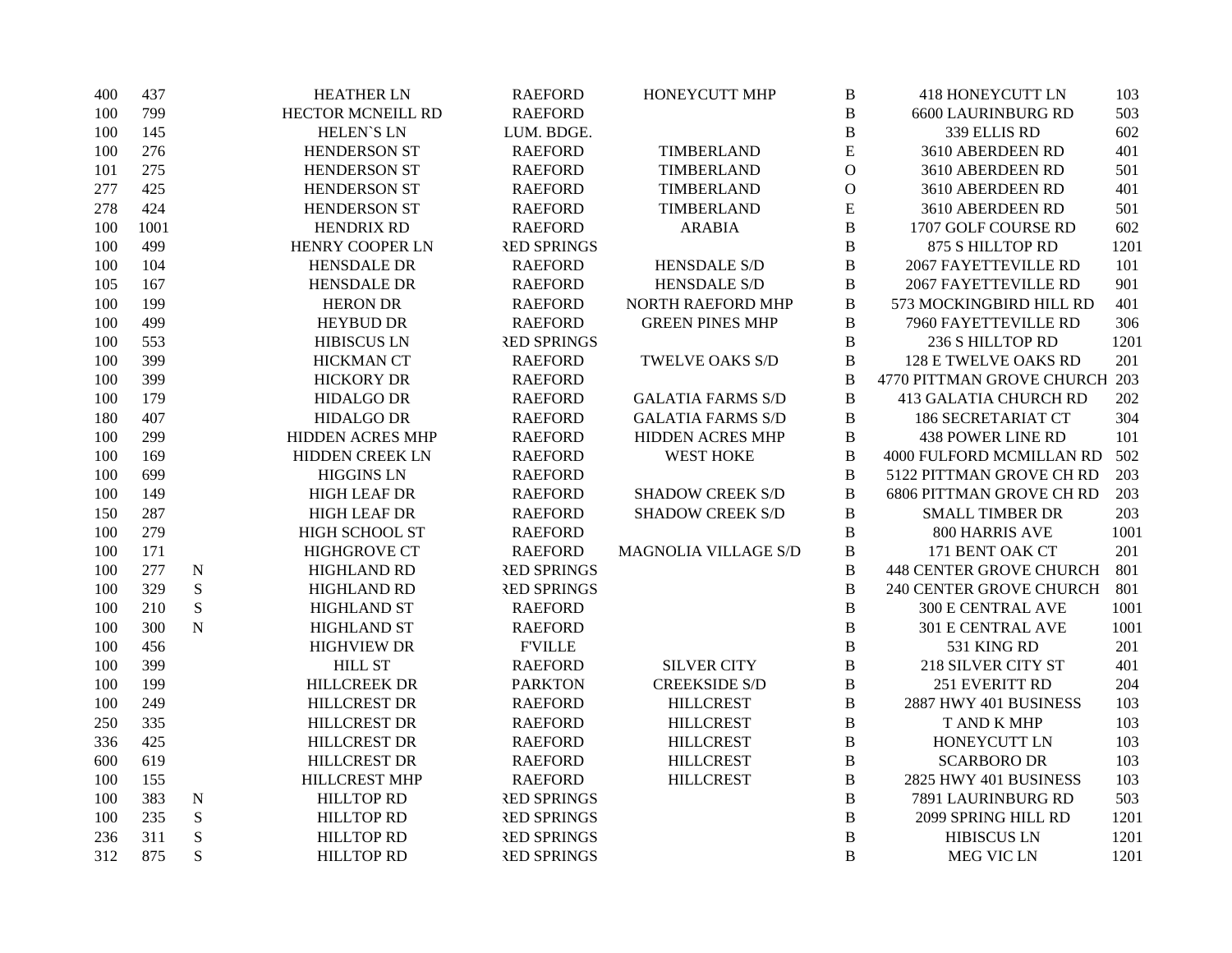| 384  | 561  | $\mathbf N$ | <b>HILLTOP RD</b>      | <b>RED SPRINGS</b> |                              | $\bf{B}$     | 300 EDINBURGH RD               | 503  |
|------|------|-------------|------------------------|--------------------|------------------------------|--------------|--------------------------------|------|
| 562  | 2181 | $\mathbf N$ | <b>HILLTOP RD</b>      | <b>RED SPRINGS</b> |                              | $\, {\bf B}$ | 300 EDINBURGH RD               | 1201 |
| 876  | 997  | S           | <b>HILLTOP RD</b>      | <b>RED SPRINGS</b> |                              | $\, {\bf B}$ | HENRY COOPER LN                | 1201 |
| 998  | 1071 | S           | <b>HILLTOP RD</b>      | <b>RED SPRINGS</b> |                              | $\, {\bf B}$ | 1165 S MCPHATTER RD            | 1201 |
| 1072 | 2103 | S           | <b>HILLTOP RD</b>      | <b>RED SPRINGS</b> |                              | B            | 507 ST MARYS CHURCH RD         | 1201 |
| 2182 | 2359 | $\mathbf N$ | <b>HILLTOP RD</b>      | <b>RED SPRINGS</b> |                              | B            | N DUFFIE RD                    | 1201 |
| 2360 | 2485 | $\mathbf N$ | <b>HILLTOP RD</b>      | <b>RED SPRINGS</b> |                              | B            | <b>SHERON RD</b>               | 1201 |
| 2486 | 3641 | $\mathbf N$ | <b>HILLTOP RD</b>      | <b>RED SPRINGS</b> |                              | $\, {\bf B}$ | N MCPHATTER RD                 | 1201 |
| 100  | 313  |             | <b>HIMALAYA DR</b>     | <b>RAEFORD</b>     | <b>RIDGEVIEW S/D</b>         | B            | <b>488 SMOKEY MOUNTAIN DR</b>  | 102  |
| 100  | 999  |             | <b>HOBSON CT</b>       | <b>RAEFORD</b>     | HOBSON PLACE S/D             | $\, {\bf B}$ | 1151 HOBSON RD                 | 301  |
| 100  | 180  |             | <b>HOBSON RD</b>       | <b>RAEFORD</b>     |                              | ${\bf E}$    | 7001 FAYETTEVILLE RD           | 301  |
| 101  | 181  |             | <b>HOBSON RD</b>       | <b>RAEFORD</b>     |                              | $\mathbf O$  | 7001 FAYETTEVILLE RD           | 301  |
| 182  | 468  |             | <b>HOBSON RD</b>       | <b>RAEFORD</b>     |                              | ${\bf E}$    | STONELEDGE DR                  | 301  |
| 183  | 469  |             | <b>HOBSON RD</b>       | <b>RAEFORD</b>     |                              | $\mathcal O$ | <b>STONELEDGE DR</b>           | 301  |
| 470  | 576  |             | <b>HOBSON RD</b>       | <b>RAEFORD</b>     |                              | ${\bf E}$    | <b>SCULL RD</b>                | 301  |
| 471  | 577  |             | <b>HOBSON RD</b>       | <b>RAEFORD</b>     |                              | $\mathcal O$ | <b>SCULL RD</b>                | 301  |
| 578  | 656  |             | <b>HOBSON RD</b>       | <b>RAEFORD</b>     |                              | ${\bf E}$    | <b>DUKE ST</b>                 | 301  |
| 579  | 657  |             | <b>HOBSON RD</b>       | <b>RAEFORD</b>     |                              | $\mathcal O$ | <b>DUKE ST</b>                 | 301  |
| 658  | 918  |             | <b>HOBSON RD</b>       | <b>RAEFORD</b>     |                              | ${\bf E}$    | PILGRIM MHP                    | 301  |
| 659  | 919  |             | <b>HOBSON RD</b>       | <b>RAEFORD</b>     |                              | $\mathbf O$  | PILGRIM MHP                    | 301  |
| 920  | 1076 |             | <b>HOBSON RD</b>       | <b>RAEFORD</b>     |                              | ${\bf E}$    | <b>SOMERSET DR</b>             | 301  |
| 921  | 1077 |             | <b>HOBSON RD</b>       | <b>RAEFORD</b>     |                              | $\mathbf{O}$ | <b>SOMERSET DR</b>             | 301  |
| 1078 | 1148 |             | <b>HOBSON RD</b>       | <b>RAEFORD</b>     |                              | ${\bf E}$    | <b>BRECKENRIDGE DR</b>         | 301  |
| 1079 | 1149 |             | <b>HOBSON RD</b>       | <b>RAEFORD</b>     |                              | $\mathcal O$ | <b>BRECKENRIDGE DR</b>         | 301  |
| 1150 | 1268 |             | <b>HOBSON RD</b>       | <b>RAEFORD</b>     |                              | ${\bf E}$    | <b>STACY LN</b>                | 301  |
| 1151 | 1269 |             | <b>HOBSON RD</b>       | <b>RAEFORD</b>     |                              | $\mathbf O$  | <b>HOBSON CT</b>               | 301  |
| 1270 | 1386 |             | <b>HOBSON RD</b>       | <b>RAEFORD</b>     |                              | ${\bf E}$    | WINTERFIELD DR                 | 301  |
| 1271 | 1387 |             | <b>HOBSON RD</b>       | <b>RAEFORD</b>     |                              | $\mathbf O$  | <b>ELDERBERRY CT</b>           | 301  |
| 1388 | 1662 |             | <b>HOBSON RD</b>       | <b>RAEFORD</b>     |                              | ${\bf E}$    | WYOMING DR                     | 301  |
| 1389 | 1663 |             | <b>HOBSON RD</b>       | <b>RAEFORD</b>     |                              | $\mathcal O$ | <b>WYOMING DR</b>              | 301  |
| 1664 | 1676 |             | <b>HOBSON RD</b>       | <b>RAEFORD</b>     |                              | ${\bf E}$    | <b>MONTANA DR</b>              | 301  |
| 1665 | 1677 |             | <b>HOBSON RD</b>       | <b>RAEFORD</b>     |                              | $\mathbf O$  | <b>MONTANA DR</b>              | 301  |
| 100  | 799  |             | <b>HODGIN RD</b>       | <b>RED SPRING!</b> | <b>ANTIOCH</b>               | $\, {\bf B}$ | 851 WILSON RD                  | 802  |
| 100  | 227  |             | <b>HODGINS POND DR</b> | <b>RED SPRING!</b> | <b>WATERS EDGE S/D</b>       | B            | <b>165 ALEXWOOD DR</b>         | 801  |
| 100  | 797  |             | <b>HOGART ST</b>       | <b>RAEFORD</b>     | <b>BRIDGEPORT S/D</b>        | $\, {\bf B}$ | JOHNSON MILL RD                | 303  |
| 100  | 113  |             | <b>HOKE CT</b>         | <b>RAEFORD</b>     | HERITAGE VILLAGE S/D         | $\, {\bf B}$ | <b>105 NATHANIEL GREEN CIR</b> | 102  |
| 100  | 899  |             | <b>HOLCOMB RD</b>      | <b>RAEFORD</b>     |                              | $\bf{B}$     | 1875 SCULL RD                  | 301  |
| 100  | 135  |             | <b>HOLLOW LN</b>       | <b>RAEFORD</b>     | <b>QUAIL HOLLOW EAST S/D</b> | B            | 616 WAYSIDE RD                 | 303  |
| 100  | 105  | W           | <b>HOLLOW LN</b>       | <b>RAEFORD</b>     | <b>QUAIL HOLLOW WEST S/D</b> | B            | 609 WAYSIDE RD                 | 303  |
| 100  | 199  |             | <b>HOLLY LN</b>        | <b>RAEFORD</b>     | <b>WOODBERRY S/D</b>         | B            | 562 WOODBERRY CIR              | 305  |
| 100  | 341  |             | HOME STRETCH LN        | <b>RAEFORD</b>     | STEEPLECHASE S/D             | B            | <b>266 EQUESTRIAN WAY</b>      | 501  |
|      |      |             |                        |                    |                              |              |                                |      |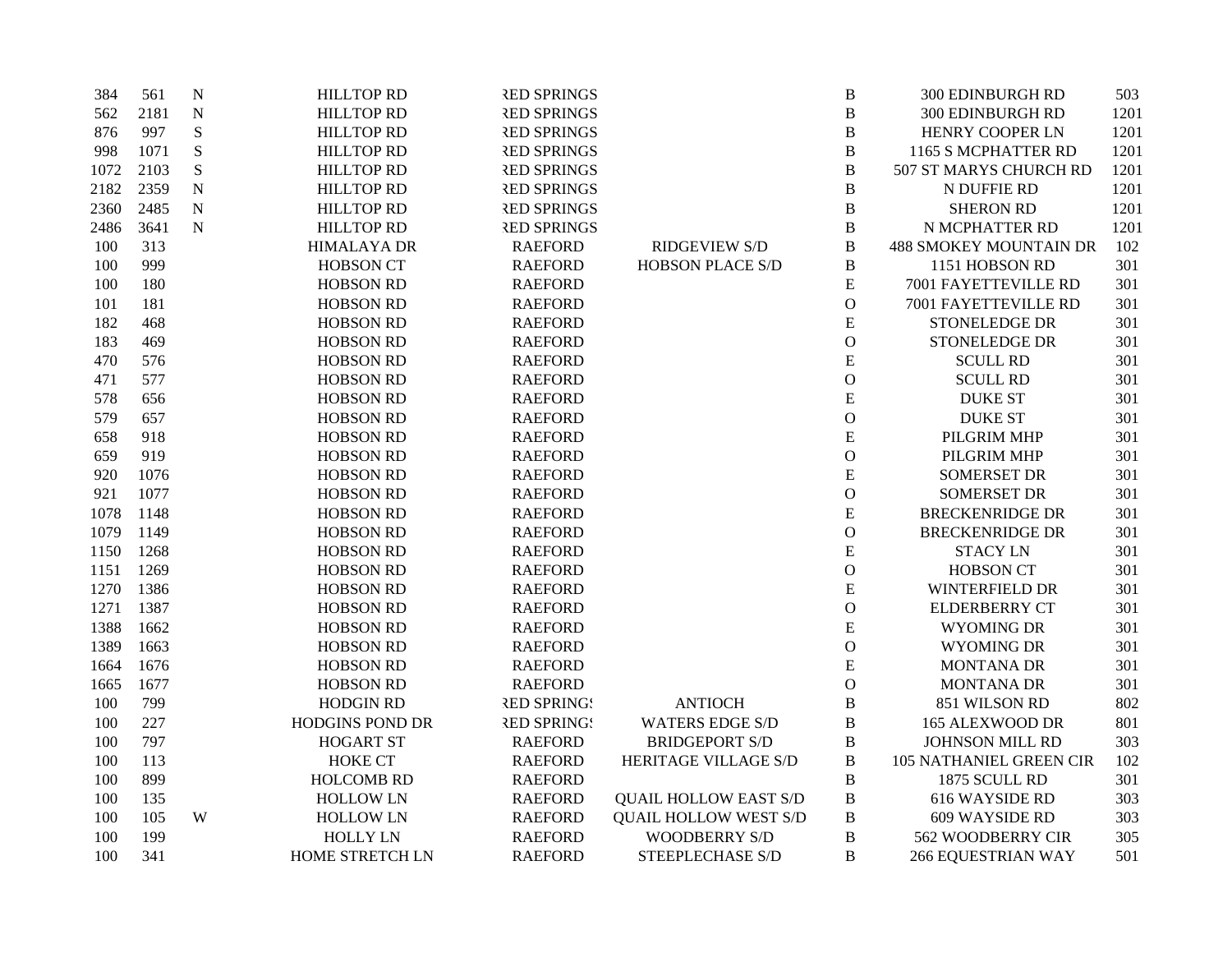| 428  | 825  |           | <b>HOMER LN</b>           | <b>RAEFORD</b>  | WHITE OAK S/D               | $\, {\bf B}$  | 553 MERRIE OAKS LN         | 701 |
|------|------|-----------|---------------------------|-----------------|-----------------------------|---------------|----------------------------|-----|
| 100  | 299  |           | HOMESTEAD LN              | <b>ABERDEEN</b> | <b>ASHLEY HEIGHTS</b>       | $\, {\bf B}$  | <b>1622 RESERVATION RD</b> | 702 |
| 100  | 521  |           | HONEYCUTT LN              | <b>RAEFORD</b>  | HONEYCUTT MHP               | B             | 335 HILLCREST DR           | 103 |
| 100  | 114  |           | <b>HORACE CT</b>          | <b>RAEFORD</b>  | NORTHWOODS S/D              | $\, {\bf B}$  | 109 MACK DR                | 101 |
| 100  | 999  | ${\bf S}$ | HORACE WALTERS RD         | <b>RAEFORD</b>  |                             | $\, {\bf B}$  | 9062 TURNPIKE RD           | 502 |
| 100  | 558  | ${\bf N}$ | HORACE WALTERS RD         | <b>RAEFORD</b>  |                             | ${\bf E}$     | 9098 TURNPIKE RD           | 501 |
| 101  | 559  | ${\bf N}$ | HORACE WALTERS RD         | <b>RAEFORD</b>  |                             | $\mathcal{O}$ | 9098 TURNPIKE RD           | 501 |
| 560  | 762  | ${\bf N}$ | HORACE WALTERS RD         | <b>RAEFORD</b>  |                             | ${\bf E}$     | PENDERGRASS RD             | 501 |
| 561  | 763  | ${\bf N}$ | <b>HORACE WALTERS RD</b>  | <b>RAEFORD</b>  |                             | $\mathbf{O}$  | PENDERGRASS RD             | 501 |
| 764  | 936  | ${\bf N}$ | HORACE WALTERS RD         | <b>RAEFORD</b>  |                             | ${\bf E}$     | <b>LOST LAKE DR</b>        | 501 |
| 765  | 937  | ${\bf N}$ | HORACE WALTERS RD         | <b>RAEFORD</b>  |                             | $\mathbf{O}$  | <b>LOST LAKE DR</b>        | 501 |
| 938  | 1398 | ${\bf N}$ | HORACE WALTERS RD         | <b>RAEFORD</b>  |                             | ${\bf E}$     | PANDURE ESTATE DR          | 501 |
| 939  | 1399 | ${\bf N}$ | HORACE WALTERS RD         | <b>RAEFORD</b>  |                             | $\mathcal O$  | PANDURE ESTATE DR          | 501 |
| 1400 | 1508 | ${\bf N}$ | HORACE WALTERS RD         | <b>RAEFORD</b>  |                             | ${\bf E}$     | <b>KNOLLWOOD LN</b>        | 501 |
| 1401 | 1509 | ${\bf N}$ | HORACE WALTERS RD         | <b>RAEFORD</b>  |                             | $\mathcal O$  | KNOLLWOOD LN               | 501 |
| 1510 | 2098 | ${\bf N}$ | HORACE WALTERS RD         | <b>RAEFORD</b>  |                             | E             | NEILL SINCLAIR RD          | 501 |
| 1511 | 2099 | ${\bf N}$ | HORACE WALTERS RD         | <b>RAEFORD</b>  |                             | $\mathcal O$  | NEILL SINCLAIR RD          | 501 |
| 2100 | 2338 | ${\bf N}$ | HORACE WALTERS RD         | <b>RAEFORD</b>  |                             | ${\bf E}$     | <b>BROWN FARM RD</b>       | 501 |
| 2101 | 2299 | ${\bf N}$ | HORACE WALTERS RD         | <b>RAEFORD</b>  |                             | $\mathbf O$   | <b>BROWN FARM RD</b>       | 501 |
| 2301 | 2951 | ${\bf N}$ | HORACE WALTERS RD         | <b>RAEFORD</b>  | <b>FIVE POINTS</b>          | $\mathcal{O}$ | <b>BROWN FARM RD</b>       | 701 |
| 2340 | 2950 | ${\bf N}$ | HORACE WALTERS RD         | <b>RAEFORD</b>  | <b>FIVE POINTS</b>          | ${\bf E}$     | <b>BROWN FARM RD</b>       | 701 |
| 100  | 265  |           | <b>HORIZON TRL</b>        | <b>ABERDEEN</b> | THE MEADOWS S/D             | $\, {\bf B}$  | 1050 PASTURE CIR           | 702 |
| 100  | 1199 |           | HORSESHOE RD              | <b>ABERDEEN</b> | <b>QUEWHIFFLE</b>           | $\, {\bf B}$  | 729 QUEWHIFFLE RD          | 702 |
| 100  | 111  |           | <b>HOSTA DR</b>           | <b>RAEFORD</b>  | SUMMERFIELD EAST S/D        | $\, {\bf B}$  | 854 CLUB POND RD           | 102 |
| 112  | 123  |           | <b>HOSTA DR</b>           | <b>RAEFORD</b>  | <b>SUMMERFIELD EAST S/D</b> | $\, {\bf B}$  | <b>S BUCKEYE DR</b>        | 102 |
| 124  | 133  |           | <b>HOSTA DR</b>           | <b>RAEFORD</b>  | SUMMERFIELD EAST S/D        | $\, {\bf B}$  | <b>CYPRESS DR</b>          | 102 |
| 100  | 199  |           | HOUSE OF RAEFORD PLANT DR | <b>RAEFORD</b>  |                             | $\, {\bf B}$  | E CENTRAL AVE              | 103 |
| 100  | 129  |           | <b>HOWELL PL</b>          | <b>RAEFORD</b>  | <b>STONE RIDGE S/D</b>      | $\, {\bf B}$  | <b>133 DAVENPORT DR</b>    | 301 |
| 100  | 199  |           | <b>HUCKABEE ST</b>        | <b>RAEFORD</b>  | <b>MAMIE LIVINGSTON S/D</b> | $\, {\bf B}$  | 192 PHILLIPI CHURCH RD     | 104 |
| 100  | 457  |           | <b>HUFF LN</b>            | <b>ABERDEEN</b> | <b>QUEWHIFFLE</b>           | $\, {\bf B}$  | 850 QUEWHIFFLE RD          | 702 |
| 100  | 399  |           | HUMMINGBIRD LN            | <b>RAEFORD</b>  |                             | $\, {\bf B}$  | 2030 WALLACE MCLEAN RD     | 401 |
| 100  | 473  |           | HUNTERS CREEK DR          | <b>RAEFORD</b>  | HUNTERS CREEK S/D           | $\bf{B}$      | 2740 ROCKFISH RD           | 302 |
| 100  | 176  |           | HUNTERS RUN               | <b>RAEFORD</b>  | HUNTERS RUN S/D             | ${\bf E}$     | POOLE RD                   | 501 |
| 101  | 205  |           | <b>HUNTERS RUN</b>        | <b>RAEFORD</b>  | HUNTERS RUN S/D             | $\mathbf O$   | POOLE RD                   | 501 |
| 178  | 340  |           | <b>HUNTERS RUN</b>        | <b>RAEFORD</b>  | HUNTERS RUN S/D             | ${\bf E}$     | <b>TURTLEBACK LN</b>       | 501 |
| 207  | 355  |           | HUNTERS RUN               | <b>RAEFORD</b>  | HUNTERS RUN S/D             | $\mathcal O$  | <b>TURTLEBACK LN</b>       | 501 |
| 342  | 622  |           | <b>HUNTERS RUN</b>        | <b>RAEFORD</b>  | HUNTERS RUN S/D             | ${\bf E}$     | <b>GEBHARDT LN</b>         | 501 |
| 357  | 361  |           | <b>HUNTERS RUN</b>        | <b>RAEFORD</b>  | HUNTERS RUN S/D             | $\mathcal{O}$ | <b>GEBHARDT LN</b>         | 501 |
| 363  | 785  |           | <b>HUNTERS RUN</b>        | <b>RAEFORD</b>  | HUNTERS RUN S/D             | $\mathcal O$  | <b>GEBHARDT LN</b>         | 505 |
| 624  | 784  |           | <b>HUNTERS RUN</b>        | <b>RAEFORD</b>  | HUNTERS RUN S/D             | ${\bf E}$     | <b>GEBHARDT LN</b>         | 505 |
| 786  | 881  |           | <b>HUNTERS RUN</b>        | <b>RAEFORD</b>  | <b>HUNTERS RUN S/D</b>      | B             | <b>LATHAMS HOLLOW RD</b>   | 505 |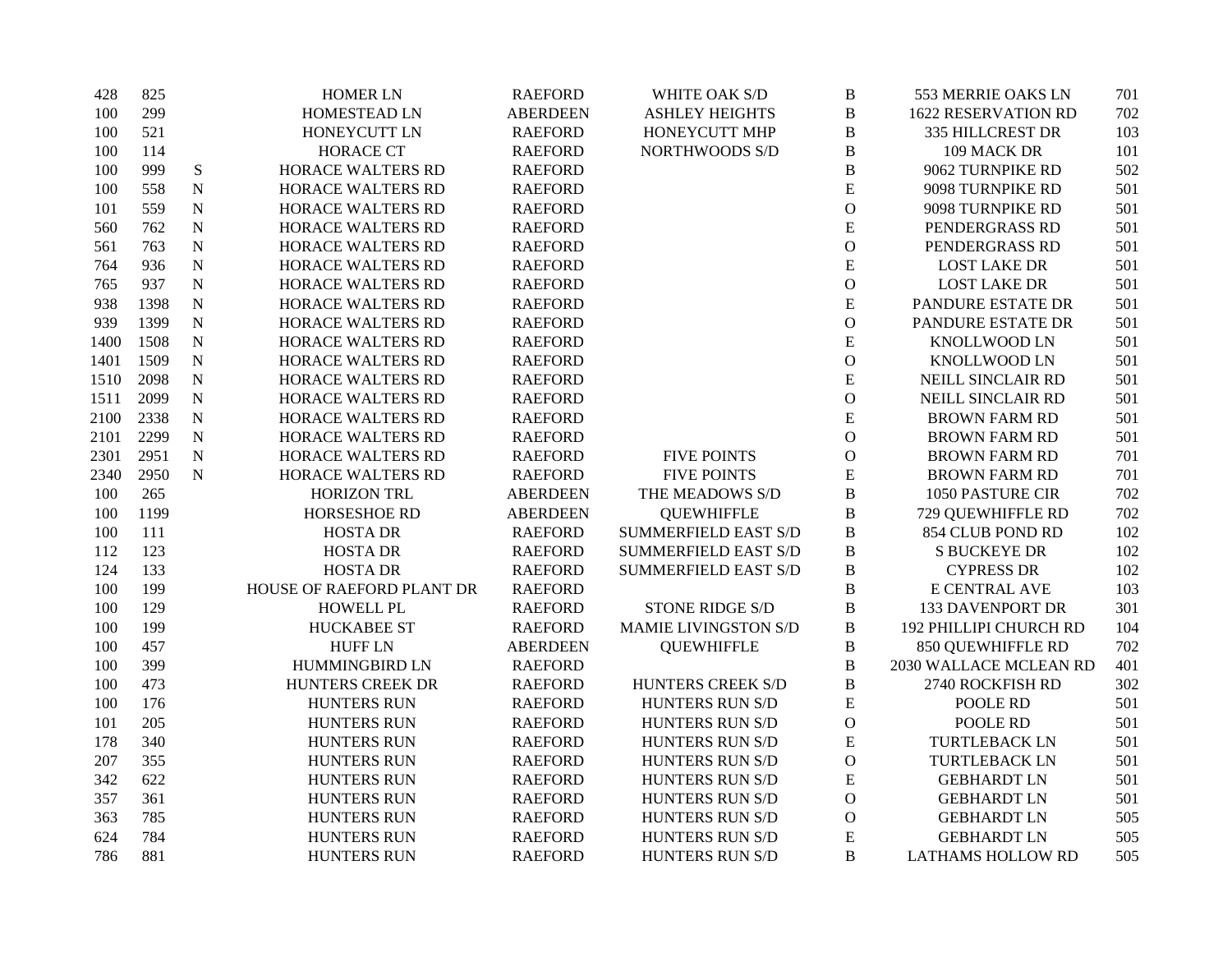| 882   | 1081 | <b>HUNTERS RUN</b>      | <b>RAEFORD</b>     | HUNTERS RUN S/D         | B             | <b>BLESSED LN</b>      | 505  |
|-------|------|-------------------------|--------------------|-------------------------|---------------|------------------------|------|
| 1082  | 1275 | <b>HUNTERS RUN</b>      | <b>RAEFORD</b>     | HUNTERS RUN S/D         | B             | <b>BLESSED LN</b>      | 501  |
| 100   | 399  | <b>HUNTING RIDGE RD</b> | <b>RED SPRINGS</b> |                         | B             | 1231 ANDREWS RD        | 801  |
| 100   | 311  | HUNTINGTON DR           | <b>RAEFORD</b>     | <b>WESTGATE S/D</b>     | B             | 280 FAIRFIELD CIR      | 303  |
| 100   | 223  | <b>HUNTLEY CT</b>       | <b>RAEFORD</b>     | TURNBERRY S/D           | $\, {\bf B}$  | <b>GRANTHAM DR</b>     | 102  |
| 100   | 157  | <b>HURDLE LN</b>        | <b>RAEFORD</b>     | <b>PARKER GROVE S/D</b> | $\, {\bf B}$  | 124 NEELY LN           | 301  |
| 100   | 499  | <b>HURST LN</b>         | <b>RAEFORD</b>     | <b>WEST HOKE</b>        | B             | 7410 TURNPIKE RD       | 501  |
| 14000 | #### | HWY 15/501              | <b>ABERDEEN</b>    |                         | B             | MOORE COUNTY LINE      | 702  |
| 14152 | #### | HWY 15/501              | <b>ABERDEEN</b>    |                         | B             | <b>COLT LN</b>         | 702  |
| 14690 | #### | HWY 15/501              | <b>ABERDEEN</b>    |                         | $\, {\bf B}$  | <b>PASTURE CIR</b>     | 702  |
| 14738 | #### | HWY 15/501              | <b>ABERDEEN</b>    |                         | $\, {\bf B}$  | <b>GRAY COTTAGE LN</b> | 702  |
| 14900 | #### | HWY 15/501              | <b>ABERDEEN</b>    |                         | $\, {\bf B}$  | <b>GRAY RUN LN</b>     | 702  |
| 15621 | #### | HWY 15/501              | <b>ABERDEEN</b>    |                         | $\bf{B}$      | <b>ASHEMONT RD</b>     | 701  |
| 16222 | #### | HWY 15/501              | <b>ABERDEEN</b>    |                         | $\, {\bf B}$  | <b>SUNNYSIDE RD</b>    | 701  |
| 16300 | #### | HWY 15/501              | <b>ABERDEEN</b>    |                         | $\, {\bf B}$  | RATTLESNAKE TRL        | 701  |
| 16400 | #### | HWY 15/501              | <b>ABERDEEN</b>    |                         | $\, {\bf B}$  | <b>LALLY CIR</b>       | 701  |
| 17442 | #### | HWY 15/501              | <b>ABERDEEN</b>    |                         | $\, {\bf B}$  | VAN PL                 | 701  |
| 1200  | 1250 | HWY 401 BUSINESS        | <b>RAEFORD</b>     |                         | ${\bf E}$     | E PROSPECT AVE         | 104  |
| 1201  | 1249 | HWY 401 BUSINESS        | <b>RAEFORD</b>     |                         | $\mathbf{O}$  | E PROSPECT AVE         | 103  |
| 1251  | 1251 | HWY 401 BUSINESS        | <b>RAEFORD</b>     |                         | $\, {\bf B}$  | <b>E PROSPECT AVE</b>  | 1001 |
| 1252  | 1312 | HWY 401 BUSINESS        | <b>RAEFORD</b>     |                         | ${\bf E}$     | PROSPECT AVE           | 104  |
| 1253  | 1311 | HWY 401 BUSINESS        | <b>RAEFORD</b>     |                         | $\mathbf{O}$  | E PROSPECT AVE         | 103  |
| 1313  | 1313 | HWY 401 BUSINESS        | <b>RAEFORD</b>     |                         | $\, {\bf B}$  | PROSPECT AVE           | 1001 |
| 1314  | 1316 | HWY 401 BUSINESS        | <b>RAEFORD</b>     |                         | ${\bf E}$     | PROSPECT AVE           | 104  |
| 1315  | 1425 | HWY 401 BUSINESS        | <b>RAEFORD</b>     |                         | $\mathbf{O}$  | E PROSPECT AVE         | 103  |
| 1318  | 1318 | HWY 401 BUSINESS        | <b>RAEFORD</b>     |                         | B             | PROSPECT AVE           | 1001 |
| 1320  | 1424 | HWY 401 BUSINESS        | <b>RAEFORD</b>     |                         | ${\bf E}$     | E PROSPECT AVE         | 104  |
| 1426  | 1598 | HWY 401 BUSINESS        | <b>RAEFORD</b>     |                         | ${\bf E}$     | <b>CRUMPLER DR</b>     | 104  |
| 1427  | 1599 | HWY 401 BUSINESS        | <b>RAEFORD</b>     |                         | $\mathcal{O}$ | <b>CRUMPLER DR</b>     | 103  |
| 1600  | 2028 | HWY 401 BUSINESS        | <b>RAEFORD</b>     |                         | ${\bf E}$     | <b>AZALEA ST</b>       | 104  |
| 1601  | 2029 | HWY 401 BUSINESS        | <b>RAEFORD</b>     |                         | $\mathbf{O}$  | <b>MELTON LN</b>       | 103  |
| 2030  | 2212 | HWY 401 BUSINESS        | <b>RAEFORD</b>     |                         | ${\bf E}$     | <b>BROAD DR</b>        | 104  |
| 2031  | 2213 | HWY 401 BUSINESS        | <b>RAEFORD</b>     |                         | $\mathcal{O}$ | <b>BROAD DR</b>        | 103  |
| 2214  | 2249 | HWY 401 BUSINESS        | <b>RAEFORD</b>     | <b>HILLCREST</b>        | B             | <b>ROCKFISH RD</b>     | 103  |
| 2250  | 2629 | HWY 401 BUSINESS        | <b>RAEFORD</b>     | <b>HILLCREST</b>        | $\, {\bf B}$  | THOMAS POND FARM RD    | 103  |
| 2630  | 2649 | HWY 401 BUSINESS        | <b>RAEFORD</b>     | <b>HILLCREST</b>        | $\, {\bf B}$  | <b>DABSIE LN</b>       | 103  |
| 2650  | 2667 | HWY 401 BUSINESS        | <b>RAEFORD</b>     | <b>HILLCREST</b>        | $\, {\bf B}$  | <b>MEADOW WOOD DR</b>  | 103  |
| 2668  | 2733 | HWY 401 BUSINESS        | <b>RAEFORD</b>     | <b>HILLCREST</b>        | $\, {\bf B}$  | <b>BLAKE DR</b>        | 103  |
| 2734  | 2753 | HWY 401 BUSINESS        | <b>RAEFORD</b>     | <b>HILLCREST</b>        | B             | <b>GOODMAN DR</b>      | 103  |
| 2754  | 2825 | HWY 401 BUSINESS        | <b>RAEFORD</b>     | <b>HILLCREST</b>        | $\, {\bf B}$  | <b>AUTRY ST</b>        | 103  |
| 2826  | 2829 | HWY 401 BUSINESS        | <b>RAEFORD</b>     | <b>HILLCREST</b>        | B             | <b>HILLCREST MHP</b>   | 103  |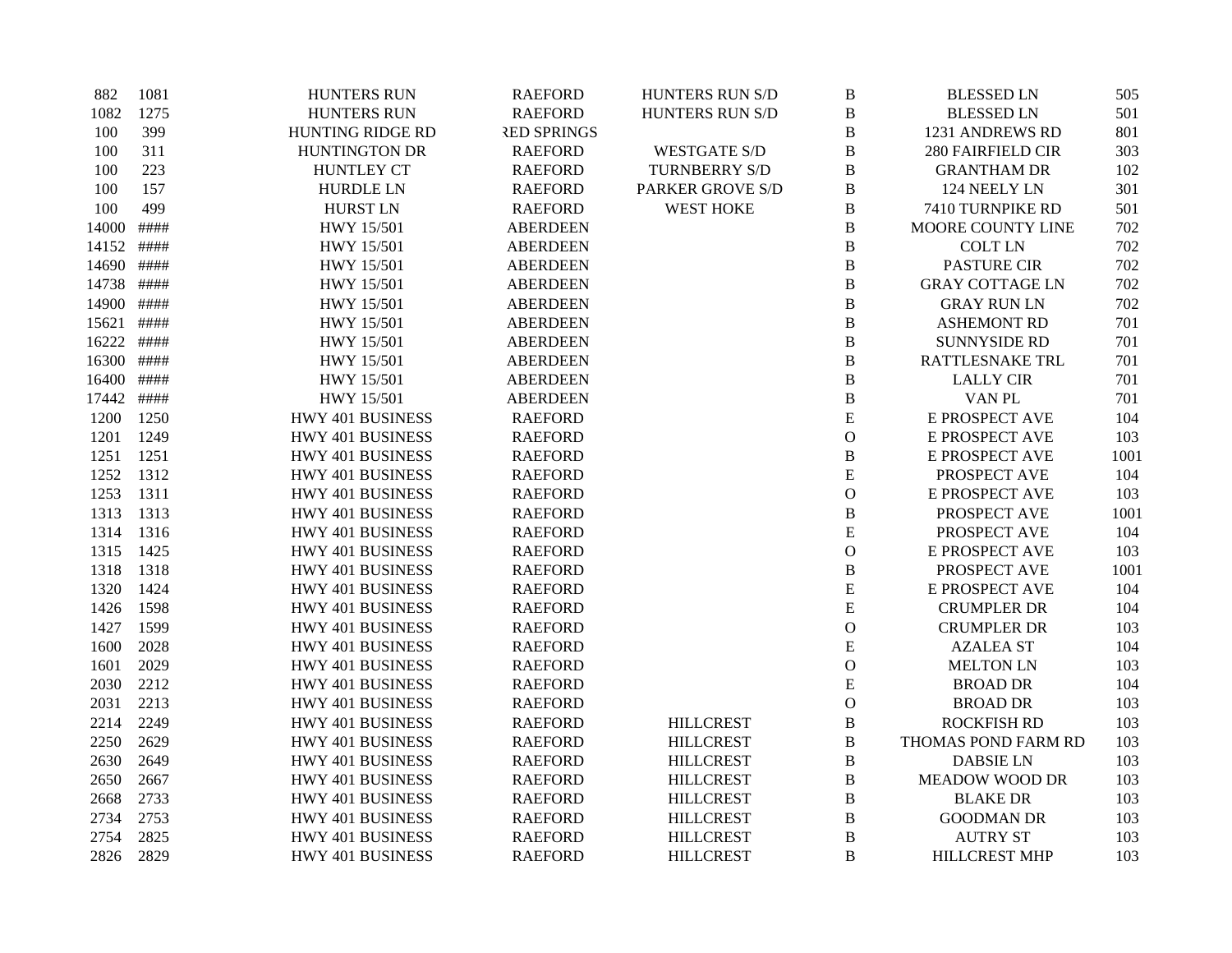| 2830 | 2887 |             | HWY 401 BUSINESS       | <b>RAEFORD</b>     | <b>HILLCREST</b>             | $\bf{B}$       | <b>CHADWICK DR</b>            | 103  |
|------|------|-------------|------------------------|--------------------|------------------------------|----------------|-------------------------------|------|
| 2888 | 2895 |             | HWY 401 BUSINESS       | <b>RAEFORD</b>     | <b>HILLCREST</b>             | $\, {\bf B}$   | <b>HILLCREST DR</b>           | 103  |
| 2896 | 2989 |             | HWY 401 BUSINESS       | <b>RAEFORD</b>     | <b>HILLCREST</b>             | B              | 813 SCURLOCK SCHOOL RD        | 103  |
| 2990 | 3035 |             | HWY 401 BUSINESS       | <b>RAEFORD</b>     | <b>HILLCREST</b>             | $\bf{B}$       | <b>HAZEL LN</b>               | 103  |
| 3036 | 3167 |             | HWY 401 BUSINESS       | <b>RAEFORD</b>     | <b>HILLCREST</b>             | $\, {\bf B}$   | <b>WADE ST</b>                | 103  |
| 3168 | 3199 |             | HWY 401 BUSINESS       | <b>RAEFORD</b>     | <b>HILLCREST</b>             | $\, {\bf B}$   | <b>MARTIN DR</b>              | 103  |
| 3200 | 3287 |             | HWY 401 BUSINESS       | <b>RAEFORD</b>     | <b>HILLCREST</b>             | $\bf{B}$       | <b>WOODROW LN</b>             | 103  |
| 3288 | 3595 |             | HWY 401 BUSINESS       | <b>RAEFORD</b>     | <b>HILLCREST</b>             | $\, {\bf B}$   | <b>PURVIS CT</b>              | 103  |
| 3596 | 3687 |             | HWY 401 BUSINESS       | <b>RAEFORD</b>     | <b>HILLCREST</b>             | $\bf{B}$       | <b>MASON ST</b>               | 103  |
| 3688 | 3779 |             | HWY 401 BUSINESS       | <b>RAEFORD</b>     | <b>HILLCREST</b>             | $\bf{B}$       | <b>RILEY ST</b>               | 103  |
| 3782 | 3975 |             | HWY 401 BUSINESS       | <b>RAEFORD</b>     | <b>HILLCREST</b>             | $\overline{B}$ | <b>WOODBRIDGE DR</b>          | 103  |
| 100  | 299  |             | <b>INDEPENDENCE DR</b> | <b>RAEFORD</b>     | <b>COLONIAL CHARTERS S/D</b> | $\, {\bf B}$   | 1199 WAYSIDE RD               | 306  |
| 100  | 599  |             | <b>INDIAN LN</b>       | <b>RAEFORD</b>     |                              | $\, {\bf B}$   | 1295 GAINEY RD                | 503  |
| 100  | 189  |             | <b>INDIGO AVE</b>      | <b>RAEFORD</b>     | <b>WEDGEFIELD S/D</b>        | $\, {\bf B}$   | <b>131 PILOT AVE</b>          | 303  |
| 100  | 296  |             | <b>INDUSTRIAL LN</b>   | <b>RAEFORD</b>     | <b>CLAY HILL</b>             | $\bf{B}$       | 1568 DOC BROWN RD             | 901  |
| 100  | 125  |             | <b>INLET DR</b>        | <b>RAEFORD</b>     | <b>SOMERSET S/D</b>          | $\, {\bf B}$   | 200 SOMERSET DR               | 301  |
| 500  | 528  |             | <b>INVERARY DR</b>     | <b>RAEFORD</b>     | MCDOUGALD DOWNS S/D          | $\, {\bf B}$   | 1318 CLAN CAMPBELL DR         | 306  |
| 100  | 499  |             | <b>IRIS ST</b>         | <b>RAEFORD</b>     | <b>SHAWTOWN</b>              | $\, {\bf B}$   | 325 AZALEA ST                 | 104  |
| 100  | 159  |             | <b>IRONSIDE CT</b>     | <b>RAEFORD</b>     | <b>COPPER CREEK S/D</b>      | $\bf{B}$       | 527 COPPER CREEK DR           | 201  |
| 100  | 185  |             | <b>IRONWOOD WAY</b>    | <b>RAEFORD</b>     | <b>FOREST VIEW S/D</b>       | $\bf{B}$       | <b>200 CHESTNUT DR</b>        | 302  |
| 300  | 335  |             | <b>ISALN</b>           | <b>RAEFORD</b>     | HONEYCUTT MHP                | $\, {\bf B}$   | 314 HONEYCUTT LN              | 103  |
| 100  | 399  |             | <b>ISABEL LN</b>       | <b>RAEFORD</b>     |                              | $\bf{B}$       | 1719 ARABIA RD                | 601  |
| 100  | 399  |             | <b>IVEY ST</b>         | <b>RAEFORD</b>     | ROLLING HILLS S/D            | $\bf{B}$       | 3070 ABERDEEN RD              | 401  |
| 100  | 315  |             | <b>IVYSTONE DR</b>     | <b>RAEFORD</b>     | <b>WESTGATE S/D</b>          | $\, {\bf B}$   | 1371 ST JOHNS LP              | 303  |
| 100  | 459  |             | <b>IVYWOOD LN</b>      | <b>RAEFORD</b>     | POTTERS RIDGE S/D            | $\, {\bf B}$   | 176 POSEY FARM RD             | 302  |
| 100  | 299  |             | <b>J MCCARTHY LN</b>   | <b>RAEFORD</b>     |                              | $\, {\bf B}$   | 383 BALLARD DR                | 101  |
| 100  | 199  |             | <b>JACKSON LN</b>      | <b>RAEFORD</b>     | WILDCAT CREEK S/D            | $\, {\bf B}$   | 161 OVERTON RD                | 201  |
| 100  | 110  |             | <b>JACKSON MHP</b>     | <b>RAEFORD</b>     | <b>SCURLOCK</b>              | $\, {\bf B}$   | <b>157 SCURLOCK SCHOOL RD</b> | 103  |
| 100  | 500  | $\mathbf N$ | <b>JACKSON ST</b>      | <b>RAEFORD</b>     |                              | $\, {\bf B}$   | E CENTRAL AVE                 | 1001 |
| 100  | 299  | ${\bf S}$   | <b>JACKSON ST</b>      | <b>RAEFORD</b>     |                              | $\, {\bf B}$   | E CENTRAL AVE                 | 1001 |
| 501  | 1055 | $\mathbf N$ | <b>JACKSON ST</b>      | <b>RAEFORD</b>     |                              | $\bf{B}$       | E PROSPECT AVE                | 1001 |
| 100  | 1511 |             | <b>JACOBS DR</b>       | <b>RED SPRINGS</b> |                              | $\bf{B}$       | 2274 S DUFFIE RD              | 802  |
| 100  | 143  |             | <b>JALYN CT</b>        | <b>F'VILLE</b>     | ROCKFISH GLEN S/D            | $\bf{B}$       | <b>SAND ROCK RD</b>           | 201  |
| 100  | 599  |             | <b>JANE LAKE DR</b>    | <b>ABERDEEN</b>    |                              | $\bf{B}$       | 3581 ASHEMONT RD              | 701  |
| 100  | 109  |             | <b>JARDIN CT</b>       | <b>RAEFORD</b>     | <b>RAEFORD FIELDS S/D</b>    | $\, {\bf B}$   | 915 BELLFLOWER CIR            | 102  |
| 100  | 119  |             | <b>JEAN LN</b>         | <b>RAEFORD</b>     | <b>GREEN PINES MHP</b>       | $\, {\bf B}$   | 130 DEE DEE DR                | 306  |
| 100  | 399  |             | <b>JEFF RD</b>         | <b>RED SPRINGS</b> | <b>ROSCOE'S MHP</b>          | $\, {\bf B}$   | 251 EFFIE JANE RD             | 801  |
| 100  | 139  |             | <b>JEFFERSON DR</b>    | <b>RAEFORD</b>     | <b>COLONIAL CHARTERS S/D</b> | $\, {\bf B}$   | 231 PROCLAMATION DR           | 303  |
| 100  | 155  |             | <b>JENNIFER DR</b>     | <b>RAEFORD</b>     | <b>MUMFORD ACRES</b>         | B              | 249 MUMFORD RD                | 203  |
| 100  | 299  |             | <b>JEREMY ST</b>       | <b>RED SPRINGS</b> | <b>SOUTH HOKE</b>            | $\bf{B}$       | 143 CANDY ST                  | 801  |
| 100  | 129  |             | <b>JESSICAS PL</b>     | <b>RAEFORD</b>     |                              | $\overline{B}$ | 1367 POOLE RD                 | 501  |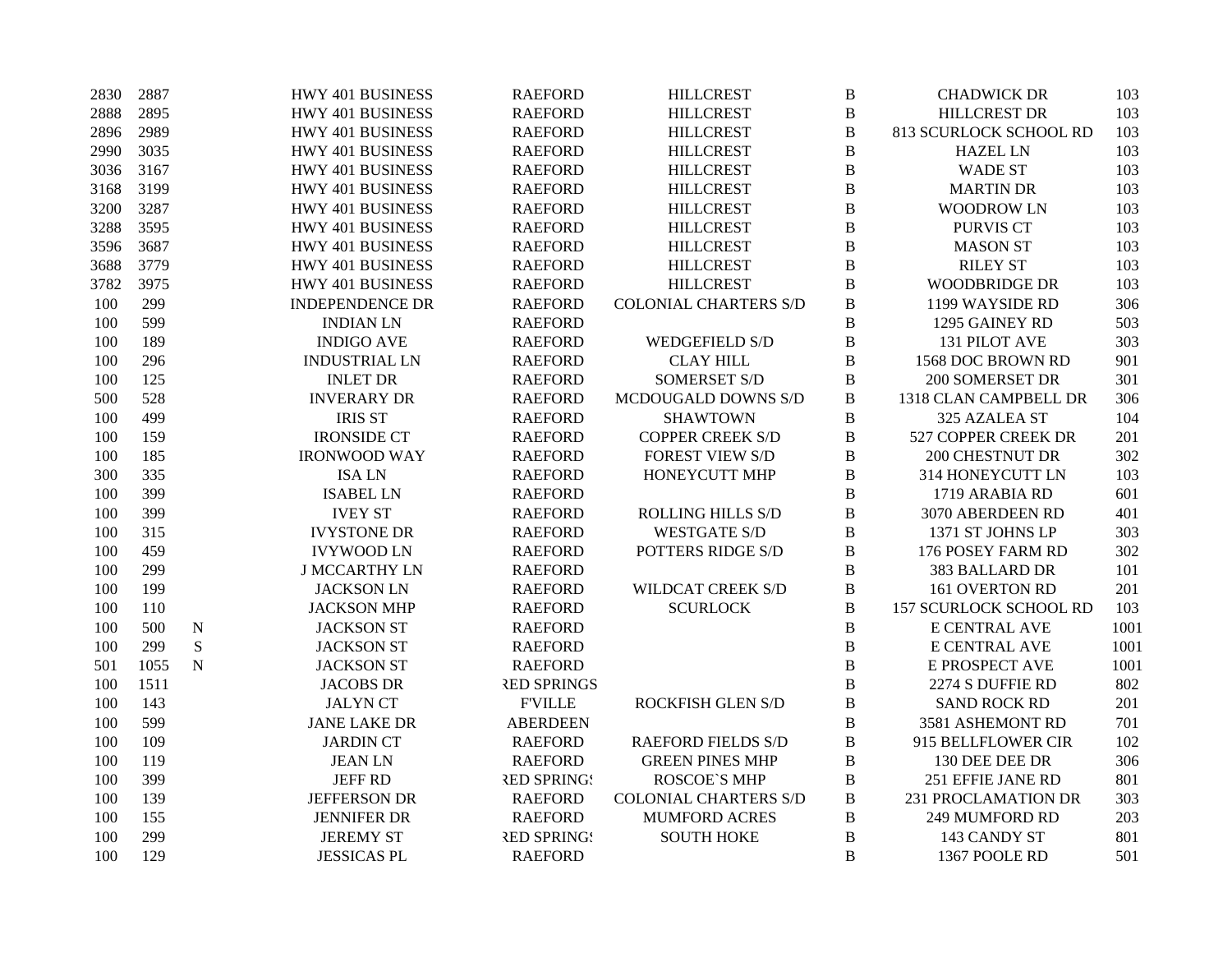| 100  | 499  | <b>JEWEL DR</b>         | <b>RAEFORD</b>     |                          | $\bf{B}$       | <b>159 LAKE ELIZABETH RD</b> | 401  |
|------|------|-------------------------|--------------------|--------------------------|----------------|------------------------------|------|
| 100  | 112  | <b>JIMMY ALLENS MHP</b> | <b>RAEFORD</b>     | <b>SCURLOCK</b>          | $\, {\bf B}$   | 221 SCURLOCK SCHOOL RD       | 103  |
| 100  | 299  | <b>JKATSLN</b>          | <b>RAEFORD</b>     | <b>WEST HOKE</b>         | $\, {\bf B}$   | 5596 TURNPIKE RD             | 501  |
| 100  | 265  | <b>JOCKEY DR</b>        | <b>RAEFORD</b>     | <b>ENGLISH FARMS S/D</b> | $\, {\bf B}$   | 286 TENNESSEE WALKER DR      | 103  |
| 100  | 299  | <b>JODY LN</b>          | <b>RAEFORD</b>     |                          | $\, {\bf B}$   | 1499 MYRA RD                 | 201  |
| 100  | 199  | <b>JOEL CT</b>          | <b>RAEFORD</b>     | HERITAGE VILLAGE S/D     | $\, {\bf B}$   | 1115 NATHANIEL GREEN CIR     | 102  |
| 100  | 195  | <b>JOEREKA RD</b>       | <b>RED SPRING!</b> | <b>SOUTH HOKE</b>        | B              | 808 BLUE RD                  | 801  |
| 100  | 599  | <b>JOHN BROWN RD</b>    | <b>RAEFORD</b>     |                          | $\, {\bf B}$   | 5001 ASHEMONT RD             | 701  |
| 100  | 307  | <b>JOHN DEERE DR</b>    | <b>RAEFORD</b>     | <b>ROCKFISH</b>          | $\, {\bf B}$   | 7567 ROCKFISH RD             | 201  |
| 100  | 1038 | <b>JOHN RD</b>          | <b>SHANNON</b>     | <b>ANTIOCH</b>           | ${\bf E}$      | 730 N OLD WIRE RD            | 802  |
| 101  | 1039 | <b>JOHN RD</b>          | <b>SHANNON</b>     | <b>ANTIOCH</b>           | $\mathbf O$    | 730 N OLD WIRE RD            | 604  |
| 1040 | 1074 | <b>JOHN RD</b>          | <b>SHANNON</b>     | <b>ANTIOCH</b>           | ${\bf E}$      | <b>ADONNALN</b>              | 802  |
| 1041 | 1075 | <b>JOHN RD</b>          | <b>SHANNON</b>     | <b>ANTIOCH</b>           | $\mathbf{O}$   | <b>ADONNALN</b>              | 604  |
| 1076 | 1321 | <b>JOHN RD</b>          | <b>SHANNON</b>     | <b>ANTIOCH</b>           | $\, {\bf B}$   | <b>ADONNALN</b>              | 802  |
| 1322 | 1381 | <b>JOHN RD</b>          | <b>SHANNON</b>     | <b>ANTIOCH</b>           | $\, {\bf B}$   | MOCCASIN TRL                 | 802  |
| 1382 | 1394 | <b>JOHN RD</b>          | <b>SHANNON</b>     | <b>ANTIOCH</b>           | ${\bf E}$      | MOCCASIN TRL                 | 802  |
| 1383 | 1395 | <b>JOHN RD</b>          | <b>SHANNON</b>     | <b>ANTIOCH</b>           | ${\bf O}$      | MOCCASIN TRL                 | 604  |
| 1396 | 1510 | <b>JOHN RD</b>          | <b>SHANNON</b>     | <b>ANTIOCH</b>           | ${\bf E}$      | POW WOW TRL                  | 802  |
| 1397 | 1509 | <b>JOHN RD</b>          | <b>SHANNON</b>     | <b>ANTIOCH</b>           | $\mathbf{O}$   | POW WOW TRL                  | 604  |
| 1511 | 1782 | <b>JOHN RD</b>          | <b>SHANNON</b>     | <b>ANTIOCH</b>           | B              | POW WOW TRL                  | 802  |
| 1783 | 2065 | <b>JOHN RD</b>          | <b>SHANNON</b>     | <b>ANTIOCH</b>           | $\mathbf{O}$   | POW WOW TRL                  | 604  |
| 1784 | 2066 | <b>JOHN RD</b>          | <b>SHANNON</b>     | <b>ANTIOCH</b>           | E              | POW WOW TRL                  | 802  |
| 2067 | 2429 | <b>JOHN RD</b>          | <b>SHANNON</b>     | <b>ANTIOCH</b>           | $\, {\bf B}$   | POW WOW TRL                  | 802  |
| 2430 | 2551 | <b>JOHN RD</b>          | <b>SHANNON</b>     | <b>ANTIOCH</b>           | $\bf{B}$       | <b>COOK RD</b>               | 802  |
| 500  | 599  | <b>JOHN ROPER AVE</b>   | <b>RAEFORD</b>     | <b>ROBBINS HEIGHTS</b>   | $\bf{B}$       | 506 SAUNDERS ST              | 1001 |
| 100  | 299  | <b>JOHN RUSSELL RD</b>  | <b>RAEFORD</b>     |                          | $\bf{B}$       | 401 CHILSOM RD               | 402  |
| 300  | 617  | JOHN RUSSELL RD         | <b>RAEFORD</b>     |                          | B              | 3020 LAURINBURG RD           | 401  |
| 618  | 749  | JOHN RUSSELL RD         | <b>RAEFORD</b>     |                          | $\bf{B}$       | WHALEY RD                    | 401  |
| 750  | 1020 | JOHN RUSSELL RD         | <b>RAEFORD</b>     |                          | $\, {\bf B}$   | PALMER FARM RD               | 401  |
| 1021 | 1351 | <b>JOHN RUSSELL RD</b>  | <b>RAEFORD</b>     |                          | $\bf{B}$       | PALMER FARM RD               | 502  |
| 1352 | 1849 | JOHN RUSSELL RD         | <b>RAEFORD</b>     |                          | $\bf{B}$       | MCNEILL FARM RD              | 502  |
| 1850 | 2499 | JOHN RUSSELL RD         | <b>RAEFORD</b>     |                          | $\bf{B}$       | L MCLAUGHLIN RD              | 502  |
| 100  | 487  | <b>JOHNSON MILL RD</b>  | <b>RAEFORD</b>     |                          | $\bf{B}$       | <b>FAYETTEVILLE RD</b>       | 102  |
| 488  | 537  | <b>JOHNSON MILL RD</b>  | <b>RAEFORD</b>     |                          | $\, {\bf B}$   | TOWNSEND RD                  | 102  |
| 538  | 571  | <b>JOHNSON MILL RD</b>  | <b>RAEFORD</b>     |                          | $\, {\bf B}$   | <b>CHEROKEE DR</b>           | 102  |
| 572  | 693  | <b>JOHNSON MILL RD</b>  | <b>RAEFORD</b>     |                          | $\, {\bf B}$   | PRAIRIE VIEW DR              | 102  |
| 694  | 952  | <b>JOHNSON MILL RD</b>  | <b>RAEFORD</b>     |                          | $\bf{B}$       | <b>CHAPEL HILL DR</b>        | 102  |
| 953  | 1083 | <b>JOHNSON MILL RD</b>  | <b>RAEFORD</b>     |                          | $\, {\bf B}$   | <b>CHAPEL HILL DR</b>        | 302  |
| 1084 | 1379 | JOHNSON MILL RD         | <b>RAEFORD</b>     |                          | $\, {\bf B}$   | <b>SCOOTER LN</b>            | 302  |
| 1380 | 1563 | <b>JOHNSON MILL RD</b>  | <b>RAEFORD</b>     |                          | B              | <b>S PARKER CHURCH RD</b>    | 302  |
| 1564 | 1734 | <b>JOHNSON MILL RD</b>  | <b>RAEFORD</b>     |                          | $\overline{B}$ | <b>CITADEL CT</b>            | 305  |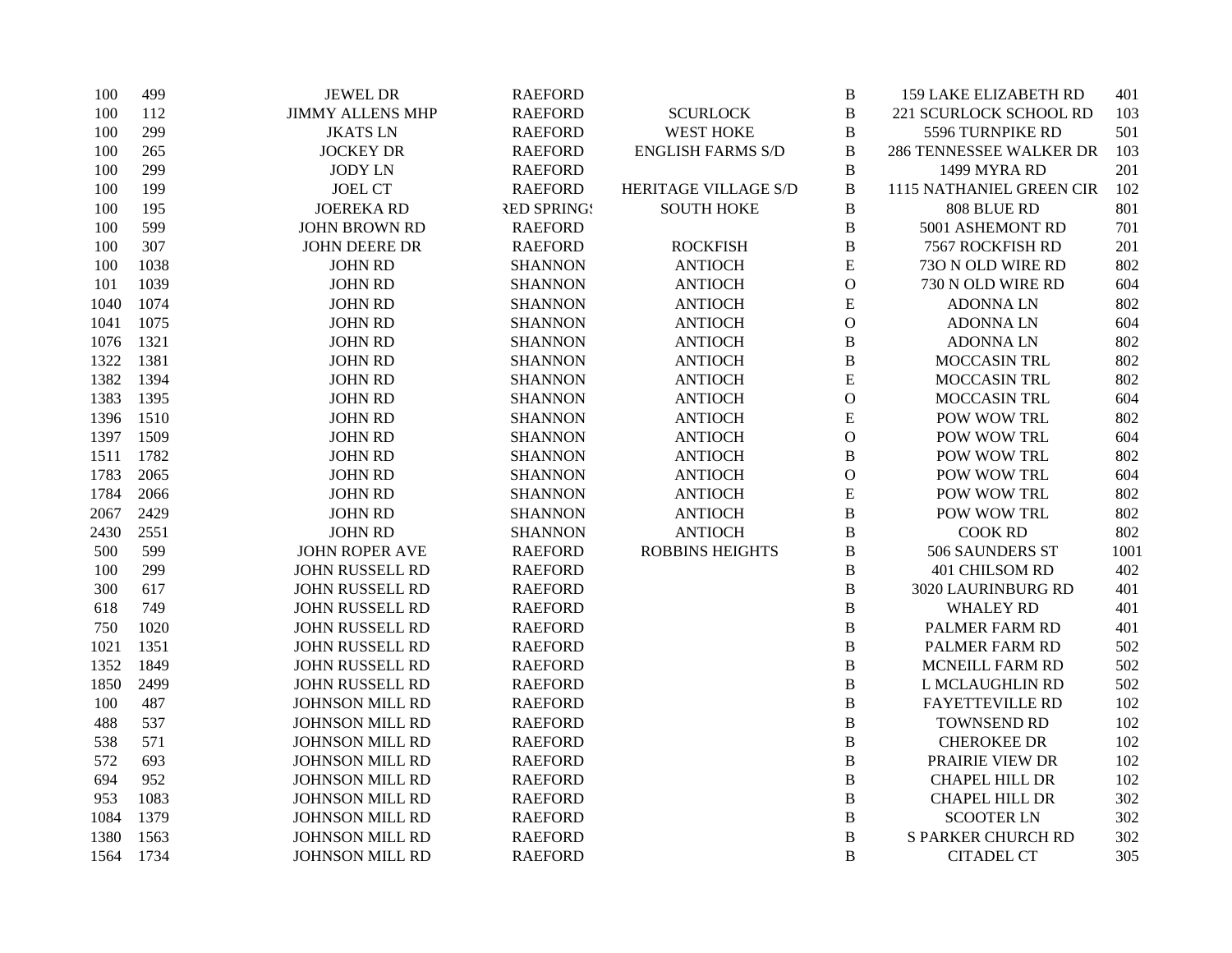| 1735 | 2345 | <b>JOHNSON MILL RD</b>  | <b>RAEFORD</b>     |                         | $\mathcal{O}$ | <b>CITADEL CT</b>          | 306  |
|------|------|-------------------------|--------------------|-------------------------|---------------|----------------------------|------|
| 1736 | 1848 | <b>JOHNSON MILL RD</b>  | <b>RAEFORD</b>     |                         | ${\bf E}$     | <b>CITADEL CT</b>          | 302  |
| 1850 | 2658 | <b>JOHNSON MILL RD</b>  | <b>RAEFORD</b>     |                         | ${\bf E}$     | <b>PUPPY CREEK</b>         | 304  |
| 2347 | 2659 | <b>JOHNSON MILL RD</b>  | <b>RAEFORD</b>     |                         | $\mathbf O$   | PITTMAN GROVE CHURCH RD    | 305  |
| 2660 | 3134 | JOHNSON MILL RD         | <b>RAEFORD</b>     |                         | ${\bf E}$     | PITTMAN GROVE CHURCH RD    | 303  |
| 2661 | 3135 | <b>JOHNSON MILL RD</b>  | <b>RAEFORD</b>     |                         | $\, {\bf B}$  | PITTMAN GROVE CHURCH RD    | 305  |
| 3136 | 3244 | <b>JOHNSON MILL RD</b>  | <b>RAEFORD</b>     |                         | ${\bf E}$     | <b>ADCOX RD</b>            | 303  |
| 3137 | 3245 | JOHNSON MILL RD         | <b>RAEFORD</b>     |                         | $\mathbf{O}$  | <b>ADCOX RD</b>            | 305  |
| 3246 | 3386 | JOHNSON MILL RD         | <b>RAEFORD</b>     |                         | ${\bf E}$     | <b>HOGART ST</b>           | 303  |
| 3247 | 3387 | <b>JOHNSON MILL RD</b>  | <b>RAEFORD</b>     |                         | $\mathbf{O}$  | <b>HOGART ST</b>           | 305  |
| 3388 | 3434 | JOHNSON MILL RD         | <b>RAEFORD</b>     |                         | ${\bf E}$     | MEDICAL PAVILION DR        | 303  |
| 3389 | 3435 | <b>JOHNSON MILL RD</b>  | <b>RAEFORD</b>     |                         | $\mathbf{O}$  | MEDICAL PAVILION DR        | 305  |
| 3436 | 3530 | <b>JOHNSON MILL RD</b>  | <b>RAEFORD</b>     |                         | ${\bf E}$     | <b>BOSWELL ST</b>          | 303  |
| 3437 | 3531 | <b>JOHNSON MILL RD</b>  | <b>RAEFORD</b>     |                         | $\mathcal{O}$ | <b>BOSWELL ST</b>          | 305  |
| 3532 | 3672 | <b>JOHNSON MILL RD</b>  | <b>RAEFORD</b>     |                         | ${\bf E}$     | <b>MAGWOOD DR</b>          | 303  |
| 3533 | 3753 | <b>JOHNSON MILL RD</b>  | <b>RAEFORD</b>     |                         | $\mathbf{O}$  | <b>MAGWOOD DR</b>          | 305  |
| 3674 | 3752 | JOHNSON MILL RD         | <b>RAEFORD</b>     |                         | ${\bf E}$     | MAGWOOD DR                 | 305  |
| 100  | 597  | JOHNSON POND RD         | <b>RED SPRINGS</b> |                         | B             | 3023 S DUFFIE RD           | 802  |
| 598  | 1530 | <b>JOHNSON POND RD</b>  | <b>RED SPRINGS</b> |                         | $\, {\bf B}$  | <b>WATSON LAKE RD</b>      | 802  |
| 900  | 1099 | <b>JOHNSON ST</b>       | <b>RAEFORD</b>     |                         | B             | 312 E EIGHTH AVE           | 1001 |
| 100  | 299  | <b>JONES AVE</b>        | <b>RAEFORD</b>     | <b>JONES HILL</b>       | B             | 112 KEITH AVE              | 1001 |
| 300  | 450  | <b>JONES AVE</b>        | <b>RAEFORD</b>     | <b>JONES HILL</b>       | $\, {\bf B}$  | 1299 FULLER ST             | 401  |
| 100  | 139  | <b>JOSEPH DR</b>        | <b>RAEFORD</b>     | <b>GREEN PINES MHP</b>  | B             | 100 HEYBUD DR              | 306  |
| 100  | 215  | <b>JOSHUA RD</b>        | <b>RAEFORD</b>     | <b>JONES HILL</b>       | $\, {\bf B}$  | 1400 N MAIN ST             | 401  |
| 100  | 261  | <b>JOYCE LN</b>         | <b>RAEFORD</b>     |                         | B             | 7335 FAYETTEVILLE RD       | 301  |
| 100  | 269  | <b>JUANITA RD</b>       | LUM. BDGE.         | PAYTON PLACE            | B             | <b>230 PAYTON PLACE RD</b> | 602  |
| 100  | 299  | <b>JULIAN DR</b>        | <b>F'VILLE</b>     | WRIGHTSBORO S/D         | B             | 231 STONEY POINT RD        | 303  |
| 100  | 400  | <b>JUNE JOHNSON RD</b>  | <b>RAEFORD</b>     |                         | $\, {\bf B}$  | 2912 N VASS RD             | 401  |
| 401  | 2251 | JUNE JOHNSON RD         | <b>RAEFORD</b>     |                         | $\mathbf{O}$  | 2912 N VASS RD             | 902  |
| 402  | 2250 | <b>JUNE JOHNSON RD</b>  | <b>RAEFORD</b>     |                         | ${\bf E}$     | 2912 N VASS RD             | 901  |
| 2252 | 2698 | <b>JUNE JOHNSON RD</b>  | <b>RAEFORD</b>     |                         | ${\bf E}$     | <b>CAMERON WOODS RD</b>    | 901  |
| 2253 | 2699 | JUNE JOHNSON RD         | <b>RAEFORD</b>     |                         | $\mathcal{O}$ | <b>CAMERON WOODS RD</b>    | 902  |
| 2700 | 3264 | <b>JUNE JOHNSON RD</b>  | <b>RAEFORD</b>     |                         | ${\bf E}$     | <b>SKYDIVE DR</b>          | 901  |
| 2701 | 3265 | <b>JUNE JOHNSON RD</b>  | <b>RAEFORD</b>     |                         | $\mathbf{O}$  | <b>SKYDIVE DR</b>          | 902  |
| 100  | 199  | <b>JUNIPER CT</b>       | <b>RAEFORD</b>     | <b>FOREST WOODS S/D</b> | B             | 337 GREENTREE DR           | 303  |
| 100  | 199  | <b>KABOTA DR</b>        | <b>RED SPRING!</b> | <b>SOUTH HOKE</b>       | B             | 843 BLUE RD                | 801  |
| 100  | 279  | <b>KATHYS CORNER DR</b> | <b>RED SPRINGS</b> |                         | $\, {\bf B}$  | 712 JACOBS DR              | 802  |
| 100  | 603  | <b>KAYLEE LN</b>        | <b>RAEFORD</b>     |                         | B             | 399 GAINEY RD              | 503  |
| 100  | 699  | <b>KEARNS LN</b>        | <b>ABERDEEN</b>    |                         | B             | 1030 STROTHER RD           | 702  |
| 2200 | 2211 | <b>KEEN CT</b>          | <b>RAEFORD</b>     | MCDOUGALD DOWNS S/D     | $\, {\bf B}$  | 107 O`BRIAN DR             | 306  |
| 100  | 121  | <b>KEITH AVE</b>        | <b>RAEFORD</b>     | <b>CITY</b>             | B             | 200 CUMBERLAND AVE         | 1001 |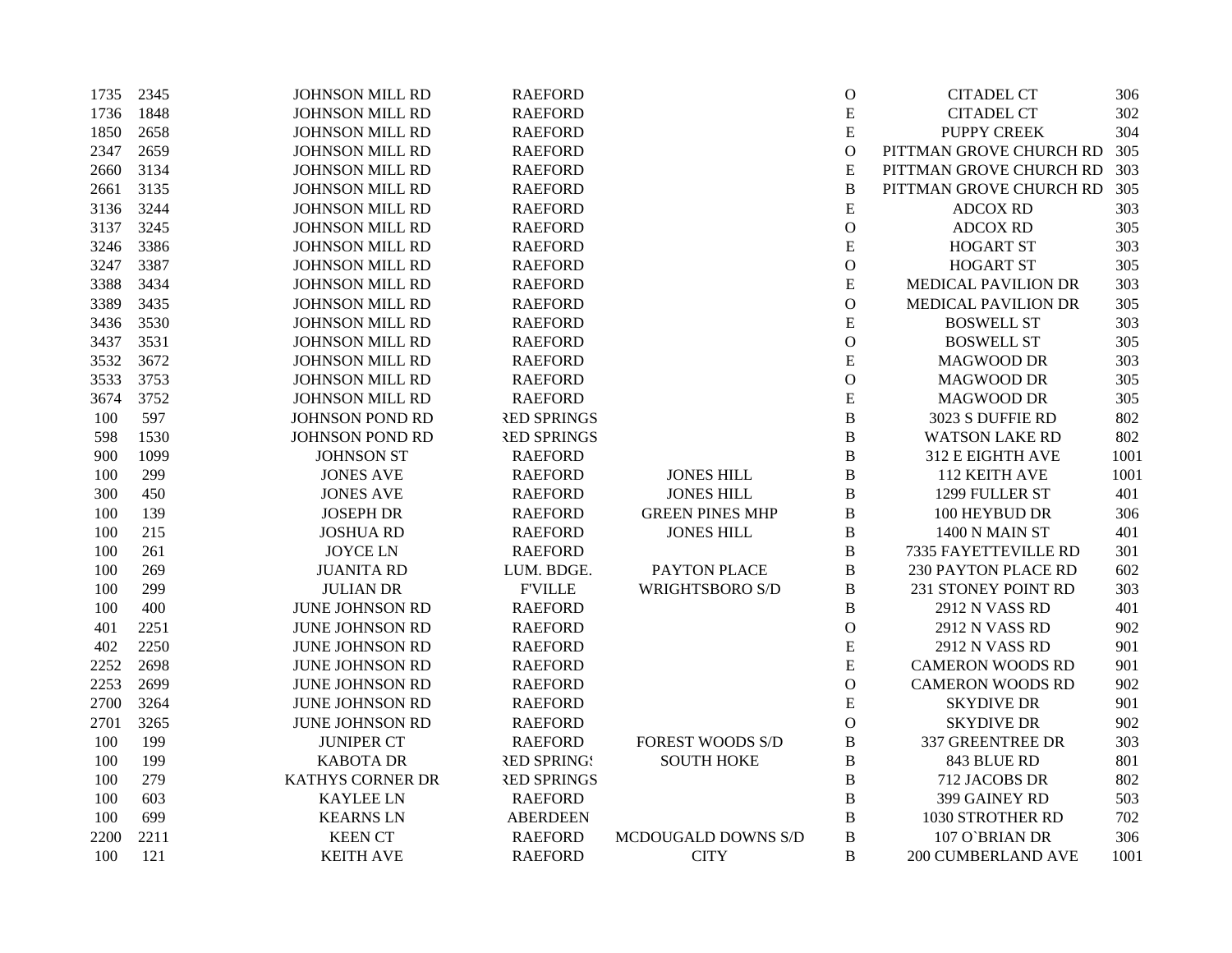| 122  | 219  | <b>KEITH AVE</b>      | <b>RAEFORD</b>     | <b>JONES HILL</b>                | $\, {\bf B}$  | <b>SCOTLAND AVE</b>       | 401  |
|------|------|-----------------------|--------------------|----------------------------------|---------------|---------------------------|------|
| 220  | 220  | <b>KEITH AVE</b>      | <b>RAEFORD</b>     | <b>CITY</b>                      | E             | 200 CUMBERLAND AVE        | 1001 |
| 221  | 499  | <b>KEITH AVE</b>      | <b>RAEFORD</b>     | <b>JONES HILL</b>                | $\bf{B}$      | <b>SCOTLAND AVE</b>       | 401  |
| 100  | 133  | <b>KELLY CT</b>       | <b>RAEFORD</b>     | <b>WESTGATE S/D</b>              | $\, {\bf B}$  | <b>411 FAIRFIELD CIR</b>  | 303  |
| 100  | 219  | <b>KEMPLN</b>         | <b>RAEFORD</b>     | <b>SILVER CITY</b>               | $\, {\bf B}$  | 391 VASS RD               | 401  |
| 100  | 299  | <b>KENDALL CT</b>     | <b>RAEFORD</b>     | WOODS EDGE S/D                   | $\, {\bf B}$  | 896 MCPHAIL RD            | 304  |
| 100  | 899  | <b>KENDRICK LN</b>    | <b>RAEFORD</b>     | <b>CAMERON VILLAGE</b>           | $\bf{B}$      | 167 BURKE RD              | 701  |
| 100  | 135  | <b>KENNEDY DR</b>     | <b>RAEFORD</b>     | <b>LIBERTY POINT S/D</b>         | $\bf{B}$      | 111 EISENHOWER DR         | 302  |
| 100  | 114  | <b>KENSINGTON CT</b>  | <b>RAEFORD</b>     | <b>CARRINGTON S/D</b>            | $\, {\bf B}$  | <b>133 REMINGTON DR</b>   | 304  |
| 100  | 199  | <b>KENT CT</b>        | <b>RAEFORD</b>     | <b>RIDGE MANOR S/D</b>           | $\bf{B}$      | 251 RIDGE MANOR DR        | 202  |
| 100  | 518  | <b>KERNSTOWN RD</b>   | <b>RAEFORD</b>     | STONEWALL S/D                    | $\, {\bf B}$  | 9821 ROCKFISH RD          | 201  |
| 100  | 191  | <b>KESTREL CT</b>     | <b>RAEFORD</b>     | <b>FALCON RIDGE S/D</b>          | $\, {\bf B}$  | <b>163 MALTESE DR</b>     | 302  |
| 2800 | 2899 | <b>KILKENNY DR</b>    | <b>RAEFORD</b>     | MCDOUGALD DOWNS S/D              | $\, {\bf B}$  | 2435 O'HARA DR            | 306  |
| 100  | 125  | <b>KIMBERLY ST</b>    |                    | RAEFORD PLEASANT VIEW APARTMENTS | $\, {\bf B}$  | 129 VICKY LN              | 201  |
| 100  | 165  | <b>KING RD</b>        | <b>F'VILLE</b>     |                                  | $\, {\bf B}$  | 8615 ROCKFISH RD          | 201  |
| 166  | 305  | <b>KING RD</b>        | <b>FVILLE</b>      |                                  | $\, {\bf B}$  | <b>SARAHLN</b>            | 201  |
| 306  | 399  | <b>KING RD</b>        | <b>F'VILLE</b>     |                                  | $\, {\bf B}$  | <b>FALLING TREE RD</b>    | 201  |
| 400  | 411  | <b>KING RD</b>        | <b>F'VILLE</b>     |                                  | $\, {\bf B}$  | <b>MAPLEHILL RD</b>       | 201  |
| 412  | 426  | <b>KING RD</b>        | <b>FVILLE</b>      |                                  | $\bf{B}$      | <b>CORSEGAN DR</b>        | 201  |
| 427  | 531  | <b>KING RD</b>        | <b>F'VILLE</b>     |                                  | $\bf{B}$      | <b>SYRENA DR</b>          | 201  |
| 532  | 647  | <b>KING RD</b>        | <b>F'VILLE</b>     |                                  | $\, {\bf B}$  | <b>HIGHVIEW DR</b>        | 201  |
| 648  | 713  | <b>KING RD</b>        | <b>FVILLE</b>      |                                  | $\, {\bf B}$  | <b>456 HIGHVIEW DR</b>    | 201  |
| 100  | 125  | KINGSBERRY CT         | <b>RAEFORD</b>     | <b>CARRINGTON S/D</b>            | $\, {\bf B}$  | 119 REMINGTON DR          | 202  |
| 100  | 217  | <b>KIPLING DR</b>     | <b>RAEFORD</b>     | MILLBROOK S/D                    | $\, {\bf B}$  | 156 COOKSHIRE DR          | 302  |
| 100  | 214  | <b>KIRKLAND PL</b>    | <b>RAEFORD</b>     | <b>ROCKFISH</b>                  | $\, {\bf B}$  | 151 WALTER DR             | 201  |
| 100  | 376  | <b>KIRKPATRICK LN</b> | <b>RED SPRINGS</b> |                                  | $\, {\bf B}$  | 188 CREECH RD             | 802  |
| 100  | 999  | KNOLLWOOD LN          | <b>RAEFORD</b>     |                                  | $\, {\bf B}$  | 1400 N HORACE WALTERS RD  | 501  |
| 100  | 283  | KODIAK CIR            | <b>RAEFORD</b>     | <b>CLIFF POINT S/D</b>           | ${\bf O}$     | <b>S PARKER CHURCH RD</b> | 302  |
| 100  | 1202 | <b>KOONCE RD</b>      | <b>RAEFORD</b>     |                                  | $\, {\bf B}$  | 5860 ROCKFISH RD          | 202  |
| 100  | 599  | <b>KOPPERS DR</b>     | <b>ABERDEEN</b>    | <b>ASHLEY HEIGHTS</b>            | $\, {\bf B}$  | 9702 ABERDEEN RD          | 1101 |
| 100  | 730  | <b>LA SANDY RD</b>    | <b>RAEFORD</b>     |                                  | E             | 3641 ARABIA RD            | 602  |
| 101  | 731  | <b>LA SANDY RD</b>    | <b>RAEFORD</b>     |                                  | $\mathcal{O}$ | 3641 ARABIA RD            | 601  |
| 732  | 736  | <b>LA SANDY RD</b>    | <b>RAEFORD</b>     |                                  | E             | 3641 ARABIA RD            | 602  |
| 733  | 735  | <b>LA SANDY RD</b>    | <b>RAEFORD</b>     |                                  | $\mathcal{O}$ | 3641 ARABIA RD            | 601  |
| 100  | 201  | L AND W FARM RD       | <b>RAEFORD</b>     |                                  | $\, {\bf B}$  | <b>THORNBERG DR</b>       | 701  |
| 100  | 199  | L D BAIN LN           | <b>SHANNON</b>     | <b>ANTIOCH</b>                   | $\, {\bf B}$  | 2523 BALFOUR RD           | 802  |
| 100  | 1500 | L MCLAUGHLIN RD       | <b>RAEFORD</b>     |                                  | $\, {\bf B}$  | 3101 TURNPIKE RD          | 401  |
| 1501 | 1769 | L MCLAUGHLIN RD       | <b>RAEFORD</b>     |                                  | $\mathbf O$   | 3101 TURNPIKE RD          | 502  |
| 1502 | 1694 | L MCLAUGHLIN RD       | <b>RAEFORD</b>     |                                  | ${\bf E}$     | 3101 TURNPIKE RD          | 401  |
| 1696 | 1768 | L MCLAUGHLIN RD       | <b>RAEFORD</b>     |                                  | $\mathbf E$   | 3101 TURNPIKE RD          | 502  |
| 1770 | 2939 | L MCLAUGHLIN RD       | <b>RAEFORD</b>     |                                  | B             | JOHN RUSSELL RD           | 502  |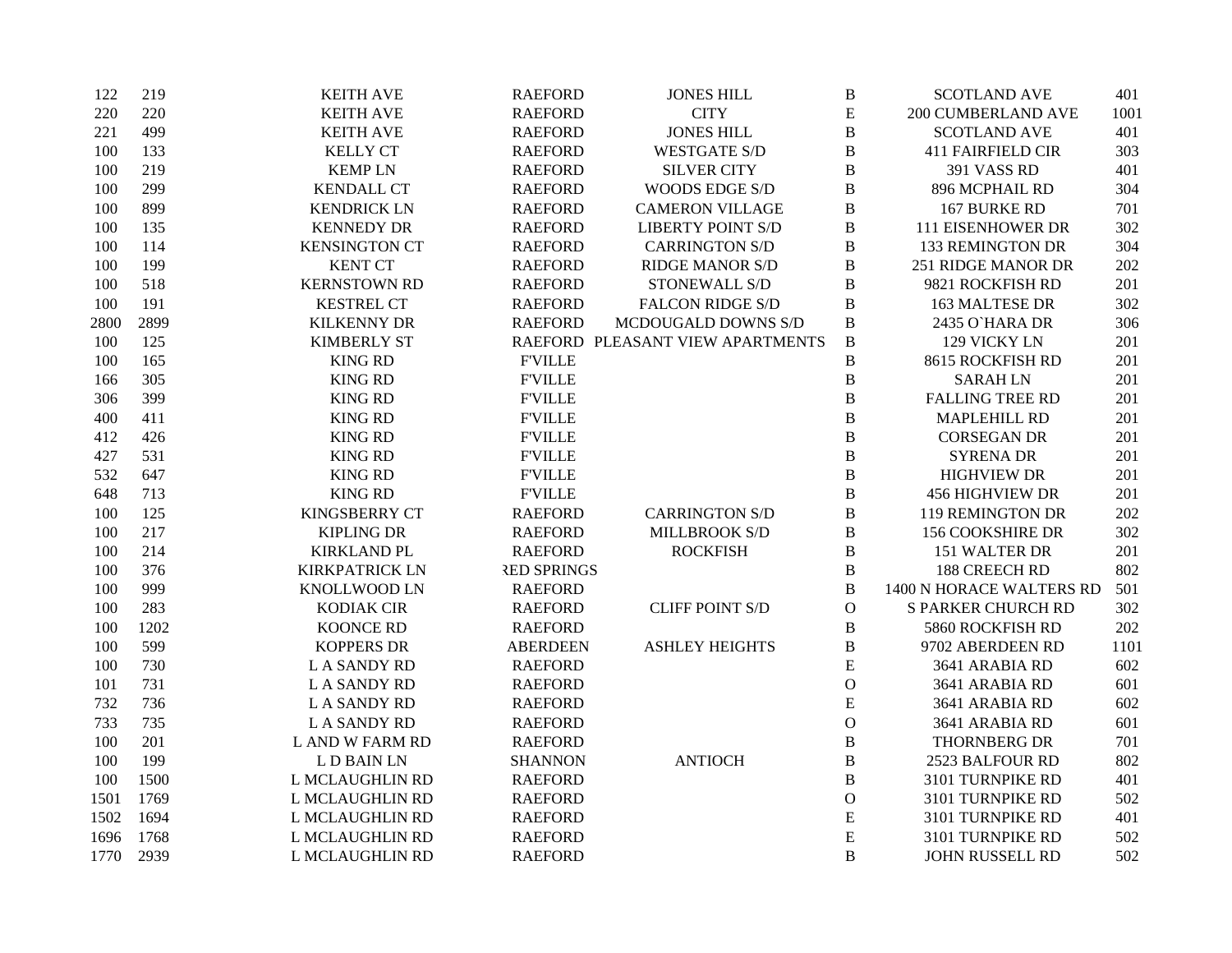| 2940 | 3189 |             | L MCLAUGHLIN RD            | <b>RAEFORD</b>     |                             | $\, {\bf B}$   | <b>MCQUAGE RD</b>          | 502  |
|------|------|-------------|----------------------------|--------------------|-----------------------------|----------------|----------------------------|------|
| 3190 | 3999 |             | L MCLAUGHLIN RD            | <b>RAEFORD</b>     |                             | $\bf{B}$       | <b>BATES DR</b>            | 502  |
| 100  | 299  |             | L MCMILLIAN RD             | <b>RAEFORD</b>     |                             | $\bf{B}$       | 500 LEMONT DR              | 401  |
| 100  | 351  |             | <b>LABOMBARD LN</b>        | <b>RAEFORD</b>     |                             | $\, {\bf B}$   | 5892 PHILLIPI CHURCH RD    | 203  |
| 100  | 303  |             | <b>LADDEN LN</b>           | <b>RAEFORD</b>     | <b>BRIDGEPORT NORTH S/D</b> | $\, {\bf B}$   | 190 BOSWELL ST             | 303  |
| 100  | 233  |             | <b>LAFAYETTE WOODS CT</b>  | <b>RAEFORD</b>     | <b>LAFAYETTE WOODS MHP</b>  | $\, {\bf B}$   | 231 MCPHAIL RD             | 304  |
| 100  | 299  |             | <b>LAFAYETTE WOODS MHP</b> | <b>RAEFORD</b>     | <b>LAFAYETTE WOODS MHP</b>  | $\, {\bf B}$   | 130 LAFAYETTE WOODS CT     | 304  |
| 100  | 199  |             | <b>LAFRANCE LN</b>         | <b>RAEFORD</b>     | <b>LAFRANCE MHP</b>         | B              | <b>200 WEST HOKE RD</b>    | 501  |
| 100  | 120  |             | <b>LAKE ELIZABETH RD</b>   | <b>RAEFORD</b>     |                             | $\, {\bf B}$   | 800 ABERDEEN RD            | 1001 |
| 121  | 959  |             | <b>LAKE ELIZABETH RD</b>   | <b>RAEFORD</b>     |                             | $\bf{B}$       | <b>WOODS END LN</b>        | 401  |
| 100  | 225  | $\mathbf N$ | <b>LAKE RD</b>             | <b>RED SPRINGS</b> |                             | $\, {\bf B}$   | <b>COPE RD</b>             | 802  |
| 226  | 309  | $\mathbf N$ | <b>LAKE RD</b>             | <b>RED SPRINGS</b> |                             | $\bf{B}$       | <b>BAYSHORE DR</b>         | 802  |
| 310  | 395  | ${\bf N}$   | <b>LAKE RD</b>             | <b>RED SPRINGS</b> |                             | B              | <b>N WAKE RD</b>           | 802  |
| 396  | 641  | ${\bf N}$   | <b>LAKE RD</b>             | <b>RED SPRINGS</b> |                             | $\, {\bf B}$   | <b>NUTLEY DR</b>           | 802  |
| 100  | 199  | W           | <b>LAKE RIDGE RD</b>       | <b>RAEFORD</b>     | <b>TWELVE OAKS S/D</b>      | $\, {\bf B}$   | 151 W TWELVE OAKS RD       | 201  |
| 100  | 125  | ${\bf E}$   | <b>LAKE RIDGE RD</b>       | <b>RAEFORD</b>     | TWELVE OAKS S/D             | $\, {\bf B}$   | 151 W TWELVE OAKS RD       | 201  |
| 344  | 769  | ${\bf E}$   | <b>LAKE RIDGE RD</b>       | <b>RAEFORD</b>     | <b>TWELVE OAKS S/D</b>      | $\, {\bf B}$   | <b>496 COPPER CREEK DR</b> | 201  |
| 200  | 299  |             | <b>LAKESIDE RD</b>         | <b>RAEFORD</b>     | PECAN TRACE S/D             | B              | <b>251 PECAN TRACE RD</b>  | 202  |
| 100  | 539  |             | <b>LAKEVIEW DR</b>         | <b>RED SPRING!</b> | <b>GREENBRIER ESTATES</b>   | $\bf{B}$       | <b>GREENBRIER LN</b>       | 802  |
| 100  | 651  |             | <b>LALLY CIR</b>           | <b>ABERDEEN</b>    |                             | $\, {\bf B}$   | 16387 HWY 15/501           | 701  |
| 100  | 299  |             | <b>LAMONT ST</b>           | <b>RAEFORD</b>     |                             | $\, {\bf B}$   | 200 ST PAULS RD            | 1001 |
| 100  | 199  |             | <b>LANG VEI CT</b>         | <b>RAEFORD</b>     | HERITAGE VILLAGE S/D        | $\bf{B}$       | 1015 NATHANIEL GREEN CIR   | 102  |
| 100  | 199  |             | <b>LANTERN LN</b>          | <b>RAEFORD</b>     | <b>LANTERN LANE APTS</b>    | $\, {\bf B}$   | 612 S MAIN ST              | 1001 |
| 100  | 119  |             | <b>LARK CT</b>             | <b>F'VILLE</b>     | <b>DOVE FIELD S/D</b>       | $\, {\bf B}$   | 200 FINCH RD               | 201  |
| 100  | 124  |             | <b>LASSOLN</b>             | <b>RAEFORD</b>     | <b>SCURLOCK</b>             | $\, {\bf B}$   | 500 SCURLOCK SCHOOL RD     | 103  |
| 100  | 399  |             | <b>LATHAMS HOLLOW RD</b>   | <b>RAEFORD</b>     |                             | $\, {\bf B}$   | <b>786 HUNTERS RUN</b>     | 505  |
| 100  | 299  |             | <b>LAURA LN</b>            | <b>RAEFORD</b>     | STONEWALL S/D               | B              | 109 STONEWALL ST           | 201  |
| 100  | 203  |             | <b>LAUREL LN</b>           | <b>RAEFORD</b>     |                             | $\, {\bf B}$   | 126 SCOOTER LN             | 302  |
| 100  | 115  |             | <b>LAURINBURG RD</b>       | <b>RAEFORD</b>     |                             | $\, {\bf B}$   | <b>W CENTRAL AVE</b>       | 1001 |
| 116  | 385  |             | <b>LAURINBURG RD</b>       | <b>RAEFORD</b>     |                             | $\bf{B}$       | 111 COLE AVE               | 1001 |
| 386  | 392  |             | <b>LAURINBURG RD</b>       | <b>RAEFORD</b>     |                             | E              | <b>805 HARRIS AVE</b>      | 1001 |
| 387  | 393  |             | <b>LAURINBURG RD</b>       | <b>RAEFORD</b>     |                             | $\mathbf{O}$   | <b>805 HARRIS AVE</b>      | 1001 |
| 394  | 398  |             | <b>LAURINBURG RD</b>       | <b>RAEFORD</b>     |                             | E              | <b>805 HARRIS AVE</b>      | 401  |
| 395  | 399  |             | <b>LAURINBURG RD</b>       | <b>RAEFORD</b>     |                             | $\overline{O}$ | <b>805 HARRIS AVE</b>      | 1001 |
| 400  | 590  |             | <b>LAURINBURG RD</b>       | <b>RAEFORD</b>     |                             | E              | <b>COLLEGE DR</b>          | 401  |
| 401  | 523  |             | <b>LAURINBURG RD</b>       | <b>RAEFORD</b>     |                             | $\mathbf O$    | <b>COLLEGE DR</b>          | 1001 |
| 525  | 599  |             | <b>LAURINBURG RD</b>       | <b>RAEFORD</b>     |                             | $\mathcal{O}$  | <b>COLLEGE DR</b>          | 402  |
| 592  | 698  |             | <b>LAURINBURG RD</b>       | <b>RAEFORD</b>     |                             | ${\bf E}$      | <b>COLLEGE DR</b>          | 1001 |
| 601  | 699  |             | <b>LAURINBURG RD</b>       | <b>RAEFORD</b>     |                             | $\mathcal{O}$  | <b>COLLEGE DR</b>          | 1001 |
| 700  | 750  |             | <b>LAURINBURG RD</b>       | <b>RAEFORD</b>     |                             | ${\bf E}$      | <b>E PALMER ST</b>         | 1001 |
| 701  | 775  |             | <b>LAURINBURG RD</b>       | <b>RAEFORD</b>     |                             | $\mathbf{O}$   | <b>E PALMER ST</b>         | 1001 |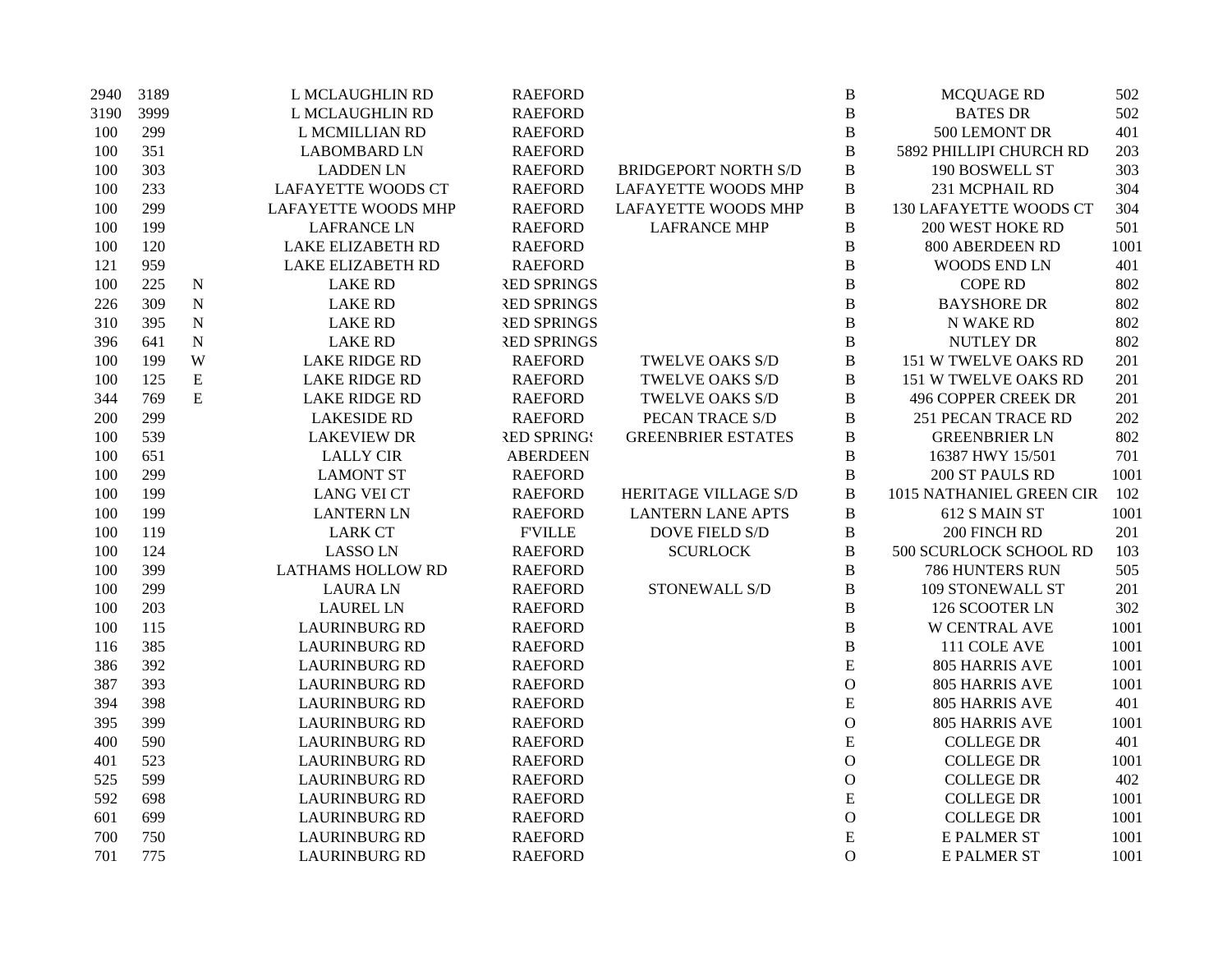| 752  | 752  | <b>LAURINBURG RD</b> | <b>RAEFORD</b> |                | ${\bf E}$     | <b>E PALMER ST</b>        | 401  |
|------|------|----------------------|----------------|----------------|---------------|---------------------------|------|
| 754  | 774  | <b>LAURINBURG RD</b> | <b>RAEFORD</b> |                | E             | <b>E PALMER ST</b>        | 1001 |
| 776  | 820  | <b>LAURINBURG RD</b> | <b>RAEFORD</b> |                | E             | <b>DUDLEY ST</b>          | 1001 |
| 777  | 821  | <b>LAURINBURG RD</b> | <b>RAEFORD</b> |                | $\mathbf O$   | <b>DUDLEY ST</b>          | 1001 |
| 822  | 998  | <b>LAURINBURG RD</b> | <b>RAEFORD</b> |                | ${\bf E}$     | <b>DUDLEY ST</b>          | 401  |
| 823  | 999  | <b>LAURINBURG RD</b> | <b>RAEFORD</b> |                | $\mathcal O$  | <b>DUDLEY ST</b>          | 402  |
| 1000 | 1988 | <b>LAURINBURG RD</b> | <b>RAEFORD</b> |                | E             | <b>WALLACE MCLEAN RD</b>  | 401  |
| 1001 | 1989 | <b>LAURINBURG RD</b> | <b>RAEFORD</b> |                | $\mathbf{O}$  | WALLACE MCLEAN RD         | 402  |
| 1990 | 2644 | <b>LAURINBURG RD</b> | <b>RAEFORD</b> |                | E             | <b>DALTON RD</b>          | 401  |
| 1991 | 2645 | <b>LAURINBURG RD</b> | <b>RAEFORD</b> |                | $\mathbf O$   | <b>DALTON RD</b>          | 402  |
| 2646 | 3018 | <b>LAURINBURG RD</b> | <b>RAEFORD</b> |                | ${\bf E}$     | <b>CRAWFORD WRIGHT RD</b> | 401  |
| 2647 | 3019 | <b>LAURINBURG RD</b> | <b>RAEFORD</b> |                | $\mathcal{O}$ | <b>CRAWFORD WRIGHT RD</b> | 402  |
| 3020 | 3380 | <b>LAURINBURG RD</b> | <b>RAEFORD</b> |                | ${\bf E}$     | 300 JOHN RUSSELL RD       | 401  |
| 3021 | 3381 | <b>LAURINBURG RD</b> | <b>RAEFORD</b> |                | $\mathcal O$  | 300 JOHN RUSSELL RD       | 402  |
| 3382 | 3470 | <b>LAURINBURG RD</b> | <b>RAEFORD</b> |                | ${\bf E}$     | 401 CHISHOLM RD           | 401  |
| 3383 | 3999 | <b>LAURINBURG RD</b> | <b>RAEFORD</b> |                | $\mathbf{O}$  | 401 CHISHOLM RD           | 402  |
| 3472 | 3998 | <b>LAURINBURG RD</b> | <b>RAEFORD</b> |                | ${\bf E}$     | 401 CHISHOLM RD           | 502  |
| 4000 | 4628 | <b>LAURINBURG RD</b> | <b>RAEFORD</b> | <b>BOWMORE</b> | ${\bf E}$     | MCNEILL FARM RD           | 502  |
| 4001 | 4629 | <b>LAURINBURG RD</b> | <b>RAEFORD</b> | <b>BOWMORE</b> | $\mathbf O$   | MCNEILL FARM RD           | 502  |
| 4630 | 4778 | <b>LAURINBURG RD</b> | <b>RAEFORD</b> | <b>BOWMORE</b> | ${\bf E}$     | MCQUAGE RD                | 502  |
| 4631 | 4779 | <b>LAURINBURG RD</b> | <b>RAEFORD</b> | <b>BOWMORE</b> | $\mathcal O$  | <b>MCQUAGE RD</b>         | 502  |
| 4780 | 4820 | <b>LAURINBURG RD</b> | <b>RAEFORD</b> | <b>BOWMORE</b> | ${\bf E}$     | <b>LOCUST LN</b>          | 502  |
| 4781 | 4821 | <b>LAURINBURG RD</b> | <b>RAEFORD</b> | <b>BOWMORE</b> | $\mathcal{O}$ | <b>LOCUST LN</b>          | 502  |
| 4822 | 4918 | <b>LAURINBURG RD</b> | <b>RAEFORD</b> | <b>BOWMORE</b> | E             | <b>WALTER GIBSON RD</b>   | 502  |
| 4823 | 4919 | <b>LAURINBURG RD</b> | <b>RAEFORD</b> | <b>BOWMORE</b> | $\mathcal O$  | <b>WALTER GIBSON RD</b>   | 502  |
| 4920 | 4948 | <b>LAURINBURG RD</b> | <b>RAEFORD</b> | <b>BOWMORE</b> | E             | <b>GRAHAM RD</b>          | 502  |
| 4921 | 4949 | <b>LAURINBURG RD</b> | <b>RAEFORD</b> | <b>BOWMORE</b> | $\mathcal{O}$ | <b>GRAHAM RD</b>          | 502  |
| 4950 | 5500 | <b>LAURINBURG RD</b> | <b>RAEFORD</b> | <b>BOWMORE</b> | ${\bf E}$     | <b>NORTON RD</b>          | 503  |
| 4951 | 5501 | <b>LAURINBURG RD</b> | <b>RAEFORD</b> | <b>BOWMORE</b> | $\mathcal{O}$ | NORTON RD                 | 503  |
| 5502 | 5856 | <b>LAURINBURG RD</b> | <b>RAEFORD</b> |                | ${\bf E}$     | <b>OXENDINE LN</b>        | 503  |
| 5503 | 5857 | <b>LAURINBURG RD</b> | <b>RAEFORD</b> |                | $\mathbf{O}$  | <b>OXENDINE LN</b>        | 503  |
| 5858 | 6300 | <b>LAURINBURG RD</b> | <b>RAEFORD</b> |                | $\mathbf E$   | <b>BREEZEWOOD DR</b>      | 503  |
| 5859 | 6301 | <b>LAURINBURG RD</b> | <b>RAEFORD</b> |                | $\mathcal O$  | <b>BREEZEWOOD DR</b>      | 503  |
| 6302 | 6598 | <b>LAURINBURG RD</b> | <b>RAEFORD</b> |                | ${\bf E}$     | <b>RYAN MCBRYDE RD</b>    | 503  |
| 6303 | 6599 | <b>LAURINBURG RD</b> | <b>RAEFORD</b> |                | ${\rm O}$     | <b>RYAN MCBRYDE RD</b>    | 503  |
| 6600 | 7090 | <b>LAURINBURG RD</b> | <b>RAEFORD</b> |                | ${\bf E}$     | HECTOR MCNEILL RD         | 503  |
| 6601 | 7091 | <b>LAURINBURG RD</b> | <b>RAEFORD</b> |                | $\mathcal O$  | HECTOR MCNEILL RD         | 503  |
| 7092 | 7218 | <b>LAURINBURG RD</b> | <b>RAEFORD</b> |                | ${\bf E}$     | <b>AGGIES LN</b>          | 503  |
| 7093 | 7219 | <b>LAURINBURG RD</b> | <b>RAEFORD</b> |                | $\mathbf{O}$  | <b>AGGIES LN</b>          | 503  |
| 7220 | 7488 | <b>LAURINBURG RD</b> | <b>RAEFORD</b> |                | E             | <b>STUBBS RD</b>          | 503  |
| 7221 | 7489 | <b>LAURINBURG RD</b> | <b>RAEFORD</b> |                | $\mathbf{O}$  | <b>STUBBS RD</b>          | 503  |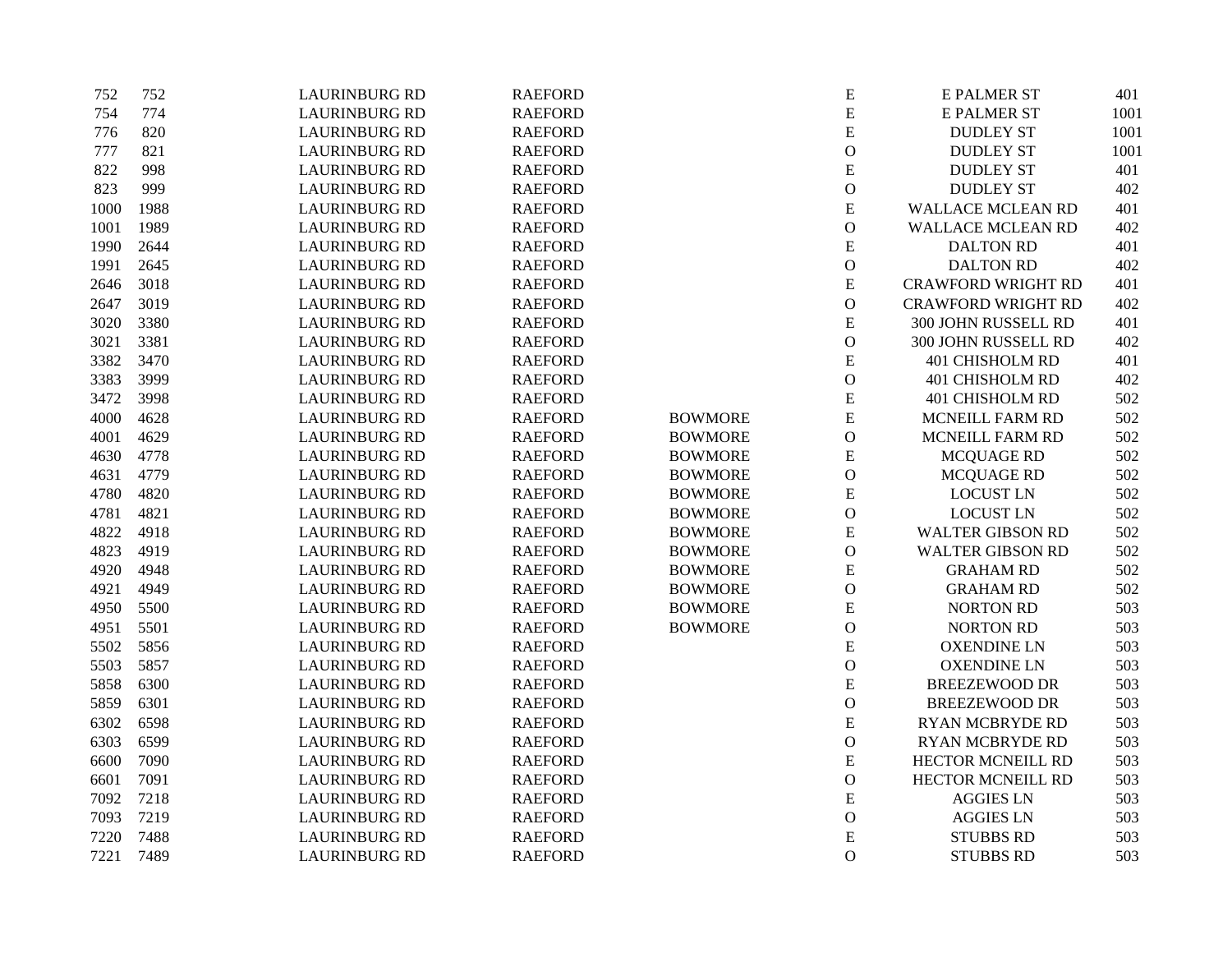| 7490 | 7698 | <b>LAURINBURG RD</b>        | <b>RAEFORD</b> |                                  | ${\bf E}$     | <b>REAGANS WAY</b>       | 503  |
|------|------|-----------------------------|----------------|----------------------------------|---------------|--------------------------|------|
| 7491 | 7699 | <b>LAURINBURG RD</b>        | <b>RAEFORD</b> |                                  | $\mathcal{O}$ | <b>REAGANS WAY</b>       | 503  |
| 7700 | 7890 | <b>LAURINBURG RD</b>        | <b>RAEFORD</b> |                                  | ${\bf E}$     | <b>GAINEY RD</b>         | 503  |
| 7701 | 7891 | <b>LAURINBURG RD</b>        | <b>RAEFORD</b> |                                  | $\mathcal{O}$ | <b>GAINEY RD</b>         | 503  |
| 7892 | 8250 | <b>LAURINBURG RD</b>        | <b>RAEFORD</b> |                                  | ${\bf E}$     | N HILLTOP RD             | 503  |
| 7893 | 8251 | <b>LAURINBURG RD</b>        | <b>RAEFORD</b> |                                  | $\mathbf{O}$  | N HILLTOP RD             | 503  |
| 8252 | 8528 | <b>LAURINBURG RD</b>        | <b>RAEFORD</b> |                                  | ${\bf E}$     | <b>EDINBURGH RD</b>      | 503  |
| 8253 | 8529 | <b>LAURINBURG RD</b>        | <b>RAEFORD</b> |                                  | $\mathbf{O}$  | <b>EDINBURGH RD</b>      | 503  |
| 8530 | 8898 | <b>LAURINBURG RD</b>        | <b>RAEFORD</b> |                                  | ${\bf E}$     | <b>EDINBURGH RD</b>      | 1201 |
| 8531 | 8899 | <b>LAURINBURG RD</b>        | <b>RAEFORD</b> |                                  | $\mathcal{O}$ | <b>EDINBURGH RD</b>      | 1201 |
| 100  | 599  | <b>LAWRENCE MCCOLLUM RD</b> | <b>RAEFORD</b> | <b>CLAY HILL</b>                 | B             | 2866 DOC BROWN RD        | 902  |
| 100  | 615  | <b>LEACH RD</b>             | <b>SHANNON</b> |                                  | B             | 2660 GOLD HILL RD        | 605  |
| 100  | 225  | <b>LEBEAU DR</b>            | <b>RAEFORD</b> | MAGNOLIA GREENS S/D              | B             | <b>468 LOUISIANA DR</b>  | 304  |
| 100  | 117  | <b>LEDEZMA DR</b>           | <b>RAEFORD</b> |                                  | B             | 350 TC JONES RD          | 203  |
| 100  | 139  | <b>LEDFORD AVE</b>          | <b>RAEFORD</b> | <b>WEDGEFIELD S/D</b>            | B             | <b>WESTON WOODS ST</b>   | 303  |
| 100  | 199  | <b>LEDGEBROOK LN</b>        | <b>RAEFORD</b> | LONGWOOD CROSSING S/D            | $\, {\bf B}$  | <b>FIELDBROOK ST</b>     | 302  |
| 200  | 233  | <b>LEDGEBROOK LN</b>        | <b>RAEFORD</b> | LONGWOOD CROSSING S/D            | $\, {\bf B}$  | <b>LONGVIEW CT</b>       | 302  |
| 100  | 116  | LEE CT                      | <b>RAEFORD</b> | HERITAGE VILLAGE S/D             | B             | 227 NATHANIEL GREEN CIR  | 102  |
| 100  | 151  | <b>LEGENDS DR</b>           | <b>RAEFORD</b> | THE LEGENDS S/D                  | $\, {\bf B}$  | FULFORD MCMILLAN RD      | 501  |
| 152  | 247  | <b>LEGENDS DR</b>           | <b>RAEFORD</b> | THE LEGENDS S/D                  | B             | <b>MASTERS CT</b>        | 501  |
| 248  | 327  | <b>LEGENDS DR</b>           | <b>RAEFORD</b> | THE LEGENDS S/D                  | B             | <b>TITLEIST CT</b>       | 501  |
| 328  | 415  | <b>LEGENDS DR</b>           | <b>RAEFORD</b> | THE LEGENDS S/D                  | $\, {\bf B}$  | <b>DRIVER CT</b>         | 501  |
| 200  | 299  | LEISURE TRL                 | <b>RAEFORD</b> | <b>MIDWAY APTS</b>               | B             | 316 MIDWAY DR            | 305  |
| 100  | 479  | <b>LELA'S LN</b>            | <b>RAEFORD</b> |                                  | B             | 750 POOLE RD             | 501  |
| 100  | 200  | <b>LEMONT DR</b>            | <b>RAEFORD</b> |                                  | $\, {\bf B}$  | 1971 TURNPIKE RD         | 1001 |
| 201  | 499  | <b>LEMONT DR</b>            | <b>RAEFORD</b> |                                  | B             | 1971 TURNPIKE RD         | 401  |
| 500  | 933  | <b>LEMONT DR</b>            | <b>RAEFORD</b> |                                  | $\, {\bf B}$  | L MCMILLIAN RD           | 401  |
| 934  | 997  | <b>LEMONT DR</b>            | <b>RAEFORD</b> |                                  | $\, {\bf B}$  | <b>QUAIL DR</b>          | 401  |
| 998  | 1199 | <b>LEMONT DR</b>            | <b>RAEFORD</b> |                                  | $\, {\bf B}$  | <b>EDGEWATER DR</b>      | 401  |
| 100  | 399  | <b>LENA DR</b>              | <b>RAEFORD</b> |                                  | $\, {\bf B}$  | 535 BOSTIC RD            | 201  |
| 100  | 375  | <b>LENNOX LOOP</b>          | <b>RAEFORD</b> | <b>WESTGATE S/D</b>              | $\, {\bf B}$  | <b>400 THORNCLIFF DR</b> | 303  |
| 100  | 1299 | <b>LEROME LN</b>            | <b>RAEFORD</b> | <b>FIVE POINTS</b>               | $\, {\bf B}$  | 3597 CALLOWAY RD         | 701  |
| 100  | 999  | <b>LESLIE DR</b>            | <b>RAEFORD</b> |                                  | $\, {\bf B}$  | 2950 TURNPIKE RD         | 401  |
| 100  | 199  | <b>LEWIS LN</b>             | <b>FVILLE</b>  |                                  | $\, {\bf B}$  | 918 STONEY POINT RD      | 303  |
| 500  | 999  | <b>LEWIS ST</b>             | <b>RAEFORD</b> |                                  | B             | E PROSPECT AVE           | 1001 |
| 100  | 199  | <b>LIBERTY CT</b>           | <b>RAEFORD</b> | <b>COLONIAL CHARTERS S/D</b>     | $\, {\bf B}$  | 112 CONSTITUTION DR      | 306  |
| 100  | 229  | <b>LIBETH PL</b>            | <b>RAEFORD</b> |                                  | $\, {\bf B}$  | 1339 OAKDALE GIN RD      | 104  |
| 100  | 199  | <b>LILAC CT</b>             | <b>RAEFORD</b> | <b>SUMMERFIELD EAST S/D</b>      | $\, {\bf B}$  | <b>603 S BUCKEYE DR</b>  | 102  |
| 100  | 199  | <b>LINCOLN DR</b>           | <b>RAEFORD</b> | <b>CLAY HILL</b>                 | $\, {\bf B}$  | 2960 DOC BROWN RD        | 902  |
| 100  | 199  | <b>LINDAS LN</b>            |                | RAEFORD FULFORD MCMILLAN ESTATES | $\, {\bf B}$  | 691 FULFORD MCMILLAN RD  | 501  |
| 100  | 398  | <b>LINDSAY RD</b>           | <b>F'VILLE</b> |                                  | ${\bf E}$     | <b>FAYETTEVILLE RD</b>   | 303  |
|      |      |                             |                |                                  |               |                          |      |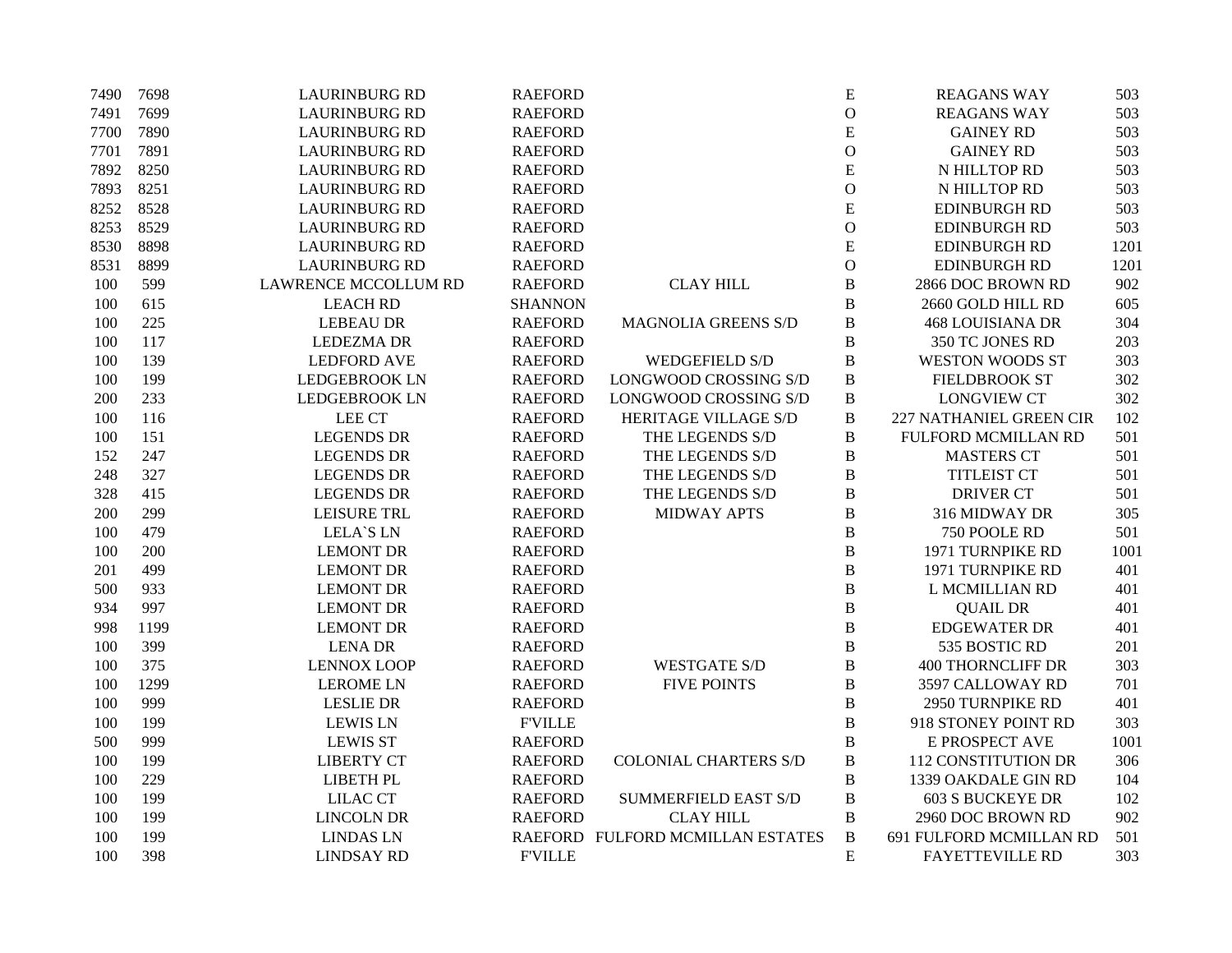| 101  | 399  | <b>LINDSAY RD</b>        | <b>F'VILLE</b>     |                              | $\mathcal{O}$ | <b>FAYETTEVILLE RD</b>      | 306  |
|------|------|--------------------------|--------------------|------------------------------|---------------|-----------------------------|------|
| 400  | 480  | <b>LINDSAY RD</b>        | <b>RAEFORD</b>     |                              | ${\bf E}$     | <b>FAYETTEVILLE RD</b>      | 303  |
| 401  | 481  | <b>LINDSAY RD</b>        | <b>RAEFORD</b>     |                              | $\mathbf{O}$  | <b>FAYETTEVILLE RD</b>      | 306  |
| 482  | 581  | <b>LINDSAY RD</b>        | <b>RAEFORD</b>     |                              | $\bf{B}$      | <b>WRIGHTSBORO RD</b>       | 303  |
| 582  | 675  | <b>LINDSAY RD</b>        | <b>RAEFORD</b>     |                              | $\, {\bf B}$  | STONEY POINT RD             | 303  |
| 676  | 794  | <b>LINDSAY RD</b>        | <b>RAEFORD</b>     |                              | ${\bf E}$     | <b>S OF STONEY POINT RD</b> | 303  |
| 677  | 795  | <b>LINDSAY RD</b>        | <b>RAEFORD</b>     |                              | $\mathbf{O}$  | <b>S OF STONEY POINT RD</b> | 202  |
| 796  | 1328 | <b>LINDSAY RD</b>        | <b>RAEFORD</b>     |                              | ${\bf E}$     | <b>ADCOX RD</b>             | 303  |
| 797  | 1327 | <b>LINDSAY RD</b>        | <b>RAEFORD</b>     |                              | $\mathbf O$   | <b>ADCOX RD</b>             | 202  |
| 1329 | 1541 | <b>LINDSAY RD</b>        | <b>RAEFORD</b>     |                              | $\, {\bf B}$  | <b>ADCOX RD</b>             | 202  |
| 1542 | 1919 | <b>LINDSAY RD</b>        | <b>RAEFORD</b>     |                              | $\bf{B}$      | <b>BERWICK DR</b>           | 202  |
| 1920 | 2825 | <b>LINDSAY RD</b>        | <b>RAEFORD</b>     |                              | $\, {\bf B}$  | <b>GALATIA CHURCH RD</b>    | 202  |
| 2826 | 2965 | <b>LINDSAY RD</b>        | <b>RAEFORD</b>     |                              | $\bf{B}$      | <b>LITTLE ROCK DR</b>       | 202  |
| 2966 | 3359 | <b>LINDSAY RD</b>        | <b>RAEFORD</b>     | <b>ROCKFISH</b>              | $\bf{B}$      | <b>GILLIS HILL RD</b>       | 202  |
| 100  | 203  | <b>LISENBY MHP</b>       | <b>RAEFORD</b>     | <b>LISENBY MHP</b>           | $\bf{B}$      | 593 ROCKFISH RD             | 103  |
| 100  | 233  | LITTLE LILLY DR          | <b>ABERDEEN</b>    | <b>ASHLEY HEIGHTS</b>        | $\, {\bf B}$  | 12019 ABERDEEN RD           | 1101 |
| 100  | 267  | <b>LITTLE LN</b>         | <b>FVILLE</b>      |                              | $\bf{B}$      | 786 STONEY POINT RD         | 303  |
| 100  | 499  | <b>LITTLE MEXICO DR</b>  | <b>RAEFORD</b>     | LITTLE MEXICO                | $\bf{B}$      | 400 OLD MAXTON RD           | 402  |
| 100  | 113  | LITTLE ROCK DR           | <b>RAEFORD</b>     | <b>BROOKSIDE S/D</b>         | $\bf{B}$      | 2825 LINDSAY RD             | 202  |
| 100  | 109  | LITTLELEAF CT            | <b>RAEFORD</b>     | <b>SUMMERFIELD EAST S/D</b>  | $\bf{B}$      | 785 S BUCKEYE DR            | 102  |
| 100  | 399  | LIVE OAK DR              | <b>RAEFORD</b>     | <b>OAK PARK S/D</b>          | $\bf{B}$      | 7701 ROCKFISH RD            | 201  |
| 100  | 116  | <b>LIVIA LN</b>          | <b>RAEFORD</b>     | <b>DAVIS MHP</b>             | $\, {\bf B}$  | 137 CLEO LN                 | 102  |
| 100  | 401  | <b>LIVINGSTON DR</b>     | <b>RAEFORD</b>     | <b>GALATIA HILLS S/D</b>     | $\, {\bf B}$  | 725 GALATIA CHURCH RD       | 202  |
| 100  | 399  | <b>LOBLOLLY LOOP</b>     | <b>RAEFORD</b>     | TIMBERLAND                   | $\, {\bf B}$  | 2800 ABERDEEN RD            | 401  |
| 100  | 299  | <b>LOCHMERE DR</b>       | <b>RAEFORD</b>     | <b>OAKTON S/D</b>            | $\bf{B}$      | <b>207 OAKTREE DR</b>       | 104  |
| 100  | 239  | <b>LOCHWOOD DR</b>       | <b>RAEFORD</b>     | <b>WESTGATE S/D</b>          | $\, {\bf B}$  | 578 FAIRFIELD CIR           | 303  |
| 100  | 361  | <b>LOCKHAVEN PL</b>      | <b>RAEFORD</b>     | <b>LOCKHAVEN ESTATES S/D</b> | $\, {\bf B}$  | <b>4673 ROCKFISH RD</b>     | 304  |
| 100  | 199  | <b>LOCKHEED LN</b>       | <b>RAEFORD</b>     | <b>CLAY HILL</b>             | $\, {\bf B}$  | 1601 DOC BROWN RD           | 902  |
| 100  | 165  | <b>LOCKLEAR LN</b>       | <b>RED SPRINGS</b> |                              | $\, {\bf B}$  | <b>448 SINGLETON RD</b>     | 802  |
| 100  | 499  | <b>LOCUST LN</b>         | <b>RAEFORD</b>     | <b>BOWMORE</b>               | $\, {\bf B}$  | 4780 LAURINBURG RD          | 502  |
| 100  | 199  | <b>LOIS LN</b>           | <b>RAEFORD</b>     | <b>WEST HOKE</b>             | $\bf{B}$      | 5736 TURNPIKE RD            | 501  |
| 100  | 499  | <b>LONEWOLF RD</b>       | <b>PARKTON</b>     |                              | $\bf{B}$      | 576 EVERITT RD              | 204  |
| 4400 | 4499 | <b>LONGLEAF LN</b>       | <b>RAEFORD</b>     | MCLAUGHLIN LAKES S/D         | $\bf{B}$      | <b>199 SHORELINE DR</b>     | 202  |
| 100  | 399  | <b>LONGLEAF PINES DR</b> | <b>RAEFORD</b>     | <b>TARHEEL PINES S/D</b>     | $\bf{B}$      | 199 CONIFER DR              | 301  |
| 100  | 135  | <b>LONGVIEW CT</b>       | <b>RAEFORD</b>     | LONGWOOD CROSSING S/D        | $\, {\bf B}$  | <b>LEDGEBROOK LN</b>        | 302  |
| 100  | 399  | <b>LOOP RD</b>           | <b>RAEFORD</b>     | <b>CAMERON VILLAGE</b>       | $\, {\bf B}$  | 4871 CALLOWAY RD            | 701  |
| 400  | 491  | <b>LOOP RD</b>           | <b>RAEFORD</b>     | <b>CAMERON VILLAGE</b>       | $\bf{B}$      | <b>DUTCHESS LN</b>          | 701  |
| 492  | 759  | <b>LOOP RD</b>           | <b>RAEFORD</b>     | <b>CAMERON VILLAGE</b>       | $\, {\bf B}$  | <b>BURKE RD</b>             | 701  |
| 760  | 861  | <b>LOOP RD</b>           | <b>RAEFORD</b>     | <b>CAMERON VILLAGE</b>       | $\, {\bf B}$  | <b>ENGLEWOOD DR</b>         | 701  |
| 862  | 901  | <b>LOOP RD</b>           | <b>RAEFORD</b>     | <b>CAMERON VILLAGE</b>       | $\bf{B}$      | <b>BURKE RD</b>             | 701  |
| 902  | 933  | <b>LOOP RD</b>           | <b>RAEFORD</b>     | <b>CAMERON VILLAGE</b>       | B             | AVERY CHAPEL CHURCH RD      | 701  |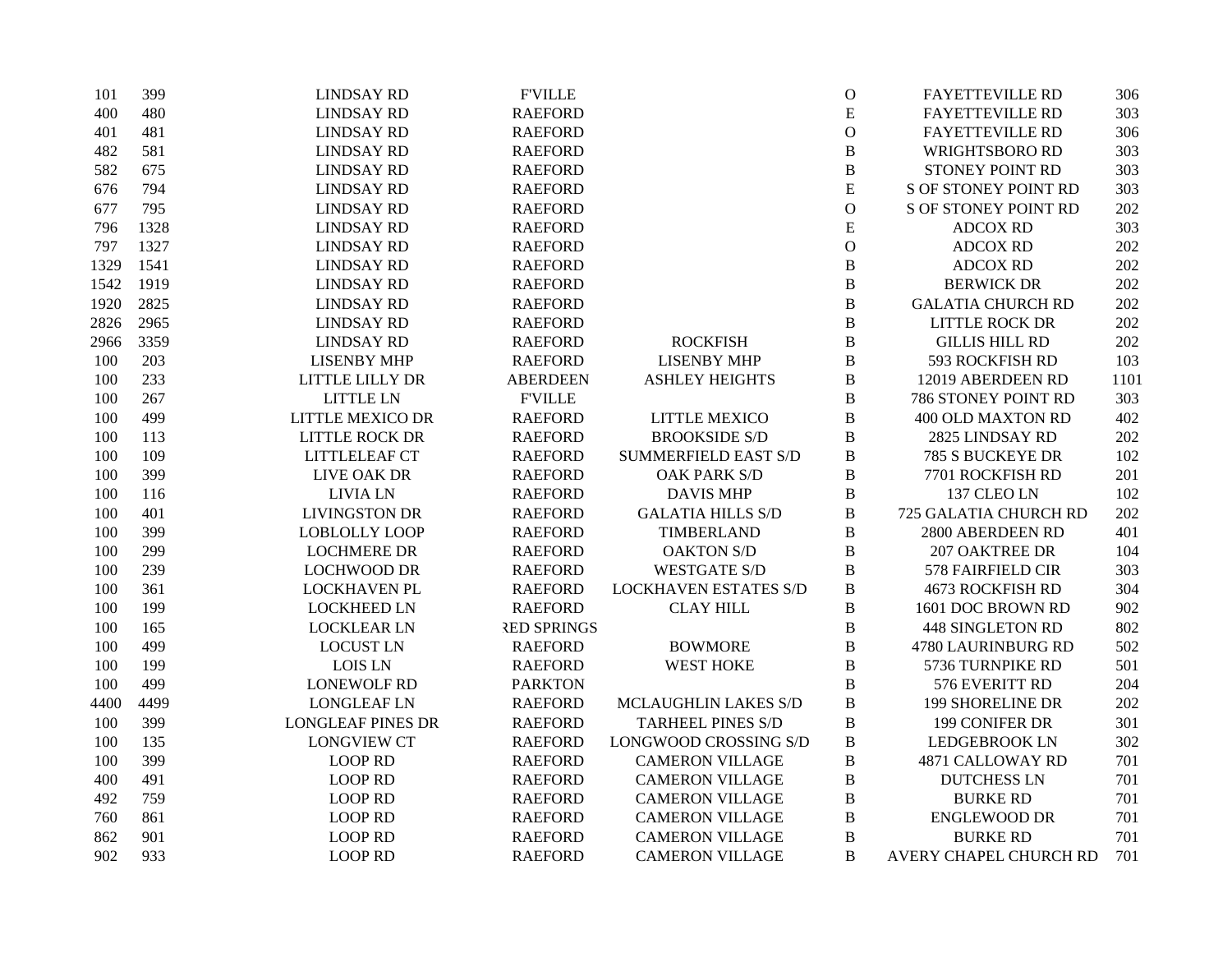| 934  | 961  |           | <b>LOOP RD</b>            | <b>RAEFORD</b>     | <b>CAMERON VILLAGE</b>   | $\bf{B}$     | <b>BAKER LN</b>                | 701  |
|------|------|-----------|---------------------------|--------------------|--------------------------|--------------|--------------------------------|------|
| 962  | 1033 |           | <b>LOOP RD</b>            | <b>RAEFORD</b>     | <b>CAMERON VILLAGE</b>   | $\bf{B}$     | <b>ERNIE PL</b>                | 701  |
| 1034 | 1037 |           | <b>LOOP RD</b>            | <b>RAEFORD</b>     | <b>CAMERON VILLAGE</b>   | $\bf{B}$     | <b>CORDA PL</b>                | 701  |
| 1038 | 1067 |           | <b>LOOP RD</b>            | <b>RAEFORD</b>     | <b>CAMERON VILLAGE</b>   | $\bf{B}$     | <b>CROSSWINDS DR</b>           | 701  |
| 1068 | 1113 |           | <b>LOOP RD</b>            | <b>RAEFORD</b>     | <b>CAMERON VILLAGE</b>   | $\bf{B}$     | FLOYD T CAMERON RD             | 701  |
| 1114 | 1247 |           | <b>LOOP RD</b>            | <b>RAEFORD</b>     | <b>CAMERON VILLAGE</b>   | $\, {\bf B}$ | SOLID ROCK CHURCH RD           | 701  |
| 1248 | 1509 |           | <b>LOOP RD</b>            | <b>RAEFORD</b>     | <b>CAMERON VILLAGE</b>   | $\bf{B}$     | <b>CHEVY DR</b>                | 701  |
| 1510 | 1681 |           | <b>LOOP RD</b>            | <b>RAEFORD</b>     | <b>CAMERON VILLAGE</b>   | $\bf{B}$     | <b>REDWOOD LN</b>              | 701  |
| 1682 | 1715 |           | <b>LOOP RD</b>            | <b>RAEFORD</b>     | <b>CAMERON VILLAGE</b>   | $\, {\bf B}$ | <b>ARMSTRONG RD</b>            | 701  |
| 100  | 189  |           | <b>LORD LN</b>            | <b>SHANNON</b>     | <b>ANTIOCH</b>           | $\bf{B}$     | 2524 BALFOUR RD                | 802  |
| 100  | 399  |           | <b>LORRIE LN</b>          | <b>ABERDEEN</b>    | <b>GRACE NEL ESTATES</b> | $\, {\bf B}$ | <b>149 CHRISTINE DR</b>        | 701  |
| 100  | 599  |           | <b>LOST LAKE DR</b>       | <b>RAEFORD</b>     | <b>DEERFIELD S/D</b>     | $\bf{B}$     | <b>763 N HORACE WALTERS RD</b> | 501  |
| 100  | 199  |           | <b>LOUISE DR</b>          | <b>RAEFORD</b>     | <b>PARKER GROVE S/D</b>  | $\, {\bf B}$ | <b>300 BUGLE CALL DR</b>       | 301  |
| 100  | 196  |           | <b>LOUISIANA DR</b>       | <b>RAEFORD</b>     | MAGNOLIA GREENS S/D      | ${\bf E}$    | <b>491 GALATIA CHURCH RD</b>   | 304  |
| 101  | 195  |           | <b>LOUISIANA DR</b>       | <b>RAEFORD</b>     | MAGNOLIA GREENS S/D      | $\mathbf{O}$ | 491 GALATIA CHURCH RD          | 202  |
| 197  | 939  |           | LOUISIANA DR              | <b>RAEFORD</b>     | MAGNOLIA GREENS S/D      | $\, {\bf B}$ | 491 GALATIA CHURCH RD          | 304  |
| 100  | 399  |           | <b>LOVERS LN</b>          | <b>RAEFORD</b>     |                          | $\bf{B}$     | 968 MCPHAIL RD                 | 304  |
| 100  | 400  |           | <b>LOWER MACEDONIA RD</b> | <b>RED SPRINGS</b> |                          | $\, {\bf B}$ | 1411 SPRING HILL RD            | 1201 |
| 401  | 1275 |           | <b>LOWER MACEDONIA RD</b> | <b>RED SPRINGS</b> |                          | $\bf{B}$     | 1411 SPRING HILL RD            | 802  |
| 1276 | 1799 |           | <b>LOWER MACEDONIA RD</b> | <b>RED SPRINGS</b> |                          | $\bf{B}$     | 6501 S OLD WIRE RD             | 802  |
| 100  | 499  |           | <b>LOWERY RD</b>          | <b>SHANNON</b>     |                          | $\bf{B}$     | <b>4880 BALFOUR RD</b>         | 604  |
| 2700 | 2819 |           | <b>LOWLANDER DR</b>       | <b>RAEFORD</b>     | MCDOUGALD DOWNS S/D      | $\, {\bf B}$ | 2242 O'HARA DR                 | 306  |
| 100  | 139  |           | <b>LUCY LN</b>            | <b>RAEFORD</b>     | <b>GREEN PINES MHP</b>   | $\, {\bf B}$ | 206 HEYBUD DR                  | 306  |
| 100  | 185  |           | <b>LUMBEE TRL</b>         | <b>RED SPRING!</b> | <b>CHERAW ACRES S/D</b>  | $\, {\bf B}$ | 3220 BLUE SPRINGS RD           | 801  |
| 100  | 195  |           | <b>LUMBER ST</b>          | <b>RAEFORD</b>     | <b>RIVERBROOKE S/D</b>   | $\bf{B}$     | 745 BROAD DR                   | 104  |
| 100  | 199  |           | <b>LUNDY LN</b>           | <b>RAEFORD</b>     |                          | $\bf{B}$     | W ELWOOD AVE                   | 1001 |
| 100  | 399  |           | <b>LUPBURG DR</b>         | <b>RAEFORD</b>     |                          | $\bf{B}$     | 1290 WAYSIDE RD                | 303  |
| 100  | 265  |           | <b>LYCON HILL LN</b>      | <b>RAEFORD</b>     |                          | $\bf{B}$     | 760 POOLE RD                   | 501  |
| 100  | 115  |           | <b>MACK DR</b>            | <b>RAEFORD</b>     | NORTHWOODS S/D           | $\bf{B}$     | <b>458 NORTHWOODS DR</b>       | 101  |
| 700  | 799  |           | <b>MACKAY CT</b>          | <b>RAEFORD</b>     | MCDOUGALD DOWNS S/D      | $\bf{B}$     | 109 MCDOUGALD DR               | 306  |
| 1100 | 1105 |           | <b>MACKINTOSH CT</b>      | <b>RAEFORD</b>     | MCDOUGALD DOWNS S/D      | $\bf{B}$     | 629 DUNROBIN DR                | 306  |
| 100  | 141  |           | <b>MADISON DR</b>         | <b>RAEFORD</b>     | <b>DAVIS MHP</b>         | $\bf{B}$     | 126 CLEO LN                    | 102  |
| 100  | 299  |           | <b>MAGGIE LN</b>          | <b>RAEFORD</b>     | <b>WEST HOKE</b>         | $\bf{B}$     | 7750 TURNPIKE RD               | 501  |
| 100  | 114  | ${\bf S}$ | <b>MAGNOLIA ST</b>        | <b>RAEFORD</b>     |                          | ${\bf E}$    | <b>W CENTRAL AVE</b>           | 1001 |
| 100  | 400  | ${\bf N}$ | <b>MAGNOLIA ST</b>        | <b>RAEFORD</b>     |                          | ${\bf E}$    | <b>W CENTRAL AVE</b>           | 1001 |
| 101  | 499  | ${\bf N}$ | <b>MAGNOLIA ST</b>        | <b>RAEFORD</b>     |                          | $\mathbf{O}$ | <b>W CENTRAL AVE</b>           | 1001 |
| 101  | 113  | ${\bf S}$ | <b>MAGNOLIA ST</b>        | <b>RAEFORD</b>     |                          | $\mathbf{O}$ | <b>W CENTRAL AVE</b>           | 1001 |
| 200  | 376  | ${\bf S}$ | <b>MAGNOLIA ST</b>        | <b>RAEFORD</b>     |                          | ${\bf E}$    | <b>HARRIS AVE</b>              | 1001 |
| 201  | 375  | ${\bf S}$ | <b>MAGNOLIA ST</b>        | <b>RAEFORD</b>     |                          | $\mathbf{O}$ | <b>HARRIS AVE</b>              | 1001 |
| 377  | 399  | ${\bf S}$ | <b>MAGNOLIA ST</b>        | <b>RAEFORD</b>     |                          | $\mathbf{O}$ | <b>SAWMILL RD</b>              | 1001 |
| 378  | 398  | S         | <b>MAGNOLIA ST</b>        | <b>RAEFORD</b>     |                          | E            | <b>SAWMILL RD</b>              | 1001 |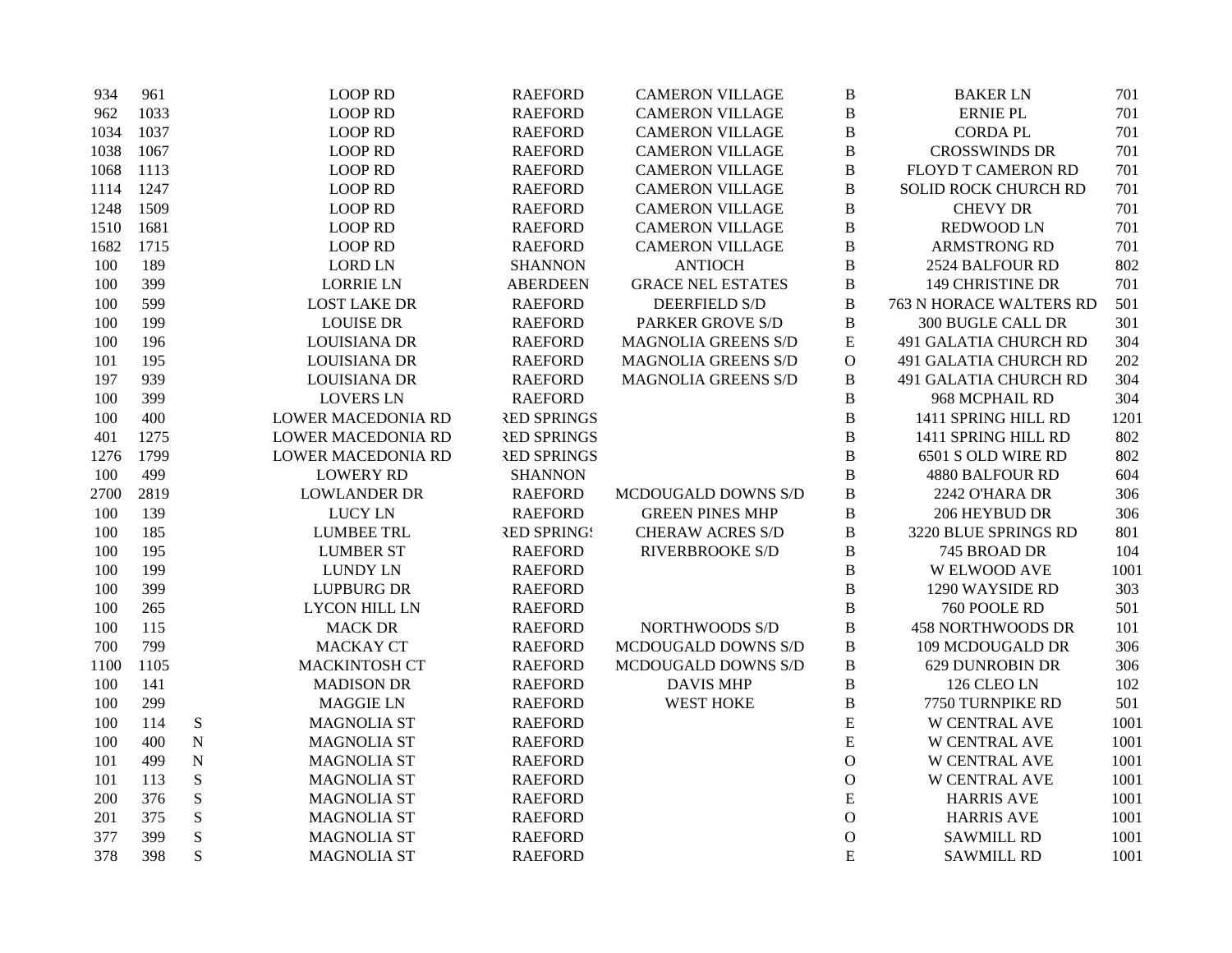| 400  | 417  | ${\bf S}$   | <b>MAGNOLIA ST</b> | <b>RAEFORD</b> |                                   | $\, {\bf B}$  | <b>MAXWELL AVE</b>     | 1001 |
|------|------|-------------|--------------------|----------------|-----------------------------------|---------------|------------------------|------|
| 402  | 500  | $\mathbf N$ | <b>MAGNOLIA ST</b> | <b>RAEFORD</b> |                                   | ${\bf E}$     | <b>W DONALDSON AVE</b> | 1001 |
| 501  | 1199 | ${\bf N}$   | <b>MAGNOLIA ST</b> | <b>RAEFORD</b> |                                   | $\, {\bf B}$  | <b>W PROSPECT AVE</b>  | 1001 |
| 100  | 227  |             | MAGWOOD DR         |                | RAEFORD THE COMMONS AT BRIDGEPORT | $\, {\bf B}$  | JOHNSON MILL RD        | 303  |
| 228  | 337  |             | MAGWOOD DR         |                | RAEFORD THE COMMONS AT BRIDGEPORT | $\, {\bf B}$  | <b>DRYSDALE ST</b>     | 303  |
| 100  | 299  | ${\bf S}$   | <b>MAIN ST</b>     | <b>RAEFORD</b> | <b>DOWNTOWN</b>                   | $\, {\bf B}$  | E CENTRAL AVE          | 1001 |
| 100  | 141  | ${\bf N}$   | <b>MAIN ST</b>     | <b>RAEFORD</b> | <b>DOWNTOWN</b>                   | $\, {\bf B}$  | E CENTRAL AVE          | 1001 |
| 200  | 231  | $\mathbf N$ | <b>MAIN ST</b>     | <b>RAEFORD</b> | <b>DOWNTOWN</b>                   | $\, {\bf B}$  | E ELWOOD AVE           | 1001 |
| 300  | 321  | ${\bf N}$   | <b>MAIN ST</b>     | <b>RAEFORD</b> | <b>DOWNTOWN</b>                   | $\, {\bf B}$  | E EDINBOROUGH AVE      | 1001 |
| 300  | 316  | ${\bf S}$   | <b>MAIN ST</b>     | <b>RAEFORD</b> | <b>DOWNTOWN</b>                   | ${\bf E}$     | <b>CAMPBELL AVE</b>    | 1001 |
| 301  | 317  | ${\bf S}$   | <b>MAIN ST</b>     | <b>RAEFORD</b> |                                   | $\mathbf{O}$  | <b>CAMPBELL AVE</b>    | 1001 |
| 318  | 404  | S           | <b>MAIN ST</b>     | <b>RAEFORD</b> |                                   | ${\bf E}$     | <b>SAWMILL RD</b>      | 1001 |
| 319  | 405  | ${\bf S}$   | <b>MAIN ST</b>     | <b>RAEFORD</b> |                                   | $\mathcal{O}$ | <b>SAWMILL RD</b>      | 1001 |
| 322  | 335  | $\mathbf N$ | <b>MAIN ST</b>     | <b>RAEFORD</b> | <b>DOWNTOWN</b>                   | $\, {\bf B}$  | <b>CAMPUS AVE</b>      | 1001 |
| 400  | 418  | ${\bf N}$   | <b>MAIN ST</b>     | <b>RAEFORD</b> | <b>DOWNTOWN</b>                   | ${\bf E}$     | E DONALDSON AVE        | 1001 |
| 401  | 419  | ${\bf N}$   | <b>MAIN ST</b>     | <b>RAEFORD</b> | <b>DOWNTOWN</b>                   | $\mathcal{O}$ | E DONALDSON AVE        | 1001 |
| 500  | 524  | ${\bf S}$   | <b>MAIN ST</b>     | <b>RAEFORD</b> |                                   | ${\bf E}$     | <b>SOUTHERN AVE</b>    | 1001 |
| 500  | 520  | ${\bf N}$   | <b>MAIN ST</b>     | <b>RAEFORD</b> |                                   | ${\bf E}$     | E PROSPECT AVE         | 1001 |
| 501  | 525  | S           | <b>MAIN ST</b>     | <b>RAEFORD</b> |                                   | $\mathbf{O}$  | <b>SOUTHERN AVE</b>    | 1001 |
| 501  | 521  | $\mathbf N$ | <b>MAIN ST</b>     | <b>RAEFORD</b> |                                   | $\mathcal{O}$ | <b>W PROSPECT AVE</b>  | 1001 |
| 600  | 612  | ${\bf S}$   | <b>MAIN ST</b>     | <b>RAEFORD</b> |                                   | ${\bf E}$     | <b>COVINGTON AVE</b>   | 1001 |
| 600  | 616  | ${\bf N}$   | <b>MAIN ST</b>     | <b>RAEFORD</b> |                                   | ${\bf E}$     | <b>E FIFTH AVE</b>     | 1001 |
| 601  | 617  | $\mathbf N$ | <b>MAIN ST</b>     | <b>RAEFORD</b> |                                   | $\mathbf{O}$  | W FIFTH AVE            | 1001 |
| 601  | 613  | ${\bf S}$   | <b>MAIN ST</b>     | <b>RAEFORD</b> |                                   | $\mathcal{O}$ | <b>FABERGE BLVD</b>    | 1001 |
| 700  | 710  | ${\bf S}$   | <b>MAIN ST</b>     | <b>RAEFORD</b> |                                   | ${\bf E}$     | <b>LANTERN LN</b>      | 1001 |
| 700  | 714  | $\mathbf N$ | <b>MAIN ST</b>     | <b>RAEFORD</b> |                                   | ${\bf E}$     | E SIXTH AVE            | 1001 |
| 701  | 715  | ${\bf N}$   | <b>MAIN ST</b>     | <b>RAEFORD</b> |                                   | $\mathbf{O}$  | <b>W SIXTH AVE</b>     | 1001 |
| 701  | 711  | ${\bf S}$   | <b>MAIN ST</b>     | <b>RAEFORD</b> |                                   | $\mathbf{O}$  | <b>LANTERN LN</b>      | 1001 |
| 712  | 746  | S           | <b>MAIN ST</b>     | <b>RAEFORD</b> |                                   | ${\bf E}$     | <b>E PALMER ST</b>     | 1001 |
| 713  | 747  | S           | <b>MAIN ST</b>     | <b>RAEFORD</b> |                                   | $\mathbf{O}$  | <b>E PALMER ST</b>     | 1001 |
| 748  | 1298 | ${\bf S}$   | <b>MAIN ST</b>     | <b>RAEFORD</b> |                                   | ${\bf E}$     | <b>E PALMER ST</b>     | 402  |
| 749  | 1299 | S           | <b>MAIN ST</b>     | <b>RAEFORD</b> |                                   | $\mathbf{O}$  | <b>E PALMER ST</b>     | 402  |
| 800  | 1112 | ${\bf N}$   | <b>MAIN ST</b>     | <b>RAEFORD</b> |                                   | ${\bf E}$     | E SEVENTH AVE          | 1001 |
| 801  | 1113 | ${\bf N}$   | <b>MAIN ST</b>     | <b>RAEFORD</b> |                                   | $\mathbf{O}$  | <b>W SEVENTH AVE</b>   | 1001 |
| 1200 | 1216 | ${\bf N}$   | <b>MAIN ST</b>     | <b>RAEFORD</b> |                                   | ${\bf E}$     | <b>CUMBERLAND AVE</b>  | 1001 |
| 1201 | 1217 | ${\bf N}$   | <b>MAIN ST</b>     | <b>RAEFORD</b> |                                   | $\mathcal{O}$ | <b>CUMBERLAND AVE</b>  | 1001 |
| 1218 | 1230 | $\mathbf N$ | <b>MAIN ST</b>     | <b>RAEFORD</b> |                                   | ${\bf E}$     | <b>S VASS RD</b>       | 1001 |
| 1219 | 1231 | $\mathbf N$ | <b>MAIN ST</b>     | <b>RAEFORD</b> |                                   | $\mathcal{O}$ | <b>S VASS RD</b>       | 1001 |
| 1232 | 1305 | $\mathbf N$ | <b>MAIN ST</b>     | <b>RAEFORD</b> | <b>JONES HILL</b>                 | $\, {\bf B}$  | <b>SCOTLAND AVE</b>    | 401  |
| 1306 | 1375 | N           | <b>MAIN ST</b>     | <b>RAEFORD</b> | <b>JONES HILL</b>                 | $\, {\bf B}$  | <b>BROWN ST</b>        | 401  |
| 1376 | 1379 | $\mathbf N$ | <b>MAIN ST</b>     | <b>RAEFORD</b> | <b>JONES HILL</b>                 | B             | <b>STEVENS ST</b>      | 401  |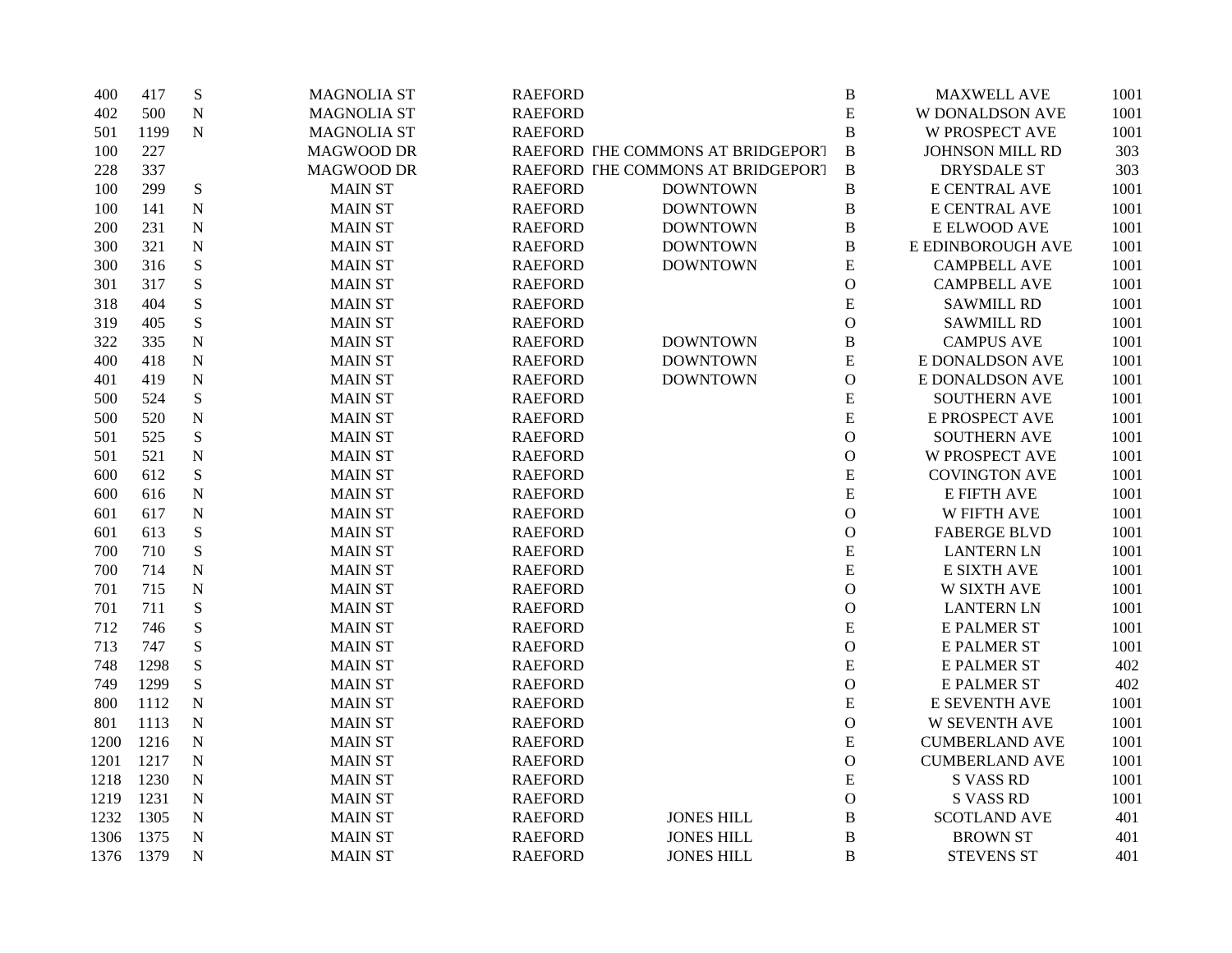| 1380 | 1399 | N         | <b>MAIN ST</b>         | <b>RAEFORD</b>     | <b>JONES HILL</b>          | $\, {\bf B}$ | <b>DOBY DR</b>                | 401  |
|------|------|-----------|------------------------|--------------------|----------------------------|--------------|-------------------------------|------|
| 1400 | 1599 | ${\bf N}$ | <b>MAIN ST</b>         | <b>RAEFORD</b>     | <b>JONES HILL</b>          | $\, {\bf B}$ | <b>JOSHUA RD</b>              | 401  |
| 100  | 243  |           | <b>MAJOR EVANS RD</b>  | <b>RAEFORD</b>     | <b>SILVER CITY</b>         | B            | <b>427 DOCKERY RD</b>         | 401  |
| 100  | 240  |           | <b>MALINDA DR</b>      | <b>RAEFORD</b>     | TRIPLE J (JJJ) MHP         | $\, {\bf B}$ | 114 TONYA LP                  | 103  |
| 100  | 499  |           | <b>MALLARD LN</b>      | <b>RAEFORD</b>     |                            | $\bf{B}$     | 1401 CRAWFORD WRIGHT RD       | 401  |
| 100  | 699  |           | <b>MALLERNEE LN</b>    | <b>RAEFORD</b>     | <b>DAVIS BRIDGE AREA</b>   | $\, {\bf B}$ | 9558 ROCKFISH RD              | 201  |
| 100  | 699  |           | <b>MALLOY ST</b>       | <b>RAEFORD</b>     | <b>SCURLOCK</b>            | B            | 1230 ROCKFISH RD              | 104  |
| 100  | 163  |           | <b>MALTESE DR</b>      | <b>RAEFORD</b>     | <b>FALCON RIDGE S/D</b>    | B            | <b>438 N PARKER CHURCH RD</b> | 302  |
| 100  | 399  |           | <b>MANNING DR</b>      | <b>RAEFORD</b>     | <b>WOODLAND S/D</b>        | B            | 210 VILLAGE LN                | 201  |
| 100  | 135  |           | <b>MANTEO DR</b>       | <b>RAEFORD</b>     | <b>CAROLINA PLACE S/D</b>  | B            | <b>CHEROKEE DR</b>            | 102  |
| 100  | 118  |           | <b>MAPLE DR</b>        | <b>RAEFORD</b>     | <b>LANIERS MHP</b>         | $\bf{B}$     | 104 ROSEWOOD DR               | 203  |
| 100  | 299  |           | <b>MAPLEHILL RD</b>    | <b>FVILLE</b>      |                            | B            | 399 KING RD                   | 201  |
| 100  | 337  |           | <b>MARIA DR</b>        | <b>RAEFORD</b>     | MITCHELLS LANDING S/D      | B            | 301 MICHAEL DR                | 201  |
| 100  | 285  |           | <b>MARIGOLD LN</b>     | <b>RAEFORD</b>     | <b>HENDRIX FARMS S/D</b>   | $\, {\bf B}$ | 2554 PHILLIPI CHURCH RD       | 102  |
| 100  | 199  |           | <b>MARKUS PLACE DR</b> | <b>RAEFORD</b>     | <b>MARKUS PLACE S/D</b>    | B            | 3616 ROCKFISH RD              | 302  |
| 100  | 599  |           | <b>MARLENE BLVD</b>    | <b>ABERDEEN</b>    | <b>GRACE NEL ESTATES</b>   | B            | 1400 ASHEMONT RD              | 701  |
| 100  | 599  |           | <b>MARLEY FARM RD</b>  | LUM. BDGE.         |                            | $\, {\bf B}$ | 2681 BOYLE RD                 | 604  |
| 100  | 317  |           | <b>MARSH CT</b>        | <b>RAEFORD</b>     | <b>MARSH PINES S/D</b>     | B            | 160 ROLLING PINES CT          | 201  |
| 100  | 499  |           | <b>MARTIN DR</b>       | <b>RAEFORD</b>     | TRIPLE J (JJJ) MHP         | B            | 3168 HWY 401 BUSINESS         | 103  |
| 100  | 299  |           | <b>MARY LAWSON RD</b>  | <b>RAEFORD</b>     |                            | B            | 4437 CALLOWAY RD              | 701  |
| 100  | 326  |           | <b>MASON ST</b>        | <b>RAEFORD</b>     | <b>HILLCREST</b>           | $\, {\bf B}$ | 3595 HWY 401 BUSINESS         | 103  |
| 100  | 145  |           | <b>MASTERS CT</b>      | <b>RAEFORD</b>     | THE LEGENDS S/D            | B            | <b>LEGENDS DR</b>             | 501  |
| 100  | 1099 |           | MAULTSBY RD            | <b>ABERDEEN</b>    |                            | $\bf{B}$     | 6700 ASHEMONT RD              | 702  |
| 200  | 235  |           | <b>MAXWELL AVE</b>     | <b>RAEFORD</b>     |                            | $\, {\bf B}$ | <b>S MAGNOLIA ST</b>          | 1001 |
| 100  | 199  |           | <b>MAYFLOWER LN</b>    | <b>RAEFORD</b>     |                            | B            | 2282 DOC BROWN RD             | 902  |
| 100  | 291  |           | <b>MAYOR CT</b>        | <b>RAEFORD</b>     | <b>RAEFORD VILLAGE S/D</b> | B            | 350 GABLE DR                  | 1001 |
| 1200 | 1207 |           | <b>MCBAIN CT</b>       | <b>RAEFORD</b>     | MCDOUGALD DOWNS S/D        | $\, {\bf B}$ | <b>634 DUNROBIN DR</b>        | 306  |
| 1500 | 1699 |           | MCBRYDE LAKE RD        | <b>RAEFORD</b>     | <b>QUEENMORE</b>           | B            | 917 MOCKINGBIRD HILL RD       | 401  |
| 100  | 1329 |           | MCBRYDE MILL RD        | <b>RED SPRING!</b> | <b>SOUTH HOKE</b>          | $\bf{B}$     | 3219 OLD MAXTON RD            | 801  |
| 1330 | 1505 |           | <b>MCBRYDE MILL RD</b> | <b>RED SPRING!</b> | <b>SOUTH HOKE</b>          | $\, {\bf B}$ | <b>REBECCALN</b>              | 801  |
| 1506 | 1979 |           | MCBRYDE MILL RD        | <b>RED SPRING!</b> | <b>SOUTH HOKE</b>          | B            | <b>RIVERCROFT DR</b>          | 801  |
| 100  | 413  |           | <b>MCCAIN ST</b>       | <b>RAEFORD</b>     | <b>ROLLING HILLS S/D</b>   | B            | 299 IVEY ST                   | 401  |
| 100  | 199  |           | <b>MCCARTHY CT</b>     | <b>RAEFORD</b>     | HERITAGE VILLAGE S/D       | $\bf{B}$     | 915 NATHANIEL GREEN CIR       | 102  |
| 100  | 499  |           | <b>MCCORMICK RD</b>    | <b>SHANNON</b>     |                            | $\bf{B}$     | 1570 MCPHAUL RD               | 605  |
| 100  | 179  |           | <b>MCCRANEY RD</b>     | <b>RAEFORD</b>     |                            | $\, {\bf B}$ | 120 BEAVER LN                 | 304  |
| 100  | 199  |           | MCDIARMID ST           | <b>RAEFORD</b>     |                            | B            | 2625 TURNPIKE RD              | 401  |
| 700  | 799  |           | <b>MCDONALD AVE</b>    | <b>RAEFORD</b>     |                            | $\, {\bf B}$ | <b>MCLEAN ST</b>              | 1001 |
| 100  | 809  |           | MCDOUGALD DR           | <b>RAEFORD</b>     | MCDOUGALD DOWNS S/D        | $\, {\bf B}$ | 1300 CLAN CAMPBELL DR         | 306  |
| 100  | 215  |           | <b>MCDUFFIE ST</b>     | <b>RAEFORD</b>     |                            | B            | 500 E CENTRAL AVE             | 1001 |
| 100  | 1241 |           | MCEACHERN FARM RD      | <b>RED SPRINGS</b> |                            | $\bf{B}$     | 2400 S OLD WIRE RD            | 801  |
| 1242 | 2189 |           | MCEACHERN FARM RD      | <b>RED SPRINGS</b> |                            | B            | 1699 FLETCH MCPHAUL RD        | 801  |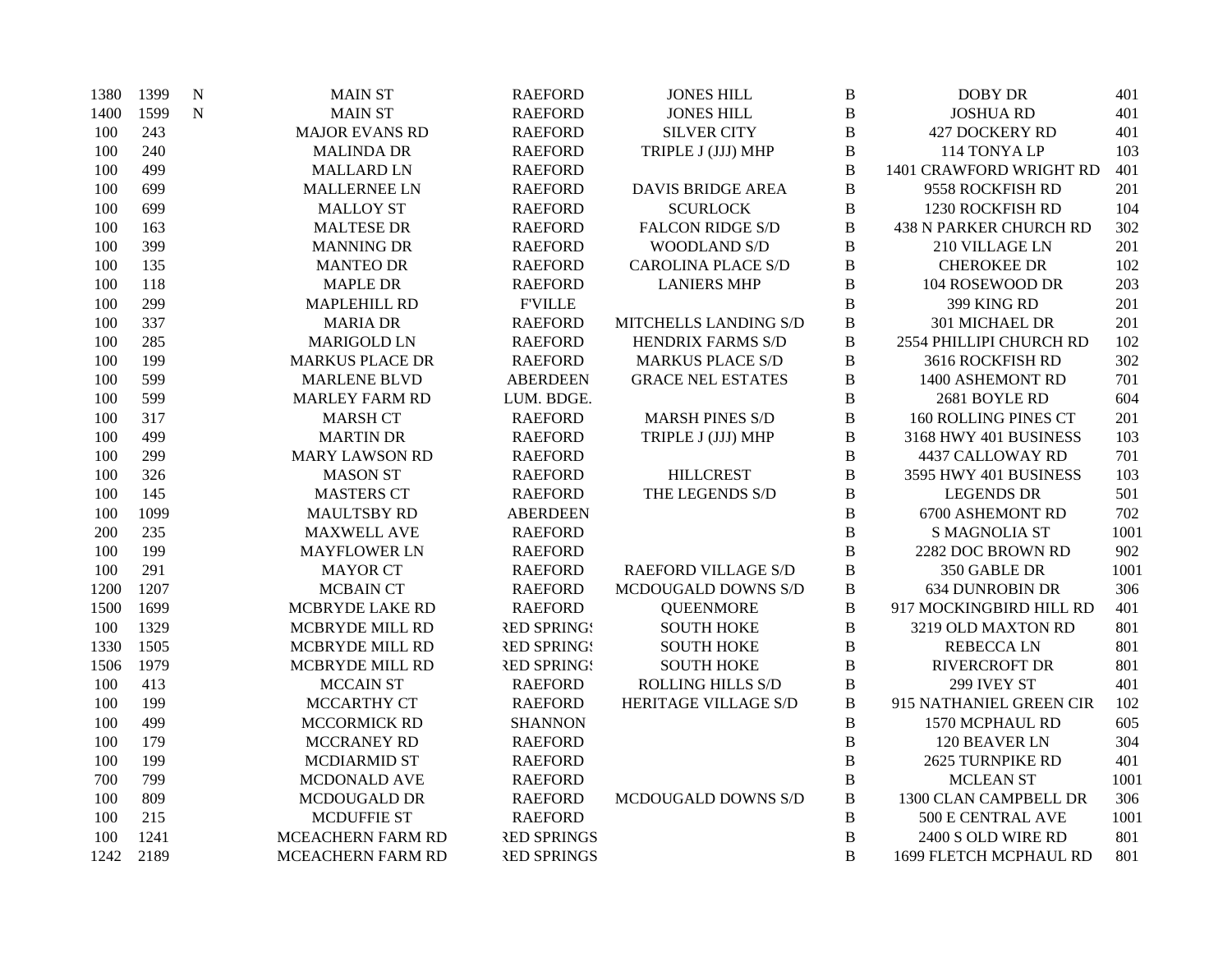| 100  | 1700 | ${\bf N}$ | MCFARLAND BLUE RD      | <b>RAEFORD</b> |                          | $\bf{B}$       | 5200 MONTROSE RD           | 701  |
|------|------|-----------|------------------------|----------------|--------------------------|----------------|----------------------------|------|
| 100  | 299  | ${\bf S}$ | MCFARLAND BLUE RD      | <b>RAEFORD</b> |                          | B              | 5199 MONTROSE RD           | 701  |
| 1701 | 2749 | ${\bf N}$ | MCFARLAND BLUE RD      | <b>RAEFORD</b> |                          | $\, {\bf B}$   | 5200 MONTROSE RD           | 701  |
| 2750 | 3099 | ${\bf N}$ | MCFARLAND BLUE RD      | <b>RAEFORD</b> |                          | $\, {\bf B}$   | <b>DEVIE LN</b>            | 701  |
| 100  | 899  |           | MCGILVARY LN           | <b>RAEFORD</b> |                          | $\, {\bf B}$   | 1504 NEILL SINCLAIR RD     | 501  |
| 100  | 725  |           | MCGOUGAN RD            | LUM. BDGE.     |                          | $\, {\bf B}$   | 5620 ARABIA RD             | 602  |
| 726  | 1374 |           | MCGOUGAN RD            | LUM. BDGE.     |                          | ${\bf E}$      | 7500 N OLD WIRE RD         | 603  |
| 727  | 1375 |           | MCGOUGAN RD            | LUM. BDGE.     |                          | $\mathcal{O}$  | 7500 N OLD WIRE RD         | 602  |
| 1376 | 1696 |           | MCGOUGAN RD            | LUM. BDGE.     |                          | E              | 9199 BALFOUR RD            | 603  |
| 1377 | 1697 |           | MCGOUGAN RD            | LUM. BDGE.     |                          | $\mathbf{O}$   | 9199 BALFOUR RD            | 602  |
| 1698 | 2866 |           | MCGOUGAN RD            | LUM. BDGE.     |                          | E              | SAM MCGOUGAN GIN RD        | 603  |
| 1699 | 2867 |           | MCGOUGAN RD            | LUM. BDGE.     |                          | $\mathbf{O}$   | <b>SAM MCGOUGAN GIN RD</b> | 602  |
| 1800 | 1921 |           | <b>MCGREGOR DR</b>     | <b>RAEFORD</b> | MCDOUGALD DOWNS S/D      | $\, {\bf B}$   | 1706 O'BANNON DR           | 306  |
| 2000 | 2207 |           | <b>MCGUIRE DR</b>      | <b>RAEFORD</b> | MCDOUGALD DOWNS S/D      | $\, {\bf B}$   | 1702 O'BANNON DR           | 306  |
| 100  | 299  |           | <b>MCINNIS DR</b>      | <b>RAEFORD</b> |                          | $\, {\bf B}$   | 731 L A SANDY RD           | 601  |
| 100  | 199  |           | <b>MCIVER LN</b>       | <b>RAEFORD</b> | WOODLAND S/D             | $\, {\bf B}$   | <b>301 FRANKLIN DR</b>     | 201  |
| 100  | 1299 |           | <b>MCKENZIE RD</b>     | <b>SHANNON</b> |                          | $\, {\bf B}$   | 3170 N OLD WIRE RD         | 604  |
| 100  | 139  |           | MCKINLEY CT            | <b>RAEFORD</b> | <b>LIBERTY POINT S/D</b> | $\, {\bf B}$   | 100 TAFT CT                | 302  |
| 100  | 983  |           | <b>MCLEAN LOOP RD</b>  | LUM. BDGE.     | PAYTON PLACE             | $\, {\bf B}$   | 6597 ARABIA RD             | 602  |
| 500  | 999  |           | <b>MCLEAN ST</b>       | <b>RAEFORD</b> |                          | $\, {\bf B}$   | E PROSPECT AVE             | 1001 |
| 100  | 539  |           | <b>MCLEOD RD</b>       | <b>RAEFORD</b> |                          | $\, {\bf B}$   | <b>473 PENDERGRASS RD</b>  | 701  |
| 400  | 499  |           | <b>MCMILLAN ST</b>     | <b>RAEFORD</b> |                          | $\, {\bf B}$   | 900 E DONALDSON AV         | 1001 |
| 500  | 646  |           | MCMILLAN ST            | <b>RAEFORD</b> |                          | E              | 901 E PROSPECT AVE         | 1001 |
| 501  | 645  |           | MCMILLAN ST            | <b>RAEFORD</b> |                          | $\mathcal{O}$  | 901 E PROSPECT AVE         | 1001 |
| 100  | 215  |           | <b>MCNAIR RD</b>       | <b>MAXTON</b>  |                          | $\, {\bf B}$   | 4821 WILSON RD             | 802  |
| 100  | 111  |           | <b>MCNAIR ST</b>       | <b>RAEFORD</b> |                          | $\, {\bf B}$   | 318 ST PAULS DR            | 1001 |
| 100  | 1289 |           | MCNEILL FARM RD        | <b>RAEFORD</b> | <b>BOWMORE</b>           | $\, {\bf B}$   | <b>JOHN RUSSELL RD</b>     | 502  |
| 1290 | 1349 |           | MCNEILL FARM RD        | <b>RAEFORD</b> | <b>BOWMORE</b>           | $\, {\bf B}$   | <b>WATERBURY DR</b>        | 502  |
| 1350 | 2499 |           | MCNEILL FARM RD        | <b>RAEFORD</b> | <b>BOWMORE</b>           | $\mathbf{O}$   | <b>LAURINBURG RD</b>       | 502  |
| 1352 | 2500 |           | MCNEILL FARM RD        | <b>RAEFORD</b> | <b>BOWMORE</b>           | E              | <b>LAURINBURG RD</b>       | 502  |
| 2501 | 3321 |           | MCNEILL FARM RD        | <b>RAEFORD</b> |                          | $\mathbf{O}$   | <b>LAURINBURG RD</b>       | 502  |
| 2502 | 3322 |           | MCNEILL FARM RD        | <b>RAEFORD</b> |                          | E              | <b>LAURINBURG RD</b>       | 502  |
| 3323 | 3605 |           | <b>MCNEILL FARM RD</b> | <b>RAEFORD</b> | <b>SOUTH HOKE</b>        | B              | <b>LAURINBURG RD</b>       | 801  |
| 100  | 1499 |           | MCNEILL LAKE RD        | LUM. BDGE.     |                          | $\, {\bf B}$   | 5379 BALFOUR RD            | 604  |
| 100  | 231  |           | <b>MCPHAIL RD</b>      | <b>RAEFORD</b> |                          | $\, {\bf B}$   | <b>4509 ROCKFISH RD</b>    | 304  |
| 232  | 253  |           | <b>MCPHAIL RD</b>      | <b>RAEFORD</b> |                          | $\, {\bf B}$   | <b>LAFAYETTE WOODS CT</b>  | 304  |
| 254  | 295  |           | <b>MCPHAIL RD</b>      | <b>RAEFORD</b> |                          | $\, {\bf B}$   | <b>SANFORD CT</b>          | 304  |
| 296  | 697  |           | <b>MCPHAIL RD</b>      | <b>RAEFORD</b> |                          | $\, {\bf B}$   | <b>BEAVER LN</b>           | 304  |
| 698  | 793  |           | <b>MCPHAIL RD</b>      | <b>RAEFORD</b> |                          | $\bf{B}$       | <b>ROCKY RD</b>            | 304  |
| 794  | 895  |           | MCPHAIL RD             | <b>RAEFORD</b> |                          | $\bf{B}$       | NORRIS CT                  | 304  |
| 896  | 967  |           | <b>MCPHAIL RD</b>      | <b>RAEFORD</b> |                          | $\overline{B}$ | <b>KENDALL CT</b>          | 304  |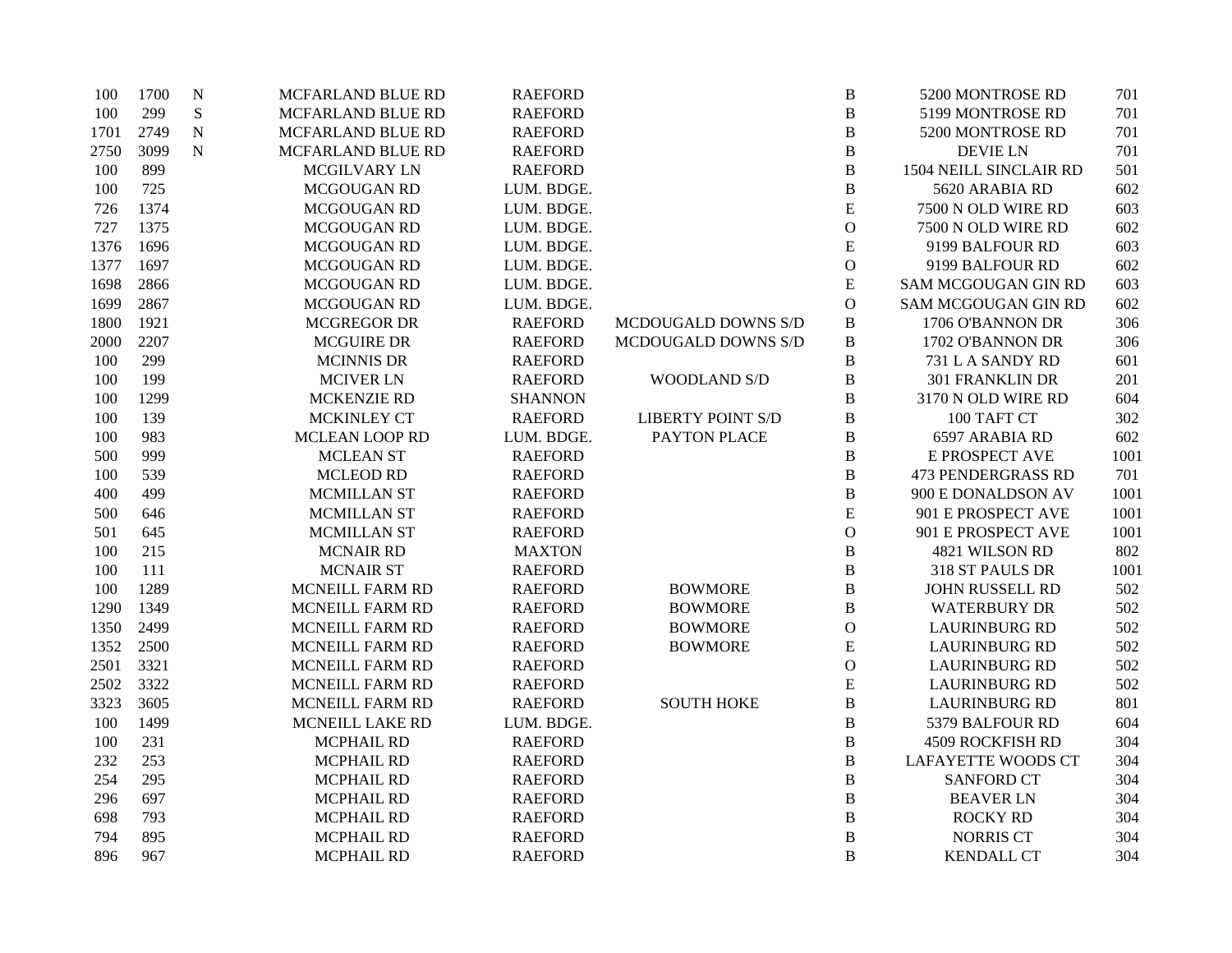| 968  | 1111 |             | <b>MCPHAIL RD</b>      | <b>RAEFORD</b>     |                                    | $\, {\bf B}$ | <b>LOVERS LN</b>           | 304  |
|------|------|-------------|------------------------|--------------------|------------------------------------|--------------|----------------------------|------|
| 100  | 475  | $\mathbf N$ | MCPHATTER RD           | <b>RED SPRINGS</b> |                                    | $\, {\bf B}$ | N HILLTOP RD               | 1201 |
| 100  | 861  | ${\bf S}$   | <b>MCPHATTER RD</b>    | <b>RED SPRINGS</b> |                                    | B            | 2099 SPRING HILL RD        | 1201 |
| 476  | 805  | $\mathbf N$ | <b>MCPHATTER RD</b>    | <b>RED SPRINGS</b> |                                    | $\, {\bf B}$ | <b>BULLARD DR</b>          | 1201 |
| 862  | 1165 | S           | MCPHATTER RD           | <b>RED SPRINGS</b> |                                    | $\, {\bf B}$ | ST MARYS CHURCH RD         | 1201 |
| 100  | 829  |             | MCPHAUL RD             | <b>SHANNON</b>     |                                    | $\, {\bf B}$ | 790 SHANKLE RD             | 605  |
| 830  | 1569 |             | MCPHAUL RD             | <b>SHANNON</b>     |                                    | $\, {\bf B}$ | <b>CONOLY RD</b>           | 605  |
| 1570 | 2211 |             | MCPHAUL RD             | <b>SHANNON</b>     |                                    | $\, {\bf B}$ | MCCORMICK RD               | 605  |
| 2212 | 3499 |             | MCPHAUL RD             | <b>SHANNON</b>     |                                    | $\, {\bf B}$ | 2498 N OLD WIRE RD         | 604  |
| 100  | 199  |             | <b>MCQUAGE RD</b>      | <b>RAEFORD</b>     | <b>BOWMORE</b>                     | $\, {\bf B}$ | <b>4630 LAURINBURG RD</b>  | 502  |
| 200  | 1699 |             | <b>MCQUAGE RD</b>      | <b>RAEFORD</b>     | <b>BOWMORE</b>                     | B            | <b>MYSTIC LN</b>           | 502  |
| 100  | 599  |             | <b>MCQUEEN RD</b>      | <b>RED SPRINGS</b> |                                    | B            | 3214 S DUFFIE RD           | 802  |
| 300  | 399  |             | <b>MCRAE ST</b>        | <b>RAEFORD</b>     |                                    | $\, {\bf B}$ | 700 E DONALDSON AVE        | 1001 |
| 100  | 117  |             | <b>MEADOW CREEK CT</b> | <b>PARKTON</b>     | <b>CREEKSIDE S/D</b>               | B            | 111 HILLCREEK DR           | 204  |
| 100  | 139  |             | <b>MEADOWLN</b>        | <b>RAEFORD</b>     | <b>MEADOW LN APTS</b>              | B            | <b>FULTON ST</b>           | 1001 |
| 100  | 299  |             | <b>MEADOW WOOD DR</b>  | <b>RAEFORD</b>     | MEADOW WOOD MHP                    | $\, {\bf B}$ | 2643 HWY 401 BUSINESS      | 103  |
| 100  | 699  |             | <b>MEADOWVIEW LN</b>   | <b>ABERDEEN</b>    | <b>QUEWHIFFLE</b>                  | B            | 1939 QUEWHIFFLE RD         | 702  |
| 100  | 395  |             | MECKLENBURG DR         | <b>RAEFORD</b>     | <b>MAYFIELD S/D</b>                | $\, {\bf B}$ | 279 CRESCENT DR            | 101  |
| 100  | 507  |             | MEDICAL PAVILION DR    |                    | RAEFORD EALTH PAVILION HOKE COMPLI | $\, {\bf B}$ | 8878 FAYETTEVILLE RD       | 305  |
| 100  | 285  |             | <b>MEEKINS LN</b>      | <b>RAEFORD</b>     | <b>QUEENMORE</b>                   | $\, {\bf B}$ | <b>675 ALEX BAKER RD</b>   | 401  |
| 100  | 361  |             | <b>MEG VIC LN</b>      | <b>RED SPRINGS</b> |                                    | B            | 311 S HILLTOP RD           | 1201 |
| 100  | 325  |             | <b>MEHERRIN LOOP</b>   | <b>RAEFORD</b>     | <b>RIVERBROOKE S/D</b>             | B            | 784 ROANOKE DR             | 104  |
| 100  | 999  |             | <b>MELTON LN</b>       | <b>RAEFORD</b>     | <b>HILLCREST</b>                   | $\, {\bf B}$ | 1600 HWY 401 BUSINESS      | 103  |
| 100  | 299  |             | <b>MELVIN LN</b>       | LUM. BDGE.         | PAYTON PLACE                       | B            | 6141 ARABIA RD             | 602  |
| 100  | 299  |             | <b>MEMORY LN</b>       | <b>ABERDEEN</b>    |                                    | $\, {\bf B}$ | 9650 CALLOWAY RD           | 1101 |
| 100  | 199  |             | <b>MERCY DR</b>        | <b>RAEFORD</b>     |                                    | B            | 732 DUNDEE CIR             | 102  |
| 100  | 260  |             | <b>MERITA DR</b>       | <b>RAEFORD</b>     | <b>DUNDEE ESTATES</b>              | $\, {\bf B}$ | 336 DUNDEE CIR             | 102  |
| 100  | 553  |             | <b>MERRIE OAKS LN</b>  | <b>RAEFORD</b>     | WHITE OAK S/D                      | $\, {\bf B}$ | 968 MONTROSE RD            | 701  |
| 100  | 199  |             | <b>METCALFE LN</b>     | LUM. BDGE.         | <b>ARABIA</b>                      | $\, {\bf B}$ | <b>ELLIS RD</b>            | 602  |
| 100  | 301  |             | <b>MICHAEL DR</b>      | <b>RAEFORD</b>     | MITCHELLS LANDING S/D              | B            | <b>644 E LAKE RIDGE RD</b> | 201  |
| 100  | 287  |             | <b>MICHELIN LN</b>     | <b>RAEFORD</b>     |                                    | B            | 1339 WAYSIDE RD            | 306  |
| 100  | 129  |             | MIDDLE CT              | <b>RAEFORD</b>     | <b>CHURCHILL S/D</b>               | B            | 278 EASTFIELD DR           | 201  |
| 100  | 259  |             | <b>MIDWAY DR</b>       | <b>RAEFORD</b>     |                                    | B            | <b>FAYETTEVILLE RD</b>     | 305  |
| 260  | 307  |             | <b>MIDWAY DR</b>       | <b>RAEFORD</b>     |                                    | $\, {\bf B}$ | <b>COOL BREEZE DR</b>      | 305  |
| 308  | 315  |             | <b>MIDWAY DR</b>       | <b>RAEFORD</b>     |                                    | $\, {\bf B}$ | <b>DOTSON DR</b>           | 305  |
| 316  | 365  |             | <b>MIDWAY DR</b>       | <b>RAEFORD</b>     |                                    | $\, {\bf B}$ | LEISURE TRL                | 305  |
| 366  | 373  |             | <b>MIDWAY DR</b>       | <b>RAEFORD</b>     |                                    | B            | PATOLLY PL                 | 305  |
| 374  | 399  |             | <b>MIDWAY DR</b>       | <b>RAEFORD</b>     |                                    | $\, {\bf B}$ | <b>TAHOE CT</b>            | 305  |
| 400  | 499  |             | <b>MIDWAY DR</b>       | <b>RAEFORD</b>     |                                    | B            | <b>WESTON WOODS ST</b>     | 305  |
| 100  | 245  |             | <b>MIKES TRL</b>       | <b>RED SPRINGS</b> |                                    | $\, {\bf B}$ | 399 MURPH MCLAUCHLIN RD    | 801  |
| 100  | 334  |             | MILDOUSON SCHOOL RD    | <b>RAEFORD</b>     |                                    | B            | 5500 N OLD WIRE RD         | 602  |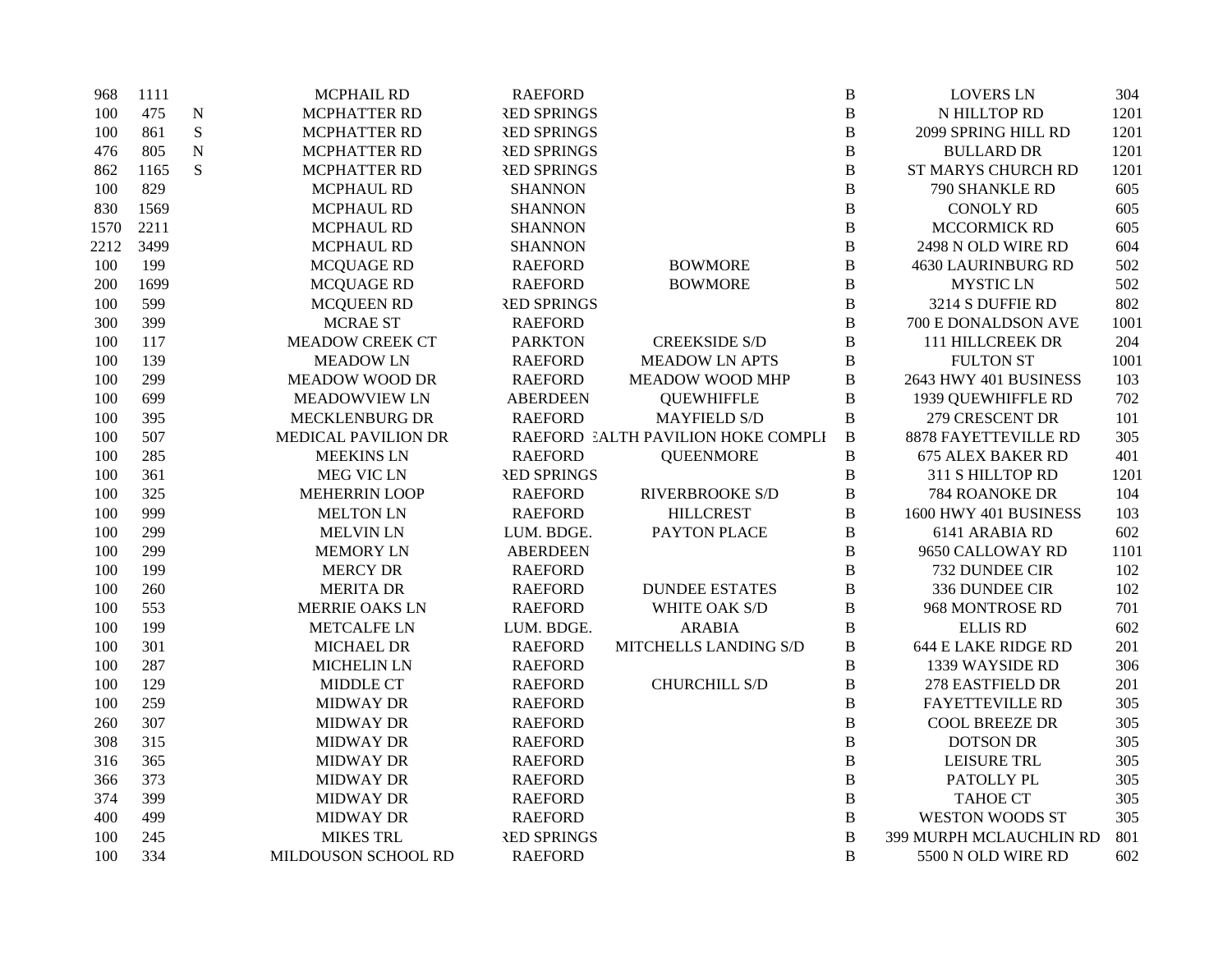| 100  | 199  | MILL PK                 | <b>RAEFORD</b>  | <b>LUMBEE ESTATES MHP</b>   | $\, {\bf B}$   | 530 PHILLIPI CHURCH RD      | 102  |
|------|------|-------------------------|-----------------|-----------------------------|----------------|-----------------------------|------|
| 100  | 499  | MILLWORK LN             | <b>ABERDEEN</b> |                             | $\, {\bf B}$   | <b>439 NIGHTHAWK LP</b>     | 702  |
| 100  | 267  | <b>MINERS VALLEY LN</b> | <b>RAEFORD</b>  | MINERS VALLEY S/D           | $\bf{B}$       | 6350 PITTMAN GROVE CH RD    | 203  |
| 100  | 107  | MINT JULEP CT           | <b>RAEFORD</b>  | <b>SUMMERFIELD EAST S/D</b> | $\, {\bf B}$   | 587 S BUCKEYE DR            | 102  |
| 100  | 299  | MIRACLE LN              | <b>ABERDEEN</b> | <b>QUEWHIFFLE</b>           | $\, {\bf B}$   | 1099 QUEWHIFFLE RD          | 702  |
| 100  | 181  | <b>MIRIAM LN</b>        | <b>RAEFORD</b>  |                             | $\, {\bf B}$   | <b>MIRIAM LN</b>            | 102  |
| 100  | 539  | MISSIONVILLE RD         | LUM. BDGE.      |                             | $\bf{B}$       | 8148 ARABIA RD              | 204  |
| 100  | 199  | MITCHELL WAY            | <b>RAEFORD</b>  | HERITAGE VILLAGE S/D        | $\bf{B}$       | 1315 NATHANIEL GREEN CIR    | 102  |
| 100  | 163  | <b>MITZI CT</b>         | <b>RAEFORD</b>  | MITCHELLS LANDING S/D       | $\, {\bf B}$   | 172 MICHAEL DR              | 201  |
| 100  | 179  | <b>MIX TRAIL LN</b>     | <b>RAEFORD</b>  | <b>ANDERSON PLACE S/D</b>   | $\, {\bf B}$   | 175 FADING TRAIL LN         | 201  |
| 100  | 140  | MOCCASIN TRL            | <b>SHANNON</b>  | <b>ANTIOCH</b>              | $\, {\bf B}$   | 1322 JOHN RD                | 802  |
| 100  | 289  | MOCKINGBIRD HILL RD     | <b>RAEFORD</b>  |                             | $\, {\bf B}$   | 1000 W PROSPECT AVE         | 1001 |
| 290  | 324  | MOCKINGBIRD HILL RD     | <b>RAEFORD</b>  |                             | $\bf{B}$       | <b>TURNPIKE RD</b>          | 1001 |
| 325  | 513  | MOCKINGBIRD HILL RD     | <b>RAEFORD</b>  |                             | $\bf{B}$       | <b>TURNPIKE RD</b>          | 401  |
| 514  | 539  | MOCKINGBIRD HILL RD     | <b>RAEFORD</b>  |                             | $\, {\bf B}$   | PARK PLACE MHP              | 401  |
| 540  | 573  | MOCKINGBIRD HILL RD     | <b>RAEFORD</b>  |                             | $\, {\bf B}$   | <b>SALLIE RD</b>            | 401  |
| 574  | 671  | MOCKINGBIRD HILL RD     | <b>RAEFORD</b>  |                             | $\, {\bf B}$   | <b>HERON DR</b>             | 401  |
| 672  | 815  | MOCKINGBIRD HILL RD     | <b>RAEFORD</b>  |                             | $\, {\bf B}$   | O C SANDERS LN              | 401  |
| 816  | 911  | MOCKINGBIRD HILL RD     | <b>RAEFORD</b>  |                             | $\bf{B}$       | NEW FREEDOM CHURCH RD       | 401  |
| 912  | 917  | MOCKINGBIRD HILL RD     | <b>RAEFORD</b>  |                             | $\bf{B}$       | <b>ALICE LN</b>             | 401  |
| 918  | 961  | MOCKINGBIRD HILL RD     | <b>RAEFORD</b>  |                             | $\, {\bf B}$   | MCBRYDE LAKE RD             | 401  |
| 962  | 979  | MOCKINGBIRD HILL RD     | <b>RAEFORD</b>  |                             | $\, {\bf B}$   | <b>BLACKHAWK LN</b>         | 401  |
| 980  | 1269 | MOCKINGBIRD HILL RD     | <b>RAEFORD</b>  |                             | $\bf{B}$       | <b>ANGEL DR</b>             | 401  |
| 1270 | 1321 | MOCKINGBIRD HILL RD     | <b>RAEFORD</b>  |                             | $\, {\bf B}$   | <b>GEORGE BAKER LN</b>      | 401  |
| 100  | 399  | <b>MONTANA DR</b>       | <b>RAEFORD</b>  | <b>HARMONY HEIGHTS MHP</b>  | $\bf{B}$       | 1663 HOBSON RD              | 306  |
| 100  | 105  | <b>MONTROSE RD</b>      | <b>RAEFORD</b>  | <b>MONTROSE</b>             | $\, {\bf B}$   | 6509 ABERDEEN RD            | 701  |
| 106  | 389  | <b>MONTROSE RD</b>      | <b>RAEFORD</b>  | <b>MONTROSE</b>             | $\bf{B}$       | <b>COX RD</b>               | 701  |
| 390  | 485  | <b>MONTROSE RD</b>      | <b>RAEFORD</b>  | <b>MONTROSE</b>             | $\, {\bf B}$   | <b>FURMAGE AVE</b>          | 701  |
| 486  | 967  | <b>MONTROSE RD</b>      | <b>RAEFORD</b>  | <b>MONTROSE</b>             | $\, {\bf B}$   | <b>ROGERS LN</b>            | 701  |
| 968  | 1179 | <b>MONTROSE RD</b>      | <b>RAEFORD</b>  | <b>MONTROSE</b>             | $\bf{B}$       | <b>MERRIE OAKS LN</b>       | 701  |
| 1180 | 1725 | <b>MONTROSE RD</b>      | <b>RAEFORD</b>  | <b>MONTROSE</b>             | $\bf{B}$       | <b>WINTER LN</b>            | 701  |
| 1726 | 1908 | <b>MONTROSE RD</b>      | <b>RAEFORD</b>  |                             | $\bf{B}$       | <b>DOUBLE C DR</b>          | 701  |
| 1910 | 2121 | <b>MONTROSE RD</b>      | <b>RAEFORD</b>  |                             | $\bf{B}$       | <b>SHAWN LN</b>             | 701  |
| 2122 | 2319 | <b>MONTROSE RD</b>      | <b>RAEFORD</b>  |                             | $\overline{B}$ | THORNBERG DR                | 701  |
| 2320 | 2547 | <b>MONTROSE RD</b>      | <b>RAEFORD</b>  |                             | $\, {\bf B}$   | L AND W FARM RD             | 701  |
| 2548 | 3911 | <b>MONTROSE RD</b>      | <b>RAEFORD</b>  | <b>FIVE POINTS</b>          | $\, {\bf B}$   | <b>CALLOWAY RD</b>          | 701  |
| 3912 | 5199 | <b>MONTROSE RD</b>      | <b>RAEFORD</b>  |                             | $\bf{B}$       | PENDERGRASS RD              | 701  |
| 100  | 435  | <b>MOOREA DR</b>        | <b>RAEFORD</b>  | WOODS EDGE S/D              | $\, {\bf B}$   | 100 ANTIGUA DR              | 304  |
| 100  | 334  | <b>MORGAN DR</b>        | <b>RAEFORD</b>  |                             | $\bf{B}$       | <b>8600 FAYETTEVILLE RD</b> | 305  |
| 100  | 115  | MORNING BLOOM CT        | <b>RAEFORD</b>  | <b>RAEFORD FIELDS S/D</b>   | $\bf{B}$       | 1015 BELLFLOWER CIR         | 102  |
| 100  | 661  | MORNING GLORY DR        | <b>RAEFORD</b>  | HENDRIX FARMS S/D           | B              | <b>147 SUNFLOWER ST</b>     | 102  |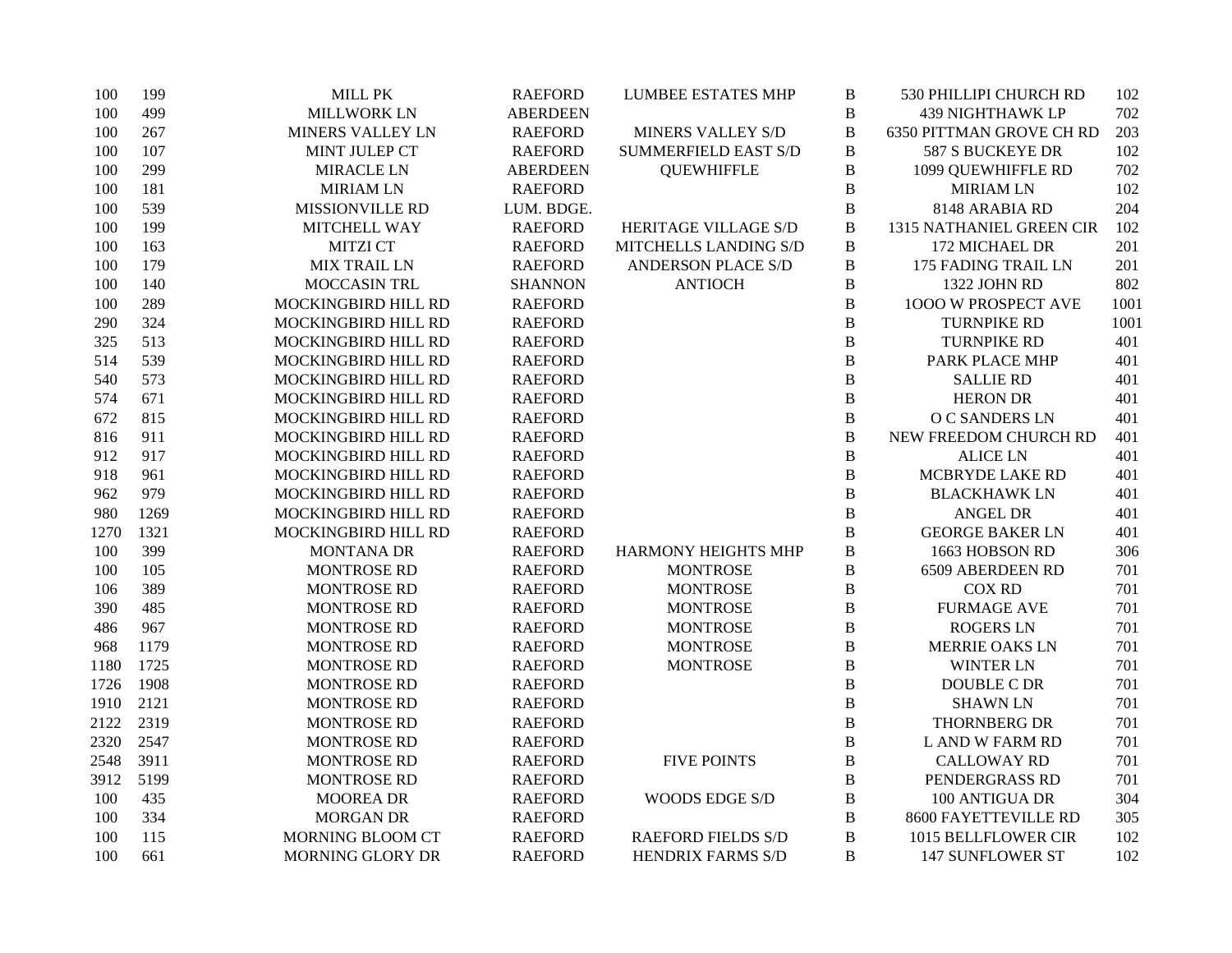| 100  | 113  | MORNING SONG CT      | <b>RAEFORD</b>     | <b>RAEFORD FIELDS S/D</b>  | $\, {\bf B}$   | 1115 BELLFLOWER CIR            | 102 |
|------|------|----------------------|--------------------|----------------------------|----------------|--------------------------------|-----|
| 100  | 155  | MOSSWOOD DR          | <b>RAEFORD</b>     | <b>SPRING VALLEY S/D</b>   | $\, {\bf B}$   | 230 HEARTWOOD DR               | 302 |
| 100  | 246  | <b>MOSSY OAK CIR</b> | <b>RAEFORD</b>     | PUPPY CREEK FARMS          | B              | 5532 ROCKFISH RD               | 202 |
| 100  | 1447 | <b>MT ZION RD</b>    | <b>MAXTON</b>      |                            | $\, {\bf B}$   | 4541 S OLD WIRE RD             | 802 |
| 1448 | 1799 | <b>MT ZION RD</b>    | <b>MAXTON</b>      |                            | $\, {\bf B}$   | 4639 WILSON RD                 | 802 |
| 100  | 249  | <b>MUMFORD RD</b>    | <b>RAEFORD</b>     |                            | $\, {\bf B}$   | 6933 PITTMAN GROVE CH RD       | 203 |
| 250  | 389  | <b>MUMFORD RD</b>    | <b>RAEFORD</b>     |                            | $\bf{B}$       | <b>JENNIFER DR</b>             | 203 |
| 390  | 997  | <b>MUMFORD RD</b>    | <b>RAEFORD</b>     |                            | $\, {\bf B}$   | <b>WILDLIFE LN</b>             | 203 |
| 998  | 1199 | <b>MUMFORD RD</b>    | <b>RAEFORD</b>     |                            | $\, {\bf B}$   | <b>BEARD RD</b>                | 203 |
| 100  | 199  | MUNSAN-NI CT         | <b>RAEFORD</b>     | HERITAGE VILLAGE S/D       | $\, {\bf B}$   | <b>615 NATHANIEL GREEN CIR</b> | 102 |
| 100  | 217  | MURPH MCLAUCHLIN RD  | <b>RED SPRING!</b> | <b>ANTIOCH</b>             | $\bf{B}$       | 4763 RED SPRINGS RD            | 801 |
| 218  | 399  | MURPH MCLAUCHLIN RD  | <b>RED SPRING!</b> | <b>ANTIOCH</b>             | $\, {\bf B}$   | <b>BRANCH RD</b>               | 801 |
| 400  | 541  | MURPH MCLAUCHLIN RD  | <b>RED SPRINGS</b> | <b>ANTIOCH</b>             | $\, {\bf B}$   | <b>MIKES TRL</b>               | 801 |
| 542  | 619  | MURPH MCLAUCHLIN RD  | <b>RED SPRING!</b> | <b>ANTIOCH</b>             | $\, {\bf B}$   | <b>DEER CT</b>                 | 801 |
| 620  | 685  | MURPH MCLAUCHLIN RD  | <b>RED SPRING!</b> | <b>ANTIOCH</b>             | $\, {\bf B}$   | <b>ARROW CT</b>                | 801 |
| 100  | 179  | <b>MURRAY LN</b>     | LUM. BDGE.         |                            | $\, {\bf B}$   | 8125 BALFOUR RD                | 603 |
| 100  | 183  | <b>MUSTANG DR</b>    | <b>RED SPRINGS</b> |                            | $\, {\bf B}$   | 1301 S OLD WIRE RD             | 802 |
| 184  | 613  | <b>MUSTANG DR</b>    | <b>RED SPRINGS</b> |                            | $\, {\bf B}$   | 375 KIRKPATRICK LN             | 802 |
| 100  | 1499 | <b>MYRA RD</b>       | <b>RAEFORD</b>     |                            | $\, {\bf B}$   | 10064 ROCKFISH RD              | 201 |
| 100  | 172  | <b>MYRTLE LN</b>     | <b>RED SPRINGS</b> |                            | $\, {\bf B}$   | 1270 COPE RD                   | 802 |
| 100  | 299  | <b>MYSTIC LN</b>     | <b>RAEFORD</b>     |                            | $\, {\bf B}$   | 200 MCQUAGE RD                 | 502 |
| 100  | 879  | NANDAKAR TRL         | <b>RAEFORD</b>     |                            | $\, {\bf B}$   | 3411 PITTMAN GROVE CH RD       | 304 |
| 500  | 539  | <b>NAOMILN</b>       | <b>RAEFORD</b>     | HONEYCUTT MHP              | $\, {\bf B}$   | 520 HONEYCUTT LN               | 103 |
| 100  | 595  | <b>NATCHEZ DR</b>    | <b>RAEFORD</b>     | <b>MAGNOLIA GREENS S/D</b> | $\, {\bf B}$   | 242 LOUISIANA DR               | 304 |
| 100  | 1650 | NATHANIEL GREENE CIR | <b>RAEFORD</b>     | HERITAGE VILLAGE S/D       | $\, {\bf B}$   | 2209 ROCKFISH RD               | 102 |
| 100  | 135  | <b>NEELY LN</b>      | <b>RAEFORD</b>     | PARKER GROVE S/D           | $\, {\bf B}$   | 200 BUGLE CALL DR              | 301 |
| 100  | 217  | NEILL MAXWELL RD     | <b>RAEFORD</b>     |                            | $\, {\bf B}$   | 3400 RED SPRINGS RD            | 801 |
| 218  | 520  | NEILL MAXWELL RD     | <b>RAEFORD</b>     |                            | $\, {\bf B}$   | <b>ANDREWS RD</b>              | 801 |
| 521  | 785  | NEILL MAXWELL RD     | <b>RAEFORD</b>     |                            | $\mathbf{O}$   | <b>ANDREWS RD</b>              | 801 |
| 522  | 1202 | NEILL MAXWELL RD     | <b>RAEFORD</b>     |                            | ${\bf E}$      | <b>ANDREWS RD</b>              | 402 |
| 787  | 927  | NEILL MAXWELL RD     | <b>RAEFORD</b>     |                            | $\mathbf O$    | <b>ANDREWS RD</b>              | 402 |
| 929  | 1067 | NEILL MAXWELL RD     | <b>RAEFORD</b>     |                            | $\mathbf{O}$   | <b>ANDREWS RD</b>              | 801 |
| 1069 | 1203 | NEILL MAXWELL RD     | <b>RAEFORD</b>     |                            | $\mathbf{O}$   | <b>ANDREWS RD</b>              | 402 |
| 1204 | 2094 | NEILL MAXWELL RD     | <b>RAEFORD</b>     |                            | ${\bf E}$      | <b>DOWNER RD</b>               | 402 |
| 1205 | 1229 | NEILL MAXWELL RD     | <b>RAEFORD</b>     |                            | $\overline{O}$ | <b>DOWNER RD</b>               | 402 |
| 1231 | 1699 | NEILL MAXWELL RD     | <b>RAEFORD</b>     |                            | $\mathbf{O}$   | <b>DOWNER RD</b>               | 801 |
| 1701 | 2095 | NEILL MAXWELL RD     | <b>RAEFORD</b>     |                            | $\mathbf{O}$   | <b>DOWNER RD</b>               | 402 |
| 100  | 425  | NEILL SINCLAIR RD    | <b>RAEFORD</b>     |                            | $\, {\bf B}$   | 8430 TURNPIKE RD               | 501 |
| 426  | 1503 | NEILL SINCLAIR RD    | <b>RAEFORD</b>     |                            | $\, {\bf B}$   | <b>TARALN</b>                  | 501 |
| 1504 | 1549 | NEILL SINCLAIR RD    | <b>RAEFORD</b>     |                            | $\bf{B}$       | MCGILVARY LN                   | 501 |
| 1550 | 1699 | NEILL SINCLAIR RD    | <b>RAEFORD</b>     |                            | B              | <b>FOUNTAINHEAD LN</b>         | 501 |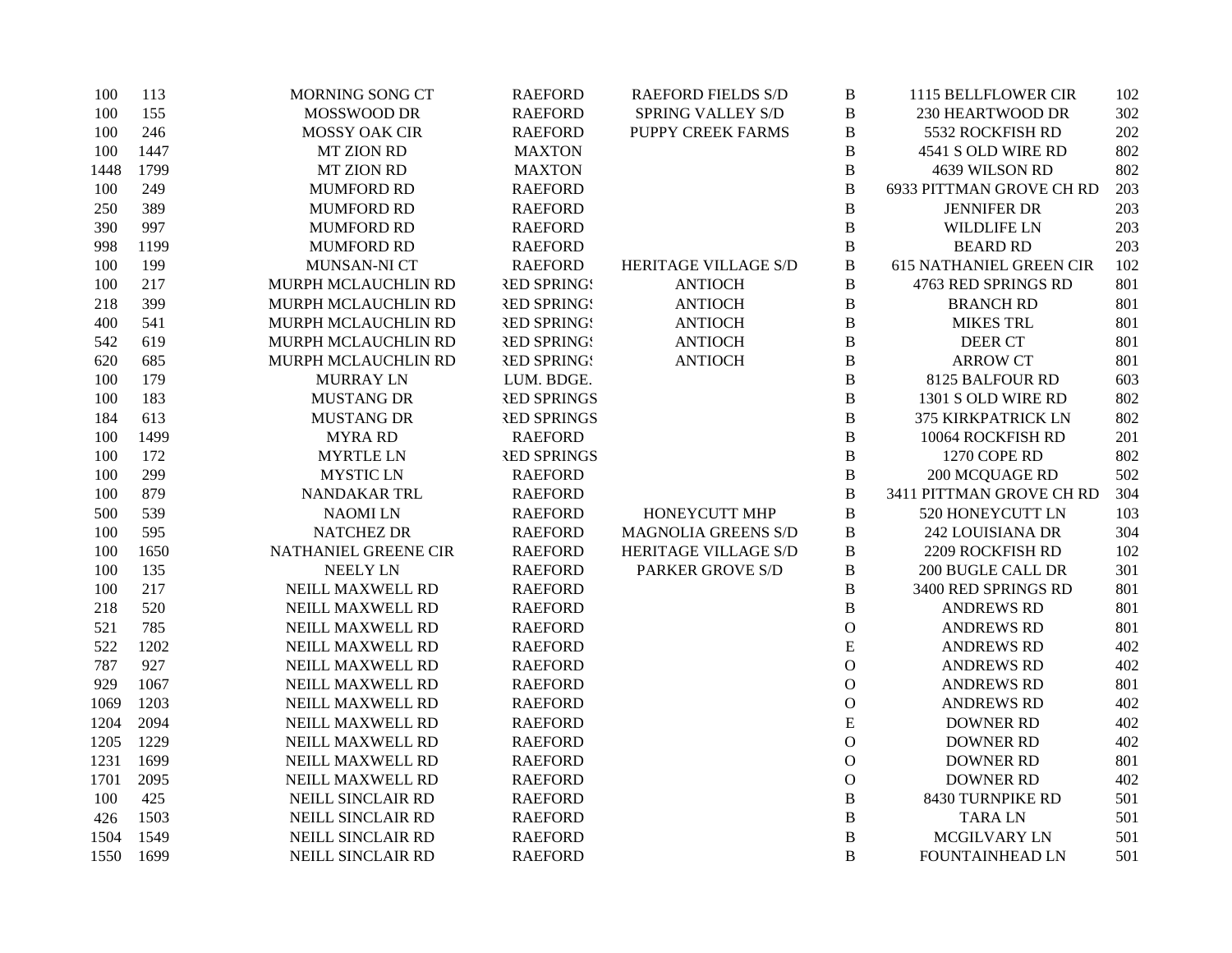| 100  | 199  | <b>NESBY RD</b>       | <b>RED SPRING!</b> | <b>ROSCOES MHP</b>           | $\, {\bf B}$   | 255 EFFIE JANE RD           | 801  |
|------|------|-----------------------|--------------------|------------------------------|----------------|-----------------------------|------|
| 100  | 209  | <b>NESTING LN</b>     | <b>RAEFORD</b>     | <b>QUAIL HOLLOW WEST S/D</b> | B              | 107 QUAIL RIDGE DR          | 303  |
| 100  | 399  | <b>NEVADA ST</b>      | <b>RAEFORD</b>     | HARMONY HEIGHTS MHP          | $\, {\bf B}$   | 300 WYOMING DR              | 306  |
| 100  | 342  | NEW FREEDOM CHURCH RD | <b>RAEFORD</b>     | <b>QUEENMORE</b>             | $\bf{B}$       | 816 MOCKINGBIRD HILL RD     | 401  |
| 100  | 300  | NEW HOPE DR           | <b>RED SPRINGS</b> |                              | $\, {\bf B}$   | 1060 ANDREWS RD             | 801  |
| 100  | 499  | <b>NEW LN</b>         | <b>SHANNON</b>     |                              | $\bf{B}$       | 1746 HAIRE RD               | 801  |
| 100  | 165  | NEWPORT CT            | <b>RAEFORD</b>     | <b>BRIDGEPORT S/D</b>        | B              | 591 HOGART ST               | 303  |
| 100  | 137  | <b>NEWTON CT</b>      | <b>RAEFORD</b>     | <b>MAYFIELD S/D</b>          | B              | 190 CRESCENT DR             | 101  |
| 100  | 1599 | NIGHTHAWK LOOP        | <b>ABERDEEN</b>    | <b>QUEWHIFFLE</b>            | $\, {\bf B}$   | 1100 STUBBY OAKS RD         | 702  |
| 600  | 799  | <b>NIVEN AVE</b>      | <b>RAEFORD</b>     |                              | B              | 313 MCRAE ST                | 1001 |
| 100  | 699  | <b>NOBLE DR</b>       | <b>RAEFORD</b>     |                              | $\bf{B}$       | <b>4001 FAYETTEVILLE RD</b> | 101  |
| 100  | 173  | <b>NORMAN LN</b>      | <b>F'VILLE</b>     |                              | $\, {\bf B}$   | <b>457 GILLIS HILL RD</b>   | 202  |
| 100  | 125  | <b>NORRIS CT</b>      | <b>RAEFORD</b>     | WOODS EDGE S/D               | $\bf{B}$       | 794 MCPHAIL RD              | 304  |
| 100  | 141  | <b>NORRIS LN</b>      | <b>SHANNON</b>     | PINEY BAY MHP                | B              | 107 PINEY BAY LN            | 605  |
| 100  | 197  | NORTH COPPER CREEK DR | <b>RAEFORD</b>     | <b>COPPER CREEK NORTH</b>    | B              | 9399 ROCKFISH RD            | 201  |
| 100  | 399  | <b>NORTHVIEW DR</b>   | <b>RAEFORD</b>     | <b>WESTGATE S/D</b>          | $\, {\bf B}$   | 922 ADCOX RD                | 303  |
| 100  | 530  | NORTHWOODS DR         | <b>RAEFORD</b>     | NORTHWOODS S/D               | $\, {\bf B}$   | <b>4801 FAYETTEVILLE RD</b> | 101  |
| 100  | 2998 | <b>NORTON RD</b>      | <b>RAEFORD</b>     | <b>BOWMORE</b>               | ${\bf E}$      | <b>4590 LAURINBURG RD</b>   | 502  |
| 101  | 2999 | <b>NORTON RD</b>      | <b>RAEFORD</b>     | <b>BOWMORE</b>               | $\overline{O}$ | <b>4590 LAURINBURG RD</b>   | 503  |
| 100  | 179  | <b>NORTSAR CT</b>     | <b>RAEFORD</b>     | <b>BRIDGEPORT S/D</b>        | $\, {\bf B}$   | 133 NEWPORT CT              | 303  |
| 100  | 699  | <b>NUTLEY DR</b>      | <b>RED SPRINGS</b> |                              | B              | 395 N LAKE RD               | 802  |
| 100  | 699  | O C SANDERS RD        | <b>RAEFORD</b>     |                              | $\bf{B}$       | 693 MOCKINGBIRD HILL RD     | 401  |
| 1500 | 1819 | O`BANNON DR           | <b>RAEFORD</b>     | MCDOUGALD DOWNS S/D          | $\, {\bf B}$   | 1403 DARBY DR               | 306  |
| 2100 | 2308 | <b>O`BRIEN DR</b>     | <b>RAEFORD</b>     | MCDOUGALD DOWNS S/D          | $\, {\bf B}$   | 2306 QUIGLEY CT             | 306  |
| 2600 | 2999 | O'GLESBY DR           | <b>RAEFORD</b>     | MCDOUGALD DOWNS S/D          | $\, {\bf B}$   | 1508 CLAN CAMPBELL DR       | 306  |
| 2300 | 2483 | <b>O'HARA DR</b>      | <b>RAEFORD</b>     | MCDOUGALD DOWNS S/D          | $\, {\bf B}$   | 1404 CLAN CAMPBELL DR       | 306  |
| 2484 | 2499 | O`HARA DR             | <b>RAEFORD</b>     | MCDOUGALD DOWNS S/D          | B              | PROCLOMATION DR             | 303  |
| 100  | 199  | OAK LEAF DR           | <b>RAEFORD</b>     | <b>OAKVIEW S/D</b>           | $\bf{B}$       | 198 OAKVIEW DR              | 303  |
| 100  | 167  | <b>OAK ST</b>         | <b>RAEFORD</b>     |                              | $\, {\bf B}$   | <b>209 SOUTHERN AVE</b>     | 1001 |
| 168  | 171  | <b>OAK ST</b>         | <b>RAEFORD</b>     |                              | B              | 221 COVINGTON AVE           | 1001 |
| 172  | 185  | <b>OAK ST</b>         | <b>RAEFORD</b>     |                              | B              | 199 LANTERN LN              | 1001 |
| 100  | 299  | <b>OAKBLUFF DR</b>    | <b>RAEFORD</b>     | <b>OAKVIEW S/D</b>           | B              | 112 OAK LEAF DR             | 303  |
| 100  | 133  | <b>OAKDALE GIN RD</b> | <b>RAEFORD</b>     | <b>SHAWTOWN</b>              | B              | 1142 E CENTRAL AVE          | 104  |
| 134  | 217  | <b>OAKDALE GIN RD</b> | <b>RAEFORD</b>     | <b>SHAWTOWN</b>              | $\, {\bf B}$   | <b>ZINIA DR</b>             | 104  |
| 218  | 321  | <b>OAKDALE GIN RD</b> | <b>RAEFORD</b>     | <b>SHAWTOWN</b>              | $\, {\bf B}$   | <b>SANDY MARY LN</b>        | 104  |
| 322  | 569  | <b>OAKDALE GIN RD</b> | <b>RAEFORD</b>     | <b>SHAWTOWN</b>              | $\, {\bf B}$   | <b>ROSE ST</b>              | 104  |
| 570  | 1065 | <b>OAKDALE GIN RD</b> | <b>RAEFORD</b>     | <b>SHAWTOWN</b>              | $\, {\bf B}$   | <b>RATLEY ST</b>            | 104  |
| 1066 | 1339 | <b>OAKDALE GIN RD</b> | <b>RAEFORD</b>     |                              | $\, {\bf B}$   | 1466 E PALMER ST            | 104  |
| 1340 | 1765 | <b>OAKDALE GIN RD</b> | <b>RAEFORD</b>     |                              | B              | LIBETH PL                   | 104  |
| 1766 | 1826 | OAKDALE GIN RD        | <b>RAEFORD</b>     |                              | E              | LIBETH PL                   | 402  |
| 1767 | 1827 | <b>OAKDALE GIN RD</b> | <b>RAEFORD</b>     |                              | $\mathbf{O}$   | <b>LIBETH PL</b>            | 104  |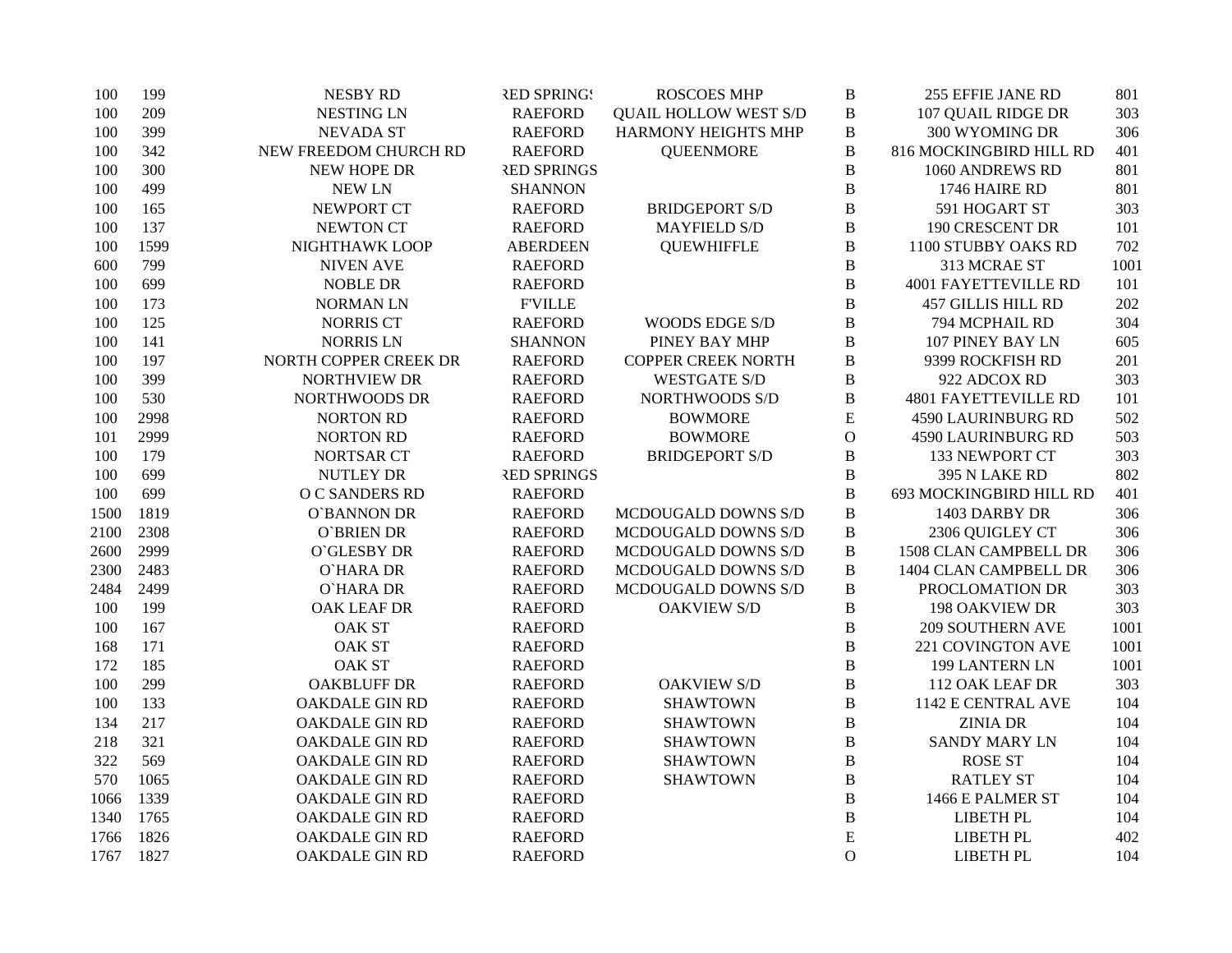| 100  | 109  | <b>OAKHURST CT</b>   | <b>RAEFORD</b>     | <b>RAEFORD FIELDS S/D</b>   | $\, {\bf B}$   | 1315 BELLFLOWER CIR           | 102  |
|------|------|----------------------|--------------------|-----------------------------|----------------|-------------------------------|------|
| 100  | 313  | OAKMONT DR           | <b>RAEFORD</b>     | <b>FAIR HILL S/D</b>        | $\, {\bf B}$   | 411 WILDWOOD DR               | 302  |
| 100  | 645  | <b>OAKRIDGE DR</b>   | <b>RAEFORD</b>     | <b>BROWNSTONE FARMS S/D</b> | B              | <b>154 BROWNSTONE DR</b>      | 302  |
| 100  | 399  | <b>OAKTREE DR</b>    | <b>RAEFORD</b>     | <b>OAKTON S/D</b>           | $\, {\bf B}$   | <b>250 ROCKFISH RD</b>        | 104  |
| 100  | 299  | <b>OAKVIEW DR</b>    | <b>RAEFORD</b>     | <b>OAKVIEW S/D</b>          | $\, {\bf B}$   | 10107 FAYETTEVILLE RD         | 303  |
| 100  | 599  | <b>OAKWOOD AVE</b>   | <b>RAEFORD</b>     |                             | $\, {\bf B}$   | 105 S MAIN ST                 | 1001 |
| 100  | 699  | <b>ODESSEY LN</b>    | <b>SHANNON</b>     | <b>ANTIOCH</b>              | $\bf{B}$       | 2561 JOHN RD                  | 802  |
| 100  | 199  | OK CT                | <b>FVILLE</b>      | <b>WRIGHTSBORO S/D</b>      | B              | 491 WRIGHTSBORO RD            | 303  |
| 100  | 699  | <b>OLD BARN RD</b>   | <b>RAEFORD</b>     |                             | B              | 701 SANDERS RD                | 401  |
| 100  | 141  | OLD BLOSSOM CT       | <b>RAEFORD</b>     | <b>SHADOW CREEK S/D</b>     | $\, {\bf B}$   | 196 SMALL TIMBER LN           | 203  |
| 142  | 279  | OLD BLOSSOM CT       | <b>RAEFORD</b>     | <b>SHADOW CREEK S/D</b>     | $\, {\bf B}$   | 197 SMALL TIMBER LN           | 203  |
| 100  | 205  | OLD COLONY PL        | <b>RAEFORD</b>     | <b>WESTGATE S/D</b>         | $\, {\bf B}$   | <b>204 THORNCLIFF DR</b>      | 303  |
| 200  | 251  | <b>OLD FARM RD</b>   | <b>RAEFORD</b>     | THOMASFIELD S/D             | $\, {\bf B}$   | 1226 BETHUNE AVE              | 1001 |
| 300  | 329  | OLD FARM RD          | <b>RAEFORD</b>     | THOMASFIELD S/D             | $\, {\bf B}$   | SINGLE TREE LN                | 1001 |
| 400  | 415  | OLD FARM RD          | <b>RAEFORD</b>     | THOMASFIELD S/D             | $\, {\bf B}$   | <b>STABLE PL</b>              | 1001 |
| 100  | 699  | <b>OLD FOREST RD</b> | <b>RAEFORD</b>     |                             | $\, {\bf B}$   | <b>402 PHILLIPI CHURCH RD</b> | 104  |
| 100  | 199  | OLD GATE RD          | <b>RAEFORD</b>     |                             | $\bf{B}$       | 130 HAMILTON DR               | 401  |
| 100  | 141  | <b>OLD MAXTON RD</b> | <b>RAEFORD</b>     |                             | $\, {\bf B}$   | 1300 RED SPRINGS RD           | 402  |
| 142  | 499  | <b>OLD MAXTON RD</b> | <b>RAEFORD</b>     |                             | $\, {\bf B}$   | POTTER RD                     | 402  |
| 500  | 679  | <b>OLD MAXTON RD</b> | <b>RAEFORD</b>     |                             | $\, {\bf B}$   | <b>LITTLE MEXICO DR</b>       | 402  |
| 680  | 1269 | OLD MAXTON RD        | <b>RAEFORD</b>     |                             | $\, {\bf B}$   | 100 TUCKER ST                 | 402  |
| 1270 | 2061 | <b>OLD MAXTON RD</b> | <b>RAEFORD</b>     |                             | $\, {\bf B}$   | <b>FREEDOM RD</b>             | 402  |
| 2062 | 2499 | <b>OLD MAXTON RD</b> | <b>RAEFORD</b>     |                             | $\, {\bf B}$   | <b>CHISHOLM RD</b>            | 402  |
| 2500 | 2798 | <b>OLD MAXTON RD</b> | <b>RED SPRINGS</b> |                             | ${\bf E}$      | <b>CHISHOLM RD</b>            | 402  |
| 2501 | 2799 | <b>OLD MAXTON RD</b> | <b>RED SPRINGS</b> |                             | $\mathbf O$    | <b>CHISHOLM RD</b>            | 801  |
| 2800 | 3101 | <b>OLD MAXTON RD</b> | <b>RED SPRINGS</b> |                             | $\, {\bf B}$   | <b>CHISHOLM RD</b>            | 801  |
| 3102 | 3219 | OLD MAXTON RD        | <b>RED SPRINGS</b> |                             | $\, {\bf B}$   | <b>WILLOW RUN</b>             | 801  |
| 3220 | 3503 | <b>OLD MAXTON RD</b> | <b>RED SPRINGS</b> |                             | $\, {\bf B}$   | MCBRYDE MILL RD               | 801  |
| 3504 | 3637 | <b>OLD MAXTON RD</b> | <b>RED SPRINGS</b> |                             | $\, {\bf B}$   | <b>TIMBERWOOD LN</b>          | 801  |
| 3638 | 3669 | OLD MAXTON RD        | <b>RED SPRING!</b> | <b>SOUTH HOKE</b>           | $\, {\bf B}$   | <b>BRENDAS CT</b>             | 801  |
| 3670 | 3675 | <b>OLD MAXTON RD</b> | <b>RED SPRING!</b> | <b>SOUTH HOKE</b>           | B              | <b>WAYBERRY LN</b>            | 801  |
| 3676 | 3761 | <b>OLD MAXTON RD</b> | <b>RED SPRING!</b> | <b>SOUTH HOKE</b>           | B              | <b>BJSCT</b>                  | 801  |
| 3762 | 3881 | OLD MAXTON RD        | <b>RED SPRING!</b> | <b>SOUTH HOKE</b>           | $\, {\bf B}$   | <b>BLUE RD</b>                | 801  |
| 3882 | 4267 | <b>OLD MAXTON RD</b> | <b>RED SPRING!</b> | <b>SOUTH HOKE</b>           | $\, {\bf B}$   | <b>SOUTH HOKE ST</b>          | 801  |
| 4268 | 4401 | <b>OLD MAXTON RD</b> | <b>RED SPRING!</b> | <b>SOUTH HOKE</b>           | $\, {\bf B}$   | 2794 BLUE SPRINGS RD          | 801  |
| 4402 | 5229 | <b>OLD MAXTON RD</b> | <b>RED SPRING!</b> | <b>SOUTH HOKE</b>           | $\, {\bf B}$   | <b>SPENCER LN</b>             | 801  |
| 5230 | 5641 | <b>OLD MAXTON RD</b> | <b>RED SPRING!</b> | <b>SOUTH HOKE</b>           | $\, {\bf B}$   | 3800 WALTER GIBSON RD         | 801  |
| 5642 | 6100 | <b>OLD MAXTON RD</b> | <b>RED SPRING!</b> | <b>SOUTH HOKE</b>           | $\, {\bf B}$   | 2183 MCEACHERN FARM RD        | 801  |
| 6101 | 6609 | <b>OLD MAXTON RD</b> | <b>RED SPRINGS</b> |                             | $\bf{B}$       | 2183 MCEACHERN FARM RD        | 802  |
| 6610 | 8499 | <b>OLD MAXTON RD</b> | <b>RED SPRINGS</b> |                             | $\bf{B}$       | N DUFFIE RD                   | 802  |
| 8500 | 8899 | <b>OLD MAXTON RD</b> | <b>RED SPRINGS</b> |                             | $\overline{B}$ | <b>DAVE CURRIE RD</b>         | 802  |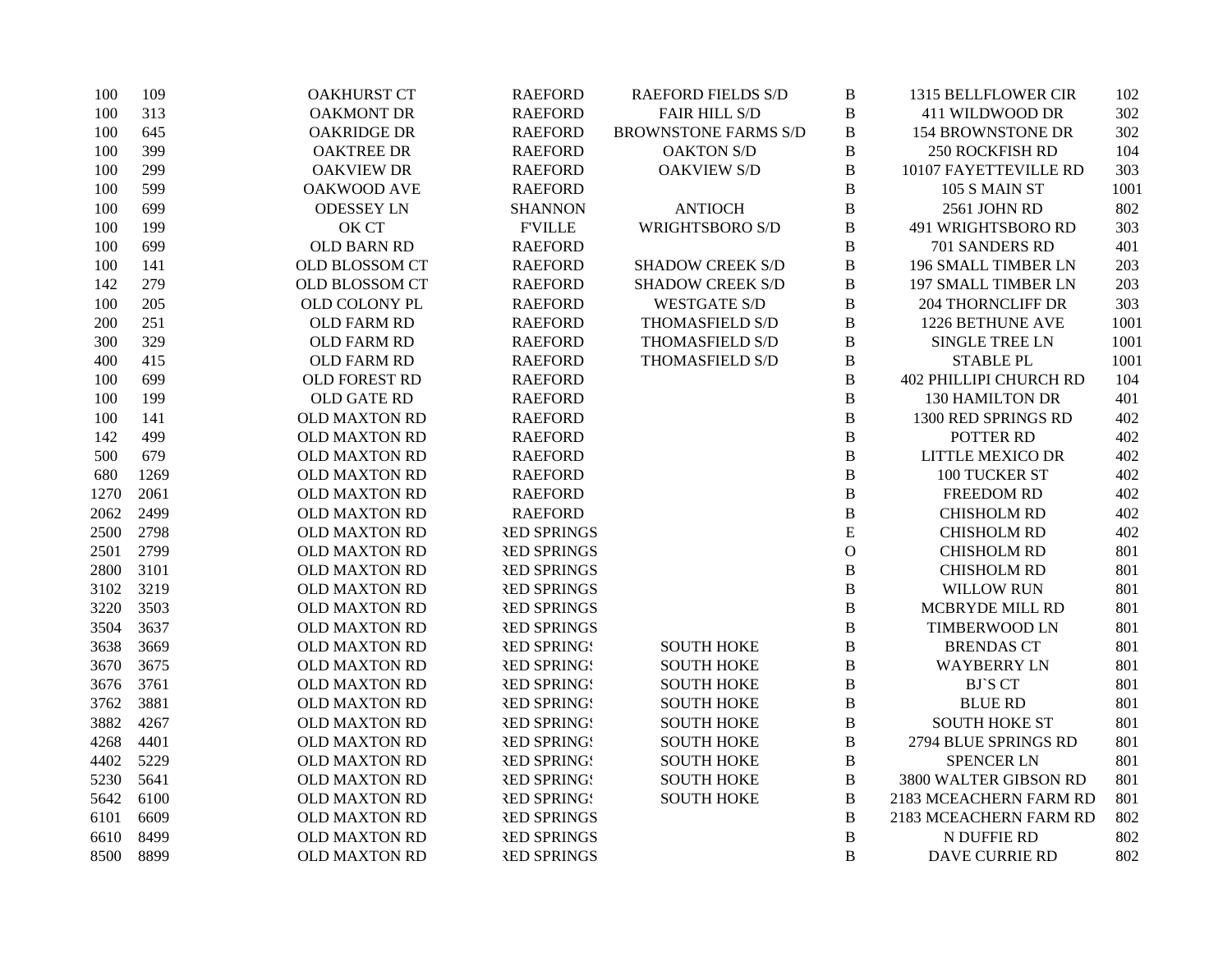| 8900 | 9299 |                | OLD MAXTON RD           | <b>RED SPRINGS</b> |                          | B              | 300 SPRING HILL RD            | 802  |
|------|------|----------------|-------------------------|--------------------|--------------------------|----------------|-------------------------------|------|
| 100  | 499  |                | OLD NC 211 ANTIOCH      | <b>RED SPRINGS</b> | <b>ANTIOCH</b>           | $\bf{B}$       | 5771 RED SPRINGS RD           | 801  |
| 100  | 899  |                | OLD NC 211 MCCAIN       | <b>RAEFORD</b>     | <b>MCCAIN</b>            | $\bf{B}$       | 7069 ABERDEEN RD              | 701  |
| 100  | 211  |                | OLD OAK RD              | <b>RAEFORD</b>     | <b>LINDSAY FARMS S/D</b> | $\bf{B}$       | 324 WAYSIDE RD                | 303  |
| 100  | 599  |                | OLD PARKER FARM RD      | <b>RAEFORD</b>     | <b>BETLEE PINES S/D</b>  | $\bf{B}$       | 692 WAYSIDE RD                | 303  |
| 100  | 629  |                | <b>OLD PINEHURST RD</b> | <b>ABERDEEN</b>    | <b>ASHLEY HEIGHTS</b>    | $\bf{B}$       | <b>105 RESERVATION RD</b>     | 1101 |
| 100  | 200  | ${\bf S}$      | OLD WIRE RD             | <b>RED SPRING!</b> | <b>ANTIOCH</b>           | E              | 6490 RED SPRINGS RD           | 801  |
| 100  | 598  | ${\bf N}$      | OLD WIRE RD             | <b>SHANNON</b>     | <b>ANTIOCH</b>           | E              | 6489 RED SPRINGS RD           | 802  |
| 101  | 199  | ${\bf S}$      | OLD WIRE RD             | <b>RED SPRING!</b> | <b>ANTIOCH</b>           | $\mathbf O$    | 6490 RED SPRINGS RD           | 801  |
| 101  | 599  | ${\bf N}$      | OLD WIRE RD             | <b>SHANNON</b>     | <b>ANTIOCH</b>           | ${\mathcal O}$ | 6489 RED SPRINGS RD           | 801  |
| 201  | 531  | ${\bf S}$      | OLD WIRE RD             | <b>RED SPRINGS</b> | <b>ANTIOCH</b>           | ${\mathcal O}$ | <b>WALTER GIBSON RD</b>       | 802  |
| 202  | 530  | ${\bf S}$      | OLD WIRE RD             | <b>RED SPRING!</b> | <b>ANTIOCH</b>           | ${\bf E}$      | <b>WALTER GIBSON RD</b>       | 801  |
| 532  | 700  | ${\bf S}$      | OLD WIRE RD             | <b>RED SPRINGS</b> | <b>ANTIOCH</b>           | E              | <b>WINDLOCK DR</b>            | 801  |
| 533  | 701  | ${\bf S}$      | OLD WIRE RD             | <b>RED SPRINGS</b> | <b>ANTIOCH</b>           | $\mathcal O$   | <b>WINDLOCK DR</b>            | 802  |
| 600  | 728  | ${\bf N}$      | OLD WIRE RD             | <b>SHANNON</b>     | <b>ANTIOCH</b>           | ${\bf E}$      | OLD NC 211 ANTIOCH            | 802  |
| 601  | 729  | ${\bf N}$      | OLD WIRE RD             | <b>SHANNON</b>     | <b>ANTIOCH</b>           | $\mathbf O$    | OLD NC 211 ANTIOCH            | 801  |
| 702  | 896  | $\mathbf S$    | OLD WIRE RD             | <b>RED SPRINGS</b> | <b>ANTIOCH</b>           | ${\bf E}$      | <b>WILSON RD</b>              | 801  |
| 703  | 897  | ${\bf S}$      | OLD WIRE RD             | <b>RED SPRING!</b> | <b>ANTIOCH</b>           | $\mathbf{O}$   | <b>WILSON RD</b>              | 802  |
| 730  | 2000 | ${\bf N}$      | OLD WIRE RD             | <b>SHANNON</b>     |                          | E              | <b>JOHN RD</b>                | 604  |
| 731  | 2001 | ${\bf N}$      | OLD WIRE RD             | <b>SHANNON</b>     |                          | $\mathbf{O}$   | <b>JOHN RD</b>                | 605  |
| 898  | 1098 | S              | OLD WIRE RD             | <b>RED SPRING!</b> | <b>ANTIOCH</b>           | ${\bf E}$      | <b>CREECH RD</b>              | 801  |
| 899  | 1099 | S              | OLD WIRE RD             | <b>RED SPRING!</b> | <b>ANTIOCH</b>           | $\mathbf O$    | <b>CREECH RD</b>              | 802  |
| 1100 | 1300 | S              | OLD WIRE RD             | <b>RED SPRINGS</b> | <b>ANTIOCH</b>           | ${\bf E}$      | <b>CENTER GROVE CHURCH RD</b> | 801  |
| 1101 | 1301 | S              | OLD WIRE RD             | <b>RED SPRING!</b> | <b>ANTIOCH</b>           | $\mathcal{O}$  | CENTER GROVE CHURCH RD        | 802  |
| 1302 | 1798 | S              | OLD WIRE RD             | <b>RED SPRINGS</b> | <b>ANTIOCH</b>           | E              | <b>MUSTANG DR</b>             | 801  |
| 1303 | 1799 | ${\bf S}$      | OLD WIRE RD             | <b>RED SPRING!</b> | <b>ANTIOCH</b>           | $\mathcal O$   | <b>MUSTANG DR</b>             | 802  |
| 1800 | 2398 | S              | OLD WIRE RD             | <b>RED SPRING!</b> | <b>ANTIOCH</b>           | ${\bf E}$      | FLETCH MCPHAUL RD             | 801  |
| 1801 | 2399 | S              | OLD WIRE RD             | <b>RED SPRING!</b> | <b>ANTIOCH</b>           | $\mathcal O$   | FLETCH MCPHAUL RD             | 802  |
| 2002 | 2496 | ${\bf N}$      | OLD WIRE RD             | <b>SHANNON</b>     |                          | E              | 2399 N SHANNON RD             | 604  |
| 2003 | 2497 | ${\bf N}$      | OLD WIRE RD             | <b>SHANNON</b>     |                          | $\mathbf{O}$   | 2399 N SHANNON RD             | 605  |
| 2400 | 3306 | ${\bf S}$      | OLD WIRE RD             | <b>RED SPRINGS</b> | <b>ANTIOCH</b>           | E              | MCEACHERN FARM RD             | 801  |
| 2401 | 3307 | ${\bf S}$      | OLD WIRE RD             | <b>RED SPRINGS</b> | <b>ANTIOCH</b>           | $\mathbf{O}$   | MCEACHERN FARM RD             | 802  |
| 2498 | 2500 | ${\bf N}$      | OLD WIRE RD             | <b>SHANNON</b>     |                          | E              | 2212 MCPHAUL RD               | 604  |
| 2499 | 2501 | $\mathbf N$    | OLD WIRE RD             | <b>SHANNON</b>     |                          | $\mathcal O$   | 2212 MCPHAUL RD               | 605  |
| 2502 | 3168 | $\mathbf N$    | OLD WIRE RD             | <b>SHANNON</b>     |                          | ${\bf E}$      | MCPHAUL RD                    | 604  |
| 2503 | 3169 | ${\bf N}$      | OLD WIRE RD             | <b>SHANNON</b>     |                          | $\mathbf{O}$   | MCPHAUL RD                    | 605  |
| 3170 | 3528 | ${\bf N}$      | OLD WIRE RD             | <b>SHANNON</b>     |                          | E              | <b>MCKENZIE RD</b>            | 604  |
| 3171 | 3529 | ${\bf N}$      | OLD WIRE RD             | <b>SHANNON</b>     |                          | $\mathbf{O}$   | <b>MCKENZIE RD</b>            | 605  |
| 3308 | 4298 | ${\bf S}$      | OLD WIRE RD             | <b>RED SPRINGS</b> | <b>ANTIOCH</b>           | ${\bf E}$      | N AND S DUFFIE RD             | 801  |
| 3309 | 4299 | S              | OLD WIRE RD             | <b>RED SPRING!</b> | <b>ANTIOCH</b>           | ${\bf O}$      | N AND S DUFFIE RD             | 802  |
| 3530 | 4598 | $\overline{N}$ | OLD WIRE RD             | <b>SHANNON</b>     |                          | E              | 3099 GOLD HILL RD             | 604  |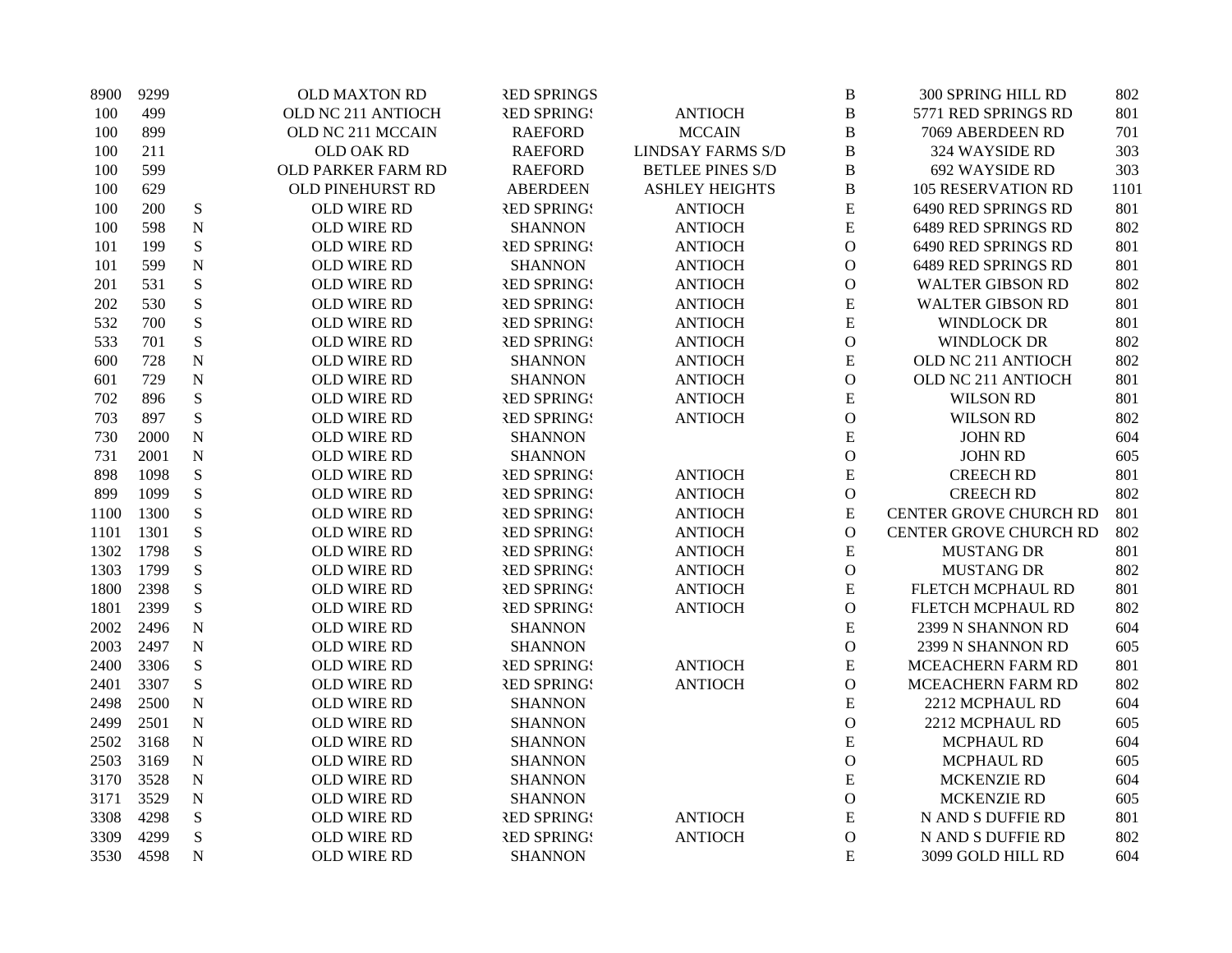| 3531 | 4599 | $\mathbf N$ | OLD WIRE RD        | <b>SHANNON</b>     | <b>DUNDARRACH</b>               | $\mathbf O$    | 3099 GOLD HILL RD       | 605  |
|------|------|-------------|--------------------|--------------------|---------------------------------|----------------|-------------------------|------|
| 4300 | 4540 | ${\bf S}$   | OLD WIRE RD        | <b>RED SPRINGS</b> | <b>ANTIOCH</b>                  | ${\bf E}$      | TOM MCLAUGHLIN RD       | 801  |
| 4301 | 4541 | ${\bf S}$   | OLD WIRE RD        | <b>RED SPRINGS</b> | <b>ANTIOCH</b>                  | $\mathbf O$    | TOM MCLAUGHLIN RD       | 802  |
| 4542 | 5199 | $\mathbf S$ | OLD WIRE RD        | <b>RED SPRINGS</b> | <b>ANTIOCH</b>                  | $\, {\bf B}$   | <b>MT ZION RD</b>       | 802  |
| 4600 | 5352 | ${\bf N}$   | OLD WIRE RD        | LUM. BDGE.         | <b>DUNDARRACH</b>               | $\overline{E}$ | 5251 ST PAULS RD        | 603  |
| 4601 | 5353 | $\mathbf N$ | OLD WIRE RD        | LUM. BDGE.         | <b>DUNDARRACH</b>               | $\mathbf O$    | 5251 ST PAULS RD        | 601  |
| 5200 | 5423 | $\mathbf S$ | OLD WIRE RD        | <b>RED SPRINGS</b> | <b>ANTIOCH</b>                  | $\, {\bf B}$   | SPRING HILL RD          | 802  |
| 5354 | 5498 | $\mathbf N$ | OLD WIRE RD        | LUM. BDGE.         | <b>DUNDARRACH</b>               | E              | <b>GOLF COURSE RD</b>   | 603  |
| 5355 | 5399 | ${\bf N}$   | OLD WIRE RD        | LUM. BDGE.         | <b>DUNDARRACH</b>               | $\mathbf O$    | <b>GOLF COURSE RD</b>   | 601  |
| 5401 | 5499 | N           | OLD WIRE RD        | LUM. BDGE.         |                                 | $\mathbf O$    | <b>GOLF COURSE RD</b>   | 602  |
| 5424 | 5801 | $\mathbf S$ | OLD WIRE RD        | <b>RED SPRINGS</b> | <b>ANTIOCH</b>                  | $\, {\bf B}$   | <b>OLD MAXTON RD</b>    | 802  |
| 5500 | 5598 | $\mathbf N$ | OLD WIRE RD        | LUM. BDGE.         | <b>DUNDARRACH</b>               | ${\bf E}$      | MILDOUSON SCHOOL RD     | 603  |
| 5501 | 5599 | $\mathbf N$ | OLD WIRE RD        | LUM. BDGE.         |                                 | $\mathbf O$    | MILDOUSON SCHOOL RD     | 602  |
| 5600 | 7498 | $\mathbf N$ | <b>OLD WIRE RD</b> | LUM. BDGE.         |                                 | E              | <b>PURDIE RD</b>        | 603  |
| 5601 | 7499 | ${\bf N}$   | OLD WIRE RD        | LUM. BDGE.         |                                 | $\mathbf{O}$   | PURDIE RD               | 602  |
| 5802 | 6501 | $\mathbf S$ | OLD WIRE RD        | <b>RED SPRINGS</b> | <b>ANTIOCH</b>                  | $\, {\bf B}$   | <b>HASTY RD</b>         | 802  |
| 6502 | 6899 | S           | OLD WIRE RD        | <b>RED SPRINGS</b> | <b>ANTIOCH</b>                  | $\, {\bf B}$   | 1275 LOWER MACEDONIA RD | 802  |
| 7500 | 8461 | $\mathbf N$ | OLD WIRE RD        | LUM. BDGE.         | <b>ARABIA</b>                   | $\, {\bf B}$   | 725 MCGOUGAN RD         | 602  |
| 100  | 151  |             | <b>OLDSTEAD DR</b> | <b>RAEFORD</b>     | <b>WESTGATE S/D</b>             | $\bf{B}$       | <b>ST JOHNS LOOP</b>    | 303  |
| 100  | 299  |             | <b>OLIVER DR</b>   | <b>RAEFORD</b>     |                                 | $\, {\bf B}$   | 1410 WAYSIDE RD         | 303  |
| 100  | 255  |             | ORCHARD DR         | <b>RED SPRINGS</b> |                                 | $\, {\bf B}$   | 3344 BLUE SPRINGS RD    | 801  |
| 100  | 399  |             | <b>OREGON TRL</b>  | <b>RAEFORD</b>     | HARMONY HEIGHTS MHP             | $\bf{B}$       | 390 WYOMING DR          | 306  |
| 100  | 199  |             | <b>ORIOLE CT</b>   | <b>F'VILLE</b>     | <b>DOVE FIELD S/D</b>           | $\, {\bf B}$   | 112 PHEASANT CT         | 201  |
| 100  | 399  |             | <b>OSBORNE RD</b>  | LUM. BDGE.         |                                 | $\, {\bf B}$   | 8237 BALFOUR RD         | 603  |
| 100  | 423  |             | <b>OSTRICH TRL</b> | <b>RAEFORD</b>     |                                 | $\, {\bf B}$   | 399 MIDWAY DR           | 305  |
| 100  | 299  |             | <b>OTIS LN</b>     | <b>RAEFORD</b>     | <b>CAMERON VILLAGE</b>          | $\, {\bf B}$   | 200 ELK DR              | 701  |
| 100  | 399  |             | <b>OVAL LOOP</b>   | <b>RAEFORD</b>     | <b>WEST HOKE</b>                | $\, {\bf B}$   | <b>460 WEST HOKE RD</b> | 501  |
| 100  | 599  |             | <b>OVERLAKE DR</b> | <b>RAEFORD</b>     | MCLAUGHLIN LAKES S/D            | $\bf{B}$       | <b>6647 ROCKFISH RD</b> | 202  |
| 100  | 105  |             | <b>OVERLOOK CT</b> | <b>RAEFORD</b>     | <b>HENSDALE S/D</b>             | $\, {\bf B}$   | 108 HENSDALE DR         | 101  |
| 100  | 499  |             | <b>OVERTON RD</b>  | <b>RAEFORD</b>     | WILDCAT CREEK S/D               | $\, {\bf B}$   | 9747 ROCKFISH RD        | 201  |
| 100  | 135  |             | <b>OWL CT</b>      | <b>RAEFORD</b>     | NORTH RAEFORD MHP               | $\bf{B}$       | 127 SEA GULL DR         | 401  |
| 100  | 531  |             | <b>OXENDINE LN</b> | <b>RAEFORD</b>     | <b>BOWMORE</b>                  | $\, {\bf B}$   | 5501 LAURINBURG RD      | 503  |
| 100  | 199  |             | <b>OXFORD PL</b>   | <b>RAEFORD</b>     | <b>OAKTON S/D</b>               | $\, {\bf B}$   | <b>200 LOCKMERE DR</b>  | 104  |
| 100  | 299  |             | PALMER FARM RD     | <b>RAEFORD</b>     |                                 | $\, {\bf B}$   | 750 JOHN RUSSELL RD     | 401  |
| 341  | 558  |             | PALMER GREEN APTS  |                    | RAEFORD PALMER GREEN APARTMENTS | $\, {\bf B}$   | 359 W PALMER ST         | 1001 |
| 100  | 498  | W           | <b>PALMER ST</b>   | <b>RAEFORD</b>     |                                 | ${\bf E}$      | 700 LAURINBURG RD       | 1001 |
| 100  | 528  | ${\bf E}$   | <b>PALMER ST</b>   | <b>RAEFORD</b>     |                                 | $\, {\bf B}$   | <b>LAURINBURG RD</b>    | 402  |
| 101  | 499  | W           | <b>PALMER ST</b>   | <b>RAEFORD</b>     |                                 | $\mathbf O$    | 700 LAURINBURG RD       | 1001 |
| 529  | 529  | ${\bf E}$   | <b>PALMER ST</b>   | <b>RAEFORD</b>     |                                 | $\mathbf{O}$   | <b>LAURINBURG RD</b>    | 1001 |
| 530  | 619  | E           | <b>PALMER ST</b>   | <b>RAEFORD</b>     |                                 | $\overline{B}$ | <b>LAURINBURG RD</b>    | 402  |
| 620  | 728  | E           | <b>PALMER ST</b>   | <b>RAEFORD</b>     |                                 | E              | <b>LAURINBURG RD</b>    | 402  |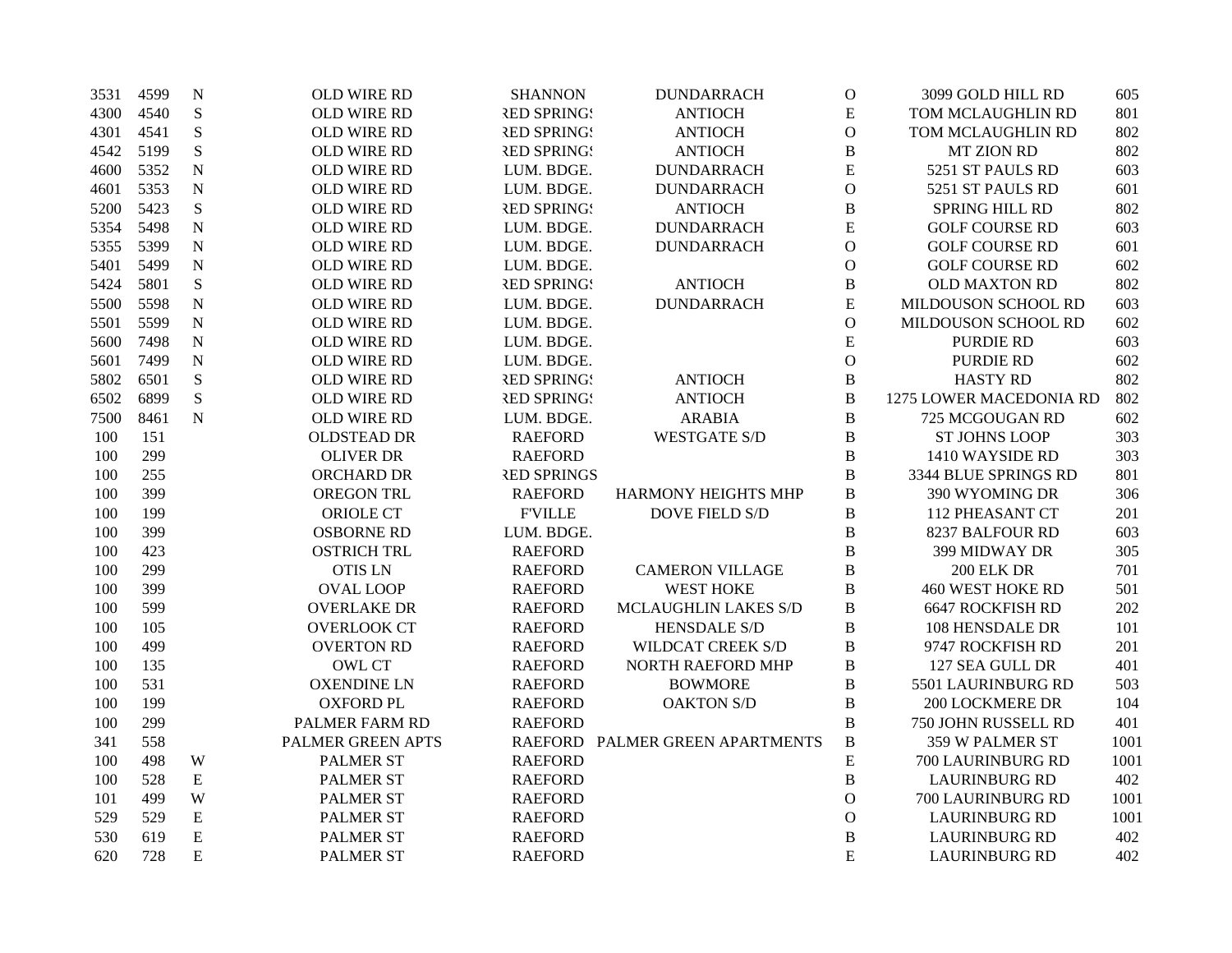| 621  | 719  | ${\bf E}$   | <b>PALMER ST</b>    | <b>RAEFORD</b>     |                       | $\mathbf{O}$   | <b>LAURINBURG RD</b>    | 1001 |
|------|------|-------------|---------------------|--------------------|-----------------------|----------------|-------------------------|------|
| 721  | 799  | ${\bf E}$   | <b>PALMER ST</b>    | <b>RAEFORD</b>     |                       | $\mathcal{O}$  | <b>LAURINBURG RD</b>    | 402  |
| 730  | 798  | ${\bf E}$   | PALMER ST           | <b>RAEFORD</b>     |                       | ${\bf E}$      | <b>LAURINBURG RD</b>    | 1001 |
| 800  | 899  | ${\bf E}$   | PALMER ST           | <b>RAEFORD</b>     |                       | $\, {\bf B}$   | 743 S MAIN ST           | 1001 |
| 900  | 1199 | ${\bf E}$   | <b>PALMER ST</b>    | <b>RAEFORD</b>     |                       | $\, {\bf B}$   | 743 S MAIN ST           | 402  |
| 1200 | 1647 | E           | PALMER ST           | <b>RAEFORD</b>     |                       | $\, {\bf B}$   | <b>BRIDGE</b>           | 104  |
| 100  | 493  |             | PANDURE ESTATE DR   | <b>RAEFORD</b>     |                       | $\, {\bf B}$   | 937 N HORACE WALTERS RD | 501  |
| 100  | 399  |             | PAR LN              | LUM. BDGE.         |                       | $\, {\bf B}$   | 501 ELLIS RD            | 602  |
| 100  | 301  |             | PARACLETE DR        | <b>RAEFORD</b>     |                       | $\, {\bf B}$   | 164 BROCK RD            | 305  |
| 100  | 499  |             | PARADISE LN         | <b>ABERDEEN</b>    | <b>QUEWHIFFLE</b>     | $\, {\bf B}$   | 1000 HORSESHOE RD       | 702  |
| 100  | 236  |             | PARK PLACE MHP      | <b>RAEFORD</b>     | <b>QUEENMORE</b>      | $\, {\bf B}$   | 514 MOCKINGBIRD HILL RD | 401  |
| 100  | 275  | $\mathbf N$ | PARKER CHURCH RD    | <b>RAEFORD</b>     |                       | $\, {\bf B}$   | <b>FAYETTEVILLE RD</b>  | 302  |
| 100  | 363  | ${\bf S}$   | PARKER CHURCH RD    | <b>RAEFORD</b>     |                       | $\, {\bf B}$   | JOHNSON MILL RD         | 302  |
| 276  | 351  | $\mathbf N$ | PARKER CHURCH RD    | <b>RAEFORD</b>     |                       | $\, {\bf B}$   | <b>ROLLING CREEK DR</b> | 302  |
| 352  | 399  | ${\bf N}$   | PARKER CHURCH RD    | <b>RAEFORD</b>     |                       | $\, {\bf B}$   | <b>COOKSHIRE DR</b>     | 302  |
| 364  | 781  | ${\bf S}$   | PARKER CHURCH RD    | <b>RAEFORD</b>     |                       | $\, {\bf B}$   | <b>BROWNSTONE DR</b>    | 302  |
| 400  | 461  | $\mathbf N$ | PARKER CHURCH RD    | <b>RAEFORD</b>     |                       | $\, {\bf B}$   | <b>BOAHN CT</b>         | 302  |
| 462  | 465  | $\mathbf N$ | PARKER CHURCH RD    | <b>RAEFORD</b>     |                       | $\, {\bf B}$   | <b>MALTESE DR</b>       | 302  |
| 466  | 485  | ${\bf N}$   | PARKER CHURCH RD    | <b>RAEFORD</b>     |                       | $\, {\bf B}$   | <b>AUTUMN LN</b>        | 302  |
| 486  | 517  | ${\bf N}$   | PARKER CHURCH RD    | <b>RAEFORD</b>     |                       | $\, {\bf B}$   | WILLIE ED RD            | 302  |
| 518  | 1099 | $\mathbf N$ | PARKER CHURCH RD    | <b>RAEFORD</b>     |                       | $\, {\bf B}$   | <b>TRUMAN DR</b>        | 302  |
| 782  | 1305 | ${\bf S}$   | PARKER CHURCH RD    | <b>RAEFORD</b>     |                       | $\, {\bf B}$   | PUPPY CREEK CIR         | 302  |
| 1306 | 1349 | S           | PARKER CHURCH RD    | <b>RAEFORD</b>     |                       | $\, {\bf B}$   | <b>SPRING VALLEY DR</b> | 302  |
| 1350 | 1471 | S           | PARKER CHURCH RD    | <b>RAEFORD</b>     |                       | $\, {\bf B}$   | SADDLEBRED LN           | 302  |
| 1472 | 1651 | S           | PARKER CHURCH RD    | <b>RAEFORD</b>     |                       | $\, {\bf B}$   | <b>CARTHON LN</b>       | 302  |
| 1652 | 1807 | ${\bf S}$   | PARKER CHURCH RD    | <b>RAEFORD</b>     |                       | $\, {\bf B}$   | <b>KODIAK CIR</b>       | 302  |
| 1808 | 2039 | S           | PARKER CHURCH RD    | <b>RAEFORD</b>     |                       | $\, {\bf B}$   | RIVER BIRCH LN          | 302  |
| 100  | 299  |             | <b>PARKER RD</b>    | <b>RAEFORD</b>     |                       | $\, {\bf B}$   | 202 DEATON RD           | 401  |
| 100  | 599  |             | PARKS MCMILLAN DR   | <b>RAEFORD</b>     |                       | $\, {\bf B}$   | 6530 ABERDEEN RD        | 701  |
| 100  | 299  |             | <b>PARTRIDGE RD</b> | <b>F'VILLE</b>     | <b>DOVE FIELD S/D</b> | $\, {\bf B}$   | <b>400 SPARROW DR</b>   | 201  |
| 100  | 449  |             | <b>PASTURE CIR</b>  | <b>ABERDEEN</b>    | THE MEADOWS S/D       | $\, {\bf B}$   | 14690 HWY 15/501        | 702  |
| 1050 | 1499 |             | PASTURE CIR         | <b>ABERDEEN</b>    | THE MEADOWS S/D       | $\, {\bf B}$   | 14690 HWY 15/501        | 702  |
| 100  | 799  |             | PATE RD             | <b>RAEFORD</b>     |                       | $\, {\bf B}$   | 4595 ST PAULS RD        | 601  |
| 800  | 950  |             | <b>PATE RD</b>      | <b>RAEFORD</b>     |                       | E              | 4595 ST PAULS RD        | 606  |
| 801  | 951  |             | PATE RD             | <b>RAEFORD</b>     |                       | $\overline{O}$ | 4595 ST PAULS RD        | 601  |
| 952  | 1399 |             | <b>PATE RD</b>      | <b>RAEFORD</b>     |                       | $\, {\bf B}$   | 4595 ST PAULS RD        | 601  |
| 100  | 118  |             | PATOLLY PL          | <b>RAEFORD</b>     | <b>WAYSIDE APTS</b>   | $\, {\bf B}$   | 365 MIDWAY DR           | 305  |
| 100  | 187  |             | PATRIOT PL          | <b>RED SPRINGS</b> |                       | $\, {\bf B}$   | 3057 BLUE SPRINGS RD    | 801  |
| 100  | 109  |             | PATTERSON ST        | <b>RAEFORD</b>     |                       | $\, {\bf B}$   | E CENTRAL AVE           | 1001 |
| 110  | 115  |             | PATTERSON ST        | <b>RAEFORD</b>     |                       | $\, {\bf B}$   | PINEWOOD AVE            | 1001 |
| 200  | 207  |             | PATTERSON ST        | <b>RAEFORD</b>     |                       | B              | PINEWOOD CIR            | 1001 |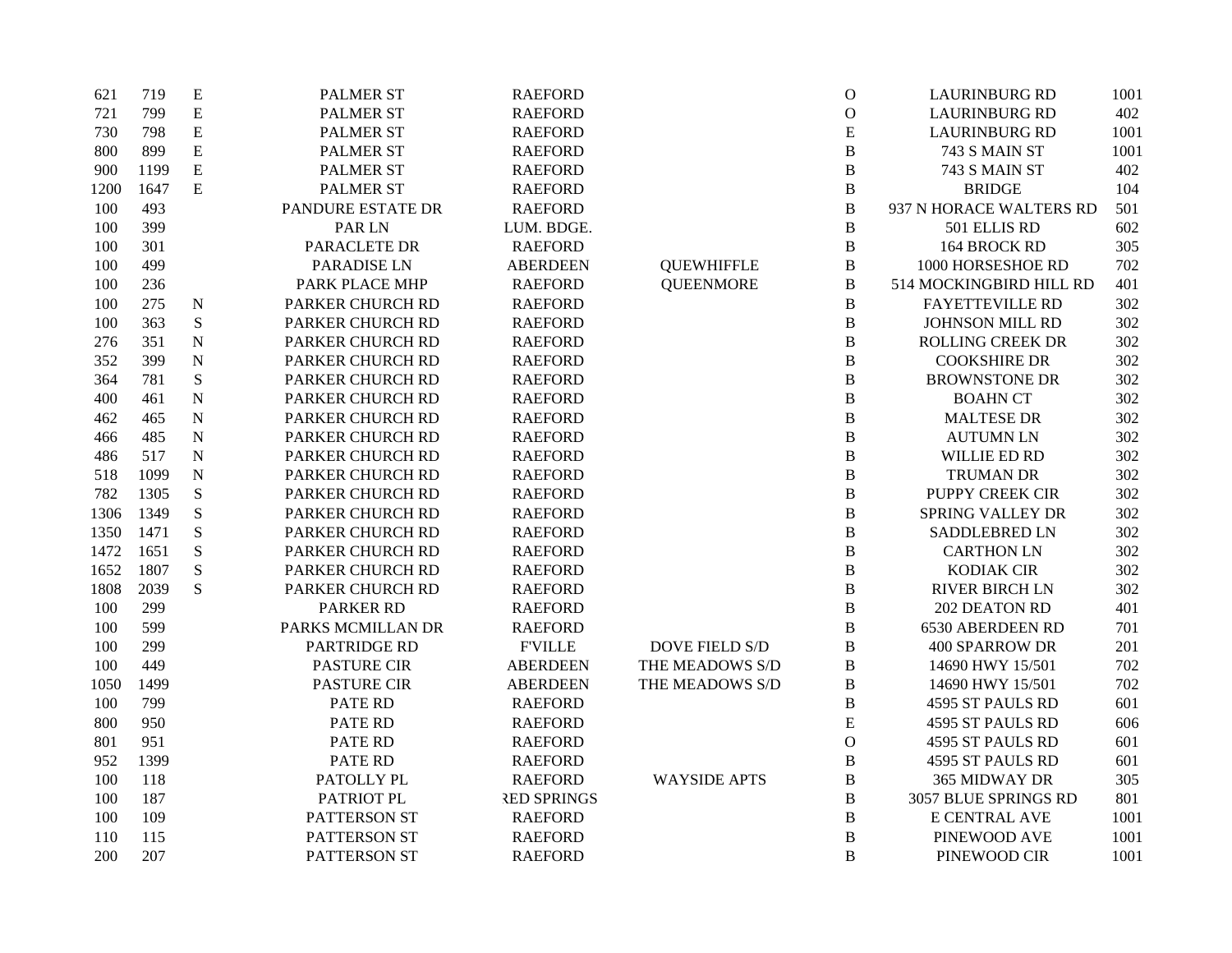| 208  | 209  | PATTERSON ST       | <b>RAEFORD</b>     |                               | $\bf{B}$       | PINECONE AVE                | 1001 |
|------|------|--------------------|--------------------|-------------------------------|----------------|-----------------------------|------|
| 300  | 319  | PATTERSON ST       | <b>RAEFORD</b>     |                               | $\, {\bf B}$   | PINEWOOD CIR                | 1001 |
| 100  | 799  | PAXTON LOOP        | <b>RED SPRINGS</b> |                               | $\, {\bf B}$   | 2051 COPE RD                | 802  |
| 100  | 299  | PAY MAN DR         | <b>RED SPRINGS</b> |                               | $\, {\bf B}$   | 745 COPE RD                 | 802  |
| 100  | 299  | PAYTON PLACE RD    | LUM. BDGE.         | PAYTON PLACE                  | $\, {\bf B}$   | 6358 ARABIA RD              | 602  |
| 100  | 417  | PEACEFORD AVE      | <b>RAEFORD</b>     | <b>WEDGEFIELD S/D</b>         | $\, {\bf B}$   | 138 WEDGEFIELD DR           | 303  |
| 100  | 699  | PEACH DR           | <b>RAEFORD</b>     | <b>LANIERS MHP</b>            | $\bf{B}$       | 117 MAPLE DR                | 203  |
| 100  | 199  | PEARCE PL          | <b>RAEFORD</b>     | <b>COBBLE RIDGE S/D</b>       | $\, {\bf B}$   | 186 DREW ST                 | 303  |
| 100  | 233  | PEARLIE LN         | <b>RED SPRINGS</b> | <b>ANTIOCH</b>                | $\bf{B}$       | 363 WILSON RD               | 802  |
| 100  | 289  | PEBBLE LN          | <b>RAEFORD</b>     | <b>CLUB POND CROSSING S/D</b> | $\, {\bf B}$   | 192 DRIFTWOOD LN            | 103  |
| 100  | 299  | PECAN TRACE RD     | <b>RAEFORD</b>     | PECAN TRACE S/D               | $\, {\bf B}$   | 6995 ROCKFISH RD            | 202  |
| 100  | 479  | PECKS LN           | <b>RAEFORD</b>     |                               | $\, {\bf B}$   | 2530 FAYETTEVILLE RD        | 103  |
| 100  | 112  | PELICAN LN         | <b>RAEFORD</b>     | <b>EAGLE POINT S/D</b>        | $\bf{B}$       | <b>200 CICERO BEATTY RD</b> | 104  |
| 100  | 125  | PEMBROKE CT        | <b>RAEFORD</b>     | <b>RAEFORD FIELDS S/D</b>     | $\bf{B}$       | 104 OAKHURST CT             | 102  |
| 100  | 473  | PENDERGRASS RD     | <b>RAEFORD</b>     |                               | $\, {\bf B}$   | 3911 MONTROSE RD            | 701  |
| 474  | 507  | PENDERGRASS RD     | <b>RAEFORD</b>     |                               | $\, {\bf B}$   | <b>MCLEOD RD</b>            | 701  |
| 508  | 760  | PENDERGRASS RD     | <b>RAEFORD</b>     |                               | $\, {\bf B}$   | <b>BRIANNALN</b>            | 701  |
| 761  | 879  | PENDERGRASS RD     | <b>RAEFORD</b>     |                               | $\, {\bf B}$   | <b>BRIANNALN</b>            | 501  |
| 880  | 2699 | PENDERGRASS RD     | <b>RAEFORD</b>     |                               | $\bf{B}$       | <b>DOGWOOD FARM RD</b>      | 501  |
| 100  | 319  | PENDLETON ST       | <b>RAEFORD</b>     | <b>BEDFORD S/D</b>            | $\bf{B}$       | STONEBRIAR AVE              | 305  |
| 100  | 199  | PEPPERTREE LN      | <b>RAEFORD</b>     | <b>BRIARCREST S/D</b>         | $\bf{B}$       | 1578 ROCKFISH RD            | 102  |
| 100  | 199  | PEREGRINE PL       | <b>FVILLE</b>      | <b>DOVE FIELD S/D</b>         | $\, {\bf B}$   | <b>400 SPARROW DR</b>       | 201  |
| 100  | 399  | PERHEALTH DR       | <b>ABERDEEN</b>    |                               | $\, {\bf B}$   | 5111 ASHEMONT RD            | 701  |
| 100  | 221  | PERRY LN           | <b>RAEFORD</b>     | <b>WEST HOKE</b>              | $\, {\bf B}$   | 5706 TURNPIKE RD            | 501  |
| 100  | 199  | PERSHING CT        | <b>RAEFORD</b>     | HERITAGE VILLAGE S/D          | $\bf{B}$       | 1415 NATHANIEL GREEN CIR    | 102  |
| 100  | 199  | PERSIMMON PL       | <b>RAEFORD</b>     | <b>OAK PARK S/D</b>           | $\, {\bf B}$   | 107 LIVE OAK DR             | 201  |
| 100  | 229  | PETERKIN CT        | <b>RAEFORD</b>     | <b>SHAWTOWN</b>               | $\, {\bf B}$   | 329 IRIS ST                 | 104  |
| 100  | 199  | PHEASANT CT        | <b>FVILLE</b>      | <b>DOVE FIELD S/D</b>         | $\, {\bf B}$   | 328 SPARROW DR              | 201  |
| 100  | 191  | PHILLIPI CHURCH RD | <b>RAEFORD</b>     | <b>SCURLOCK</b>               | $\, {\bf B}$   | 1232 ROCKFISH RD            | 104  |
| 192  | 275  | PHILLIPI CHURCH RD | <b>RAEFORD</b>     | <b>SCURLOCK</b>               | $\, {\bf B}$   | <b>HUCKABEE ST</b>          | 104  |
| 276  | 311  | PHILLIPI CHURCH RD | <b>RAEFORD</b>     | <b>SCURLOCK</b>               | $\bf{B}$       | <b>SCURLOCK CT</b>          | 104  |
| 312  | 400  | PHILLIPI CHURCH RD | <b>RAEFORD</b>     | <b>SCURLOCK</b>               | ${\bf E}$      | <b>CLUB POND RD</b>         | 104  |
| 313  | 401  | PHILLIPI CHURCH RD | <b>RAEFORD</b>     | <b>SCURLOCK</b>               | $\mathbf{O}$   | <b>CLUB POND RD</b>         | 102  |
| 402  | 529  | PHILLIPI CHURCH RD | <b>RAEFORD</b>     | <b>SCURLOCK</b>               | $\, {\bf B}$   | OLD FOREST RD               | 102  |
| 530  | 533  | PHILLIPI CHURCH RD | <b>RAEFORD</b>     | <b>SCURLOCK</b>               | $\, {\bf B}$   | MILL PK                     | 102  |
| 534  | 607  | PHILLIPI CHURCH RD | <b>RAEFORD</b>     | <b>SCURLOCK</b>               | $\, {\bf B}$   | <b>DILLIGAF CT</b>          | 102  |
| 608  | 1111 | PHILLIPI CHURCH RD | <b>RAEFORD</b>     | <b>SCURLOCK</b>               | $\, {\bf B}$   | <b>CELTIC CT</b>            | 102  |
| 1112 | 1411 | PHILLIPI CHURCH RD | <b>RAEFORD</b>     | <b>SCURLOCK</b>               | $\, {\bf B}$   | <b>DUNDEE CIR</b>           | 102  |
| 1412 | 1559 | PHILLIPI CHURCH RD | <b>RAEFORD</b>     | <b>SCURLOCK</b>               | $\, {\bf B}$   | <b>CLEOLN</b>               | 102  |
| 1600 | 2161 | PHILLIPI CHURCH RD | <b>RAEFORD</b>     |                               | $\, {\bf B}$   | <b>DUNDEE CIR</b>           | 102  |
| 2162 | 2553 | PHILLIPI CHURCH RD | <b>RAEFORD</b>     |                               | $\overline{B}$ | <b>SUNFLOWER ST</b>         | 102  |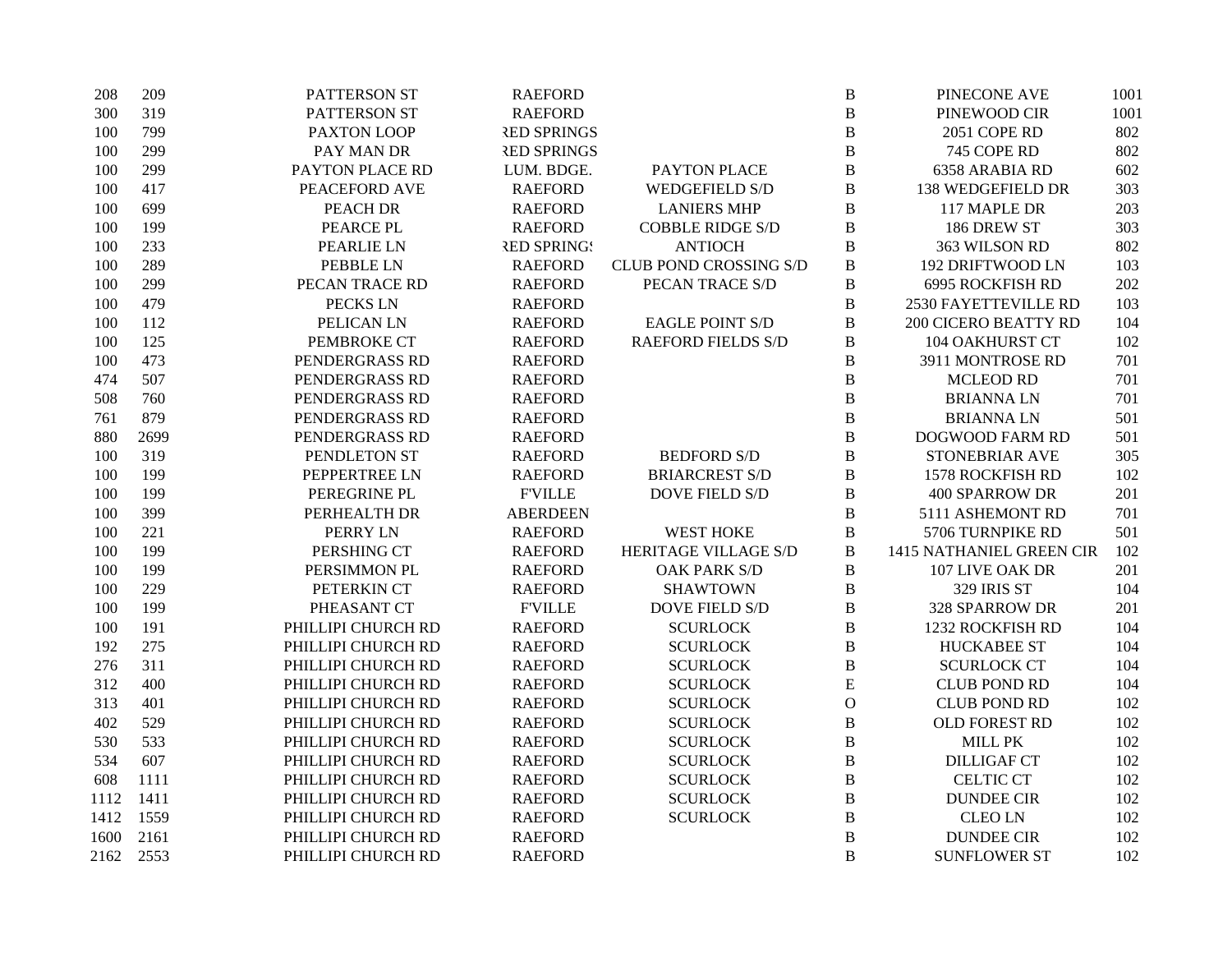| 2554 | 3661 | PHILLIPI CHURCH RD | <b>RAEFORD</b>  |                       | B              | <b>MARIGOLD LN</b>      | 102  |
|------|------|--------------------|-----------------|-----------------------|----------------|-------------------------|------|
| 3662 | 3970 | PHILLIPI CHURCH RD | <b>RAEFORD</b>  |                       | ${\bf E}$      | POSEY FARM RD           | 102  |
| 3663 | 4429 | PHILLIPI CHURCH RD | <b>RAEFORD</b>  |                       | $\mathcal{O}$  | POSEY FARM RD           | 203  |
| 3972 | 4430 | PHILLIPI CHURCH RD | <b>RAEFORD</b>  |                       | E              | POSEY FARM RD           | 203  |
| 4431 | 4769 | PHILLIPI CHURCH RD | <b>RAEFORD</b>  | <b>ROCKFISH</b>       | $\mathcal O$   | <b>GOLF COURSE RD</b>   | 202  |
| 4432 | 4768 | PHILLIPI CHURCH RD | <b>RAEFORD</b>  | <b>ROCKFISH</b>       | ${\bf E}$      | <b>GOLF COURSE RD</b>   | 203  |
| 4770 | 5628 | PHILLIPI CHURCH RD | <b>RAEFORD</b>  | <b>ROCKFISH</b>       | ${\bf E}$      | PITTMAN GROVE CHURCH RD | 203  |
| 4771 | 5629 | PHILLIPI CHURCH RD | <b>RAEFORD</b>  | <b>ROCKFISH</b>       | $\overline{O}$ | PITTMAN GROVE CHURCH RD | 202  |
| 5630 | 5638 | PHILLIPI CHURCH RD | <b>RAEFORD</b>  | <b>ROCKFISH</b>       | ${\bf E}$      | <b>SERENITY LN</b>      | 203  |
| 5631 | 5639 | PHILLIPI CHURCH RD | <b>RAEFORD</b>  | <b>ROCKFISH</b>       | $\overline{O}$ | <b>SERENITY LN</b>      | 202  |
| 5640 | 5890 | PHILLIPI CHURCH RD | <b>RAEFORD</b>  | <b>ROCKFISH</b>       | ${\bf E}$      | TC JONES RD             | 203  |
| 5641 | 5891 | PHILLIPI CHURCH RD | <b>RAEFORD</b>  | <b>ROCKFISH</b>       | $\mathbf{O}$   | TC JONES RD             | 202  |
| 5892 | 6098 | PHILLIPI CHURCH RD | <b>RAEFORD</b>  | <b>ROCKFISH</b>       | ${\bf E}$      | <b>LABOMBARD LN</b>     | 203  |
| 5893 | 6295 | PHILLIPI CHURCH RD | <b>RAEFORD</b>  | <b>ROCKFISH</b>       | $\mathbf{O}$   | <b>LABOMBARD LN</b>     | 202  |
| 6100 | 6294 | PHILLIPI CHURCH RD | <b>RAEFORD</b>  | <b>ROCKFISH</b>       | ${\bf E}$      | <b>LABOMBARD LN</b>     | 201  |
| 6296 | 6390 | PHILLIPI CHURCH RD | <b>RAEFORD</b>  | <b>ROCKFISH</b>       | E              | <b>KOONCE RD</b>        | 201  |
| 6297 | 6391 | PHILLIPI CHURCH RD | <b>RAEFORD</b>  | <b>ROCKFISH</b>       | $\mathcal O$   | KOONCE RD               | 202  |
| 6392 | 6898 | PHILLIPI CHURCH RD | <b>RAEFORD</b>  | <b>ROCKFISH</b>       | ${\bf E}$      | <b>BENT OAK CT</b>      | 201  |
| 6393 | 6899 | PHILLIPI CHURCH RD | <b>RAEFORD</b>  | <b>ROCKFISH</b>       | $\mathbf{O}$   | <b>BENT OAK CT</b>      | 202  |
| 6900 | 6918 | PHILLIPI CHURCH RD | <b>RAEFORD</b>  | <b>ROCKFISH</b>       | ${\bf E}$      | SOUTHERN OAKS DR        | 201  |
| 6901 | 6919 | PHILLIPI CHURCH RD | <b>RAEFORD</b>  | <b>ROCKFISH</b>       | $\mathcal{O}$  | SOUTHERN OAKS DR        | 202  |
| 6920 | 7430 | PHILLIPI CHURCH RD | <b>RAEFORD</b>  | <b>ROCKFISH</b>       | ${\bf E}$      | <b>BOSTIC RD</b>        | 201  |
| 6921 | 7431 | PHILLIPI CHURCH RD | <b>RAEFORD</b>  | <b>ROCKFISH</b>       | $\mathbf{O}$   | <b>BOSTIC RD</b>        | 202  |
| 7432 | 7698 | PHILLIPI CHURCH RD | <b>RAEFORD</b>  | <b>ROCKFISH</b>       | ${\bf E}$      | <b>SCHOOL ST</b>        | 201  |
| 7433 | 7699 | PHILLIPI CHURCH RD | <b>RAEFORD</b>  | <b>ROCKFISH</b>       | $\mathbf{O}$   | <b>SCHOOL ST</b>        | 202  |
| 100  | 153  | PICKETT DR         | <b>PARKTON</b>  |                       | $\, {\bf B}$   | 382 EVERITT RD          | 204  |
| 100  | 205  | PICKLER RD         | <b>ABERDEEN</b> |                       | $\, {\bf B}$   | <b>RESERVATION RD</b>   | 702  |
| 206  | 400  | PICKLER RD         | <b>ABERDEEN</b> |                       | $\, {\bf B}$   | <b>DEWEY DR</b>         | 702  |
| 401  | 500  | PICKLER RD         | <b>ABERDEEN</b> |                       | $\, {\bf B}$   | <b>DEWEY DR</b>         | 1101 |
| 100  | 399  | PILGRIM MHP        | <b>RAEFORD</b>  | PILGRIM MHP           | $\, {\bf B}$   | 658 HOBSON RD           | 306  |
| 100  | 189  | PILOT AVE          | <b>RAEFORD</b>  | <b>WEDGEFIELD S/D</b> | $\, {\bf B}$   | <b>444 CAROLINA DR</b>  | 303  |
| 100  | 199  | PINE FOREST MHP    | <b>RAEFORD</b>  | PINE FOREST MHP       | $\, {\bf B}$   | 1795 ABERDEEN RD        | 401  |
| 100  | 299  | PINE HAVEN CIR     | <b>RAEFORD</b>  | <b>CLAY HILL</b>      | $\, {\bf B}$   | 1321 DOC BROWN RD       | 901  |
| 100  | 299  | PINE LAKE DR       | <b>RAEFORD</b>  |                       | $\, {\bf B}$   | 5313 CALLOWAY RD        | 701  |
| 100  | 299  | PINE NEEDLE LN     | <b>RAEFORD</b>  |                       | $\, {\bf B}$   | 2095 ARMY RD            | 701  |
| 100  | 299  | PINE TREE LN       | <b>RAEFORD</b>  |                       | $\, {\bf B}$   | 751 HAIRE RD            | 104  |
| 100  | 299  | PINECONE AVE       | <b>RAEFORD</b>  |                       | $\, {\bf B}$   | 210 PATTERSON ST        | 1001 |
| 100  | 381  | PINEHAVEN DR       | <b>RAEFORD</b>  | <b>CLAY HILL</b>      | $\, {\bf B}$   | 1320 DOC BROWN RD       | 901  |
| 100  | 213  | PINEWOOD AVE       | <b>RAEFORD</b>  |                       | $\, {\bf B}$   | 110 PATTERSON ST        | 1001 |
| 100  | 143  | PINEWOOD CIR       | <b>RAEFORD</b>  |                       | $\, {\bf B}$   | <b>200 PATTERSON ST</b> | 1001 |
| 100  | 118  | PINEY BAY LN       | <b>SHANNON</b>  | PINEY BAY MHP         | B              | 1315 N SHANNON RD       | 605  |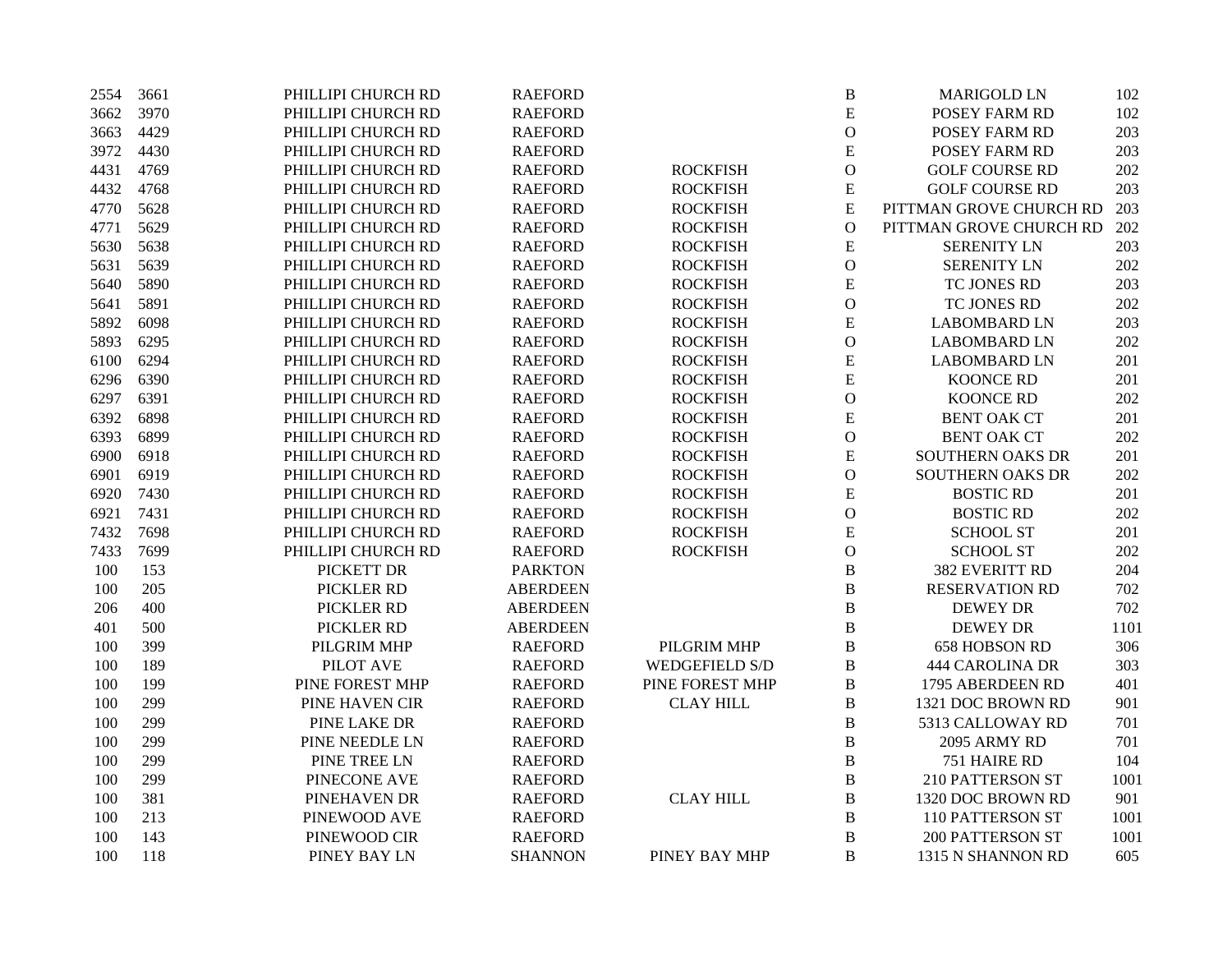| 100        | 399  | PINEY GROVE MHP         | <b>RAEFORD</b> | PINEY GROVE MHP | $\, {\bf B}$   | <b>415 HAMILTON DR</b>  | 401  |
|------------|------|-------------------------|----------------|-----------------|----------------|-------------------------|------|
| 100        | 263  | PITTMAN GROVE CHURCH RD | <b>RAEFORD</b> |                 | $\, {\bf B}$   | 8330 FAYETTEVILLE RD    | 305  |
| 264        | 807  | PITTMAN GROVE CHURCH RD | <b>RAEFORD</b> |                 | $\, {\bf B}$   | <b>STONEGATE DR</b>     | 305  |
| 808        | 904  | PITTMAN GROVE CHURCH RD | <b>RAEFORD</b> |                 | ${\bf E}$      | <b>JOHNSON MILL RD</b>  | 304  |
| 809        | 905  | PITTMAN GROVE CHURCH RD | <b>RAEFORD</b> |                 | $\overline{O}$ | <b>JOHNSON MILL RD</b>  | 303  |
| 906        | 1094 | PITTMAN GROVE CHURCH RD | <b>RAEFORD</b> |                 | ${\bf E}$      | <b>JOHNSON MILL RD</b>  | 306  |
| 907        | 1095 | PITTMAN GROVE CHURCH RD | <b>RAEFORD</b> |                 | $\mathbf O$    | <b>JOHNSON MILL RD</b>  | 303  |
| 1096       | 1194 | PITTMAN GROVE CHURCH RD | <b>RAEFORD</b> |                 | ${\bf E}$      | <b>SHADY LN</b>         | 306  |
| 1097       | 1195 | PITTMAN GROVE CHURCH RD | <b>RAEFORD</b> |                 | $\mathbf O$    | <b>SHADY LN</b>         | 303  |
| 1196       | 1600 | PITTMAN GROVE CHURCH RD | <b>RAEFORD</b> |                 | ${\bf E}$      | <b>SHADY LN</b>         | 304  |
| 1197       | 1601 | PITTMAN GROVE CHURCH RD | <b>RAEFORD</b> |                 | $\mathbf O$    | <b>SHADY LN</b>         | 303  |
| 1602       | 2319 | PITTMAN GROVE CHURCH RD | <b>RAEFORD</b> |                 | $\, {\bf B}$   | WILL MONROE RD          | 304  |
| 2320       | 2509 | PITTMAN GROVE CHURCH RD | <b>RAEFORD</b> |                 | $\bf{B}$       | <b>MCPHAIL RD</b>       | 304  |
| 2510       | 2933 | PITTMAN GROVE CHURCH RD | <b>RAEFORD</b> |                 | $\, {\bf B}$   | <b>BRYANSTONE LN</b>    | 304  |
| 2934       | 3159 | PITTMAN GROVE CHURCH RD | <b>RAEFORD</b> |                 | $\, {\bf B}$   | <b>SEABISCUIT DR</b>    | 304  |
| 3160       | 3229 | PITTMAN GROVE CHURCH RD | <b>RAEFORD</b> |                 | $\, {\bf B}$   | 5050 ROCKFISH RD        | 304  |
| 3230       | 3297 | PITTMAN GROVE CHURCH RD | <b>RAEFORD</b> |                 | $\, {\bf B}$   | <b>HAMPTON DR</b>       | 304  |
| 3298       | 3383 | PITTMAN GROVE CHURCH RD | <b>RAEFORD</b> |                 | $\, {\bf B}$   | <b>SEIVERS RD</b>       | 304  |
| 3384       | 3411 | PITTMAN GROVE CHURCH RD | <b>RAEFORD</b> |                 | $\, {\bf B}$   | WINDEMERE CT            | 304  |
| 3412       | 4135 | PITTMAN GROVE CHURCH RD | <b>RAEFORD</b> |                 | $\, {\bf B}$   | NANDAKAR TRL            | 304  |
| 4136       | 4246 | PITTMAN GROVE CHURCH RD | <b>RAEFORD</b> |                 | ${\bf E}$      | NANDAKAR TRL            | 304  |
| 4137       | 4247 | PITTMAN GROVE CHURCH RD | <b>RAEFORD</b> |                 | $\mathbf O$    | NANDAKAR TRL            | 203  |
| 4248       | 4593 | PITTMAN GROVE CHURCH RD | <b>RAEFORD</b> |                 | $\, {\bf B}$   | NANDAKAR TRL            | 203  |
| 4594       | 4769 | PITTMAN GROVE CHURCH RD | <b>RAEFORD</b> |                 | $\, {\bf B}$   | 4769 PHILLIPI CHURCH RD | 203  |
| 4770       | 4969 | PITTMAN GROVE CHURCH RD | <b>RAEFORD</b> |                 | $\, {\bf B}$   | <b>HICKORY DR</b>       | 203  |
| 4970       | 5121 | PITTMAN GROVE CHURCH RD | <b>RAEFORD</b> |                 | $\, {\bf B}$   | WHITE OAK DR            | 203  |
| 5122       | 6143 | PITTMAN GROVE CHURCH RD | <b>RAEFORD</b> |                 | B              | <b>HIGGINS LN</b>       | 203  |
| 6144       | 6267 | PITTMAN GROVE CHURCH RD | <b>RAEFORD</b> | <b>ROCKFISH</b> | $\, {\bf B}$   | 1341 TC JONES RD        | 203  |
| 6268       | 6349 | PITTMAN GROVE CHURCH RD | <b>RAEFORD</b> | <b>ROCKFISH</b> | $\, {\bf B}$   | <b>SPANGLER DR</b>      | 203  |
| 6350       | 6691 | PITTMAN GROVE CHURCH RD | <b>RAEFORD</b> | <b>ROCKFISH</b> | B              | MINERS VALLEY LN        | 203  |
| 6692       | 6729 | PITTMAN GROVE CHURCH RD | <b>RAEFORD</b> | <b>ROCKFISH</b> | $\bf{B}$       | <b>BELTONS LOOP</b>     | 203  |
| 6730       | 6805 | PITTMAN GROVE CHURCH RD | <b>RAEFORD</b> | <b>ROCKFISH</b> | $\, {\bf B}$   | <b>STARLITE DR</b>      | 203  |
| 6806       | 6933 | PITTMAN GROVE CHURCH RD | <b>RAEFORD</b> | <b>ROCKFISH</b> | $\bf{B}$       | <b>HIGH LEAF DR</b>     | 203  |
| 6934       | 7699 | PITTMAN GROVE CHURCH RD | <b>RAEFORD</b> | <b>ROCKFISH</b> | $\, {\bf B}$   | <b>MUMFORD RD</b>       | 203  |
| 100        | 1868 | <b>PLANK RD</b>         | FT BRAGG       | FT BRAGG        | $\, {\bf B}$   | <b>WAYSIDE RD</b>       | 1301 |
| 1869       | 1873 | <b>PLANK RD</b>         | FT BRAGG       | FT BRAGG        | $\mathbf{O}$   | <b>WAYSIDE RD</b>       | 303  |
| 1870       | 1872 | PLANK RD                | FT BRAGG       | FT BRAGG        | ${\bf E}$      | <b>WAYSIDE RD</b>       | 1301 |
| 1874       | 6000 | <b>PLANK RD</b>         | FT BRAGG       | FT BRAGG        | $\, {\bf B}$   | <b>WAYSIDE RD</b>       | 1301 |
| 6001       | #### | <b>PLANK RD</b>         | FT BRAGG       | FT BRAGG        | $\, {\bf B}$   | <b>MOTT LAKE</b>        | 1301 |
| 11962      | #### | PLANK RD                | <b>RAEFORD</b> | <b>MCCAIN</b>   | $\, {\bf B}$   | FT BRAGG LINE           | 701  |
| 12314 #### |      | <b>PLANK RD</b>         | <b>RAEFORD</b> | <b>MCCAIN</b>   | B              | <b>BOUNDARY LINE RD</b> | 701  |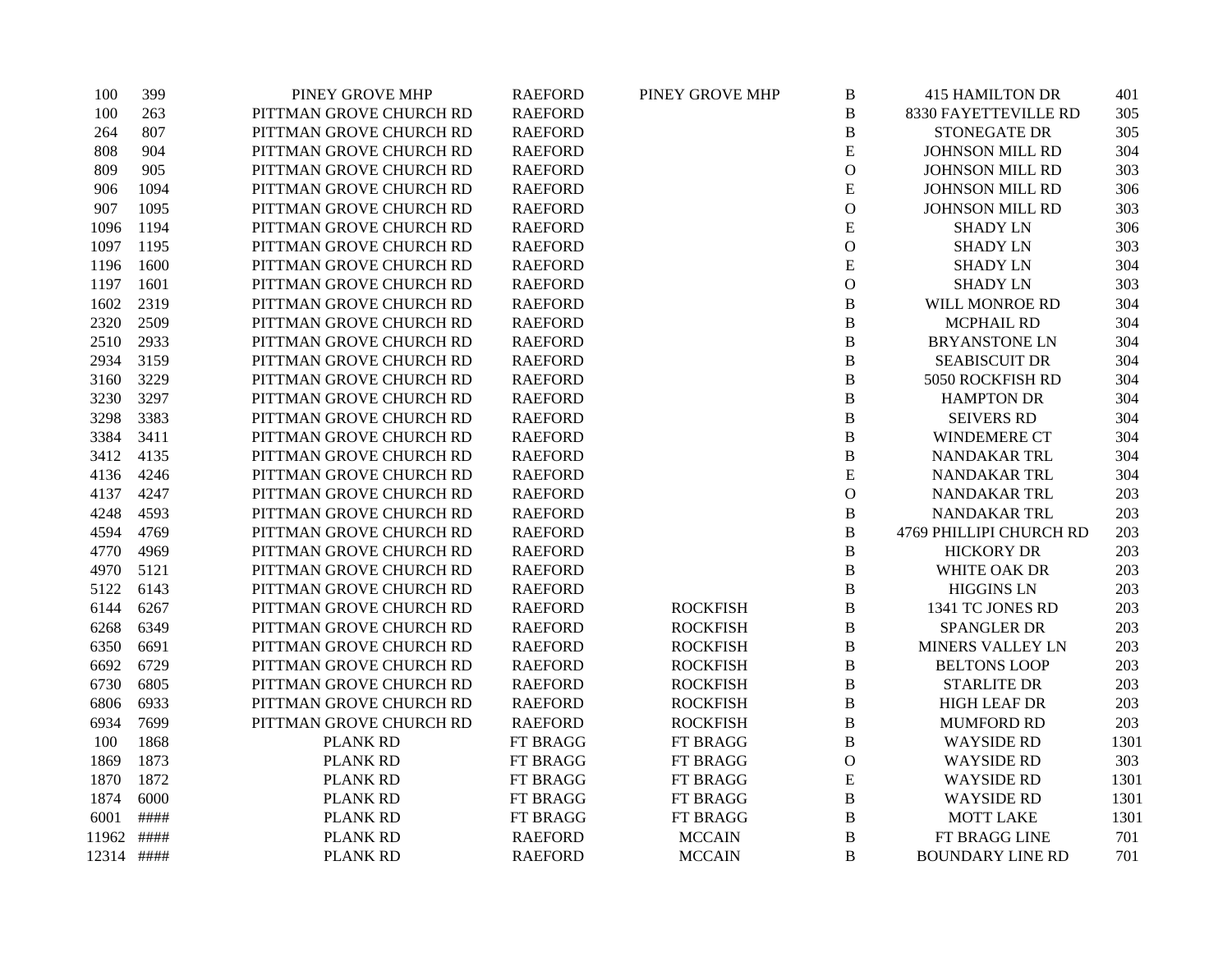| 100  | 699  | PLANTATION DR      | <b>RED SPRINGS</b> |                             | B              | 1174 EDINBURGH RD       | 1201 |
|------|------|--------------------|--------------------|-----------------------------|----------------|-------------------------|------|
| 100  | 399  | PLATT RD           | <b>RAEFORD</b>     |                             | $\, {\bf B}$   | 2799 GAINEY RD          | 503  |
| 100  | 299  | <b>PLAZA DR</b>    | <b>F'VILLE</b>     | <b>WRIGHTSBORO S/D</b>      | $\, {\bf B}$   | 10330 FAYETTEVILLE RD   | 303  |
| 100  | 120  | PLUM DR            | <b>RAEFORD</b>     | <b>LANIERS MHP</b>          | $\, {\bf B}$   | 400 BEARD RD            | 203  |
| 100  | 199  | PLYMOUTH WAY       | <b>RAEFORD</b>     | PILGRIM MHP                 | $\, {\bf B}$   | 150 PILGRIM MHP         | 306  |
| 600  | 609  | POINTER PL         | <b>RAEFORD</b>     | PUPPY CREEK MHP             | $\, {\bf B}$   | <b>111 DALMATION DR</b> | 306  |
| 100  | 109  | POLARIS CT         | <b>RAEFORD</b>     |                             | $\, {\bf B}$   | <b>200 PINECONE AVE</b> | 1001 |
| 100  | 299  | POND DR            | <b>RAEFORD</b>     | TIMBERLAND                  | $\, {\bf B}$   | 2791 ABERDEEN RD        | 401  |
| 100  | 223  | PONDEROSA MHP      | <b>RAEFORD</b>     | PONDEROSA MHP               | $\, {\bf B}$   | <b>287 ROCKFISH RD</b>  | 103  |
| 100  | 299  | PONY PATH          | <b>RAEFORD</b>     | <b>BLACK BRANCH S/D</b>     | $\, {\bf B}$   | 880 SADDLEBRED LN       | 302  |
| 100  | 221  | POOLE RD           | <b>RAEFORD</b>     |                             | $\, {\bf B}$   | 5498 ABERDEEN RD        | 501  |
| 222  | 367  | POOLE RD           | <b>RAEFORD</b>     |                             | $\, {\bf B}$   | <b>DOANE RANCH RD</b>   | 501  |
| 368  | 571  | POOLE RD           | <b>RAEFORD</b>     |                             | $\, {\bf B}$   | <b>WILETTA LN</b>       | 501  |
| 572  | 613  | POOLE RD           | <b>RAEFORD</b>     |                             | $\, {\bf B}$   | <b>VENTURE LN</b>       | 501  |
| 614  | 750  | POOLE RD           | <b>RAEFORD</b>     |                             | $\, {\bf B}$   | <b>COOL SPRINGS DR</b>  | 501  |
| 751  | 760  | POOLE RD           | <b>RAEFORD</b>     |                             | $\, {\bf B}$   | <b>LELAS LN</b>         | 501  |
| 761  | 869  | POOLE RD           | <b>RAEFORD</b>     |                             | $\, {\bf B}$   | <b>LYCON HILL RD</b>    | 501  |
| 870  | 969  | POOLE RD           | <b>RAEFORD</b>     |                             | $\, {\bf B}$   | <b>SHEETS DR</b>        | 501  |
| 970  | 1269 | POOLE RD           | <b>RAEFORD</b>     |                             | $\, {\bf B}$   | <b>HUNTERS RUN</b>      | 501  |
| 1270 | 1367 | POOLE RD           | <b>RAEFORD</b>     |                             | $\, {\bf B}$   | <b>HUNTERS RUN</b>      | 501  |
| 1368 | 1521 | POOLE RD           | <b>RAEFORD</b>     |                             | $\, {\bf B}$   | <b>JESSICAS PL</b>      | 501  |
| 1522 | 1591 | POOLE RD           | <b>RAEFORD</b>     |                             | $\bf{B}$       | <b>JESSICAS PL</b>      | 505  |
| 1400 | 1527 | POPE ST            | <b>RAEFORD</b>     | <b>SILVER CITY</b>          | $\, {\bf B}$   | 823 REED DR             | 401  |
| 100  | 511  | PORLOCK WAY        | <b>RAEFORD</b>     | <b>STEEPLECHASE S/D</b>     | $\, {\bf B}$   | 379 BOOTH POND RD       | 501  |
| 100  | 199  | PORTER CT          | <b>RAEFORD</b>     | HERITAGE VILLAGE S/D        | $\, {\bf B}$   | 515 NATHANIEL GREEN CIR | 102  |
| 100  | 175  | POSEY FARM RD      | <b>RAEFORD</b>     |                             | $\, {\bf B}$   | 3984 ROCKFISH RD        | 302  |
| 176  | 377  | POSEY FARM RD      | <b>RAEFORD</b>     |                             | $\, {\bf B}$   | <b>IVYWOOD LN</b>       | 302  |
| 378  | 1319 | POSEY FARM RD      | <b>RAEFORD</b>     |                             | $\, {\bf B}$   | <b>EMMALN</b>           | 302  |
| 100  | 105  | POST <sub>PL</sub> | <b>RAEFORD</b>     | <b>PARKER GROVE S/D</b>     | $\, {\bf B}$   | <b>400 GROUSE RUN</b>   | 301  |
| 106  | 109  | POST PL            | <b>RAEFORD</b>     | <b>PARKER GROVE S/D</b>     | $\, {\bf B}$   | 400 GROUSE RUN          | 101  |
| 100  | 1099 | POTTER RD          | <b>RAEFORD</b>     |                             | $\, {\bf B}$   | 1848 RED SPRINGS RD     | 402  |
| 100  | 179  | POULTRY FARM RD    | <b>RED SPRING!</b> | <b>DUFFIE</b>               | $\, {\bf B}$   | 4621 N DUFFIE RD        | 1201 |
| 100  | 263  | POW WOW TRL        | <b>SHANNON</b>     | <b>ANTIOCH</b>              | $\, {\bf B}$   | 1396 JOHN RD            | 802  |
| 100  | 300  | POWER LINE RD      | <b>RAEFORD</b>     | <b>CLAY HILL</b>            | $\, {\bf B}$   | 3350 DOC BROWN RD       | 902  |
| 301  | 399  | POWER LINE RD      | <b>RAEFORD</b>     | <b>CLAY HILL</b>            | ${\mathcal O}$ | 3350 DOC BROWN RD       | 101  |
| 302  | 398  | POWER LINE RD      | <b>RAEFORD</b>     | <b>CLAY HILL</b>            | ${\bf E}$      | 3350 DOC BROWN RD       | 902  |
| 400  | 649  | POWER LINE RD      | <b>RAEFORD</b>     | <b>CLAY HILL</b>            | $\, {\bf B}$   | 3350 DOC BROWN RD       | 101  |
| 100  | 179  | PRAIRIE VIEW       | <b>RAEFORD</b>     | <b>GLEN ECHO S/D</b>        | $\, {\bf B}$   | JOHNSON MILL RD         | 102  |
| 100  | 183  | PREAKNESS WAY      | <b>RAEFORD</b>     | STEEPLECHASE S/D            | B              | 569 BOOTH POND RD       | 501  |
| 100  | 143  | PRESCOTT ST        | <b>RAEFORD</b>     | <b>WEDGEFIELD S/D</b>       | $\, {\bf B}$   | <b>TAHOE CT</b>         | 305  |
| 100  | 135  | PRINCETON WALK     | <b>RAEFORD</b>     | <b>BRIDGEPORT NORTH S/D</b> | B              | 392 BOSWELL ST          | 303  |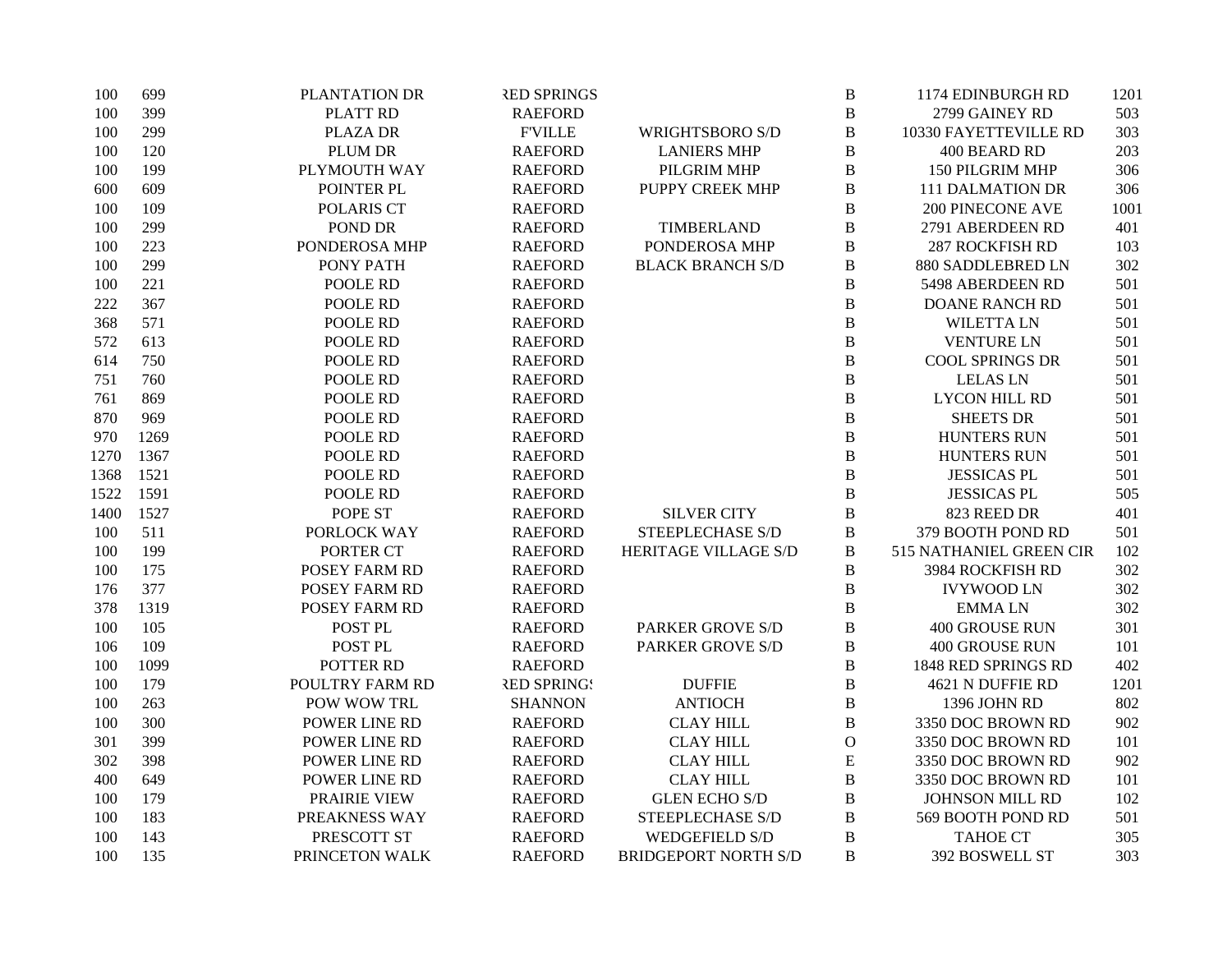| 100  | 399  |             | PRIVATE LN      | <b>ABERDEEN</b> |                              | $\, {\bf B}$  | 1093 RESERVATION RD   | 702  |
|------|------|-------------|-----------------|-----------------|------------------------------|---------------|-----------------------|------|
| 100  | 250  |             | PROCLAMATION DR | <b>RAEFORD</b>  | <b>COLONIAL CHARTERS S/D</b> | $\, {\bf B}$  | 1512 CLAN CAMPBELL DR | 306  |
| 100  | 122  | W           | PROSPECT AVE    | <b>RAEFORD</b>  |                              | E             | <b>N MAIN ST</b>      | 1001 |
| 100  | 114  | ${\bf E}$   | PROSPECT AVE    | <b>RAEFORD</b>  |                              | ${\bf E}$     | <b>N MAIN ST</b>      | 1001 |
| 101  | 123  | W           | PROSPECT AVE    | <b>RAEFORD</b>  |                              | ${\bf O}$     | N MAIN ST             | 1001 |
| 101  | 115  | ${\bf E}$   | PROSPECT AVE    | <b>RAEFORD</b>  |                              | $\mathbf O$   | <b>N MAIN ST</b>      | 1001 |
| 200  | 214  | W           | PROSPECT AVE    | <b>RAEFORD</b>  |                              | ${\bf E}$     | N MAGNOLIA ST         | 1001 |
| 200  | 320  | ${\bf E}$   | PROSPECT AVE    | <b>RAEFORD</b>  |                              | ${\bf E}$     | <b>N STEWART ST</b>   | 1001 |
| 201  | 215  | W           | PROSPECT AVE    | <b>RAEFORD</b>  |                              | $\mathbf O$   | N MAGNOLIA ST         | 1001 |
| 201  | 321  | E           | PROSPECT AVE    | <b>RAEFORD</b>  |                              | $\mathbf O$   | N STEWART ST          | 1001 |
| 300  | 310  | W           | PROSPECT AVE    | <b>RAEFORD</b>  |                              | ${\bf E}$     | <b>FULTON ST</b>      | 1001 |
| 301  | 311  | W           | PROSPECT AVE    | <b>RAEFORD</b>  |                              | ${\bf O}$     | <b>FULTON ST</b>      | 1001 |
| 400  | 434  | ${\bf E}$   | PROSPECT AVE    | <b>RAEFORD</b>  |                              | ${\bf E}$     | N JACKSON ST          | 1001 |
| 400  | 422  | W           | PROSPECT AVE    | <b>RAEFORD</b>  |                              | ${\bf E}$     | N BETHEL RD           | 1001 |
| 401  | 423  | W           | PROSPECT AVE    | <b>RAEFORD</b>  |                              | $\mathbf O$   | N BETHEL RD           | 1001 |
| 401  | 435  | ${\bf E}$   | PROSPECT AVE    | <b>RAEFORD</b>  |                              | $\mathbf O$   | N JACKSON ST          | 1001 |
| 500  | 524  | ${\bf E}$   | PROSPECT AVE    | <b>RAEFORD</b>  |                              | ${\bf E}$     | <b>SAUNDERS ST</b>    | 1001 |
| 500  | 514  | W           | PROSPECT AVE    | <b>RAEFORD</b>  |                              | ${\bf E}$     | <b>GREEN ST</b>       | 1001 |
| 501  | 515  | W           | PROSPECT AVE    | <b>RAEFORD</b>  |                              | $\mathcal{O}$ | <b>GREEN ST</b>       | 1001 |
| 501  | 525  | ${\bf E}$   | PROSPECT AVE    | <b>RAEFORD</b>  |                              | $\mathbf O$   | <b>SAUNDERS ST</b>    | 1001 |
| 600  | 612  | $\mathbf E$ | PROSPECT AVE    | <b>RAEFORD</b>  |                              | $\mathbf E$   | <b>WEAVER ST</b>      | 1001 |
| 600  | 610  | W           | PROSPECT AVE    | <b>RAEFORD</b>  |                              | ${\bf E}$     | N DICKSON ST          | 1001 |
| 601  | 611  | W           | PROSPECT AVE    | <b>RAEFORD</b>  |                              | $\mathbf O$   | N DICKSON ST          | 1001 |
| 601  | 613  | ${\bf E}$   | PROSPECT AVE    | <b>RAEFORD</b>  |                              | $\mathbf O$   | <b>FORREST ST</b>     | 1001 |
| 612  | 636  | W           | PROSPECT AVE    | <b>RAEFORD</b>  |                              | ${\bf E}$     | <b>BURLINGTON RD</b>  | 1001 |
| 613  | 637  | W           | PROSPECT AVE    | <b>RAEFORD</b>  |                              | $\mathbf O$   | <b>BURLINGTON RD</b>  | 1001 |
| 638  | 638  | W           | PROSPECT AVE    | <b>RAEFORD</b>  |                              | $\, {\bf B}$  | <b>TEAL DR</b>        | 401  |
| 639  | 735  | W           | PROSPECT AVE    | <b>RAEFORD</b>  |                              | ${\bf O}$     | <b>TEAL DR</b>        | 1001 |
| 640  | 734  | W           | PROSPECT AVE    | <b>RAEFORD</b>  |                              | ${\bf E}$     | <b>TEAL DR</b>        | 1001 |
| 700  | 718  | ${\bf E}$   | PROSPECT AVE    | <b>RAEFORD</b>  |                              | ${\bf E}$     | <b>MCLEAN ST</b>      | 1001 |
| 701  | 719  | ${\bf E}$   | PROSPECT AVE    | <b>RAEFORD</b>  |                              | ${\bf O}$     | <b>MCLEAN ST</b>      | 1001 |
| 800  | 950  | W           | PROSPECT AVE    | <b>RAEFORD</b>  |                              | ${\bf E}$     | <b>COLLEGE DR</b>     | 1001 |
| 800  | 838  | E           | PROSPECT AVE    | <b>RAEFORD</b>  |                              | ${\bf E}$     | <b>LEWIS ST</b>       | 1001 |
| 801  | 951  | W           | PROSPECT AVE    | <b>RAEFORD</b>  |                              | ${\bf O}$     | <b>COLLEGE DR</b>     | 1001 |
| 801  | 839  | ${\bf E}$   | PROSPECT AVE    | <b>RAEFORD</b>  |                              | $\mathbf O$   | <b>LEWIS ST</b>       | 1001 |
| 900  | 1010 | ${\bf E}$   | PROSPECT AVE    | <b>RAEFORD</b>  |                              | ${\bf E}$     | MCMILLAN ST           | 1001 |
| 901  | 917  | ${\bf E}$   | PROSPECT AVE    | <b>RAEFORD</b>  |                              | $\mathbf O$   | MCMILLAN ST           | 1001 |
| 919  | 1015 | E           | PROSPECT AVE    | <b>RAEFORD</b>  |                              | $\mathbf O$   | <b>MCMILLAN ST</b>    | 103  |
| 1017 | 1017 | ${\bf E}$   | PROSPECT AVE    | <b>RAEFORD</b>  |                              | $\mathbf O$   | E DONALDSON AVE       | 103  |
| 1100 | 1202 | ${\bf E}$   | PROSPECT AVE    | <b>RAEFORD</b>  |                              | ${\bf E}$     | E DONALDSON AVE       | 1001 |
| 1101 | 1201 | E           | PROSPECT AVE    | <b>RAEFORD</b>  |                              | $\mathbf{O}$  | E DONALDSON AVE       | 103  |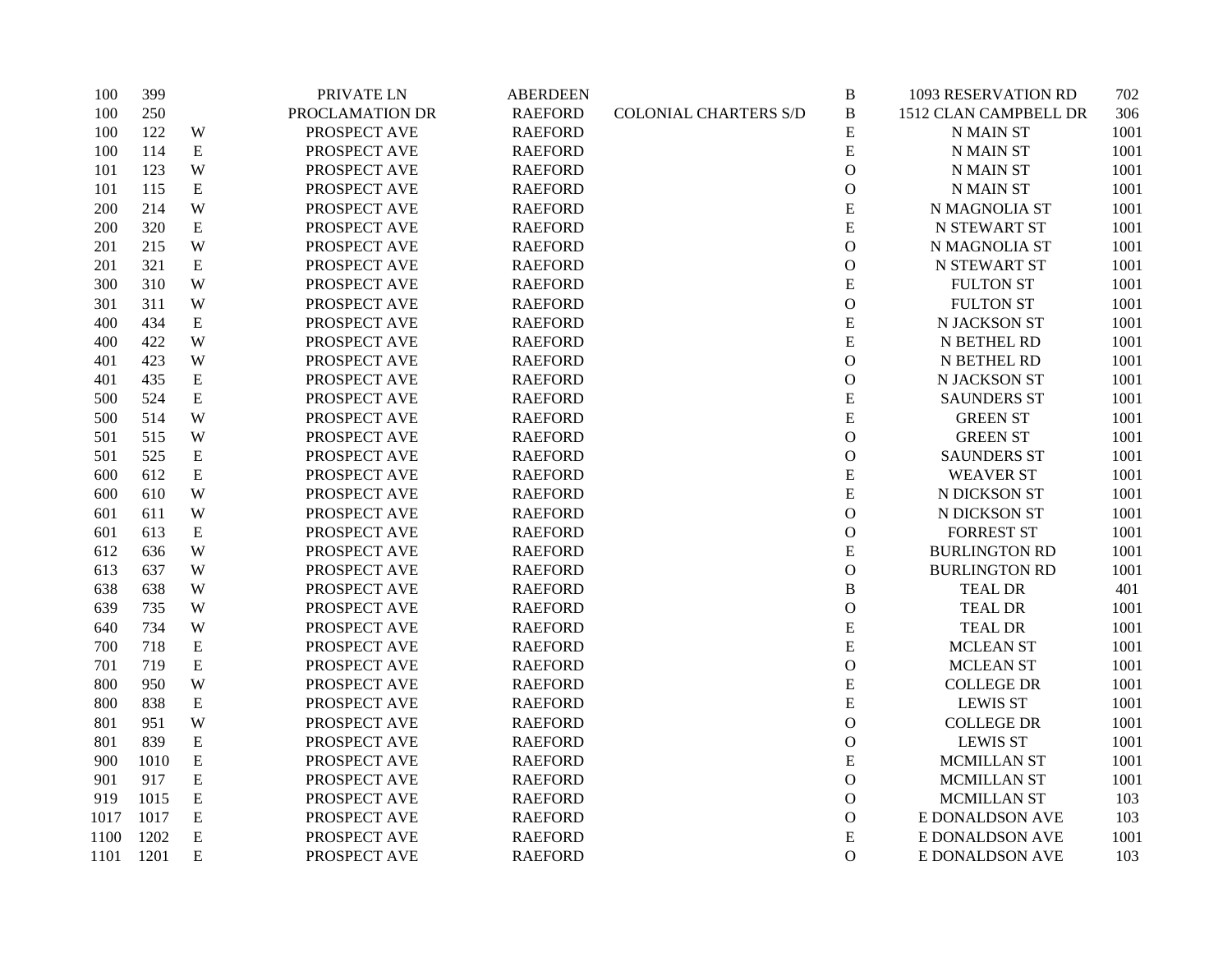| 1203 | 1203 | E         | PROSPECT AVE              | <b>RAEFORD</b>     |                              | B            | E DONALDSON AVE            | 1001 |
|------|------|-----------|---------------------------|--------------------|------------------------------|--------------|----------------------------|------|
| 1204 | 1212 | ${\bf E}$ | PROSPECT AVE              | <b>RAEFORD</b>     |                              | ${\bf E}$    | PINECONE AVE               | 1001 |
| 1205 | 1211 | ${\bf E}$ | PROSPECT AVE              | <b>RAEFORD</b>     |                              | $\mathbf O$  | PINECONE AVE               | 1001 |
| 1213 | 1255 | ${\bf E}$ | PROSPECT AVE              | <b>RAEFORD</b>     |                              | $\mathbf O$  | PINEWOOD AVE               | 1001 |
| 1214 | 1256 | ${\bf E}$ | PROSPECT AVE              | <b>RAEFORD</b>     |                              | ${\bf E}$    | PINEWOOD AVE               | 1001 |
| 100  | 264  |           | PROSPERITY LN             | <b>RAEFORD</b>     | <b>ROCKFISH</b>              | $\, {\bf B}$ | 280 SERENITY LN            | 202  |
| 100  | 450  |           | PUPPY CREEK CIR           | <b>RAEFORD</b>     |                              | $\, {\bf B}$ | 781 S PARKER CHURCH RD     | 302  |
| 100  | 150  |           | PURCELL DR                | <b>RAEFORD</b>     | <b>CLAY HILL</b>             | ${\bf E}$    | 420 DOC BROWN RD           | 901  |
| 101  | 299  |           | PURCELL DR                | <b>RAEFORD</b>     | <b>CLAY HILL</b>             | $\mathbf O$  | 420 DOC BROWN RD           | 901  |
| 152  | 298  |           | PURCELL DR                | <b>RAEFORD</b>     | <b>CLAY HILL</b>             | ${\bf E}$    | 420 DOC BROWN RD           | 101  |
| 100  | 637  |           | <b>PURDIE RD</b>          | LUM. BDGE.         |                              | $\, {\bf B}$ | 5600 N OLD WIRE RD         | 603  |
| 638  | 1344 |           | <b>PURDIE RD</b>          | LUM. BDGE.         |                              | $\bf{B}$     | <b>BALDWIN RD</b>          | 603  |
| 100  | 119  |           | PURPLE MARTIN PL          | <b>FVILLE</b>      | <b>DOVE FIELD S/D</b>        | $\, {\bf B}$ | 105 WREN RD                | 201  |
| 100  | 599  |           | <b>PURVIS CT</b>          | <b>RAEFORD</b>     | <b>HILLCREST</b>             | $\bf{B}$     | 3288 HWY 401 BUSINESS      | 103  |
| 100  | 251  |           | <b>QUAIL DR</b>           | <b>RAEFORD</b>     |                              | $\bf{B}$     | 934 LEMONT DR              | 401  |
| 100  | 132  |           | <b>QUAIL RIDGE DR</b>     | <b>RAEFORD</b>     | <b>QUAIL HOLLOW WEST S/D</b> | $\, {\bf B}$ | 150 W HOLLOW LN            | 303  |
| 100  | 223  |           | <b>QUARRY LN</b>          | <b>RAEFORD</b>     | <b>COPPER CREEK S/D</b>      | $\, {\bf B}$ | <b>169 COPPER CREEK DR</b> | 201  |
| 100  | 299  |           | <b>QUEENMORE RD</b>       | <b>RAEFORD</b>     | <b>QUEENMORE</b>             | $\, {\bf B}$ | 532 ALEX BAKER RD          | 401  |
| 100  | 729  |           | <b>QUEWHIFFLE RD</b>      | <b>ABERDEEN</b>    | <b>QUEWHIFFLE</b>            | $\, {\bf B}$ | <b>RESERVATION RD</b>      | 702  |
| 730  | 849  |           | <b>QUEWHIFFLE RD</b>      | <b>ABERDEEN</b>    | <b>QUEWHIFFLE</b>            | $\bf{B}$     | HORSESHOE RD               | 702  |
| 850  | 861  |           | <b>QUEWHIFFLE RD</b>      | <b>ABERDEEN</b>    | <b>QUEWHIFFLE</b>            | $\, {\bf B}$ | <b>HUFF LN</b>             | 702  |
| 862  | 1099 |           | <b>QUEWHIFFLE RD</b>      | <b>ABERDEEN</b>    | <b>QUEWHIFFLE</b>            | $\, {\bf B}$ | <b>EVERGREEN LN</b>        | 702  |
| 1100 | 1939 |           | <b>QUEWHIFFLE RD</b>      | <b>ABERDEEN</b>    | <b>QUEWHIFFLE</b>            | $\, {\bf B}$ | <b>MIRACLE LN</b>          | 702  |
| 1940 | 2471 |           | <b>QUEWHIFFLE RD</b>      | <b>ABERDEEN</b>    | <b>QUEWHIFFLE</b>            | $\, {\bf B}$ | <b>MEADOWVIEW LN</b>       | 702  |
| 100  | 299  |           | <b>QUICK-WILKERSON RD</b> | <b>RAEFORD</b>     | <b>SILVER CITY</b>           | $\, {\bf B}$ | 200 DUNLAP RD              | 401  |
| 100  | 113  |           | <b>QUIET COVE</b>         | <b>RAEFORD</b>     | <b>LINDSAY FARMS S/D</b>     | $\, {\bf B}$ | <b>125 FOREST CREEK DR</b> | 303  |
| 2300 | 2399 |           | <b>QUIGLEY CT</b>         | <b>RAEFORD</b>     | MCDOUGALD DOWNS S/D          | $\, {\bf B}$ | 1813 O'BANNON DR           | 306  |
| 100  | 199  |           | R L SMITH LN              | <b>RAEFORD</b>     |                              | $\, {\bf B}$ | 3193 ROCKFISH RD           | 302  |
| 100  | 119  |           | <b>RACKET ALY</b>         | <b>RAEFORD</b>     |                              | $\, {\bf B}$ | <b>105 E CENTRAL AVE</b>   | 1001 |
| 100  | 199  |           | <b>RADIO TOWER RD</b>     | <b>RAEFORD</b>     |                              | $\, {\bf B}$ | 221 POOLE RD               | 501  |
| 100  | 199  |           | <b>RAILROAD LN</b>        | <b>ABERDEEN</b>    | <b>ASHLEY HEIGHTS</b>        | $\bf{B}$     | <b>RESERVATION RD</b>      | 1101 |
| 200  | 629  |           | <b>RAILROAD LN</b>        | <b>ABERDEEN</b>    | <b>ASHLEY HEIGHTS</b>        | B            | <b>460 KOPPERS DR</b>      | 1101 |
| 100  | 299  |           | <b>RAINDROP LOOP</b>      | <b>RAEFORD</b>     | <b>QUEENMORE</b>             | $\, {\bf B}$ | <b>624 ALEX BAKER RD</b>   | 401  |
| 100  | 899  |           | <b>RANCH RD</b>           | <b>RAEFORD</b>     |                              | $\bf{B}$     | 2000 ABERDEEN RD           | 401  |
| 100  | 251  |           | <b>RANDLEMAN DR</b>       | <b>RAEFORD</b>     | <b>WESTGATE S/D</b>          | $\, {\bf B}$ | 251 WINDOVER DR            | 303  |
| 100  | 129  |           | RANDOLPH PL               | <b>RED SPRINGS</b> |                              | $\, {\bf B}$ | 123 TOM MCLAUCHLIN RD      | 802  |
| 100  | 351  |           | <b>RANIER DR</b>          | <b>RAEFORD</b>     | <b>WESTGATE S/D</b>          | $\bf{B}$     | <b>338 FAIRFIELD CIR</b>   | 303  |
| 100  | 337  |           | <b>RATLEY ST</b>          | <b>RAEFORD</b>     |                              | $\, {\bf B}$ | 569 OAKDALE GIN RD         | 104  |
| 100  | 499  |           | RATTLESNAKE TRL           | <b>ABERDEEN</b>    |                              | $\, {\bf B}$ | 16279 HWY 15/501           | 701  |
| 100  | 699  |           | <b>RAY ST</b>             | <b>RAEFORD</b>     | <b>SILVER CITY</b>           | $\bf{B}$     | <b>164 DOCKERY RD</b>      | 401  |
| 100  | 226  |           | <b>RAYMOND ST</b>         | <b>RAEFORD</b>     | NORTHWOODS S/D               | B            | 476 NORTHWOODS DR          | 101  |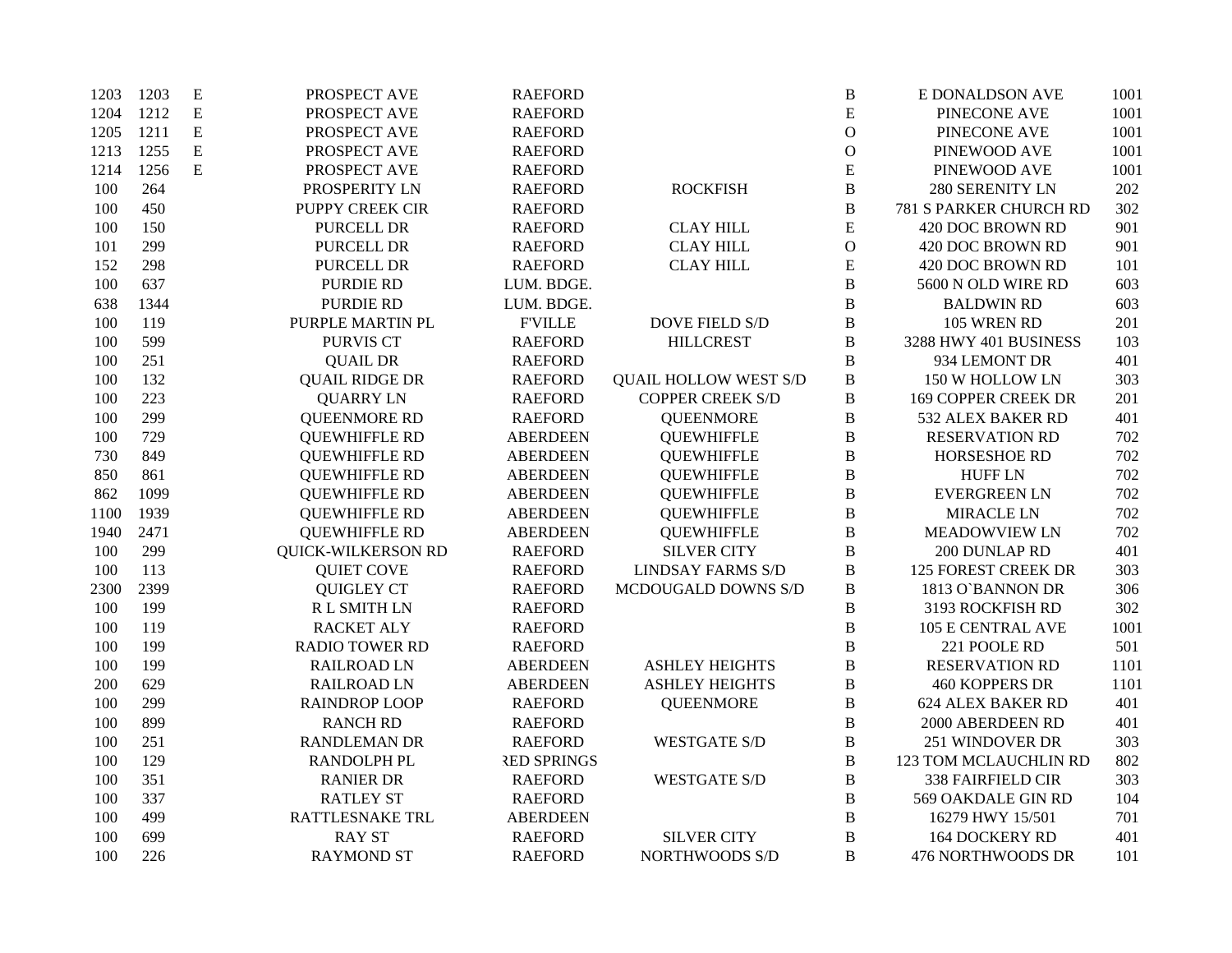| 100  | 599  | <b>REAGANS WAY</b>    | <b>RAEFORD</b>     |                             | $\, {\bf B}$  | 7489 LAURINBURG RD       | 503  |
|------|------|-----------------------|--------------------|-----------------------------|---------------|--------------------------|------|
| 100  | 299  | <b>REAVES ST</b>      | <b>RAEFORD</b>     |                             | $\, {\bf B}$  | <b>428 E CENTRAL AVE</b> | 1001 |
| 100  | 299  | <b>REBECCALN</b>      | <b>RED SPRING!</b> | <b>SOUTH HOKE</b>           | B             | 1330 MCBRYDE MILL RD     | 801  |
| 100  | 303  | <b>RED OAK CT</b>     | <b>RAEFORD</b>     | <b>BROWNSTONE FARMS S/D</b> | $\, {\bf B}$  | 289 BRIDLE DR            | 302  |
| 1300 | 1449 | RED SPRINGS RD        | <b>RAEFORD</b>     |                             | $\, {\bf B}$  | OLD MAXTON RD            | 402  |
| 1450 | 1813 | RED SPRINGS RD        | <b>RAEFORD</b>     |                             | $\, {\bf B}$  | DR WILLIE MCNEILL JR     | 402  |
| 1814 | 2185 | RED SPRINGS RD        | <b>RAEFORD</b>     |                             | $\mathbf B$   | POTTER RD                | 402  |
| 2186 | 2292 | RED SPRINGS RD        | <b>RAEFORD</b>     |                             | ${\bf E}$     | <b>CICERO BEATTY RD</b>  | 402  |
| 2187 | 2293 | RED SPRINGS RD        | <b>RAEFORD</b>     |                             | $\mathbf O$   | <b>CICERO BEATTY RD</b>  | 801  |
| 2294 | 2488 | RED SPRINGS RD        | <b>RAEFORD</b>     |                             | ${\bf E}$     | <b>STORK DR</b>          | 402  |
| 2295 | 2489 | RED SPRINGS RD        | <b>RAEFORD</b>     |                             | $\mathcal O$  | <b>STORK DR</b>          | 801  |
| 2490 | 2778 | <b>RED SPRINGS RD</b> | <b>RAEFORD</b>     |                             | ${\bf E}$     | <b>DOWNER RD</b>         | 402  |
| 2491 | 2779 | RED SPRINGS RD        | <b>RAEFORD</b>     |                             | $\mathcal O$  | <b>DOWNER RD</b>         | 801  |
| 2780 | 2798 | <b>RED SPRINGS RD</b> | <b>RAEFORD</b>     |                             | E             | <b>SPACER DR</b>         | 402  |
| 2781 | 2799 | RED SPRINGS RD        | <b>RAEFORD</b>     |                             | $\mathbf O$   | <b>SPACER DR</b>         | 801  |
| 2800 | 3398 | RED SPRINGS RD        | <b>RAEFORD</b>     |                             | ${\bf E}$     | <b>SPACER DR</b>         | 801  |
| 2801 | 3399 | RED SPRINGS RD        | <b>RAEFORD</b>     |                             | $\mathcal{O}$ | <b>SPACER DR</b>         | 801  |
| 3400 | 3598 | RED SPRINGS RD        | <b>RAEFORD</b>     |                             | ${\bf E}$     | N SHANNON RD             | 801  |
| 3401 | 3599 | <b>RED SPRINGS RD</b> | <b>RAEFORD</b>     |                             | $\mathcal O$  | N SHANNON RD             | 801  |
| 3600 | 3898 | RED SPRINGS RD        | <b>RED SPRINGS</b> |                             | E             | N SHANNON RD             | 801  |
| 3601 | 3899 | RED SPRINGS RD        | <b>RED SPRINGS</b> |                             | $\mathbf O$   | N SHANNON RD             | 801  |
| 3900 | 4782 | <b>RED SPRINGS RD</b> | <b>RED SPRING!</b> | <b>ANTIOCH</b>              | ${\bf E}$     | <b>APPLEWOOD LN</b>      | 801  |
| 3901 | 4783 | RED SPRINGS RD        | <b>RED SPRING!</b> | <b>ANTIOCH</b>              | $\mathbf O$   | APPLEWOOD LN             | 801  |
| 4784 | 4890 | RED SPRINGS RD        | <b>RED SPRING!</b> | <b>ANTIOCH</b>              | ${\bf E}$     | MURPH MCLAUCHLIN RD      | 801  |
| 4785 | 4891 | <b>RED SPRINGS RD</b> | <b>RED SPRING!</b> | <b>ANTIOCH</b>              | $\mathbf O$   | MURPH MCLAUCHLIN RD      | 801  |
| 4892 | 4948 | <b>RED SPRINGS RD</b> | <b>RED SPRING!</b> | <b>ANTIOCH</b>              | E             | <b>ANTIOCH MHP</b>       | 801  |
| 4893 | 4949 | RED SPRINGS RD        | <b>RED SPRING!</b> | <b>ANTIOCH</b>              | $\mathbf O$   | <b>ANTIOCH MHP</b>       | 801  |
| 4950 | 5016 | RED SPRINGS RD        | <b>RED SPRING!</b> | <b>ANTIOCH</b>              | ${\bf E}$     | <b>ANDREWS RD</b>        | 801  |
| 4951 | 5017 | <b>RED SPRINGS RD</b> | <b>RED SPRING!</b> | <b>ANTIOCH</b>              | $\mathbf O$   | <b>ANDREWS RD</b>        | 801  |
| 5018 | 5398 | RED SPRINGS RD        | <b>RED SPRING!</b> | <b>ANTIOCH</b>              | ${\bf E}$     | <b>HAWKEYE DR</b>        | 801  |
| 5019 | 5399 | RED SPRINGS RD        | <b>RED SPRING!</b> | <b>ANTIOCH</b>              | $\mathcal{O}$ | <b>HAWKEYE DR</b>        | 801  |
| 5400 | 5440 | <b>RED SPRINGS RD</b> | <b>RED SPRING!</b> | <b>ANTIOCH</b>              | E             | MURPH MCLAUCHLIN RD      | 801  |
| 5401 | 5441 | RED SPRINGS RD        | <b>RED SPRING!</b> | <b>ANTIOCH</b>              | $\mathbf O$   | MURPH MCLAUCHLIN RD      | 801  |
| 5442 | 5550 | <b>RED SPRINGS RD</b> | <b>RED SPRING!</b> | <b>ANTIOCH</b>              | ${\bf E}$     | <b>CHAVIS LN</b>         | 801  |
| 5443 | 5551 | <b>RED SPRINGS RD</b> | <b>RED SPRING!</b> | <b>ANTIOCH</b>              | $\mathcal{O}$ | <b>CHAVIS LN</b>         | 801  |
| 5552 | 5770 | RED SPRINGS RD        | <b>RED SPRING!</b> | <b>ANTIOCH</b>              | ${\bf E}$     | <b>ALEXWOOD DR</b>       | 801  |
| 5553 | 5771 | <b>RED SPRINGS RD</b> | <b>RED SPRING!</b> | <b>ANTIOCH</b>              | $\mathcal O$  | <b>ALEXWOOD DR</b>       | 801  |
| 5772 | 6488 | <b>RED SPRINGS RD</b> | <b>RED SPRING!</b> | <b>ANTIOCH</b>              | ${\bf E}$     | OLD NC 211 ANTIOCH       | 801  |
| 5773 | 6489 | RED SPRINGS RD        | <b>RED SPRING!</b> | <b>ANTIOCH</b>              | $\mathcal O$  | OLD NC 211 ANTIOCH       | 801  |
| 6490 | 6778 | RED SPRINGS RD        | <b>RED SPRING!</b> | <b>ANTIOCH</b>              | ${\bf E}$     | N AND S OLD WIRE RD      | 802  |
| 6491 | 6779 | <b>RED SPRINGS RD</b> | <b>RED SPRING!</b> | <b>ANTIOCH</b>              | $\Omega$      | N AND S OLD WIRE RD      | 802  |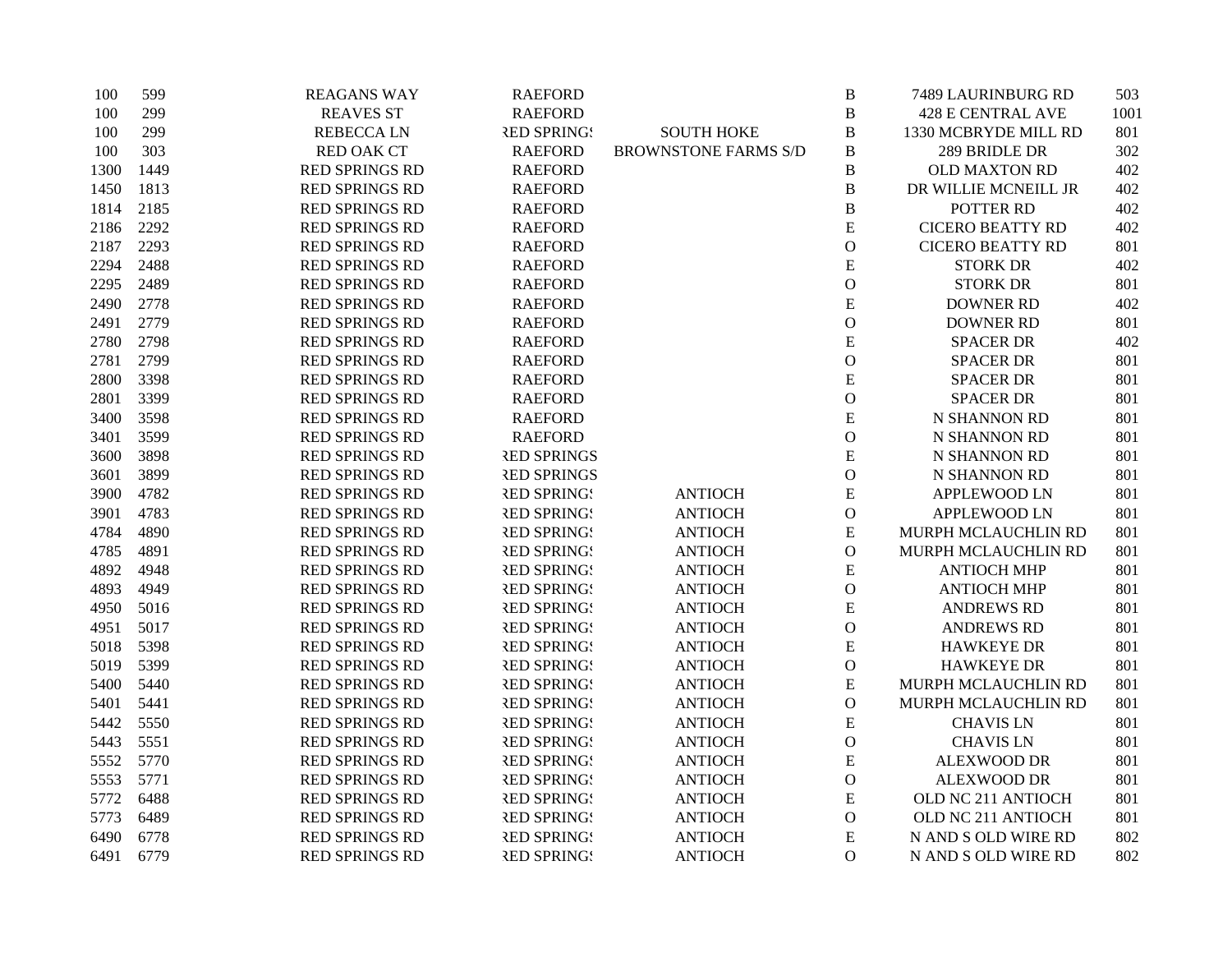| 6780 | 7098 | RED SPRINGS RD        | <b>RED SPRING!</b> | <b>ANTIOCH</b>               | ${\bf E}$     | <b>GOOSE POND RD</b>         | 802  |
|------|------|-----------------------|--------------------|------------------------------|---------------|------------------------------|------|
| 6781 | 7099 | <b>RED SPRINGS RD</b> | <b>RED SPRING!</b> | <b>ANTIOCH</b>               | $\mathbf{O}$  | <b>GOOSE POND RD</b>         | 802  |
| 7100 | 7110 | RED SPRINGS RD        | <b>RED SPRING!</b> | <b>ANTIOCH</b>               | ${\bf E}$     | <b>BEAUTY SPOT LN</b>        | 802  |
| 7101 | 7111 | <b>RED SPRINGS RD</b> | <b>RED SPRING!</b> | <b>ANTIOCH</b>               | $\mathbf{O}$  | <b>BEAUTY SPOT LN</b>        | 802  |
| 7112 | 7144 | RED SPRINGS RD        | <b>RED SPRING!</b> | <b>ANTIOCH</b>               | ${\bf E}$     | <b>EVALN</b>                 | 802  |
| 7113 | 7145 | RED SPRINGS RD        | <b>RED SPRING!</b> | <b>ANTIOCH</b>               | $\mathbf{O}$  | <b>EVALN</b>                 | 802  |
| 7146 | 7598 | RED SPRINGS RD        | <b>RED SPRING!</b> | <b>ANTIOCH</b>               | E             | <b>ANIMAL FARM RD</b>        | 802  |
| 7147 | 7599 | <b>RED SPRINGS RD</b> | <b>RED SPRING!</b> | <b>ANTIOCH</b>               | $\mathbf{O}$  | <b>ANIMAL FARM RD</b>        | 802  |
| 7600 | 8948 | <b>RED SPRINGS RD</b> | <b>RED SPRING!</b> | <b>ANTIOCH</b>               | ${\bf E}$     | <b>COPE RD</b>               | 802  |
| 7601 | 8949 | <b>RED SPRINGS RD</b> | <b>RED SPRING!</b> | <b>ANTIOCH</b>               | $\mathcal{O}$ | <b>COPE RD</b>               | 802  |
| 8950 | 8958 | RED SPRINGS RD        | <b>RED SPRING!</b> | <b>ANTIOCH</b>               | ${\bf E}$     | <b>RUFF RD</b>               | 802  |
| 8951 | 8959 | <b>RED SPRINGS RD</b> | <b>RED SPRING!</b> | <b>ANTIOCH</b>               | $\mathbf{O}$  | <b>RUFF RD</b>               | 802  |
| 8960 | 9498 | <b>RED SPRINGS RD</b> | <b>RED SPRING!</b> | <b>ANTIOCH</b>               | ${\bf E}$     | <b>DIAL RD</b>               | 802  |
| 8961 | 9499 | <b>RED SPRINGS RD</b> | <b>RED SPRING!</b> | <b>ANTIOCH</b>               | $\mathbf{O}$  | <b>DIAL RD</b>               | 802  |
| 9500 | #### | RED SPRINGS RD        | <b>RED SPRING!</b> | <b>ANTIOCH</b>               | ${\bf E}$     | <b>BALFOUR RD</b>            | 802  |
| 9501 | #### | <b>RED SPRINGS RD</b> | <b>RED SPRING!</b> | <b>ANTIOCH</b>               | $\mathbf{O}$  | <b>DIAL RD</b>               | 802  |
| 100  | 199  | <b>REDBERRY LN</b>    | <b>RAEFORD</b>     |                              | $\bf{B}$      | 741 ARABIA RD                | 601  |
| 100  | 199  | <b>REDBUD PL</b>      | <b>RAEFORD</b>     | <b>OAKTON S/D</b>            | $\bf{B}$      | <b>305 CANTERBURY DR</b>     | 104  |
| 100  | 417  | <b>REDEMPTION DR</b>  | LUM. BDGE.         |                              | $\bf{B}$      | 8302 ARABIA RD               | 204  |
| 100  | 199  | <b>REDWOOD LN</b>     | <b>RAEFORD</b>     | <b>CAMERON VILLAGE</b>       | B             | 1510 LOOP RD                 | 701  |
| 800  | 955  | <b>REED DR</b>        | <b>RAEFORD</b>     | <b>SILVER CITY</b>           | $\, {\bf B}$  | 321 DOCKERY RD               | 401  |
| 100  | 159  | <b>REGAL DR</b>       | <b>RAEFORD</b>     | <b>COLONIAL CHARTERS S/D</b> | $\, {\bf B}$  | 191 INDEPENDENCE DR          | 303  |
| 100  | 185  | <b>REGENCY DR</b>     | <b>RAEFORD</b>     |                              | $\, {\bf B}$  | <b>635 CAMDEN RD</b>         | 201  |
| 100  | 410  | REIGLEWOOD LN         | <b>RAEFORD</b>     |                              | $\, {\bf B}$  | 3239 ROCKFISH RD             | 302  |
| 100  | 126  | <b>REMINGTON DR</b>   | <b>RAEFORD</b>     | <b>CARRINGTON S/D</b>        | $\bf{B}$      | <b>633 GALATIA CHURCH RD</b> | 201  |
| 127  | 129  | <b>REMINGTON DR</b>   | <b>RAEFORD</b>     | <b>CARRINGTON S/D</b>        | $\mathbf{O}$  | <b>633 GALATIA CHURCH RD</b> | 304  |
| 128  | 130  | <b>REMINGTON DR</b>   | <b>RAEFORD</b>     | <b>CARRINGTON S/D</b>        | ${\bf E}$     | <b>633 GALATIA CHURCH RD</b> | 201  |
| 131  | 149  | <b>REMINGTON DR</b>   | <b>RAEFORD</b>     | <b>CARRINGTON S/D</b>        | $\, {\bf B}$  | <b>633 GALATIA CHURCH RD</b> | 304  |
| 100  | 271  | <b>RENEES LN</b>      | <b>RAEFORD</b>     | <b>RENEE'S MHP</b>           | $\, {\bf B}$  | 259 STARLITE DR              | 203  |
| 100  | 119  | <b>RESERVATION RD</b> | <b>ABERDEEN</b>    | <b>ASHLEY HEIGHTS</b>        | $\bf{B}$      | <b>ABERDEEN RD</b>           | 1101 |
| 120  | 431  | <b>RESERVATION RD</b> | <b>ABERDEEN</b>    | <b>ASHLEY HEIGHTS</b>        | $\bf{B}$      | <b>ABERDEEN RD</b>           | 1101 |
| 432  | 631  | <b>RESERVATION RD</b> | <b>ABERDEEN</b>    | <b>ASHLEY HEIGHTS</b>        | $\bf{B}$      | <b>STROTHER RD</b>           | 1101 |
| 632  | 840  | <b>RESERVATION RD</b> | <b>ABERDEEN</b>    | <b>ASHLEY HEIGHTS</b>        | $\bf{B}$      | <b>ADDISON DR</b>            | 1101 |
| 841  | 911  | <b>RESERVATION RD</b> | <b>ABERDEEN</b>    | <b>ASHLEY HEIGHTS</b>        | $\, {\bf B}$  | <b>ADDISON DR</b>            | 702  |
| 912  | 1093 | <b>RESERVATION RD</b> | <b>ABERDEEN</b>    | <b>ASHLEY HEIGHTS</b>        | $\, {\bf B}$  | PICKLER RD                   | 702  |
| 1094 | 1391 | <b>RESERVATION RD</b> | <b>ABERDEEN</b>    | <b>ASHLEY HEIGHTS</b>        | $\, {\bf B}$  | PRIVATE LN                   | 702  |
| 1392 | 1609 | <b>RESERVATION RD</b> | <b>ABERDEEN</b>    | <b>QUEWHIFFLE</b>            | $\bf{B}$      | <b>CALLOWAY RD</b>           | 702  |
| 1610 | 1621 | <b>RESERVATION RD</b> | <b>ABERDEEN</b>    | <b>QUEWHIFFLE</b>            | $\bf{B}$      | <b>QUEWIFFLE RD</b>          | 702  |
| 1622 | 3385 | <b>RESERVATION RD</b> | <b>ABERDEEN</b>    | <b>QUEWHIFFLE</b>            | $\bf{B}$      | HOMESTEAD LN                 | 702  |
| 3386 | 3899 | <b>RESERVATION RD</b> | <b>ABERDEEN</b>    | <b>QUEWHIFFLE</b>            | $\, {\bf B}$  | <b>ROLLING MEADOW DR</b>     | 702  |
| 100  | 478  | <b>REX CURRIE RD</b>  | <b>RED SPRINGS</b> |                              | B             | 1039 BLUE SPRINGS RD         | 402  |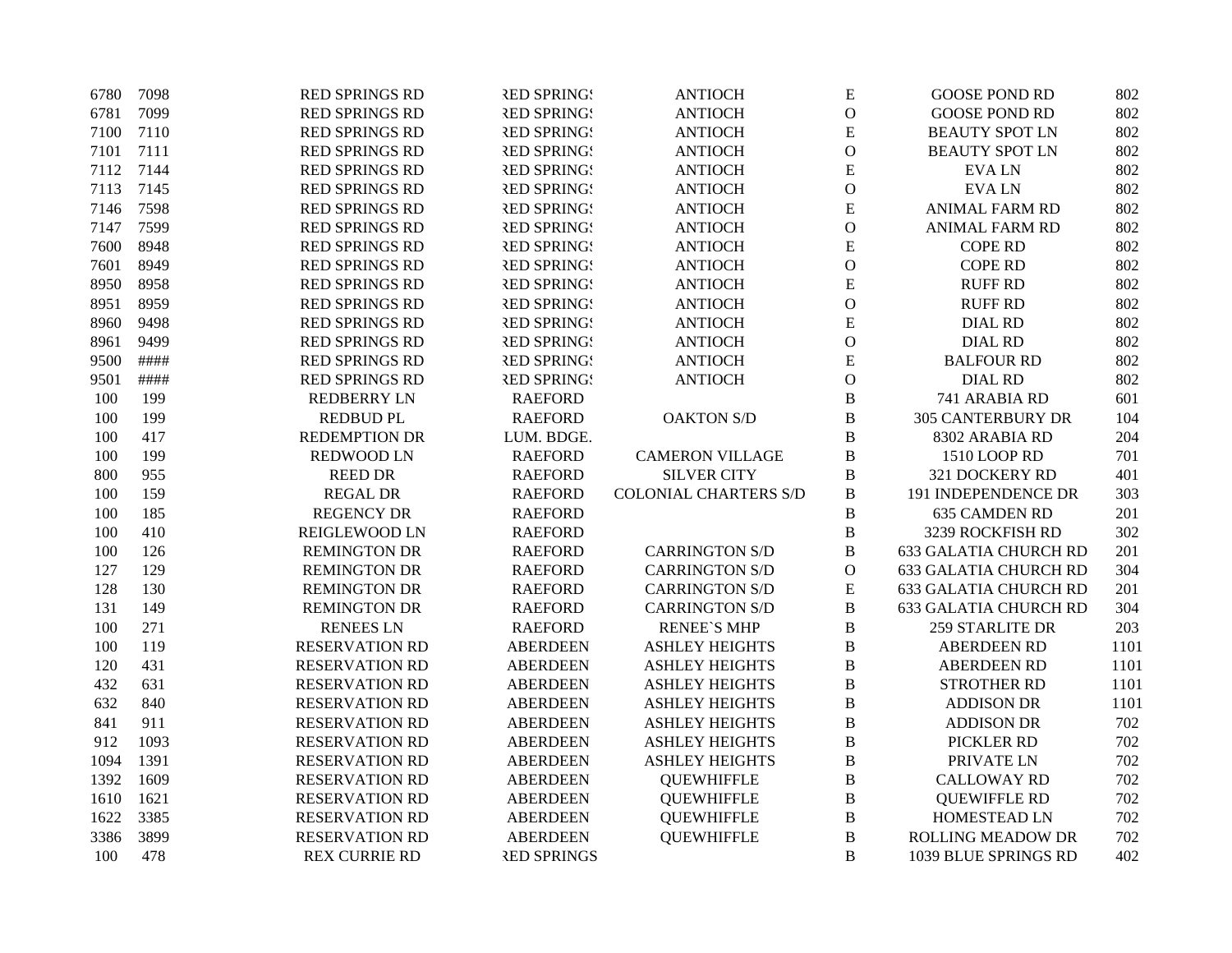| 800  | 999  | <b>RHODES ST</b>      | <b>RAEFORD</b>     |                          | $\, {\bf B}$   | 313 W EIGHTH AVE               | 1001 |
|------|------|-----------------------|--------------------|--------------------------|----------------|--------------------------------|------|
| 100  | 199  | <b>RICARDO LN</b>     | <b>RED SPRINGS</b> |                          | $\bf{B}$       | 3045 BLUE SPRINGS RD           | 801  |
| 100  | 195  | <b>RICHFIELD ST</b>   | <b>RAEFORD</b>     | <b>GALATIA HILLS S/D</b> | $\bf{B}$       | 272 LIVINGSTON DR              | 202  |
| 100  | 235  | <b>RICHIE LN</b>      | <b>ABERDEEN</b>    |                          | $\, {\bf B}$   | 1419 STUBBY OAKS RD            | 702  |
| 100  | 399  | <b>RIDGE MANOR DR</b> | <b>RAEFORD</b>     | <b>RIDGE MANOR S/D</b>   | $\bf{B}$       | 2421 GALATIA CHURCH RD         | 202  |
| 100  | 269  | <b>RIDGEVIEW DR</b>   | <b>RAEFORD</b>     | <b>RIDGEVIEW S/D</b>     | $\bf{B}$       | 2492 ROCKFISH RD               | 102  |
| 100  | 318  | <b>RILEY ST</b>       | <b>RAEFORD</b>     | <b>HILLCREST</b>         | $\bf{B}$       | 3687 HWY 401 BUSINESS          | 103  |
| 100  | 267  | <b>RIVER BIRCH LN</b> | <b>RAEFORD</b>     | FAIR HILL S/D            | $\, {\bf B}$   | <b>1807 S PARKER CHURCH RD</b> | 302  |
| 100  | 299  | <b>RIVERCROFT DR</b>  | <b>RED SPRINGS</b> |                          | $\bf{B}$       | 1505 MCBRYDE MILL RD           | 801  |
| 100  | 377  | <b>RIVERS BEND</b>    | <b>ABERDEEN</b>    |                          | $\bf{B}$       | <b>549 VAN PL</b>              | 701  |
| 100  | 923  | <b>ROANOKE DR</b>     | <b>RAEFORD</b>     | <b>RIVERBROOKE S/D</b>   | $\, {\bf B}$   | 447 BROAD DR                   | 104  |
| 100  | 224  | <b>ROBERTS ST</b>     | <b>RAEFORD</b>     |                          | $\, {\bf B}$   | 500 HARRIS AVE                 | 1001 |
| 100  | 999  | <b>ROBIN PL</b>       | <b>F'VILLE</b>     | <b>DOVE FIELD S/D</b>    | $\bf{B}$       | 109 WREN RD                    | 201  |
| 100  | 299  | ROCHESTER LN          | <b>RED SPRINGS</b> |                          | $\, {\bf B}$   | 1550 WILSON RD                 | 802  |
| 100  | 248  | <b>ROCKFISH RD</b>    | <b>RAEFORD</b>     | <b>SCURLOCK</b>          | ${\bf E}$      | HWY 401 BUSINESS               | 104  |
| 101  | 249  | <b>ROCKFISH RD</b>    | <b>RAEFORD</b>     | <b>SCURLOCK</b>          | $\mathbf O$    | HWY 401 BUSINESS               | 103  |
| 250  | 286  | <b>ROCKFISH RD</b>    | <b>RAEFORD</b>     | <b>SCURLOCK</b>          | ${\bf E}$      | <b>OAKTREE DR</b>              | 104  |
| 251  | 287  | <b>ROCKFISH RD</b>    | <b>RAEFORD</b>     | <b>SCURLOCK</b>          | ${\bf O}$      | <b>OAKTREE DR</b>              | 103  |
| 288  | 550  | <b>ROCKFISH RD</b>    | <b>RAEFORD</b>     | <b>SCURLOCK</b>          | ${\bf E}$      | PONDEROSA MHP                  | 104  |
| 289  | 551  | <b>ROCKFISH RD</b>    | <b>RAEFORD</b>     | <b>SCURLOCK</b>          | $\mathcal{O}$  | PONDEROSA MHP                  | 103  |
| 552  | 592  | <b>ROCKFISH RD</b>    | <b>RAEFORD</b>     | <b>SCURLOCK</b>          | ${\bf E}$      | <b>ALPINE MHP</b>              | 104  |
| 553  | 593  | <b>ROCKFISH RD</b>    | <b>RAEFORD</b>     | <b>SCURLOCK</b>          | ${\bf O}$      | <b>ALPINE MHP</b>              | 103  |
| 594  | 682  | <b>ROCKFISH RD</b>    | <b>RAEFORD</b>     | <b>SCURLOCK</b>          | ${\bf E}$      | <b>LISENBY MHP</b>             | 104  |
| 595  | 683  | <b>ROCKFISH RD</b>    | <b>RAEFORD</b>     | <b>SCURLOCK</b>          | $\mathcal O$   | <b>LISENBY MHP</b>             | 103  |
| 684  | 686  | <b>ROCKFISH RD</b>    | <b>RAEFORD</b>     | <b>SCURLOCK</b>          | E              | <b>CASTLE CREEK DR</b>         | 104  |
| 685  | 687  | <b>ROCKFISH RD</b>    | <b>RAEFORD</b>     | <b>SCURLOCK</b>          | $\mathbf O$    | <b>CASTLE CREEK DR</b>         | 103  |
| 688  | 1096 | <b>ROCKFISH RD</b>    | <b>RAEFORD</b>     | <b>SCURLOCK</b>          | ${\bf E}$      | <b>SCURLOCK SCHOOL RD</b>      | 104  |
| 689  | 1097 | <b>ROCKFISH RD</b>    | <b>RAEFORD</b>     | <b>SCURLOCK</b>          | ${\bf O}$      | <b>SCURLOCK SCHOOL RD</b>      | 103  |
| 1098 | 1100 | <b>ROCKFISH RD</b>    | <b>RAEFORD</b>     | <b>SCURLOCK</b>          | ${\bf E}$      | <b>BEN AUSTIN RD</b>           | 104  |
| 1099 | 1101 | <b>ROCKFISH RD</b>    | <b>RAEFORD</b>     | <b>SCURLOCK</b>          | $\mathcal O$   | <b>BEN AUSTIN RD</b>           | 103  |
| 1102 | 1154 | <b>ROCKFISH RD</b>    | <b>RAEFORD</b>     | <b>SCURLOCK</b>          | E              | SINGLETARY ST                  | 104  |
| 1103 | 1155 | <b>ROCKFISH RD</b>    | <b>RAEFORD</b>     | <b>SCURLOCK</b>          | $\mathbf{O}$   | SINGLETARY ST                  | 103  |
| 1156 | 1228 | <b>ROCKFISH RD</b>    | <b>RAEFORD</b>     | <b>SCURLOCK</b>          | ${\bf E}$      | <b>CEDAR CT</b>                | 104  |
| 1157 | 1229 | <b>ROCKFISH RD</b>    | <b>RAEFORD</b>     | <b>SCURLOCK</b>          | $\mathbf O$    | <b>CEDAR CT</b>                | 103  |
| 1230 | 1230 | <b>ROCKFISH RD</b>    | <b>RAEFORD</b>     | <b>SCURLOCK</b>          | ${\bf E}$      | <b>MALLOY ST</b>               | 104  |
| 1231 | 1231 | <b>ROCKFISH RD</b>    | <b>RAEFORD</b>     | <b>SCURLOCK</b>          | ${\rm O}$      | <b>MALLOY ST</b>               | 103  |
| 1232 | 1468 | <b>ROCKFISH RD</b>    | <b>RAEFORD</b>     | <b>SCURLOCK</b>          | ${\bf E}$      | PHILLIPI CHURCH RD             | 104  |
| 1233 | 1469 | <b>ROCKFISH RD</b>    | <b>RAEFORD</b>     | <b>SCURLOCK</b>          | ${\bf O}$      | PHILLIPI CHURCH RD             | 103  |
| 1470 | 1577 | <b>ROCKFISH RD</b>    | <b>RAEFORD</b>     | <b>SCURLOCK</b>          | $\, {\bf B}$   | <b>CLUB POND RD</b>            | 102  |
| 1578 | 2209 | <b>ROCKFISH RD</b>    | <b>RAEFORD</b>     |                          | $\overline{B}$ | PEPPERTREE LN                  | 102  |
| 2210 | 2399 | <b>ROCKFISH RD</b>    | <b>RAEFORD</b>     |                          | $\overline{B}$ | <b>BELLFLOWER CIR</b>          | 102  |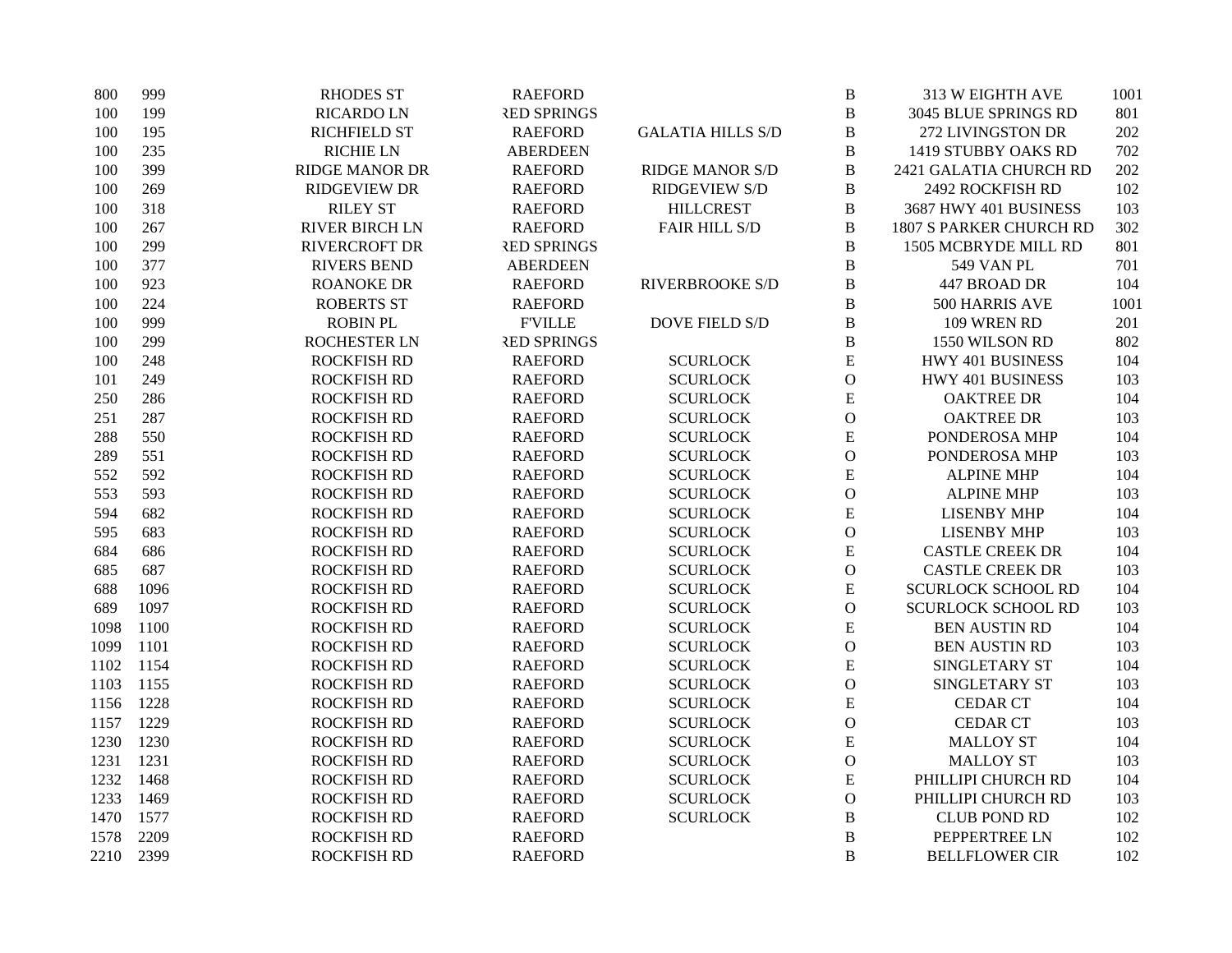| 2400 | 2452 | <b>ROCKFISH RD</b> | <b>RAEFORD</b> |                 | $\, {\bf B}$   | <b>CINNAMON CREEK LN</b> | 102 |
|------|------|--------------------|----------------|-----------------|----------------|--------------------------|-----|
| 2453 | 2491 | <b>ROCKFISH RD</b> | <b>RAEFORD</b> |                 | $\mathbf{O}$   | <b>CINNAMON CREEK LN</b> | 302 |
| 2454 | 2490 | <b>ROCKFISH RD</b> | <b>RAEFORD</b> |                 | ${\bf E}$      | <b>CINNAMON CREEK LN</b> | 102 |
| 2492 | 2530 | <b>ROCKFISH RD</b> | <b>RAEFORD</b> |                 | ${\bf E}$      | <b>RIDGEVIEW DR</b>      | 102 |
| 2493 | 2531 | <b>ROCKFISH RD</b> | <b>RAEFORD</b> |                 | ${\mathcal O}$ | <b>RIDGEVIEW DR</b>      | 302 |
| 2532 | 2599 | <b>ROCKFISH RD</b> | <b>RAEFORD</b> |                 | $\, {\bf B}$   | <b>RIDGEVIEW DR</b>      | 302 |
| 2600 | 2739 | <b>ROCKFISH RD</b> | <b>RAEFORD</b> |                 | $\, {\bf B}$   | TOWNSEND RD              | 302 |
| 2740 | 2797 | <b>ROCKFISH RD</b> | <b>RAEFORD</b> |                 | $\bf{B}$       | HUNTERS CREEK DR         | 302 |
| 2798 | 2979 | <b>ROCKFISH RD</b> | <b>RAEFORD</b> |                 | $\bf{B}$       | <b>B &amp; B LOOP RD</b> | 302 |
| 2980 | 3171 | <b>ROCKFISH RD</b> | <b>RAEFORD</b> |                 | $\, {\bf B}$   | <b>B &amp; B LOOP RD</b> | 302 |
| 3172 | 3239 | <b>ROCKFISH RD</b> | <b>RAEFORD</b> |                 | $\, {\bf B}$   | <b>FIELDBROOK ST</b>     | 302 |
| 3240 | 3411 | <b>ROCKFISH RD</b> | <b>RAEFORD</b> |                 | $\, {\bf B}$   | <b>REIGLEWOOD LN</b>     | 302 |
| 3412 | 3615 | <b>ROCKFISH RD</b> | <b>RAEFORD</b> |                 | $\, {\bf B}$   | <b>GLENN BROOK LN</b>    | 302 |
| 3616 | 3681 | <b>ROCKFISH RD</b> | <b>RAEFORD</b> |                 | $\, {\bf B}$   | <b>MARCUS PLACE DR</b>   | 302 |
| 3682 | 3983 | <b>ROCKFISH RD</b> | <b>RAEFORD</b> |                 | $\, {\bf B}$   | WOOD VALLEY LN           | 302 |
| 3984 | 4163 | <b>ROCKFISH RD</b> | <b>RAEFORD</b> |                 | $\, {\bf B}$   | POSEY FARM RD            | 302 |
| 4164 | 4237 | <b>ROCKFISH RD</b> | <b>RAEFORD</b> |                 | $\, {\bf B}$   | CHESTNUT DR              | 302 |
| 4238 | 4509 | <b>ROCKFISH RD</b> | <b>RAEFORD</b> |                 | $\, {\bf B}$   | CHESTNUT DR              | 304 |
| 4510 | 4585 | <b>ROCKFISH RD</b> | <b>RAEFORD</b> |                 | $\bf{B}$       | <b>MCPHAIL RD</b>        | 304 |
| 4586 | 4673 | <b>ROCKFISH RD</b> | <b>RAEFORD</b> |                 | $\bf{B}$       | <b>SCHELL RD</b>         | 304 |
| 4674 | 5049 | <b>ROCKFISH RD</b> | <b>RAEFORD</b> |                 | $\, {\bf B}$   | <b>LOCKHAVEN PL</b>      | 304 |
| 5050 | 5279 | <b>ROCKFISH RD</b> | <b>RAEFORD</b> |                 | $\overline{B}$ | PITTMAN GROVE CHURCH RD  | 304 |
| 5280 | 5364 | <b>ROCKFISH RD</b> | <b>RAEFORD</b> |                 | ${\bf E}$      | PITTMAN GROVE CHURCH RD  | 202 |
| 5281 | 5365 | <b>ROCKFISH RD</b> | <b>RAEFORD</b> |                 | $\mathbf{O}$   | PITTMAN GROVE CHURCH RD  | 304 |
| 5366 | 5531 | <b>ROCKFISH RD</b> | <b>RAEFORD</b> |                 | $\, {\bf B}$   | <b>GALATIA CHURCH RD</b> | 202 |
| 5532 | 5621 | <b>ROCKFISH RD</b> | <b>RAEFORD</b> | <b>ROCKFISH</b> | $\, {\bf B}$   | <b>MOSSY OAK CIR</b>     | 202 |
| 5622 | 5859 | <b>ROCKFISH RD</b> | <b>RAEFORD</b> | <b>ROCKFISH</b> | $\, {\bf B}$   | MOSSY OAK CIR            | 202 |
| 5860 | 6541 | <b>ROCKFISH RD</b> | <b>RAEFORD</b> | <b>ROCKFISH</b> | $\, {\bf B}$   | <b>KOONCE RD</b>         | 202 |
| 6542 | 6599 | <b>ROCKFISH RD</b> | <b>RAEFORD</b> | <b>ROCKFISH</b> | $\, {\bf B}$   | <b>RUSHMORE DR</b>       | 202 |
| 6600 | 6647 | <b>ROCKFISH RD</b> | <b>RAEFORD</b> | <b>ROCKFISH</b> | $\, {\bf B}$   | <b>BUCHANAN DR</b>       | 202 |
| 6648 | 6995 | <b>ROCKFISH RD</b> | <b>RAEFORD</b> | <b>ROCKFISH</b> | $\bf{B}$       | <b>OVERLAKE DR</b>       | 202 |
| 6996 | 7063 | <b>ROCKFISH RD</b> | <b>RAEFORD</b> | <b>ROCKFISH</b> | $\, {\bf B}$   | PECAN TRACE RD           | 202 |
| 7064 | 7111 | <b>ROCKFISH RD</b> | <b>RAEFORD</b> | <b>ROCKFISH</b> | $\, {\bf B}$   | <b>CARRIAGE LN</b>       | 202 |
| 7112 | 7379 | <b>ROCKFISH RD</b> | <b>RAEFORD</b> | <b>ROCKFISH</b> | $\, {\bf B}$   | <b>EULON LOOP</b>        | 202 |
| 7380 | 7531 | <b>ROCKFISH RD</b> | <b>RAEFORD</b> | <b>ROCKFISH</b> | $\, {\bf B}$   | <b>SCHOOL ST</b>         | 202 |
| 7532 | 7567 | <b>ROCKFISH RD</b> | <b>RAEFORD</b> | <b>ROCKFISH</b> | $\, {\bf B}$   | <b>LINDSAY RD</b>        | 202 |
| 7568 | 7635 | <b>ROCKFISH RD</b> | <b>RAEFORD</b> | <b>ROCKFISH</b> | $\, {\bf B}$   | 7699 PHILLIPI CHURCH RD  | 201 |
| 7636 | 7701 | <b>ROCKFISH RD</b> | <b>RAEFORD</b> | <b>ROCKFISH</b> | $\, {\bf B}$   | <b>WALTER DR</b>         | 201 |
| 7702 | 7775 | <b>ROCKFISH RD</b> | <b>RAEFORD</b> | <b>ROCKFISH</b> | $\, {\bf B}$   | LIVE OAK DR              | 201 |
| 7776 | 7885 | <b>ROCKFISH RD</b> | <b>RAEFORD</b> | <b>ROCKFISH</b> | $\, {\bf B}$   | <b>BAREFOOT RD</b>       | 201 |
| 7886 | 8075 | <b>ROCKFISH RD</b> | <b>RAEFORD</b> | <b>ROCKFISH</b> | B              | <b>WALTER DR</b>         | 201 |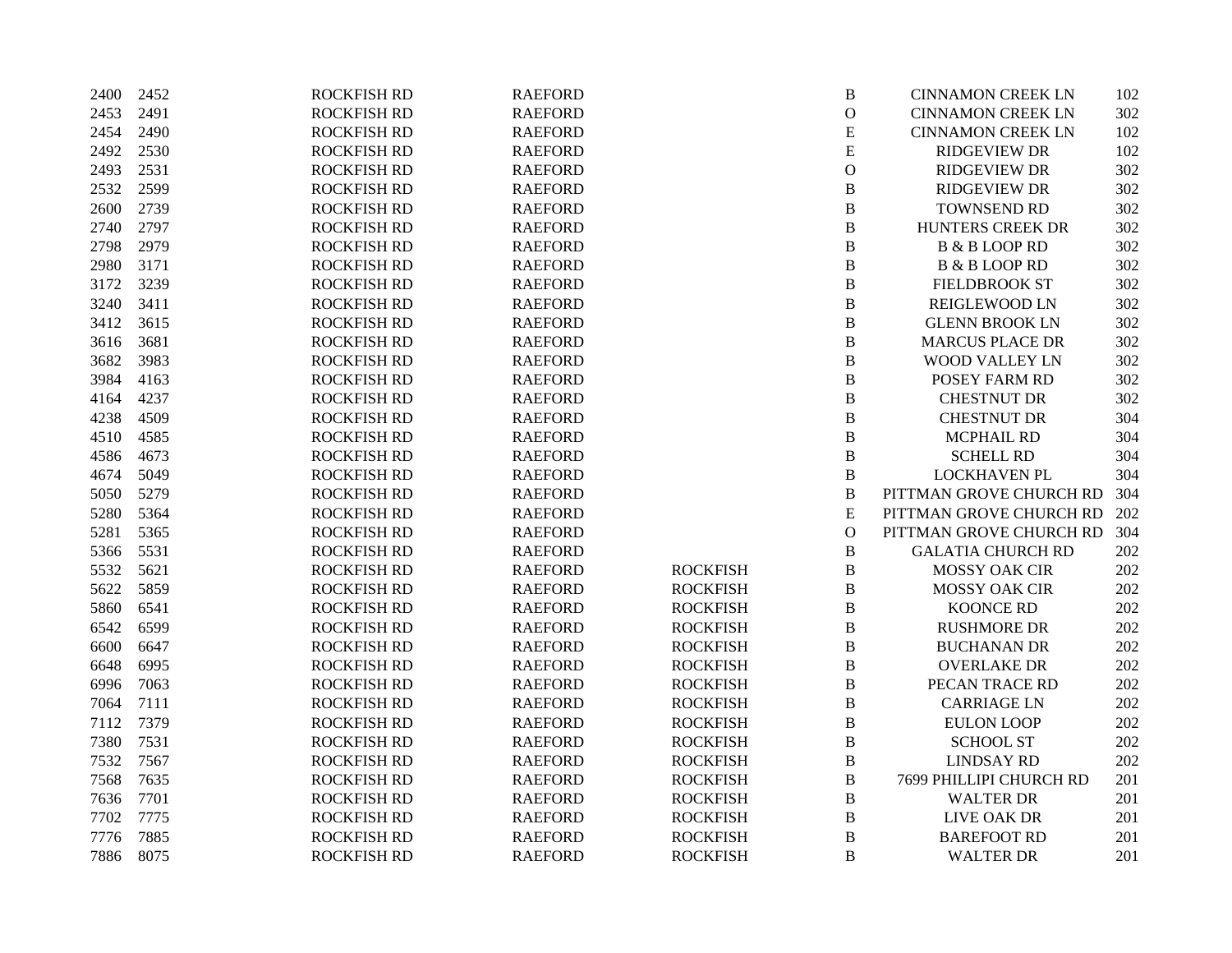| 8076  | 8155 | <b>ROCKFISH RD</b>       | <b>RAEFORD</b>     | <b>ROCKFISH</b>                  | $\, {\bf B}$ | <b>WESTFIELD DR</b>      | 201 |
|-------|------|--------------------------|--------------------|----------------------------------|--------------|--------------------------|-----|
| 8156  | 8467 | <b>ROCKFISH RD</b>       | <b>RAEFORD</b>     | <b>ROCKFISH</b>                  | $\bf{B}$     | WINDY PINES CT           | 201 |
| 8468  | 8615 | <b>ROCKFISH RD</b>       | <b>RAEFORD</b>     | <b>ROCKFISH</b>                  | $\bf{B}$     | <b>VICKY LN</b>          | 201 |
| 8616  | 9045 | <b>ROCKFISH RD</b>       | <b>RAEFORD</b>     | <b>ROCKFISH</b>                  | $\, {\bf B}$ | <b>KING RD</b>           | 201 |
| 9046  | 9399 | <b>ROCKFISH RD</b>       | <b>RAEFORD</b>     | <b>ROCKFISH</b>                  | $\, {\bf B}$ | <b>SWEET WILLIAM WAY</b> | 201 |
| 9400  | 9483 | <b>ROCKFISH RD</b>       | <b>RAEFORD</b>     | <b>ROCKFISH</b>                  | $\, {\bf B}$ | NORTH COPPER CREEK DR    | 201 |
| 9484  | 9557 | <b>ROCKFISH RD</b>       | <b>RAEFORD</b>     | <b>ROCKFISH</b>                  | $\bf{B}$     | <b>COPPER CREEK DR</b>   | 201 |
| 9558  | 9747 | <b>ROCKFISH RD</b>       | <b>RAEFORD</b>     | <b>ROCKFISH</b>                  | $\, {\bf B}$ | <b>MALLERNEE LN</b>      | 201 |
| 9748  | 9821 | <b>ROCKFISH RD</b>       | <b>RAEFORD</b>     | <b>ROCKFISH</b>                  | B            | <b>OVERTON RD</b>        | 201 |
| 9822  | 9877 | <b>ROCKFISH RD</b>       | <b>RAEFORD</b>     | <b>ROCKFISH</b>                  | $\, {\bf B}$ | <b>KERNSTOWN RD</b>      | 201 |
| 9878  | #### | <b>ROCKFISH RD</b>       | <b>RAEFORD</b>     | <b>ROCKFISH</b>                  | B            | ETHELAND DR              | 201 |
| 10064 | #### | <b>ROCKFISH RD</b>       | <b>RAEFORD</b>     | <b>ROCKFISH</b>                  | $\, {\bf B}$ | <b>MYRA RD</b>           | 201 |
| 10184 | #### | <b>ROCKFISH RD</b>       | <b>RAEFORD</b>     | <b>ROCKFISH</b>                  | $\, {\bf B}$ | <b>CREEK VALLEY RD</b>   | 201 |
| 10264 | #### | <b>ROCKFISH RD</b>       | <b>RAEFORD</b>     | <b>ROCKFISH</b>                  | B            | <b>CAMDEN RD</b>         | 201 |
| 100   | 156  | <b>ROCKTREE CT</b>       | <b>RAEFORD</b>     | MAGNOLIA VILLAGE S/D             | $\, {\bf B}$ | 170 BENT OAK CT          | 201 |
| 100   | 249  | <b>ROCKY MOUNTAIN DR</b> | <b>RAEFORD</b>     | <b>RIDGEVIEW S/D</b>             | $\, {\bf B}$ | <b>236 RIDGEVIEW DR</b>  | 102 |
| 100   | 346  | <b>ROCKY RD</b>          | <b>RAEFORD</b>     |                                  | $\, {\bf B}$ | 697 MCPHAIL RD           | 304 |
| 100   | 399  | <b>ROGERS LN</b>         | <b>RAEFORD</b>     | <b>MONTROSE</b>                  | $\, {\bf B}$ | <b>486 MONTROSE RD</b>   | 701 |
| 100   | 460  | <b>ROGERS ST</b>         | <b>RAEFORD</b>     |                                  | $\, {\bf B}$ | 271 DUDLEY ST            | 401 |
| 100   | 267  | <b>ROLLING CREEK DR</b>  | <b>RAEFORD</b>     | TURNINGLEAF NORTH S/D            | B            | 275 N PARKER CHURCH RD   | 302 |
| 100   | 299  | <b>ROLLING MEADOW DR</b> | <b>ABERDEEN</b>    |                                  | B            | 3385 RESERVATION RD      | 702 |
| 100   | 311  | <b>ROLLING PINES CT</b>  | <b>RAEFORD</b>     | <b>MARSH PINES S/D</b>           | $\, {\bf B}$ | 137 WINDY PINES CT       | 201 |
| 100   | 599  | <b>ROOSEVELT ST</b>      | <b>RAEFORD</b>     |                                  | B            | 119 PLATT RD             | 503 |
| 100   | 199  | <b>ROPER DR</b>          | <b>RAEFORD</b>     | <b>STONE RIDGE S/D</b>           | $\, {\bf B}$ | 1875 SCULL RD            | 301 |
| 100   | 399  | <b>ROSA DR</b>           | <b>RAEFORD</b>     | <b>MONTROSE</b>                  | $\, {\bf B}$ | 6253 ABERDEEN RD         | 701 |
| 100   | 199  | <b>ROSE ST</b>           | <b>RAEFORD</b>     | <b>SHAWTOWN</b>                  | B            | 321 OAKDALE GIN RD       | 104 |
| 100   | 247  | <b>ROSEFIELD DR</b>      | <b>RAEFORD</b>     | <b>MCCAIN</b>                    | $\, {\bf B}$ | 7702 ABERDEEN RD         | 701 |
| 100   | 199  | ROSEWOOD CT              | <b>RAEFORD</b>     | <b>OAK PARK S/D</b>              | $\, {\bf B}$ | 111 LIVE OAK DR          | 201 |
| 100   | 117  | <b>ROSEWOOD DR</b>       | <b>RAEFORD</b>     | <b>LANIERS MHP</b>               | $\, {\bf B}$ | 440 BEARD RD             | 203 |
| 100   | 135  | <b>ROY'S RIDGE</b>       |                    | RAEFORD FULFORD MCMILLAN ESTATES | $\, {\bf B}$ | 397 FULFORD MCMILLAN RD  | 501 |
| 100   | 255  | ROYAL BIRKDALE DR        | <b>RAEFORD</b>     | TURNBERRY S/D                    | $\bf{B}$     | 5222 FAYETTEVILLE RD     | 102 |
| 256   | 299  | ROYAL BIRKDALE DR        | <b>RAEFORD</b>     | <b>TURNBERRY S/D</b>             | B            | <b>WALTON HEATH DR</b>   | 102 |
| 300   | 609  | ROYAL BIRKDALE DR        | <b>RAEFORD</b>     | TURNBERRY S/D                    | $\, {\bf B}$ | <b>DURHAM DR</b>         | 102 |
| 610   | 637  | ROYAL BIRKDALE DR        | <b>RAEFORD</b>     | TURNBERRY S/D                    | $\, {\bf B}$ | <b>GANTON DR</b>         | 102 |
| 100   | 265  | ROYAL BRIAR CT           | <b>RAEFORD</b>     | <b>CLUB POND ESTATES S/D</b>     | $\, {\bf B}$ | 308 CLUB FORGE LN        | 103 |
| 100   | 455  | <b>RUFF RD</b>           | <b>RED SPRINGS</b> |                                  | $\, {\bf B}$ | 8949 RED SPRINGS RD      | 802 |
| 100   | 499  | <b>RUSHMORE DR</b>       | <b>RAEFORD</b>     | <b>HEARTLAND S/D</b>             | B            | <b>6541 ROCKFISH RD</b>  | 202 |
| 100   | 400  | <b>RUSTY RD</b>          | <b>RAEFORD</b>     |                                  | B            | 2119 ARMY RD             | 701 |
| 100   | 399  | <b>RUTH ST</b>           | <b>ABERDEEN</b>    |                                  | $\, {\bf B}$ | 1561 STUBBY OAKS RD      | 702 |
| 100   | 149  | <b>RW FARM LN</b>        | <b>SHANNON</b>     |                                  | $\, {\bf B}$ | 555 ALBERT CURRIE RD     | 802 |
| 100   | 500  | <b>RYAN MCBRYDE RD</b>   | <b>RAEFORD</b>     |                                  | B            | 6301 LAURINBURG RD       | 503 |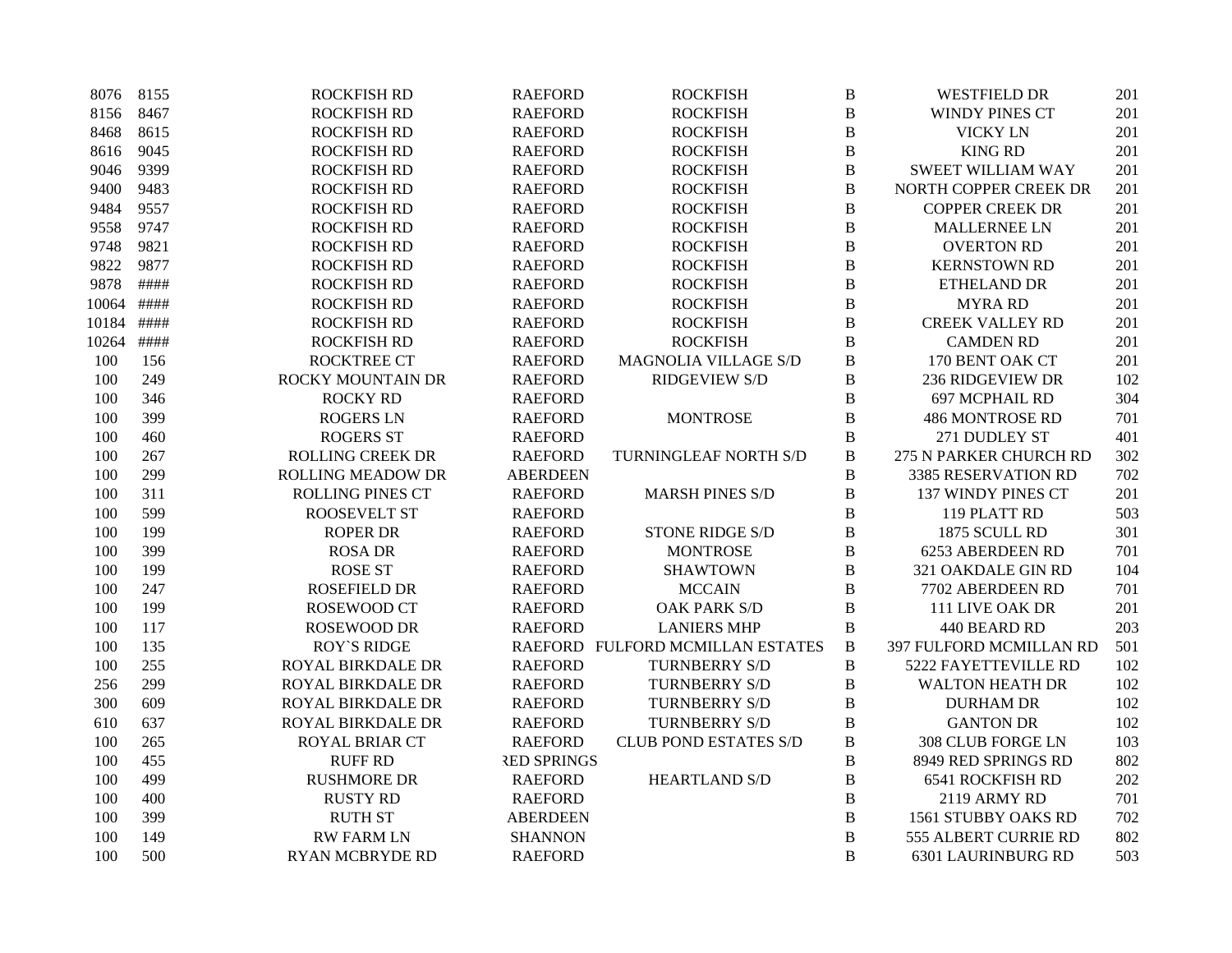| 501  | 1199 | <b>RYAN MCBRYDE RD</b>  | <b>RAEFORD</b>  |                               | $\, {\bf B}$ | <b>6301 LAURINBURG RD</b>     | 503  |
|------|------|-------------------------|-----------------|-------------------------------|--------------|-------------------------------|------|
| 1200 | 1999 | <b>RYAN MCBRYDE RD</b>  | <b>RAEFORD</b>  |                               | $\, {\bf B}$ | <b>6301 LAURINBURG RD</b>     | 1201 |
| 100  | 239  | <b>RYELN</b>            | <b>RAEFORD</b>  | SUMMERFIELD LANDING           | B            | 1275 CLUB POND RD             | 103  |
| 100  | 399  | <b>RYEFIELD DR</b>      | <b>RAEFORD</b>  |                               | $\bf{B}$     | 364 WILL MONROE RD            | 202  |
| 100  | 1999 | SADDLEBRED LN           | <b>RAEFORD</b>  | <b>BLACK BRANCH S/D</b>       | $\, {\bf B}$ | 1350 S PARKER CHURCH RD       | 302  |
| 100  | 126  | <b>SAGE CREEK DR</b>    | <b>RAEFORD</b>  | <b>TRAPPERS RUN S/D</b>       | B            | 1754 GALATIA CHURCH RD        | 202  |
| 100  | 199  | <b>SALLIE RD</b>        | <b>RAEFORD</b>  | <b>QUEENMORE</b>              | $\bf{B}$     | 540 MOCKINGBIRD HILL RD       | 401  |
| 100  | 945  | SAM MCGOUGAN GIN RD     | LUM. BDGE.      |                               | $\, {\bf B}$ | 1697 MCGOUGAN RD              | 602  |
| 946  | 1500 | SAM MCGOUGAN GIN RD     | LUM. BDGE.      |                               | B            | 845 CARTER RD                 | 602  |
| 100  | 119  | <b>SAND DOLLAR CT</b>   | <b>RAEFORD</b>  | <b>SOMERSET S/D</b>           | $\bf{B}$     | 125 DOLPHIN DR                | 301  |
| 100  | 147  | <b>SAND ROCK RD</b>     | <b>F'VILLE</b>  | ROCKFISH GLEN S/D             | $\, {\bf B}$ | <b>BAREFOOT RD</b>            | 201  |
| 148  | 247  | <b>SAND ROCK RD</b>     | <b>FVILLE</b>   | ROCKFISH GLEN S/D             | B            | <b>JAYLN CT</b>               | 201  |
| 100  | 1199 | <b>SANDERS RD</b>       | <b>RAEFORD</b>  |                               | $\bf{B}$     | 2290 ABERDEEN RD              | 401  |
| 100  | 199  | <b>SANDHILLS DR</b>     | <b>RAEFORD</b>  | <b>MCCAIN</b>                 | $\, {\bf B}$ | <b>6887 ABERDEEN RD</b>       | 701  |
| 100  | 129  | <b>SANDHURST MHP</b>    | <b>RAEFORD</b>  | <b>SCURLOCK</b>               | $\, {\bf B}$ | <b>195 SCURLOCK SCHOOL RD</b> | 103  |
| 100  | 261  | SANDLEWOOD DR           | LUM. BDGE.      |                               | $\bf{B}$     | 416 BALDWIN RD                | 603  |
| 100  | 259  | <b>SANDPIPER LN</b>     | <b>ABERDEEN</b> |                               | $\, {\bf B}$ | 9709 ABERDEEN RD              | 1101 |
| 100  | 213  | <b>SANDSPUR CT</b>      | <b>RAEFORD</b>  | <b>CLOVER MEADOW S/D</b>      | $\, {\bf B}$ | 234 SWEET WILLIAM WAY         | 201  |
| 100  | 425  | SANDSTONE DR            | <b>RAEFORD</b>  | <b>CLUB POND CROSSING S/D</b> | $\mathbf B$  | 171 PEBBLE LN                 | 103  |
| 100  | 299  | <b>SANDY ACRES MHP</b>  | <b>ABERDEEN</b> | <b>ASHLEY HEIGHTS</b>         | $\, {\bf B}$ | 11059 ABERDEEN RD             | 1101 |
| 100  | 299  | <b>SANDY BOTTOM LN</b>  | <b>RAEFORD</b>  | <b>ANDERSON PLACE S/D</b>     | B            | 8155 ROCKFISH RD              | 201  |
| 100  | 221  | <b>SANDY MARY LN</b>    | <b>RAEFORD</b>  | <b>SHAWTOWN</b>               | B            | 217 OAKDALE GIN RD            | 104  |
| 100  | 399  | <b>SANDY PINES DR</b>   | <b>RAEFORD</b>  | <b>CAMERON VILLAGE</b>        | $\, {\bf B}$ | <b>405 BURKE RD</b>           | 701  |
| 100  | 235  | <b>SANDY RIDGE APTS</b> | <b>RAEFORD</b>  | <b>SANDY RIDGE APTS</b>       | $\, {\bf B}$ | <b>GREEN ST</b>               | 1001 |
| 100  | 311  | <b>SANFORD CT</b>       | <b>RAEFORD</b>  | WOODS EDGE S/D                | B            | 254 MCPHAIL RD                | 304  |
| 100  | 150  | <b>SARAH LN</b>         | <b>F'VILLE</b>  |                               | $\, {\bf B}$ | 166 KING RD                   | 201  |
| 500  | 509  | <b>SAUNDERS ST</b>      | <b>RAEFORD</b>  | <b>ROBBINS HEIGHTS</b>        | $\, {\bf B}$ | 500 E PROSPECT AVE            | 1001 |
| 510  | 605  | <b>SAUNDERS ST</b>      | <b>RAEFORD</b>  | <b>ROBBINS HEIGHTS</b>        | B            | <b>JOHN ROPER AVE</b>         | 1001 |
| 700  | 709  | <b>SAUNDERS ST</b>      | <b>RAEFORD</b>  | <b>ROBBINS HEIGHTS</b>        | $\, {\bf B}$ | E FIFTH AVE                   | 1001 |
| 800  | 807  | <b>SAUNDERS ST</b>      | <b>RAEFORD</b>  | <b>ROBBINS HEIGHTS</b>        | $\, {\bf B}$ | <b>E SIXTH AVE</b>            | 1001 |
| 100  | 253  | <b>SAWMILL RD</b>       | <b>RAEFORD</b>  |                               | $\, {\bf B}$ | 318 S MAIN ST                 | 1001 |
| 100  | 223  | <b>SCALEY BARK DR</b>   | <b>RAEFORD</b>  | <b>CHURCHILL S/D</b>          | $\bf{B}$     | <b>139 EASTFIELD DR</b>       | 201  |
| 100  | 191  | <b>SCANNER CT</b>       | <b>RAEFORD</b>  | <b>BRIDGEPORT S/D</b>         | $\, {\bf B}$ | 657 HOGART ST                 | 303  |
| 100  | 163  | <b>SCARBORO DR</b>      | <b>RAEFORD</b>  | <b>HILLCREST</b>              | B            | <b>425 HILLCREST DR</b>       | 103  |
| 100  | 171  | <b>SCARLET OAK DR</b>   | <b>RAEFORD</b>  | <b>FOREST WOODS S/D</b>       | $\, {\bf B}$ | <b>FOREST WOODS DR</b>        | 303  |
| 172  | 211  | <b>SCARLET OAK DR</b>   | <b>RAEFORD</b>  | <b>FOREST WOODS S/D</b>       | $\, {\bf B}$ | <b>FOREST WOODS DR</b>        | 303  |
| 212  | 219  | <b>SCARLET OAK DR</b>   | <b>RAEFORD</b>  | <b>FOREST WOODS S/D</b>       | B            | <b>FALCON CT</b>              | 303  |
| 220  | 233  | <b>SCARLET OAK DR</b>   | <b>RAEFORD</b>  | <b>FOREST WOODS S/D</b>       | B            | <b>GREENTREE DR</b>           | 303  |
| 100  | 399  | <b>SCHAKER LN</b>       | <b>ABERDEEN</b> |                               | B            | 5875 ASHEMONT RD              | 701  |
| 100  | 199  | <b>SCHELL DR</b>        | <b>RAEFORD</b>  |                               | $\, {\bf B}$ | <b>4585 ROCKFISH RD</b>       | 304  |
| 100  | 231  | <b>SCHOOL ST</b>        | <b>RAEFORD</b>  | <b>ROCKFISH</b>               | B            | 7380 ROCKFISH RD              | 202  |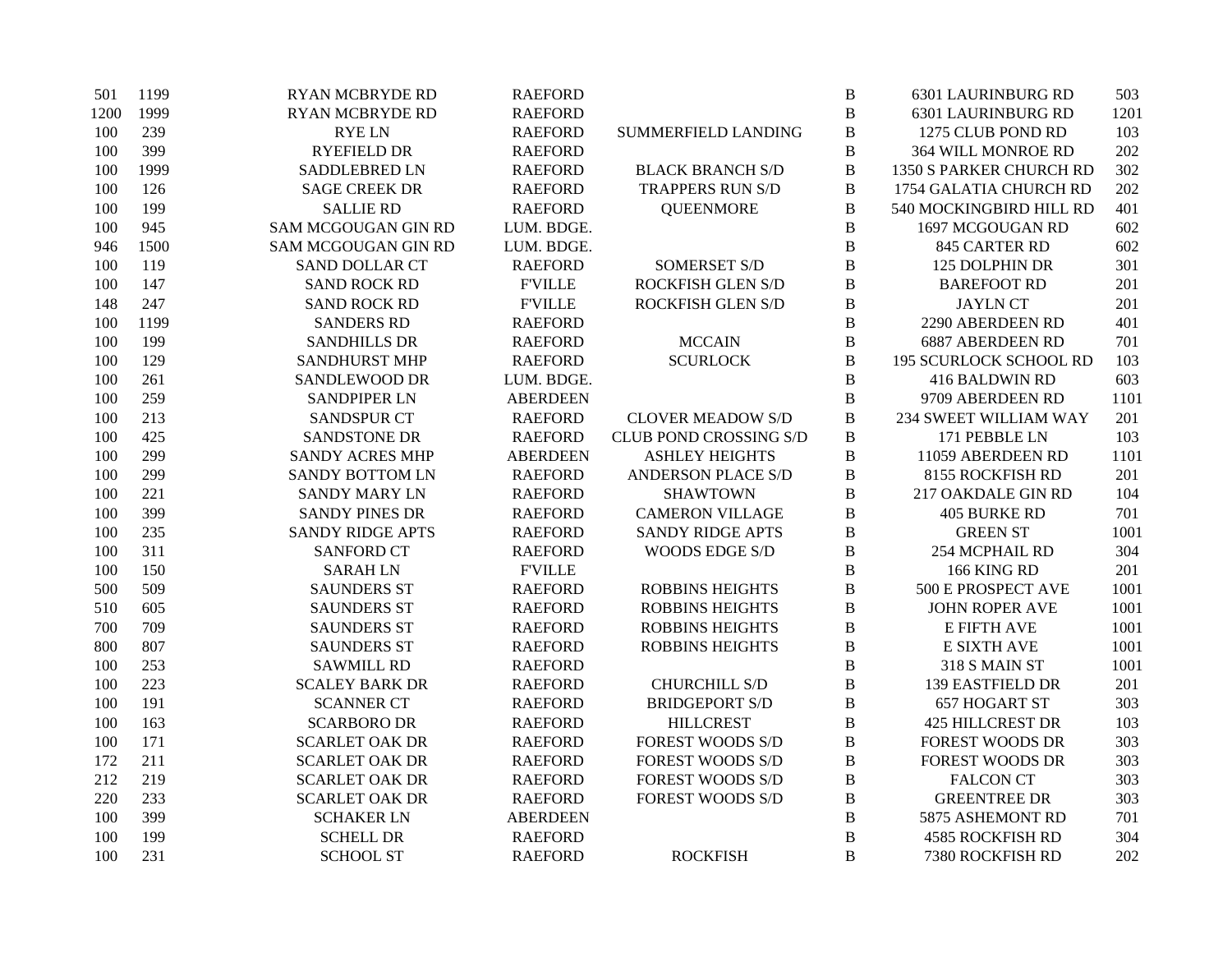| 100  | 299  |             | <b>SCOOTER LN</b>         | <b>RAEFORD</b> |                            | $\, {\bf B}$ | <b>JOHNSON MILL RD</b>    | 302  |
|------|------|-------------|---------------------------|----------------|----------------------------|--------------|---------------------------|------|
| 100  | 222  |             | <b>SCOTLAND AVE</b>       | <b>RAEFORD</b> | <b>JONES HILL</b>          | E            | 1300 N MAIN ST            | 1001 |
| 101  | 223  |             | <b>SCOTLAND AVE</b>       | <b>RAEFORD</b> | <b>JONES HILL</b>          | $\mathbf{O}$ | 1300 N MAIN ST            | 401  |
| 100  | 650  |             | <b>SCOTT CURRIE RD</b>    | <b>RAEFORD</b> |                            | $\, {\bf B}$ | 1301 RED SPRINGS RD       | 402  |
| 651  | 1463 |             | <b>SCOTT CURRIE RD</b>    | <b>RAEFORD</b> |                            | $\bf{B}$     | 1828 OAKDALE GIN RD       | 104  |
| 1464 | 1699 |             | <b>SCOTT CURRIE RD</b>    | <b>RAEFORD</b> |                            | $\bf{B}$     | 100 HAIRE RD              | 601  |
| 1900 | 1999 |             | <b>SCOTTISH CT</b>        | <b>RAEFORD</b> | <b>MCDOUGALD DOWNS S/D</b> | $\, {\bf B}$ | 738 MCDOUGALD DR          | 306  |
| 100  | 443  |             | <b>SCULL RD</b>           | <b>RAEFORD</b> |                            | $\, {\bf B}$ | 5609 FAYETTEVILLE RD      | 101  |
| 444  | 623  |             | <b>SCULL RD</b>           | <b>RAEFORD</b> |                            | B            | <b>CHESWICK DR</b>        | 101  |
| 624  | 885  |             | <b>SCULL RD</b>           | <b>RAEFORD</b> |                            | $\, {\bf B}$ | <b>AMERICANA DR</b>       | 101  |
| 886  | 1291 |             | <b>SCULL RD</b>           | <b>RAEFORD</b> |                            | $\, {\bf B}$ | <b>GROUSE RUN</b>         | 301  |
| 1292 | 1545 |             | <b>SCULL RD</b>           | <b>RAEFORD</b> |                            | $\, {\bf B}$ | <b>CONIFER DR</b>         | 301  |
| 1546 | 1889 |             | <b>SCULL RD</b>           | <b>RAEFORD</b> |                            | $\, {\bf B}$ | <b>BERMUDA CIR</b>        | 301  |
| 1890 | 2141 |             | <b>SCULL RD</b>           | <b>RAEFORD</b> |                            | $\, {\bf B}$ | <b>HOLCOMB RD</b>         | 301  |
| 2142 | 2249 |             | <b>SCULL RD</b>           | <b>RAEFORD</b> |                            | $\, {\bf B}$ | <b>DAVENPORT DR</b>       | 301  |
| 300  | 329  |             | <b>SCURLOCK CT</b>        | <b>RAEFORD</b> | <b>SCURLOCK</b>            | $\, {\bf B}$ | 276 PHILLIPI CHURCH RD    | 104  |
| 100  | 157  |             | <b>SCURLOCK SCHOOL RD</b> | <b>RAEFORD</b> | <b>SCURLOCK</b>            | $\, {\bf B}$ | <b>687 ROCKFISH RD</b>    | 103  |
| 158  | 195  |             | <b>SCURLOCK SCHOOL RD</b> | <b>RAEFORD</b> | <b>SCURLOCK</b>            | $\, {\bf B}$ | <b>JACKSON MHP</b>        | 103  |
| 196  | 221  |             | <b>SCURLOCK SCHOOL RD</b> | <b>RAEFORD</b> | <b>SCURLOCK</b>            | $\, {\bf B}$ | <b>SANDHURST MHP</b>      | 103  |
| 222  | 445  |             | <b>SCURLOCK SCHOOL RD</b> | <b>RAEFORD</b> | <b>SCURLOCK</b>            | B            | <b>JIMMY ALLENS MHP</b>   | 103  |
| 446  | 499  |             | <b>SCURLOCK SCHOOL RD</b> | <b>RAEFORD</b> | <b>SCURLOCK</b>            | B            | <b>CHADWICK DR</b>        | 103  |
| 500  | 813  |             | <b>SCURLOCK SCHOOL RD</b> | <b>RAEFORD</b> | <b>SCURLOCK</b>            | $\, {\bf B}$ | <b>LASSO LN</b>           | 103  |
| 100  | 135  |             | <b>SEA GULL DR</b>        | <b>RAEFORD</b> | NORTH RAEFORD MHP          | $\, {\bf B}$ | 107 HERON DR              | 401  |
| 100  | 365  |             | <b>SEABISCUIT DR</b>      | <b>RAEFORD</b> | <b>GALATIA FARMS S/D</b>   | $\, {\bf B}$ | 2933 PITTMAN GROVE CH. RD | 304  |
| 366  | 413  |             | <b>SEABISCUIT DR</b>      | <b>RAEFORD</b> | <b>GALATIA FARMS S/D</b>   | $\, {\bf B}$ | 2933 PITTMAN GROVE CH. RD | 202  |
| 100  | 221  |             | <b>SECRETARIAT CT</b>     | <b>RAEFORD</b> | <b>GALATIA FARMS S/D</b>   | $\, {\bf B}$ | <b>145 SEABISCUIT DR</b>  | 304  |
| 100  | 503  |             | SEDGEFIELD DR             | <b>RAEFORD</b> | <b>WESTGATE S/D</b>        | $\, {\bf B}$ | 562 ST JOHNS LOOP         | 303  |
| 100  | 221  |             | <b>SEDONA CT</b>          | <b>RAEFORD</b> | <b>BRENTHAVEN S/D</b>      | $\, {\bf B}$ | <b>278 CHESWICK DR</b>    | 101  |
| 100  | 281  |             | <b>SERENITY LN</b>        | <b>RAEFORD</b> | <b>ROCKFISH</b>            | $\, {\bf B}$ | 5629 PHILLIPI CHURCH RD   | 202  |
| 100  | 117  | W           | <b>SEVENTH AVE</b>        | <b>RAEFORD</b> |                            | B            | <b>N MAIN ST</b>          | 1001 |
| 100  | 115  | ${\bf E}$   | <b>SEVENTH AVE</b>        | <b>RAEFORD</b> |                            | $\, {\bf B}$ | 800 N MAIN ST             | 1001 |
| 200  | 315  | $\mathbf E$ | <b>SEVENTH AVE</b>        | <b>RAEFORD</b> |                            | $\, {\bf B}$ | <b>N STEWART ST</b>       | 1001 |
| 200  | 215  | W           | <b>SEVENTH AVE</b>        | <b>RAEFORD</b> |                            | $\, {\bf B}$ | N MAGNOLIA ST             | 1001 |
| 400  | 415  | ${\bf E}$   | <b>SEVENTH AVE</b>        | <b>RAEFORD</b> |                            | $\, {\bf B}$ | N JACKSON ST              | 1001 |
| 416  | 418  | ${\bf E}$   | <b>SEVENTH AVE</b>        | <b>RAEFORD</b> |                            | $\, {\bf B}$ | <b>STEVENS ST</b>         | 1001 |
| 500  | 515  | $\mathbf E$ | <b>SEVENTH AVE</b>        | <b>RAEFORD</b> |                            | $\, {\bf B}$ | <b>SAUNDERS ST</b>        | 1001 |
| 600  | 615  | ${\bf E}$   | <b>SEVENTH AVE</b>        | <b>RAEFORD</b> |                            | B            | <b>MCLEAN ST</b>          | 1001 |
| 700  | 713  | ${\bf E}$   | <b>SEVENTH AVE</b>        | <b>RAEFORD</b> |                            | $\, {\bf B}$ | <b>MCLEAN ST</b>          | 1001 |
| 100  | 299  |             | <b>SHACKETT RD</b>        | <b>RAEFORD</b> |                            | $\, {\bf B}$ | 109 BEARD RD              | 203  |
| 100  | 399  |             | SHADOWOOD DR              | <b>RAEFORD</b> | <b>WOODLAND S/D</b>        | $\, {\bf B}$ | 309 FRANKLIN DR           | 201  |
| 100  | 120  |             | <b>SHADY LN</b>           | <b>RAEFORD</b> | <b>SHADY LN MHP</b>        | B            | 1090 PITTMAN GROVE CH RD  | 306  |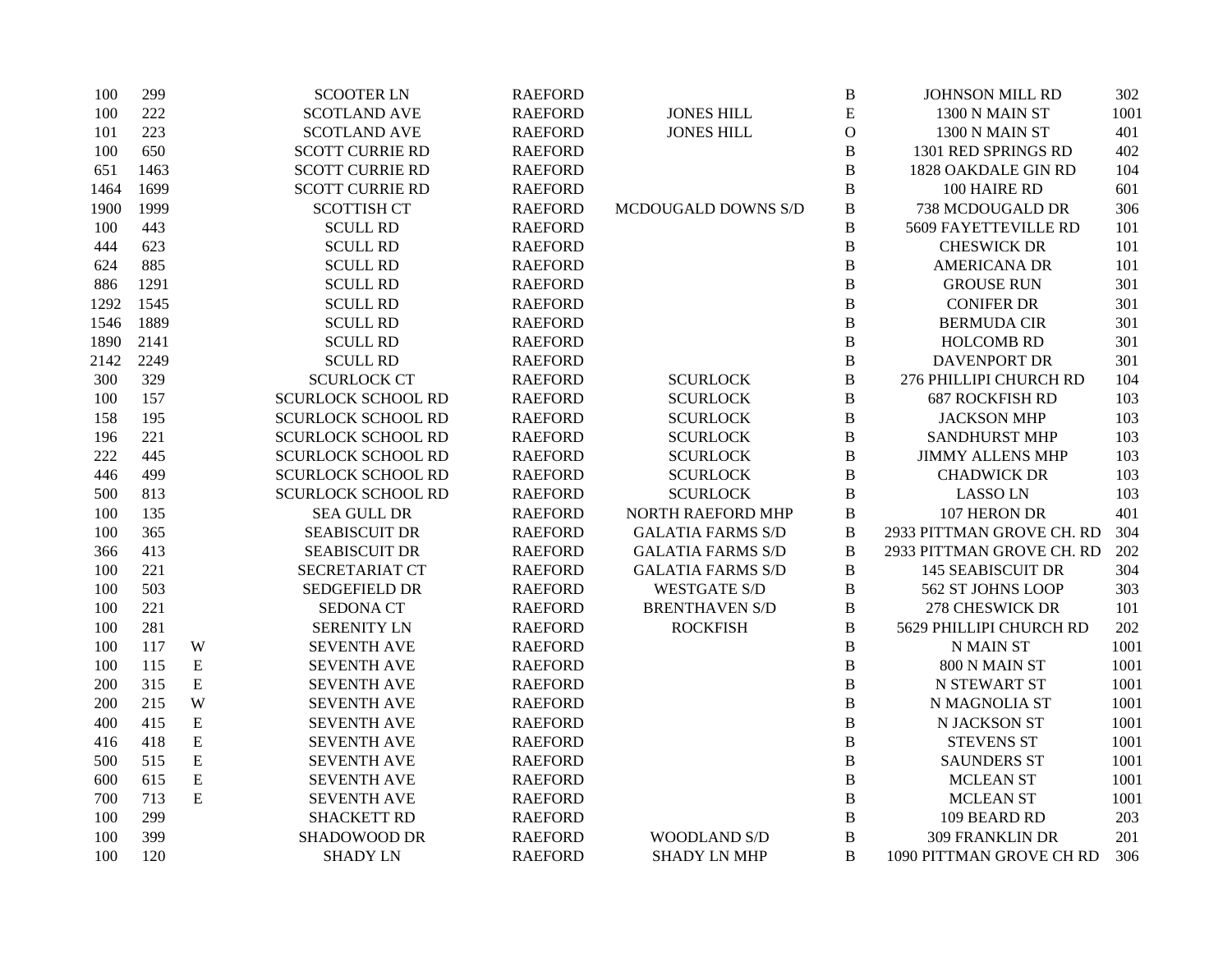| 100  | 141  |             | <b>SHADY TREE DR</b>  | <b>RAEFORD</b>     | <b>SHADY LN MHP</b>        | B             | 101 SHADY LN                 | 306  |
|------|------|-------------|-----------------------|--------------------|----------------------------|---------------|------------------------------|------|
| 100  | 139  |             | <b>SHADY VIEW DR</b>  | <b>RAEFORD</b>     | <b>SHADY LN MHP</b>        | $\, {\bf B}$  | 100 SHADY LN                 | 306  |
| 100  | 199  |             | <b>SHAMROCK MHP</b>   | <b>RAEFORD</b>     | <b>SHAMROCK MHP</b>        | $\, {\bf B}$  | 7410 PITTMAN GROVE CHURCH    | 203  |
| 100  | 390  |             | <b>SHANKLE RD</b>     | <b>SHANNON</b>     |                            | ${\bf E}$     | <b>HAIRE RD</b>              | 605  |
| 101  | 389  |             | <b>SHANKLE RD</b>     | <b>SHANNON</b>     |                            | $\mathcal{O}$ | <b>HAIRE RD</b>              | 104  |
| 391  | 460  |             | <b>SHANKLE RD</b>     | <b>SHANNON</b>     |                            | $\, {\bf B}$  | <b>HAIRE RD</b>              | 104  |
| 461  | 509  |             | <b>SHANKLE RD</b>     | <b>SHANNON</b>     |                            | $\mathcal{O}$ | <b>HAIRE RD</b>              | 605  |
| 462  | 510  |             | <b>SHANKLE RD</b>     | <b>SHANNON</b>     |                            | ${\bf E}$     | <b>HAIRE RD</b>              | 104  |
| 511  | 789  |             | <b>SHANKLE RD</b>     | <b>SHANNON</b>     |                            | $\, {\bf B}$  | <b>HAIRE RD</b>              | 605  |
| 790  | 1009 |             | <b>SHANKLE RD</b>     | <b>SHANNON</b>     |                            | $\, {\bf B}$  | <b>MCPHAUL RD</b>            | 605  |
| 1010 | 1599 |             | <b>SHANKLE RD</b>     | <b>SHANNON</b>     |                            | $\, {\bf B}$  | <b>GORE RD</b>               | 605  |
| 100  | 536  | ${\bf N}$   | <b>SHANNON RD</b>     | <b>RED SPRINGS</b> |                            | $\, {\bf B}$  | 3401 RED SPRINGS RD          | 801  |
| 537  | 999  | $\mathbf N$ | <b>SHANNON RD</b>     | <b>SHANNON</b>     |                            | $\, {\bf B}$  | 3401 RED SPRINGS RD          | 801  |
| 1000 | 1099 | $\mathbf N$ | <b>SHANNON RD</b>     | <b>SHANNON</b>     |                            | $\, {\bf B}$  | <b>HAIRE RD</b>              | 801  |
| 1100 | 1308 | ${\bf N}$   | <b>SHANNON RD</b>     | <b>SHANNON</b>     |                            | ${\bf E}$     | <b>HAIRE RD</b>              | 801  |
| 1101 | 1307 | ${\bf N}$   | <b>SHANNON RD</b>     | <b>SHANNON</b>     |                            | $\mathcal O$  | <b>HAIRE RD</b>              | 605  |
| 1309 | 1315 | $\mathbf N$ | <b>SHANNON RD</b>     | <b>SHANNON</b>     |                            | $\, {\bf B}$  | <b>HAIRE RD</b>              | 605  |
| 1316 | 2399 | ${\bf N}$   | <b>SHANNON RD</b>     | <b>SHANNON</b>     |                            | B             | PINEY BAY LN                 | 605  |
| 2400 | 3121 | $\mathbf N$ | <b>SHANNON RD</b>     | <b>SHANNON</b>     |                            | $\, {\bf B}$  | N OLD WIRE RD                | 604  |
| 3122 | 3501 | $\mathbf N$ | <b>SHANNON RD</b>     | <b>SHANNON</b>     |                            | B             | <b>BRIDGES GROVE CH RD</b>   | 604  |
| 3502 | 5099 | ${\bf N}$   | <b>SHANNON RD</b>     | <b>SHANNON</b>     |                            | B             | 2799 HALL RD                 | 604  |
| 5100 | 5378 | ${\bf N}$   | <b>SHANNON RD</b>     | <b>SHANNON</b>     |                            | ${\bf E}$     | <b>BALFOUR RD</b>            | 802  |
| 5101 | 5379 | ${\bf N}$   | <b>SHANNON RD</b>     | <b>SHANNON</b>     |                            | $\mathbf{O}$  | <b>BALFOUR RD</b>            | 604  |
| 5380 | 5498 | ${\bf N}$   | <b>SHANNON RD</b>     | <b>SHANNON</b>     |                            | ${\bf E}$     | <b>SPRING PINE LN</b>        | 802  |
| 5381 | 5499 | ${\bf N}$   | <b>SHANNON RD</b>     | <b>SHANNON</b>     |                            | $\mathbf{O}$  | <b>SPRING PINE LN</b>        | 604  |
| 5500 | 5798 | ${\bf N}$   | <b>SHANNON RD</b>     | <b>SHANNON</b>     |                            | ${\bf E}$     | ALBERT CURRIE RD             | 802  |
| 5501 | 5799 | ${\bf N}$   | <b>SHANNON RD</b>     | <b>SHANNON</b>     |                            | $\mathbf{O}$  | <b>ALBERT CURRIE RD</b>      | 604  |
| 100  | 850  |             | <b>SHAWN LN</b>       | <b>RAEFORD</b>     | <b>HOFFMAN FARMS S/D</b>   | B             | <b>MONTROSE RD</b>           | 701  |
| 100  | 399  |             | <b>SHEETS DR</b>      | <b>RAEFORD</b>     |                            | $\, {\bf B}$  | 869 POOLE RD                 | 501  |
| 100  | 299  |             | <b>SHEFFIELD CT</b>   | <b>RAEFORD</b>     | <b>RIDGE MANOR S/D</b>     | B             | <b>472 BERWICK DR</b>        | 202  |
| 100  | 299  |             | <b>SHEPPARD LN</b>    | <b>RAEFORD</b>     |                            | B             | 1919 ABERDEEN RD             | 401  |
| 100  | 131  |             | <b>SHERMAN CT</b>     | <b>RAEFORD</b>     | <b>CUMBERLAND PARK S/D</b> | B             | <b>206 CUMBERLAND AVE</b>    | 1001 |
| 100  | 299  |             | <b>SHERON DR</b>      | <b>RED SPRINGS</b> |                            | B             | 2359 N HILLTOP RD            | 1201 |
| 100  | 219  |             | <b>SHIRLEY MAE LN</b> | <b>RAEFORD</b>     |                            | $\, {\bf B}$  | 711 MCGILVARY LN             | 501  |
| 100  | 403  |             | <b>SHORELINE DR</b>   | <b>RAEFORD</b>     | MCLAUGHLIN LAKES S/D       | $\, {\bf B}$  | <b>287 OVERLAKE DR</b>       | 202  |
| 100  | 199  |             | <b>SHORT ST</b>       | <b>RAEFORD</b>     |                            | $\, {\bf B}$  | 1696 GAINEY RD               | 503  |
| 100  | 199  |             | <b>SHORTLEAF DR</b>   | <b>RAEFORD</b>     | <b>TARHEEL PINES S/D</b>   | B             | <b>301 LONGLEAF PINES DR</b> | 301  |
| 100  | 205  |             | SIDESADDLE CT         | <b>RAEFORD</b>     | <b>BROOKSIDE S/D</b>       | B             | 254 TRIPLE CROWN DR          | 202  |
| 100  | 159  |             | <b>SIERRA CT</b>      | <b>RAEFORD</b>     | <b>RIDGEVIEW S/D</b>       | B             | 338 SMOKEY MOUNTAIN DR       | 102  |
| 100  | 323  |             | <b>SIEVERS RD</b>     | <b>RAEFORD</b>     |                            | $\, {\bf B}$  | 3298 PITTMAN GROVE CH RD     | 304  |
| 100  | 303  |             | <b>SILVER CITY ST</b> | <b>RAEFORD</b>     | <b>SILVER CITY</b>         | B             | <b>1549 FAYETTEVILLE RD</b>  | 401  |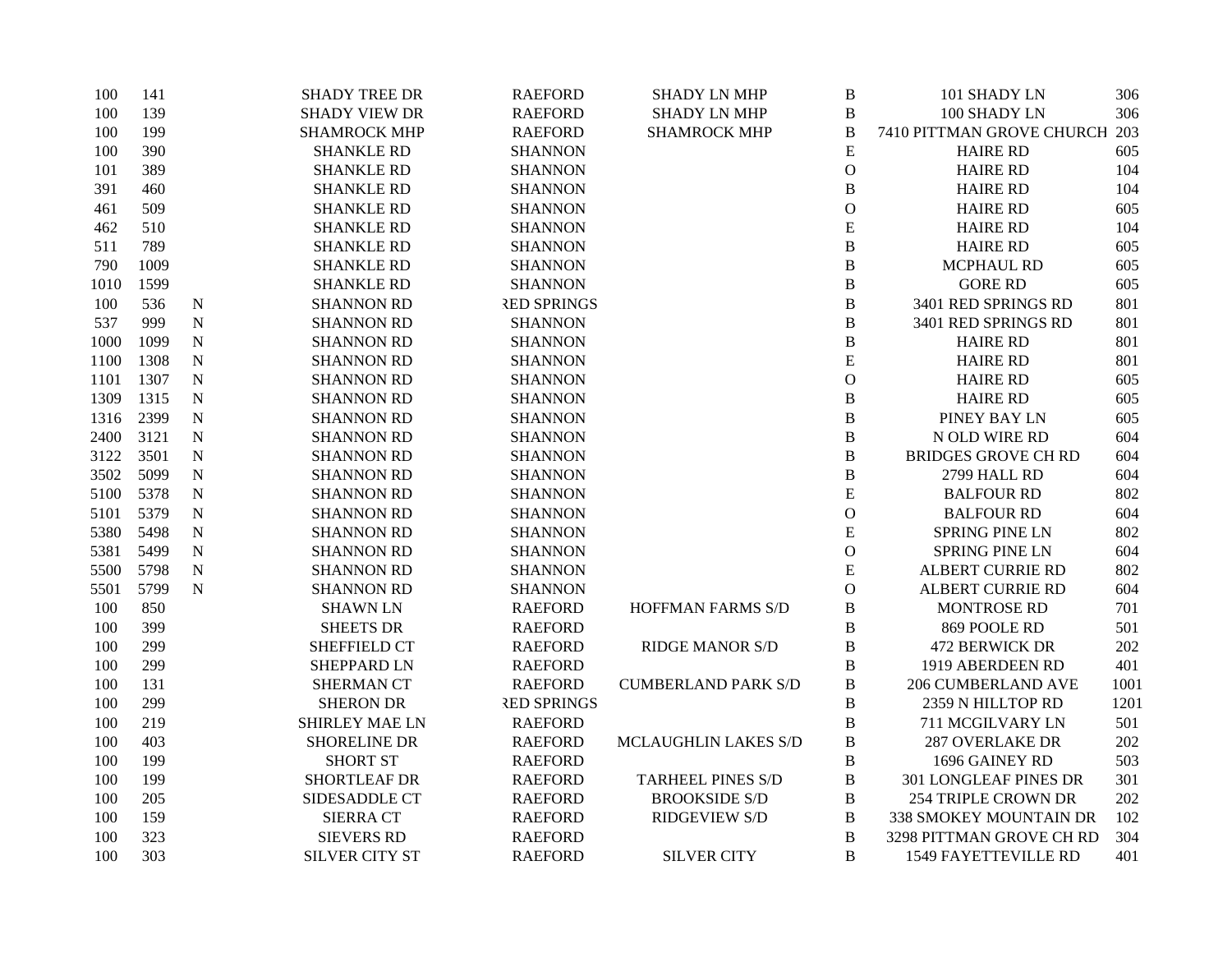| 1600 | 1611 |           | <b>SILVER CITY ST</b>     | <b>RAEFORD</b>     | <b>SILVER CITY</b>          | $\, {\bf B}$   | <b>ST JAMES ST</b>      | 401  |
|------|------|-----------|---------------------------|--------------------|-----------------------------|----------------|-------------------------|------|
| 1700 | 1719 |           | <b>SILVER CITY ST</b>     | <b>RAEFORD</b>     | <b>SILVER CITY</b>          | $\, {\bf B}$   | <b>CLAY ST</b>          | 401  |
| 1800 | 1831 |           | <b>SILVER CITY ST</b>     | <b>RAEFORD</b>     | <b>SILVER CITY</b>          | $\, {\bf B}$   | <b>HILL ST</b>          | 401  |
| 700  | 799  |           | <b>SILVER ST</b>          | <b>RAEFORD</b>     | <b>SILVER CITY</b>          | $\, {\bf B}$   | 224 DOCKERY RD          | 401  |
| 100  | 118  |           | <b>SILVERBERRY CT</b>     | <b>RAEFORD</b>     | <b>SUMMERFIELD EAST S/D</b> | $\, {\bf B}$   | 501 CYPRESS DR          | 102  |
| 100  | 299  |           | <b>SIMPSON CT</b>         | <b>RAEFORD</b>     | <b>BETLEE PINES S/D</b>     | B              | 372 OLD PARKER FARM RD  | 303  |
| 100  | 1400 |           | SINGLE TREE LN            | <b>RAEFORD</b>     | THOMASFIELD #2              | $\bf{B}$       | 300 OLD FARM RD         | 1001 |
| 100  | 299  |           | SINGLETARY ST             | <b>RAEFORD</b>     | <b>SCURLOCK</b>             | $\, {\bf B}$   | 1101 ROCKFISH RD        | 103  |
| 100  | 599  |           | SINGLETON RD              | <b>RED SPRINGS</b> |                             | B              | 1931 COPE RD            | 802  |
| 100  | 477  |           | <b>SIX SIBLINGS LN</b>    | <b>RAEFORD</b>     | HUNTERS RUN S/D             | $\bf{B}$       | 161 BLESSED LN          | 505  |
| 100  | 115  | E         | <b>SIXTH AVE</b>          | <b>RAEFORD</b>     |                             | $\overline{B}$ | 700 N MAIN ST           | 1001 |
| 100  | 121  | W         | <b>SIXTH AVE</b>          | <b>RAEFORD</b>     |                             | $\bf{B}$       | <b>N MAIN ST</b>        | 1001 |
| 200  | 315  | ${\bf E}$ | <b>SIXTH AVE</b>          | <b>RAEFORD</b>     |                             | $\bf{B}$       | N STEWART ST            | 1001 |
| 200  | 227  | W         | <b>SIXTH AVE</b>          | <b>RAEFORD</b>     |                             | $\, {\bf B}$   | N MAGNOLIA ST           | 1001 |
| 300  | 421  | W         | <b>SIXTH AVE</b>          | <b>RAEFORD</b>     |                             | $\, {\bf B}$   | <b>FULTON ST</b>        | 1001 |
| 500  | 519  | W         | <b>SIXTH AVE</b>          | <b>RAEFORD</b>     |                             | $\overline{B}$ | <b>GREEN ST</b>         | 1001 |
| 500  | 533  | ${\bf E}$ | <b>SIXTH AVE</b>          | <b>RAEFORD</b>     |                             | $\, {\bf B}$   | <b>SAUNDERS ST</b>      | 1001 |
| 600  | 615  | W         | <b>SIXTH AVE</b>          | <b>RAEFORD</b>     |                             | $\, {\bf B}$   | <b>CAMERON ST</b>       | 1001 |
| 100  | 699  |           | <b>SKYDIVE DR</b>         | <b>RAEFORD</b>     |                             | $\bf{B}$       | 2700 JUNE JOHNSON RD    | 901  |
| 100  | 299  |           | SMALL PONDEROSA DR        | <b>RAEFORD</b>     |                             | $\bf{B}$       | 6148 ABERDEEN RD        | 701  |
| 100  | 197  |           | <b>SMALL TIMBER LN</b>    | <b>RAEFORD</b>     | <b>SHADOW CREEK S/D</b>     | B              | 150 HIGH LEAF DR        | 203  |
| 100  | 531  |           | <b>SMOKEY MOUNTAIN DR</b> | <b>RAEFORD</b>     | <b>RIDGEVIEW S/D</b>        | B              | 183 ANDES DR            | 102  |
| 532  | 541  |           | <b>SMOKEY MOUNTAIN DR</b> | <b>RAEFORD</b>     | <b>RIDGEVIEW S/D</b>        | $\, {\bf B}$   | 183 ANDES DR            | 302  |
| 100  | 245  |           | <b>SNIPE CT</b>           | <b>RAEFORD</b>     | <b>WESTGATE S/D</b>         | $\, {\bf B}$   | 290 COLLINWOOD DR       | 303  |
| 100  | 799  |           | SOLID ROCK CHURCH RD      | <b>RAEFORD</b>     | <b>CAMERON VILLAGE</b>      | $\bf{B}$       | 3309 ARMY RD            | 701  |
| 100  | 499  |           | <b>SOLITAIRE FARM RD</b>  | <b>ABERDEEN</b>    |                             | $\, {\bf B}$   | 960 CAROLINA RD         | 701  |
| 100  | 121  |           | <b>SOMERSET DR</b>        | <b>RAEFORD</b>     | SOMERSET S/D                | $\, {\bf B}$   | 919 HOBSON RD           | 301  |
| 200  | 223  |           | <b>SOMERSET DR</b>        | <b>RAEFORD</b>     | <b>SOMERSET S/D</b>         | $\bf{B}$       | <b>INLET DR</b>         | 301  |
| 300  | 319  |           | <b>SOMERSET DR</b>        | <b>RAEFORD</b>     | <b>SOMERSET S/D</b>         | $\, {\bf B}$   | <b>DOLPHIN DR</b>       | 301  |
| 320  | 341  |           | <b>SOMERSET DR</b>        | <b>RAEFORD</b>     | SOMERSET S/D                | $\, {\bf B}$   | <b>BLUE WATER DR</b>    | 301  |
| 342  | 375  |           | <b>SOMERSET DR</b>        | <b>RAEFORD</b>     | <b>SOMERSET S/D</b>         | $\overline{E}$ | <b>BLUE WATER DR</b>    | 903  |
| 100  | 299  |           | <b>SONEE LN</b>           | <b>ABERDEEN</b>    |                             | $\bf{B}$       | 5600 ASHEMONT RD        | 702  |
| 100  | 131  |           | <b>SORREL CT</b>          | <b>RAEFORD</b>     | <b>WESTGATE S/D</b>         | $\bf{B}$       | 882 ST JOHNS LOOP       | 303  |
| 100  | 211  |           | <b>SOURWOOD DR</b>        | <b>RAEFORD</b>     | <b>CHURCHILL S/D</b>        | $\, {\bf B}$   | 211 EASTFIELD DR        | 201  |
| 100  | 399  |           | <b>SOUTH HOKE ST</b>      | <b>RED SPRING!</b> | <b>SOUTH HOKE</b>           | $\, {\bf B}$   | 3881 OLD MAXTON RD      | 801  |
| 100  | 105  |           | <b>SOUTHERN AVE</b>       | <b>RAEFORD</b>     |                             | $\, {\bf B}$   | 404 S MAIN ST           | 1001 |
| 200  | 209  |           | <b>SOUTHERN AVE</b>       | <b>RAEFORD</b>     |                             | B              | <b>BIRCH ST</b>         | 1001 |
| 300  | 899  |           | <b>SOUTHERN AVE</b>       | <b>RAEFORD</b>     | <b>RAEFORD GREEN APTS</b>   | B              | <b>OAK ST</b>           | 1001 |
| 100  | 299  |           | SOUTHERN OAKS DR          | <b>RAEFORD</b>     | <b>SOUTHERN OAKS S/D</b>    | $\, {\bf B}$   | 6899 PHILLIPI CHURCH RD | 202  |
| 100  | 499  |           | <b>SOUTHFORK LOOP</b>     | <b>RAEFORD</b>     |                             | $\bf{B}$       | 3840 ARABIA RD          | 601  |
| 100  | 199  |           | <b>SOYANG CT</b>          | <b>RAEFORD</b>     | HERITAGE VILLAGE S/D        | B              | 715 NATHANIEL GREEN CIR | 102  |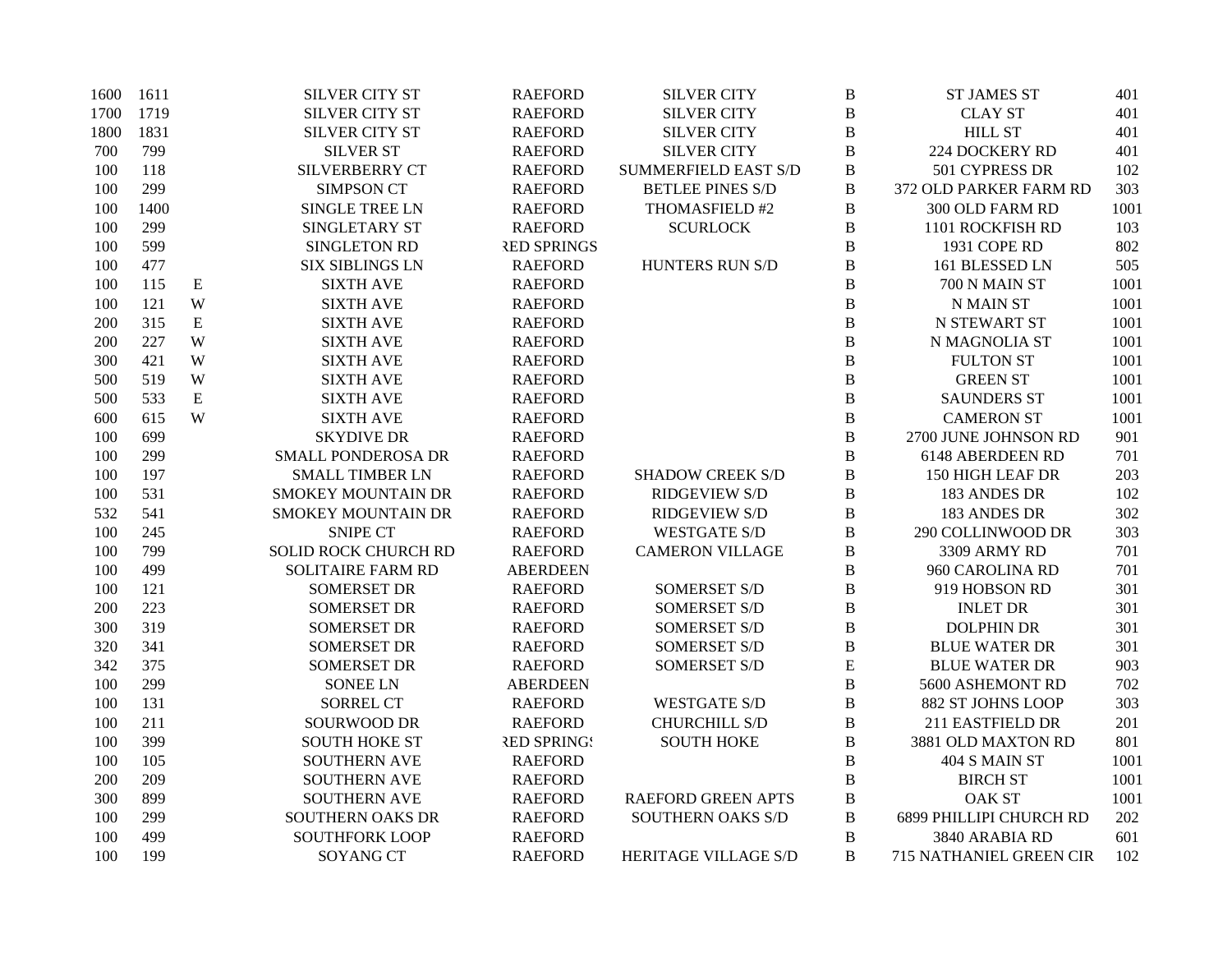| 100  | 199  | <b>SPACER DR</b>          | <b>RAEFORD</b>     | <b>CULBRETH ESTATES MHP</b> | B            | 2870 RED SPRINGS RD           | 402  |
|------|------|---------------------------|--------------------|-----------------------------|--------------|-------------------------------|------|
| 100  | 250  | SPANGLER RD               | <b>RAEFORD</b>     |                             | $\, {\bf B}$ | 6267 PITTMAN GROVE CHURCH 203 |      |
| 100  | 499  | <b>SPARROW DR</b>         | <b>F'VILLE</b>     | <b>DOVE FIELD S/D</b>       | $\, {\bf B}$ | 150 EAGLE ST                  | 201  |
| 100  | 471  | SPEEDY HORSE DR           | <b>RAEFORD</b>     |                             | $\, {\bf B}$ | 376 INDIAN LN                 | 503  |
| 100  | 599  | <b>SPENCER LN</b>         | <b>RED SPRING!</b> | <b>SOUTH HOKE</b>           | $\, {\bf B}$ | 4401 OLD MAXTON RD            | 801  |
| 100  | 147  | SPILLBURG CT              | <b>RAEFORD</b>     | <b>BRIDGEPORT NORTH S/D</b> | B            | 138 BOSWELL ST                | 303  |
| 100  | 443  | SPIRIT WIND DR            | <b>RED SPRINGS</b> |                             | B            | 1695 ANDREWS RD               | 801  |
| 100  | 299  | SPRING HILL RD            | <b>RED SPRINGS</b> |                             | $\, {\bf B}$ | 5200 S OLD WIRE RD            | 802  |
| 300  | 869  | SPRING HILL RD            | <b>RED SPRINGS</b> |                             | B            | 8899 OLD MAXTON RD            | 802  |
| 870  | 1409 | SPRING HILL RD            | <b>RED SPRINGS</b> |                             | $\, {\bf B}$ | 8899 OLD MAXTON RD            | 1201 |
| 1410 | 2099 | SPRING HILL RD            | <b>RED SPRINGS</b> |                             | $\, {\bf B}$ | 819 UPPER MACEDONIA RD        | 1201 |
| 2100 | 2799 | <b>SPRING HILL RD</b>     | <b>RED SPRINGS</b> |                             | $\, {\bf B}$ | 3641 N HILLTOP RD             | 1201 |
| 2800 | 3899 | SPRING HILL RD            | <b>RED SPRINGS</b> |                             | B            | 905 N MCPHATTER RD            | 1201 |
| 100  | 588  | <b>SPRING PINE LN</b>     | <b>SHANNON</b>     |                             | $\, {\bf B}$ | 5380 N SHANNON RD             | 802  |
| 100  | 153  | <b>SPRING VALLEY DR</b>   | <b>RAEFORD</b>     | <b>SPRING VALLEY S/D</b>    | $\, {\bf B}$ | 1305 S PARKER CHURCH RD       | 302  |
| 200  | 212  | <b>SPRINGER DR</b>        | <b>RAEFORD</b>     | PUPPY CREEK MHP             | B            | 606 POINTER PL                | 306  |
| 213  | 248  | <b>SPRINGER DR</b>        | <b>RAEFORD</b>     | PUPPY CREEK MHP             | $\, {\bf B}$ | <b>128 DALMATION DR</b>       | 306  |
| 100  | 165  | SPRINGHAVEN DR            | <b>RAEFORD</b>     | <b>BEDFORD S/D</b>          | $\, {\bf B}$ | <b>DEAD END</b>               | 305  |
| 166  | 221  | SPRINGHAVEN DR            | <b>RAEFORD</b>     | <b>BEDFORD S/D</b>          | B            | <b>BRENTMOOR DR</b>           | 305  |
| 222  | 277  | SPRINGHAVEN DR            | <b>RAEFORD</b>     | <b>BEDFORD S/D</b>          | $\, {\bf B}$ | PENDLETON ST                  | 305  |
| 278  | 331  | SPRINGHAVEN DR            | <b>RAEFORD</b>     | <b>BEDFORD S/D</b>          | $\, {\bf B}$ | STONEBRIAR AVE                | 305  |
| 332  | 407  | SPRINGHAVEN DR            | <b>RAEFORD</b>     | <b>BEDFORD S/D</b>          | B            | <b>VERDMONT CT</b>            | 305  |
| 408  | 485  | SPRINGHAVEN DR            | <b>RAEFORD</b>     | <b>BEDFORD S/D</b>          | $\, {\bf B}$ | <b>CROMWELL CT</b>            | 305  |
| 100  | 499  | SPRINGWOOD LN             | <b>RAEFORD</b>     | <b>WEST HOKE</b>            | $\, {\bf B}$ | 481 SUMMERWOOD DR             | 502  |
| 100  | 299  | SPRUCEPINE DR             | <b>RAEFORD</b>     | <b>ROBINS WALK S/D</b>      | B            | 1470 WAYSIDE RD               | 303  |
| 100  | 109  | SQUIRREL CROSSING         | <b>RAEFORD</b>     |                             | $\, {\bf B}$ | 167 ACORN LN                  | 401  |
| 100  | 371  | ST GEORGE DR              | <b>RAEFORD</b>     | <b>WESTGATE S/D</b>         | $\, {\bf B}$ | <b>412 FAIRFIELD CIR</b>      | 303  |
| 100  | 111  | <b>ST JAMES ST</b>        | <b>RAEFORD</b>     | <b>SILVER CITY</b>          | $\, {\bf B}$ | N VASS RD                     | 401  |
| 200  | 219  | <b>ST JAMES ST</b>        | <b>RAEFORD</b>     | <b>SILVER CITY</b>          | $\, {\bf B}$ | <b>COCKMAN HILL RD</b>        | 401  |
| 300  | 341  | <b>ST JAMES ST</b>        | <b>RAEFORD</b>     | <b>SILVER CITY</b>          | $\, {\bf B}$ | <b>SILVER CITY ST</b>         | 401  |
| 342  | 371  | <b>ST JAMES ST</b>        | <b>RAEFORD</b>     | <b>SILVER CITY</b>          | B            | <b>SILVER CITY ST</b>         | 401  |
| 100  | 1639 | <b>ST JOHNS LOOP</b>      | <b>RAEFORD</b>     | <b>WESTGATE S/D</b>         | $\, {\bf B}$ | 377 NORTHVIEW DR              | 303  |
| 100  | 519  | <b>ST MARYS CHURCH RD</b> | <b>RED SPRINGS</b> |                             | B            | <b>862 S MCPHATTER RD</b>     | 1201 |
| 100  | 799  | ST MATTHEWS CHURCH RD     | <b>RAEFORD</b>     |                             | B            | 4701 ABERDEEN RD              | 501  |
| 100  | 117  | <b>ST PAULS RD</b>        | <b>RAEFORD</b>     |                             | $\, {\bf B}$ | <b>408 E CENTRAL AVE</b>      | 1001 |
| 200  | 211  | <b>ST PAULS RD</b>        | <b>RAEFORD</b>     |                             | $\, {\bf B}$ | <b>REAVES ST</b>              | 1001 |
| 300  | 317  | <b>ST PAULS RD</b>        | <b>RAEFORD</b>     |                             | $\, {\bf B}$ | <b>LAMONT ST</b>              | 1001 |
| 318  | 327  | <b>ST PAULS RD</b>        | <b>RAEFORD</b>     |                             | $\, {\bf B}$ | <b>MCNAIR ST</b>              | 1001 |
| 400  | 441  | <b>ST PAULS RD</b>        | <b>RAEFORD</b>     |                             | $\, {\bf B}$ | <b>BLUE AVE</b>               | 1001 |
| 500  | 549  | <b>ST PAULS RD</b>        | <b>RAEFORD</b>     |                             | $\, {\bf B}$ | OAKWOOD AVE                   | 1001 |
| 550  | 858  | <b>ST PAULS RD</b>        | <b>RAEFORD</b>     |                             | B            | HOUSE OF RAEFORD RD           | 1001 |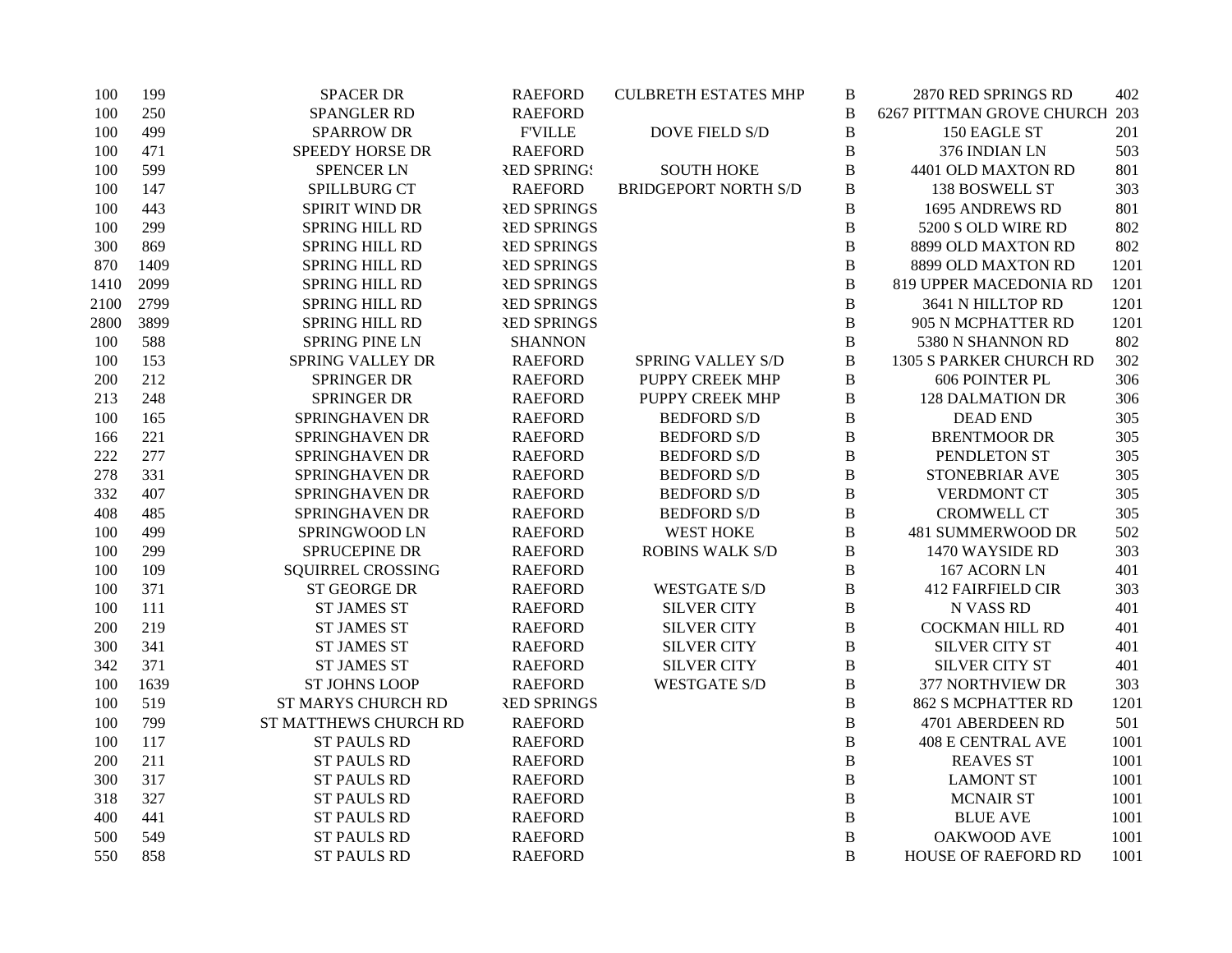| 859  | 1063 |             | <b>ST PAULS RD</b>    | <b>RAEFORD</b> |                         | $\mathbf O$   | <b>RAEFORD CITY LIMITS</b>    | 104  |
|------|------|-------------|-----------------------|----------------|-------------------------|---------------|-------------------------------|------|
| 860  | 1062 |             | <b>ST PAULS RD</b>    | <b>RAEFORD</b> |                         | E             | <b>RAEFORD CITY LIMITS</b>    | 104  |
| 1100 | 1964 |             | <b>ST PAULS RD</b>    | <b>RAEFORD</b> |                         | ${\bf E}$     | <b>E PALMER ST</b>            | 104  |
| 1101 | 1663 |             | <b>ST PAULS RD</b>    | <b>RAEFORD</b> |                         | $\mathcal O$  | <b>OAKDALE GIN RD</b>         | 104  |
| 1665 | 1965 |             | <b>ST PAULS RD</b>    | <b>RAEFORD</b> |                         | $\mathbf O$   | OAKDALE GIN RD                | 601  |
| 1966 | 2180 |             | <b>ST PAULS RD</b>    | <b>RAEFORD</b> |                         | ${\bf E}$     | <b>SCOTT CURRIE RD</b>        | 605  |
| 1967 | 2181 |             | <b>ST PAULS RD</b>    | <b>RAEFORD</b> |                         | $\mathbf{O}$  | <b>ARABIA RD</b>              | 601  |
| 2182 | 3536 |             | <b>ST PAULS RD</b>    | <b>RAEFORD</b> |                         | E             | <b>GOLD HILL RD</b>           | 605  |
| 2183 | 3537 |             | <b>ST PAULS RD</b>    | <b>RAEFORD</b> |                         | $\mathbf{O}$  | <b>GOLD HILL RD</b>           | 601  |
| 3538 | 4594 |             | <b>ST PAULS RD</b>    | <b>RAEFORD</b> | <b>DUNDARRACH</b>       | ${\bf E}$     | <b>UPCHURCH RD</b>            | 605  |
| 3539 | 4595 |             | <b>ST PAULS RD</b>    | <b>RAEFORD</b> | <b>DUNDARRACH</b>       | $\mathcal{O}$ | <b>UPCHURCH RD</b>            | 601  |
| 4596 | 5250 |             | <b>ST PAULS RD</b>    | <b>RAEFORD</b> | <b>DUNDARRACH</b>       | ${\bf E}$     | <b>PATE RD</b>                | 605  |
| 4597 | 5251 |             | <b>ST PAULS RD</b>    | <b>RAEFORD</b> | <b>DUNDARRACH</b>       | $\mathbf{O}$  | <b>PATE RD</b>                | 601  |
| 5252 | 5594 |             | <b>ST PAULS RD</b>    | <b>SHANNON</b> | <b>DUNDARRACH</b>       | ${\bf E}$     | N OLD WIRE RD                 | 604  |
| 5253 | 5595 |             | <b>ST PAULS RD</b>    | <b>SHANNON</b> | <b>DUNDARRACH</b>       | $\mathbf{O}$  | N OLD WIRE RD                 | 603  |
| 5596 | 6144 |             | <b>ST PAULS RD</b>    | LUM. BDGE.     |                         | ${\bf E}$     | <b>HALL RD</b>                | 604  |
| 5597 | 6145 |             | <b>ST PAULS RD</b>    | LUM. BDGE.     |                         | $\mathbf{O}$  | <b>HALL RD</b>                | 603  |
| 6146 | 7654 |             | <b>ST PAULS RD</b>    | LUM. BDGE.     |                         | ${\bf E}$     | <b>BOYLE RD</b>               | 604  |
| 6147 | 7655 |             | <b>ST PAULS RD</b>    | LUM. BDGE.     |                         | $\mathbf{O}$  | <b>BOYLE RD</b>               | 603  |
| 7656 | 8592 |             | <b>ST PAULS RD</b>    | LUM. BDGE.     |                         | E             | <b>BALFOUR RD</b>             | 604  |
| 7657 | 8275 |             | <b>ST PAULS RD</b>    | LUM. BDGE.     |                         | $\mathbf{O}$  | <b>BALFOUR RD</b>             | 603  |
| 8277 | 8593 |             | <b>ST PAULS RD</b>    | LUM. BDGE.     |                         | $\mathbf{O}$  | <b>GALT DR</b>                | 603  |
| 8594 | 9156 |             | <b>ST PAULS RD</b>    | LUM. BDGE.     |                         | E             | <b>CLARK RD</b>               | 604  |
| 8595 | 9157 |             | <b>ST PAULS RD</b>    | LUM. BDGE.     |                         | $\mathbf O$   | <b>CLARK RD</b>               | 603  |
| 100  | 199  |             | <b>STABLE PL</b>      | <b>RAEFORD</b> | THOMASFIELD S/D         | $\, {\bf B}$  | 400 OLD FARM RD               | 1001 |
| 100  | 199  |             | <b>STACY LN</b>       | <b>RAEFORD</b> | <b>EAST HOBSON S/D</b>  | $\, {\bf B}$  | 1150 HOBSON RD                | 301  |
| 100  | 255  |             | <b>STAFFORD AVE</b>   | <b>RAEFORD</b> | <b>WEDGEFIELD S/D</b>   | $\, {\bf B}$  | <b>WESTON WOODS ST</b>        | 303  |
| 100  | 385  |             | <b>STANSBURY DR</b>   | <b>RAEFORD</b> | <b>BRENTHAVEN S/D</b>   | $\, {\bf B}$  | <b>147 CHESWICK DR</b>        | 101  |
| 100  | 399  |             | <b>STARLITE DR</b>    | <b>RAEFORD</b> | <b>RENEE'S MHP</b>      | $\, {\bf B}$  | 6729 PITTMAN GROVE CHURCH 203 |      |
| 100  | 107  |             | <b>STATE ST</b>       | <b>RAEFORD</b> | WILLOW TRACE MHP        | $\, {\bf B}$  | 827 CAROLINA DR               | 303  |
| 108  | 114  |             | <b>STATE ST</b>       | <b>RAEFORD</b> | <b>WILLOW TRACE MHP</b> | $\, {\bf B}$  | <b>CARDINAL AVE</b>           | 303  |
| 100  | 109  |             | STEEPLCHASE LN        | <b>RAEFORD</b> | PARKER GROVE S/D        | $\, {\bf B}$  | 200 GROUSE RUN                | 101  |
| 110  | 112  |             | STEEPLCHASE LN        | <b>RAEFORD</b> | PARKER GROVE S/D        | E             | 200 GROUSE RUN                | 301  |
| 111  | 113  |             | <b>STEEPLCHASE LN</b> | <b>RAEFORD</b> | <b>PARKER GROVE S/D</b> | $\mathcal{O}$ | 200 GROUSE RUN                | 101  |
| 200  | 399  |             | STEEPLCHASE LN        | <b>RAEFORD</b> | PARKER GROVE S/D        | $\, {\bf B}$  | 200 GROUSE RUN                | 301  |
| 100  | 255  |             | <b>STEEPLE RUN DR</b> | <b>RAEFORD</b> | <b>BROOKSIDE S/D</b>    | B             | 239 GILLIS HILL RD            | 202  |
| 100  | 906  |             | <b>STEVENS ST</b>     | <b>RAEFORD</b> | <b>JONES HILL</b>       | $\, {\bf B}$  | 1376 N MAIN ST                | 401  |
| 907  | 929  |             | <b>STEVENS ST</b>     | <b>RAEFORD</b> |                         | $\, {\bf B}$  | 1376 N MAIN ST                | 1001 |
| 930  | 1399 |             | <b>STEVENS ST</b>     | <b>RAEFORD</b> | <b>JONES HILL</b>       | $\bf{B}$      | 1376 N MAIN ST                | 401  |
| 100  | 400  | $\mathbf N$ | <b>STEWART ST</b>     | <b>RAEFORD</b> |                         | $\mathbf E$   | E CENTRAL AVE                 | 1001 |
| 100  | 300  | S           | <b>STEWART ST</b>     | <b>RAEFORD</b> |                         | E             | E CENTRAL AVE                 | 1001 |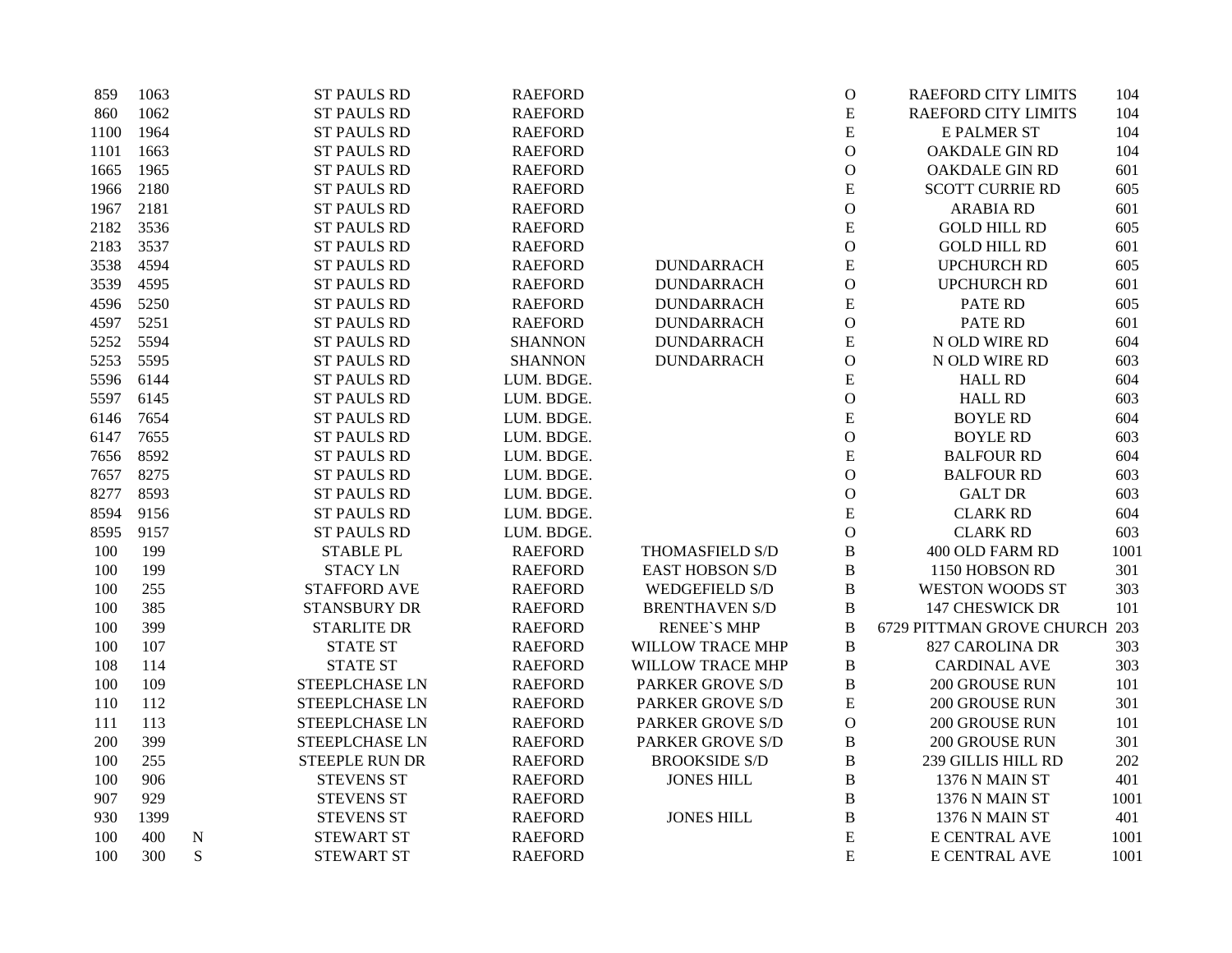| 101  | 399  | $\mathbf N$ | <b>STEWART ST</b>        | <b>RAEFORD</b>     |                                 | $\mathbf O$  | <b>E CENTRAL AV</b>        | 1001 |
|------|------|-------------|--------------------------|--------------------|---------------------------------|--------------|----------------------------|------|
| 101  | 299  | ${\bf S}$   | <b>STEWART ST</b>        | <b>RAEFORD</b>     |                                 | $\mathbf{O}$ | <b>E CENTRAL AVE</b>       | 1001 |
| 301  | 400  | ${\bf S}$   | <b>STEWART ST</b>        | <b>RAEFORD</b>     |                                 | $\, {\bf B}$ | <b>CAMPBELL AVE</b>        | 1001 |
| 401  | 500  | $\mathbf N$ | <b>STEWART ST</b>        | <b>RAEFORD</b>     |                                 | $\, {\bf B}$ | E DONALDSON AVE            | 1001 |
| 501  | 799  | ${\bf N}$   | <b>STEWART ST</b>        | <b>RAEFORD</b>     |                                 | $\, {\bf B}$ | E PROSPECT AVE             | 1001 |
| 100  | 407  |             | <b>STEWARTS CREEK DR</b> | <b>RAEFORD</b>     | <b>BENTLEY ACRES S/D</b>        | $\, {\bf B}$ | 1153 CAMDEN RD             | 201  |
| 900  | 1009 |             | <b>STIRLING CT</b>       | <b>RAEFORD</b>     | MCDOUGALD DOWNS S/D             | $\, {\bf B}$ | 1001 DUNVAGAN DR           | 306  |
| 100  | 120  |             | STOCKADE CT              | <b>RAEFORD</b>     | <b>COLONIAL CHARTERS S/D</b>    | $\, {\bf B}$ | 1530 CLAN CAMPBELL DR      | 303  |
| 100  | 303  |             | <b>STOCKBRIDGE DR</b>    | <b>RAEFORD</b>     | <b>WESTGATE S/D</b>             | $\, {\bf B}$ | 1307 ST JOHNS LOOP         | 303  |
| 100  | #### |             | <b>STONE GATE DR</b>     |                    | RAEFORD STONE GABLES APARTMENTS | B            | 263 PITTMAN GROVE CHURCH F | 305  |
| 100  | 189  |             | STONE GATE VILLAGE DR    | <b>RAEFORD</b>     |                                 | ${\bf E}$    | 8330 FAYETTEVILLE RD       | 305  |
| 190  | 247  |             | STONE GATE VILLAGE DR    | <b>RAEFORD</b>     |                                 | ${\bf E}$    | <b>FLAGSTONE LN</b>        | 305  |
| 100  | 147  |             | STONEBRIAR AVE           | <b>RAEFORD</b>     | <b>BEDFORD S/D</b>              | $\, {\bf B}$ | <b>DEAD END</b>            | 305  |
| 148  | 363  |             | STONEBRIAR AVE           | <b>RAEFORD</b>     | <b>BEDFORD S/D</b>              | $\, {\bf B}$ | <b>UNION ST</b>            | 305  |
| 364  | 423  |             | STONEBRIAR AVE           | <b>RAEFORD</b>     | <b>BEDFORD S/D</b>              | $\, {\bf B}$ | <b>BEDFORD DR</b>          | 305  |
| 424  | 499  |             | STONEBRIAR AVE           | <b>RAEFORD</b>     | <b>BEDFORD S/D</b>              | $\, {\bf B}$ | <b>BRENTMOOR DR</b>        | 305  |
| 500  | 729  |             | STONEBRIAR AVE           | <b>RAEFORD</b>     | <b>BEDFORD S/D</b>              | $\, {\bf B}$ | PENDLETON ST               | 305  |
| 100  | 105  |             | STONELEDGE DR            | <b>RAEFORD</b>     | <b>STONE RIDGE S/D</b>          | $\, {\bf B}$ | 181 HOBSON RD              | 301  |
| 100  | 199  |             | STONESTHROW LN           | <b>RAEFORD</b>     | <b>COUNTRY WALK S/D</b>         | B            | <b>102 CARRIAGE LN</b>     | 202  |
| 100  | 402  |             | STONEWALL ST             | <b>RAEFORD</b>     | STONEWALL S/D                   | B            | 210 KERNSTOWN RD           | 201  |
| 100  | 281  |             | STONEY POINT RD          | <b>F'VILLE</b>     |                                 | $\, {\bf B}$ | 581 LINDSAY RD             | 303  |
| 282  | 603  |             | STONEY POINT RD          | <b>F'VILLE</b>     |                                 | $\, {\bf B}$ | 261 JULIAN DR              | 303  |
| 604  | 919  |             | STONEY POINT RD          | <b>FVILLE</b>      |                                 | $\, {\bf B}$ | LITTLE LN                  | 303  |
| 100  | 112  |             | <b>STORK DR</b>          | <b>RAEFORD</b>     | <b>EAGLE POINT S/D</b>          | B            | 2197 RED SPRINGS RD        | 801  |
| 100  | 227  |             | STREAMFALL CT            | <b>RAEFORD</b>     | <b>CLUB POND ESTATES S/D</b>    | B            | <b>228 CLUB FORGE LN</b>   | 103  |
| 100  | 299  |             | <b>STREETER CIR</b>      | <b>RAEFORD</b>     |                                 | B            | 399 MAGGIE LN              | 501  |
| 100  | 155  |             | STRICKLAND CT            | <b>RAEFORD</b>     | <b>LIBERTY CHASE</b>            | $\, {\bf B}$ | <b>154 ALLEGIANCE ST</b>   | 401  |
| 100  | 200  |             | <b>STRIDER FARM RD</b>   | <b>RED SPRINGS</b> |                                 | $\, {\bf B}$ | 2484 BLUE SPRINGS RD       | 801  |
| 100  | 679  |             | <b>STROTHER RD</b>       | <b>ABERDEEN</b>    | <b>ASHLEY HEIGHTS</b>           | $\, {\bf B}$ | <b>RESERVATION RD</b>      | 1101 |
| 680  | 889  |             | <b>STROTHER RD</b>       | <b>ABERDEEN</b>    | <b>ASHLEY HEIGHTS</b>           | $\, {\bf B}$ | PICKLER RD                 | 1101 |
| 890  | 974  |             | <b>STROTHER RD</b>       | <b>ABERDEEN</b>    | <b>ASHLEY HEIGHTS</b>           | ${\bf E}$    | PICKLER RD                 | 1101 |
| 891  | 975  |             | <b>STROTHER RD</b>       | <b>ABERDEEN</b>    | <b>ASHLEY HEIGHTS</b>           | $\mathbf O$  | PICKLER RD                 | 702  |
| 976  | 1029 |             | <b>STROTHER RD</b>       | <b>ABERDEEN</b>    | <b>ASHLEY HEIGHTS</b>           | B            | PICKLER RD                 | 702  |
| 1030 | 2099 |             | <b>STROTHER RD</b>       | <b>ABERDEEN</b>    | <b>ASHLEY HEIGHTS</b>           | $\, {\bf B}$ | <b>KEARNS RD</b>           | 702  |
| 100  | 380  |             | <b>STUBBS RD</b>         | <b>RAEFORD</b>     |                                 | $\, {\bf B}$ | 7220 LAURINBURG RD         | 503  |
| 100  | 1099 |             | <b>STUBBY OAKS RD</b>    | <b>ABERDEEN</b>    |                                 | $\, {\bf B}$ | <b>ASHEMONT RD</b>         | 702  |
| 1100 | 1419 |             | <b>STUBBY OAKS RD</b>    | <b>ABERDEEN</b>    |                                 | $\, {\bf B}$ | NIGHTHAWK LOOP             | 702  |
| 1420 | 1449 |             | <b>STUBBY OAKS RD</b>    | <b>ABERDEEN</b>    |                                 | $\, {\bf B}$ | <b>RICHIE LN</b>           | 702  |
| 1450 | 1561 |             | <b>STUBBY OAKS RD</b>    | <b>ABERDEEN</b>    |                                 | $\, {\bf B}$ | NIGHTHAWK LOOP             | 702  |
| 1562 | 1999 |             | <b>STUBBY OAKS RD</b>    | <b>ABERDEEN</b>    |                                 | $\, {\bf B}$ | <b>RUTH ST</b>             | 702  |
| 100  | 320  |             | <b>STUDER LN</b>         | <b>RAEFORD</b>     |                                 | B            | 1491 S PARKER CHURCH RD    | 302  |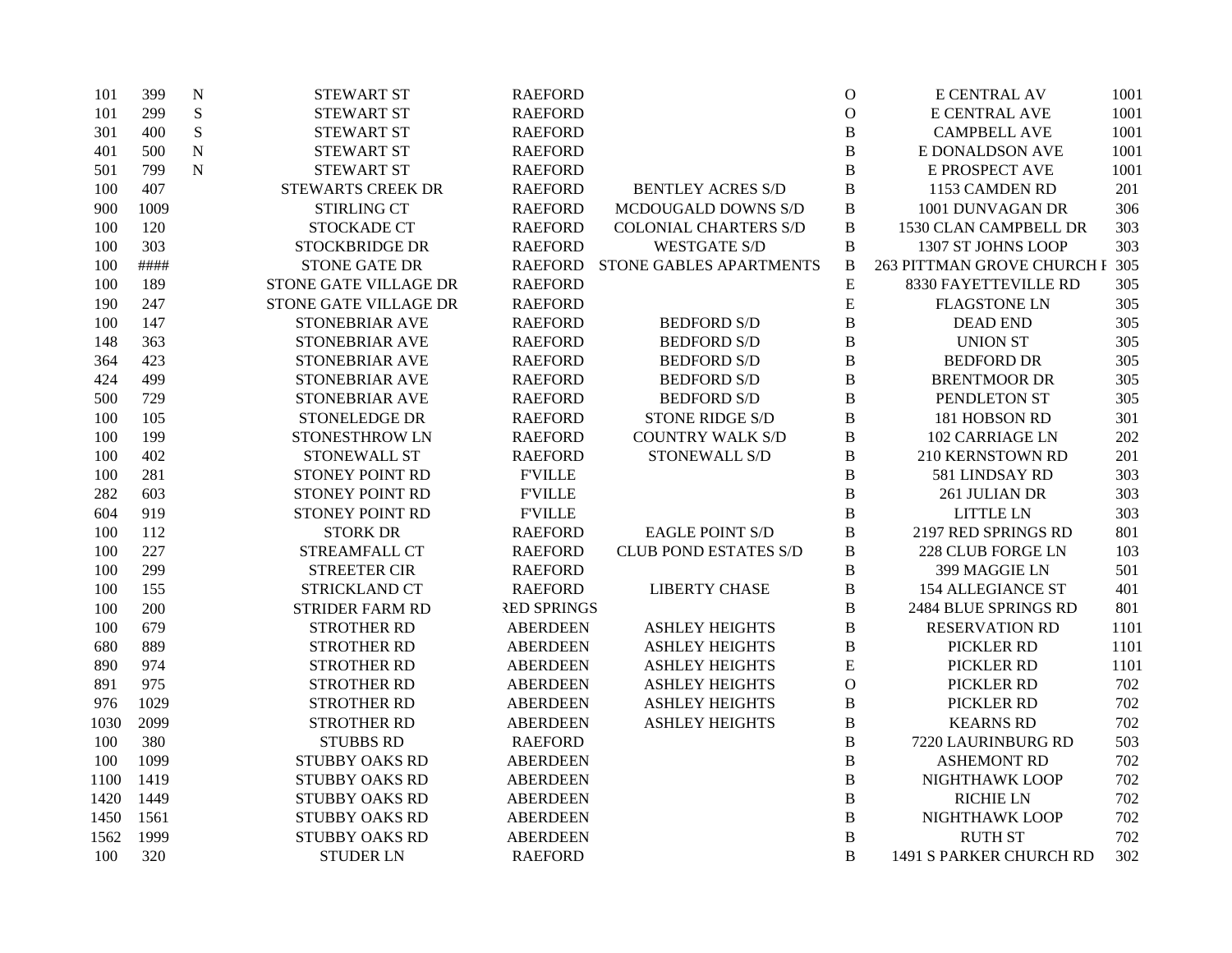| 100  | 109  | <b>SUGAR CANE DR</b>     | <b>RAEFORD</b>  | <b>QUAIL HOLLOW WEST S/D</b> | $\, {\bf B}$   | 109 NESTING LN               | 303  |
|------|------|--------------------------|-----------------|------------------------------|----------------|------------------------------|------|
| 100  | 599  | <b>SUMMERWOOD DR</b>     | <b>RAEFORD</b>  | <b>WEST HOKE</b>             | $\, {\bf B}$   | 5891 TURNPIKE RD             | 502  |
| 100  | 299  | <b>SUMNER LN</b>         | <b>RAEFORD</b>  |                              | $\, {\bf B}$   | <b>881 CALLOWAY RD</b>       | 501  |
| 100  | 109  | <b>SUNDANCE DR</b>       | <b>RAEFORD</b>  | <b>SOMERSET S/D</b>          | $\, {\bf B}$   | <b>259 FALLINGLEAF CT</b>    | 301  |
| 100  | 431  | <b>SUNFLOWER ST</b>      | <b>RAEFORD</b>  | <b>HENDRIX FARMS S/D</b>     | $\, {\bf B}$   | 2162 PHILLIPI CHURCH RD      | 102  |
| 100  | 500  | <b>SUNNYSIDE RD</b>      | <b>ABERDEEN</b> |                              | $\, {\bf B}$   | 16280 HWY 15/501             | 701  |
| 100  | 1001 | <b>SUNSET LAKE RD</b>    | LUM. BDGE.      |                              | $\, {\bf B}$   | 7100 ARABIA RD               | 204  |
| 800  | 899  | <b>SUTHERLAND CT</b>     | <b>RAEFORD</b>  | MCDOUGALD DOWNS S/D          | $\, {\bf B}$   | 522 DUNROBIN DR              | 306  |
| 100  | 135  | <b>SWANLN</b>            | <b>RAEFORD</b>  | <b>NORTH RAEFORD MHP</b>     | $\, {\bf B}$   | 111 SEA GULL DR              | 401  |
| 100  | 109  | <b>SWEET BAY CT</b>      | <b>RAEFORD</b>  | <b>SUMMERFIELD EAST S/D</b>  | $\, {\bf B}$   | 595 S BUCKEYE DR             | 102  |
| 100  | 235  | <b>SWEET POTATO DR</b>   | <b>RAEFORD</b>  |                              | $\, {\bf B}$   | <b>428 TOWNSEND RD</b>       | 302  |
| 100  | 277  | <b>SWEET WILLIAM WAY</b> | <b>RAEFORD</b>  | <b>CLOVER MEADOW S/D</b>     | $\, {\bf B}$   | 9045 ROCKFISH RD             | 201  |
| 100  | 199  | <b>SWEETBRIAR LN</b>     | <b>RAEFORD</b>  | <b>ROBINS WALK S/D</b>       | $\, {\bf B}$   | 1582 WAYSIDE RD              | 303  |
| 100  | 151  | <b>SWEETGUM CT</b>       | <b>RAEFORD</b>  | <b>FOREST VIEW S/D</b>       | $\, {\bf B}$   | 324 CHESTNUT DR              | 302  |
| 100  | 799  | <b>SWIFT CREEK RD</b>    | <b>RAEFORD</b>  |                              | $\, {\bf B}$   | 8616 ROCKFISH RD             | 201  |
| 100  | 113  | <b>SWING CT</b>          | <b>RAEFORD</b>  | <b>RAEFORD FIELDS S/D</b>    | $\, {\bf B}$   | 313 BELLFLOWER CIR           | 102  |
| 200  | 213  | <b>SWING CT</b>          | <b>RAEFORD</b>  | <b>RAEFORD FIELDS S/D</b>    | $\, {\bf B}$   | 314 BELLFLOWER CIR           | 102  |
| 100  | 177  | <b>SYCAMORE LN</b>       | <b>RAEFORD</b>  | <b>FOREST VIEW S/D</b>       | $\, {\bf B}$   | <b>128 CHESTNUT DR</b>       | 302  |
| 100  | 263  | <b>SYRENA DR</b>         | <b>F'VILLE</b>  |                              | $\, {\bf B}$   | 411 KING RD                  | 201  |
| 100  | 107  | T AND K MHP              | <b>RAEFORD</b>  | <b>HILLCREST</b>             | $\, {\bf B}$   | <b>250 HILLCREST DR</b>      | 103  |
| 100  | 399  | <b>TABERNACLE LN</b>     | <b>SHANNON</b>  |                              | $\, {\bf B}$   | 353 ALBERT CURRIE RD         | 802  |
| 100  | 269  | <b>TADCASTER CT</b>      | <b>RAEFORD</b>  | <b>BRIDGEPORT S/D</b>        | $\bf{B}$       | 140 HOGART ST                | 303  |
| 100  | 125  | <b>TAFT CT</b>           | <b>RAEFORD</b>  | <b>LIBERTY POINT S/D</b>     | $\, {\bf B}$   | <b>130 EISENHOWER DR</b>     | 302  |
| 100  | 139  | <b>TAHOE CT</b>          | <b>RAEFORD</b>  | TOM'S WAYSIDE APTS           | $\, {\bf B}$   | 374 MIDWAY DR                | 305  |
| 100  | 125  | <b>TANNER LOOP</b>       | <b>RAEFORD</b>  | <b>TRAPPERS RUN S/D</b>      | $\, {\bf B}$   | <b>203 THORNBACK DR</b>      | 202  |
| 100  | 357  | <b>TANZANITE RD</b>      | <b>RAEFORD</b>  | <b>WEST HOKE</b>             | $\mathcal O$   | <b>6825 TURNPIKE RD</b>      | 502  |
| 100  | 299  | <b>TARA DR</b>           | <b>RAEFORD</b>  | <b>CRESTVIEW ACRES S/D</b>   | $\, {\bf B}$   | <b>425 NEILL SINCLAIR RD</b> | 501  |
| 100  | 899  | <b>TAT-RONNIE DR</b>     | <b>RAEFORD</b>  |                              | $\, {\bf B}$   | 4011 CALLOWAY RD             | 701  |
| 100  | 165  | <b>TAVERN LN</b>         | <b>RAEFORD</b>  | <b>RAEFORD VILLAGE S/D</b>   | $\, {\bf B}$   | 211 WESTMINSTER DR           | 1001 |
| 100  | 199  | <b>TAYLOR CT</b>         | <b>RAEFORD</b>  | <b>GREEN PINES MHP</b>       | $\, {\bf B}$   | 203 HEYBUD DR                | 306  |
| 100  | 225  | TC JONES RD              | <b>RAEFORD</b>  |                              | $\bf{B}$       | 5640 PHILLIPI CHURCH RD      | 203  |
| 226  | 349  | TC JONES RD              | <b>RAEFORD</b>  |                              | $\, {\bf B}$   | <b>TRENTON CT</b>            | 203  |
| 350  | 675  | TC JONES RD              | <b>RAEFORD</b>  |                              | $\, {\bf B}$   | <b>LEDEZMA DR</b>            | 203  |
| 676  | 827  | TC JONES RD              | <b>RAEFORD</b>  |                              | $\, {\bf B}$   | <b>WELSH RD</b>              | 203  |
| 828  | 1129 | TC JONES RD              | <b>RAEFORD</b>  |                              | $\, {\bf B}$   | <b>BUCKWHEAT CT</b>          | 203  |
| 1130 | 1341 | TC JONES RD              | <b>RAEFORD</b>  |                              | $\, {\bf B}$   | WINDY HILL LN                | 203  |
| 100  | 304  | <b>TEAL DR</b>           | <b>RAEFORD</b>  |                              | $\, {\bf B}$   | 301 FAYETTEVILLE RD          | 1001 |
| 305  | 305  | <b>TEAL DR</b>           | <b>RAEFORD</b>  |                              | $\, {\bf B}$   | 301 FAYETTEVILLE RD          | 401  |
| 306  | 500  | <b>TEAL DR</b>           | <b>RAEFORD</b>  |                              | $\, {\bf B}$   | 100 HEALTH DR                | 1001 |
| 100  | 862  | TEE JAY FARM RD          | <b>ABERDEEN</b> | <b>WHIFFLE ACRES</b>         | $\bf{B}$       | 8481 CALLOWAY RD             | 702  |
| 100  | 237  | <b>TELLMONT ST</b>       | <b>RAEFORD</b>  | <b>WEDGEFIELD S/D</b>        | $\overline{B}$ | <b>WEXFORD ST</b>            | 303  |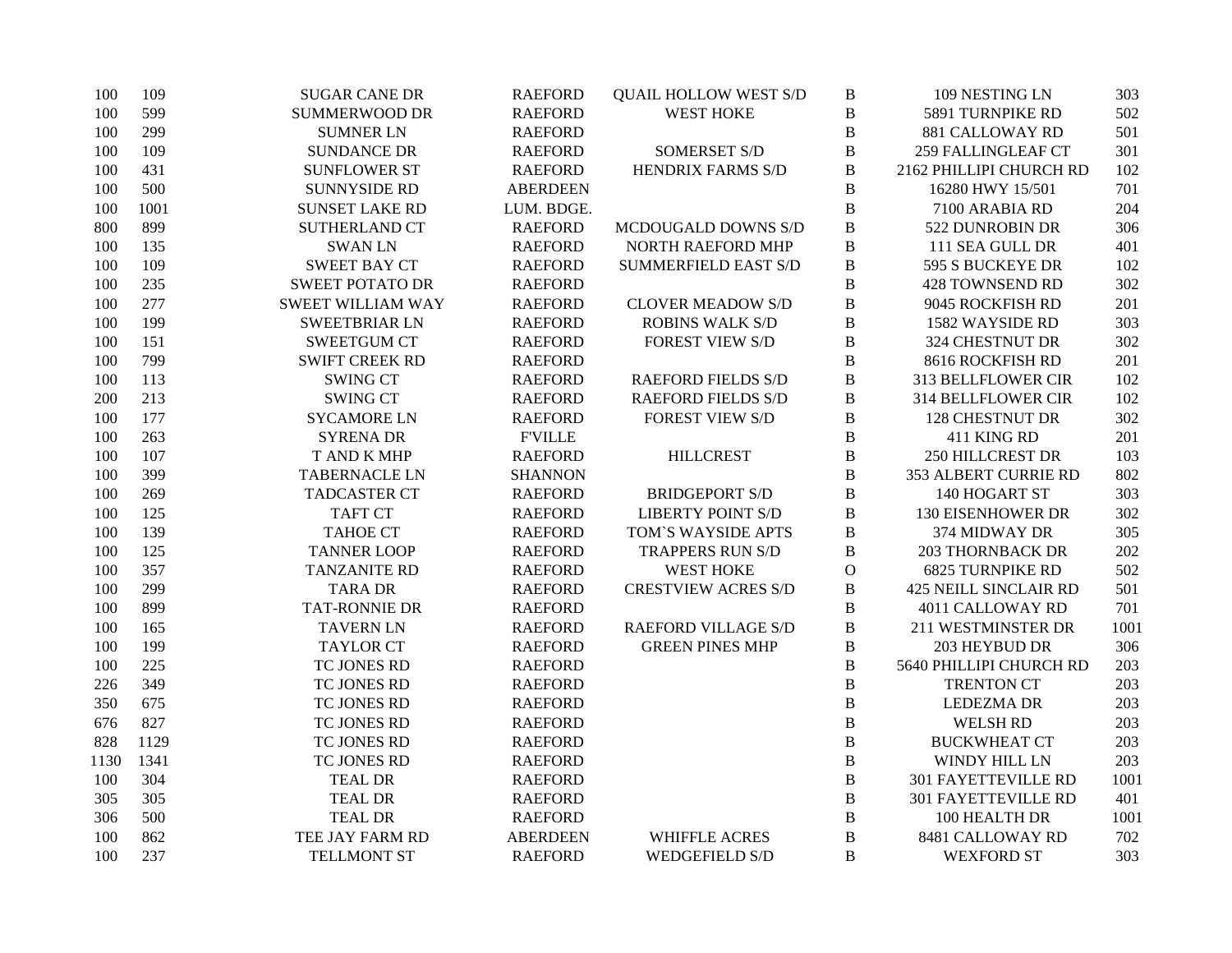| 100  | 119  | <b>TENACRE TRL</b>     | <b>RAEFORD</b>     | PEARCE FARM S/D          | $\, {\bf B}$   | 225 TC JONES RD                | 203  |
|------|------|------------------------|--------------------|--------------------------|----------------|--------------------------------|------|
| 100  | 455  | TENNESSEE WALKER DR    | <b>RAEFORD</b>     | <b>ENGLISH FARMS S/D</b> | $\, {\bf B}$   | <b>4002 FAYETTEVILLE RD</b>    | 103  |
| 113  | 124  | <b>TERRIER WAY</b>     | <b>RAEFORD</b>     | <b>PARKER GROVE S/D</b>  | $\, {\bf B}$   | 100 STEEPLCHASE LN             | 101  |
| 100  | 111  | <b>TEXANNALN</b>       | <b>RAEFORD</b>     | <b>QUEENMORE</b>         | $\, {\bf B}$   | <b>623 ALEX BAKER RD</b>       | 401  |
| 100  | 399  | <b>THACKER LN</b>      | <b>RAEFORD</b>     | <b>CLAY HILL</b>         | $\, {\bf B}$   | 1690 DOC BROWN RD              | 901  |
| 100  | 467  | THE LONG RD            | <b>RAEFORD</b>     |                          | $\, {\bf B}$   | 800 SANDERS RD                 | 401  |
| 468  | 923  | THE LONG RD            | <b>RAEFORD</b>     |                          | $\, {\bf B}$   | <b>BACKWOODS LAKE RD</b>       | 401  |
| 924  | 1173 | THE LONG RD            | <b>RAEFORD</b>     |                          | $\, {\bf B}$   | <b>BUCKHORN LN</b>             | 401  |
| 1174 | 1349 | THE LONG RD            | <b>RAEFORD</b>     |                          | $\, {\bf B}$   | <b>FAWN TRL</b>                | 401  |
| 1350 | 1501 | THE LONG RD            | <b>RAEFORD</b>     |                          | $\overline{B}$ | <b>ANTLER DR</b>               | 401  |
| 100  | 399  | <b>THIRD AVE</b>       | <b>RAEFORD</b>     |                          | $\bf{B}$       | <b>S DICKSON ST</b>            | 1001 |
| 100  | 488  | <b>THOMAS DR</b>       | <b>RAEFORD</b>     |                          | $\, {\bf B}$   | 431 W PALMER ST                | 1001 |
| 489  | 599  | <b>THOMAS DR</b>       | <b>RAEFORD</b>     |                          | $\, {\bf B}$   | 431 W PALMER ST                | 401  |
| 100  | 299  | THOMAS POND FARM RD    | <b>RAEFORD</b>     | <b>HILLCREST</b>         | $\, {\bf B}$   | 2249 HWY 401 BUSINESS          | 103  |
| 100  | 309  | <b>THORNBACK DR</b>    | <b>RAEFORD</b>     | <b>TRAPPERS RUN S/D</b>  | $\, {\bf B}$   | <b>SAGE CREEK DR</b>           | 202  |
| 100  | 399  | THORNBERG DR           | <b>RAEFORD</b>     | <b>MONTROSE</b>          | $\, {\bf B}$   | 2121 MONTROSE RD               | 701  |
| 100  | 199  | <b>THORNBIRD DR</b>    | <b>RAEFORD</b>     | <b>WOODBERRY S/D</b>     | $\, {\bf B}$   | 306 WOODBERRY CIR              | 305  |
| 100  | 631  | THORNCLIFF DR          | <b>RAEFORD</b>     | <b>WESTGATE S/D</b>      | $\, {\bf B}$   | <b>204 NORTHVIEW DR</b>        | 303  |
| 100  | 127  | THORNCLIFF WAY         | <b>RAEFORD</b>     | <b>WESTGATE S/D</b>      | $\, {\bf B}$   | <b>203 NORTHVIEW DR</b>        | 303  |
| 100  | 671  | THREE GUYS RD          | <b>RAEFORD</b>     |                          | $\, {\bf B}$   | 1430 GAINEY RD                 | 503  |
| 100  | 261  | TIDWORTH CT            | <b>RAEFORD</b>     | <b>BRIDGEPORT S/D</b>    | $\, {\bf B}$   | 139 HOGART ST                  | 303  |
| 100  | 315  | <b>TIMBER RIDGE DR</b> | <b>RAEFORD</b>     | <b>TIMBER RIDGE S/D</b>  | $\, {\bf B}$   | 778 WAYSIDE RD                 | 303  |
| 100  | 399  | <b>TIMBERWOOD LN</b>   | <b>RED SPRINGS</b> |                          | $\, {\bf B}$   | 3521 OLD MAXTON RD             | 801  |
| 100  | 267  | <b>TIPPERARY ST</b>    | <b>RAEFORD</b>     | <b>WEDGEFIELD S/D</b>    | $\, {\bf B}$   | YATES MILL ST                  | 303  |
| 268  | 357  | <b>TIPPERARY ST</b>    | <b>RAEFORD</b>     | <b>WEDGEFIELD S/D</b>    | $\, {\bf B}$   | <b>CALVERT CT</b>              | 303  |
| 100  | 187  | <b>TITLEIST CT</b>     | <b>RAEFORD</b>     | THE LEGENDS S/D          | $\, {\bf B}$   | <b>LEGENDS DR</b>              | 501  |
| 100  | 199  | <b>TODD LN</b>         | <b>RAEFORD</b>     |                          | $\, {\bf B}$   | 1209 GAINEY RD                 | 503  |
| 100  | 111  | <b>TOLSON CT</b>       | <b>RAEFORD</b>     | HERITAGE VILLAGE S/D     | $\, {\bf B}$   | <b>415 NATHANIEL GREEN CIR</b> | 102  |
| 200  | 215  | <b>TOLSON CT</b>       | <b>RAEFORD</b>     | HERITAGE VILLAGE S/D     | $\, {\bf B}$   | <b>416 NATHANIEL GREEN CIR</b> | 102  |
| 100  | 123  | TOM MCLAUGHLIN RD      | <b>RED SPRINGS</b> |                          | $\, {\bf B}$   | 3630 WILSON RD                 | 802  |
| 124  | 600  | TOM MCLAUGHLIN RD      | <b>RED SPRINGS</b> |                          | $\, {\bf B}$   | RANDOLPH PL                    | 802  |
| 601  | 991  | TOM MCLAUGHLIN RD      | <b>RED SPRINGS</b> |                          | $\, {\bf B}$   | <b>RANDOLPH PL</b>             | 802  |
| 992  | 1099 | TOM MCLAUGHLIN RD      | <b>RED SPRINGS</b> |                          | $\bf{B}$       | <b>BARTON RD</b>               | 802  |
| 100  | 399  | <b>TONYA LOOP</b>      | <b>RAEFORD</b>     | TRIPLE J (JJJ) MHP       | $\, {\bf B}$   | 399 MARTIN DR                  | 103  |
| 100  | 271  | TOWNSEND RD            | <b>RAEFORD</b>     |                          | $\, {\bf B}$   | 2601 ROCKFISH RD               | 302  |
| 272  | 427  | TOWNSEND RD            | <b>RAEFORD</b>     |                          | $\, {\bf B}$   | TRANQUILITY DR                 | 302  |
| 428  | 969  | TOWNSEND RD            | <b>RAEFORD</b>     |                          | $\, {\bf B}$   | <b>SWEET POTATO DR</b>         | 302  |
| 970  | 1200 | TOWNSEND RD            | <b>RAEFORD</b>     |                          | $\, {\bf B}$   | <b>WILLA MAE LN</b>            | 302  |
| 1201 | 1389 | TOWNSEND RD            | <b>RAEFORD</b>     |                          | $\mathcal O$   | <b>WILLA MAE LN</b>            | 102  |
| 1202 | 1388 | TOWNSEND RD            | <b>RAEFORD</b>     |                          | ${\bf E}$      | WILLA MAE LN                   | 302  |
| 1390 | 1390 | TOWNSEND RD            | <b>RAEFORD</b>     |                          | $\overline{B}$ | WILLA MAE LN                   | 102  |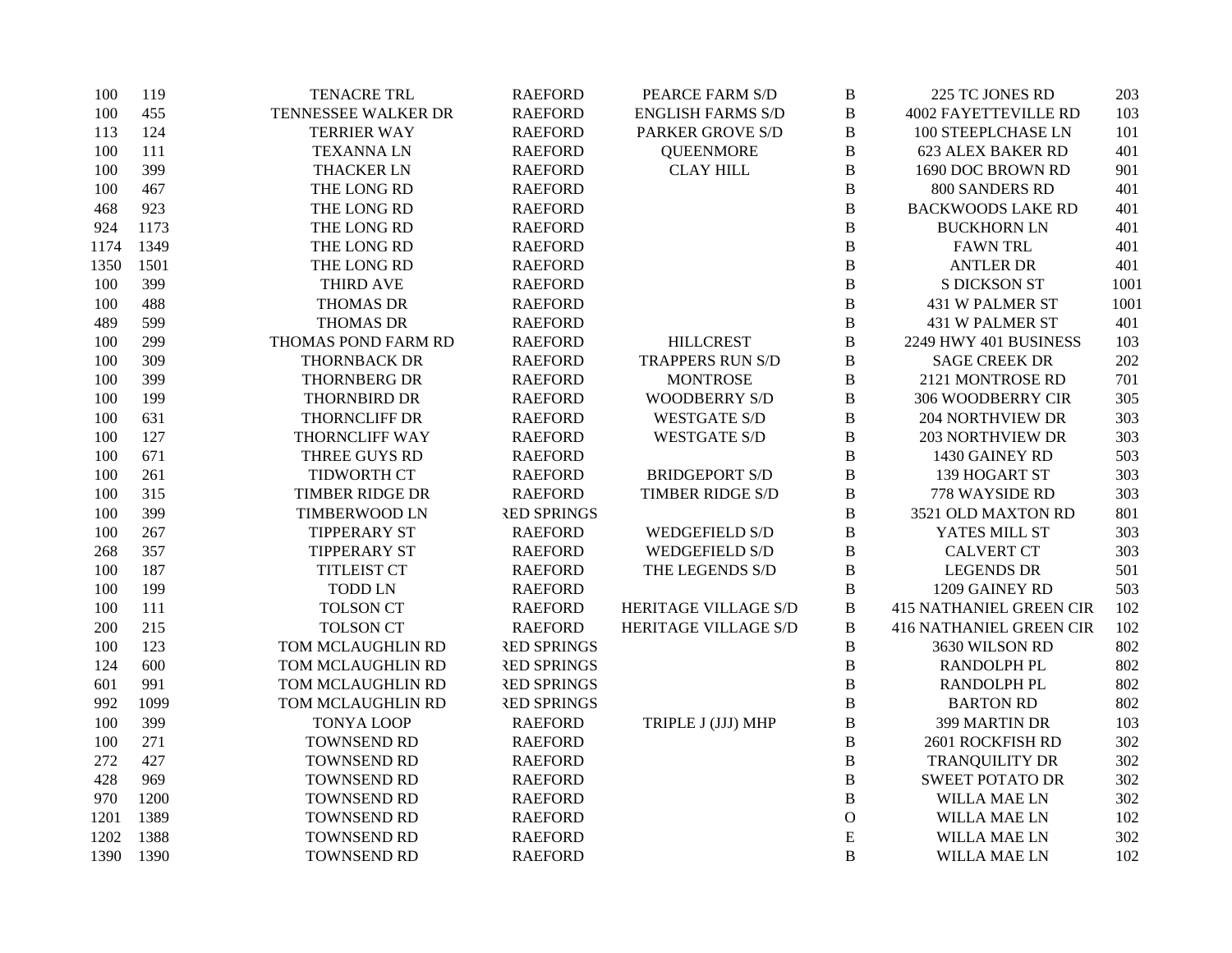| 1391 | 1467 | TOWNSEND RD            | <b>RAEFORD</b>     |                           | $\mathbf O$    | WILLA MAE LN             | 102  |
|------|------|------------------------|--------------------|---------------------------|----------------|--------------------------|------|
| 1392 | 1468 | TOWNSEND RD            | <b>RAEFORD</b>     |                           | E              | WILLA MAE LN             | 302  |
| 1469 | 1751 | TOWNSEND RD            | <b>RAEFORD</b>     |                           | $\, {\bf B}$   | <b>WILLA MAE LN</b>      | 102  |
| 100  | 223  | <b>TRACIE LN</b>       | <b>RED SPRINGS</b> | <b>SOUTH HOKE</b>         | $\, {\bf B}$   | 730 BLUE RD              | 801  |
| 100  | 815  | <b>TRACKSIDE DR</b>    | <b>ABERDEEN</b>    |                           | $\, {\bf B}$   | 382 WINNING WAYS LN      | 702  |
| 100  | 195  | <b>TRAILS END</b>      | <b>RED SPRINGS</b> | <b>ANTIOCH</b>            | $\bf{B}$       | <b>371 EVA LN</b>        | 802  |
| 100  | 215  | TRANQUILITY DR         | <b>RAEFORD</b>     | WHISPERING WINDS S/D      | $\bf{B}$       | 271 TOWNSEND RD          | 302  |
| 100  | 127  | <b>TRAVEN CT</b>       | <b>F'VILLE</b>     | <b>RAVENWOOD S/D</b>      | $\, {\bf B}$   | 396 CORSEGAN RD          | 201  |
| 100  | 461  | <b>TREETOP LN</b>      | <b>RED SPRINGS</b> |                           | $\, {\bf B}$   | 1801 COPE RD             | 802  |
| 100  | 205  | <b>TRENTON CT</b>      | <b>RAEFORD</b>     | PINETOPS S/D              | $\, {\bf B}$   | 226 TC JONES RD          | 203  |
| 100  | 299  | <b>TRIBE DR</b>        | <b>RAEFORD</b>     |                           | $\, {\bf B}$   | 5211 CALLOWAY RD         | 701  |
| 100  | 255  | <b>TRINITY RD</b>      | <b>RAEFORD</b>     | <b>BEDFORD S/D</b>        | $\, {\bf B}$   | <b>BEDFORD RD</b>        | 305  |
| 100  | 373  | <b>TRIPLE CROWN DR</b> | <b>RAEFORD</b>     | <b>BROOKSIDE S/D</b>      | $\, {\bf B}$   | 255 STEEPLE RUN DR       | 202  |
| 100  | 255  | <b>TRIPS CT</b>        | <b>RAEFORD</b>     | <b>BRIDGEPORT S/D</b>     | $\, {\bf B}$   | 415 HOGART ST            | 303  |
| 100  | 699  | <b>TRUDEAU AVE</b>     | <b>RAEFORD</b>     | ROLLING HILLS S/D         | $\, {\bf B}$   | 175 IVEY ST              | 401  |
| 100  | 308  | <b>TRUMAN DR</b>       | <b>RAEFORD</b>     | <b>LIBERTY POINT S/D</b>  | $\, {\bf B}$   | 542 N PARKER CHURCH      | 302  |
| 100  | 299  | <b>TUCKER ST</b>       | <b>RAEFORD</b>     |                           | $\, {\bf B}$   | <b>680 OLD MAXTON RD</b> | 402  |
| 100  | 154  | <b>TULANE DR</b>       | <b>RAEFORD</b>     | SAVANNAH CHASE S/D        | $\, {\bf B}$   | 200 BELLE CHASE DR       | 101  |
| 100  | 137  | TUPELO CT              | <b>RAEFORD</b>     | MAGNOLIA GREENS S/D       | $\bf{B}$       | <b>667 LOUISIANA DR</b>  | 304  |
| 100  | 129  | <b>TURNEY ST</b>       | <b>RAEFORD</b>     | <b>WEDGEFIELD S/D</b>     | $\, {\bf B}$   | 166 YATES MILL ST        | 303  |
| 100  | 499  | <b>TURNPIKE PINES</b>  | <b>RAEFORD</b>     | <b>TURNPIKE PINES MHP</b> | $\, {\bf B}$   | 4450 TURNPIKE RD         | 401  |
| 100  | 109  | <b>TURNPIKE RD</b>     | <b>RAEFORD</b>     | <b>SILVER CITY</b>        | $\, {\bf B}$   | 1137 FAYETTEVILLE RD     | 401  |
| 110  | 151  | <b>TURNPIKE RD</b>     | <b>RAEFORD</b>     | <b>SILVER CITY</b>        | $\, {\bf B}$   | <b>DUNLAP RD</b>         | 401  |
| 152  | 399  | <b>TURNPIKE RD</b>     | <b>RAEFORD</b>     | <b>SILVER CITY</b>        | $\, {\bf B}$   | 1315 FULTON ST           | 401  |
| 400  | 569  | <b>TURNPIKE RD</b>     | <b>RAEFORD</b>     | <b>SILVER CITY</b>        | $\bf{B}$       | <b>DOCKERY RD</b>        | 401  |
| 570  | 710  | <b>TURNPIKE RD</b>     | <b>RAEFORD</b>     | <b>QUEENMORE</b>          | ${\bf E}$      | <b>DOCKERY RD</b>        | 401  |
| 571  | 709  | <b>TURNPIKE RD</b>     | <b>RAEFORD</b>     | <b>QUEENMORE</b>          | $\mathbf{O}$   | <b>DOCKERY RD</b>        | 1001 |
| 711  | 793  | <b>TURNPIKE RD</b>     | <b>RAEFORD</b>     | <b>QUEENMORE</b>          | $\mathbf O$    | <b>697 BURLINGTON RD</b> | 1001 |
| 712  | 792  | <b>TURNPIKE RD</b>     | <b>RAEFORD</b>     | <b>QUEENMORE</b>          | ${\bf E}$      | <b>697 BURLINGTON RD</b> | 401  |
| 794  | 898  | <b>TURNPIKE RD</b>     | <b>RAEFORD</b>     | <b>QUEENMORE</b>          | ${\bf E}$      | <b>ALEX BAKER RD</b>     | 401  |
| 795  | 899  | <b>TURNPIKE RD</b>     | <b>RAEFORD</b>     | <b>QUEENMORE</b>          | $\mathbf O$    | <b>ALEX BAKER RD</b>     | 1001 |
| 900  | 1101 | <b>TURNPIKE RD</b>     | <b>RAEFORD</b>     | <b>QUEENMORE</b>          | $\, {\bf B}$   | <b>ALEX BAKER RD</b>     | 1001 |
| 1102 | 1105 | <b>TURNPIKE RD</b>     | <b>RAEFORD</b>     | <b>QUEENMORE</b>          | $\, {\bf B}$   | 287 MOCKINGBIRD HILL RD  | 1001 |
| 1106 | 1106 | <b>TURNPIKE RD</b>     | <b>RAEFORD</b>     | <b>QUEENMORE</b>          | ${\bf E}$      | 287 MOCKINGBIRD HILL RD  | 401  |
| 1107 | 1599 | <b>TURNPIKE RD</b>     | <b>RAEFORD</b>     | <b>QUEENMORE</b>          | $\, {\bf B}$   | 287 MOCKINGBIRD HILL RD  | 1001 |
| 1600 | 1971 | <b>TURNPIKE RD</b>     | <b>RAEFORD</b>     |                           | $\, {\bf B}$   | 547 ABERDEEN RD          | 1001 |
| 1972 | 1980 | <b>TURNPIKE RD</b>     | <b>RAEFORD</b>     |                           | $\, {\bf B}$   | <b>LEMONT DR</b>         | 1001 |
| 1981 | 2013 | <b>TURNPIKE RD</b>     | <b>RAEFORD</b>     |                           | $\mathbf{O}$   | <b>LEMONT DR</b>         | 1001 |
| 1982 | 2012 | <b>TURNPIKE RD</b>     | <b>RAEFORD</b>     |                           | ${\bf E}$      | <b>LEMONT DR</b>         | 401  |
| 2014 | 2201 | <b>TURNPIKE RD</b>     | <b>RAEFORD</b>     |                           | $\, {\bf B}$   | <b>LEMONT DR</b>         | 401  |
| 2202 | 2625 | <b>TURNPIKE RD</b>     | <b>RAEFORD</b>     |                           | $\overline{B}$ | <b>ACORN LN</b>          | 401  |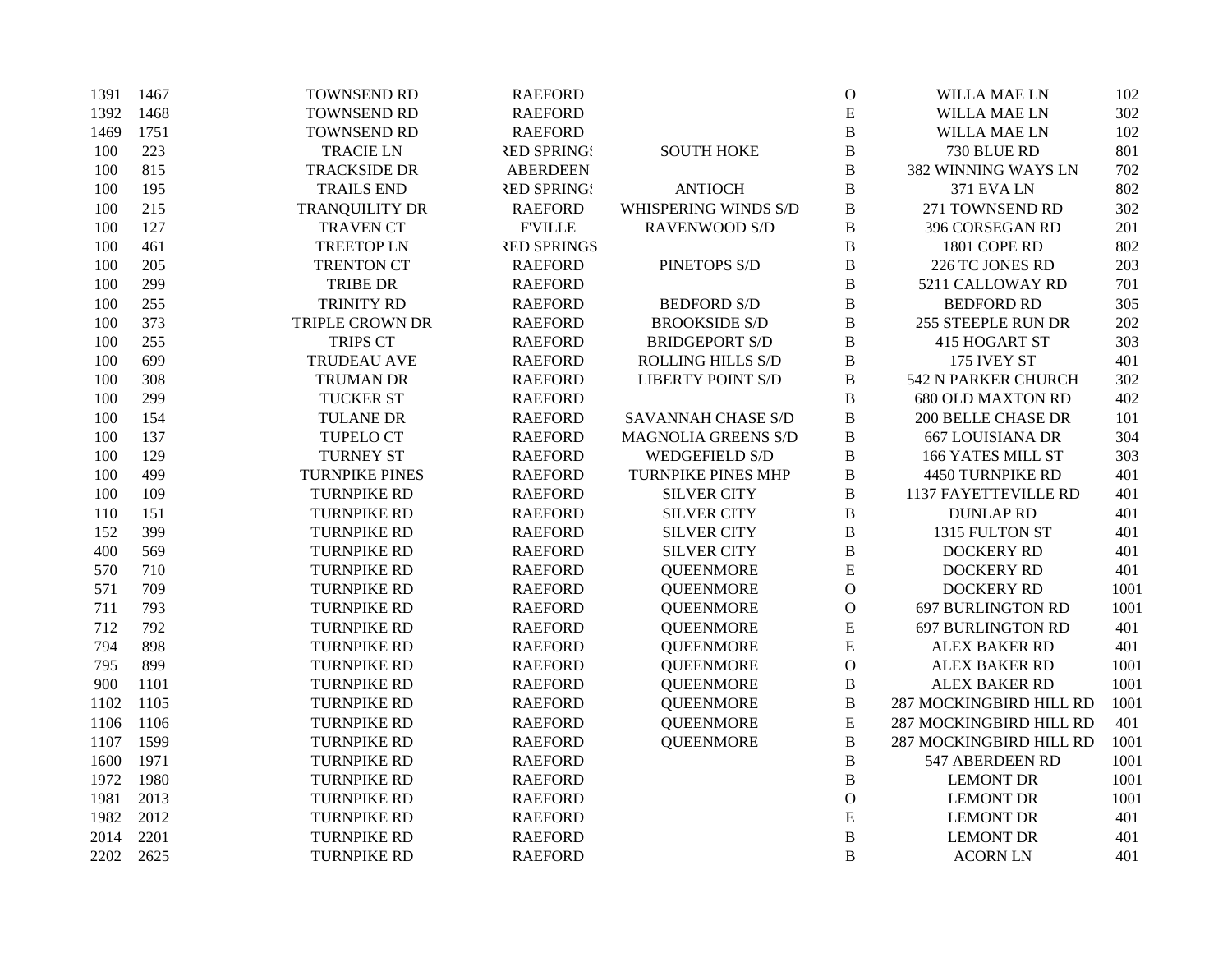| 2626 | 2801 | <b>TURNPIKE RD</b> | <b>RAEFORD</b> |                  | $\, {\bf B}$   | MCDIARMID DR             | 401 |
|------|------|--------------------|----------------|------------------|----------------|--------------------------|-----|
| 2802 | 2949 | <b>TURNPIKE RD</b> | <b>RAEFORD</b> |                  | $\, {\bf B}$   | <b>WALLACE MCLEAN RD</b> | 401 |
| 2950 | 3101 | <b>TURNPIKE RD</b> | <b>RAEFORD</b> |                  | $\, {\bf B}$   | <b>LESLIE DR</b>         | 401 |
| 3102 | 4229 | <b>TURNPIKE RD</b> | <b>RAEFORD</b> |                  | $\, {\bf B}$   | L MCLAUGHLIN RD          | 401 |
| 4230 | 4449 | <b>TURNPIKE RD</b> | <b>RAEFORD</b> |                  | $\, {\bf B}$   | <b>BRANDY LN</b>         | 401 |
| 4450 | 5091 | TURNPIKE RD        | <b>RAEFORD</b> |                  | $\, {\bf B}$   | <b>TURNPIKE PINES</b>    | 401 |
| 5092 | 5198 | TURNPIKE RD        | <b>RAEFORD</b> | <b>WEST HOKE</b> | ${\bf E}$      | <b>TURNPIKE PINES</b>    | 501 |
| 5093 | 5199 | <b>TURNPIKE RD</b> | <b>RAEFORD</b> | <b>WEST HOKE</b> | $\mathbf{O}$   | <b>TURNPIKE PINES</b>    | 502 |
| 5200 | 5580 | <b>TURNPIKE RD</b> | <b>RAEFORD</b> | <b>WEST HOKE</b> | ${\bf E}$      | <b>FLOWERS LN</b>        | 501 |
| 5201 | 5581 | <b>TURNPIKE RD</b> | <b>RAEFORD</b> | <b>WEST HOKE</b> | $\mathcal{O}$  | <b>FLOWERS LN</b>        | 502 |
| 5582 | 5594 | <b>TURNPIKE RD</b> | <b>RAEFORD</b> | <b>WEST HOKE</b> | ${\bf E}$      | 2499 JOHN RUSSELL RD     | 501 |
| 5583 | 5595 | <b>TURNPIKE RD</b> | <b>RAEFORD</b> | <b>WEST HOKE</b> | $\mathbf O$    | 2499 JOHN RUSSELL RD     | 502 |
| 5596 | 5704 | <b>TURNPIKE RD</b> | <b>RAEFORD</b> | <b>WEST HOKE</b> | ${\bf E}$      | <b>JKATSLN</b>           | 501 |
| 5597 | 5705 | <b>TURNPIKE RD</b> | <b>RAEFORD</b> | <b>WEST HOKE</b> | $\mathbf{O}$   | <b>JKATSLN</b>           | 502 |
| 5706 | 5734 | <b>TURNPIKE RD</b> | <b>RAEFORD</b> | <b>WEST HOKE</b> | ${\bf E}$      | PERRY LN                 | 501 |
| 5707 | 5735 | <b>TURNPIKE RD</b> | <b>RAEFORD</b> | <b>WEST HOKE</b> | $\overline{O}$ | PERRY LN                 | 502 |
| 5736 | 5890 | <b>TURNPIKE RD</b> | <b>RAEFORD</b> | <b>WEST HOKE</b> | ${\bf E}$      | LOIS LN                  | 501 |
| 5737 | 5891 | <b>TURNPIKE RD</b> | <b>RAEFORD</b> | <b>WEST HOKE</b> | $\mathcal O$   | <b>LOIS LN</b>           | 502 |
| 5892 | 6104 | <b>TURNPIKE RD</b> | <b>RAEFORD</b> | <b>WEST HOKE</b> | ${\bf E}$      | <b>SUMMERWOOD DR</b>     | 501 |
| 5893 | 6105 | <b>TURNPIKE RD</b> | <b>RAEFORD</b> | <b>WEST HOKE</b> | $\mathcal{O}$  | <b>SUMMERWOOD DR</b>     | 502 |
| 6106 | 6196 | <b>TURNPIKE RD</b> | <b>RAEFORD</b> | <b>WEST HOKE</b> | ${\bf E}$      | <b>WAGON TRL</b>         | 501 |
| 6107 | 6197 | TURNPIKE RD        | <b>RAEFORD</b> | <b>WEST HOKE</b> | $\mathcal O$   | <b>WAGON TRL</b>         | 502 |
| 6198 | 6398 | <b>TURNPIKE RD</b> | <b>RAEFORD</b> | <b>WEST HOKE</b> | ${\bf E}$      | <b>WILLIAMS DR</b>       | 501 |
| 6199 | 6399 | TURNPIKE RD        | <b>RAEFORD</b> | <b>WEST HOKE</b> | ${\mathcal O}$ | <b>WILLIAMS DR</b>       | 502 |
| 6400 | 6824 | <b>TURNPIKE RD</b> | <b>RAEFORD</b> | <b>WEST HOKE</b> | ${\bf E}$      | 2900 FULFORD MCMILLAN RD | 501 |
| 6401 | 6825 | <b>TURNPIKE RD</b> | <b>RAEFORD</b> | <b>WEST HOKE</b> | $\mathbf O$    | 2900 FULFORD MCMILLAN RD | 502 |
| 6826 | 6978 | TURNPIKE RD        | <b>RAEFORD</b> | <b>WEST HOKE</b> | ${\bf E}$      | TANZANITE RD             | 501 |
| 6827 | 6979 | <b>TURNPIKE RD</b> | <b>RAEFORD</b> | <b>WEST HOKE</b> | $\mathcal O$   | <b>TANZANITE RD</b>      | 502 |
| 6980 | 7230 | <b>TURNPIKE RD</b> | <b>RAEFORD</b> | <b>WEST HOKE</b> | ${\bf E}$      | <b>WEST HOKE RD</b>      | 501 |
| 6981 | 7231 | <b>TURNPIKE RD</b> | <b>RAEFORD</b> | <b>WEST HOKE</b> | $\mathcal O$   | <b>WEST HOKE RD</b>      | 502 |
| 7232 | 7408 | <b>TURNPIKE RD</b> | <b>RAEFORD</b> | <b>WEST HOKE</b> | ${\bf E}$      | <b>BADULN</b>            | 501 |
| 7233 | 7409 | <b>TURNPIKE RD</b> | <b>RAEFORD</b> | <b>WEST HOKE</b> | $\mathbf{O}$   | <b>BADULN</b>            | 502 |
| 7410 | 7748 | <b>TURNPIKE RD</b> | <b>RAEFORD</b> | <b>WEST HOKE</b> | ${\bf E}$      | <b>HURST LN</b>          | 501 |
| 7411 | 7749 | <b>TURNPIKE RD</b> | <b>RAEFORD</b> | <b>WEST HOKE</b> | $\overline{O}$ | <b>HURST LN</b>          | 502 |
| 7750 | 8100 | <b>TURNPIKE RD</b> | <b>RAEFORD</b> | <b>WEST HOKE</b> | ${\bf E}$      | <b>MAGGIE LN</b>         | 501 |
| 7751 | 8101 | <b>TURNPIKE RD</b> | <b>RAEFORD</b> | <b>WEST HOKE</b> | $\mathcal O$   | <b>MAGGIE LN</b>         | 502 |
| 8102 | 8428 | <b>TURNPIKE RD</b> | <b>RAEFORD</b> | <b>WEST HOKE</b> | ${\bf E}$      | 4399 GAINEY RD           | 501 |
| 8103 | 8429 | <b>TURNPIKE RD</b> | <b>RAEFORD</b> | <b>WEST HOKE</b> | $\mathcal{O}$  | 4399 GAINEY RD           | 502 |
| 8430 | 8752 | <b>TURNPIKE RD</b> | <b>RAEFORD</b> | <b>WEST HOKE</b> | ${\bf E}$      | NEILL SINCLAIR RD        | 501 |
| 8431 | 8753 | <b>TURNPIKE RD</b> | <b>RAEFORD</b> | <b>WEST HOKE</b> | $\mathcal{O}$  | NEILL SINCLAIR RD        | 502 |
| 8754 | 9060 | <b>TURNPIKE RD</b> | <b>RAEFORD</b> | <b>WEST HOKE</b> | ${\bf E}$      | <b>CABIN LN</b>          | 501 |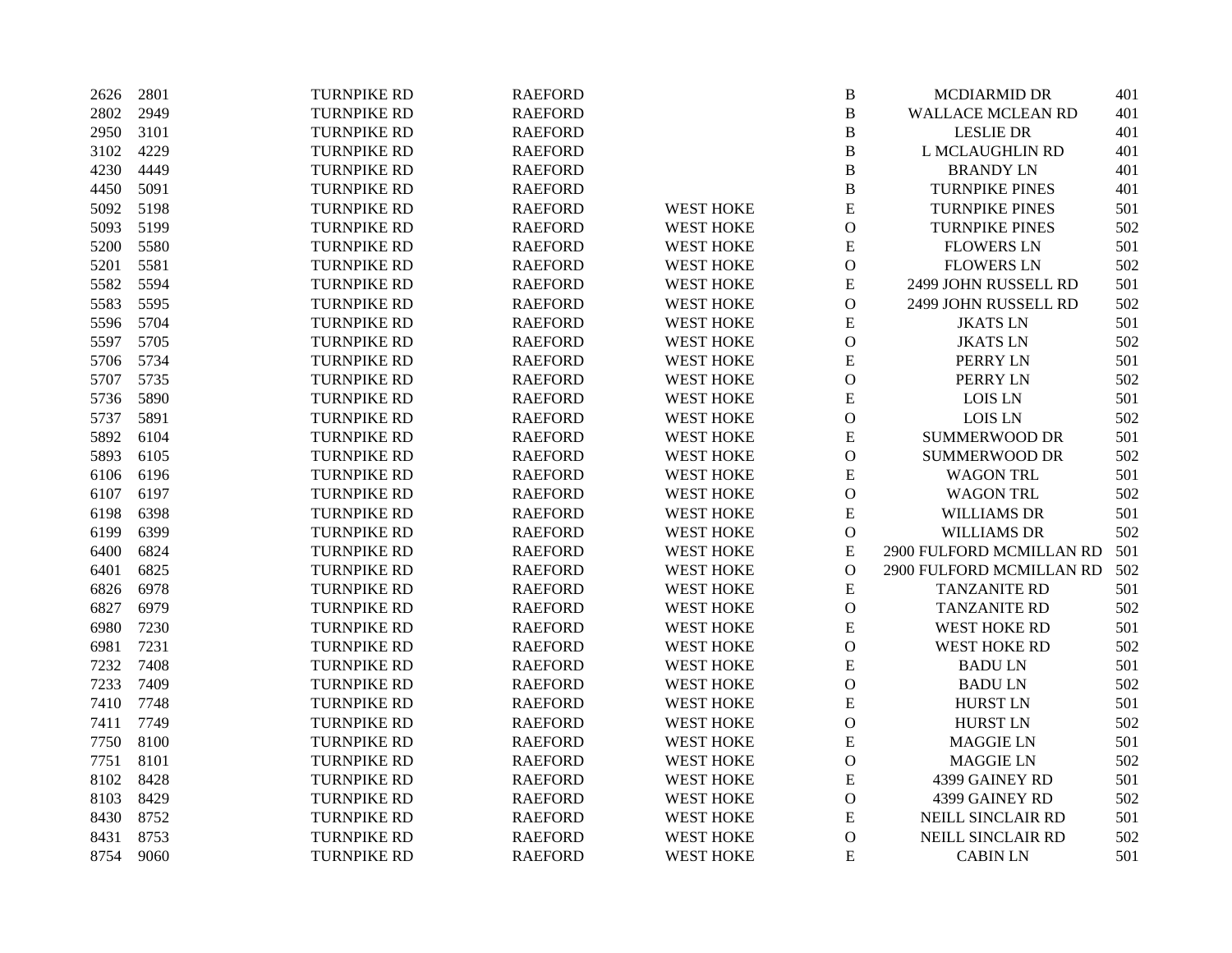| 8755 | 9061 |             | <b>TURNPIKE RD</b>        | <b>RAEFORD</b>     | <b>WEST HOKE</b>           | $\mathbf 0$   | <b>CABIN LN</b>             | 502  |
|------|------|-------------|---------------------------|--------------------|----------------------------|---------------|-----------------------------|------|
| 9062 | 9096 |             | <b>TURNPIKE RD</b>        | <b>RAEFORD</b>     | <b>WEST HOKE</b>           | E             | <b>S HORACE WALTERS RD</b>  | 501  |
| 9063 | 9097 |             | <b>TURNPIKE RD</b>        | <b>RAEFORD</b>     | <b>WEST HOKE</b>           | $\mathbf{O}$  | <b>S HORACE WALTERS RD</b>  | 502  |
| 9098 | 9698 |             | <b>TURNPIKE RD</b>        | <b>RAEFORD</b>     | <b>WEST HOKE</b>           | E             | N HORACE WALTERS RD         | 501  |
| 9099 | 9699 |             | <b>TURNPIKE RD</b>        | <b>RAEFORD</b>     | <b>WEST HOKE</b>           | $\mathcal O$  | N HORACE WALTERS RD         | 502  |
| 100  | 467  |             | <b>TURTLEBACK LN</b>      | <b>RAEFORD</b>     |                            | B             | <b>206 HUNTERS RUN</b>      | 501  |
| 100  | 133  |             | <b>TUXFORD CT</b>         | <b>RAEFORD</b>     | <b>WESTGATE S/D</b>        | B             | <b>675 FAIRFIELD CIR</b>    | 303  |
| 100  | 299  | ${\bf E}$   | <b>TWELVE OAKS RD</b>     | <b>RAEFORD</b>     | <b>TWELVE OAKS S/D</b>     | B             | <b>TWELVE OAKS RD</b>       | 201  |
| 100  | 151  | W           | <b>TWELVE OAKS RD</b>     | <b>RAEFORD</b>     | <b>TWELVE OAKS S/D</b>     | B             | <b>119 TWELVE OAKS RD</b>   | 201  |
| 100  | 199  |             | <b>TWELVE OAKS RD</b>     | <b>RAEFORD</b>     | <b>TWELVE OAKS S/D</b>     | B             | 893 CAMDEN RD               | 201  |
| 100  | 223  |             | <b>TWIN CREEKS DR</b>     | <b>RAEFORD</b>     | <b>CLAY HILL</b>           | B             | 1996 DOC BROWN RD           | 902  |
| 224  | 244  |             | <b>TWIN CREEKS DR</b>     | <b>RAEFORD</b>     | <b>CLAY HILL</b>           | E             | 1996 DOC BROWN RD           | 101  |
| 225  | 227  |             | <b>TWIN CREEKS DR</b>     | <b>RAEFORD</b>     | <b>CLAY HILL</b>           | $\mathcal{O}$ | 1996 DOC BROWN RD           | 902  |
| 229  | 245  |             | <b>TWIN CREEKS DR</b>     | <b>RAEFORD</b>     | <b>CLAY HILL</b>           | $\mathbf{O}$  | 1996 DOC BROWN RD           | 101  |
| 100  | 1199 |             | TWIN OAKS APTS            | <b>RAEFORD</b>     | TWIN OAKS APTS             | $\, {\bf B}$  | 1100 BETHUNE AVE            | 1001 |
| 100  | 299  |             | TWO HOURS CT              | <b>RAEFORD</b>     | STONEWALL S/D              | $\, {\bf B}$  | 306 STONEWALL ST            | 201  |
| 100  | 899  |             | <b>TYEHIMBALN</b>         | <b>RAEFORD</b>     |                            | $\, {\bf B}$  | 1141 GAINEY RD              | 503  |
| 100  | 259  |             | <b>TYLER LN</b>           | <b>SHANNON</b>     |                            | $\, {\bf B}$  | <b>242 ALBERT CURRIE RD</b> | 802  |
| 100  | 189  |             | <b>UNION ST</b>           | <b>RAEFORD</b>     | <b>BEDFORD S/D</b>         | B             | STONEBRIAR AVE              | 305  |
| 190  | 251  |             | <b>UNION ST</b>           | <b>RAEFORD</b>     | <b>BEDFORD S/D</b>         | B             | <b>GLADSTONE ST</b>         | 305  |
| 252  | 335  |             | <b>UNION ST</b>           | <b>RAEFORD</b>     | <b>BEDFORD S/D</b>         | $\, {\bf B}$  | <b>HAYNES CHURCH RD</b>     | 305  |
| 336  | 375  |             | <b>UNION ST</b>           | <b>RAEFORD</b>     | <b>BEDFORD S/D</b>         | B             | TRINITY RD                  | 305  |
| 100  | 515  |             | <b>UNITED RD</b>          | <b>RAEFORD</b>     | <b>LIBERTY CHASE</b>       | B             | 278 COLONIAL ST             | 401  |
| 100  | 1200 |             | <b>UPCHURCH RD</b>        | <b>SHANNON</b>     | <b>DUNDARRACH</b>          | $\, {\bf B}$  | 3537 ST PAULS RD            | 601  |
| 100  | 819  |             | <b>UPPER MACEDONIA RD</b> | <b>RED SPRINGS</b> |                            | $\, {\bf B}$  | 1410 SPRING HILL RD         | 1201 |
| 820  | 1999 |             | <b>UPPER MACEDONIA RD</b> | <b>RED SPRINGS</b> |                            | $\, {\bf B}$  | 1374 DAVE CURRIE RD         | 1201 |
| 100  | 125  |             | <b>USHER CT</b>           | <b>RAEFORD</b>     | <b>CHURCHILL S/D</b>       | B             | <b>111 SCALEY BARK DR</b>   | 201  |
| 100  | 399  |             | <b>UTAH ST</b>            | <b>RAEFORD</b>     | <b>HARMONY HEIGHTS MHP</b> | B             | 250 WYOMING DR              | 306  |
| 100  | 179  |             | <b>VALLEY CT</b>          | <b>RAEFORD</b>     | <b>HEARTLAND S/D</b>       | B             | <b>400 RUSHMORE DR</b>      | 202  |
| 100  | 247  |             | VAN BUREN DR              | <b>RAEFORD</b>     | <b>LIBERTY POINT S/D</b>   | $\, {\bf B}$  | 300 TRUMAN DR               | 302  |
| 100  | 571  |             | VAN PL                    | <b>ABERDEEN</b>    |                            | B             | 17441 HWY 15/501            | 701  |
| 100  | 149  | N           | <b>VASS RD</b>            | <b>RAEFORD</b>     | <b>SILVER CITY</b>         | B             | 1301 FAYETTEVILLE RD        | 401  |
| 100  | 189  | ${\bf S}$   | <b>VASS RD</b>            | <b>RAEFORD</b>     | <b>JONES HILL</b>          | B             | 1300 FAYETTEVILLE RD        | 401  |
| 150  | 273  | $\mathbf N$ | <b>VASS RD</b>            | <b>RAEFORD</b>     | <b>SILVER CITY</b>         | B             | <b>ST JAMES ST</b>          | 401  |
| 190  | 190  | ${\bf S}$   | <b>VASS RD</b>            | <b>RAEFORD</b>     |                            | ${\bf E}$     | 1300 FAYETTEVILLE RD        | 1001 |
| 191  | 199  | ${\bf S}$   | <b>VASS RD</b>            | <b>RAEFORD</b>     | <b>JONES HILL</b>          | $\, {\bf B}$  | 1300 FAYETTEVILLE RD        | 401  |
| 274  | 391  | $\mathbf N$ | <b>VASS RD</b>            | <b>RAEFORD</b>     | <b>SILVER CITY</b>         | B             | <b>DUNLAP RD</b>            | 401  |
| 392  | 461  | $\mathbf N$ | <b>VASS RD</b>            | <b>RAEFORD</b>     | <b>SILVER CITY</b>         | B             | <b>KEMPLN</b>               | 401  |
| 462  | 877  | ${\bf N}$   | <b>VASS RD</b>            | <b>RAEFORD</b>     | <b>SILVER CITY</b>         | $\, {\bf B}$  | <b>DOCKERY RD</b>           | 401  |
| 878  | 2913 | ${\bf N}$   | <b>VASS RD</b>            | <b>RAEFORD</b>     | <b>SILVER CITY</b>         | $\, {\bf B}$  | ALEX BAKER RD               | 401  |
| 2914 | 3411 | $\mathbf N$ | <b>VASS RD</b>            | <b>RAEFORD</b>     | <b>SILVER CITY</b>         | B             | <b>JUNE JOHNSON RD</b>      | 401  |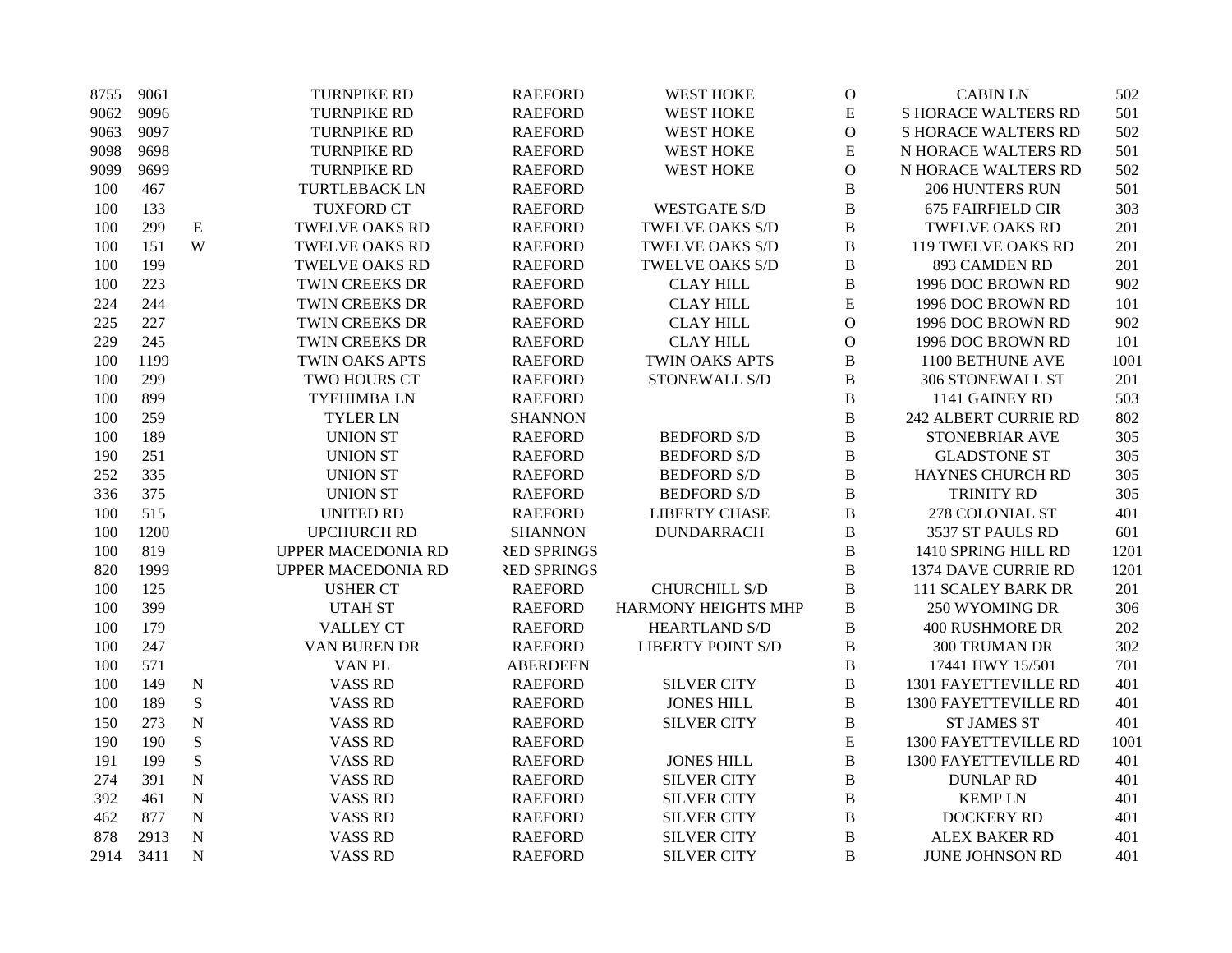| 3412 | 4699 | $\mathbf N$ | <b>VASS RD</b>           | FT BRAGG           | FT BRAGG                         | B                | FT BRAGG RESERVATION LINE 1301 |      |
|------|------|-------------|--------------------------|--------------------|----------------------------------|------------------|--------------------------------|------|
| 100  | 199  |             | <b>VEGA ST</b>           | <b>RAEFORD</b>     |                                  | $\bf{B}$         | <b>BLUE ST</b>                 | 1001 |
| 100  | 599  |             | <b>VENTURE LN</b>        | <b>RAEFORD</b>     |                                  | B                | 572 POOLE RD                   | 501  |
| 100  | 199  |             | VERA POSEY ATTAWAY DR    | <b>RAEFORD</b>     |                                  | $\bf{B}$         | 940 PHILLIPI CHURCH RD         | 102  |
| 100  | 251  |             | <b>VERDMONT DR</b>       | <b>RAEFORD</b>     | <b>BEDFORD S/D</b>               | $\overline{B}$   | SPRINGHAVEN DR                 | 305  |
| 100  | 141  |             | <b>VICKY LN</b>          |                    | RAEFORD PLEASANT VIEW APARTMENTS | B                | 8487 ROCKFISH RD               | 201  |
| 100  | 323  |             | <b>VICTORY DR</b>        | <b>RAEFORD</b>     | <b>LIBERTY CHASE</b>             | $\, {\bf B}$     | 122 UNITED RD                  | 401  |
| 100  | 299  |             | <b>VILLAGE LN</b>        | <b>RAEFORD</b>     | WOODLAND S/D                     | $\, {\bf B}$     | 127 FRANKLIN DR                | 201  |
| 100  | 121  |             | <b>VIOLA CT</b>          | <b>RAEFORD</b>     | <b>RAEFORD FIELDS S/D</b>        | B                | 1415 BELLFLOWER CIR            | 102  |
| 100  | 399  |             | <b>VIRGINIA DR</b>       | <b>ABERDEEN</b>    |                                  | $\boldsymbol{B}$ | 280 CLEARVIEW FARM DR          | 702  |
| 100  | 599  |             | <b>WADE ST</b>           | <b>RAEFORD</b>     | <b>HILLCREST</b>                 | $\bf{B}$         | 3036 HWY 401 BUSINESS          | 103  |
| 100  | 399  |             | <b>WAGON TRL</b>         | <b>RAEFORD</b>     | <b>WEST HOKE</b>                 | B                | <b>6125 TURNPIKE RD</b>        | 502  |
| 100  | 561  | ${\bf N}$   | <b>WAKE RD</b>           | <b>RED SPRINGS</b> |                                  | B                | 309 N LAKE RD                  | 801  |
| 100  | 319  |             | <b>WALDEN GREEN DR</b>   | <b>RAEFORD</b>     | PLANTERS WALK S/D                | $\, {\bf B}$     | 775 AMERICANA DR               | 101  |
| 100  | 259  |             | <b>WALKERS LN</b>        | LUM. BDGE.         |                                  | $\, {\bf B}$     | 335 ELLIS RD                   | 602  |
| 100  | 283  |             | <b>WALLACE MCLEAN RD</b> | <b>RAEFORD</b>     |                                  | B                | 822 S BETHEL RD                | 402  |
| 284  | 284  |             | <b>WALLACE MCLEAN RD</b> | <b>RAEFORD</b>     | <b>CITY</b>                      | E                | 822 S BETHEL RD                | 1001 |
| 285  | 499  |             | <b>WALLACE MCLEAN RD</b> | <b>RAEFORD</b>     |                                  | $\bf{B}$         | 822 S BETHEL RD                | 402  |
| 500  | 1199 |             | <b>WALLACE MCLEAN RD</b> | <b>RAEFORD</b>     |                                  | $\boldsymbol{B}$ | <b>LAURINBURG RD</b>           | 401  |
| 1200 | 1699 |             | <b>WALLACE MCLEAN RD</b> | <b>RAEFORD</b>     |                                  | $\bf{B}$         | <b>LEMONT DR</b>               | 401  |
| 1700 | 2029 |             | <b>WALLACE MCLEAN RD</b> | <b>RAEFORD</b>     |                                  | B                | <b>ANGUS LN</b>                | 401  |
| 2030 | 2217 |             | <b>WALLACE MCLEAN RD</b> | <b>RAEFORD</b>     |                                  | B                | HUMMINGBIRD LN                 | 401  |
| 2218 | 2399 |             | <b>WALLACE MCLEAN RD</b> | <b>RAEFORD</b>     |                                  | $\bf{B}$         | <b>MCDIARMID ST</b>            | 401  |
| 100  | 233  |             | <b>WALLFLOWER RD</b>     | <b>RAEFORD</b>     | <b>HENDRIX FARMS S/D</b>         | B                | <b>249 SUNFLOWER ST</b>        | 102  |
| 100  | 157  |             | <b>WALNUT LN</b>         | <b>RAEFORD</b>     | <b>CONOLY MHP</b>                | B                | 159 WADE ST                    | 103  |
| 100  | 199  |             | <b>WALTA CT</b>          | <b>F'VILLE</b>     | <b>WALTA S/D</b>                 | B                | <b>277 BAREFOOT RD</b>         | 201  |
| 100  | 499  |             | <b>WALTER DR</b>         | <b>RAEFORD</b>     | <b>ROCKFISH</b>                  | $\, {\bf B}$     | 7636 ROCKFISH RD               | 201  |
| 100  | 255  |             | <b>WALTER GIBSON RD</b>  | <b>RED SPRINGS</b> |                                  | B                | <b>LAURINBURG RD</b>           | 502  |
| 256  | 1225 |             | <b>WALTER GIBSON RD</b>  | <b>RED SPRINGS</b> |                                  | $\, {\bf B}$     | <b>GATES LN</b>                | 503  |
| 1226 | 1800 |             | <b>WALTER GIBSON RD</b>  | <b>RED SPRINGS</b> |                                  | E                | 1099 GRAHAM RD                 | 503  |
| 1227 | 1799 |             | <b>WALTER GIBSON RD</b>  | <b>RED SPRINGS</b> |                                  | $\mathcal{O}$    | 1099 GRAHAM RD                 | 502  |
| 1801 | 2400 |             | <b>WALTER GIBSON RD</b>  | <b>RED SPRINGS</b> |                                  | B                | 1099 GRAHAM RD                 | 502  |
| 2401 | 2751 |             | <b>WALTER GIBSON RD</b>  | <b>RED SPRINGS</b> |                                  | $\, {\bf B}$     | 1099 GRAHAM RD                 | 801  |
| 2752 | 3199 |             | <b>WALTER GIBSON RD</b>  | <b>RED SPRINGS</b> |                                  | B                | 3499 EDINBURGH RD              | 801  |
| 3200 | 3661 |             | <b>WALTER GIBSON RD</b>  | <b>RED SPRINGS</b> |                                  | $\, {\bf B}$     | 3499 EDINBURGH RD              | 801  |
| 3800 | 6355 |             | <b>WALTER GIBSON RD</b>  | <b>RED SPRINGS</b> |                                  | $\, {\bf B}$     | 5229 OLD MAXTON RD             | 801  |
| 6356 | 6661 |             | <b>WALTER GIBSON RD</b>  | <b>RED SPRINGS</b> |                                  | B                | 5823 BLUE SPRINGS RD           | 801  |
| 6662 | 7498 |             | <b>WALTER GIBSON RD</b>  | <b>RED SPRINGS</b> |                                  | E                | 699 CENTER GROVE CH RD         | 801  |
| 6663 | 7499 |             | <b>WALTER GIBSON RD</b>  | <b>RED SPRINGS</b> |                                  | $\overline{O}$   | 699 CENTER GROVE CHURCH RI 801 |      |
| 100  | 221  |             | <b>WALTER MCNEILL RD</b> | <b>RED SPRINGS</b> |                                  | $\, {\bf B}$     | 2125 S DUFFIE RD               | 802  |
| 100  | 227  |             | <b>WALTON HEATH DR</b>   | <b>RAEFORD</b>     | <b>TURNBERRY S/D</b>             | B                | ROYAL BIRKDALE DR              | 102  |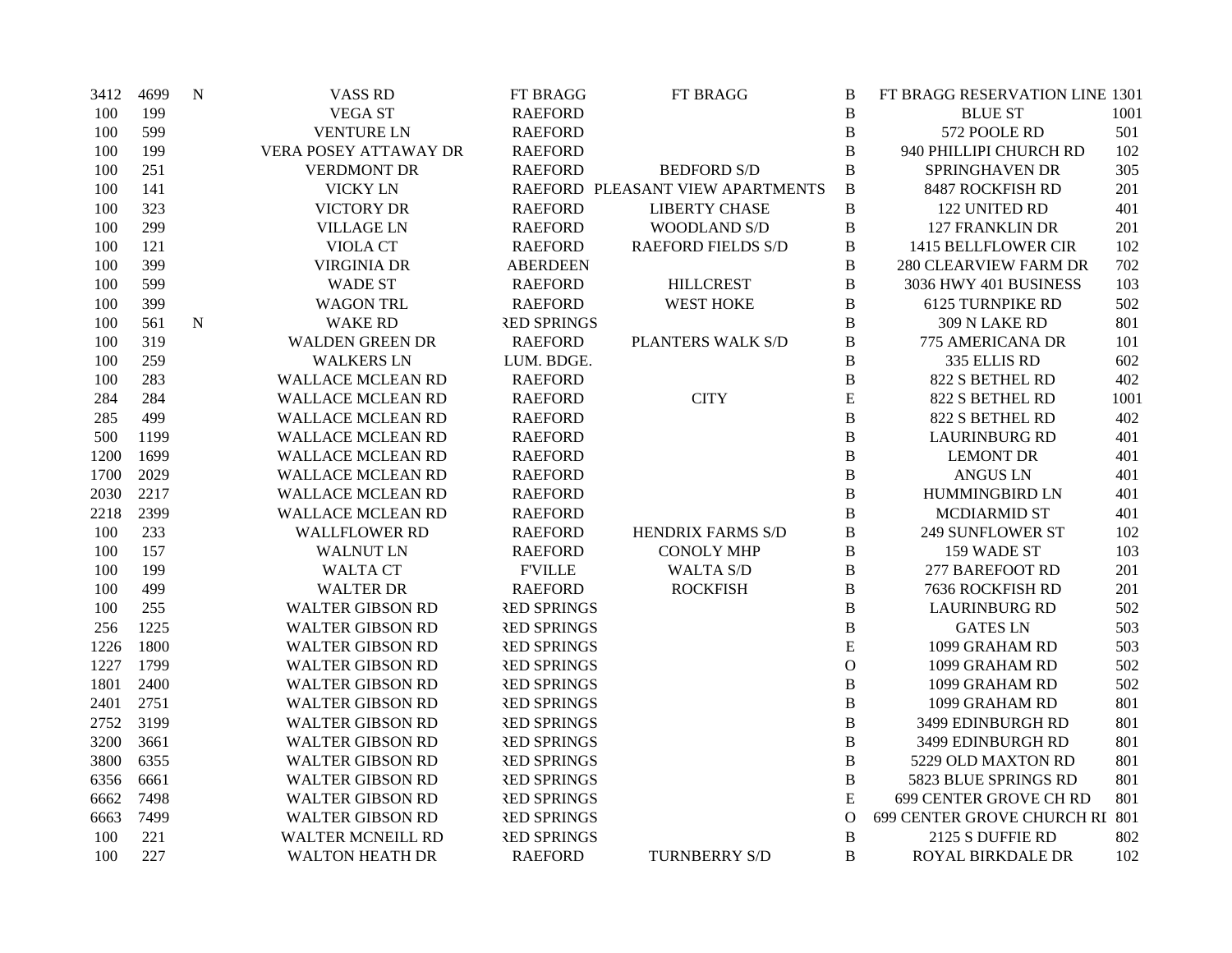| 228  | 371  | <b>WALTON HEATH DR</b> | <b>RAEFORD</b>     | <b>TURNBERRY S/D</b>         | $\, {\bf B}$  | <b>EXETER DR</b>        | 102  |
|------|------|------------------------|--------------------|------------------------------|---------------|-------------------------|------|
| 372  | 439  | <b>WALTON HEATH DR</b> | <b>RAEFORD</b>     | TURNBERRY S/D                | $\, {\bf B}$  | <b>BRIDGEHAVEN DR</b>   | 102  |
| 100  | 499  | <b>WARNER RD</b>       | <b>RAEFORD</b>     |                              | $\, {\bf B}$  | 1151 CRAWFORD WRIGHT RD | 401  |
| 100  | 110  | <b>WASHINGTON CT</b>   | <b>RAEFORD</b>     | <b>COLONIAL CHARTERS S/D</b> | $\, {\bf B}$  | 2491 O'HARA DR          | 303  |
| 100  | 211  | <b>WATER WOOD CT</b>   | <b>RAEFORD</b>     | <b>CLUB POND ESTATES S/D</b> | $\bf{B}$      | 146 CLUB FORGE LN       | 103  |
| 100  | 228  | <b>WATERBURY DR</b>    | <b>RAEFORD</b>     |                              | $\, {\bf B}$  | 1290 MCNEILL FARM RD    | 502  |
| 100  | 287  | <b>WATERSPLASH LN</b>  | <b>RAEFORD</b>     | TANGLEWOOD MHP               | $\bf{B}$      | 176 PITTMAN GROVE CH RD | 305  |
| 100  | 399  | <b>WATSON LAKE RD</b>  | <b>RED SPRINGS</b> |                              | $\bf{B}$      | 3443 S DUFFIE RD        | 802  |
| 100  | 661  | <b>WAYBERRY LN</b>     | <b>RED SPRING!</b> | <b>SOUTH HOKE</b>            | $\, {\bf B}$  | 3670 OLD MAXTON RD      | 801  |
| 100  | 323  | <b>WAYSIDE RD</b>      | <b>RAEFORD</b>     |                              | $\bf{B}$      | <b>FAYETTEVILLE RD</b>  | 305  |
| 324  | 535  | <b>WAYSIDE RD</b>      | <b>RAEFORD</b>     |                              | $\, {\bf B}$  | OLD OAK RD              | 303  |
| 536  | 609  | <b>WAYSIDE RD</b>      | <b>RAEFORD</b>     |                              | $\bf{B}$      | <b>COVEY CT</b>         | 303  |
| 610  | 615  | <b>WAYSIDE RD</b>      | <b>RAEFORD</b>     |                              | $\bf{B}$      | W HOLLOW LN             | 303  |
| 616  | 691  | <b>WAYSIDE RD</b>      | <b>RAEFORD</b>     |                              | $\, {\bf B}$  | <b>HOLLOW LN</b>        | 303  |
| 692  | 759  | <b>WAYSIDE RD</b>      | <b>RAEFORD</b>     |                              | $\, {\bf B}$  | OLD PARKER FARM RD      | 303  |
| 760  | 777  | <b>WAYSIDE RD</b>      | <b>RAEFORD</b>     |                              | $\, {\bf B}$  | <b>DREW ST</b>          | 303  |
| 778  | 985  | <b>WAYSIDE RD</b>      | <b>RAEFORD</b>     |                              | $\, {\bf B}$  | <b>TIMBER RIDGE DR</b>  | 303  |
| 986  | 1199 | <b>WAYSIDE RD</b>      | <b>RAEFORD</b>     |                              | $\, {\bf B}$  | <b>BROCK RD</b>         | 303  |
| 1200 | 1288 | <b>WAYSIDE RD</b>      | <b>RAEFORD</b>     |                              | E             | <b>INDEPENDENCE DR</b>  | 303  |
| 1201 | 1289 | <b>WAYSIDE RD</b>      | <b>RAEFORD</b>     |                              | $\mathbf O$   | <b>INDEPENDENCE DR</b>  | 306  |
| 1290 | 1338 | <b>WAYSIDE RD</b>      | <b>RAEFORD</b>     |                              | ${\bf E}$     | <b>LUPBURG DR</b>       | 303  |
| 1291 | 1339 | <b>WAYSIDE RD</b>      | <b>RAEFORD</b>     |                              | ${\cal O}$    | <b>LUPBURG DR</b>       | 306  |
| 1340 | 1370 | <b>WAYSIDE RD</b>      | <b>RAEFORD</b>     |                              | E             | <b>MICHELIN DR</b>      | 303  |
| 1341 | 1371 | <b>WAYSIDE RD</b>      | <b>RAEFORD</b>     |                              | $\mathbf O$   | <b>MICHELIN DR</b>      | 306  |
| 1700 | 1726 | <b>WAYSIDE RD</b>      | <b>RAEFORD</b>     |                              | E             | <b>OLIVER DR</b>        | 303  |
| 1701 | 1727 | <b>WAYSIDE RD</b>      | <b>RAEFORD</b>     |                              | $\mathcal{O}$ | <b>OLIVER DR</b>        | 306  |
| 1786 | 1798 | <b>WAYSIDE RD</b>      | <b>RAEFORD</b>     |                              | ${\bf E}$     | SPRUCEPINE DR           | 303  |
| 1787 | 1799 | <b>WAYSIDE RD</b>      | <b>RAEFORD</b>     |                              | $\mathbf O$   | SPRUCEPINE DR           | 306  |
| 1860 | 1898 | <b>WAYSIDE RD</b>      | <b>RAEFORD</b>     |                              | ${\bf E}$     | <b>DALMATION DR</b>     | 303  |
| 1861 | 1899 | <b>WAYSIDE RD</b>      | <b>RAEFORD</b>     |                              | $\mathcal O$  | <b>DALMATION DR</b>     | 306  |
| 1900 | 1944 | <b>WAYSIDE RD</b>      | <b>RAEFORD</b>     |                              | E             | <b>SWEETBRIAR LN</b>    | 303  |
| 1901 | 1945 | <b>WAYSIDE RD</b>      | <b>RAEFORD</b>     |                              | $\mathcal{O}$ | <b>SWEETBRIAR LN</b>    | 306  |
| 1946 | 2034 | <b>WAYSIDE RD</b>      | <b>RAEFORD</b>     |                              | ${\bf E}$     | DACHSHUND DR            | 303  |
| 1947 | 2035 | <b>WAYSIDE RD</b>      | <b>RAEFORD</b>     |                              | $\mathbf O$   | <b>DACHSHUND DR</b>     | 306  |
| 2036 | 2052 | <b>WAYSIDE RD</b>      | <b>RAEFORD</b>     |                              | ${\bf E}$     | <b>CLAN CAMPBELL DR</b> | 303  |
| 2037 | 2053 | <b>WAYSIDE RD</b>      | <b>RAEFORD</b>     |                              | $\mathcal O$  | <b>CLAN CAMPBELL DR</b> | 306  |
| 400  | 413  | <b>WEAVER ST</b>       | <b>RAEFORD</b>     |                              | $\, {\bf B}$  | 524 E PROSPECT AVE      | 1001 |
| 100  | 169  | <b>WEBSTER PL</b>      | <b>RAEFORD</b>     | <b>BRENTHAVEN S/D</b>        | $\, {\bf B}$  | 162 SEDONA CT           | 101  |
| 100  | 715  | WEDGEFIELD DR          | <b>RAEFORD</b>     | <b>WEDGEFIELD S/D</b>        | $\bf{B}$      | 461 BROCK RD            | 303  |
| 100  | 599  | WEDGEWOOD DR           | <b>RAEFORD</b>     | <b>ARABIA</b>                | $\bf{B}$      | 2358 GOLF COURSE RD     | 602  |
| 100  | 165  | <b>WELBORN ST</b>      | <b>RAEFORD</b>     | <b>WEDGEFIELD S/D</b>        | B             | <b>WESTON WOODS ST</b>  | 303  |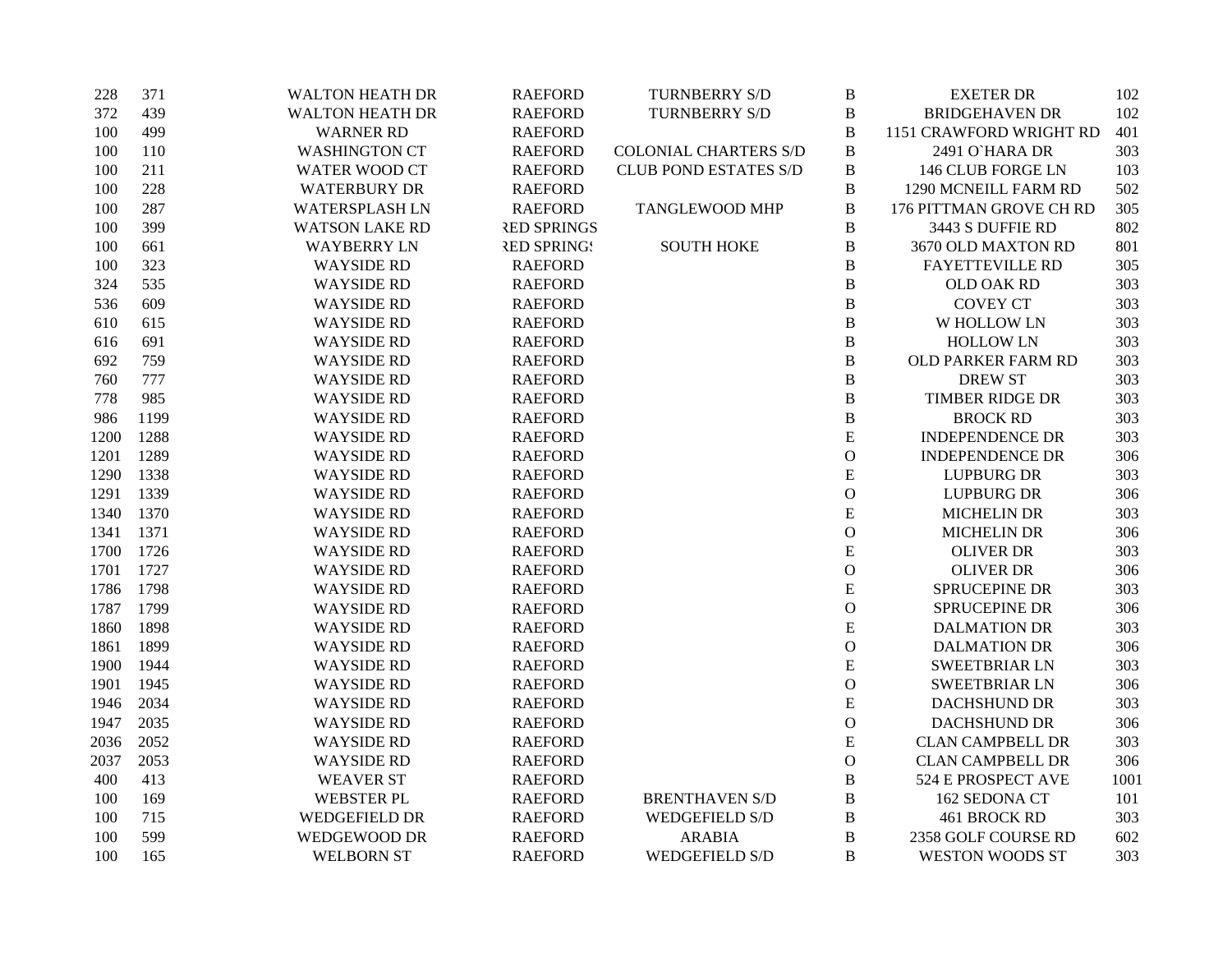| 100 | 427  | <b>WELLNESS WAY</b>                      | RAEFORD EALTH PAVILION HOKE COMPLI | $\mathbf B$  | <b>160 MEDICAL PAVILION DR</b> | 305  |
|-----|------|------------------------------------------|------------------------------------|--------------|--------------------------------|------|
| 100 | 499  | WELSH RD<br><b>RAEFORD</b>               |                                    | $\, {\bf B}$ | <b>663 TC JONES RD</b>         | 203  |
| 100 | 267  | <b>WENTWORTH DR</b><br><b>RAEFORD</b>    | <b>TURNBERRY S/D</b>               | $\, {\bf B}$ | <b>DURHAM DR</b>               | 102  |
| 800 | 839  | <b>WEST AVE</b><br><b>RAEFORD</b>        |                                    | B            | 982 FAYETTEVILLE RD            | 1001 |
| 840 | 841  | <b>WEST AVE</b><br><b>RAEFORD</b>        |                                    | $\, {\bf B}$ | <b>FAYETTEVILLE RD</b>         | 401  |
| 100 | 599  | <b>WEST HOKE RD</b><br><b>RAEFORD</b>    | <b>WEST HOKE</b>                   | $\, {\bf B}$ | <b>6980 TURNPIKE RD</b>        | 501  |
| 100 | 499  | <b>WEST LAKE RD</b><br><b>RAEFORD</b>    |                                    | B            | 230 WARNER RD                  | 401  |
| 100 | 195  | <b>WESTFIELD DR</b><br><b>RAEFORD</b>    | <b>CHURCHILL S/D</b>               | $\, {\bf B}$ | 8076 ROCKFISH RD               | 201  |
| 100 | 311  | <b>WESTMINSTER DR</b><br><b>RAEFORD</b>  | <b>RAEFORD VILLAGE S/D</b>         | $\, {\bf B}$ | 298 GABLE DR                   | 1001 |
| 100 | 251  | <b>WESTON WOODS ST</b><br><b>RAEFORD</b> | <b>WEDGEFIELD S/D</b>              | B            | <b>WEXFORD ST</b>              | 303  |
| 252 | 313  | <b>WESTON WOODS ST</b><br><b>RAEFORD</b> | <b>WEDGEFIELD S/D</b>              | $\, {\bf B}$ | <b>TELLMONT ST</b>             | 303  |
| 314 | 369  | <b>WESTON WOODS ST</b><br><b>RAEFORD</b> | <b>WEDGEFIELD S/D</b>              | $\, {\bf B}$ | <b>DELLMAR DR</b>              | 303  |
| 370 | 456  | <b>WESTON WOODS ST</b><br><b>RAEFORD</b> | <b>WEDGEFIELD S/D</b>              | $\, {\bf B}$ | <b>WEXFORD ST</b>              | 303  |
| 457 | 532  | <b>WESTON WOODS ST</b><br><b>RAEFORD</b> | <b>WEDGEFIELD S/D</b>              | $\, {\bf B}$ | <b>STAFFORD AVE</b>            | 303  |
| 533 | 563  | <b>WESTON WOODS ST</b><br><b>RAEFORD</b> | <b>WEDGEFIELD S/D</b>              | $\, {\bf B}$ | <b>WELBORN ST</b>              | 303  |
| 584 | 627  | <b>WESTON WOODS ST</b><br><b>RAEFORD</b> | WEDGEFIELD S/D                     | $\, {\bf B}$ | PRESCOTT ST                    | 303  |
| 100 | 133  | <b>WEXFORD ST</b><br><b>RAEFORD</b>      | <b>WEDGEFIELD S/D</b>              | $\, {\bf B}$ | <b>CAROLINA DR</b>             | 303  |
| 134 | 189  | <b>WEXFORD ST</b><br><b>RAEFORD</b>      | <b>WEDGEFIELD S/D</b>              | B            | <b>WESTON WOODS ST</b>         | 303  |
| 190 | 249  | <b>WEXFORD ST</b><br><b>RAEFORD</b>      | <b>WEDGEFIELD S/D</b>              | $\, {\bf B}$ | <b>TELLMONT ST</b>             | 303  |
| 250 | 477  | <b>WEXFORD ST</b><br><b>RAEFORD</b>      | <b>WEDGEFIELD S/D</b>              | B            | <b>DELLMAR DR</b>              | 303  |
| 100 | 467  | <b>RAEFORD</b><br><b>WHALEY RD</b>       |                                    | B            | 617 JOHN RUSSELL RD            | 401  |
| 100 | 229  | <b>WHEATFIELD CT</b><br><b>RAEFORD</b>   | <b>BROWNSTONE FARMS S/D</b>        | $\, {\bf B}$ | 274 BROWNSTONE DR              | 302  |
| 100 | 1299 | WHIPPERWILL LN<br><b>RAEFORD</b>         |                                    | $\, {\bf B}$ | 2899 ARABIA RD                 | 601  |
| 100 | 143  | WHIRLWIND CT<br><b>RAEFORD</b>           | <b>WESTGATE S/D</b>                | B            | 1169 ST JOHNS LOOP             | 303  |
| 100 | 162  | WHISTLING PINE DR<br><b>RAEFORD</b>      | <b>SPRING VALLEY S/D</b>           | B            | <b>260 HEARTWOOD DR</b>        | 302  |
| 100 | 399  | WHITE OAK DR<br><b>RAEFORD</b>           |                                    | $\bf{B}$     | 4970 PITTMAN GROVE CHURCH 203  |      |
| 100 | 277  | WHITE PINE DR<br><b>RAEFORD</b>          | <b>CHURCHILL S/D</b>               | $\, {\bf B}$ | 195 WESTFIELD DR               | 201  |
| 100 | 499  | WHITECHAPEL LN<br><b>RAEFORD</b>         | <b>COUNTRY WALK S/D</b>            | $\, {\bf B}$ | 310 CARRIAGE LN                | 202  |
| 100 | 171  | WHITETAIL CT<br><b>RAEFORD</b>           | <b>EAGLES RIDGE</b>                | $\, {\bf B}$ | <b>FISHERS CV</b>              | 401  |
| 100 | 191  | <b>WILDLIFE LN</b><br><b>RAEFORD</b>     |                                    | B            | 390 MUMFORD RD                 | 203  |
| 100 | 411  | WILDWOOD DR<br><b>RAEFORD</b>            | <b>FAIR HILL S/D</b>               | B            | 172 RIVER BIRCH LN             | 302  |
| 100 | 599  | <b>WILETTA LN</b><br><b>RAEFORD</b>      |                                    | $\, {\bf B}$ | 367 POOLE RD                   | 501  |
| 100 | 203  | WILL JOHNSON RD<br><b>RAEFORD</b>        |                                    | $\, {\bf B}$ | 197 OLD FARM RD                | 1001 |
| 100 | 363  | <b>RAEFORD</b><br>WILL MONROE RD         |                                    | $\, {\bf B}$ | 1201 GALATIA CHURCH RD         | 202  |
| 364 | 500  | WILL MONROE RD<br><b>RAEFORD</b>         |                                    | $\, {\bf B}$ | <b>RYEFIELD DR</b>             | 202  |
| 501 | 1435 | WILL MONROE RD<br><b>RAEFORD</b>         |                                    | $\mathbf{O}$ | <b>RYEFIELD DR</b>             | 304  |
| 502 | 1434 | WILL MONROE RD<br><b>RAEFORD</b>         |                                    | E            | <b>RYEFIELD DR</b>             | 303  |
| 100 | 899  | <b>WILLA MAE LN</b><br><b>RAEFORD</b>    |                                    | $\, {\bf B}$ | 970 TOWNSEND RD                | 302  |
| 100 | 125  | WILLIAMS CT<br><b>RAEFORD</b>            | HERITAGE VILLAGE S/D               | $\, {\bf B}$ | 104 MITCHELL WAY               | 102  |
| 100 | 299  | <b>WILLIAMS DR</b><br><b>RAEFORD</b>     | <b>WEST HOKE</b>                   | B            | 6197 TURNPIKE RD               | 501  |
| 100 | 179  | WILLIE ED RD<br><b>RAEFORD</b>           |                                    | $\Omega$     | <b>485 N PARKER CHURCH RD</b>  | 302  |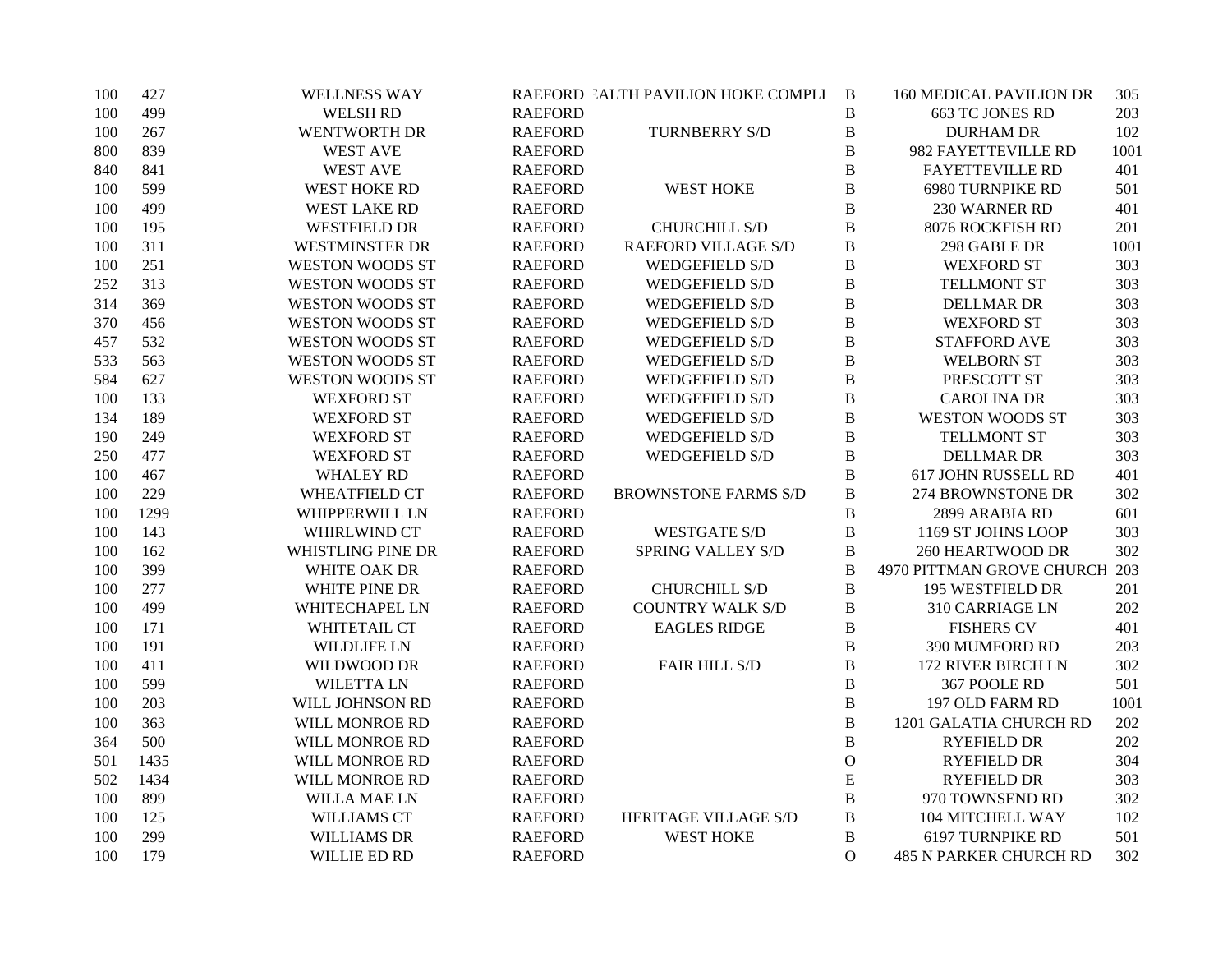| 100  | 534  | <b>WILLIS CIR</b>        | <b>F'VILLE</b>     | <b>PALMERS MHP</b>          | $\, {\bf B}$ | 10170 FAYETTEVILLE RD          | 306  |
|------|------|--------------------------|--------------------|-----------------------------|--------------|--------------------------------|------|
| 100  | 119  | <b>WILLOW GARDENS CT</b> | <b>RAEFORD</b>     | <b>RAEFORD FIELDS S/D</b>   | $\, {\bf B}$ | 1515 BELLFLOWER CIR            | 102  |
| 100  | 999  | <b>WILLOW RUN</b>        | <b>RED SPRINGS</b> |                             | $\, {\bf B}$ | 3100 OLD MAXTON RD             | 402  |
| 200  | 299  | WILMOUTH AVE             | <b>RAEFORD</b>     |                             | $\bf{B}$     | 315 S STEWART ST               | 1001 |
| 100  | 100  | <b>WILSHIRE LN</b>       | <b>RAEFORD</b>     | HENSDALE S/D                | E            | 108 HENSDALE DR                | 901  |
| 101  | 107  | <b>WILSHIRE LN</b>       | <b>RAEFORD</b>     | <b>HENSDALE S/D</b>         | $\mathbf{O}$ | 108 HENSDALE DR                | 901  |
| 102  | 204  | <b>WILSHIRE LN</b>       | <b>RAEFORD</b>     | HENSDALE S/D                | E            | 108 HENSDALE DR                | 101  |
| 109  | 207  | <b>WILSHIRE LN</b>       | <b>RAEFORD</b>     | <b>HENSDALE S/D</b>         | $\mathbf O$  | 108 HENSDALE DR                | 101  |
| 100  | 363  | <b>WILSON RD</b>         | <b>RED SPRING!</b> | <b>ANTIOCH</b>              | $\bf{B}$     | 701 S OLD WIRE RD              | 802  |
| 364  | 851  | <b>WILSON RD</b>         | <b>RED SPRINGS</b> |                             | $\, {\bf B}$ | PEARLIE LN                     | 802  |
| 852  | 921  | <b>WILSON RD</b>         | <b>RED SPRINGS</b> |                             | $\bf{B}$     | <b>HODGIN RD</b>               | 802  |
| 922  | 1549 | <b>WILSON RD</b>         | <b>RED SPRINGS</b> |                             | $\, {\bf B}$ | <b>CREECH RD</b>               | 802  |
| 1550 | 1649 | <b>WILSON RD</b>         | <b>RED SPRINGS</b> |                             | $\bf{B}$     | ROCHESTER LN                   | 802  |
| 1650 | 2451 | <b>WILSON RD</b>         | <b>RED SPRINGS</b> |                             | $\, {\bf B}$ | <b>COVINGTON RD</b>            | 802  |
| 2452 | 3629 | <b>WILSON RD</b>         | <b>RED SPRINGS</b> |                             | B            | <b>S DUFFIE RD</b>             | 802  |
| 3630 | 3951 | <b>WILSON RD</b>         | <b>RED SPRINGS</b> |                             | $\bf{B}$     | TOM MCLAUGHLIN RD              | 802  |
| 3952 | 4639 | <b>WILSON RD</b>         | <b>RED SPRINGS</b> |                             | $\, {\bf B}$ | ARCHIE MCGOUGAN RD             | 802  |
| 4640 | 4703 | <b>WILSON RD</b>         | <b>MAXTON</b>      |                             | $\, {\bf B}$ | <b>MT ZION RD</b>              | 802  |
| 4704 | 4821 | <b>WILSON RD</b>         | <b>MAXTON</b>      |                             | $\, {\bf B}$ | <b>A AN A LN</b>               | 802  |
| 4822 | 5129 | <b>WILSON RD</b>         | <b>MAXTON</b>      |                             | $\bf{B}$     | <b>MCNAIR RD</b>               | 802  |
| 5130 | 5199 | <b>WILSON RD</b>         | <b>MAXTON</b>      |                             | $\, {\bf B}$ | <b>HASTY RD</b>                | 802  |
| 100  | 510  | <b>WILSON'S HILL RD</b>  | <b>RAEFORD</b>     | <b>QUEENMORE</b>            | B            | 903 ALEX BAKER RD              | 401  |
| 100  | 259  | WIND BROOK CT            | <b>RAEFORD</b>     | <b>BROWNSTONE FARMS S/D</b> | B            | 290 BRIDLE DR                  | 302  |
| 100  | 151  | WIND SWEPT ST            | <b>RAEFORD</b>     | <b>WEDGEFIELD S/D</b>       | B            | 505 WEDGEFIELD DR              | 303  |
| 152  | 419  | WIND SWEPT ST            | <b>RAEFORD</b>     | <b>WEDGEFIELD S/D</b>       | $\, {\bf B}$ | YATES MILL ST                  | 303  |
| 100  | 193  | <b>WINDEMERE CT</b>      | <b>RAEFORD</b>     | <b>SOUTHAMPTON S/D</b>      | $\, {\bf B}$ | 3384 PITTMAN GROVE CH. RD      | 304  |
| 100  | 499  | <b>WINDLOCK DR</b>       | <b>RED SPRING!</b> | <b>ANTIOCH</b>              | $\, {\bf B}$ | 531 S OLD WIRE RD              | 802  |
| 100  | 621  | <b>WINDOVER DR</b>       | <b>RAEFORD</b>     | <b>WESTGATE S/D</b>         | $\bf{B}$     | 178 ST JOHNS LP                | 303  |
| 100  | 399  | <b>WINDSOR LN</b>        | <b>RAEFORD</b>     | <b>COUNTRY WALK S/D</b>     | $\bf{B}$     | 103 CARRIAGE LN                | 202  |
| 100  | 292  | WINDWOOD LN              | <b>RAEFORD</b>     | <b>HILLCREST</b>            | $\bf{B}$     | 335 HILLCREST DR               | 103  |
| 100  | 207  | WINDY HILL LN            | <b>RAEFORD</b>     |                             | $\bf{B}$     | 1130 TC JONES RD               | 203  |
| 100  | 137  | <b>WINDY PINES CT</b>    | <b>RAEFORD</b>     | <b>MARSH PINES S/D</b>      | $\, {\bf B}$ | 8170 ROCKFISH RD               | 201  |
| 100  | 699  | WINNING WAYS LN          | <b>ABERDEEN</b>    |                             | B            | 600 ADDOR RD                   | 702  |
| 100  | 499  | <b>WINTER LN</b>         | <b>RAEFORD</b>     | <b>MONTROSE</b>             | $\mathbf B$  | 1180 MONTROSE RD               | 701  |
| 100  | 134  | WINTERFIELD DR           | <b>RAEFORD</b>     | WINDWARD OAKS S/D           | $\, {\bf B}$ | 1270 HOBSON RD                 | 301  |
| 100  | 121  | <b>WITHERS LN</b>        | <b>RAEFORD</b>     | PARKER GROVE S/D            | $\, {\bf B}$ | 118 CROP CT                    | 301  |
| 100  | 215  | <b>WOLFBRIDGE DR</b>     | <b>RAEFORD</b>     | HUNTERS CREEK S/D           | $\, {\bf B}$ | 211 BUCKFIELD LN               | 302  |
| 100  | 199  | <b>WONJU CT</b>          | <b>RAEFORD</b>     | HERITAGE VILLAGE S/D        | $\bf{B}$     | <b>815 NATHANIEL GREEN CIR</b> | 102  |
| 100  | 521  | <b>WOOD LN</b>           | <b>RED SPRINGS</b> |                             | B            | 275 N WAKE RD                  | 802  |
| 100  | 637  | WOOD VALLEY LN           | <b>RAEFORD</b>     | POTTERS RIDGE S/D           | B            | 3682 ROCKFISH RD               | 302  |
| 100  | 605  | <b>WOODBERRY CIR</b>     | <b>RAEFORD</b>     | <b>WOODBERRY S/D</b>        | B            | 8750 FAYETTEVILLE RD           | 305  |